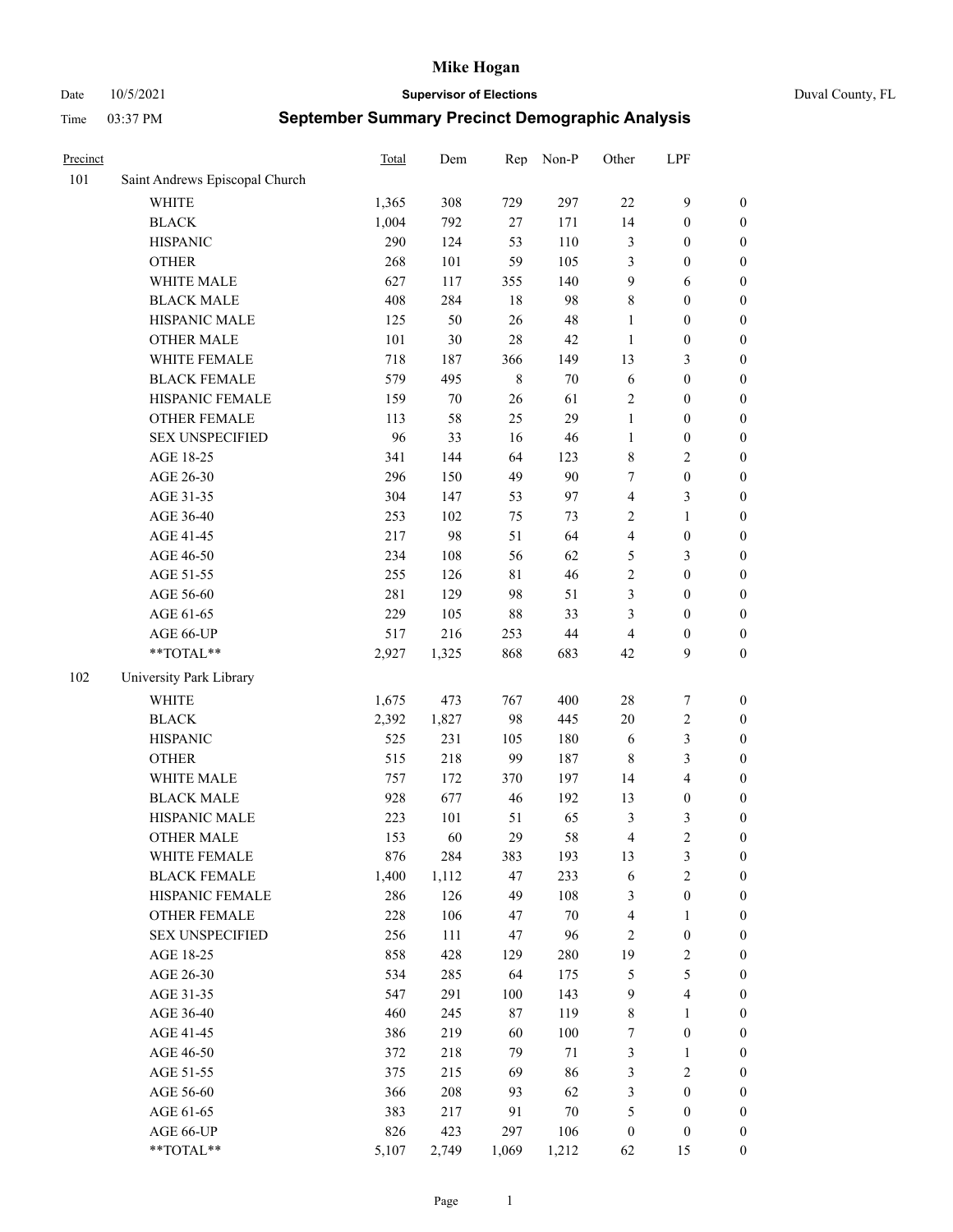Date 10/5/2021 **Supervisor of Elections** Duval County, FL

| Precinct |                            | <b>Total</b> | Dem    | Rep    | Non-P  | Other            | LPF              |                  |
|----------|----------------------------|--------------|--------|--------|--------|------------------|------------------|------------------|
| 103      | River Reach Baptist Church |              |        |        |        |                  |                  |                  |
|          | <b>WHITE</b>               | 961          | 202    | 529    | 205    | $18\,$           | $\boldsymbol{7}$ | 0                |
|          | <b>BLACK</b>               | 516          | 391    | 22     | 92     | 11               | $\boldsymbol{0}$ | $\boldsymbol{0}$ |
|          | <b>HISPANIC</b>            | 162          | 54     | 33     | 74     | $\mathbf{1}$     | $\boldsymbol{0}$ | $\boldsymbol{0}$ |
|          | <b>OTHER</b>               | 219          | 60     | 60     | 94     | 3                | $\sqrt{2}$       | $\boldsymbol{0}$ |
|          | WHITE MALE                 | 462          | 74     | 275    | 105    | 5                | $\mathfrak{Z}$   | $\boldsymbol{0}$ |
|          | <b>BLACK MALE</b>          | 231          | 166    | 10     | 48     | 7                | $\boldsymbol{0}$ | $\boldsymbol{0}$ |
|          | HISPANIC MALE              | 74           | 22     | 15     | 37     | $\boldsymbol{0}$ | $\boldsymbol{0}$ | $\boldsymbol{0}$ |
|          | <b>OTHER MALE</b>          | $87\,$       | 26     | 25     | 35     | $\boldsymbol{0}$ | $\mathbf{1}$     | $\boldsymbol{0}$ |
|          | WHITE FEMALE               | 484          | 123    | 248    | 97     | 13               | $\mathfrak{Z}$   | $\boldsymbol{0}$ |
|          | <b>BLACK FEMALE</b>        | 276          | 218    | 11     | 43     | $\overline{4}$   | $\boldsymbol{0}$ | $\boldsymbol{0}$ |
|          | HISPANIC FEMALE            | 84           | 30     | 18     | 35     | 1                | $\boldsymbol{0}$ | 0                |
|          | OTHER FEMALE               | 101          | 27     | 29     | 41     | 3                | $\mathbf{1}$     | $\boldsymbol{0}$ |
|          | <b>SEX UNSPECIFIED</b>     | 59           | 21     | 13     | 24     | $\boldsymbol{0}$ | $\mathbf{1}$     | $\boldsymbol{0}$ |
|          | AGE 18-25                  | 190          | 76     | 42     | 64     | 6                | $\sqrt{2}$       | $\boldsymbol{0}$ |
|          | AGE 26-30                  | 192          | 58     | 57     | 69     | 8                | $\boldsymbol{0}$ | $\boldsymbol{0}$ |
|          | AGE 31-35                  | 205          | 83     | 61     | 58     | $\mathbf{1}$     | $\sqrt{2}$       | $\boldsymbol{0}$ |
|          | AGE 36-40                  | 187          | 60     | 56     | 69     | $\overline{c}$   | $\boldsymbol{0}$ | $\boldsymbol{0}$ |
|          | AGE 41-45                  | 142          | 59     | 39     | $40\,$ | $\sqrt{2}$       | $\overline{2}$   | $\boldsymbol{0}$ |
|          | AGE 46-50                  | 149          | 72     | 44     | 31     | $\overline{c}$   | $\boldsymbol{0}$ | $\boldsymbol{0}$ |
|          | AGE 51-55                  | 168          | $70\,$ | 63     | 31     | 3                | $\mathbf{1}$     | $\boldsymbol{0}$ |
|          | AGE 56-60                  | 167          | 52     | 73     | $40\,$ | $\sqrt{2}$       | $\boldsymbol{0}$ | 0                |
|          | AGE 61-65                  | 130          | 51     | 57     | 17     | $\overline{4}$   | $\mathbf{1}$     | 0                |
|          | AGE 66-UP                  | 328          | 126    | 152    | 46     | 3                | $\mathbf{1}$     | $\boldsymbol{0}$ |
|          | $**TOTAL**$                | 1,858        | 707    | 644    | 465    | 33               | $\boldsymbol{9}$ | $\boldsymbol{0}$ |
| 104      | Arlington Christian Church |              |        |        |        |                  |                  |                  |
|          | <b>WHITE</b>               | 1,415        | 299    | 766    | 323    | $22\,$           | $\mathfrak{S}$   | $\boldsymbol{0}$ |
|          | <b>BLACK</b>               | 910          | 712    | 52     | 134    | 10               | $\sqrt{2}$       | $\boldsymbol{0}$ |
|          | <b>HISPANIC</b>            | 343          | 131    | 79     | 127    | $\overline{4}$   | $\sqrt{2}$       | $\boldsymbol{0}$ |
|          | <b>OTHER</b>               | 312          | 101    | 91     | 118    | $\overline{c}$   | $\boldsymbol{0}$ | $\boldsymbol{0}$ |
|          | WHITE MALE                 | 685          | 124    | 373    | 173    | $10\,$           | $\mathfrak{S}$   | $\boldsymbol{0}$ |
|          | <b>BLACK MALE</b>          | 384          | 276    | 25     | 76     | 5                | $\overline{2}$   | $\boldsymbol{0}$ |
|          | HISPANIC MALE              | 150          | 53     | 35     | 59     | $\overline{c}$   | $\mathbf{1}$     | $\boldsymbol{0}$ |
|          | <b>OTHER MALE</b>          | 121          | 33     | 46     | 40     | $\overline{c}$   | $\boldsymbol{0}$ | $\boldsymbol{0}$ |
|          | WHITE FEMALE               | 705          | 172    | 376    | 145    | 12               | $\boldsymbol{0}$ | 0                |
|          | <b>BLACK FEMALE</b>        | 511          | 425    | 27     | 54     | 5                | $\boldsymbol{0}$ | $\boldsymbol{0}$ |
|          | HISPANIC FEMALE            | 184          | 73     | 40     | 68     | $\overline{c}$   | $\mathbf{1}$     | $\overline{0}$   |
|          | OTHER FEMALE               | 150          | 54     | 38     | 58     | $\boldsymbol{0}$ | $\boldsymbol{0}$ | $\overline{0}$   |
|          | <b>SEX UNSPECIFIED</b>     | 90           | 33     | $28\,$ | 29     | $\boldsymbol{0}$ | $\boldsymbol{0}$ | 0                |
|          | AGE 18-25                  | 324          | 142    | 68     | 104    | 9                | $\mathbf{1}$     | $\theta$         |
|          | AGE 26-30                  | 290          | 112    | 74     | 97     | 5                | $\sqrt{2}$       | 0                |
|          | AGE 31-35                  | 310          | 128    | 76     | 98     | 5                | $\mathfrak{Z}$   | 0                |
|          | AGE 36-40                  | 281          | 104    | 83     | 91     | 3                | $\boldsymbol{0}$ | 0                |
|          | AGE 41-45                  | 235          | 112    | 61     | 57     | $\overline{4}$   | $\mathbf{1}$     | 0                |
|          | AGE 46-50                  | 258          | 103    | 92     | 58     | 5                | $\boldsymbol{0}$ | 0                |
|          | AGE 51-55                  | 239          | 103    | 82     | 51     | 3                | $\boldsymbol{0}$ | 0                |
|          | AGE 56-60                  | 263          | 117    | 109    | 35     | 2                | $\boldsymbol{0}$ | $\overline{0}$   |
|          | AGE 61-65                  | 267          | 110    | 108    | 47     | $\mathbf{1}$     | $\mathbf{1}$     | $\boldsymbol{0}$ |
|          | AGE 66-UP                  | 513          | 212    | 235    | 64     | $\mathbf{1}$     | $\mathbf{1}$     | $\boldsymbol{0}$ |
|          | **TOTAL**                  | 2,980        | 1,243  | 988    | 702    | 38               | $\mathbf{9}$     | $\boldsymbol{0}$ |
|          |                            |              |        |        |        |                  |                  |                  |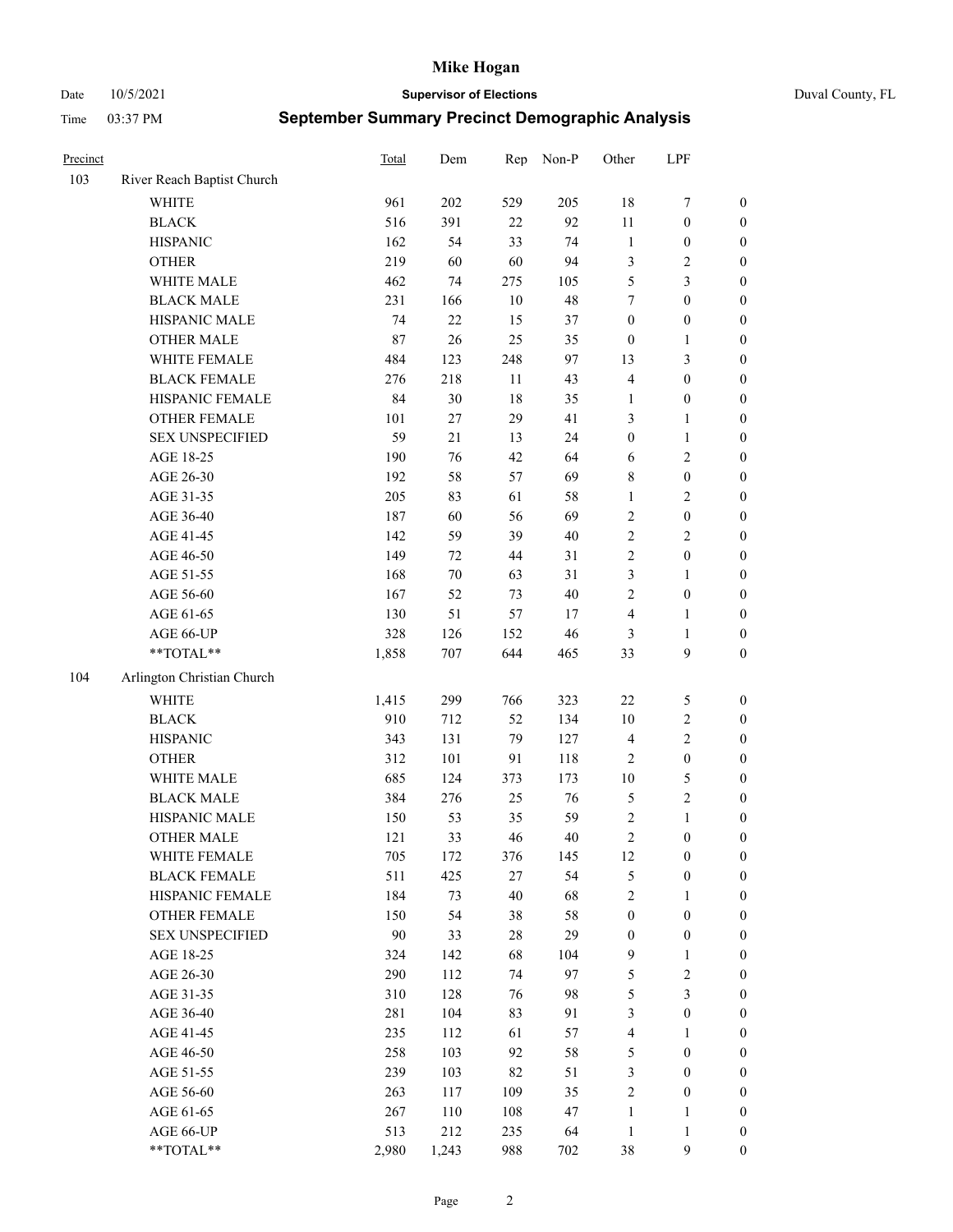Date 10/5/2021 **Supervisor of Elections** Duval County, FL

| Precinct |                               | Total | Dem   | Rep    | Non-P  | Other            | LPF                     |                  |
|----------|-------------------------------|-------|-------|--------|--------|------------------|-------------------------|------------------|
| 105      | Terry Parker Baptist Church   |       |       |        |        |                  |                         |                  |
|          | <b>WHITE</b>                  | 2,360 | 550   | 1,244  | 521    | 31               | 14                      | $\boldsymbol{0}$ |
|          | <b>BLACK</b>                  | 1,105 | 845   | 54     | 187    | 17               | $\sqrt{2}$              | $\boldsymbol{0}$ |
|          | <b>HISPANIC</b>               | 377   | 132   | 109    | 132    | $\overline{4}$   | $\boldsymbol{0}$        | $\boldsymbol{0}$ |
|          | <b>OTHER</b>                  | 390   | 116   | 110    | 159    | $\overline{2}$   | $\mathfrak{Z}$          | $\boldsymbol{0}$ |
|          | WHITE MALE                    | 1,079 | 203   | 575    | 273    | 17               | 11                      | $\boldsymbol{0}$ |
|          | <b>BLACK MALE</b>             | 477   | 346   | $30\,$ | 92     | $\,$ 8 $\,$      | $\mathbf{1}$            | $\boldsymbol{0}$ |
|          | HISPANIC MALE                 | 149   | 44    | 52     | 50     | 3                | $\boldsymbol{0}$        | $\boldsymbol{0}$ |
|          | <b>OTHER MALE</b>             | 148   | 34    | 49     | 64     | $\boldsymbol{0}$ | $\mathbf{1}$            | $\boldsymbol{0}$ |
|          | WHITE FEMALE                  | 1,245 | 340   | 648    | 240    | 14               | $\mathfrak{Z}$          | $\boldsymbol{0}$ |
|          | <b>BLACK FEMALE</b>           | 599   | 481   | $22\,$ | 86     | $\overline{9}$   | $\mathbf{1}$            | $\boldsymbol{0}$ |
|          | HISPANIC FEMALE               | 220   | 84    | 56     | 79     | $\mathbf{1}$     | $\boldsymbol{0}$        | 0                |
|          | OTHER FEMALE                  | 163   | 61    | $48\,$ | 50     | $\mathbf{2}$     | $\sqrt{2}$              | $\boldsymbol{0}$ |
|          | <b>SEX UNSPECIFIED</b>        | 152   | 50    | 37     | 65     | $\boldsymbol{0}$ | $\boldsymbol{0}$        | $\boldsymbol{0}$ |
|          | AGE 18-25                     | 480   | 192   | 109    | 170    | 9                | $\boldsymbol{0}$        | $\boldsymbol{0}$ |
|          | AGE 26-30                     | 362   | 117   | 100    | 134    | 7                | $\overline{\mathbf{4}}$ | $\boldsymbol{0}$ |
|          | AGE 31-35                     | 442   | 165   | 109    | 155    | $\boldsymbol{7}$ | 6                       | $\boldsymbol{0}$ |
|          | AGE 36-40                     | 365   | 143   | 103    | 110    | 5                | $\overline{\mathbf{4}}$ | $\boldsymbol{0}$ |
|          | AGE 41-45                     | 317   | 124   | 95     | 95     | $\mathbf{1}$     | $\sqrt{2}$              | $\boldsymbol{0}$ |
|          | AGE 46-50                     | 277   | 101   | 107    | 65     | $\mathfrak{2}$   | $\overline{2}$          | $\boldsymbol{0}$ |
|          | AGE 51-55                     | 338   | 128   | 147    | 57     | 6                | $\boldsymbol{0}$        | $\boldsymbol{0}$ |
|          | AGE 56-60                     | 400   | 153   | 169    | $72\,$ | 6                | $\boldsymbol{0}$        | 0                |
|          | AGE 61-65                     | 391   | 163   | 174    | 48     | 6                | $\boldsymbol{0}$        | 0                |
|          | AGE 66-UP                     | 860   | 357   | 404    | 93     | $\mathfrak{S}$   | $\mathbf{1}$            | $\boldsymbol{0}$ |
|          | $**TOTAL**$                   | 4,232 | 1,643 | 1,517  | 999    | 54               | 19                      | $\boldsymbol{0}$ |
| 106      | Blue Cypress Community Center |       |       |        |        |                  |                         |                  |
|          | <b>WHITE</b>                  | 2,182 | 526   | 1,197  | 418    | $28\,$           | 13                      | $\boldsymbol{0}$ |
|          | <b>BLACK</b>                  | 1,942 | 1,570 | 67     | 288    | 15               | $\sqrt{2}$              | $\boldsymbol{0}$ |
|          | <b>HISPANIC</b>               | 278   | 99    | 70     | 105    | 3                | $\mathbf{1}$            | $\boldsymbol{0}$ |
|          | <b>OTHER</b>                  | 440   | 130   | 136    | 167    | 6                | $\mathbf{1}$            | $\boldsymbol{0}$ |
|          | WHITE MALE                    | 1,019 | 209   | 597    | 195    | $\overline{9}$   | $\mathbf{9}$            | $\boldsymbol{0}$ |
|          | <b>BLACK MALE</b>             | 735   | 558   | 31     | 138    | 7                | $\mathbf{1}$            | $\boldsymbol{0}$ |
|          | HISPANIC MALE                 | 125   | 42    | 35     | 44     | 3                | 1                       | $\boldsymbol{0}$ |
|          | <b>OTHER MALE</b>             | 154   | 41    | 61     | 50     | $\sqrt{2}$       | $\boldsymbol{0}$        | $\boldsymbol{0}$ |
|          | WHITE FEMALE                  | 1,131 | 308   | 585    | 216    | 18               | 4                       | 0                |
|          | <b>BLACK FEMALE</b>           | 1,175 | 986   | 34     | 147    | 7                | $\mathbf{1}$            | $\boldsymbol{0}$ |
|          | HISPANIC FEMALE               | 149   | 55    | 35     | 59     | $\boldsymbol{0}$ | $\boldsymbol{0}$        | $\overline{0}$   |
|          | OTHER FEMALE                  | 208   | 69    | 65     | $70\,$ | $\overline{4}$   | $\boldsymbol{0}$        | $\overline{0}$   |
|          | <b>SEX UNSPECIFIED</b>        | 146   | 57    | 27     | 59     | $\overline{c}$   | $\mathbf{1}$            | 0                |
|          | AGE 18-25                     | 585   | 291   | 116    | 164    | 10               | $\overline{\mathbf{4}}$ | 0                |
|          | AGE 26-30                     | 494   | 253   | 83     | 150    | 6                | $\sqrt{2}$              | 0                |
|          | AGE 31-35                     | 488   | 252   | 107    | 118    | 8                | $\mathfrak{Z}$          | 0                |
|          | AGE 36-40                     | 410   | 210   | 82     | 112    | 4                | $\sqrt{2}$              | 0                |
|          | AGE 41-45                     | 366   | 190   | 79     | 94     | $\mathbf{1}$     | $\sqrt{2}$              | 0                |
|          | AGE 46-50                     | 365   | 172   | 117    | 65     | $\overline{9}$   | $\sqrt{2}$              | 0                |
|          | AGE 51-55                     | 357   | 171   | 122    | 61     | $\overline{c}$   | $\mathbf{1}$            | 0                |
|          | AGE 56-60                     | 430   | 207   | 155    | 62     | 6                | $\boldsymbol{0}$        | $\boldsymbol{0}$ |
|          | AGE 61-65                     | 379   | 166   | 158    | 53     | 1                | 1                       | $\boldsymbol{0}$ |
|          | AGE 66-UP                     | 968   | 413   | 451    | 99     | 5                | $\boldsymbol{0}$        | 0                |
|          | **TOTAL**                     | 4,842 | 2,325 | 1,470  | 978    | 52               | 17                      | $\boldsymbol{0}$ |
|          |                               |       |       |        |        |                  |                         |                  |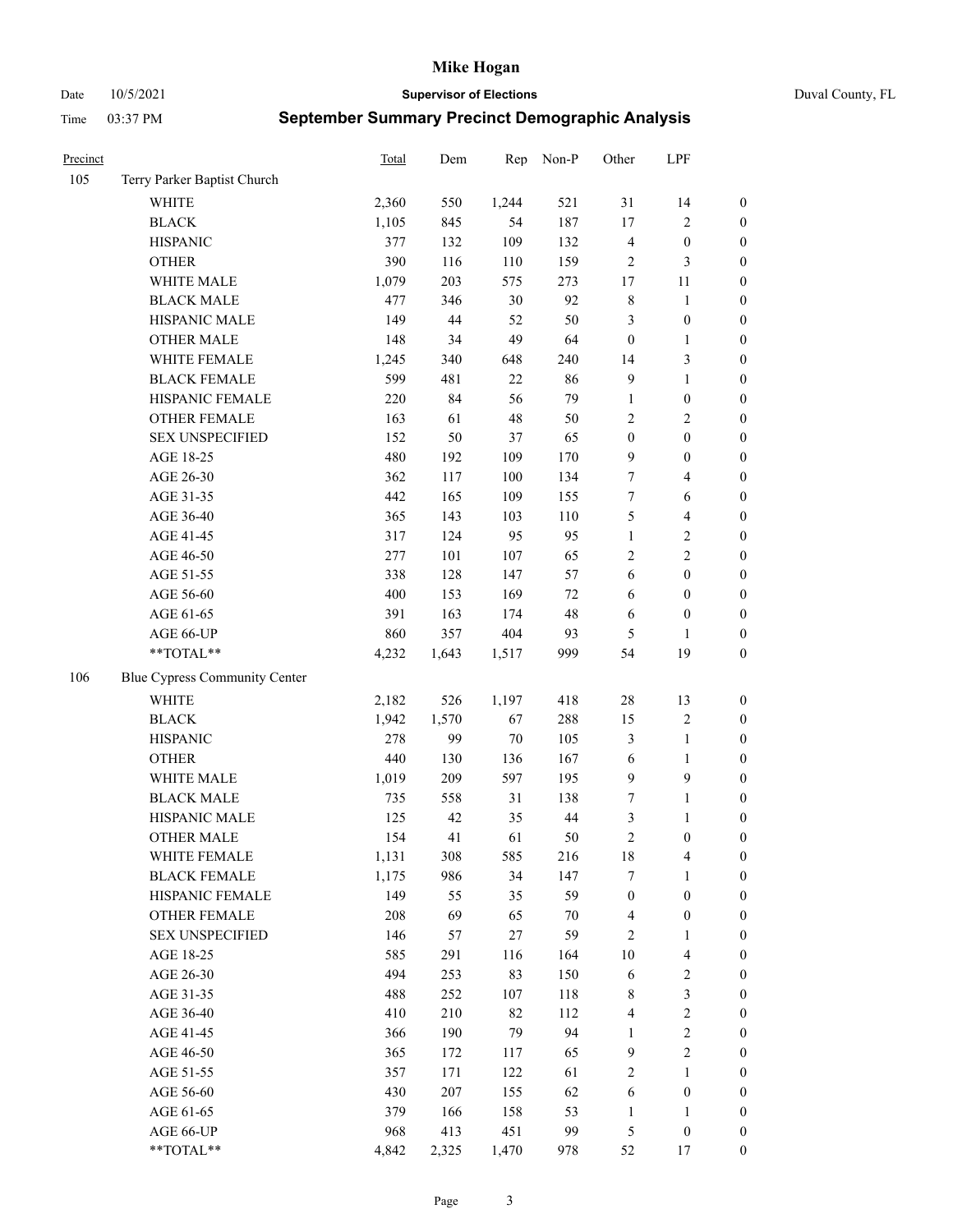Date 10/5/2021 **Supervisor of Elections** Duval County, FL

|                          |                                                                                                                                                                                                                                                                                 | Dem                                                                                                           | Rep                                                                                    |                                                                                           |                                                                                                        |                                                                                                                                                                          |                                                                                                                                                                                      |
|--------------------------|---------------------------------------------------------------------------------------------------------------------------------------------------------------------------------------------------------------------------------------------------------------------------------|---------------------------------------------------------------------------------------------------------------|----------------------------------------------------------------------------------------|-------------------------------------------------------------------------------------------|--------------------------------------------------------------------------------------------------------|--------------------------------------------------------------------------------------------------------------------------------------------------------------------------|--------------------------------------------------------------------------------------------------------------------------------------------------------------------------------------|
| Arlington Baptist Church |                                                                                                                                                                                                                                                                                 |                                                                                                               |                                                                                        |                                                                                           |                                                                                                        |                                                                                                                                                                          |                                                                                                                                                                                      |
| <b>WHITE</b>             | 620                                                                                                                                                                                                                                                                             | 180                                                                                                           | 286                                                                                    | 145                                                                                       | 8                                                                                                      | $\mathbf{1}$                                                                                                                                                             | 0                                                                                                                                                                                    |
| <b>BLACK</b>             | 739                                                                                                                                                                                                                                                                             | 579                                                                                                           | 36                                                                                     | 116                                                                                       | $\sqrt{6}$                                                                                             | $\sqrt{2}$                                                                                                                                                               | 0                                                                                                                                                                                    |
| <b>HISPANIC</b>          | 110                                                                                                                                                                                                                                                                             | 42                                                                                                            | 26                                                                                     | 40                                                                                        | $\mathfrak{2}$                                                                                         | $\boldsymbol{0}$                                                                                                                                                         | $\boldsymbol{0}$                                                                                                                                                                     |
| <b>OTHER</b>             | 151                                                                                                                                                                                                                                                                             | 64                                                                                                            | 25                                                                                     | 59                                                                                        | $\overline{c}$                                                                                         | $\mathbf{1}$                                                                                                                                                             | $\boldsymbol{0}$                                                                                                                                                                     |
| WHITE MALE               | 294                                                                                                                                                                                                                                                                             | 81                                                                                                            | 145                                                                                    | 66                                                                                        | $\overline{c}$                                                                                         | $\boldsymbol{0}$                                                                                                                                                         | $\boldsymbol{0}$                                                                                                                                                                     |
| <b>BLACK MALE</b>        | 309                                                                                                                                                                                                                                                                             | 232                                                                                                           | 17                                                                                     | 55                                                                                        | 4                                                                                                      | $\mathbf{1}$                                                                                                                                                             | $\boldsymbol{0}$                                                                                                                                                                     |
| HISPANIC MALE            | 51                                                                                                                                                                                                                                                                              | 18                                                                                                            | 13                                                                                     | 19                                                                                        | 1                                                                                                      | $\boldsymbol{0}$                                                                                                                                                         | $\boldsymbol{0}$                                                                                                                                                                     |
| <b>OTHER MALE</b>        | 56                                                                                                                                                                                                                                                                              | 19                                                                                                            | 15                                                                                     | 21                                                                                        | $\boldsymbol{0}$                                                                                       | $\mathbf{1}$                                                                                                                                                             | $\boldsymbol{0}$                                                                                                                                                                     |
| WHITE FEMALE             | 322                                                                                                                                                                                                                                                                             | 98                                                                                                            | 138                                                                                    | 79                                                                                        | 6                                                                                                      | $\mathbf{1}$                                                                                                                                                             | $\boldsymbol{0}$                                                                                                                                                                     |
| <b>BLACK FEMALE</b>      | 417                                                                                                                                                                                                                                                                             | 338                                                                                                           | 18                                                                                     | 58                                                                                        | $\overline{c}$                                                                                         | $\mathbf{1}$                                                                                                                                                             | 0                                                                                                                                                                                    |
| HISPANIC FEMALE          | 57                                                                                                                                                                                                                                                                              | 24                                                                                                            | 12                                                                                     | $20\,$                                                                                    | $\mathbf{1}$                                                                                           | $\boldsymbol{0}$                                                                                                                                                         | 0                                                                                                                                                                                    |
| <b>OTHER FEMALE</b>      | 61                                                                                                                                                                                                                                                                              | 31                                                                                                            | $\tau$                                                                                 | 21                                                                                        | $\mathfrak{2}$                                                                                         | $\boldsymbol{0}$                                                                                                                                                         | $\boldsymbol{0}$                                                                                                                                                                     |
| <b>SEX UNSPECIFIED</b>   | 53                                                                                                                                                                                                                                                                              | 24                                                                                                            | $\,$ 8 $\,$                                                                            | 21                                                                                        | $\boldsymbol{0}$                                                                                       | $\boldsymbol{0}$                                                                                                                                                         | $\boldsymbol{0}$                                                                                                                                                                     |
| AGE 18-25                | 161                                                                                                                                                                                                                                                                             | 88                                                                                                            | 26                                                                                     | 44                                                                                        | 3                                                                                                      | $\boldsymbol{0}$                                                                                                                                                         | $\boldsymbol{0}$                                                                                                                                                                     |
| AGE 26-30                | 152                                                                                                                                                                                                                                                                             | 84                                                                                                            | 24                                                                                     | 42                                                                                        | $\overline{c}$                                                                                         | $\boldsymbol{0}$                                                                                                                                                         | $\boldsymbol{0}$                                                                                                                                                                     |
| AGE 31-35                | 154                                                                                                                                                                                                                                                                             | 87                                                                                                            | $20\,$                                                                                 | 46                                                                                        | $\mathbf{1}$                                                                                           | $\boldsymbol{0}$                                                                                                                                                         | $\boldsymbol{0}$                                                                                                                                                                     |
| AGE 36-40                | 133                                                                                                                                                                                                                                                                             | 77                                                                                                            | $18\,$                                                                                 | 35                                                                                        | 3                                                                                                      | $\boldsymbol{0}$                                                                                                                                                         | $\boldsymbol{0}$                                                                                                                                                                     |
| AGE 41-45                | 120                                                                                                                                                                                                                                                                             | 68                                                                                                            | $20\,$                                                                                 | 29                                                                                        | 3                                                                                                      | $\boldsymbol{0}$                                                                                                                                                         | $\boldsymbol{0}$                                                                                                                                                                     |
| AGE 46-50                | 133                                                                                                                                                                                                                                                                             | $70\,$                                                                                                        | 29                                                                                     | 32                                                                                        | $\mathbf{1}$                                                                                           | $\mathbf{1}$                                                                                                                                                             | $\boldsymbol{0}$                                                                                                                                                                     |
| AGE 51-55                | 145                                                                                                                                                                                                                                                                             | 73                                                                                                            | 38                                                                                     | 30                                                                                        | $\overline{c}$                                                                                         | $\sqrt{2}$                                                                                                                                                               | $\boldsymbol{0}$                                                                                                                                                                     |
| AGE 56-60                | 151                                                                                                                                                                                                                                                                             | 87                                                                                                            | 41                                                                                     | 22                                                                                        | $\mathbf{1}$                                                                                           | $\boldsymbol{0}$                                                                                                                                                         | 0                                                                                                                                                                                    |
| AGE 61-65                | 151                                                                                                                                                                                                                                                                             | 81                                                                                                            | 39                                                                                     | 30                                                                                        | $\mathbf{1}$                                                                                           | $\boldsymbol{0}$                                                                                                                                                         | 0                                                                                                                                                                                    |
| AGE 66-UP                | 320                                                                                                                                                                                                                                                                             | 150                                                                                                           | 118                                                                                    | 50                                                                                        | $\mathbf{1}$                                                                                           | $\mathbf{1}$                                                                                                                                                             | $\boldsymbol{0}$                                                                                                                                                                     |
| **TOTAL**                | 1,620                                                                                                                                                                                                                                                                           | 865                                                                                                           | 373                                                                                    | 360                                                                                       | 18                                                                                                     | $\overline{\mathbf{4}}$                                                                                                                                                  | $\boldsymbol{0}$                                                                                                                                                                     |
|                          |                                                                                                                                                                                                                                                                                 |                                                                                                               |                                                                                        |                                                                                           |                                                                                                        |                                                                                                                                                                          |                                                                                                                                                                                      |
|                          |                                                                                                                                                                                                                                                                                 |                                                                                                               |                                                                                        |                                                                                           |                                                                                                        |                                                                                                                                                                          | $\boldsymbol{0}$                                                                                                                                                                     |
|                          |                                                                                                                                                                                                                                                                                 |                                                                                                               |                                                                                        |                                                                                           |                                                                                                        |                                                                                                                                                                          | $\boldsymbol{0}$                                                                                                                                                                     |
|                          |                                                                                                                                                                                                                                                                                 |                                                                                                               |                                                                                        |                                                                                           |                                                                                                        |                                                                                                                                                                          | $\boldsymbol{0}$                                                                                                                                                                     |
|                          |                                                                                                                                                                                                                                                                                 |                                                                                                               |                                                                                        |                                                                                           |                                                                                                        |                                                                                                                                                                          | $\boldsymbol{0}$                                                                                                                                                                     |
|                          |                                                                                                                                                                                                                                                                                 |                                                                                                               |                                                                                        |                                                                                           |                                                                                                        |                                                                                                                                                                          | $\boldsymbol{0}$                                                                                                                                                                     |
|                          |                                                                                                                                                                                                                                                                                 |                                                                                                               |                                                                                        |                                                                                           |                                                                                                        |                                                                                                                                                                          | $\boldsymbol{0}$                                                                                                                                                                     |
|                          |                                                                                                                                                                                                                                                                                 |                                                                                                               |                                                                                        |                                                                                           |                                                                                                        |                                                                                                                                                                          | 0                                                                                                                                                                                    |
|                          |                                                                                                                                                                                                                                                                                 | 24                                                                                                            |                                                                                        |                                                                                           |                                                                                                        | $\boldsymbol{0}$                                                                                                                                                         | $\boldsymbol{0}$                                                                                                                                                                     |
|                          |                                                                                                                                                                                                                                                                                 |                                                                                                               |                                                                                        |                                                                                           |                                                                                                        | 1                                                                                                                                                                        | 0                                                                                                                                                                                    |
| <b>BLACK FEMALE</b>      |                                                                                                                                                                                                                                                                                 |                                                                                                               | 7                                                                                      | 42                                                                                        | $\mathfrak{2}$                                                                                         | $\boldsymbol{0}$                                                                                                                                                         | $\boldsymbol{0}$                                                                                                                                                                     |
|                          | 94                                                                                                                                                                                                                                                                              |                                                                                                               |                                                                                        |                                                                                           |                                                                                                        | $\boldsymbol{0}$                                                                                                                                                         | $\overline{0}$                                                                                                                                                                       |
|                          |                                                                                                                                                                                                                                                                                 |                                                                                                               |                                                                                        |                                                                                           |                                                                                                        | $\boldsymbol{0}$                                                                                                                                                         | $\overline{0}$                                                                                                                                                                       |
| <b>SEX UNSPECIFIED</b>   | 70                                                                                                                                                                                                                                                                              | 32                                                                                                            | 10                                                                                     | 28                                                                                        | $\boldsymbol{0}$                                                                                       | $\boldsymbol{0}$                                                                                                                                                         | 0                                                                                                                                                                                    |
| AGE 18-25                | 239                                                                                                                                                                                                                                                                             | 104                                                                                                           | 54                                                                                     | 74                                                                                        | 6                                                                                                      | $\mathbf{1}$                                                                                                                                                             | $\overline{0}$                                                                                                                                                                       |
| AGE 26-30                |                                                                                                                                                                                                                                                                                 |                                                                                                               | 40                                                                                     |                                                                                           | 4                                                                                                      | $\mathbf{1}$                                                                                                                                                             | 0                                                                                                                                                                                    |
|                          |                                                                                                                                                                                                                                                                                 |                                                                                                               |                                                                                        |                                                                                           | 4                                                                                                      |                                                                                                                                                                          | 0                                                                                                                                                                                    |
|                          |                                                                                                                                                                                                                                                                                 |                                                                                                               | 50                                                                                     |                                                                                           |                                                                                                        | $\mathbf{1}$                                                                                                                                                             | 0                                                                                                                                                                                    |
| AGE 41-45                | 169                                                                                                                                                                                                                                                                             | 66                                                                                                            | 45                                                                                     | 54                                                                                        | 3                                                                                                      | $\mathbf{1}$                                                                                                                                                             | 0                                                                                                                                                                                    |
| AGE 46-50                | 167                                                                                                                                                                                                                                                                             | 62                                                                                                            | 63                                                                                     | 40                                                                                        | $\mathfrak{2}$                                                                                         | $\boldsymbol{0}$                                                                                                                                                         | 0                                                                                                                                                                                    |
|                          | 194                                                                                                                                                                                                                                                                             | 85                                                                                                            |                                                                                        |                                                                                           | $\mathbf{1}$                                                                                           |                                                                                                                                                                          | 0                                                                                                                                                                                    |
| AGE 56-60                | 255                                                                                                                                                                                                                                                                             | 107                                                                                                           | 112                                                                                    | 34                                                                                        | $\mathbf{1}$                                                                                           | $\mathbf{1}$                                                                                                                                                             | $\overline{0}$                                                                                                                                                                       |
| AGE 61-65                | 229                                                                                                                                                                                                                                                                             | 86                                                                                                            | 99                                                                                     | 43                                                                                        | $\mathbf{1}$                                                                                           | $\boldsymbol{0}$                                                                                                                                                         | $\overline{0}$                                                                                                                                                                       |
| AGE 66-UP                | 459                                                                                                                                                                                                                                                                             | 164                                                                                                           | 232                                                                                    | 60                                                                                        | $\overline{c}$                                                                                         | $\mathbf{1}$                                                                                                                                                             | $\boldsymbol{0}$                                                                                                                                                                     |
| **TOTAL**                | 2,337                                                                                                                                                                                                                                                                           | 943                                                                                                           | 833                                                                                    | 531                                                                                       | 24                                                                                                     | 6                                                                                                                                                                        | $\boldsymbol{0}$                                                                                                                                                                     |
|                          | The Central Church of the Nazarene<br><b>WHITE</b><br><b>BLACK</b><br><b>HISPANIC</b><br><b>OTHER</b><br>WHITE MALE<br><b>BLACK MALE</b><br>HISPANIC MALE<br><b>OTHER MALE</b><br>WHITE FEMALE<br>HISPANIC FEMALE<br><b>OTHER FEMALE</b><br>AGE 31-35<br>AGE 36-40<br>AGE 51-55 | <b>Total</b><br>1,404<br>556<br>191<br>186<br>641<br>222<br>93<br>62<br>753<br>318<br>84<br>203<br>214<br>208 | 334<br>450<br>83<br>76<br>123<br>169<br>36<br>208<br>267<br>46<br>38<br>88<br>95<br>86 | 727<br>$20\,$<br>41<br>45<br>347<br>13<br>24<br>21<br>377<br>$17\,$<br>17<br>60<br>$78\,$ | Non-P<br>321<br>80<br>67<br>63<br>163<br>36<br>33<br>17<br>154<br>31<br>27<br>$70\,$<br>55<br>71<br>30 | Other<br>17<br>5<br>$\boldsymbol{0}$<br>$\overline{c}$<br>4<br>3<br>$\boldsymbol{0}$<br>$\boldsymbol{0}$<br>13<br>$\boldsymbol{0}$<br>$\overline{c}$<br>$\boldsymbol{0}$ | LPF<br>$\mathfrak{S}$<br>$\mathbf{1}$<br>$\boldsymbol{0}$<br>$\boldsymbol{0}$<br>$\overline{\mathbf{4}}$<br>$\mathbf{1}$<br>$\boldsymbol{0}$<br>$\boldsymbol{0}$<br>$\boldsymbol{0}$ |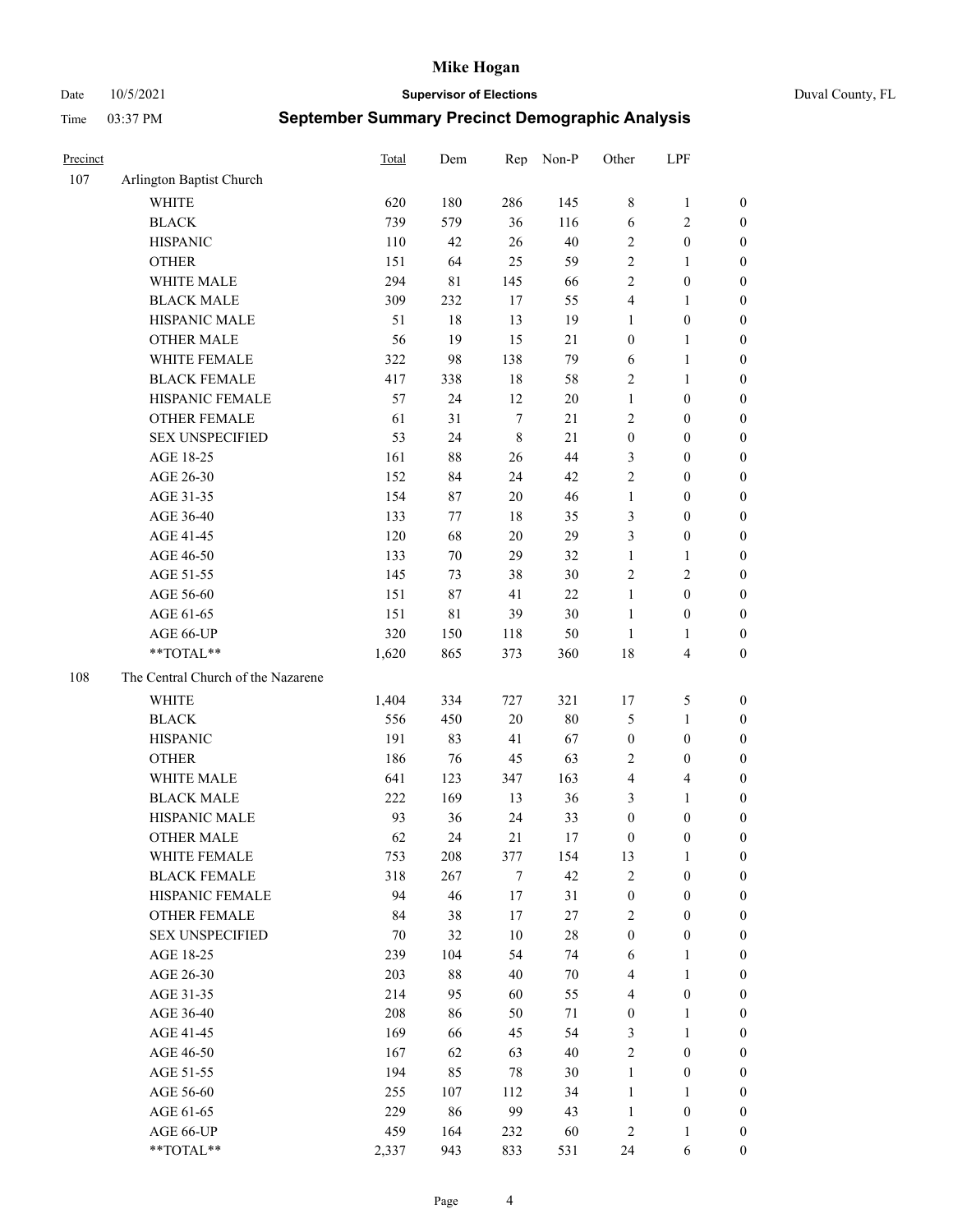Date 10/5/2021 **Supervisor of Elections** Duval County, FL

| Precinct |                                 | Total | Dem    | Rep            | Non-P  | Other            | LPF                     |                  |
|----------|---------------------------------|-------|--------|----------------|--------|------------------|-------------------------|------------------|
| 109      | Arlington Congregational Church |       |        |                |        |                  |                         |                  |
|          | <b>WHITE</b>                    | 838   | 217    | 445            | 154    | 14               | $8\,$                   | 0                |
|          | <b>BLACK</b>                    | 407   | 292    | $20\,$         | 89     | 5                | $\mathbf{1}$            | $\boldsymbol{0}$ |
|          | <b>HISPANIC</b>                 | 114   | 57     | 25             | $28\,$ | 3                | $\mathbf{1}$            | $\boldsymbol{0}$ |
|          | <b>OTHER</b>                    | 105   | 33     | 31             | 38     | 3                | $\boldsymbol{0}$        | $\boldsymbol{0}$ |
|          | WHITE MALE                      | 393   | 84     | 215            | 84     | 5                | $\mathfrak{S}$          | $\boldsymbol{0}$ |
|          | <b>BLACK MALE</b>               | 169   | 114    | 11             | $40\,$ | 3                | $\mathbf{1}$            | $\boldsymbol{0}$ |
|          | HISPANIC MALE                   | 46    | 24     | 9              | 12     | $\boldsymbol{0}$ | $\mathbf{1}$            | $\boldsymbol{0}$ |
|          | <b>OTHER MALE</b>               | 40    | $10\,$ | 13             | 15     | $\mathbf{2}$     | $\boldsymbol{0}$        | $\boldsymbol{0}$ |
|          | WHITE FEMALE                    | 439   | 133    | 225            | 69     | 9                | $\mathfrak{Z}$          | $\boldsymbol{0}$ |
|          | <b>BLACK FEMALE</b>             | 226   | 171    | $\,$ 8 $\,$    | 45     | $\sqrt{2}$       | $\boldsymbol{0}$        | $\boldsymbol{0}$ |
|          | HISPANIC FEMALE                 | 62    | 31     | 15             | 13     | 3                | $\boldsymbol{0}$        | $\boldsymbol{0}$ |
|          | <b>OTHER FEMALE</b>             | 46    | 21     | 13             | 11     | $\mathbf{1}$     | $\boldsymbol{0}$        | $\boldsymbol{0}$ |
|          | <b>SEX UNSPECIFIED</b>          | 43    | 11     | 12             | $20\,$ | $\boldsymbol{0}$ | $\boldsymbol{0}$        | $\boldsymbol{0}$ |
|          | AGE 18-25                       | 167   | 67     | 41             | 54     | $\sqrt{2}$       | $\mathfrak{Z}$          | $\boldsymbol{0}$ |
|          | AGE 26-30                       | 148   | 60     | 40             | 44     | 4                | $\boldsymbol{0}$        | $\boldsymbol{0}$ |
|          | AGE 31-35                       | 182   | 80     | $46\,$         | 50     | 4                | $\sqrt{2}$              | $\boldsymbol{0}$ |
|          | AGE 36-40                       | 123   | 66     | 23             | 32     | $\overline{c}$   | $\boldsymbol{0}$        | $\boldsymbol{0}$ |
|          | AGE 41-45                       | 97    | 48     | $27\,$         | $18\,$ | 3                | $\mathbf{1}$            | $\boldsymbol{0}$ |
|          | AGE 46-50                       | 89    | 34     | 29             | 24     | $\sqrt{2}$       | $\boldsymbol{0}$        | $\boldsymbol{0}$ |
|          | AGE 51-55                       | 126   | 40     | 59             | 23     | $\sqrt{2}$       | $\sqrt{2}$              | $\boldsymbol{0}$ |
|          | AGE 56-60                       | 107   | 38     | 53             | 14     | $\sqrt{2}$       | $\boldsymbol{0}$        | 0                |
|          | AGE 61-65                       | 123   | 46     | 56             | $18\,$ | $\sqrt{2}$       | $\mathbf{1}$            | 0                |
|          | AGE 66-UP                       | 302   | 120    | 147            | 32     | $\sqrt{2}$       | $\mathbf{1}$            | $\boldsymbol{0}$ |
|          | $**TOTAL**$                     | 1,464 | 599    | 521            | 309    | $25\,$           | $10\,$                  | $\boldsymbol{0}$ |
| 110      | St. Pauls Episcopal Church      |       |        |                |        |                  |                         |                  |
|          | <b>WHITE</b>                    | 1,719 | 448    | 932            | 309    | $20\,$           | $10\,$                  | $\boldsymbol{0}$ |
|          | <b>BLACK</b>                    | 237   | 170    | $10\,$         | 54     | 3                | $\boldsymbol{0}$        | $\boldsymbol{0}$ |
|          | <b>HISPANIC</b>                 | 111   | 42     | 37             | 31     | $\mathbf{1}$     | $\boldsymbol{0}$        | $\boldsymbol{0}$ |
|          | <b>OTHER</b>                    | 165   | 48     | 51             | 61     | 4                | $\mathbf{1}$            | $\boldsymbol{0}$ |
|          | WHITE MALE                      | 813   | 175    | 452            | 171    | $11\,$           | $\overline{\mathbf{4}}$ | $\boldsymbol{0}$ |
|          | <b>BLACK MALE</b>               | 107   | $70\,$ | 6              | 29     | $\mathfrak{2}$   | $\boldsymbol{0}$        | $\boldsymbol{0}$ |
|          | HISPANIC MALE                   | 46    | 17     | $22\,$         | 7      | $\boldsymbol{0}$ | $\boldsymbol{0}$        | $\boldsymbol{0}$ |
|          | <b>OTHER MALE</b>               | 55    | 16     | $20\,$         | 16     | $\overline{c}$   | $\mathbf{1}$            | $\boldsymbol{0}$ |
|          | WHITE FEMALE                    | 888   | 264    | 473            | 136    | 9                | 6                       | 0                |
|          | <b>BLACK FEMALE</b>             | 123   | 95     | $\overline{4}$ | 23     | $\mathbf{1}$     | $\boldsymbol{0}$        | $\boldsymbol{0}$ |
|          | HISPANIC FEMALE                 | 64    | 25     | 15             | 23     | $\mathbf{1}$     | $\boldsymbol{0}$        | $\overline{0}$   |
|          | OTHER FEMALE                    | 76    | 27     | 24             | 24     | $\mathbf{1}$     | $\boldsymbol{0}$        | $\overline{0}$   |
|          | <b>SEX UNSPECIFIED</b>          | 60    | 19     | 14             | 26     | $\mathbf{1}$     | $\boldsymbol{0}$        | 0                |
|          | AGE 18-25                       | 187   | 50     | 78             | 57     | $\overline{c}$   | $\boldsymbol{0}$        | $\theta$         |
|          | AGE 26-30                       | 171   | 60     | 58             | 52     | $\mathbf{1}$     | $\boldsymbol{0}$        | 0                |
|          | AGE 31-35                       | 181   | 57     | 69             | 49     | 4                | $\sqrt{2}$              | 0                |
|          | AGE 36-40                       | 169   | 48     | 63             | 50     | 5                | $\mathfrak{Z}$          | 0                |
|          | AGE 41-45                       | 164   | 46     | 69             | 46     | $\sqrt{2}$       | $\mathbf{1}$            | 0                |
|          | AGE 46-50                       | 161   | 52     | 77             | 27     | 3                | $\sqrt{2}$              | 0                |
|          | AGE 51-55                       | 193   | 52     | 96             | 42     | 3                | $\boldsymbol{0}$        | 0                |
|          | AGE 56-60                       | 211   | 63     | 106            | 41     | $\mathbf{1}$     | $\boldsymbol{0}$        | $\overline{0}$   |
|          | AGE 61-65                       | 215   | 75     | 113            | 25     | $\mathbf{1}$     | $\mathbf{1}$            | $\overline{0}$   |
|          | AGE 66-UP                       | 580   | 205    | 301            | 66     | 6                | $\sqrt{2}$              | 0                |
|          | **TOTAL**                       | 2,232 | 708    | 1,030          | 455    | 28               | 11                      | $\boldsymbol{0}$ |
|          |                                 |       |        |                |        |                  |                         |                  |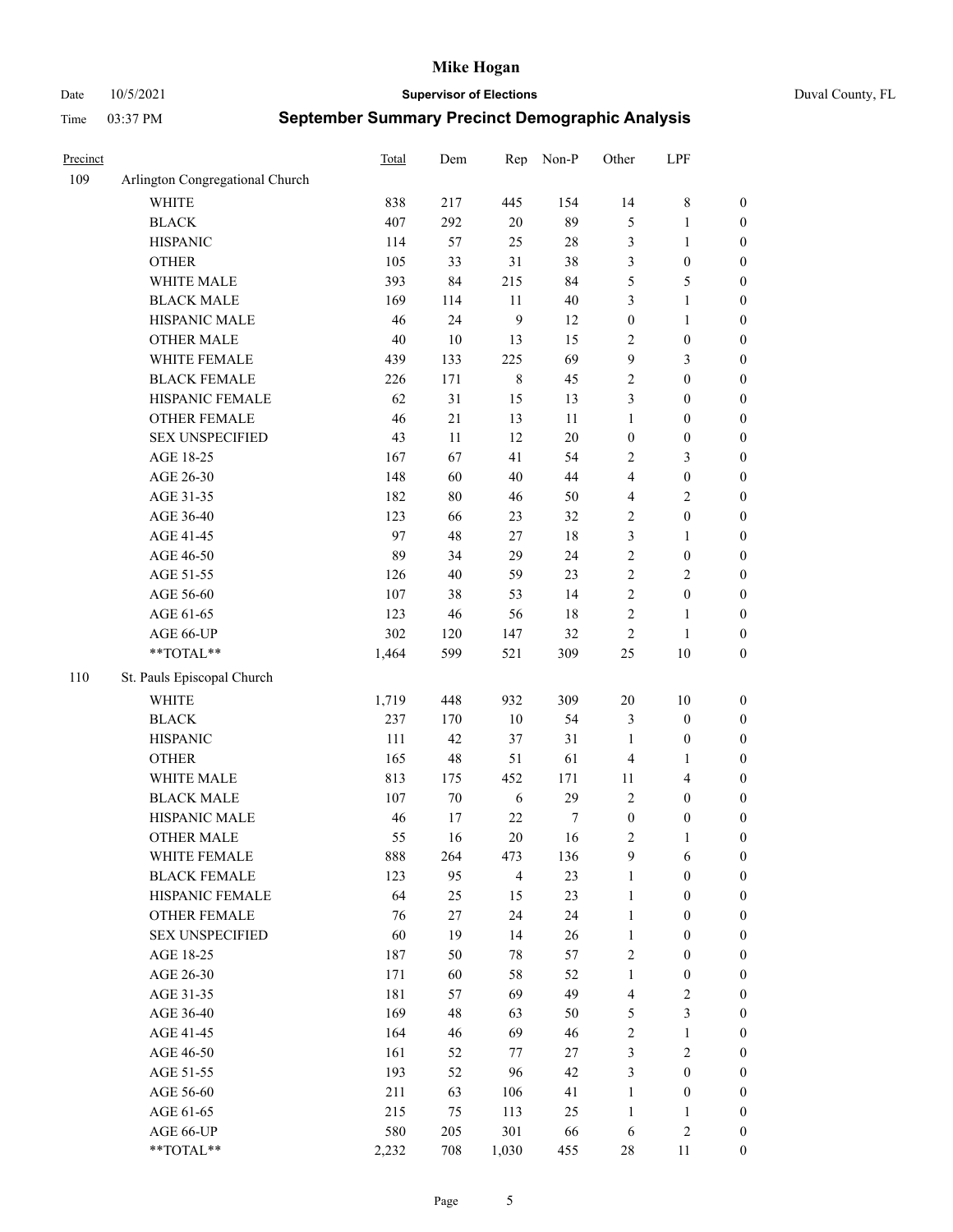Date 10/5/2021 **Supervisor of Elections** Duval County, FL

| Precinct |                                   | Total | Dem         | Rep | Non-P  | Other            | LPF              |                  |
|----------|-----------------------------------|-------|-------------|-----|--------|------------------|------------------|------------------|
| 111      | Fort Caroline Presbyterian Church |       |             |     |        |                  |                  |                  |
|          | <b>WHITE</b>                      | 1,123 | 254         | 650 | 194    | 16               | $\mathbf{9}$     | 0                |
|          | <b>BLACK</b>                      | 307   | 238         | 14  | 54     | $\mathbf{1}$     | $\boldsymbol{0}$ | 0                |
|          | <b>HISPANIC</b>                   | 109   | 41          | 29  | 38     | $\boldsymbol{0}$ | $\mathbf{1}$     | $\boldsymbol{0}$ |
|          | <b>OTHER</b>                      | 122   | 36          | 37  | 48     | 1                | $\boldsymbol{0}$ | $\boldsymbol{0}$ |
|          | WHITE MALE                        | 538   | 104         | 326 | 92     | 10               | 6                | $\boldsymbol{0}$ |
|          | <b>BLACK MALE</b>                 | 137   | 96          | 9   | 31     | $\mathbf{1}$     | $\boldsymbol{0}$ | $\boldsymbol{0}$ |
|          | HISPANIC MALE                     | 45    | 15          | 15  | 15     | $\boldsymbol{0}$ | $\boldsymbol{0}$ | $\boldsymbol{0}$ |
|          | <b>OTHER MALE</b>                 | 43    | 9           | 15  | 19     | $\boldsymbol{0}$ | $\boldsymbol{0}$ | $\boldsymbol{0}$ |
|          | WHITE FEMALE                      | 574   | 148         | 319 | 98     | 6                | $\mathfrak{Z}$   | $\boldsymbol{0}$ |
|          | <b>BLACK FEMALE</b>               | 167   | 140         | 5   | $22\,$ | $\boldsymbol{0}$ | $\boldsymbol{0}$ | 0                |
|          | HISPANIC FEMALE                   | 59    | 22          | 14  | 22     | $\boldsymbol{0}$ | $\mathbf{1}$     | 0                |
|          | OTHER FEMALE                      | 65    | 25          | 15  | 24     | $\mathbf{1}$     | $\boldsymbol{0}$ | $\boldsymbol{0}$ |
|          | <b>SEX UNSPECIFIED</b>            | 33    | $10\,$      | 12  | 11     | $\boldsymbol{0}$ | $\boldsymbol{0}$ | $\boldsymbol{0}$ |
|          | AGE 18-25                         | 156   | 55          | 54  | 44     | $\sqrt{2}$       | 1                | $\boldsymbol{0}$ |
|          | AGE 26-30                         | 138   | 39          | 46  | 51     | $\overline{c}$   | $\boldsymbol{0}$ | $\boldsymbol{0}$ |
|          | AGE 31-35                         | 127   | 42          | 46  | 34     | 3                | $\sqrt{2}$       | $\boldsymbol{0}$ |
|          | AGE 36-40                         | 127   | 47          | 41  | 36     | $\overline{c}$   | $\mathbf{1}$     | $\boldsymbol{0}$ |
|          | AGE 41-45                         | 130   | 45          | 46  | 34     | $\boldsymbol{0}$ | $\mathfrak{S}$   | $\boldsymbol{0}$ |
|          | AGE 46-50                         | 115   | 43          | 49  | 22     | 1                | $\boldsymbol{0}$ | $\boldsymbol{0}$ |
|          | AGE 51-55                         | 126   | 45          | 60  | 21     | $\boldsymbol{0}$ | $\boldsymbol{0}$ | $\boldsymbol{0}$ |
|          | AGE 56-60                         | 149   | 40          | 84  | 23     | 2                | $\boldsymbol{0}$ | 0                |
|          | AGE 61-65                         | 166   | 45          | 91  | 25     | 4                | $\mathbf{1}$     | 0                |
|          | AGE 66-UP                         | 427   | 168         | 213 | $44\,$ | $\overline{2}$   | $\boldsymbol{0}$ | $\boldsymbol{0}$ |
|          | **TOTAL**                         | 1,661 | 569         | 730 | 334    | 18               | $10\,$           | $\boldsymbol{0}$ |
| 112      | Regency Square Regional Library   |       |             |     |        |                  |                  |                  |
|          | <b>WHITE</b>                      | 883   | 223         | 397 | 239    | 18               | 6                | $\boldsymbol{0}$ |
|          | <b>BLACK</b>                      | 826   | 626         | 32  | 157    | 11               | $\boldsymbol{0}$ | $\boldsymbol{0}$ |
|          | <b>HISPANIC</b>                   | 202   | $8\sqrt{1}$ | 39  | 77     | 5                | $\boldsymbol{0}$ | $\boldsymbol{0}$ |
|          | <b>OTHER</b>                      | 221   | 93          | 43  | $78\,$ | 5                | $\sqrt{2}$       | $\boldsymbol{0}$ |
|          | WHITE MALE                        | 410   | 74          | 202 | 122    | 8                | $\overline{4}$   | $\boldsymbol{0}$ |
|          | <b>BLACK MALE</b>                 | 314   | 227         | 15  | 67     | 5                | $\boldsymbol{0}$ | $\boldsymbol{0}$ |
|          | HISPANIC MALE                     | 78    | 24          | 14  | 36     | 4                | $\boldsymbol{0}$ | $\boldsymbol{0}$ |
|          | <b>OTHER MALE</b>                 | 79    | 26          | 15  | 35     | $\mathbf{1}$     | $\mathbf{2}$     | $\boldsymbol{0}$ |
|          | WHITE FEMALE                      | 466   | 147         | 194 | 114    | 9                | 2                | 0                |
|          | <b>BLACK FEMALE</b>               | 498   | 389         | 17  | 86     | 6                | $\boldsymbol{0}$ | $\boldsymbol{0}$ |
|          | HISPANIC FEMALE                   | 120   | 55          | 25  | 39     | $\mathbf{1}$     | $\boldsymbol{0}$ | $\overline{0}$   |
|          | OTHER FEMALE                      | 106   | 56          | 19  | 29     | $\overline{c}$   | $\boldsymbol{0}$ | $\overline{0}$   |
|          | <b>SEX UNSPECIFIED</b>            | 61    | 25          | 10  | 23     | 3                | $\boldsymbol{0}$ | 0                |
|          | AGE 18-25                         | 297   | 138         | 46  | 104    | $\,$ 8 $\,$      | $\mathbf{1}$     | 0                |
|          | AGE 26-30                         | 297   | 143         | 51  | 94     | 8                | $\mathbf{1}$     | 0                |
|          | AGE 31-35                         | 234   | 123         | 33  | 74     | 3                | $\mathbf{1}$     | 0                |
|          | AGE 36-40                         | 174   | 86          | 36  | 46     | 5                | $\mathbf{1}$     | 0                |
|          | AGE 41-45                         | 159   | $80\,$      | 31  | 44     | $\overline{4}$   | $\boldsymbol{0}$ | 0                |
|          | AGE 46-50                         | 145   | 70          | 31  | 42     | $\mathbf{1}$     | $\mathbf{1}$     | 0                |
|          | AGE 51-55                         | 147   | 76          | 35  | 31     | 5                | $\boldsymbol{0}$ | 0                |
|          | AGE 56-60                         | 154   | 79          | 39  | 35     | $\boldsymbol{0}$ | $\mathbf{1}$     | $\overline{0}$   |
|          | AGE 61-65                         | 146   | 67          | 54  | 23     | 1                | $\mathbf{1}$     | $\overline{0}$   |
|          | AGE 66-UP                         | 379   | 161         | 155 | 58     | $\overline{4}$   | $\mathbf{1}$     | $\boldsymbol{0}$ |
|          | **TOTAL**                         | 2,132 | 1,023       | 511 | 551    | 39               | $8\,$            | $\boldsymbol{0}$ |
|          |                                   |       |             |     |        |                  |                  |                  |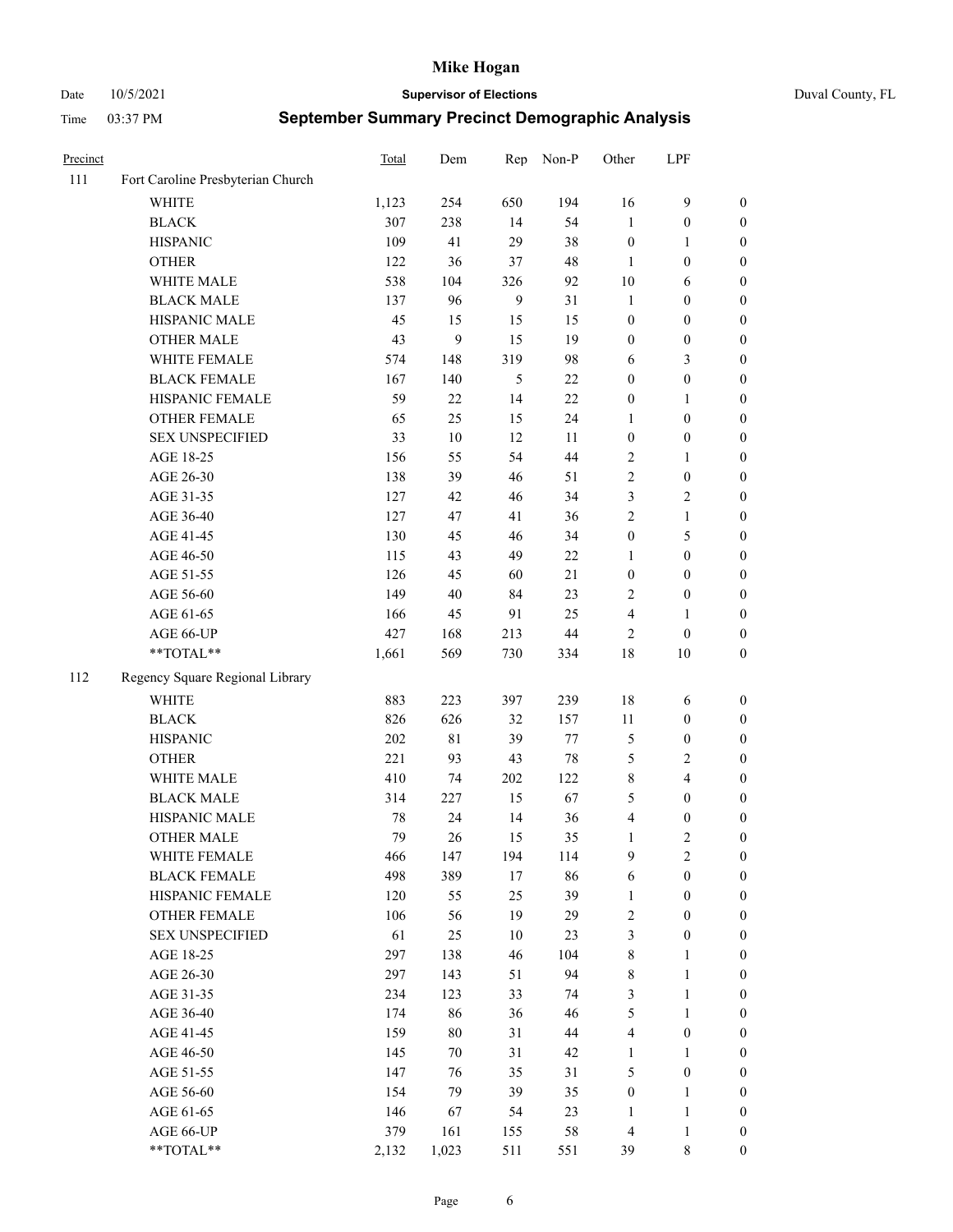Date 10/5/2021 **Supervisor of Elections** Duval County, FL

| Precinct |                                    | <b>Total</b> | Dem   | Rep    | Non-P  | Other            | LPF                     |                  |
|----------|------------------------------------|--------------|-------|--------|--------|------------------|-------------------------|------------------|
| 113      | Fort Caroline Christian Church     |              |       |        |        |                  |                         |                  |
|          | <b>WHITE</b>                       | 2,948        | 694   | 1,542  | 652    | 45               | 15                      | 0                |
|          | <b>BLACK</b>                       | 1,960        | 1,528 | 69     | 338    | 23               | $\sqrt{2}$              | 0                |
|          | <b>HISPANIC</b>                    | 481          | 192   | 111    | 170    | $\tau$           | $\mathbf{1}$            | $\boldsymbol{0}$ |
|          | <b>OTHER</b>                       | 614          | 211   | 136    | 251    | 12               | $\overline{\mathbf{4}}$ | $\boldsymbol{0}$ |
|          | WHITE MALE                         | 1,330        | 251   | 724    | 325    | $20\,$           | 10                      | $\boldsymbol{0}$ |
|          | <b>BLACK MALE</b>                  | 812          | 603   | 45     | 153    | 11               | $\boldsymbol{0}$        | $\boldsymbol{0}$ |
|          | HISPANIC MALE                      | 226          | 87    | 55     | 78     | 5                | $\mathbf{1}$            | $\boldsymbol{0}$ |
|          | <b>OTHER MALE</b>                  | 230          | 77    | 57     | $90\,$ | 3                | $\mathfrak{Z}$          | $\boldsymbol{0}$ |
|          | WHITE FEMALE                       | 1,581        | 432   | 803    | 318    | 24               | $\overline{\mathbf{4}}$ | $\boldsymbol{0}$ |
|          | <b>BLACK FEMALE</b>                | 1,103        | 895   | 23     | 171    | 12               | $\sqrt{2}$              | 0                |
|          | HISPANIC FEMALE                    | 242          | 100   | 54     | 86     | $\sqrt{2}$       | $\boldsymbol{0}$        | 0                |
|          | OTHER FEMALE                       | 284          | 106   | 64     | 107    | $\sqrt{6}$       | $\mathbf{1}$            | 0                |
|          | <b>SEX UNSPECIFIED</b>             | 194          | 74    | 33     | 82     | $\overline{4}$   | $\mathbf{1}$            | $\boldsymbol{0}$ |
|          | AGE 18-25                          | 741          | 318   | 168    | 226    | 22               | $\tau$                  | $\boldsymbol{0}$ |
|          | AGE 26-30                          | 607          | 257   | 144    | 190    | 12               | $\overline{\mathbf{4}}$ | $\boldsymbol{0}$ |
|          | AGE 31-35                          | 538          | 257   | 120    | 152    | $\,$ $\,$        | $\mathbf{1}$            | $\boldsymbol{0}$ |
|          | AGE 36-40                          | 539          | 245   | 118    | 160    | 12               | $\overline{\mathbf{4}}$ | $\boldsymbol{0}$ |
|          | AGE 41-45                          | 461          | 206   | 113    | 133    | $\tau$           | $\sqrt{2}$              | $\overline{0}$   |
|          | AGE 46-50                          | 488          | 219   | 149    | 114    | $\overline{4}$   | $\overline{2}$          | $\boldsymbol{0}$ |
|          | AGE 51-55                          | 530          | 240   | 166    | 115    | 8                | $\mathbf{1}$            | 0                |
|          | AGE 56-60                          | 524          | 212   | 196    | 110    | 5                | $\mathbf{1}$            | 0                |
|          | AGE 61-65                          | 485          | 219   | 196    | 66     | 4                | $\boldsymbol{0}$        | 0                |
|          | AGE 66-UP                          | 1,090        | 452   | 488    | 145    | 5                | $\boldsymbol{0}$        | $\boldsymbol{0}$ |
|          | **TOTAL**                          | 6,003        | 2,625 | 1,858  | 1,411  | $87\,$           | $22\,$                  | $\boldsymbol{0}$ |
| 114      | Destination Church Assembly of God |              |       |        |        |                  |                         |                  |
|          | <b>WHITE</b>                       | 966          | 222   | 438    | 280    | $22\,$           | $\overline{\mathbf{4}}$ | $\boldsymbol{0}$ |
|          | <b>BLACK</b>                       | 1,237        | 938   | 46     | 237    | 13               | $\mathfrak{Z}$          | $\boldsymbol{0}$ |
|          | <b>HISPANIC</b>                    | 251          | 113   | $40\,$ | 91     | 6                | $\mathbf{1}$            | $\boldsymbol{0}$ |
|          | <b>OTHER</b>                       | 273          | 110   | 40     | 120    | 2                | $\mathbf{1}$            | $\boldsymbol{0}$ |
|          | WHITE MALE                         | 476          | 91    | 231    | 142    | 9                | 3                       | $\boldsymbol{0}$ |
|          | <b>BLACK MALE</b>                  | 442          | 311   | 16     | 108    | $\sqrt{6}$       | $\mathbf{1}$            | $\boldsymbol{0}$ |
|          | HISPANIC MALE                      | 105          | 52    | 18     | 34     | 1                | $\boldsymbol{0}$        | 0                |
|          | <b>OTHER MALE</b>                  | 89           | 41    | 12     | 36     | $\boldsymbol{0}$ | $\boldsymbol{0}$        | $\boldsymbol{0}$ |
|          | WHITE FEMALE                       | 471          | 128   | 197    | 132    | 13               | 1                       | 0                |
|          | <b>BLACK FEMALE</b>                | 754          | 593   | 28     | 124    | 7                | $\sqrt{2}$              | $\overline{0}$   |
|          | HISPANIC FEMALE                    | 137          | 55    | 21     | 55     | 5                | $\mathbf{1}$            | $\overline{0}$   |
|          | OTHER FEMALE                       | 107          | 47    | 17     | $40\,$ | 2                | $\mathbf{1}$            | $\overline{0}$   |
|          | <b>SEX UNSPECIFIED</b>             | 146          | 65    | 24     | 57     | $\boldsymbol{0}$ | $\boldsymbol{0}$        | 0                |
|          | AGE 18-25                          | 386          | 186   | 39     | 153    | 8                | $\boldsymbol{0}$        | 0                |
|          | AGE 26-30                          | 362          | 181   | 54     | 116    | 8                | 3                       | 0                |
|          | AGE 31-35                          | 386          | 206   | 48     | 124    | 7                | $\mathbf{1}$            | 0                |
|          | AGE 36-40                          | 262          | 133   | 42     | 79     | 6                | $\sqrt{2}$              | 0                |
|          | AGE 41-45                          | 215          | 104   | 49     | 56     | 6                | $\boldsymbol{0}$        | 0                |
|          | AGE 46-50                          | 208          | 109   | 49     | 45     | 3                | $\sqrt{2}$              | 0                |
|          | AGE 51-55                          | 218          | 113   | 63     | 39     | 2                | $\mathbf{1}$            | 0                |
|          | AGE 56-60                          | 220          | 108   | 64     | 45     | 3                | $\boldsymbol{0}$        | 0                |
|          | AGE 61-65                          | 160          | 84    | 46     | 30     | $\boldsymbol{0}$ | $\boldsymbol{0}$        | $\overline{0}$   |
|          | AGE 66-UP                          | 310          | 159   | 110    | 41     | $\boldsymbol{0}$ | $\boldsymbol{0}$        | 0                |
|          | **TOTAL**                          | 2,727        | 1,383 | 564    | 728    | 43               | 9                       | $\boldsymbol{0}$ |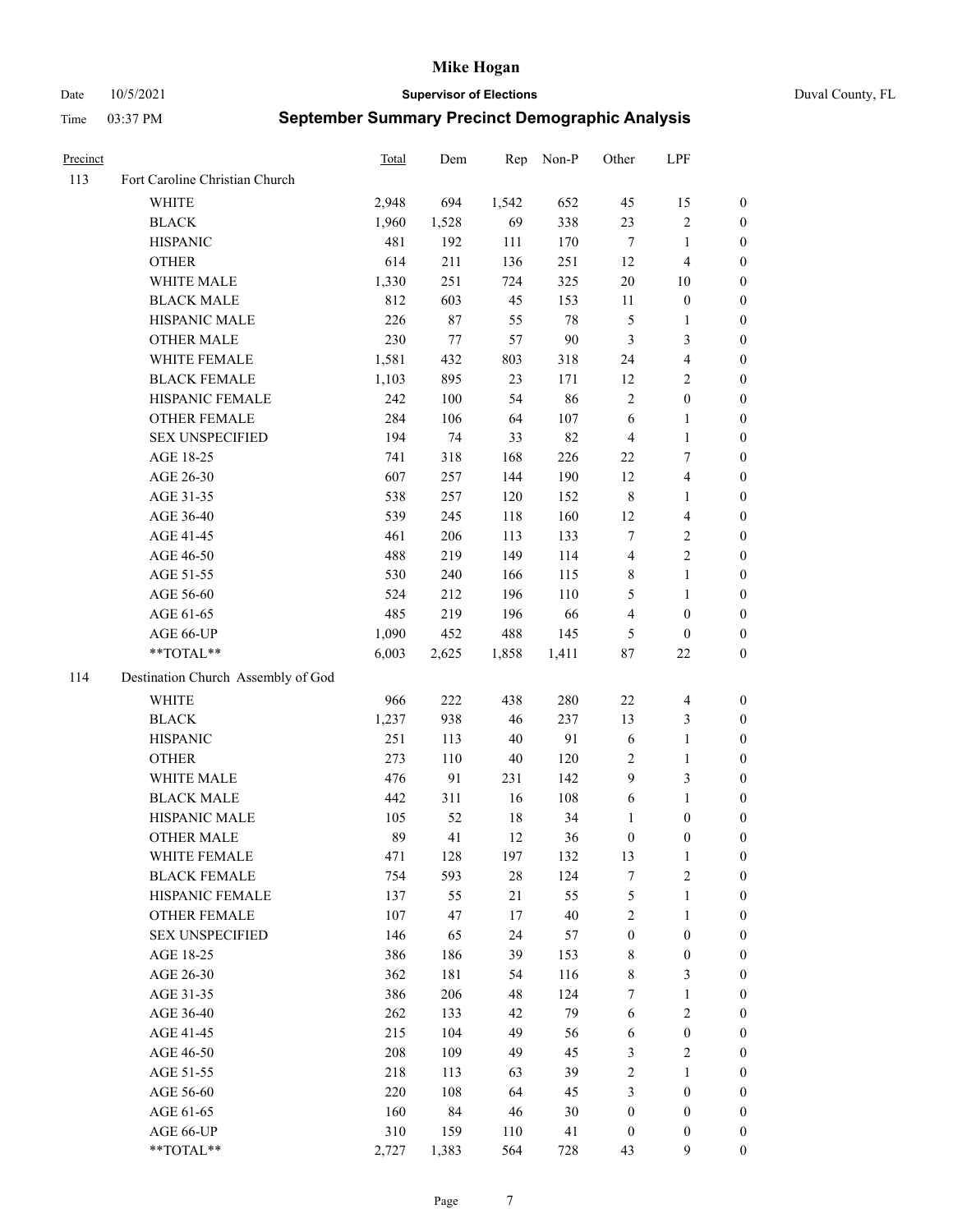Date 10/5/2021 **Supervisor of Elections** Duval County, FL

| Precinct |                        | Total      | Dem         | Rep        | Non-P      | Other                | LPF                                   |                  |
|----------|------------------------|------------|-------------|------------|------------|----------------------|---------------------------------------|------------------|
| 201      | New Berlin Elementary  |            |             |            |            |                      |                                       |                  |
|          | <b>WHITE</b>           | 2,099      | 340         | 1,292      | 408        | 39                   | $20\,$                                | 0                |
|          | <b>BLACK</b>           | 1,099      | 823         | 48         | 202        | $22\,$               | $\overline{\mathbf{4}}$               | 0                |
|          | <b>HISPANIC</b>        | 328        | 110         | 86         | 128        | 3                    | $\mathbf{1}$                          | $\boldsymbol{0}$ |
|          | <b>OTHER</b>           | 357        | 113         | 114        | 124        | 5                    | $\mathbf{1}$                          | $\boldsymbol{0}$ |
|          | WHITE MALE             | 1,020      | 133         | 644        | 212        | 18                   | 13                                    | $\boldsymbol{0}$ |
|          | <b>BLACK MALE</b>      | 499        | 344         | 28         | 112        | 12                   | $\mathfrak{Z}$                        | $\boldsymbol{0}$ |
|          | HISPANIC MALE          | 143        | 41          | 45         | 54         | $\sqrt{2}$           | $\mathbf{1}$                          | $\boldsymbol{0}$ |
|          | <b>OTHER MALE</b>      | 150        | 46          | 49         | 54         | $\boldsymbol{0}$     | $\mathbf{1}$                          | $\boldsymbol{0}$ |
|          | WHITE FEMALE           | 1,058      | 204         | 637        | 190        | $20\,$               | $\boldsymbol{7}$                      | $\boldsymbol{0}$ |
|          | <b>BLACK FEMALE</b>    | 584        | 470         | 20         | 83         | 10                   | $\mathbf{1}$                          | $\boldsymbol{0}$ |
|          | HISPANIC FEMALE        | 177        | 66          | 39         | 71         | $\mathbf{1}$         | $\boldsymbol{0}$                      | 0                |
|          | OTHER FEMALE           | 165        | 57          | 55         | 49         | 4                    | $\boldsymbol{0}$                      | $\boldsymbol{0}$ |
|          | <b>SEX UNSPECIFIED</b> | $87\,$     | 25          | 23         | 37         | $\sqrt{2}$           | $\boldsymbol{0}$                      | $\boldsymbol{0}$ |
|          | AGE 18-25              | 407        | 149         | 123        | 122        | $10\,$               | $\mathfrak{Z}$                        | $\boldsymbol{0}$ |
|          | AGE 26-30              | 414        | 125         | 137        | 136        | 11                   | $\mathfrak{S}$                        | $\boldsymbol{0}$ |
|          | AGE 31-35              | 478        | 158         | 189        | 121        | 6                    | $\overline{\mathbf{4}}$               | $\boldsymbol{0}$ |
|          | AGE 36-40              | 422        | 161         | 135        | 110        | $10\,$               | 6                                     | $\boldsymbol{0}$ |
|          | AGE 41-45              | 363        | 133         | 128        | 91         | $\boldsymbol{7}$     | $\overline{\mathbf{4}}$               | $\boldsymbol{0}$ |
|          | AGE 46-50              | 361        | 141         | 137        | 76         | 5                    | $\overline{2}$                        | $\boldsymbol{0}$ |
|          | AGE 51-55              | 346        | 141         | 143        | 57         | 5                    | $\boldsymbol{0}$                      | $\boldsymbol{0}$ |
|          | AGE 56-60              | 336        | 123         | 162        | 42         | $\,$ $\,$            | $\mathbf{1}$                          | 0                |
|          | AGE 61-65              | 260        | 89          | 127        | 43         | 1                    | $\boldsymbol{0}$                      | $\boldsymbol{0}$ |
|          | AGE 66-UP              | 496        | 166         | 259        | 64         | 6                    | $\mathbf{1}$                          | $\boldsymbol{0}$ |
|          | **TOTAL**              | 3,883      | 1,386       | 1,540      | 862        | 69                   | $26\,$                                | $\boldsymbol{0}$ |
| 202      | Faith Bridge Church    |            |             |            |            |                      |                                       |                  |
|          |                        |            |             |            |            |                      |                                       |                  |
|          | <b>WHITE</b>           | 3,493      | 730         | 1,902      | 781        | 63                   | 17                                    | $\boldsymbol{0}$ |
|          | <b>BLACK</b>           | 824        | 586         | 64         | 164        | 10                   | $\boldsymbol{0}$                      | $\boldsymbol{0}$ |
|          | <b>HISPANIC</b>        | 432        | 140         | 133        | 153        | $\overline{4}$       | $\sqrt{2}$                            | $\boldsymbol{0}$ |
|          | <b>OTHER</b>           | 992        | 262         | 326        | 391        | 13                   | $\boldsymbol{0}$                      | $\boldsymbol{0}$ |
|          | WHITE MALE             | 1,680      | 294         | 936        | 410        | 28                   | 12                                    | $\boldsymbol{0}$ |
|          | <b>BLACK MALE</b>      | 394        | 250         | 38         | 102        | 4                    | $\boldsymbol{0}$                      | $\boldsymbol{0}$ |
|          | HISPANIC MALE          | $202\,$    | 58          | 66         | 75         | 3                    | $\boldsymbol{0}$                      | 0                |
|          | <b>OTHER MALE</b>      | 414        | 111         | 142        | 157        | 4                    | $\boldsymbol{0}$                      | $\boldsymbol{0}$ |
|          | WHITE FEMALE           | 1,775      | 428         | 946        | 361        | 35                   | 5                                     | 0                |
|          | <b>BLACK FEMALE</b>    | 413        | 322         | 26         | 60         | 5                    | $\boldsymbol{0}$                      | $\boldsymbol{0}$ |
|          | HISPANIC FEMALE        | 222        | $8\sqrt{1}$ | 65         | 73         | $\mathbf{1}$         | $\sqrt{2}$                            | $\overline{0}$   |
|          | OTHER FEMALE           | 484        | 134         | 165        | 177        | 8                    | $\boldsymbol{0}$                      | $\overline{0}$   |
|          | <b>SEX UNSPECIFIED</b> | 157        | $40\,$      | 41         | 74         | $\overline{c}$       | $\boldsymbol{0}$                      | 0                |
|          | AGE 18-25              | 714        | 231         | 249        | 208        | 23                   | $\mathfrak{Z}$                        | $\overline{0}$   |
|          | AGE 26-30              | 578        | 174         | 220        | 166<br>199 | 16<br>$\overline{9}$ | $\sqrt{2}$                            | 0                |
|          | AGE 31-35              | 611        | 168         | 229        |            |                      | 6                                     | 0                |
|          | AGE 36-40              | 572<br>514 | 161<br>142  | 205<br>207 | 194        | $\,$ 8 $\,$<br>12    | $\overline{\mathbf{4}}$<br>$\sqrt{2}$ | 0                |
|          | AGE 41-45              |            |             |            | 151        |                      |                                       | 0                |
|          | AGE 46-50              | 535        | 156         | 246        | 127        | 5                    | $\mathbf{1}$                          | 0                |
|          | AGE 51-55              | 490        | 144         | 233        | 111        | $\mathbf{1}$         | $\mathbf{1}$                          | 0                |
|          | AGE 56-60              | 520        | 147         | 264        | 103        | 6                    | $\boldsymbol{0}$                      | $\boldsymbol{0}$ |
|          | AGE 61-65              | 393        | 134         | 174        | $80\,$     | 5                    | $\boldsymbol{0}$                      | $\boldsymbol{0}$ |
|          | AGE 66-UP              | 814        | 261         | 398        | 150        | 5                    | $\boldsymbol{0}$                      | 0                |
|          | **TOTAL**              | 5,741      | 1,718       | 2,425      | 1,489      | 90                   | 19                                    | $\boldsymbol{0}$ |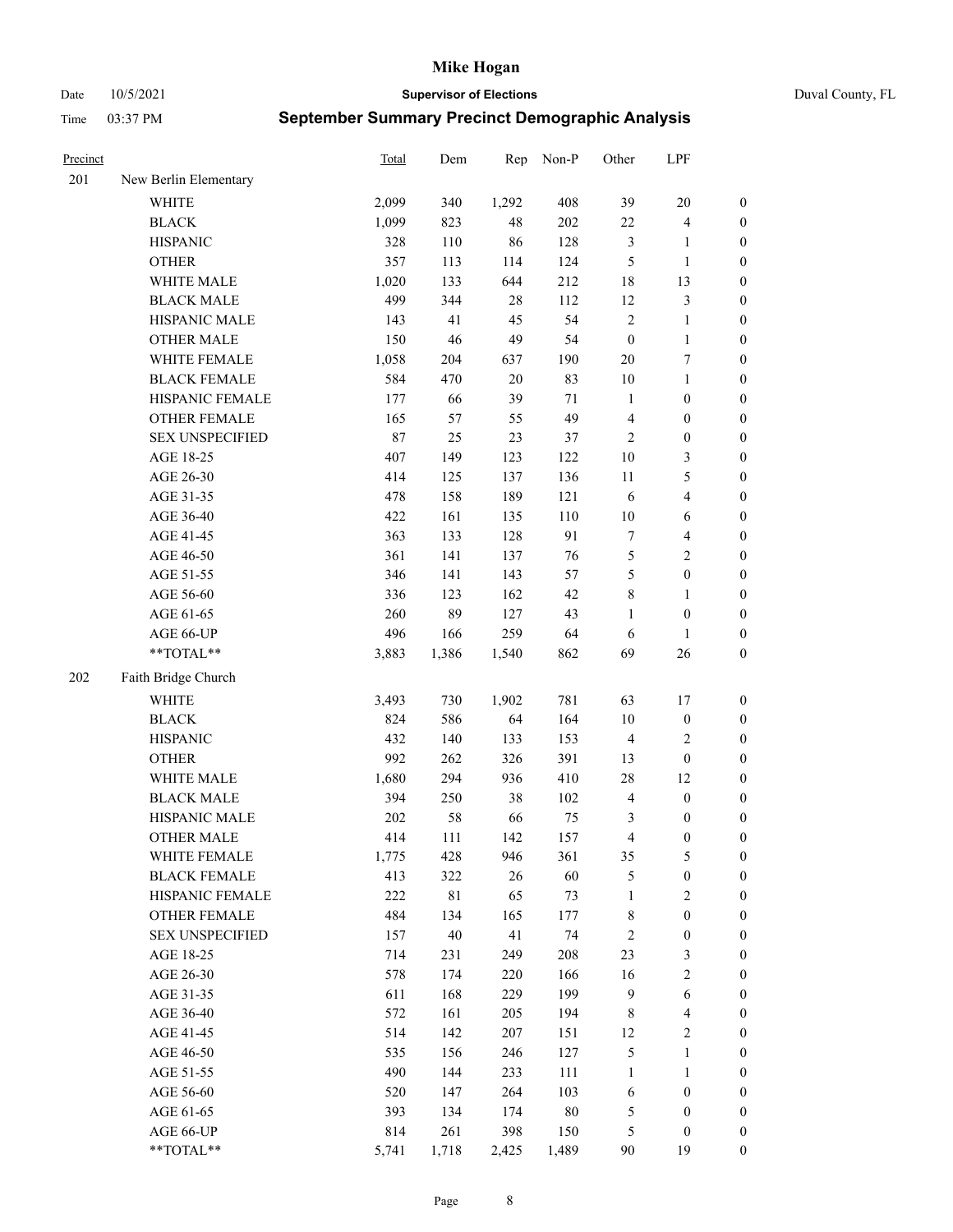Date 10/5/2021 **Supervisor of Elections** Duval County, FL

| Precinct |                                       | Total | Dem    | Rep            | Non-P  | Other                   | LPF              |                  |
|----------|---------------------------------------|-------|--------|----------------|--------|-------------------------|------------------|------------------|
| 203      | Faith Chapel Free Will Baptist Church |       |        |                |        |                         |                  |                  |
|          | <b>WHITE</b>                          | 2,589 | 559    | 1,410          | 556    | 37                      | $27\,$           | $\boldsymbol{0}$ |
|          | <b>BLACK</b>                          | 1,328 | 989    | 55             | 267    | 15                      | $\sqrt{2}$       | $\boldsymbol{0}$ |
|          | <b>HISPANIC</b>                       | 395   | 166    | $71\,$         | 151    | 6                       | $\mathbf{1}$     | $\boldsymbol{0}$ |
|          | <b>OTHER</b>                          | 462   | 136    | 125            | 189    | 7                       | $\mathfrak{S}$   | $\boldsymbol{0}$ |
|          | WHITE MALE                            | 1,247 | 231    | 686            | 292    | 20                      | 18               | $\boldsymbol{0}$ |
|          | <b>BLACK MALE</b>                     | 521   | 338    | 30             | 143    | $\,$ 8 $\,$             | $\sqrt{2}$       | $\boldsymbol{0}$ |
|          | HISPANIC MALE                         | 188   | 75     | 41             | 70     | $\mathbf{1}$            | $\mathbf{1}$     | $\boldsymbol{0}$ |
|          | <b>OTHER MALE</b>                     | 172   | 49     | 59             | 59     | 3                       | $\mathfrak{2}$   | $\boldsymbol{0}$ |
|          | WHITE FEMALE                          | 1,311 | 317    | 711            | 257    | 17                      | $\boldsymbol{9}$ | $\boldsymbol{0}$ |
|          | <b>BLACK FEMALE</b>                   | 786   | 639    | 25             | 115    | $\tau$                  | $\boldsymbol{0}$ | 0                |
|          | HISPANIC FEMALE                       | 196   | 87     | $28\,$         | 76     | $\mathfrak s$           | $\boldsymbol{0}$ | $\boldsymbol{0}$ |
|          | OTHER FEMALE                          | 226   | 74     | 53             | 92     | 4                       | $\mathfrak{Z}$   | $\boldsymbol{0}$ |
|          | <b>SEX UNSPECIFIED</b>                | 127   | 40     | 28             | 59     | $\boldsymbol{0}$        | $\boldsymbol{0}$ | $\boldsymbol{0}$ |
|          | AGE 18-25                             | 537   | 200    | 139            | 182    | $11\,$                  | $\mathfrak{S}$   | $\boldsymbol{0}$ |
|          | AGE 26-30                             | 527   | 214    | 114            | 179    | 11                      | $\boldsymbol{9}$ | $\boldsymbol{0}$ |
|          | AGE 31-35                             | 517   | 227    | 126            | 149    | 10                      | $\mathfrak s$    | $\boldsymbol{0}$ |
|          | AGE 36-40                             | 467   | 188    | 121            | 152    | 3                       | $\mathfrak{Z}$   | $\boldsymbol{0}$ |
|          | AGE 41-45                             | 410   | 146    | 139            | 115    | 3                       | $\boldsymbol{7}$ | $\boldsymbol{0}$ |
|          | AGE 46-50                             | 374   | 138    | 135            | 91     | $\tau$                  | $\mathfrak{Z}$   | $\boldsymbol{0}$ |
|          | AGE 51-55                             | 381   | 135    | 162            | 74     | $10\,$                  | $\boldsymbol{0}$ | 0                |
|          | AGE 56-60                             | 398   | 136    | 188            | $70\,$ | 4                       | $\boldsymbol{0}$ | 0                |
|          | AGE 61-65                             | 376   | 139    | 175            | 57     | 3                       | $\sqrt{2}$       | $\boldsymbol{0}$ |
|          | AGE 66-UP                             | 787   | 327    | 362            | 94     | 3                       | $\mathbf{1}$     | $\boldsymbol{0}$ |
|          | $**TOTAL**$                           | 4,774 | 1,850  | 1,661          | 1,163  | 65                      | 35               | $\boldsymbol{0}$ |
| 204      | Cedar Bay Baptist Church              |       |        |                |        |                         |                  |                  |
|          | <b>WHITE</b>                          | 2,044 | 393    | 1,276          | 334    | 34                      | 7                | $\boldsymbol{0}$ |
|          | <b>BLACK</b>                          | 328   | 247    | 16             | 61     | 4                       | $\boldsymbol{0}$ | $\boldsymbol{0}$ |
|          | <b>HISPANIC</b>                       | 95    | 31     | 41             | 23     | $\boldsymbol{0}$        | $\boldsymbol{0}$ | $\boldsymbol{0}$ |
|          | <b>OTHER</b>                          | 166   | 35     | 66             | 62     | 3                       | $\boldsymbol{0}$ | $\boldsymbol{0}$ |
|          | WHITE MALE                            | 907   | 149    | 574            | 166    | 15                      | $\mathfrak{Z}$   | $\boldsymbol{0}$ |
|          | <b>BLACK MALE</b>                     | 142   | 96     | $\overline{9}$ | 36     | $\mathbf{1}$            | $\boldsymbol{0}$ | $\boldsymbol{0}$ |
|          | HISPANIC MALE                         | 53    | 19     | 24             | $10\,$ | $\boldsymbol{0}$        | $\boldsymbol{0}$ | 0                |
|          | <b>OTHER MALE</b>                     | 66    | 8      | 26             | 31     | $\mathbf{1}$            | $\boldsymbol{0}$ | $\boldsymbol{0}$ |
|          | WHITE FEMALE                          | 1,120 | 242    | 694            | 162    | 19                      | 3                | $\overline{0}$   |
|          | <b>BLACK FEMALE</b>                   | 185   | 150    | $\tau$         | 25     | 3                       | $\boldsymbol{0}$ | $\overline{0}$   |
|          | HISPANIC FEMALE                       | 42    | 12     | $17\,$         | 13     | $\boldsymbol{0}$        | $\boldsymbol{0}$ | $\overline{0}$   |
|          | <b>OTHER FEMALE</b>                   | 65    | $20\,$ | $27\,$         | 16     | $\overline{c}$          | $\boldsymbol{0}$ | 0                |
|          | <b>SEX UNSPECIFIED</b>                | 53    | $10\,$ | 21             | $21\,$ | $\boldsymbol{0}$        | $\mathbf{1}$     | 0                |
|          | AGE 18-25                             | 269   | 73     | 113            | 76     | 7                       | $\boldsymbol{0}$ | 0                |
|          | AGE 26-30                             | 240   | 54     | 103            | 76     | 6                       | $\mathbf{1}$     | 0                |
|          | AGE 31-35                             | 222   | 52     | 100            | 65     | $\sqrt{2}$              | $\mathfrak{Z}$   | 0                |
|          | AGE 36-40                             | 198   | 61     | 95             | 37     | $\overline{4}$          | $\mathbf{1}$     | 0                |
|          | AGE 41-45                             | 208   | 54     | 93             | 57     | $\overline{\mathbf{4}}$ | $\boldsymbol{0}$ | 0                |
|          | AGE 46-50                             | 202   | 65     | 91             | 41     | 5                       | $\boldsymbol{0}$ | 0                |
|          | AGE 51-55                             | 204   | 52     | 117            | 32     | $\sqrt{2}$              | $\mathbf{1}$     | $\boldsymbol{0}$ |
|          | AGE 56-60                             | 249   | 63     | 144            | 36     | 6                       | $\boldsymbol{0}$ | $\boldsymbol{0}$ |
|          | AGE 61-65                             | 211   | 49     | 144            | 17     | $\mathbf{1}$            | $\boldsymbol{0}$ | 0                |
|          | AGE 66-UP                             | 630   | 183    | 399            | 43     | $\overline{4}$          | $\mathbf{1}$     | 0                |
|          | **TOTAL**                             | 2,633 | 706    | 1,399          | 480    | 41                      | $\tau$           | $\overline{0}$   |
|          |                                       |       |        |                |        |                         |                  |                  |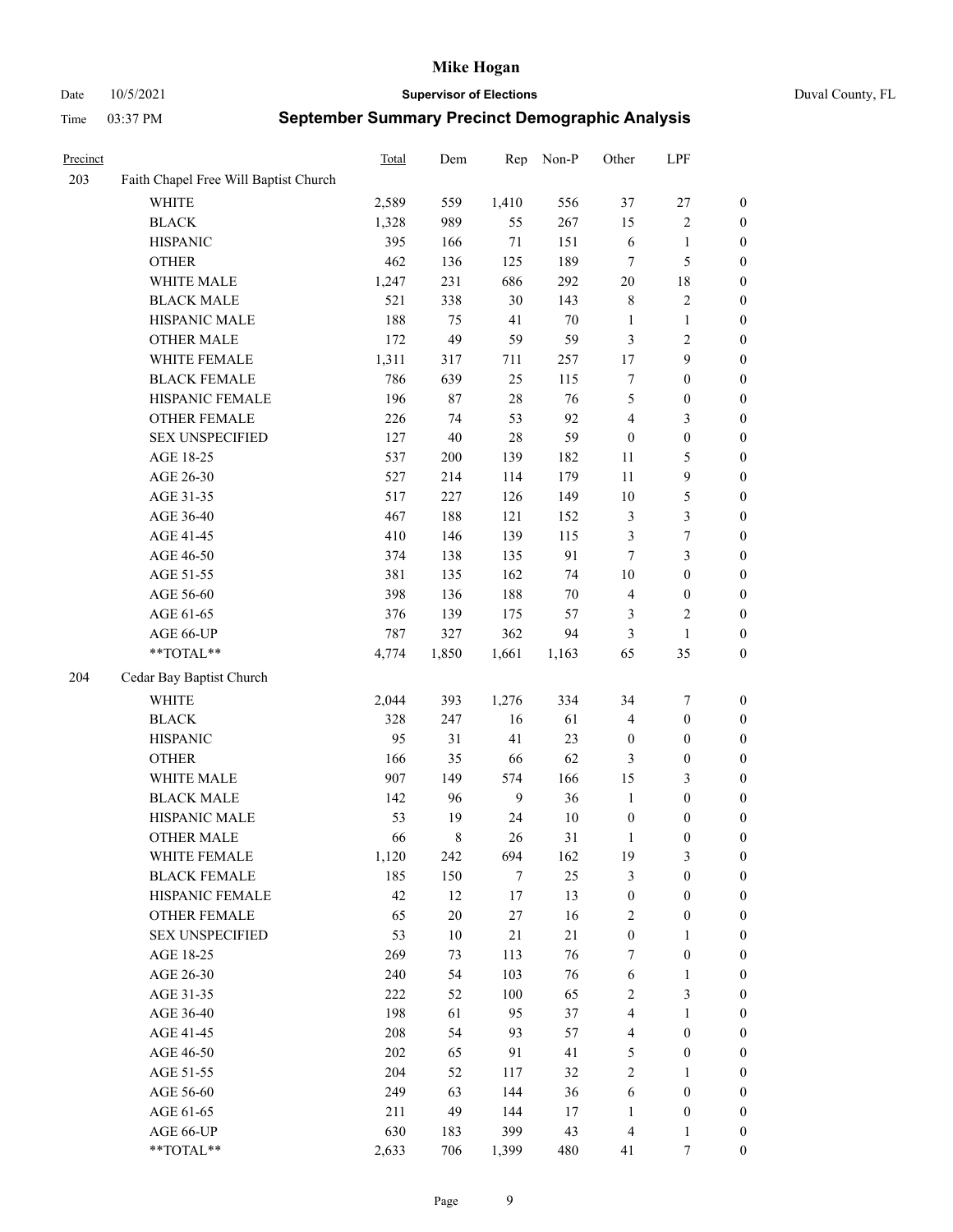Date 10/5/2021 **Supervisor of Elections** Duval County, FL

| Precinct |                               | <b>Total</b> | Dem    | Rep    | Non-P  | Other            | LPF                     |                  |
|----------|-------------------------------|--------------|--------|--------|--------|------------------|-------------------------|------------------|
| 205      | Dunns Creek Baptist Church    |              |        |        |        |                  |                         |                  |
|          | <b>WHITE</b>                  | 5,231        | 919    | 3,120  | 1,073  | $80\,$           | 39                      | $\boldsymbol{0}$ |
|          | <b>BLACK</b>                  | 2,673        | 2,078  | 106    | 449    | 37               | 3                       | $\boldsymbol{0}$ |
|          | <b>HISPANIC</b>               | 612          | 212    | 166    | 225    | 9                | $\boldsymbol{0}$        | $\boldsymbol{0}$ |
|          | <b>OTHER</b>                  | 805          | 230    | 259    | 303    | 9                | $\overline{\mathbf{4}}$ | $\boldsymbol{0}$ |
|          | WHITE MALE                    | 2,480        | 344    | 1,518  | 561    | 32               | 25                      | $\boldsymbol{0}$ |
|          | <b>BLACK MALE</b>             | 1,200        | 870    | 67     | 243    | 17               | $\mathfrak{Z}$          | $\boldsymbol{0}$ |
|          | HISPANIC MALE                 | 287          | 84     | 92     | 106    | 5                | $\boldsymbol{0}$        | $\boldsymbol{0}$ |
|          | <b>OTHER MALE</b>             | 315          | $78\,$ | 106    | 126    | $\mathbf{2}$     | 3                       | $\boldsymbol{0}$ |
|          | WHITE FEMALE                  | 2,694        | 569    | 1,563  | 501    | 47               | 14                      | $\boldsymbol{0}$ |
|          | <b>BLACK FEMALE</b>           | 1,439        | 1,185  | 38     | 196    | $20\,$           | $\boldsymbol{0}$        | $\boldsymbol{0}$ |
|          | HISPANIC FEMALE               | 318          | 125    | 71     | 118    | 4                | $\boldsymbol{0}$        | 0                |
|          | OTHER FEMALE                  | 362          | 121    | 114    | 122    | 4                | $\mathbf{1}$            | $\boldsymbol{0}$ |
|          | <b>SEX UNSPECIFIED</b>        | 226          | 63     | 82     | 77     | 4                | $\boldsymbol{0}$        | $\boldsymbol{0}$ |
|          | AGE 18-25                     | 1,053        | 389    | 308    | 324    | $30\,$           | $\sqrt{2}$              | $\boldsymbol{0}$ |
|          | AGE 26-30                     | 862          | 293    | 288    | 253    | 17               | $11\,$                  | $\boldsymbol{0}$ |
|          | AGE 31-35                     | 997          | 304    | 352    | 322    | 13               | 6                       | $\boldsymbol{0}$ |
|          | AGE 36-40                     | 926          | 334    | 318    | 250    | 13               | $11\,$                  | $\boldsymbol{0}$ |
|          | AGE 41-45                     | 889          | 359    | 297    | 211    | 15               | $\boldsymbol{7}$        | $\boldsymbol{0}$ |
|          | AGE 46-50                     | 907          | 398    | 319    | 179    | $\tau$           | $\overline{4}$          | $\boldsymbol{0}$ |
|          | AGE 51-55                     | 847          | 300    | 381    | 155    | 11               | $\boldsymbol{0}$        | $\boldsymbol{0}$ |
|          | AGE 56-60                     | 845          | 326    | 371    | 136    | $10\,$           | $\sqrt{2}$              | 0                |
|          | AGE 61-65                     | 646          | 230    | 329    | $78\,$ | $\,$ 8 $\,$      | $\mathbf{1}$            | $\boldsymbol{0}$ |
|          | AGE 66-UP                     | 1,349        | 506    | 688    | 142    | 11               | $\sqrt{2}$              | $\boldsymbol{0}$ |
|          | **TOTAL**                     | 9,321        | 3,439  | 3,651  | 2,050  | 135              | 46                      | $\boldsymbol{0}$ |
| 206      | Resurrection Episcopal Church |              |        |        |        |                  |                         |                  |
|          | <b>WHITE</b>                  | 3,866        | 686    | 2,483  | 627    | 58               | 12                      | $\boldsymbol{0}$ |
|          | <b>BLACK</b>                  | 305          | 238    | 19     | $44\,$ | $\sqrt{2}$       | $\sqrt{2}$              | $\boldsymbol{0}$ |
|          | <b>HISPANIC</b>               | 189          | 52     | 81     | 54     | 2                | $\boldsymbol{0}$        | $\boldsymbol{0}$ |
|          | <b>OTHER</b>                  | 336          | 92     | 131    | 110    | 3                | $\boldsymbol{0}$        | $\boldsymbol{0}$ |
|          | WHITE MALE                    | 1,866        | 269    | 1,223  | 339    | 27               | $8\,$                   | $\boldsymbol{0}$ |
|          | <b>BLACK MALE</b>             | 148          | 109    | $11\,$ | 25     | $\mathbf{1}$     | $\overline{2}$          | $\boldsymbol{0}$ |
|          | HISPANIC MALE                 | 74           | 14     | 32     | $27\,$ | $\mathbf{1}$     | $\boldsymbol{0}$        | $\boldsymbol{0}$ |
|          | <b>OTHER MALE</b>             | 132          | 29     | 55     | 46     | 2                | $\boldsymbol{0}$        | $\boldsymbol{0}$ |
|          | WHITE FEMALE                  | 1,971        | 414    | 1,239  | 283    | 31               | 4                       | 0                |
|          | <b>BLACK FEMALE</b>           | 156          | 128    | 8      | 19     | $\mathbf{1}$     | $\boldsymbol{0}$        | 0                |
|          | HISPANIC FEMALE               | 109          | 36     | 48     | 24     | $\mathbf{1}$     | $\boldsymbol{0}$        | 0                |
|          | OTHER FEMALE                  | 156          | 51     | 61     | $44\,$ | $\boldsymbol{0}$ | $\boldsymbol{0}$        | 0                |
|          | <b>SEX UNSPECIFIED</b>        | 84           | $18\,$ | 37     | $28\,$ | $\mathbf{1}$     | $\boldsymbol{0}$        | 0                |
|          | AGE 18-25                     | 424          | 102    | 196    | 111    | 13               | $\sqrt{2}$              | 0                |
|          | AGE 26-30                     | 299          | 72     | 142    | $78\,$ | 5                | $\sqrt{2}$              | 0                |
|          | AGE 31-35                     | 379          | 99     | 196    | $72\,$ | 9                | $\mathfrak{Z}$          | 0                |
|          | AGE 36-40                     | 370          | 86     | 183    | 92     | 6                | $\mathfrak{Z}$          | 0                |
|          | AGE 41-45                     | 318          | 76     | 153    | 85     | $\overline{4}$   | $\boldsymbol{0}$        | 0                |
|          | AGE 46-50                     | 327          | 73     | 179    | 66     | 6                | 3                       | 0                |
|          | AGE 51-55                     | 421          | 81     | 256    | 78     | 5                | $\mathbf{1}$            | 0                |
|          | AGE 56-60                     | 539          | 110    | 358    | 68     | 3                | $\boldsymbol{0}$        | 0                |
|          | AGE 61-65                     | 450          | 97     | 294    | 58     | $\mathbf{1}$     | $\boldsymbol{0}$        | 0                |
|          | AGE 66-UP                     | 1,169        | 272    | 757    | 127    | 13               | $\boldsymbol{0}$        | 0                |
|          | **TOTAL**                     | 4,696        | 1,068  | 2,714  | 835    | 65               | 14                      | $\boldsymbol{0}$ |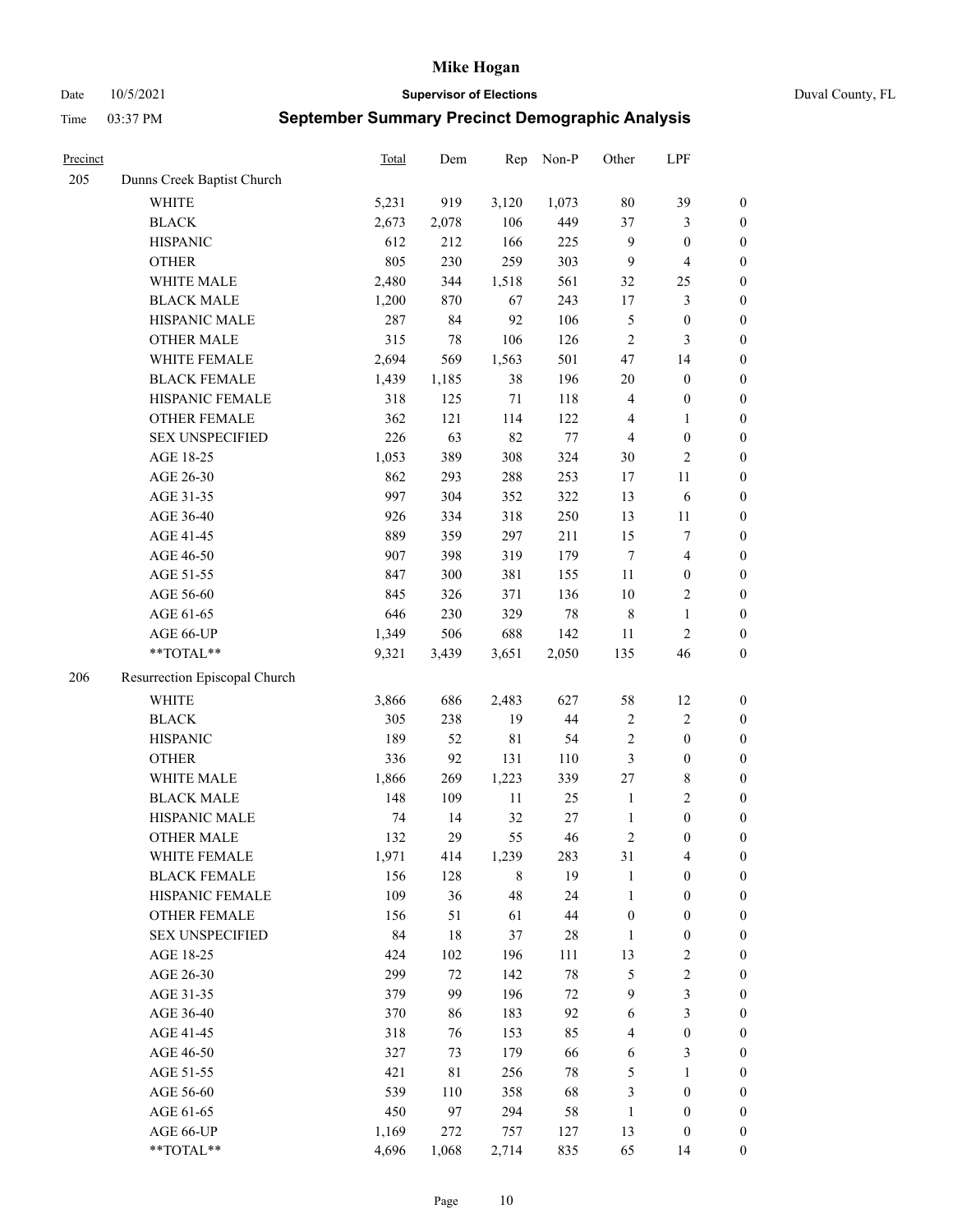Date 10/5/2021 **Supervisor of Elections** Duval County, FL

| Precinct |                                   | <b>Total</b> | Dem   | Rep            | Non-P      | Other            | LPF                     |                  |
|----------|-----------------------------------|--------------|-------|----------------|------------|------------------|-------------------------|------------------|
| 207      | Police Athletic League            |              |       |                |            |                  |                         |                  |
|          | <b>WHITE</b>                      | 3,486        | 714   | 1,912          | 784        | 59               | 17                      | 0                |
|          | <b>BLACK</b>                      | 1,089        | 851   | 26             | 195        | 16               | $\mathbf{1}$            | $\boldsymbol{0}$ |
|          | <b>HISPANIC</b>                   | 430          | 162   | 99             | 163        | $\mathfrak{S}$   | $\mathbf{1}$            | $\boldsymbol{0}$ |
|          | <b>OTHER</b>                      | 572          | 148   | 190            | 224        | $\tau$           | $\mathfrak{Z}$          | $\boldsymbol{0}$ |
|          | WHITE MALE                        | 1,653        | 275   | 971            | 369        | 31               | $\tau$                  | $\boldsymbol{0}$ |
|          | <b>BLACK MALE</b>                 | 444          | 320   | 15             | 99         | $\overline{9}$   | $\mathbf{1}$            | $\boldsymbol{0}$ |
|          | HISPANIC MALE                     | 179          | 57    | 42             | 77         | $\overline{c}$   | 1                       | $\boldsymbol{0}$ |
|          | <b>OTHER MALE</b>                 | 239          | 50    | $87\,$         | 98         | 3                | $\mathbf{1}$            | $\boldsymbol{0}$ |
|          | WHITE FEMALE                      | 1,803        | 433   | 932            | 400        | 28               | $10\,$                  | $\boldsymbol{0}$ |
|          | <b>BLACK FEMALE</b>               | 627          | 517   | 10             | 93         | 7                | $\boldsymbol{0}$        | $\boldsymbol{0}$ |
|          | HISPANIC FEMALE                   | 239          | 100   | 57             | 79         | 3                | $\boldsymbol{0}$        | 0                |
|          | <b>OTHER FEMALE</b>               | 248          | 83    | $80\,$         | $80\,$     | 4                | $\mathbf{1}$            | $\boldsymbol{0}$ |
|          | <b>SEX UNSPECIFIED</b>            | 145          | 40    | 33             | 71         | $\boldsymbol{0}$ | $\mathbf{1}$            | $\boldsymbol{0}$ |
|          | AGE 18-25                         | 518          | 175   | 135            | 192        | 15               | $\mathbf{1}$            | $\boldsymbol{0}$ |
|          | AGE 26-30                         | 500          | 153   | 153            | 176        | 13               | $\mathfrak{S}$          | $\boldsymbol{0}$ |
|          | AGE 31-35                         | 591          | 220   | 174            | 184        | 6                | $\boldsymbol{7}$        | $\boldsymbol{0}$ |
|          | AGE 36-40                         | 530          | 176   | 173            | 168        | 8                | $\mathfrak s$           | $\boldsymbol{0}$ |
|          | AGE 41-45                         | 453          | 169   | 152            | 123        | 9                | $\boldsymbol{0}$        | $\boldsymbol{0}$ |
|          | AGE 46-50                         | 415          | 130   | 165            | 111        | 7                | $\overline{c}$          | $\boldsymbol{0}$ |
|          | AGE 51-55                         | 439          | 162   | 169            | 104        | 3                | $\mathbf{1}$            | $\boldsymbol{0}$ |
|          | AGE 56-60                         | 538          | 175   | 263            | 91         | 8                | $\mathbf{1}$            | 0                |
|          | AGE 61-65                         | 481          | 182   | 218            | $72\,$     | 9                | $\boldsymbol{0}$        | $\boldsymbol{0}$ |
|          | AGE 66-UP                         | 1,112        | 333   | 625            | 145        | 9                | $\boldsymbol{0}$        | $\boldsymbol{0}$ |
|          | $**TOTAL**$                       | 5,577        | 1,875 | 2,227          | 1,366      | 87               | $22\,$                  | $\boldsymbol{0}$ |
| 208      | Christ's Church River City Campus |              |       |                |            |                  |                         |                  |
|          | <b>WHITE</b>                      | 1,962        | 269   | 1,364          | 304        | $21\,$           | $\overline{\mathbf{4}}$ | $\boldsymbol{0}$ |
|          | <b>BLACK</b>                      | 175          | 123   | 16             | 32         | 4                | $\boldsymbol{0}$        | $\boldsymbol{0}$ |
|          | <b>HISPANIC</b>                   | 55           | 10    | 30             | 14         | $\mathbf{1}$     | $\boldsymbol{0}$        | $\boldsymbol{0}$ |
|          | <b>OTHER</b>                      | 102          | 30    | 37             | 33         | $\overline{c}$   | $\boldsymbol{0}$        | $\boldsymbol{0}$ |
|          | WHITE MALE                        | 936          | 115   | 658            | 152        | 10               | $\mathbf{1}$            | $\boldsymbol{0}$ |
|          | <b>BLACK MALE</b>                 | 88           | 53    | 9              | 22         | $\overline{4}$   | $\boldsymbol{0}$        | $\boldsymbol{0}$ |
|          | HISPANIC MALE                     | 28           | 3     | 19             | $\sqrt{6}$ | $\boldsymbol{0}$ | $\boldsymbol{0}$        | $\boldsymbol{0}$ |
|          | <b>OTHER MALE</b>                 | 30           | 8     | 10             | 12         | $\boldsymbol{0}$ | $\boldsymbol{0}$        | $\boldsymbol{0}$ |
|          | WHITE FEMALE                      | 999          | 150   | 689            | 147        | 10               | 3                       | 0                |
|          | <b>BLACK FEMALE</b>               | 85           | 69    | $\overline{7}$ | 9          | $\boldsymbol{0}$ | $\boldsymbol{0}$        | $\boldsymbol{0}$ |
|          | HISPANIC FEMALE                   | 25           | 7     | $10\,$         | 8          | $\boldsymbol{0}$ | $\boldsymbol{0}$        | $\overline{0}$   |
|          | <b>OTHER FEMALE</b>               | 45           | 16    | $20\,$         | 9          | $\boldsymbol{0}$ | $\boldsymbol{0}$        | $\overline{0}$   |
|          | <b>SEX UNSPECIFIED</b>            | 58           | 11    | 25             | 18         | 4                | $\boldsymbol{0}$        | $\overline{0}$   |
|          | AGE 18-25                         | 195          | 42    | 100            | 49         | 4                | $\boldsymbol{0}$        | $\theta$         |
|          | AGE 26-30                         | 114          | 23    | 57             | 30         | 4                | $\boldsymbol{0}$        | 0                |
|          | AGE 31-35                         | 140          | 23    | 68             | 48         | $\boldsymbol{0}$ | $\mathbf{1}$            | 0                |
|          | AGE 36-40                         | 156          | 16    | 100            | 37         | 2                | $\mathbf{1}$            | 0                |
|          | AGE 41-45                         | 155          | 29    | 92             | 32         | $\mathbf{1}$     | $\mathbf{1}$            | 0                |
|          | AGE 46-50                         | 171          | 21    | 123            | 24         | 3                | $\boldsymbol{0}$        | 0                |
|          | AGE 51-55                         | 234          | 42    | 155            | 33         | 4                | $\boldsymbol{0}$        | $\overline{0}$   |
|          | AGE 56-60                         | 273          | 62    | 169            | 39         | 3                | $\boldsymbol{0}$        | $\overline{0}$   |
|          | AGE 61-65                         | 252          | 51    | 167            | 29         | 4                | $\mathbf{1}$            | $\overline{0}$   |
|          | AGE 66-UP                         | 604          | 123   | 416            | 62         | 3                | $\boldsymbol{0}$        | $\boldsymbol{0}$ |
|          | **TOTAL**                         | 2,294        | 432   | 1,447          | 383        | 28               | $\overline{4}$          | $\boldsymbol{0}$ |
|          |                                   |              |       |                |            |                  |                         |                  |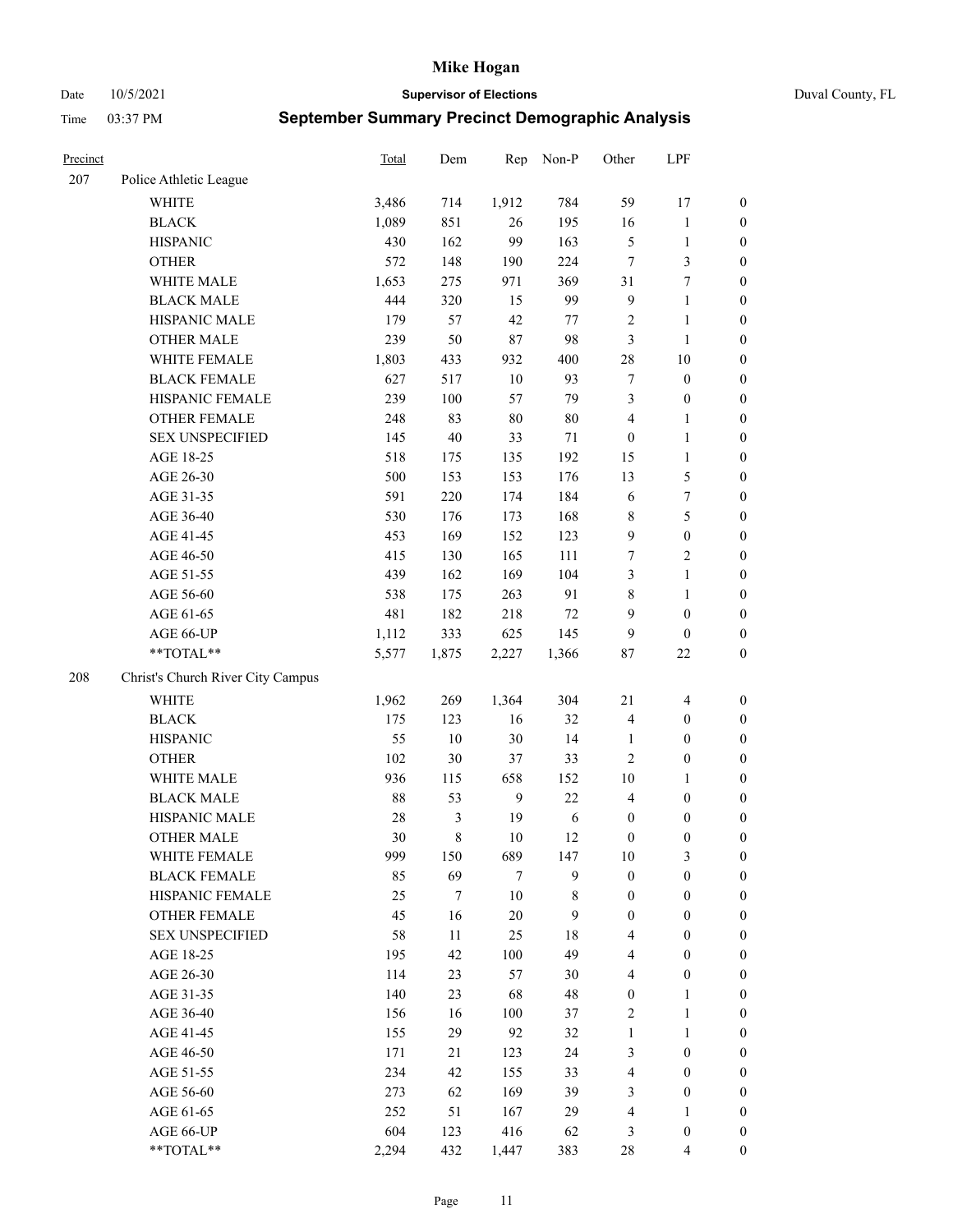Date 10/5/2021 **Supervisor of Elections** Duval County, FL

| Precinct |                            | Total | Dem    | Rep              | Non-P          | Other            | LPF              |                  |
|----------|----------------------------|-------|--------|------------------|----------------|------------------|------------------|------------------|
| 209      | Monument Pointe Fellowship |       |        |                  |                |                  |                  |                  |
|          | <b>WHITE</b>               | 2,154 | 406    | 1,340            | 362            | 36               | $10\,$           | 0                |
|          | <b>BLACK</b>               | 130   | 94     | 18               | $18\,$         | $\boldsymbol{0}$ | $\boldsymbol{0}$ | 0                |
|          | <b>HISPANIC</b>            | 104   | 41     | 40               | 22             | 1                | $\boldsymbol{0}$ | $\boldsymbol{0}$ |
|          | <b>OTHER</b>               | 182   | 33     | 86               | 58             | $\overline{4}$   | $\mathbf{1}$     | $\boldsymbol{0}$ |
|          | WHITE MALE                 | 1,066 | 168    | 673              | 194            | 22               | 9                | $\boldsymbol{0}$ |
|          | <b>BLACK MALE</b>          | 67    | 42     | 12               | 13             | $\boldsymbol{0}$ | $\boldsymbol{0}$ | $\boldsymbol{0}$ |
|          | HISPANIC MALE              | 50    | 13     | 23               | 13             | $\mathbf{1}$     | $\boldsymbol{0}$ | $\boldsymbol{0}$ |
|          | <b>OTHER MALE</b>          | 62    | 10     | 27               | 24             | $\mathbf{1}$     | $\boldsymbol{0}$ | $\boldsymbol{0}$ |
|          | WHITE FEMALE               | 1,062 | 234    | 649              | 164            | 14               | $\mathbf{1}$     | $\boldsymbol{0}$ |
|          | <b>BLACK FEMALE</b>        | 63    | 52     | 6                | 5              | $\boldsymbol{0}$ | $\boldsymbol{0}$ | 0                |
|          | HISPANIC FEMALE            | 53    | $28\,$ | 17               | $8\,$          | $\boldsymbol{0}$ | $\boldsymbol{0}$ | 0                |
|          | OTHER FEMALE               | 89    | 19     | 49               | 17             | 3                | $\mathbf{1}$     | 0                |
|          | <b>SEX UNSPECIFIED</b>     | 58    | 8      | 28               | 22             | $\boldsymbol{0}$ | $\boldsymbol{0}$ | $\boldsymbol{0}$ |
|          | AGE 18-25                  | 215   | 48     | 114              | 44             | 8                | $\mathbf{1}$     | $\boldsymbol{0}$ |
|          | AGE 26-30                  | 166   | 50     | 69               | 39             | 7                | $\mathbf{1}$     | $\boldsymbol{0}$ |
|          | AGE 31-35                  | 212   | 37     | 103              | 67             | 5                | $\boldsymbol{0}$ | $\boldsymbol{0}$ |
|          | AGE 36-40                  | 218   | 43     | 102              | 66             | 2                | $\mathfrak{S}$   | $\boldsymbol{0}$ |
|          | AGE 41-45                  | 185   | 36     | 99               | 47             | $\mathbf{2}$     | $\mathbf{1}$     | $\boldsymbol{0}$ |
|          | AGE 46-50                  | 168   | 27     | 102              | 33             | 5                | $\mathbf{1}$     | $\boldsymbol{0}$ |
|          | AGE 51-55                  | 222   | 47     | 133              | 37             | 4                | $\mathbf{1}$     | 0                |
|          | AGE 56-60                  | 259   | 50     | 169              | 36             | 3                | $\mathbf{1}$     | 0                |
|          | AGE 61-65                  | 282   | 71     | 186              | 24             | $\mathbf{1}$     | $\boldsymbol{0}$ | 0                |
|          | AGE 66-UP                  | 643   | 165    | 407              | 67             | $\overline{4}$   | $\boldsymbol{0}$ | $\boldsymbol{0}$ |
|          | $**TOTAL**$                | 2,570 | 574    | 1,484            | 460            | 41               | 11               | $\boldsymbol{0}$ |
| 210      | Sisters Creek Marina       |       |        |                  |                |                  |                  |                  |
|          | <b>WHITE</b>               | 1,262 | 226    | 829              | 176            | $20\,$           | 11               | $\boldsymbol{0}$ |
|          | <b>BLACK</b>               | 64    | 51     | $\sqrt{2}$       | $10\,$         | $\mathbf{1}$     | $\boldsymbol{0}$ | $\boldsymbol{0}$ |
|          | <b>HISPANIC</b>            | 42    | 11     | 15               | 16             | $\boldsymbol{0}$ | $\boldsymbol{0}$ | $\boldsymbol{0}$ |
|          | <b>OTHER</b>               | 80    | $20\,$ | 34               | 25             | $\mathbf{1}$     | $\boldsymbol{0}$ | $\boldsymbol{0}$ |
|          | WHITE MALE                 | 633   | 101    | 428              | 91             | 8                | $\mathfrak{S}$   | $\boldsymbol{0}$ |
|          | <b>BLACK MALE</b>          | 36    | 28     | $\boldsymbol{0}$ | $8\,$          | $\boldsymbol{0}$ | $\boldsymbol{0}$ | $\boldsymbol{0}$ |
|          | HISPANIC MALE              | 20    | 3      | $\,$ 8 $\,$      | $\mathbf{9}$   | $\boldsymbol{0}$ | $\boldsymbol{0}$ | 0                |
|          | <b>OTHER MALE</b>          | 34    | 6      | 15               | 13             | $\boldsymbol{0}$ | $\boldsymbol{0}$ | $\boldsymbol{0}$ |
|          | WHITE FEMALE               | 614   | 123    | 393              | 80             | 12               | 6                | 0                |
|          | <b>BLACK FEMALE</b>        | 27    | 22     | $\overline{2}$   | $\overline{c}$ | $\mathbf{1}$     | $\boldsymbol{0}$ | $\overline{0}$   |
|          | HISPANIC FEMALE            | 21    | $\tau$ | 7                | 7              | $\boldsymbol{0}$ | $\boldsymbol{0}$ | $\overline{0}$   |
|          | <b>OTHER FEMALE</b>        | 38    | 14     | 14               | 9              | $\mathbf{1}$     | $\boldsymbol{0}$ | $\overline{0}$   |
|          | <b>SEX UNSPECIFIED</b>     | 25    | 4      | 13               | $\,$ 8 $\,$    | $\boldsymbol{0}$ | $\boldsymbol{0}$ | 0                |
|          | AGE 18-25                  | 102   | 23     | 55               | 24             | $\boldsymbol{0}$ | $\boldsymbol{0}$ | $\theta$         |
|          | AGE 26-30                  | 74    | 17     | 36               | 17             | 3                | $\mathbf{1}$     | 0                |
|          | AGE 31-35                  | 80    | 11     | 43               | 24             | $\mathbf{1}$     | $\mathbf{1}$     | 0                |
|          | AGE 36-40                  | 76    | 12     | 39               | 19             | 5                | $\mathbf{1}$     | 0                |
|          | AGE 41-45                  | 87    | 14     | 50               | 19             | $\mathbf{1}$     | $\mathfrak{Z}$   | 0                |
|          | AGE 46-50                  | 103   | 18     | 67               | 13             | $\overline{c}$   | $\mathfrak{Z}$   | 0                |
|          | AGE 51-55                  | 116   | 14     | 84               | 17             | $\mathbf{1}$     | $\boldsymbol{0}$ | $\overline{0}$   |
|          | AGE 56-60                  | 170   | 32     | 120              | 15             | 3                | $\boldsymbol{0}$ | $\overline{0}$   |
|          | AGE 61-65                  | 200   | 40     | 124              | 33             | 3                | $\boldsymbol{0}$ | $\overline{0}$   |
|          | AGE 66-UP                  | 440   | 127    | 262              | 46             | 3                | $\mathfrak{2}$   | $\boldsymbol{0}$ |
|          | **TOTAL**                  | 1,448 | 308    | 880              | 227            | $22\,$           | 11               | $\boldsymbol{0}$ |
|          |                            |       |        |                  |                |                  |                  |                  |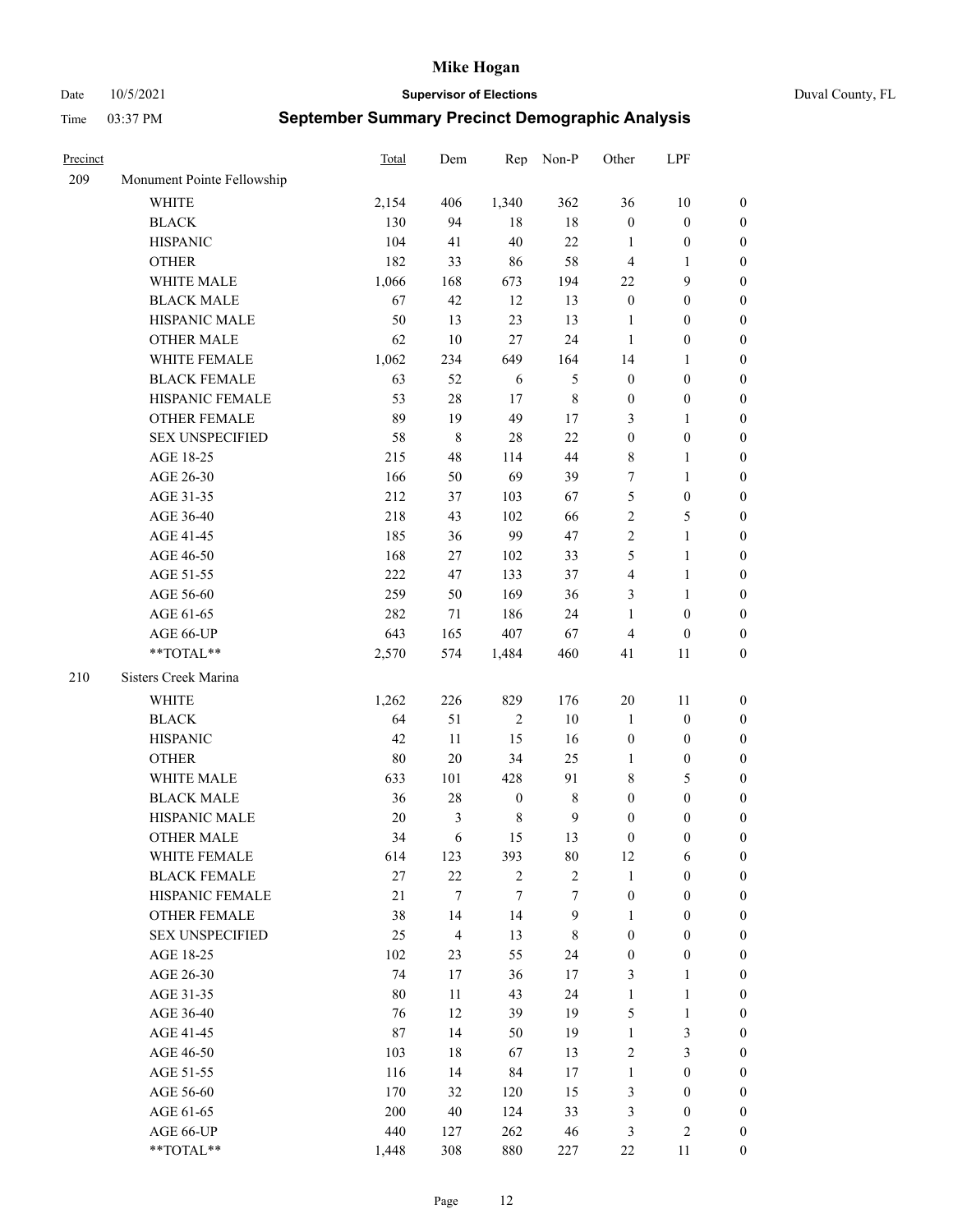Date 10/5/2021 **Supervisor of Elections** Duval County, FL

| Precinct |                                       | Total          | Dem                     | Rep              | Non-P            | Other            | LPF                     |                  |
|----------|---------------------------------------|----------------|-------------------------|------------------|------------------|------------------|-------------------------|------------------|
| 211      | Spirit of Life Lutheran Church        |                |                         |                  |                  |                  |                         |                  |
|          | <b>WHITE</b>                          | 3,155          | 529                     | 1,897            | 667              | 47               | 15                      | 0                |
|          | <b>BLACK</b>                          | 1,461          | 1,079                   | 69               | 286              | 26               | $\mathbf{1}$            | 0                |
|          | <b>HISPANIC</b>                       | 333            | 118                     | 97               | 114              | $\overline{4}$   | $\boldsymbol{0}$        | $\boldsymbol{0}$ |
|          | <b>OTHER</b>                          | 496            | 138                     | 150              | 201              | $\overline{2}$   | $\mathfrak{S}$          | $\boldsymbol{0}$ |
|          | WHITE MALE                            | 1,539          | 206                     | 946              | 356              | 20               | 11                      | $\boldsymbol{0}$ |
|          | <b>BLACK MALE</b>                     | 671            | 460                     | 35               | 159              | 16               | $\mathbf{1}$            | $\boldsymbol{0}$ |
|          | HISPANIC MALE                         | 160            | 58                      | 55               | 45               | $\overline{c}$   | $\boldsymbol{0}$        | $\boldsymbol{0}$ |
|          | <b>OTHER MALE</b>                     | 202            | 52                      | 70               | 76               | $\mathbf{1}$     | $\mathfrak{Z}$          | $\boldsymbol{0}$ |
|          | WHITE FEMALE                          | 1,582          | 318                     | 929              | 304              | 27               | $\overline{\mathbf{4}}$ | $\boldsymbol{0}$ |
|          | <b>BLACK FEMALE</b>                   | 765            | 597                     | 34               | 124              | 10               | $\boldsymbol{0}$        | 0                |
|          | HISPANIC FEMALE                       | 170            | 58                      | 42               | 68               | $\overline{c}$   | $\boldsymbol{0}$        | 0                |
|          | <b>OTHER FEMALE</b>                   | 201            | 74                      | 57               | 69               | $\boldsymbol{0}$ | $\mathbf{1}$            | 0                |
|          | <b>SEX UNSPECIFIED</b>                | 155            | 41                      | 45               | 67               | $\mathbf{1}$     | $\mathbf{1}$            | $\boldsymbol{0}$ |
|          | AGE 18-25                             | 640            | 214                     | 176              | 235              | 10               | $\mathfrak{S}$          | $\boldsymbol{0}$ |
|          | AGE 26-30                             | 454            | 149                     | 154              | 136              | 11               | $\overline{\mathbf{4}}$ | $\boldsymbol{0}$ |
|          | AGE 31-35                             | 601            | 184                     | 242              | 158              | 14               | $\mathfrak{Z}$          | $\boldsymbol{0}$ |
|          | AGE 36-40                             | 623            | 213                     | 215              | 185              | 4                | $\sqrt{6}$              | $\boldsymbol{0}$ |
|          | AGE 41-45                             | 574            | 203                     | 217              | 143              | 9                | $\overline{2}$          | $\boldsymbol{0}$ |
|          | AGE 46-50                             | 574            | 238                     | 209              | 121              | 6                | $\boldsymbol{0}$        | $\boldsymbol{0}$ |
|          | AGE 51-55                             | 526            | 203                     | 211              | 102              | $10\,$           | $\boldsymbol{0}$        | 0                |
|          | AGE 56-60                             | 442            | 135                     | 236              | 66               | 5                | $\boldsymbol{0}$        | 0                |
|          | AGE 61-65                             | 351            | 112                     | 190              | 45               | 4                | $\boldsymbol{0}$        | 0                |
|          | AGE 66-UP                             | 660            | 213                     | 363              | 77               | 6                | $\mathbf{1}$            | $\boldsymbol{0}$ |
|          | $**TOTAL**$                           | 5,445          | 1,864                   | 2,213            | 1,268            | 79               | $21\,$                  | $\boldsymbol{0}$ |
| 212      | Black Hammock Island Community Center |                |                         |                  |                  |                  |                         |                  |
|          | <b>WHITE</b>                          | 706            | 112                     | 467              | 116              | 9                | $\sqrt{2}$              | $\boldsymbol{0}$ |
|          | <b>BLACK</b>                          | $\overline{7}$ | 5                       | $\boldsymbol{0}$ | $\mathbf{1}$     | $\mathbf{1}$     | $\boldsymbol{0}$        | $\boldsymbol{0}$ |
|          | <b>HISPANIC</b>                       | 6              | 4                       | $\overline{2}$   | $\boldsymbol{0}$ | $\boldsymbol{0}$ | $\boldsymbol{0}$        | $\boldsymbol{0}$ |
|          | <b>OTHER</b>                          | 29             | 6                       | 14               | 9                | $\boldsymbol{0}$ | $\boldsymbol{0}$        | $\boldsymbol{0}$ |
|          | WHITE MALE                            | 344            | 46                      | 234              | 58               | 5                | $\mathbf{1}$            | $\boldsymbol{0}$ |
|          | <b>BLACK MALE</b>                     | $\overline{4}$ | $\overline{\mathbf{4}}$ | $\boldsymbol{0}$ | $\boldsymbol{0}$ | $\boldsymbol{0}$ | $\boldsymbol{0}$        | $\boldsymbol{0}$ |
|          | HISPANIC MALE                         | $\mathfrak{Z}$ | $\mathbf{2}$            | $\mathbf{1}$     | $\boldsymbol{0}$ | $\boldsymbol{0}$ | $\boldsymbol{0}$        | 0                |
|          | <b>OTHER MALE</b>                     | 13             | 3                       | $\tau$           | 3                | $\boldsymbol{0}$ | $\boldsymbol{0}$        | $\boldsymbol{0}$ |
|          | WHITE FEMALE                          | 351            | 65                      | 224              | 57               | 4                | 1                       | 0                |
|          | <b>BLACK FEMALE</b>                   | 3              | $\mathbf{1}$            | $\boldsymbol{0}$ | $\mathbf{1}$     | $\mathbf{1}$     | $\boldsymbol{0}$        | $\overline{0}$   |
|          | HISPANIC FEMALE                       | $\overline{c}$ | $\overline{c}$          | $\boldsymbol{0}$ | $\boldsymbol{0}$ | $\boldsymbol{0}$ | $\boldsymbol{0}$        | $\overline{0}$   |
|          | <b>OTHER FEMALE</b>                   | 9              | 3                       | $\overline{4}$   | $\sqrt{2}$       | $\boldsymbol{0}$ | $\boldsymbol{0}$        | $\overline{0}$   |
|          | <b>SEX UNSPECIFIED</b>                | 19             | $\mathbf{1}$            | 13               | 5                | $\boldsymbol{0}$ | $\boldsymbol{0}$        | $\overline{0}$   |
|          | AGE 18-25                             | 58             | 7                       | 33               | 16               | $\mathbf{2}$     | $\boldsymbol{0}$        | $\theta$         |
|          | AGE 26-30                             | 38             | $\mathbf{1}$            | 25               | 9                | $\mathbf{1}$     | $\overline{2}$          | $\overline{0}$   |
|          | AGE 31-35                             | 60             | 7                       | 35               | $18\,$           | $\boldsymbol{0}$ | $\boldsymbol{0}$        | 0                |
|          | AGE 36-40                             | 48             | 7                       | 33               | $8\,$            | $\boldsymbol{0}$ | $\boldsymbol{0}$        | 0                |
|          | AGE 41-45                             | 41             | 7                       | 24               | 10               | $\boldsymbol{0}$ | $\boldsymbol{0}$        | 0                |
|          | AGE 46-50                             | 68             | 9                       | 44               | 13               | 2                | $\boldsymbol{0}$        | 0                |
|          | AGE 51-55                             | 79             | 17                      | 48               | 14               | $\boldsymbol{0}$ | $\boldsymbol{0}$        | $\overline{0}$   |
|          | AGE 56-60                             | 100            | 12                      | 73               | 15               | $\boldsymbol{0}$ | $\boldsymbol{0}$        | $\overline{0}$   |
|          | AGE 61-65                             | 103            | 27                      | 67               | 6                | 3                | $\boldsymbol{0}$        | $\overline{0}$   |
|          | AGE 66-UP                             | 153            | 33                      | 101              | 17               | $\overline{c}$   | $\boldsymbol{0}$        | $\boldsymbol{0}$ |
|          | **TOTAL**                             | 748            | 127                     | 483              | 126              | 10               | $\overline{2}$          | $\boldsymbol{0}$ |
|          |                                       |                |                         |                  |                  |                  |                         |                  |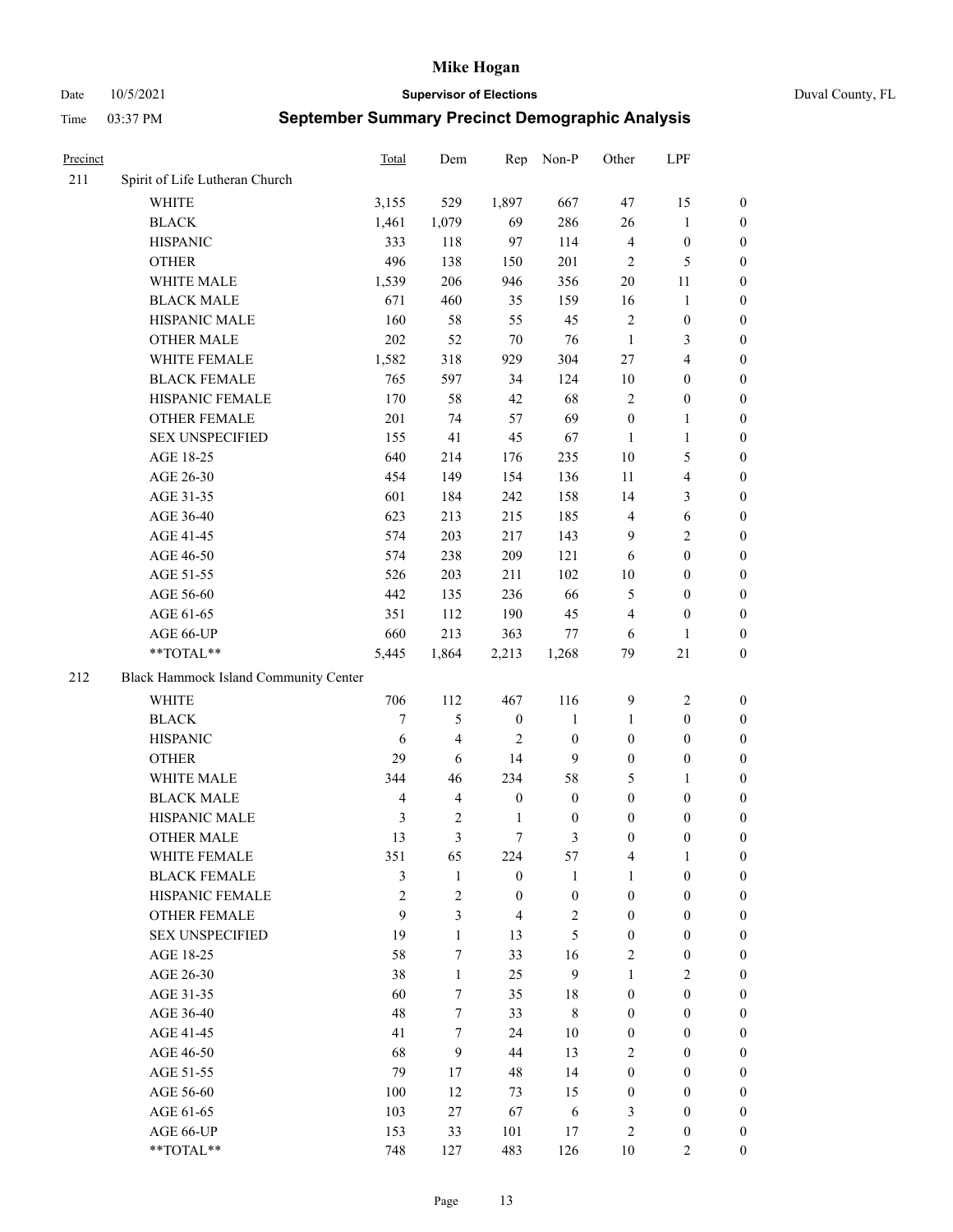Date 10/5/2021 **Supervisor of Elections** Duval County, FL

| Precinct |                                     | Total | Dem            | Rep            | Non-P          | Other            | LPF              |                  |
|----------|-------------------------------------|-------|----------------|----------------|----------------|------------------|------------------|------------------|
| 213      | Hidden Hills Country Club           |       |                |                |                |                  |                  |                  |
|          | <b>WHITE</b>                        | 963   | 170            | 649            | 132            | 12               | $\boldsymbol{0}$ | 0                |
|          | $\operatorname{BLACK}$              | 204   | 169            | 13             | $20\,$         | $\sqrt{2}$       | $\boldsymbol{0}$ | $\boldsymbol{0}$ |
|          | <b>HISPANIC</b>                     | 50    | 17             | 22             | 9              | $\mathfrak{2}$   | $\boldsymbol{0}$ | $\boldsymbol{0}$ |
|          | <b>OTHER</b>                        | 133   | $28\,$         | 66             | 39             | $\boldsymbol{0}$ | $\boldsymbol{0}$ | $\boldsymbol{0}$ |
|          | WHITE MALE                          | 472   | 77             | 320            | 67             | 8                | $\boldsymbol{0}$ | $\boldsymbol{0}$ |
|          | <b>BLACK MALE</b>                   | 99    | 76             | 9              | 13             | $\mathbf{1}$     | $\boldsymbol{0}$ | $\boldsymbol{0}$ |
|          | HISPANIC MALE                       | 24    | $\tau$         | 10             | 6              | $\mathbf{1}$     | $\boldsymbol{0}$ | $\boldsymbol{0}$ |
|          | <b>OTHER MALE</b>                   | 52    | 11             | 28             | 13             | $\boldsymbol{0}$ | $\boldsymbol{0}$ | $\boldsymbol{0}$ |
|          | WHITE FEMALE                        | 482   | 92             | 325            | 61             | 4                | $\boldsymbol{0}$ | $\boldsymbol{0}$ |
|          | <b>BLACK FEMALE</b>                 | 99    | $88\,$         | $\overline{4}$ | 6              | $\mathbf{1}$     | $\boldsymbol{0}$ | $\boldsymbol{0}$ |
|          | HISPANIC FEMALE                     | 25    | 10             | 11             | 3              | $\mathbf{1}$     | $\boldsymbol{0}$ | 0                |
|          | OTHER FEMALE                        | 61    | 12             | 31             | $18\,$         | $\boldsymbol{0}$ | $\boldsymbol{0}$ | $\boldsymbol{0}$ |
|          | <b>SEX UNSPECIFIED</b>              | 36    | 11             | 12             | 13             | $\boldsymbol{0}$ | $\boldsymbol{0}$ | $\boldsymbol{0}$ |
|          | AGE 18-25                           | 130   | 45             | 56             | 26             | 3                | $\boldsymbol{0}$ | $\boldsymbol{0}$ |
|          | AGE 26-30                           | 67    | 21             | 25             | $18\,$         | 3                | $\boldsymbol{0}$ | $\boldsymbol{0}$ |
|          | AGE 31-35                           | 51    | 13             | 27             | 11             | $\boldsymbol{0}$ | $\boldsymbol{0}$ | $\boldsymbol{0}$ |
|          | AGE 36-40                           | 46    | 12             | 19             | 13             | 2                | $\boldsymbol{0}$ | $\boldsymbol{0}$ |
|          | AGE 41-45                           | 93    | 34             | 40             | 19             | $\boldsymbol{0}$ | $\boldsymbol{0}$ | $\boldsymbol{0}$ |
|          | AGE 46-50                           | 101   | 32             | 46             | $22\,$         | $\mathbf{1}$     | $\boldsymbol{0}$ | $\boldsymbol{0}$ |
|          | AGE 51-55                           | 126   | 38             | 65             | $22\,$         | $\mathbf{1}$     | $\boldsymbol{0}$ | $\boldsymbol{0}$ |
|          | AGE 56-60                           | 156   | 33             | 104            | 18             | $\mathbf{1}$     | $\boldsymbol{0}$ | 0                |
|          | AGE 61-65                           | 162   | 52             | 91             | 16             | 3                | $\boldsymbol{0}$ | 0                |
|          | AGE 66-UP                           | 418   | 104            | 277            | 35             | $\mathfrak{2}$   | $\boldsymbol{0}$ | $\boldsymbol{0}$ |
|          | **TOTAL**                           | 1,350 | 384            | 750            | 200            | 16               | $\boldsymbol{0}$ | $\boldsymbol{0}$ |
| 301      | Queen's Harbor Yacht & Country Club |       |                |                |                |                  |                  |                  |
|          | <b>WHITE</b>                        | 1,770 | 288            | 1,158          | 293            | 28               | $\mathfrak{Z}$   | $\boldsymbol{0}$ |
|          | <b>BLACK</b>                        | 133   | 104            | 9              | 19             | $\mathbf{1}$     | $\boldsymbol{0}$ | $\boldsymbol{0}$ |
|          | <b>HISPANIC</b>                     | 53    | 10             | 32             | 11             | $\boldsymbol{0}$ | $\boldsymbol{0}$ | $\boldsymbol{0}$ |
|          | <b>OTHER</b>                        | 180   | 34             | 79             | 66             | $\mathbf{1}$     | $\boldsymbol{0}$ | $\boldsymbol{0}$ |
|          | WHITE MALE                          | 876   | 114            | 593            | 151            | 17               | $\mathbf{1}$     | $\boldsymbol{0}$ |
|          | <b>BLACK MALE</b>                   | 62    | 47             | $\tau$         | $\,$ 8 $\,$    | $\boldsymbol{0}$ | $\boldsymbol{0}$ | $\boldsymbol{0}$ |
|          | HISPANIC MALE                       | 21    | $\overline{4}$ | 13             | $\overline{4}$ | $\boldsymbol{0}$ | $\boldsymbol{0}$ | $\boldsymbol{0}$ |
|          | <b>OTHER MALE</b>                   | 68    | 10             | 30             | 28             | $\boldsymbol{0}$ | $\boldsymbol{0}$ | $\boldsymbol{0}$ |
|          | WHITE FEMALE                        | 876   | 171            | 558            | 134            | 11               | 2                | 0                |
|          | <b>BLACK FEMALE</b>                 | 69    | 56             | $\mathfrak{2}$ | $10\,$         | $\mathbf{1}$     | $\boldsymbol{0}$ | $\boldsymbol{0}$ |
|          | HISPANIC FEMALE                     | 30    | $\sqrt{6}$     | 19             | 5              | $\boldsymbol{0}$ | $\boldsymbol{0}$ | $\overline{0}$   |
|          | OTHER FEMALE                        | 84    | $18\,$         | 36             | 29             | $\mathbf{1}$     | $\boldsymbol{0}$ | $\overline{0}$   |
|          | <b>SEX UNSPECIFIED</b>              | 50    | 10             | 20             | $20\,$         | $\boldsymbol{0}$ | $\boldsymbol{0}$ | 0                |
|          | AGE 18-25                           | 196   | 47             | 102            | 38             | 9                | $\boldsymbol{0}$ | $\theta$         |
|          | AGE 26-30                           | 106   | 32             | 49             | 23             | $\mathbf{1}$     | $\mathbf{1}$     | $\overline{0}$   |
|          | AGE 31-35                           | 63    | 15             | 33             | 15             | $\boldsymbol{0}$ | $\boldsymbol{0}$ | 0                |
|          | AGE 36-40                           | 100   | 21             | 41             | 37             | $\mathbf{1}$     | $\boldsymbol{0}$ | 0                |
|          | AGE 41-45                           | 119   | 24             | 63             | 31             | $\mathbf{1}$     | $\boldsymbol{0}$ | 0                |
|          | AGE 46-50                           | 153   | 29             | 89             | 33             | $\mathbf{1}$     | $\mathbf{1}$     | 0                |
|          | AGE 51-55                           | 199   | 40             | 121            | 34             | 4                | $\boldsymbol{0}$ | 0                |
|          | AGE 56-60                           | 226   | 34             | 157            | 35             | $\boldsymbol{0}$ | $\boldsymbol{0}$ | $\overline{0}$   |
|          | AGE 61-65                           | 248   | 45             | 150            | 44             | 8                | $\mathbf{1}$     | $\overline{0}$   |
|          | AGE 66-UP                           | 726   | 149            | 473            | 99             | 5                | $\boldsymbol{0}$ | $\boldsymbol{0}$ |
|          | **TOTAL**                           | 2,136 | 436            | 1,278          | 389            | 30               | $\mathfrak{Z}$   | $\boldsymbol{0}$ |
|          |                                     |       |                |                |                |                  |                  |                  |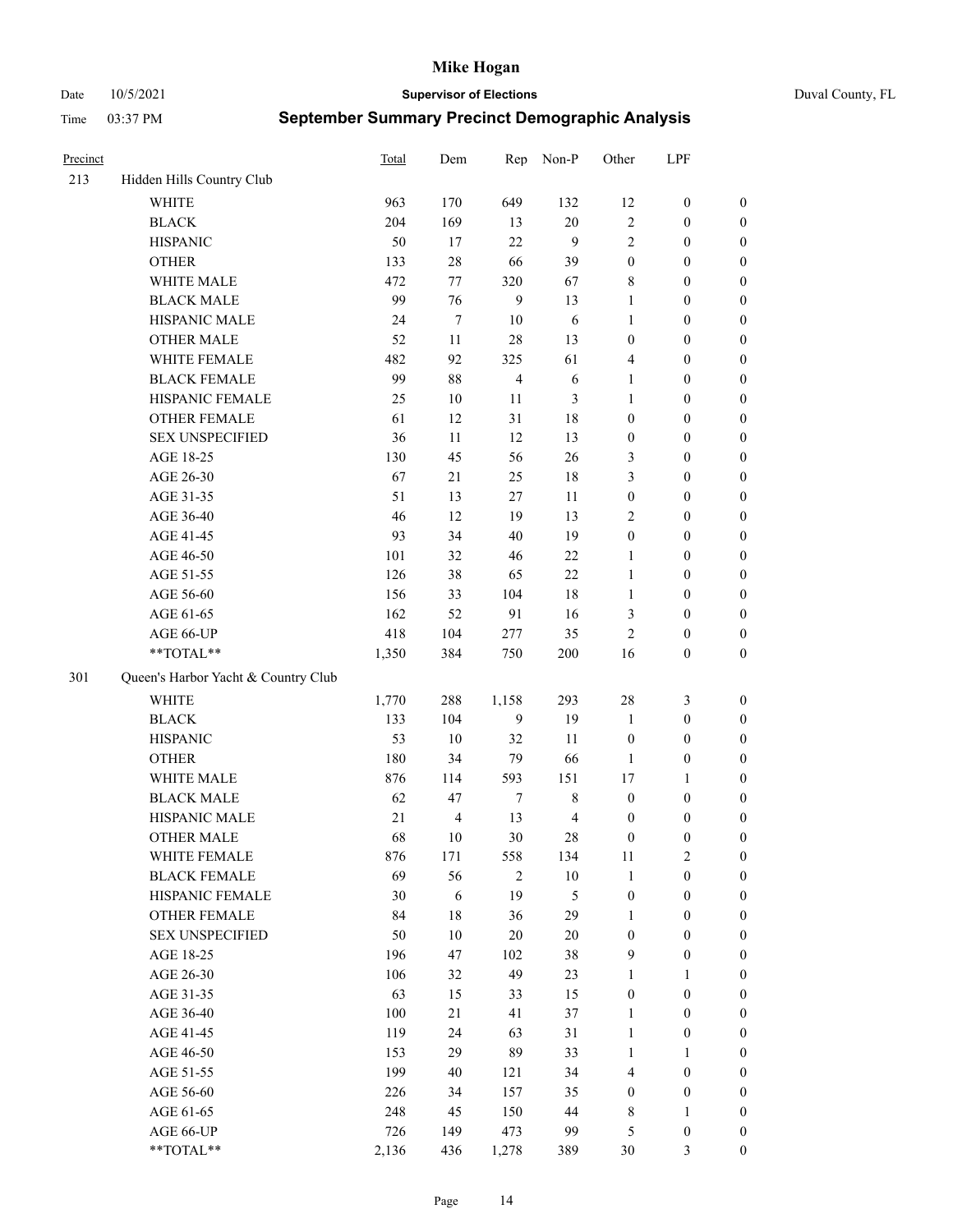### Date 10/5/2021 **Supervisor of Elections** Duval County, FL

| Precinct |                                       | <b>Total</b> | Dem    | Rep            | Non-P  | Other            | LPF                     |                  |
|----------|---------------------------------------|--------------|--------|----------------|--------|------------------|-------------------------|------------------|
| 302      | Abess Elementary                      |              |        |                |        |                  |                         |                  |
|          | <b>WHITE</b>                          | 1,592        | 350    | 825            | 389    | 19               | $\mathbf{9}$            | 0                |
|          | <b>BLACK</b>                          | 221          | 157    | 16             | 47     | $\mathbf{1}$     | $\boldsymbol{0}$        | 0                |
|          | <b>HISPANIC</b>                       | 167          | 49     | 53             | 59     | 5                | $\mathbf{1}$            | $\boldsymbol{0}$ |
|          | <b>OTHER</b>                          | 303          | 66     | 123            | 109    | 5                | $\boldsymbol{0}$        | $\boldsymbol{0}$ |
|          | WHITE MALE                            | 788          | 136    | 444            | 190    | 10               | $\,$ 8 $\,$             | $\boldsymbol{0}$ |
|          | <b>BLACK MALE</b>                     | 104          | 64     | 10             | 29     | $\mathbf{1}$     | $\boldsymbol{0}$        | $\boldsymbol{0}$ |
|          | HISPANIC MALE                         | 83           | 19     | 24             | 37     | 2                | $\mathbf{1}$            | $\boldsymbol{0}$ |
|          | <b>OTHER MALE</b>                     | 122          | 27     | 48             | $44\,$ | 3                | $\boldsymbol{0}$        | $\boldsymbol{0}$ |
|          | WHITE FEMALE                          | 788          | 212    | 375            | 192    | $\,$ $\,$        | $\mathbf{1}$            | $\boldsymbol{0}$ |
|          | <b>BLACK FEMALE</b>                   | 114          | 91     | 6              | 17     | $\boldsymbol{0}$ | $\boldsymbol{0}$        | 0                |
|          | HISPANIC FEMALE                       | 80           | 27     | 29             | 21     | 3                | $\boldsymbol{0}$        | 0                |
|          | <b>OTHER FEMALE</b>                   | 132          | 26     | 62             | 42     | $\mathfrak{2}$   | $\boldsymbol{0}$        | $\boldsymbol{0}$ |
|          | <b>SEX UNSPECIFIED</b>                | 72           | 20     | 19             | 32     | $\mathbf{1}$     | $\boldsymbol{0}$        | $\boldsymbol{0}$ |
|          | AGE 18-25                             | 206          | 59     | 67             | 76     | 3                | $\mathbf{1}$            | $\boldsymbol{0}$ |
|          | AGE 26-30                             | 235          | $70\,$ | 86             | 73     | 4                | $\sqrt{2}$              | $\boldsymbol{0}$ |
|          | AGE 31-35                             | 232          | 56     | 92             | 79     | 3                | $\sqrt{2}$              | $\boldsymbol{0}$ |
|          | AGE 36-40                             | 204          | 47     | 82             | 67     | 6                | $\sqrt{2}$              | $\boldsymbol{0}$ |
|          | AGE 41-45                             | 212          | 59     | 83             | 66     | 3                | $\mathbf{1}$            | $\boldsymbol{0}$ |
|          | AGE 46-50                             | 183          | 41     | 90             | 48     | 4                | $\boldsymbol{0}$        | $\boldsymbol{0}$ |
|          | AGE 51-55                             | 164          | 45     | 78             | 41     | $\boldsymbol{0}$ | $\boldsymbol{0}$        | 0                |
|          | AGE 56-60                             | 198          | 52     | 99             | 44     | 2                | $\mathbf{1}$            | 0                |
|          | AGE 61-65                             | 209          | 60     | 107            | 39     | 3                | $\boldsymbol{0}$        | 0                |
|          | AGE 66-UP                             | 440          | 133    | 233            | 71     | $\overline{2}$   | $\mathbf{1}$            | $\boldsymbol{0}$ |
|          | **TOTAL**                             | 2,283        | 622    | 1,017          | 604    | 30               | $10\,$                  | $\boldsymbol{0}$ |
| 303      | Isle of Faith United Methodist Church |              |        |                |        |                  |                         |                  |
|          | <b>WHITE</b>                          | 2,750        | 622    | 1,494          | 587    | 36               | 11                      | $\boldsymbol{0}$ |
|          | <b>BLACK</b>                          | 150          | 109    | $\,$ 8 $\,$    | $28\,$ | 5                | $\boldsymbol{0}$        | $\boldsymbol{0}$ |
|          | <b>HISPANIC</b>                       | 139          | 43     | 57             | 37     | $\mathbf{1}$     | $\mathbf{1}$            | $\boldsymbol{0}$ |
|          | <b>OTHER</b>                          | 277          | 73     | 109            | 93     | $\overline{c}$   | $\boldsymbol{0}$        | $\boldsymbol{0}$ |
|          | WHITE MALE                            | 1,290        | 233    | 732            | 300    | 19               | 6                       | $\boldsymbol{0}$ |
|          | <b>BLACK MALE</b>                     | $71\,$       | 42     | $\mathfrak{Z}$ | 22     | $\overline{4}$   | $\boldsymbol{0}$        | $\boldsymbol{0}$ |
|          | HISPANIC MALE                         | 62           | 16     | 24             | $20\,$ | 1                | 1                       | 0                |
|          | <b>OTHER MALE</b>                     | 102          | 23     | 37             | 42     | $\boldsymbol{0}$ | $\boldsymbol{0}$        | 0                |
|          | WHITE FEMALE                          | 1,425        | 381    | 746            | 276    | 17               | 5                       | 0                |
|          | <b>BLACK FEMALE</b>                   | 75           | 63     | 5              | 6      | $\mathbf{1}$     | $\boldsymbol{0}$        | $\overline{0}$   |
|          | HISPANIC FEMALE                       | 73           | 26     | 32             | 15     | $\boldsymbol{0}$ | $\boldsymbol{0}$        | $\overline{0}$   |
|          | OTHER FEMALE                          | 136          | 41     | 56             | 37     | $\overline{c}$   | $\boldsymbol{0}$        | $\overline{0}$   |
|          | <b>SEX UNSPECIFIED</b>                | 82           | $22\,$ | 33             | 27     | $\boldsymbol{0}$ | $\boldsymbol{0}$        | 0                |
|          | AGE 18-25                             | 317          | 91     | 133            | 84     | $\,$ 8 $\,$      | $\mathbf{1}$            | 0                |
|          | AGE 26-30                             | 282          | 75     | 131            | $70\,$ | 5                | $\mathbf{1}$            | 0                |
|          | AGE 31-35                             | 310          | 84     | 119            | 101    | 5                | $\mathbf{1}$            | 0                |
|          | AGE 36-40                             | 299          | 70     | 111            | 113    | 4                | $\mathbf{1}$            | 0                |
|          | AGE 41-45                             | 264          | 62     | 129            | $70\,$ | $\mathbf{1}$     | $\sqrt{2}$              | 0                |
|          | AGE 46-50                             | 252          | 58     | 125            | 61     | 4                | $\overline{\mathbf{4}}$ | 0                |
|          | AGE 51-55                             | 252          | 60     | 145            | 42     | 3                | $\overline{2}$          | 0                |
|          | AGE 56-60                             | 299          | 68     | 181            | 45     | 5                | $\boldsymbol{0}$        | $\boldsymbol{0}$ |
|          | AGE 61-65                             | 300          | 68     | 178            | 52     | $\overline{c}$   | $\boldsymbol{0}$        | $\boldsymbol{0}$ |
|          | AGE 66-UP                             | 741          | 211    | 416            | 107    | 7                | $\boldsymbol{0}$        | 0                |
|          | **TOTAL**                             | 3,316        | 847    | 1,668          | 745    | 44               | 12                      | $\boldsymbol{0}$ |
|          |                                       |              |        |                |        |                  |                         |                  |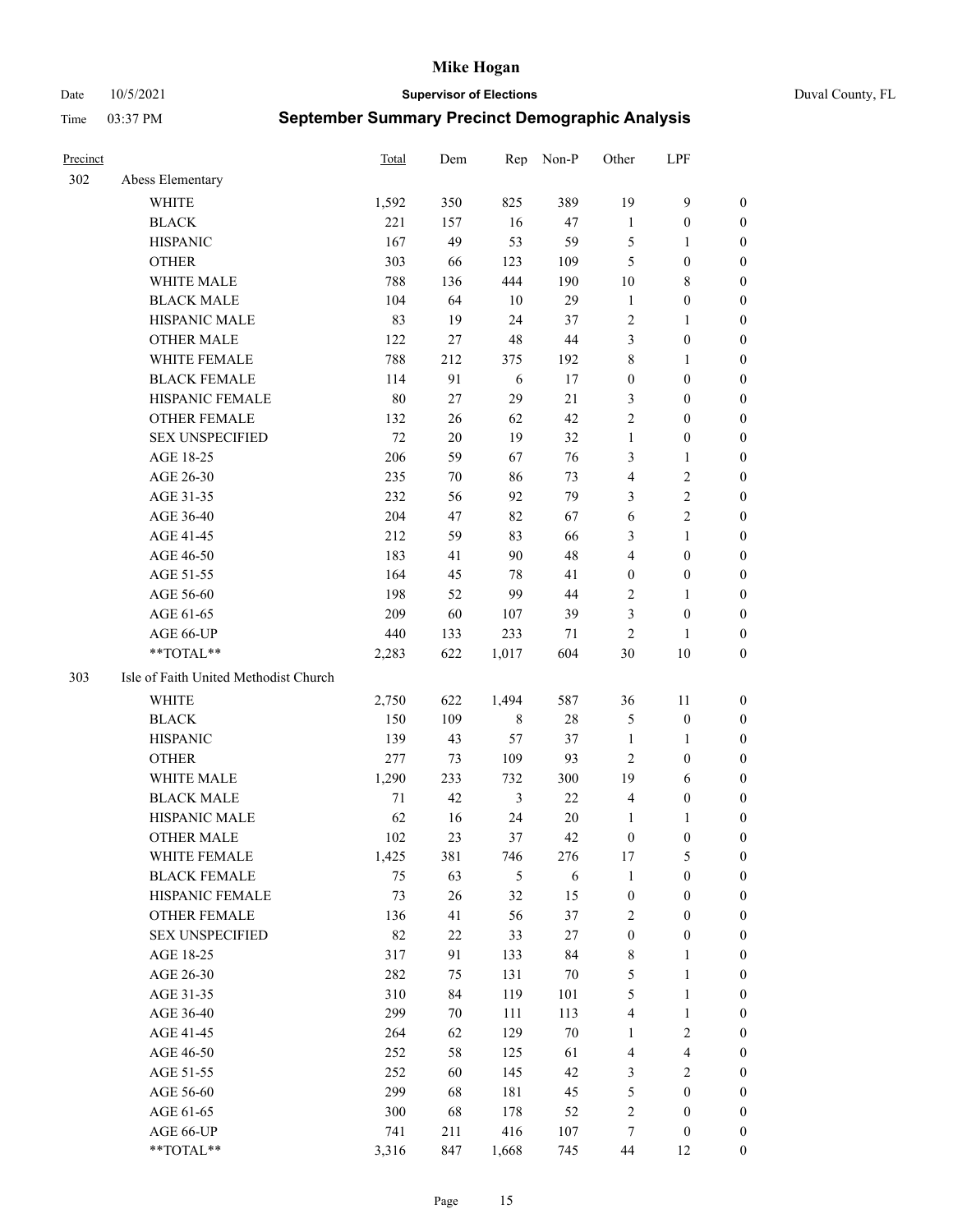Date 10/5/2021 **Supervisor of Elections** Duval County, FL

| Precinct |                                    | Total | Dem   | Rep        | Non-P            | Other            | LPF                     |                  |
|----------|------------------------------------|-------|-------|------------|------------------|------------------|-------------------------|------------------|
| 304      | Jacksonville Golf and Country Club |       |       |            |                  |                  |                         |                  |
|          | <b>WHITE</b>                       | 1,777 | 280   | 1,137      | 335              | 21               | $\overline{4}$          | 0                |
|          | <b>BLACK</b>                       | 52    | 38    | 7          | $\tau$           | $\boldsymbol{0}$ | $\boldsymbol{0}$        | 0                |
|          | <b>HISPANIC</b>                    | 57    | 11    | 27         | 17               | 2                | $\boldsymbol{0}$        | $\boldsymbol{0}$ |
|          | <b>OTHER</b>                       | 183   | 35    | 60         | 88               | $\boldsymbol{0}$ | $\boldsymbol{0}$        | $\boldsymbol{0}$ |
|          | WHITE MALE                         | 860   | 97    | 583        | 170              | 8                | $\sqrt{2}$              | $\boldsymbol{0}$ |
|          | <b>BLACK MALE</b>                  | 26    | 15    | 5          | 6                | $\boldsymbol{0}$ | $\boldsymbol{0}$        | $\boldsymbol{0}$ |
|          | HISPANIC MALE                      | 29    | 8     | 12         | $\,$ 8 $\,$      | $\mathbf{1}$     | $\boldsymbol{0}$        | $\boldsymbol{0}$ |
|          | <b>OTHER MALE</b>                  | 77    | 13    | 28         | 36               | $\boldsymbol{0}$ | $\boldsymbol{0}$        | $\boldsymbol{0}$ |
|          | WHITE FEMALE                       | 903   | 181   | 548        | 161              | 11               | $\mathfrak{2}$          | $\boldsymbol{0}$ |
|          | <b>BLACK FEMALE</b>                | 25    | 23    | $\sqrt{2}$ | $\boldsymbol{0}$ | $\boldsymbol{0}$ | $\boldsymbol{0}$        | 0                |
|          | HISPANIC FEMALE                    | 26    | 3     | 15         | $\,$ 8 $\,$      | $\boldsymbol{0}$ | $\boldsymbol{0}$        | 0                |
|          | OTHER FEMALE                       | 77    | 17    | 22         | 38               | $\boldsymbol{0}$ | $\boldsymbol{0}$        | 0                |
|          | <b>SEX UNSPECIFIED</b>             | 46    | 7     | 16         | $20\,$           | 3                | $\boldsymbol{0}$        | $\boldsymbol{0}$ |
|          | AGE 18-25                          | 219   | 44    | 118        | 52               | 5                | $\boldsymbol{0}$        | $\boldsymbol{0}$ |
|          | AGE 26-30                          | 104   | 25    | 44         | 34               | $\mathbf{1}$     | $\boldsymbol{0}$        | $\boldsymbol{0}$ |
|          | AGE 31-35                          | 90    | 13    | 52         | 24               | $\mathbf{1}$     | $\boldsymbol{0}$        | $\boldsymbol{0}$ |
|          | AGE 36-40                          | 119   | 25    | 62         | 30               | $\overline{c}$   | $\boldsymbol{0}$        | $\boldsymbol{0}$ |
|          | AGE 41-45                          | 144   | 19    | 79         | 41               | 4                | $\mathbf{1}$            | $\boldsymbol{0}$ |
|          | AGE 46-50                          | 158   | 26    | 89         | 42               | $\boldsymbol{0}$ | $\mathbf{1}$            | $\boldsymbol{0}$ |
|          | AGE 51-55                          | 180   | 26    | 126        | 26               | 1                | $\mathbf{1}$            | 0                |
|          | AGE 56-60                          | 232   | 37    | 150        | 43               | $\overline{c}$   | $\boldsymbol{0}$        | 0                |
|          | AGE 61-65                          | 237   | 34    | 145        | 55               | $\overline{c}$   | $\mathbf{1}$            | 0                |
|          | AGE 66-UP                          | 586   | 115   | 366        | $100\,$          | $\mathfrak{S}$   | $\boldsymbol{0}$        | 0                |
|          | **TOTAL**                          | 2,069 | 364   | 1,231      | 447              | 23               | $\overline{\mathbf{4}}$ | $\boldsymbol{0}$ |
| 305      | Chets Creek Church                 |       |       |            |                  |                  |                         |                  |
|          | <b>WHITE</b>                       | 4,238 | 972   | 2,160      | 998              | $80\,$           | $28\,$                  | $\boldsymbol{0}$ |
|          | <b>BLACK</b>                       | 365   | 246   | 31         | 81               | 7                | $\boldsymbol{0}$        | $\boldsymbol{0}$ |
|          | <b>HISPANIC</b>                    | 302   | 106   | 86         | 102              | 6                | $\mathbf{2}$            | $\boldsymbol{0}$ |
|          | <b>OTHER</b>                       | 497   | 144   | 157        | 189              | 6                | $\mathbf{1}$            | $\boldsymbol{0}$ |
|          | WHITE MALE                         | 1,967 | 353   | 1,046      | 506              | 40               | 22                      | $\boldsymbol{0}$ |
|          | <b>BLACK MALE</b>                  | 176   | 108   | 22         | 43               | $\mathfrak{Z}$   | $\boldsymbol{0}$        | $\boldsymbol{0}$ |
|          | HISPANIC MALE                      | 124   | 40    | 37         | 43               | 3                | 1                       | 0                |
|          | <b>OTHER MALE</b>                  | 177   | 50    | 57         | $70\,$           | $\boldsymbol{0}$ | $\boldsymbol{0}$        | $\boldsymbol{0}$ |
|          | WHITE FEMALE                       | 2,231 | 605   | 1,099      | 483              | 40               | 4                       | 0                |
|          | <b>BLACK FEMALE</b>                | 185   | 135   | 9          | 37               | 4                | $\boldsymbol{0}$        | $\boldsymbol{0}$ |
|          | HISPANIC FEMALE                    | 175   | 66    | 48         | 58               | 3                | $\boldsymbol{0}$        | $\boldsymbol{0}$ |
|          | OTHER FEMALE                       | 235   | 77    | 74         | 79               | 5                | $\boldsymbol{0}$        | $\overline{0}$   |
|          | <b>SEX UNSPECIFIED</b>             | 132   | 34    | 42         | 51               | $\mathbf{1}$     | $\overline{4}$          | 0                |
|          | AGE 18-25                          | 649   | 196   | 227        | 196              | $20\,$           | $10\,$                  | 0                |
|          | AGE 26-30                          | 535   | 148   | 212        | 160              | 12               | $\mathfrak{Z}$          | 0                |
|          | AGE 31-35                          | 509   | 151   | 183        | 162              | $\overline{9}$   | $\overline{\mathbf{4}}$ | 0                |
|          | AGE 36-40                          | 435   | 115   | 154        | 157              | 7                | $\sqrt{2}$              | 0                |
|          | AGE 41-45                          | 410   | 113   | 169        | 122              | $\overline{4}$   | $\sqrt{2}$              | 0                |
|          | AGE 46-50                          | 468   | 115   | 204        | 132              | 14               | $\mathfrak{Z}$          | 0                |
|          | AGE 51-55                          | 476   | 105   | 266        | 101              | $\sqrt{2}$       | $\sqrt{2}$              | $\boldsymbol{0}$ |
|          | AGE 56-60                          | 445   | 104   | 232        | 86               | $20\,$           | $\mathfrak{Z}$          | $\boldsymbol{0}$ |
|          | AGE 61-65                          | 390   | 110   | 207        | 68               | 4                | $\mathbf{1}$            | $\boldsymbol{0}$ |
|          | AGE 66-UP                          | 1,085 | 311   | 580        | 186              | 7                | $\mathbf{1}$            | $\boldsymbol{0}$ |
|          | **TOTAL**                          | 5,402 | 1,468 | 2,434      | 1,370            | 99               | 31                      | $\boldsymbol{0}$ |
|          |                                    |       |       |            |                  |                  |                         |                  |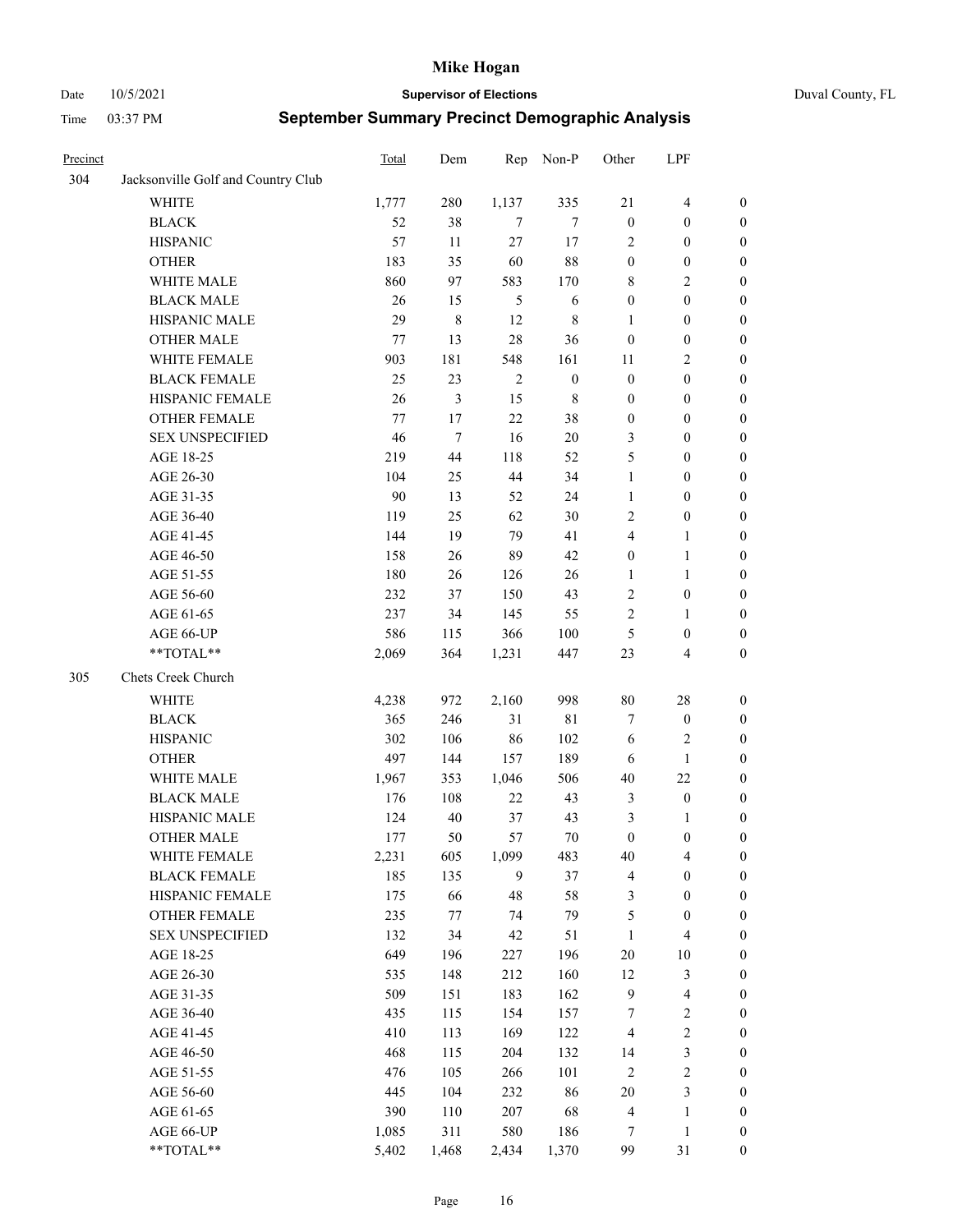Date 10/5/2021 **Supervisor of Elections** Duval County, FL

| Precinct |                              | Total | Dem    | Rep         | Non-P  | Other            | LPF              |                  |
|----------|------------------------------|-------|--------|-------------|--------|------------------|------------------|------------------|
| 306      | East Pointe Baptist Church   |       |        |             |        |                  |                  |                  |
|          | <b>WHITE</b>                 | 2,173 | 547    | 1,014       | 564    | 32               | 16               | 0                |
|          | <b>BLACK</b>                 | 755   | 532    | 35          | 179    | $\tau$           | $\sqrt{2}$       | $\boldsymbol{0}$ |
|          | <b>HISPANIC</b>              | 434   | 145    | 121         | 158    | $10\,$           | $\boldsymbol{0}$ | $\boldsymbol{0}$ |
|          | <b>OTHER</b>                 | 1,049 | 292    | 318         | 422    | 15               | $\sqrt{2}$       | $\boldsymbol{0}$ |
|          | WHITE MALE                   | 1,039 | 230    | 514         | 269    | 15               | 11               | $\boldsymbol{0}$ |
|          | <b>BLACK MALE</b>            | 369   | 243    | 22          | 98     | 5                | $\mathbf{1}$     | $\boldsymbol{0}$ |
|          | HISPANIC MALE                | 195   | 51     | 63          | 73     | $\,$ 8 $\,$      | $\boldsymbol{0}$ | $\boldsymbol{0}$ |
|          | <b>OTHER MALE</b>            | 456   | 121    | 146         | 179    | 8                | $\overline{2}$   | $\boldsymbol{0}$ |
|          | WHITE FEMALE                 | 1,102 | 313    | 485         | 282    | $17$             | $\mathfrak s$    | $\boldsymbol{0}$ |
|          | <b>BLACK FEMALE</b>          | 377   | 283    | 13          | $78\,$ | 2                | $\mathbf{1}$     | $\boldsymbol{0}$ |
|          | HISPANIC FEMALE              | 224   | 90     | 54          | $78\,$ | $\sqrt{2}$       | $\boldsymbol{0}$ | 0                |
|          | <b>OTHER FEMALE</b>          | 486   | 147    | 155         | 179    | 5                | $\boldsymbol{0}$ | $\boldsymbol{0}$ |
|          | <b>SEX UNSPECIFIED</b>       | 163   | 38     | 36          | $87\,$ | $\sqrt{2}$       | $\boldsymbol{0}$ | $\boldsymbol{0}$ |
|          | AGE 18-25                    | 566   | 205    | 129         | 216    | 13               | $\mathfrak{Z}$   | $\boldsymbol{0}$ |
|          | AGE 26-30                    | 414   | 128    | 132         | 143    | 9                | $\sqrt{2}$       | $\boldsymbol{0}$ |
|          | AGE 31-35                    | 450   | 165    | 135         | 138    | 7                | $\mathfrak s$    | $\boldsymbol{0}$ |
|          | AGE 36-40                    | 439   | 133    | 141         | 153    | 9                | $\mathfrak{Z}$   | $\boldsymbol{0}$ |
|          | AGE 41-45                    | 457   | 143    | 148         | 157    | $\tau$           | $\overline{2}$   | $\boldsymbol{0}$ |
|          | AGE 46-50                    | 422   | 154    | 135         | 125    | 7                | $\mathbf{1}$     | $\boldsymbol{0}$ |
|          | AGE 51-55                    | 385   | 155    | 144         | 84     | $\mathbf{1}$     | $\mathbf{1}$     | $\boldsymbol{0}$ |
|          | AGE 56-60                    | 388   | 134    | 142         | 107    | $\overline{4}$   | $\mathbf{1}$     | 0                |
|          | AGE 61-65                    | 296   | 92     | 126         | 74     | $\overline{c}$   | $\sqrt{2}$       | 0                |
|          | AGE 66-UP                    | 594   | 207    | 256         | 126    | 5                | $\boldsymbol{0}$ | $\boldsymbol{0}$ |
|          | $**TOTAL**$                  | 4,411 | 1,516  | 1,488       | 1,323  | 64               | $20\,$           | $\boldsymbol{0}$ |
| 307      | Pablo Creek Regional Library |       |        |             |        |                  |                  |                  |
|          | <b>WHITE</b>                 | 1,946 | 432    | 915         | 549    | 33               | 17               | $\boldsymbol{0}$ |
|          | <b>BLACK</b>                 | 309   | 208    | 24          | 73     | 4                | $\boldsymbol{0}$ | $\boldsymbol{0}$ |
|          | <b>HISPANIC</b>              | 364   | 145    | $71\,$      | 141    | 6                | $\mathbf{1}$     | $\boldsymbol{0}$ |
|          | <b>OTHER</b>                 | 297   | 74     | 84          | 131    | $\,$ 8 $\,$      | $\boldsymbol{0}$ | $\boldsymbol{0}$ |
|          | WHITE MALE                   | 894   | 154    | 455         | 264    | $10\,$           | $11\,$           | $\boldsymbol{0}$ |
|          | <b>BLACK MALE</b>            | 148   | 92     | 16          | 37     | 3                | $\boldsymbol{0}$ | $\boldsymbol{0}$ |
|          | HISPANIC MALE                | 168   | 60     | 35          | 69     | 3                | 1                | $\boldsymbol{0}$ |
|          | <b>OTHER MALE</b>            | 111   | 32     | 35          | 42     | $\mathfrak{2}$   | $\boldsymbol{0}$ | $\boldsymbol{0}$ |
|          | WHITE FEMALE                 | 1,030 | 272    | 447         | 282    | 23               | 6                | 0                |
|          | <b>BLACK FEMALE</b>          | 160   | 116    | $\,$ 8 $\,$ | 35     | $\mathbf{1}$     | $\boldsymbol{0}$ | $\boldsymbol{0}$ |
|          | HISPANIC FEMALE              | 192   | 83     | 35          | 71     | 3                | $\boldsymbol{0}$ | $\overline{0}$   |
|          | OTHER FEMALE                 | 151   | 37     | 44          | 64     | 6                | $\boldsymbol{0}$ | $\overline{0}$   |
|          | <b>SEX UNSPECIFIED</b>       | 62    | 13     | 19          | 30     | $\boldsymbol{0}$ | $\boldsymbol{0}$ | 0                |
|          | AGE 18-25                    | 378   | 111    | 108         | 144    | 14               | $\mathbf{1}$     | 0                |
|          | AGE 26-30                    | 382   | 110    | 107         | 157    | 3                | $\mathfrak{S}$   | 0                |
|          | AGE 31-35                    | 331   | 98     | 107         | 110    | $11\,$           | $\mathfrak s$    | 0                |
|          | AGE 36-40                    | 275   | $80\,$ | 83          | 106    | $\mathfrak{Z}$   | $\mathfrak{Z}$   | 0                |
|          | AGE 41-45                    | 214   | 72     | 66          | 71     | 3                | $\overline{c}$   | 0                |
|          | AGE 46-50                    | 244   | 73     | 102         | 66     | 3                | $\boldsymbol{0}$ | 0                |
|          | AGE 51-55                    | 219   | 54     | 91          | 68     | 5                | $\mathbf{1}$     | 0                |
|          | AGE 56-60                    | 258   | 64     | 132         | 61     | 1                | $\boldsymbol{0}$ | $\boldsymbol{0}$ |
|          | AGE 61-65                    | 214   | 66     | 96          | 47     | 4                | $\mathbf{1}$     | $\boldsymbol{0}$ |
|          | AGE 66-UP                    | 401   | 131    | 202         | 64     | $\overline{4}$   | $\boldsymbol{0}$ | 0                |
|          | **TOTAL**                    | 2,916 | 859    | 1,094       | 894    | 51               | 18               | $\boldsymbol{0}$ |
|          |                              |       |        |             |        |                  |                  |                  |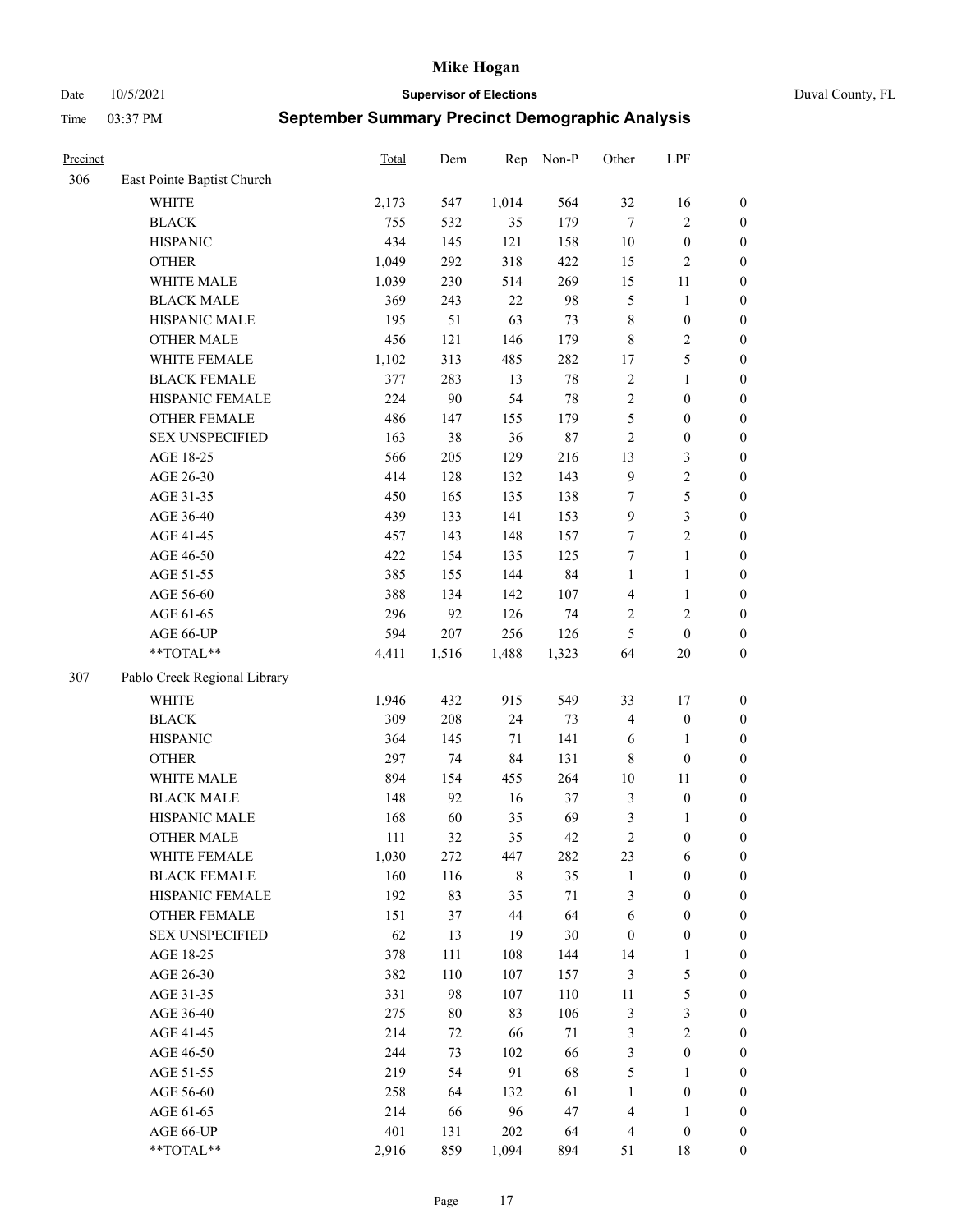Date 10/5/2021 **Supervisor of Elections** Duval County, FL

| Precinct |                            | Total | Dem            | Rep            | Non-P       | Other            | LPF                     |                  |
|----------|----------------------------|-------|----------------|----------------|-------------|------------------|-------------------------|------------------|
| 308      | The Woods Community Center |       |                |                |             |                  |                         |                  |
|          | <b>WHITE</b>               | 1,387 | 306            | 785            | 263         | 20               | 13                      | $\boldsymbol{0}$ |
|          | <b>BLACK</b>               | 92    | 66             | $\,8\,$        | 17          | $\mathbf{1}$     | $\boldsymbol{0}$        | $\boldsymbol{0}$ |
|          | <b>HISPANIC</b>            | 73    | 25             | $30\,$         | 17          | $\mathbf{1}$     | $\boldsymbol{0}$        | $\boldsymbol{0}$ |
|          | <b>OTHER</b>               | 137   | 33             | $42\,$         | 56          | 3                | 3                       | $\boldsymbol{0}$ |
|          | WHITE MALE                 | 658   | 113            | 381            | 145         | 10               | 9                       | $\boldsymbol{0}$ |
|          | <b>BLACK MALE</b>          | 44    | 32             | $\overline{4}$ | $\,$ 8 $\,$ | $\boldsymbol{0}$ | $\boldsymbol{0}$        | $\boldsymbol{0}$ |
|          | HISPANIC MALE              | 30    | $10\,$         | 13             | 6           | $\mathbf{1}$     | $\boldsymbol{0}$        | $\boldsymbol{0}$ |
|          | <b>OTHER MALE</b>          | 57    | 11             | 22             | $20\,$      | $\overline{c}$   | $\overline{2}$          | $\boldsymbol{0}$ |
|          | WHITE FEMALE               | 719   | 192            | 400            | 113         | $10\,$           | $\overline{\mathbf{4}}$ | $\boldsymbol{0}$ |
|          | <b>BLACK FEMALE</b>        | 45    | 33             | $\mathfrak{Z}$ | $\,$ 8 $\,$ | $\mathbf{1}$     | $\boldsymbol{0}$        | $\boldsymbol{0}$ |
|          | HISPANIC FEMALE            | 43    | 15             | 17             | 11          | $\boldsymbol{0}$ | $\boldsymbol{0}$        | 0                |
|          | <b>OTHER FEMALE</b>        | 65    | $20\,$         | 17             | 27          | $\boldsymbol{0}$ | $\mathbf{1}$            | $\boldsymbol{0}$ |
|          | <b>SEX UNSPECIFIED</b>     | 28    | $\overline{4}$ | $\,$ 8 $\,$    | 15          | $\mathbf{1}$     | $\boldsymbol{0}$        | $\boldsymbol{0}$ |
|          | AGE 18-25                  | 157   | 50             | 53             | 48          | 4                | $\sqrt{2}$              | $\boldsymbol{0}$ |
|          | AGE 26-30                  | 89    | $20\,$         | 39             | 26          | $\mathbf{1}$     | $\mathfrak{Z}$          | $\boldsymbol{0}$ |
|          | AGE 31-35                  | 124   | 29             | 57             | 35          | $\sqrt{2}$       | $\mathbf{1}$            | $\boldsymbol{0}$ |
|          | AGE 36-40                  | 185   | 27             | 108            | 41          | 4                | $\mathfrak s$           | $\boldsymbol{0}$ |
|          | AGE 41-45                  | 163   | 48             | 69             | 42          | 3                | $\mathbf{1}$            | $\boldsymbol{0}$ |
|          | AGE 46-50                  | 148   | 29             | 76             | 39          | $\overline{c}$   | $\mathfrak{2}$          | $\boldsymbol{0}$ |
|          | AGE 51-55                  | 130   | 30             | 75             | 24          | $\mathbf{1}$     | $\boldsymbol{0}$        | $\boldsymbol{0}$ |
|          | AGE 56-60                  | 147   | 36             | 92             | 18          | $\boldsymbol{0}$ | $\mathbf{1}$            | 0                |
|          | AGE 61-65                  | 143   | 39             | $78\,$         | 23          | 2                | $\mathbf{1}$            | 0                |
|          | AGE 66-UP                  | 403   | 122            | 218            | 57          | 6                | $\boldsymbol{0}$        | $\boldsymbol{0}$ |
|          | $**TOTAL**$                | 1,689 | 430            | 865            | 353         | $25\,$           | 16                      | $\boldsymbol{0}$ |
| 309      | Watson Realty Corporation  |       |                |                |             |                  |                         |                  |
|          | <b>WHITE</b>               | 2,174 | 481            | 1,067          | 572         | 39               | 15                      | $\boldsymbol{0}$ |
|          | <b>BLACK</b>               | 502   | 392            | 19             | 87          | 3                | $\mathbf{1}$            | $\boldsymbol{0}$ |
|          | <b>HISPANIC</b>            | 256   | 95             | $8\sqrt{1}$    | 77          | 3                | $\boldsymbol{0}$        | $\boldsymbol{0}$ |
|          | <b>OTHER</b>               | 464   | 155            | 143            | 160         | 6                | $\boldsymbol{0}$        | $\boldsymbol{0}$ |
|          | WHITE MALE                 | 1,001 | 171            | 529            | 269         | 19               | 13                      | $\boldsymbol{0}$ |
|          | <b>BLACK MALE</b>          | 204   | 150            | $10\,$         | 42          | $\mathbf{1}$     | $\mathbf{1}$            | $\boldsymbol{0}$ |
|          | HISPANIC MALE              | 109   | 36             | 38             | 33          | $\overline{c}$   | $\boldsymbol{0}$        | $\boldsymbol{0}$ |
|          | <b>OTHER MALE</b>          | 197   | 52             | 65             | 78          | $\overline{c}$   | $\boldsymbol{0}$        | $\boldsymbol{0}$ |
|          | WHITE FEMALE               | 1,145 | 303            | 529            | 294         | 18               | 1                       | 0                |
|          | <b>BLACK FEMALE</b>        | 297   | 241            | 9              | 45          | $\sqrt{2}$       | $\boldsymbol{0}$        | $\boldsymbol{0}$ |
|          | HISPANIC FEMALE            | 142   | 57             | 41             | 43          | $\mathbf{1}$     | $\boldsymbol{0}$        | $\overline{0}$   |
|          | OTHER FEMALE               | 218   | 85             | 70             | 60          | 3                | $\boldsymbol{0}$        | $\overline{0}$   |
|          | <b>SEX UNSPECIFIED</b>     | 83    | 28             | 19             | 32          | 3                | $\mathbf{1}$            | 0                |
|          | AGE 18-25                  | 384   | 144            | 115            | 112         | 13               | $\boldsymbol{0}$        | 0                |
|          | AGE 26-30                  | 349   | 119            | 110            | 110         | $\boldsymbol{7}$ | $\mathfrak{Z}$          | 0                |
|          | AGE 31-35                  | 359   | 125            | 101            | 123         | 7                | $\mathfrak{Z}$          | 0                |
|          | AGE 36-40                  | 340   | 101            | 120            | 110         | $\boldsymbol{2}$ | $\boldsymbol{7}$        | 0                |
|          | AGE 41-45                  | 283   | 99             | $8\sqrt{1}$    | 99          | 3                | $\mathbf{1}$            | 0                |
|          | AGE 46-50                  | 223   | 77             | 89             | 53          | $\mathfrak{Z}$   | $\mathbf{1}$            | 0                |
|          | AGE 51-55                  | 248   | 75             | 123            | 49          | $\mathbf{1}$     | $\boldsymbol{0}$        | 0                |
|          | AGE 56-60                  | 289   | 81             | 137            | 66          | 5                | $\boldsymbol{0}$        | $\boldsymbol{0}$ |
|          | AGE 61-65                  | 299   | 99             | 137            | 62          | $\mathbf{1}$     | $\boldsymbol{0}$        | $\boldsymbol{0}$ |
|          | AGE 66-UP                  | 622   | 203            | 297            | 112         | $\overline{9}$   | $\mathbf{1}$            | $\boldsymbol{0}$ |
|          | **TOTAL**                  | 3,396 | 1,123          | 1,310          | 896         | 51               | 16                      | $\boldsymbol{0}$ |
|          |                            |       |                |                |             |                  |                         |                  |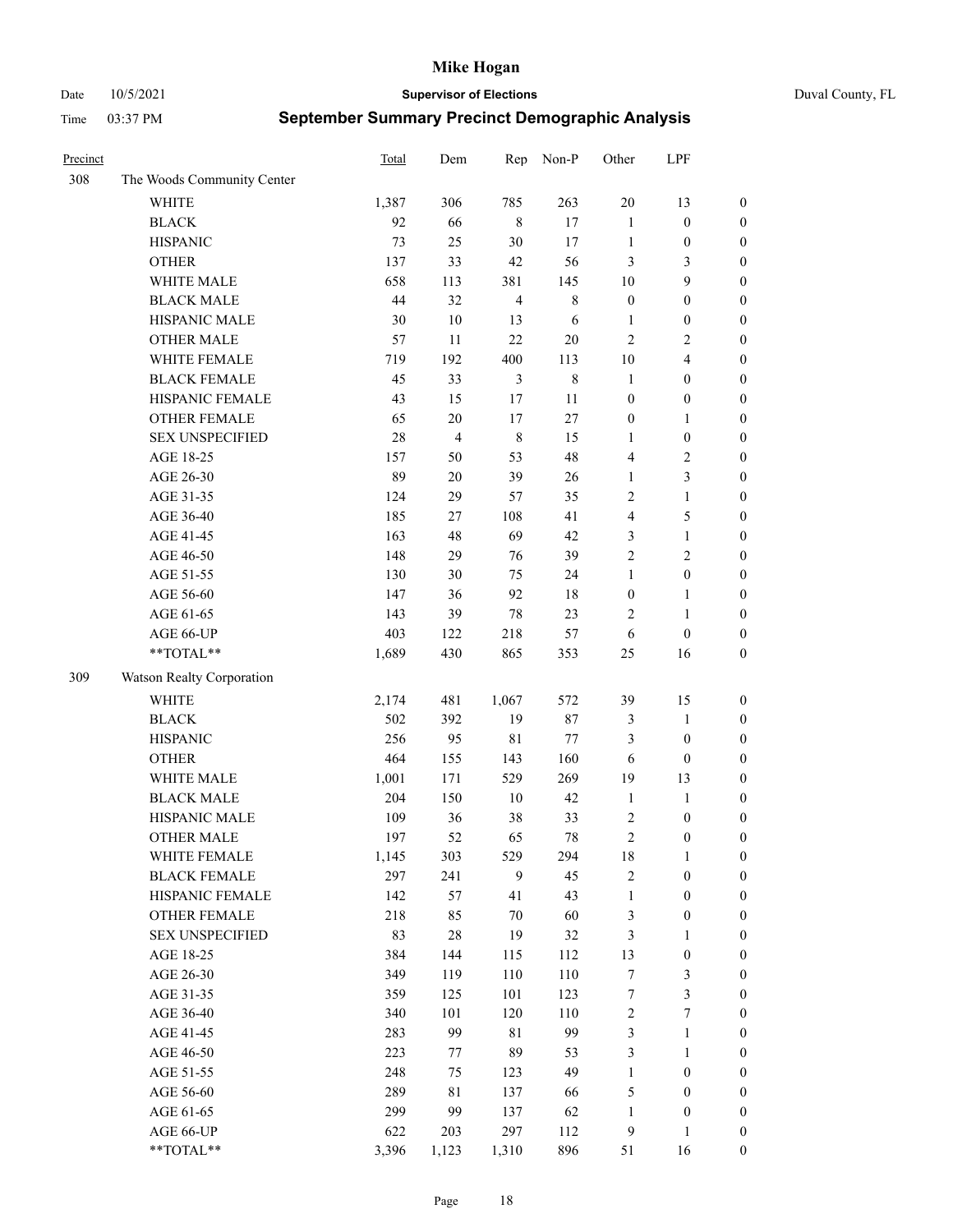Date 10/5/2021 **Supervisor of Elections** Duval County, FL

| <b>Precinct</b> |                                       | Total | Dem          | Rep           | Non-P  | Other            | LPF                     |                  |
|-----------------|---------------------------------------|-------|--------------|---------------|--------|------------------|-------------------------|------------------|
| 310             | Fire Station #59                      |       |              |               |        |                  |                         |                  |
|                 | <b>WHITE</b>                          | 2,505 | 474          | 1,515         | 476    | 32               | $\,$ 8 $\,$             | 0                |
|                 | <b>BLACK</b>                          | 90    | 71           | 2             | 16     | $\mathbf{1}$     | $\boldsymbol{0}$        | 0                |
|                 | <b>HISPANIC</b>                       | 93    | 24           | 33            | 35     | $\mathbf{1}$     | $\boldsymbol{0}$        | 0                |
|                 | <b>OTHER</b>                          | 230   | 77           | 74            | 73     | $\overline{4}$   | $\sqrt{2}$              | $\boldsymbol{0}$ |
|                 | WHITE MALE                            | 1,111 | 159          | 686           | 244    | 15               | $\tau$                  | $\boldsymbol{0}$ |
|                 | <b>BLACK MALE</b>                     | 48    | 36           | 1             | $10\,$ | $\mathbf{1}$     | $\boldsymbol{0}$        | 0                |
|                 | HISPANIC MALE                         | 35    | $\mathbf{9}$ | 15            | 11     | $\boldsymbol{0}$ | $\boldsymbol{0}$        | 0                |
|                 | <b>OTHER MALE</b>                     | 88    | 22           | 36            | 27     | $\mathfrak{2}$   | $\mathbf{1}$            | 0                |
|                 | WHITE FEMALE                          | 1,375 | 308          | 820           | 229    | 17               | $\mathbf{1}$            | 0                |
|                 | <b>BLACK FEMALE</b>                   | 42    | 35           | $\mathbf{1}$  | 6      | $\boldsymbol{0}$ | $\boldsymbol{0}$        | 0                |
|                 | HISPANIC FEMALE                       | 58    | 15           | 18            | 24     | 1                | $\boldsymbol{0}$        | 0                |
|                 | OTHER FEMALE                          | 116   | 50           | 30            | 33     | $\overline{c}$   | $\mathbf{1}$            | 0                |
|                 | <b>SEX UNSPECIFIED</b>                | 45    | 12           | 17            | 16     | $\boldsymbol{0}$ | $\boldsymbol{0}$        | $\boldsymbol{0}$ |
|                 | AGE 18-25                             | 182   | 47           | 74            | 56     | 4                | $\mathbf{1}$            | $\boldsymbol{0}$ |
|                 | AGE 26-30                             | 132   | 25           | 68            | 35     | 3                | $\mathbf{1}$            | $\boldsymbol{0}$ |
|                 | AGE 31-35                             | 187   | 32           | 102           | 49     | $\mathbf{1}$     | $\mathfrak{Z}$          | $\boldsymbol{0}$ |
|                 | AGE 36-40                             | 259   | 63           | 117           | 73     | 4                | $\mathfrak{2}$          | $\boldsymbol{0}$ |
|                 | AGE 41-45                             | 232   | 54           | 113           | 60     | 5                | $\boldsymbol{0}$        | $\boldsymbol{0}$ |
|                 | AGE 46-50                             | 215   | 47           | 117           | 49     | $\overline{c}$   | $\boldsymbol{0}$        | 0                |
|                 | AGE 51-55                             | 212   | 34           | 123           | 53     | $\mathbf{1}$     | $\mathbf{1}$            | 0                |
|                 | AGE 56-60                             | 196   | 34           | 123           | 36     | 2                | $\mathbf{1}$            | 0                |
|                 | AGE 61-65                             | 194   | 49           | 108           | 35     | $\overline{2}$   | $\boldsymbol{0}$        | 0                |
|                 | AGE 66-UP                             | 1,109 | 261          | 679           | 154    | 14               | 1                       | 0                |
|                 | **TOTAL**                             | 2,918 | 646          | 1,624         | 600    | 38               | $10\,$                  | $\boldsymbol{0}$ |
| 311             | Isle of Faith United Methodist Church |       |              |               |        |                  |                         |                  |
|                 | <b>WHITE</b>                          | 2,534 | 492          | 1,455         | 540    | 35               | 12                      | $\boldsymbol{0}$ |
|                 | <b>BLACK</b>                          | 98    | $72\,$       | $\tau$        | 17     | 2                | $\boldsymbol{0}$        | $\boldsymbol{0}$ |
|                 | <b>HISPANIC</b>                       | 96    | 31           | 38            | 26     | $\mathbf{1}$     | $\boldsymbol{0}$        | $\boldsymbol{0}$ |
|                 | <b>OTHER</b>                          | 193   | 55           | 75            | 61     | $\mathbf{1}$     | $\mathbf{1}$            | $\boldsymbol{0}$ |
|                 | WHITE MALE                            | 1,207 | 167          | 739           | 273    | 20               | $\,$ 8 $\,$             | $\boldsymbol{0}$ |
|                 | <b>BLACK MALE</b>                     | 50    | 34           | $\mathfrak s$ | 11     | $\boldsymbol{0}$ | $\boldsymbol{0}$        | 0                |
|                 | HISPANIC MALE                         | 42    | 14           | 15            | 13     | $\boldsymbol{0}$ | $\boldsymbol{0}$        | 0                |
|                 | <b>OTHER MALE</b>                     | 79    | 23           | 37            | 19     | $\boldsymbol{0}$ | $\boldsymbol{0}$        | 0                |
|                 | WHITE FEMALE                          | 1,310 | 321          | 706           | 264    | 15               | 4                       | 0                |
|                 | <b>BLACK FEMALE</b>                   | 46    | 36           | $\sqrt{2}$    | 6      | $\sqrt{2}$       | $\boldsymbol{0}$        | $\overline{0}$   |
|                 | HISPANIC FEMALE                       | 52    | 16           | 23            | 12     | $\mathbf{1}$     | $\boldsymbol{0}$        | $\overline{0}$   |
|                 | OTHER FEMALE                          | 83    | 24           | 31            | 27     | $\mathbf{1}$     | $\boldsymbol{0}$        | 0                |
|                 | <b>SEX UNSPECIFIED</b>                | 52    | 15           | 17            | 19     | $\boldsymbol{0}$ | $\mathbf{1}$            | 0                |
|                 | AGE 18-25                             | 275   | 68           | 130           | 68     | 6                | $\mathfrak{Z}$          | 0                |
|                 | AGE 26-30                             | 285   | 67           | 121           | 95     | 2                | $\boldsymbol{0}$        | 0                |
|                 | AGE 31-35                             | 268   | 60           | 122           | 76     | 6                | $\overline{\mathbf{4}}$ | 0                |
|                 | AGE 36-40                             | 262   | 60           | 118           | 79     | 2                | $\mathfrak{Z}$          | 0                |
|                 | AGE 41-45                             | 181   | 42           | $78\,$        | 58     | 3                | $\boldsymbol{0}$        | 0                |
|                 | AGE 46-50                             | 205   | 40           | 115           | 48     | $\mathbf{1}$     | $\mathbf{1}$            | 0                |
|                 | AGE 51-55                             | 222   | 41           | 133           | 42     | 5                | $\mathbf{1}$            | 0                |
|                 | AGE 56-60                             | 262   | 48           | 167           | 43     | 3                | $\mathbf{1}$            | 0                |
|                 | AGE 61-65                             | 261   | 52           | 165           | 40     | 4                | $\boldsymbol{0}$        | $\boldsymbol{0}$ |
|                 | AGE 66-UP                             | 700   | 172          | 426           | 95     | 7                | $\boldsymbol{0}$        | 0                |
|                 | **TOTAL**                             | 2,921 | 650          | 1,575         | 644    | 39               | 13                      | $\boldsymbol{0}$ |
|                 |                                       |       |              |               |        |                  |                         |                  |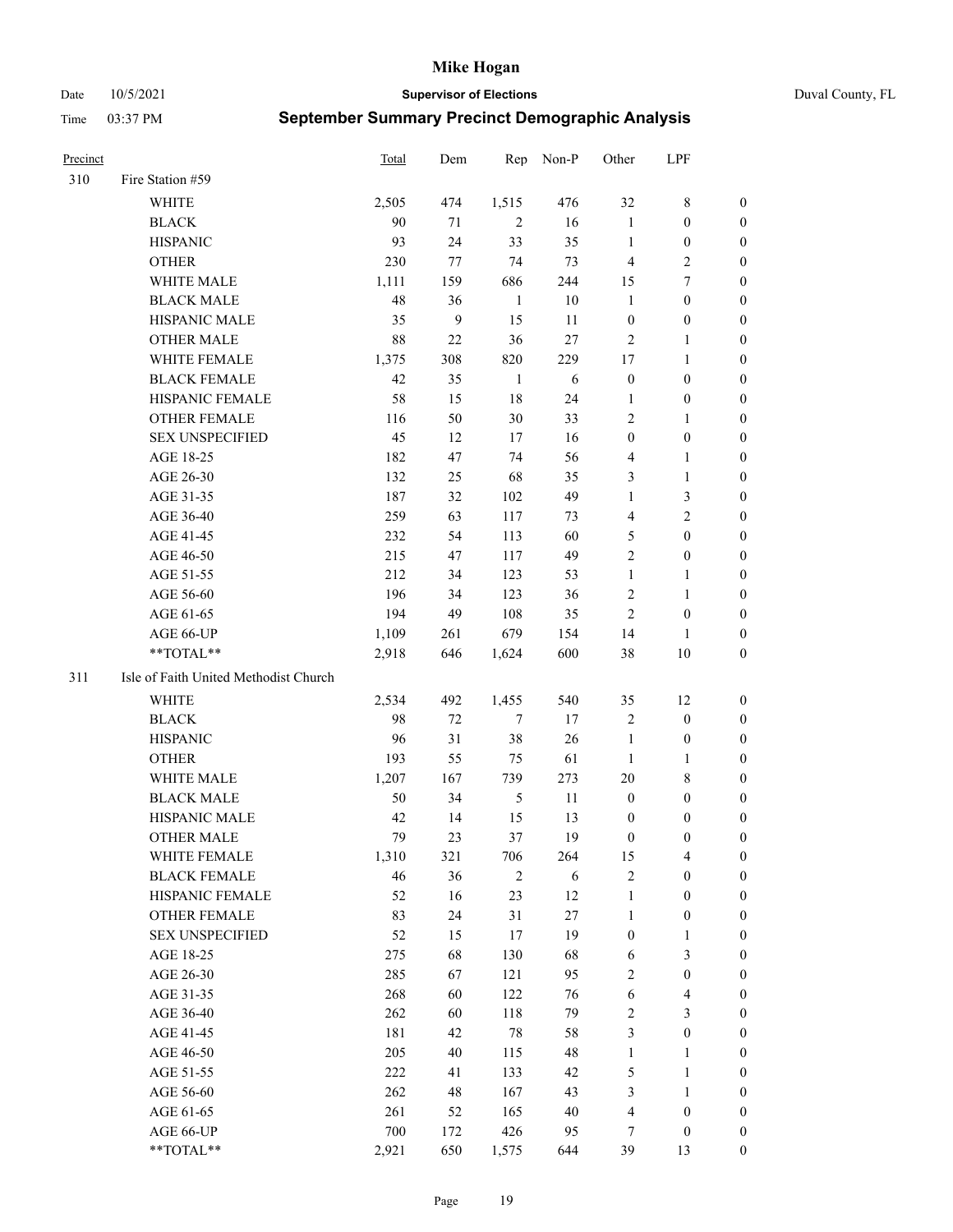Date 10/5/2021 **Supervisor of Elections** Duval County, FL

| Precinct |                              | <b>Total</b> | Dem    | Rep    | Non-P       | Other            | LPF                     |                  |
|----------|------------------------------|--------------|--------|--------|-------------|------------------|-------------------------|------------------|
| 312      | Pablo Creek Regional Library |              |        |        |             |                  |                         |                  |
|          | <b>WHITE</b>                 | 6,221        | 1,301  | 3,321  | 1,442       | 117              | 40                      | 0                |
|          | <b>BLACK</b>                 | 851          | 605    | 40     | 191         | 15               | $\boldsymbol{0}$        | $\boldsymbol{0}$ |
|          | <b>HISPANIC</b>              | 635          | 217    | 170    | 231         | 15               | $\overline{c}$          | $\boldsymbol{0}$ |
|          | <b>OTHER</b>                 | 1,448        | 419    | 428    | 582         | $11\,$           | $\,$ 8 $\,$             | $\boldsymbol{0}$ |
|          | WHITE MALE                   | 2,886        | 465    | 1,648  | 687         | 57               | 29                      | $\boldsymbol{0}$ |
|          | <b>BLACK MALE</b>            | 405          | 263    | 24     | 109         | 9                | $\boldsymbol{0}$        | $\boldsymbol{0}$ |
|          | HISPANIC MALE                | 286          | $78\,$ | $78\,$ | 121         | $\,$ 8 $\,$      | $\mathbf{1}$            | $\boldsymbol{0}$ |
|          | <b>OTHER MALE</b>            | 589          | 163    | 171    | 245         | 6                | $\overline{\mathbf{4}}$ | $\boldsymbol{0}$ |
|          | WHITE FEMALE                 | 3,267        | 817    | 1,642  | 738         | 59               | 11                      | $\boldsymbol{0}$ |
|          | <b>BLACK FEMALE</b>          | 435          | 334    | 14     | $8\sqrt{1}$ | 6                | $\boldsymbol{0}$        | $\boldsymbol{0}$ |
|          | HISPANIC FEMALE              | 333          | 136    | 88     | 102         | 7                | $\boldsymbol{0}$        | 0                |
|          | OTHER FEMALE                 | 695          | 216    | 214    | 258         | 4                | $\mathfrak{Z}$          | $\boldsymbol{0}$ |
|          | <b>SEX UNSPECIFIED</b>       | 259          | $70\,$ | 80     | 105         | $\sqrt{2}$       | $\sqrt{2}$              | $\boldsymbol{0}$ |
|          | AGE 18-25                    | 993          | 315    | 332    | 312         | $26\,$           | $\,$ 8 $\,$             | $\boldsymbol{0}$ |
|          | AGE 26-30                    | 948          | 258    | 345    | 313         | 19               | 13                      | $\boldsymbol{0}$ |
|          | AGE 31-35                    | 851          | 213    | 329    | 285         | 15               | $\boldsymbol{9}$        | $\boldsymbol{0}$ |
|          | AGE 36-40                    | 794          | 230    | 290    | 252         | 17               | $\mathfrak s$           | $\boldsymbol{0}$ |
|          | AGE 41-45                    | 757          | 198    | 297    | 249         | $10\,$           | $\mathfrak{Z}$          | $\boldsymbol{0}$ |
|          | AGE 46-50                    | 800          | 236    | 338    | 209         | 15               | $\sqrt{2}$              | $\boldsymbol{0}$ |
|          | AGE 51-55                    | 812          | 212    | 389    | 200         | $\,$ 8 $\,$      | $\mathfrak{Z}$          | $\boldsymbol{0}$ |
|          | AGE 56-60                    | 810          | 189    | 413    | 191         | 14               | $\mathfrak{Z}$          | $\boldsymbol{0}$ |
|          | AGE 61-65                    | 754          | 220    | 358    | 155         | 18               | $\mathfrak{Z}$          | $\boldsymbol{0}$ |
|          | AGE 66-UP                    | 1,636        | 471    | 868    | 280         | 16               | $\mathbf{1}$            | $\boldsymbol{0}$ |
|          | **TOTAL**                    | 9,155        | 2,542  | 3,959  | 2,446       | 158              | $50\,$                  | $\boldsymbol{0}$ |
| 313      | Coastal Baptist Church       |              |        |        |             |                  |                         |                  |
|          | <b>WHITE</b>                 | 2,873        | 594    | 1,572  | 658         | 34               | 15                      | $\boldsymbol{0}$ |
|          | <b>BLACK</b>                 | 731          | 560    | 31     | 137         | 3                | $\boldsymbol{0}$        | $\boldsymbol{0}$ |
|          | <b>HISPANIC</b>              | 382          | 142    | 115    | 118         | 7                | $\boldsymbol{0}$        | $\boldsymbol{0}$ |
|          | <b>OTHER</b>                 | 982          | 238    | 344    | 387         | $11\,$           | $\sqrt{2}$              | $\boldsymbol{0}$ |
|          | WHITE MALE                   | 1,404        | 225    | 826    | 325         | 19               | 9                       | $\boldsymbol{0}$ |
|          | <b>BLACK MALE</b>            | 344          | 245    | $17\,$ | $8\sqrt{1}$ | $\mathbf{1}$     | $\boldsymbol{0}$        | $\boldsymbol{0}$ |
|          | HISPANIC MALE                | 159          | 46     | 61     | 52          | $\boldsymbol{0}$ | $\boldsymbol{0}$        | $\boldsymbol{0}$ |
|          | <b>OTHER MALE</b>            | 395          | 87     | 138    | 164         | 5                | $\mathbf{1}$            | $\boldsymbol{0}$ |
|          | WHITE FEMALE                 | 1,429        | 367    | 728    | 314         | 14               | 6                       | 0                |
|          | <b>BLACK FEMALE</b>          | 370          | 307    | 13     | 48          | 2                | $\boldsymbol{0}$        | $\boldsymbol{0}$ |
|          | HISPANIC FEMALE              | 216          | 93     | 54     | 62          | $\boldsymbol{7}$ | $\boldsymbol{0}$        | $\overline{0}$   |
|          | <b>OTHER FEMALE</b>          | 481          | 126    | 186    | 163         | 5                | $\mathbf{1}$            | $\overline{0}$   |
|          | <b>SEX UNSPECIFIED</b>       | 169          | 38     | 39     | 90          | $\overline{c}$   | $\boldsymbol{0}$        | 0                |
|          | AGE 18-25                    | 532          | 176    | 168    | 176         | $11\,$           | $\mathbf{1}$            | 0                |
|          | AGE 26-30                    | 464          | 145    | 154    | 148         | 13               | $\overline{\mathbf{4}}$ | 0                |
|          | AGE 31-35                    | 536          | 149    | 213    | 168         | 5                | $\mathbf{1}$            | 0                |
|          | AGE 36-40                    | 511          | 135    | 200    | 170         | 5                | $\mathbf{1}$            | 0                |
|          | AGE 41-45                    | 465          | 145    | 170    | 145         | $\mathbf{1}$     | $\overline{\mathbf{4}}$ | 0                |
|          | AGE 46-50                    | 389          | 105    | 180    | 98          | 4                | $\overline{c}$          | 0                |
|          | AGE 51-55                    | 424          | 140    | 194    | 83          | 4                | 3                       | $\boldsymbol{0}$ |
|          | AGE 56-60                    | 489          | 158    | 223    | 103         | 5                | $\boldsymbol{0}$        | $\boldsymbol{0}$ |
|          | AGE 61-65                    | 450          | 147    | 207    | 93          | 3                | $\boldsymbol{0}$        | $\boldsymbol{0}$ |
|          | AGE 66-UP                    | 708          | 234    | 353    | 116         | 4                | $\mathbf{1}$            | 0                |
|          | **TOTAL**                    | 4,968        | 1,534  | 2,062  | 1,300       | 55               | 17                      | $\boldsymbol{0}$ |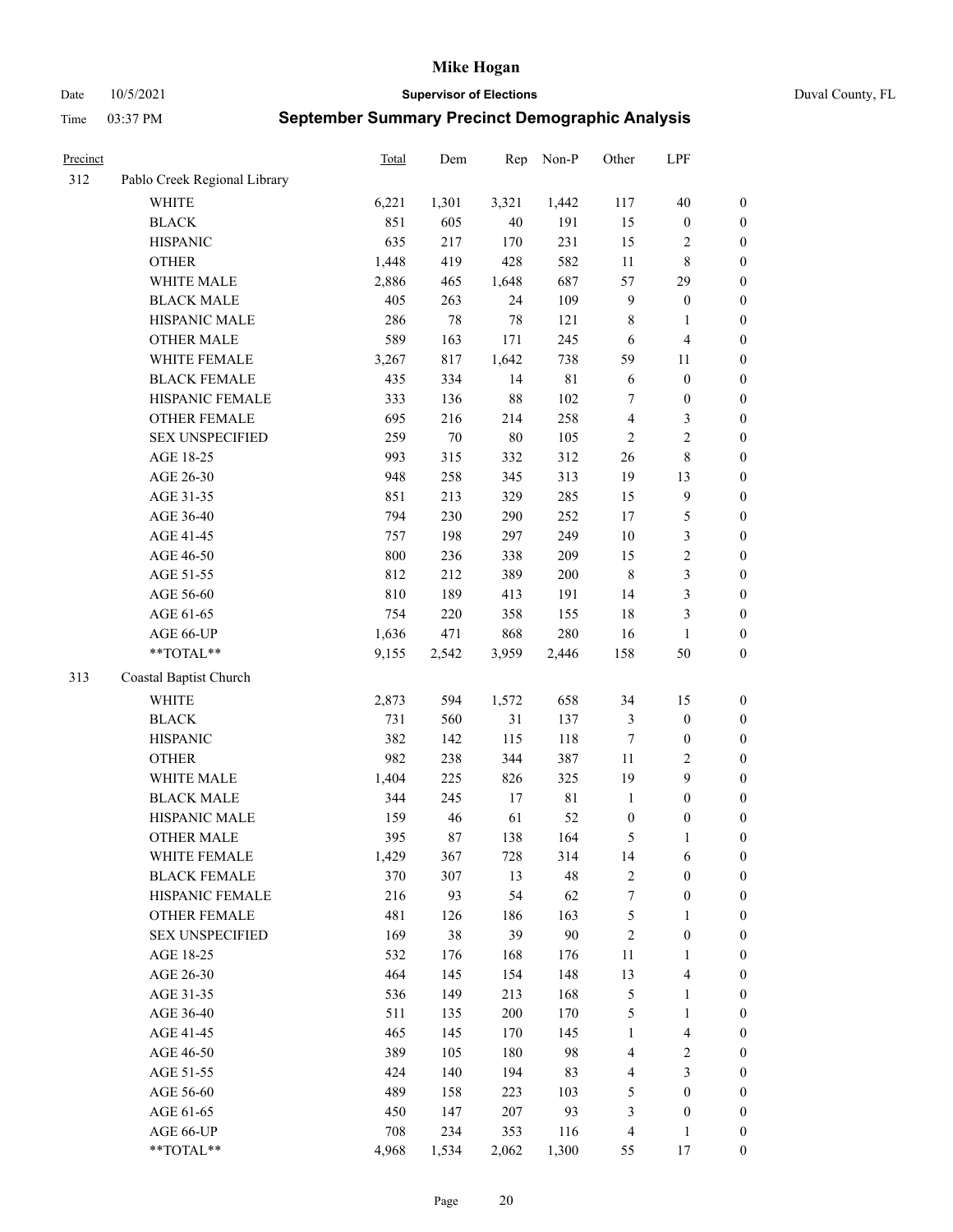Date 10/5/2021 **Supervisor of Elections** Duval County, FL

| Precinct |                                   | Total  | Dem    | Rep            | Non-P  | Other                   | LPF              |                  |
|----------|-----------------------------------|--------|--------|----------------|--------|-------------------------|------------------|------------------|
| 315      | Lighthouse Church of the Nazarene |        |        |                |        |                         |                  |                  |
|          | <b>WHITE</b>                      | 1,215  | 232    | 677            | 283    | 18                      | $\mathfrak{S}$   | 0                |
|          | <b>BLACK</b>                      | 251    | 206    | 15             | 30     | $\boldsymbol{0}$        | $\boldsymbol{0}$ | 0                |
|          | <b>HISPANIC</b>                   | 107    | $26\,$ | 40             | 40     | $\boldsymbol{0}$        | $\mathbf{1}$     | $\boldsymbol{0}$ |
|          | <b>OTHER</b>                      | 218    | 55     | 69             | 89     | 5                       | $\boldsymbol{0}$ | $\boldsymbol{0}$ |
|          | WHITE MALE                        | 591    | $87\,$ | 346            | 146    | 8                       | $\overline{4}$   | $\boldsymbol{0}$ |
|          | <b>BLACK MALE</b>                 | 122    | 94     | 10             | $18\,$ | $\boldsymbol{0}$        | $\boldsymbol{0}$ | $\boldsymbol{0}$ |
|          | HISPANIC MALE                     | 47     | 11     | 16             | $20\,$ | $\boldsymbol{0}$        | $\boldsymbol{0}$ | $\boldsymbol{0}$ |
|          | <b>OTHER MALE</b>                 | 94     | 24     | 29             | 39     | $\mathfrak{2}$          | $\boldsymbol{0}$ | $\boldsymbol{0}$ |
|          | WHITE FEMALE                      | 605    | 143    | 317            | 134    | $10\,$                  | $\mathbf{1}$     | $\boldsymbol{0}$ |
|          | <b>BLACK FEMALE</b>               | 127    | 111    | $\overline{4}$ | 12     | $\boldsymbol{0}$        | $\boldsymbol{0}$ | 0                |
|          | HISPANIC FEMALE                   | 57     | 14     | 23             | 19     | $\boldsymbol{0}$        | $\mathbf{1}$     | 0                |
|          | <b>OTHER FEMALE</b>               | 98     | 23     | 35             | 37     | 3                       | $\boldsymbol{0}$ | $\boldsymbol{0}$ |
|          | <b>SEX UNSPECIFIED</b>            | 50     | 12     | 21             | 17     | $\boldsymbol{0}$        | $\boldsymbol{0}$ | $\boldsymbol{0}$ |
|          | AGE 18-25                         | 170    | 50     | 60             | 58     | $\sqrt{2}$              | $\boldsymbol{0}$ | $\boldsymbol{0}$ |
|          | AGE 26-30                         | 166    | 43     | 60             | 58     | 3                       | $\sqrt{2}$       | $\boldsymbol{0}$ |
|          | AGE 31-35                         | 163    | 51     | 61             | 49     | $\mathfrak{2}$          | $\boldsymbol{0}$ | $\boldsymbol{0}$ |
|          | AGE 36-40                         | 174    | 47     | 68             | 57     | $\boldsymbol{0}$        | $\sqrt{2}$       | $\boldsymbol{0}$ |
|          | AGE 41-45                         | 139    | 37     | 65             | 33     | $\overline{\mathbf{4}}$ | $\boldsymbol{0}$ | $\boldsymbol{0}$ |
|          | AGE 46-50                         | 150    | 30     | 80             | 36     | 2                       | $\overline{2}$   | $\overline{0}$   |
|          | AGE 51-55                         | 155    | 50     | 67             | 33     | 5                       | $\boldsymbol{0}$ | $\boldsymbol{0}$ |
|          | AGE 56-60                         | 205    | 59     | 111            | 35     | $\boldsymbol{0}$        | $\boldsymbol{0}$ | 0                |
|          | AGE 61-65                         | 172    | 58     | 83             | $28\,$ | 3                       | $\boldsymbol{0}$ | 0                |
|          | AGE 66-UP                         | 297    | 94     | 146            | 55     | $\mathfrak{2}$          | $\boldsymbol{0}$ | $\boldsymbol{0}$ |
|          | **TOTAL**                         | 1,791  | 519    | 801            | 442    | 23                      | 6                | $\boldsymbol{0}$ |
| 401      | Glendale Community Church         |        |        |                |        |                         |                  |                  |
|          |                                   |        |        |                |        |                         |                  |                  |
|          | <b>WHITE</b>                      | 1,027  | 241    | 576            | 186    | 17                      | $\boldsymbol{7}$ | $\boldsymbol{0}$ |
|          | <b>BLACK</b>                      | 247    | 185    | 14             | 46     | 2                       | $\boldsymbol{0}$ | $\boldsymbol{0}$ |
|          | <b>HISPANIC</b>                   | 84     | $28\,$ | 23             | 33     | $\boldsymbol{0}$        | $\boldsymbol{0}$ | $\boldsymbol{0}$ |
|          | <b>OTHER</b>                      | 109    | 22     | 32             | 53     | 2                       | $\boldsymbol{0}$ | $\boldsymbol{0}$ |
|          | WHITE MALE                        | 483    | 104    | 270            | 96     | 9                       | $\overline{4}$   | $\boldsymbol{0}$ |
|          | <b>BLACK MALE</b>                 | 99     | 65     | 5              | 27     | $\mathbf{2}$            | $\boldsymbol{0}$ | $\boldsymbol{0}$ |
|          | HISPANIC MALE                     | 42     | 14     | 11             | 17     | $\boldsymbol{0}$        | $\boldsymbol{0}$ | 0                |
|          | <b>OTHER MALE</b>                 | 36     | 3      | 13             | 18     | 2                       | $\boldsymbol{0}$ | $\boldsymbol{0}$ |
|          | WHITE FEMALE                      | 532    | 135    | 302            | 84     | 8                       | 3                | 0                |
|          | <b>BLACK FEMALE</b>               | 146    | 118    | 9              | 19     | $\boldsymbol{0}$        | $\boldsymbol{0}$ | $\boldsymbol{0}$ |
|          | HISPANIC FEMALE                   | $40\,$ | 13     | 12             | 15     | $\boldsymbol{0}$        | $\boldsymbol{0}$ | $\overline{0}$   |
|          | OTHER FEMALE                      | 53     | 15     | 18             | $20\,$ | $\boldsymbol{0}$        | $\boldsymbol{0}$ | $\overline{0}$   |
|          | <b>SEX UNSPECIFIED</b>            | 36     | 9      | 5              | $22\,$ | $\boldsymbol{0}$        | $\boldsymbol{0}$ | 0                |
|          | AGE 18-25                         | 163    | 53     | 48             | 56     | 5                       | $\mathbf{1}$     | 0                |
|          | AGE 26-30                         | 114    | 41     | 34             | 34     | 2                       | $\mathfrak{Z}$   | 0                |
|          | AGE 31-35                         | 153    | 51     | 51             | 48     | $\mathbf{1}$            | $\sqrt{2}$       | 0                |
|          | AGE 36-40                         | 118    | 44     | 44             | 25     | 5                       | $\boldsymbol{0}$ | 0                |
|          | AGE 41-45                         | 94     | 33     | 30             | 30     | $\mathbf{1}$            | $\boldsymbol{0}$ | 0                |
|          | AGE 46-50                         | 110    | 32     | 49             | 27     | 2                       | $\boldsymbol{0}$ | 0                |
|          | AGE 51-55                         | 109    | 36     | 49             | 22     | $\overline{2}$          | $\boldsymbol{0}$ | 0                |
|          | AGE 56-60                         | 135    | 37     | 75             | 23     | $\boldsymbol{0}$        | $\boldsymbol{0}$ | $\overline{0}$   |
|          | AGE 61-65                         | 135    | 37     | 76             | $18\,$ | 3                       | $\mathbf{1}$     | $\overline{0}$   |
|          | AGE 66-UP                         | 336    | 112    | 189            | 35     | $\boldsymbol{0}$        | $\boldsymbol{0}$ | 0                |
|          | **TOTAL**                         | 1,467  | 476    | 645            | 318    | 21                      | $\tau$           | $\boldsymbol{0}$ |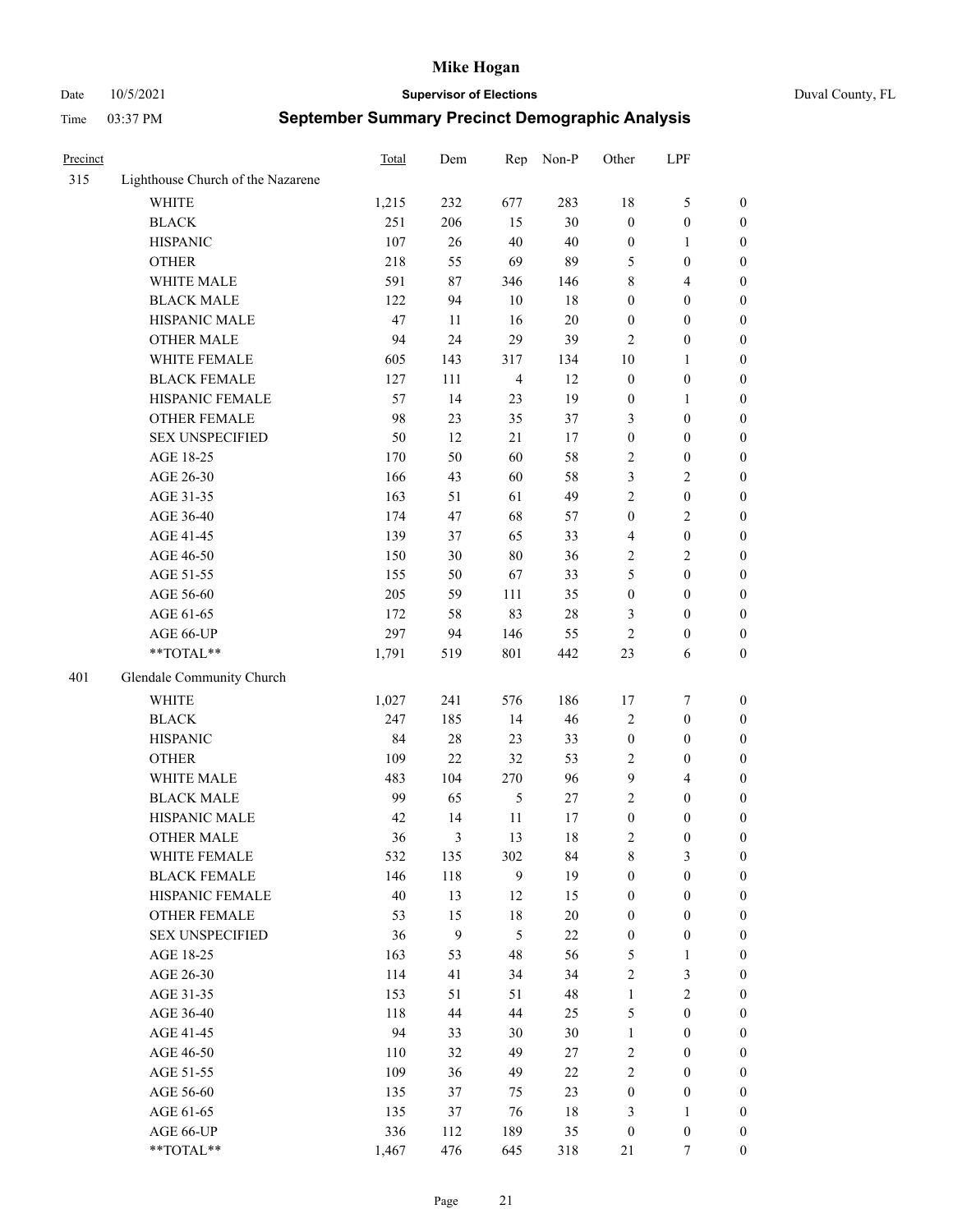Date 10/5/2021 **Supervisor of Elections** Duval County, FL

| <b>Precinct</b> |                                       | Total | Dem   | Rep    | Non-P      | Other            | LPF                     |                  |
|-----------------|---------------------------------------|-------|-------|--------|------------|------------------|-------------------------|------------------|
| 402             | Iglesia Pentecostal Presencia De Dios |       |       |        |            |                  |                         |                  |
|                 | <b>WHITE</b>                          | 2,224 | 509   | 1,083  | 581        | 36               | 15                      | 0                |
|                 | <b>BLACK</b>                          | 824   | 620   | 41     | 147        | 16               | $\boldsymbol{0}$        | 0                |
|                 | <b>HISPANIC</b>                       | 504   | 199   | 117    | 177        | 9                | $\sqrt{2}$              | 0                |
|                 | <b>OTHER</b>                          | 622   | 184   | 177    | 250        | 11               | $\boldsymbol{0}$        | $\boldsymbol{0}$ |
|                 | WHITE MALE                            | 1,037 | 184   | 527    | 296        | 20               | 10                      | $\boldsymbol{0}$ |
|                 | <b>BLACK MALE</b>                     | 346   | 238   | 21     | $80\,$     | 7                | $\boldsymbol{0}$        | $\boldsymbol{0}$ |
|                 | HISPANIC MALE                         | 223   | 69    | 70     | 77         | 5                | $\sqrt{2}$              | $\boldsymbol{0}$ |
|                 | <b>OTHER MALE</b>                     | 237   | 73    | 70     | 88         | 6                | $\boldsymbol{0}$        | $\boldsymbol{0}$ |
|                 | WHITE FEMALE                          | 1,159 | 323   | 535    | 280        | 16               | $\mathfrak{S}$          | $\boldsymbol{0}$ |
|                 | <b>BLACK FEMALE</b>                   | 467   | 372   | $20\,$ | 66         | $\overline{9}$   | $\boldsymbol{0}$        | 0                |
|                 | HISPANIC FEMALE                       | 267   | 121   | 46     | 96         | $\overline{4}$   | $\boldsymbol{0}$        | 0                |
|                 | <b>OTHER FEMALE</b>                   | 300   | 96    | 92     | 108        | 4                | $\boldsymbol{0}$        | 0                |
|                 | <b>SEX UNSPECIFIED</b>                | 138   | 36    | 37     | 64         | $\mathbf{1}$     | $\boldsymbol{0}$        | $\boldsymbol{0}$ |
|                 | AGE 18-25                             | 468   | 167   | 100    | 179        | $21\,$           | $\mathbf{1}$            | $\boldsymbol{0}$ |
|                 | AGE 26-30                             | 450   | 159   | 107    | 170        | $11\,$           | $\mathfrak{Z}$          | $\boldsymbol{0}$ |
|                 | AGE 31-35                             | 404   | 139   | 104    | 148        | 10               | $\mathfrak{Z}$          | $\boldsymbol{0}$ |
|                 | AGE 36-40                             | 359   | 122   | 107    | 125        | 4                | $\mathbf{1}$            | $\boldsymbol{0}$ |
|                 | AGE 41-45                             | 349   | 136   | 111    | 95         | 6                | $\mathbf{1}$            | $\boldsymbol{0}$ |
|                 | AGE 46-50                             | 298   | 108   | 103    | $80\,$     | 6                | $\mathbf{1}$            | 0                |
|                 | AGE 51-55                             | 339   | 127   | 125    | 84         | $\overline{c}$   | $\mathbf{1}$            | 0                |
|                 | AGE 56-60                             | 405   | 152   | 174    | 75         | $\overline{4}$   | $\boldsymbol{0}$        | 0                |
|                 | AGE 61-65                             | 378   | 142   | 149    | 84         | 2                | $\mathbf{1}$            | 0                |
|                 | AGE 66-UP                             | 724   | 260   | 338    | 115        | 6                | $\mathfrak{S}$          | 0                |
|                 | **TOTAL**                             | 4,174 | 1,512 | 1,418  | 1,155      | 72               | 17                      | $\boldsymbol{0}$ |
| 403             | Restoration Church                    |       |       |        |            |                  |                         |                  |
|                 | <b>WHITE</b>                          |       | 801   |        | 750        | 49               | 12                      |                  |
|                 |                                       | 3,163 |       | 1,551  |            |                  |                         | $\boldsymbol{0}$ |
|                 | <b>BLACK</b>                          | 1,429 | 1,091 | 56     | 263        | 18               | $\mathbf{1}$            | $\boldsymbol{0}$ |
|                 | <b>HISPANIC</b>                       | 702   | 261   | 157    | 276        | $\overline{4}$   | $\overline{\mathbf{4}}$ | $\boldsymbol{0}$ |
|                 | <b>OTHER</b>                          | 769   | 279   | 169    | 314        | 6                | $\mathbf{1}$            | $\boldsymbol{0}$ |
|                 | WHITE MALE                            | 1,464 | 305   | 776    | 354        | 21               | $\,$ 8 $\,$             | $\boldsymbol{0}$ |
|                 | <b>BLACK MALE</b>                     | 554   | 375   | $30\,$ | 140        | $\,$ 8 $\,$      | $\mathbf{1}$            | 0                |
|                 | HISPANIC MALE                         | 297   | 99    | 79     | 118        | $\boldsymbol{0}$ | 1                       | 0                |
|                 | <b>OTHER MALE</b>                     | 307   | 109   | 74     | 118        | 5                | $\mathbf{1}$            | 0                |
|                 | WHITE FEMALE                          | 1,666 | 488   | 763    | 383        | 28               | 4                       | 0                |
|                 | <b>BLACK FEMALE</b>                   | 854   | 699   | 26     | 120        | 9                | $\boldsymbol{0}$        | $\boldsymbol{0}$ |
|                 | HISPANIC FEMALE                       | 384   | 157   | 74     | 146        | 4                | $\mathfrak{Z}$          | $\overline{0}$   |
|                 | <b>OTHER FEMALE</b>                   | 344   | 132   | $80\,$ | 131        | $\mathbf{1}$     | $\boldsymbol{0}$        | $\overline{0}$   |
|                 | <b>SEX UNSPECIFIED</b>                | 193   | 68    | 31     | 93         | $\mathbf{1}$     | $\boldsymbol{0}$        | 0                |
|                 | AGE 18-25                             | 681   | 277   | 148    | 234        | 20               | $\sqrt{2}$              | 0                |
|                 | AGE 26-30                             | 585   | 214   | 151    | 206<br>184 | 13               | $\mathbf{1}$            | 0                |
|                 | AGE 31-35                             | 568   | 230   | 143    |            | $10\,$           | $\mathbf{1}$            | 0                |
|                 | AGE 36-40                             | 539   | 216   | 126    | 185        | $\overline{9}$   | $\mathfrak{Z}$          | 0                |
|                 | AGE 41-45                             | 492   | 211   | 122    | 154        | $\overline{c}$   | $\mathfrak{Z}$          | 0                |
|                 | AGE 46-50                             | 469   | 188   | 146    | 128        | 4                | $\mathfrak{Z}$          | 0                |
|                 | AGE 51-55                             | 499   | 197   | 179    | 119        | $\sqrt{2}$       | $\sqrt{2}$              | 0                |
|                 | AGE 56-60                             | 570   | 220   | 229    | 112        | 7                | $\sqrt{2}$              | $\overline{0}$   |
|                 | AGE 61-65                             | 546   | 206   | 234    | 103        | $\overline{c}$   | $\mathbf{1}$            | $\boldsymbol{0}$ |
|                 | AGE 66-UP                             | 1,114 | 473   | 455    | 178        | $\,$ 8 $\,$      | $\boldsymbol{0}$        | $\boldsymbol{0}$ |
|                 | **TOTAL**                             | 6,063 | 2,432 | 1,933  | 1,603      | 77               | 18                      | $\boldsymbol{0}$ |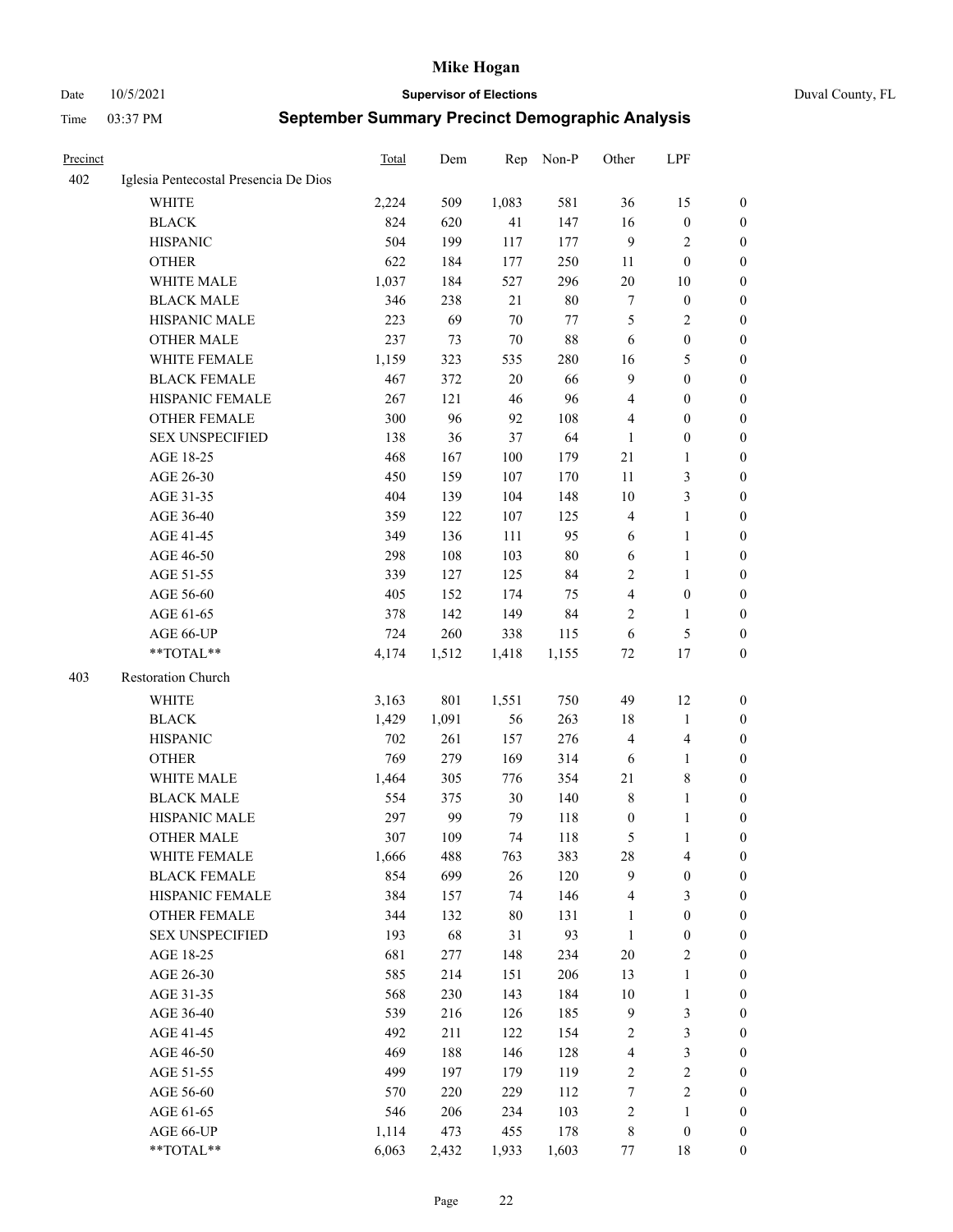Date 10/5/2021 **Supervisor of Elections** Duval County, FL

| Precinct |                                   | <b>Total</b> | Dem    | Rep            | Non-P      | Other            | LPF                     |                  |
|----------|-----------------------------------|--------------|--------|----------------|------------|------------------|-------------------------|------------------|
| 404      | Holiday Hill Baptist Church       |              |        |                |            |                  |                         |                  |
|          | <b>WHITE</b>                      | 2,366        | 544    | 1,390          | 398        | 23               | 11                      | 0                |
|          | <b>BLACK</b>                      | 198          | 160    | 11             | 23         | $\overline{4}$   | $\boldsymbol{0}$        | $\boldsymbol{0}$ |
|          | <b>HISPANIC</b>                   | 118          | 39     | 41             | 32         | 6                | $\boldsymbol{0}$        | $\boldsymbol{0}$ |
|          | <b>OTHER</b>                      | 199          | 56     | 59             | $80\,$     | $\overline{c}$   | $\sqrt{2}$              | $\boldsymbol{0}$ |
|          | WHITE MALE                        | 1,103        | 222    | 653            | 211        | 12               | $\mathfrak{S}$          | $\boldsymbol{0}$ |
|          | <b>BLACK MALE</b>                 | 105          | 80     | 6              | 16         | 3                | $\boldsymbol{0}$        | $\boldsymbol{0}$ |
|          | HISPANIC MALE                     | 61           | 20     | 20             | $18\,$     | 3                | $\boldsymbol{0}$        | $\boldsymbol{0}$ |
|          | <b>OTHER MALE</b>                 | 72           | 12     | 21             | 35         | $\overline{c}$   | $\overline{2}$          | $\boldsymbol{0}$ |
|          | WHITE FEMALE                      | 1,234        | 318    | 719            | 180        | $11\,$           | 6                       | $\boldsymbol{0}$ |
|          | <b>BLACK FEMALE</b>               | 88           | 76     | 5              | $\sqrt{6}$ | $\mathbf{1}$     | $\boldsymbol{0}$        | $\boldsymbol{0}$ |
|          | HISPANIC FEMALE                   | 56           | 19     | $20\,$         | 14         | 3                | $\boldsymbol{0}$        | 0                |
|          | <b>OTHER FEMALE</b>               | 82           | 33     | 23             | 26         | $\boldsymbol{0}$ | $\boldsymbol{0}$        | $\boldsymbol{0}$ |
|          | <b>SEX UNSPECIFIED</b>            | 80           | 19     | 34             | 27         | $\boldsymbol{0}$ | $\boldsymbol{0}$        | $\boldsymbol{0}$ |
|          | AGE 18-25                         | 257          | 70     | 107            | 74         | 4                | $\sqrt{2}$              | $\boldsymbol{0}$ |
|          | AGE 26-30                         | 223          | 59     | 96             | 64         | 4                | $\boldsymbol{0}$        | $\boldsymbol{0}$ |
|          | AGE 31-35                         | 248          | 71     | 100            | 70         | 3                | $\overline{\mathbf{4}}$ | $\boldsymbol{0}$ |
|          | AGE 36-40                         | 237          | 59     | 113            | 62         | $\overline{c}$   | $\mathbf{1}$            | $\boldsymbol{0}$ |
|          | AGE 41-45                         | 211          | 62     | 95             | 45         | $\tau$           | $\mathfrak{2}$          | $\boldsymbol{0}$ |
|          | AGE 46-50                         | 220          | 68     | 107            | 43         | $\overline{c}$   | $\boldsymbol{0}$        | $\boldsymbol{0}$ |
|          | AGE 51-55                         | 214          | 45     | 132            | 32         | 5                | $\boldsymbol{0}$        | $\boldsymbol{0}$ |
|          | AGE 56-60                         | 247          | 63     | 135            | 41         | $\overline{4}$   | $\overline{4}$          | 0                |
|          | AGE 61-65                         | 294          | 78     | 175            | 39         | $\overline{2}$   | $\boldsymbol{0}$        | 0                |
|          | AGE 66-UP                         | 730          | 224    | 441            | 63         | $\sqrt{2}$       | $\boldsymbol{0}$        | $\boldsymbol{0}$ |
|          | $**TOTAL**$                       | 2,881        | 799    | 1,501          | 533        | 35               | 13                      | $\boldsymbol{0}$ |
| 405      | Harvest Time Christian Fellowship |              |        |                |            |                  |                         |                  |
|          | <b>WHITE</b>                      | 985          | 284    | 453            | 221        | 19               | $\,$ 8 $\,$             | $\boldsymbol{0}$ |
|          | <b>BLACK</b>                      | 627          | 482    | 18             | 122        | 3                | $\sqrt{2}$              | $\boldsymbol{0}$ |
|          | <b>HISPANIC</b>                   | 222          | $80\,$ | 58             | 77         | 6                | $\mathbf{1}$            | $\boldsymbol{0}$ |
|          | <b>OTHER</b>                      | 195          | 63     | 50             | 82         | $\boldsymbol{0}$ | $\boldsymbol{0}$        | $\boldsymbol{0}$ |
|          | WHITE MALE                        | 468          | 117    | 233            | 101        | 11               | $\sqrt{6}$              | $\boldsymbol{0}$ |
|          | <b>BLACK MALE</b>                 | 255          | 182    | 14             | 56         | $\sqrt{2}$       | $\mathbf{1}$            | $\boldsymbol{0}$ |
|          | HISPANIC MALE                     | $88\,$       | $28\,$ | 23             | 34         | $\overline{c}$   | 1                       | 0                |
|          | <b>OTHER MALE</b>                 | 71           | 20     | 16             | 35         | $\boldsymbol{0}$ | $\boldsymbol{0}$        | $\boldsymbol{0}$ |
|          | WHITE FEMALE                      | 503          | 162    | 215            | 116        | 8                | 2                       | 0                |
|          | <b>BLACK FEMALE</b>               | 351          | 287    | $\overline{4}$ | 58         | $\mathbf{1}$     | $\mathbf{1}$            | $\boldsymbol{0}$ |
|          | HISPANIC FEMALE                   | 128          | 51     | 31             | 42         | 4                | $\boldsymbol{0}$        | $\overline{0}$   |
|          | OTHER FEMALE                      | 94           | 35     | 26             | 33         | $\boldsymbol{0}$ | $\boldsymbol{0}$        | $\overline{0}$   |
|          | <b>SEX UNSPECIFIED</b>            | 71           | 27     | 17             | 27         | $\boldsymbol{0}$ | $\boldsymbol{0}$        | 0                |
|          | AGE 18-25                         | 255          | 108    | 45             | 97         | 5                | $\boldsymbol{0}$        | $\theta$         |
|          | AGE 26-30                         | 255          | 118    | 47             | 84         | 3                | $\mathfrak{Z}$          | 0                |
|          | AGE 31-35                         | 240          | 109    | 59             | 63         | 7                | $\overline{2}$          | 0                |
|          | AGE 36-40                         | 180          | 75     | 47             | 51         | 3                | $\overline{4}$          | 0                |
|          | AGE 41-45                         | 181          | 82     | 46             | 49         | 3                | $\mathbf{1}$            | 0                |
|          | AGE 46-50                         | 148          | 68     | 40             | 37         | 3                | $\boldsymbol{0}$        | 0                |
|          | AGE 51-55                         | 163          | 80     | 51             | 32         | $\boldsymbol{0}$ | $\boldsymbol{0}$        | 0                |
|          | AGE 56-60                         | 180          | 87     | 66             | 26         | $\boldsymbol{0}$ | $\mathbf{1}$            | $\overline{0}$   |
|          | AGE 61-65                         | 165          | 64     | 76             | 24         | 1                | $\boldsymbol{0}$        | $\overline{0}$   |
|          | AGE 66-UP                         | 262          | 118    | 102            | 39         | 3                | $\boldsymbol{0}$        | $\boldsymbol{0}$ |
|          | **TOTAL**                         | 2,029        | 909    | 579            | 502        | 28               | 11                      | $\boldsymbol{0}$ |
|          |                                   |              |        |                |            |                  |                         |                  |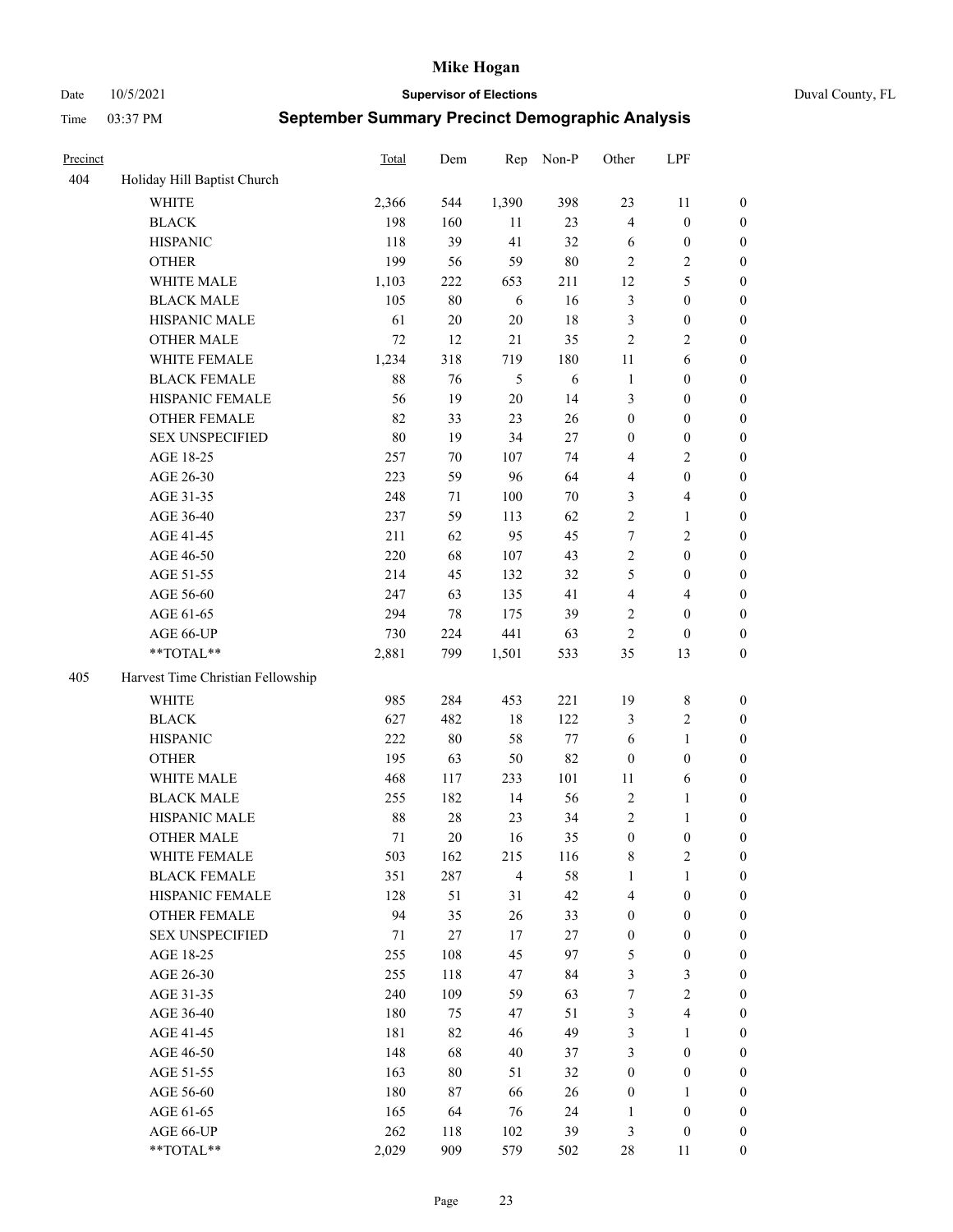Date 10/5/2021 **Supervisor of Elections** Duval County, FL

| Precinct |                            | Total | Dem   | Rep     | Non-P  | Other            | LPF                     |                  |
|----------|----------------------------|-------|-------|---------|--------|------------------|-------------------------|------------------|
| 407      | Southpoint Baptist Church  |       |       |         |        |                  |                         |                  |
|          | <b>WHITE</b>               | 3,793 | 905   | 1,948   | 829    | 72               | 39                      | 0                |
|          | <b>BLACK</b>               | 1,036 | 798   | 41      | 175    | 19               | $\mathfrak{Z}$          | $\boldsymbol{0}$ |
|          | <b>HISPANIC</b>            | 414   | 166   | 84      | 157    | 6                | $\mathbf{1}$            | $\boldsymbol{0}$ |
|          | <b>OTHER</b>               | 877   | 315   | 179     | 370    | 10               | 3                       | $\boldsymbol{0}$ |
|          | WHITE MALE                 | 1,792 | 356   | 950     | 428    | 33               | 25                      | $\boldsymbol{0}$ |
|          | <b>BLACK MALE</b>          | 402   | 290   | 17      | 84     | $\overline{9}$   | $\sqrt{2}$              | $\boldsymbol{0}$ |
|          | HISPANIC MALE              | 163   | 61    | 39      | 60     | 3                | $\boldsymbol{0}$        | $\boldsymbol{0}$ |
|          | <b>OTHER MALE</b>          | 359   | 111   | 75      | 165    | $\tau$           | $\mathbf{1}$            | $\boldsymbol{0}$ |
|          | WHITE FEMALE               | 1,961 | 537   | 983     | 389    | 39               | 13                      | $\boldsymbol{0}$ |
|          | <b>BLACK FEMALE</b>        | 621   | 498   | 23      | 89     | 10               | $\mathbf{1}$            | 0                |
|          | HISPANIC FEMALE            | 245   | 102   | 43      | 96     | 3                | $\mathbf{1}$            | 0                |
|          | OTHER FEMALE               | 394   | 170   | 86      | 135    | 3                | $\boldsymbol{0}$        | $\boldsymbol{0}$ |
|          | <b>SEX UNSPECIFIED</b>     | 183   | 59    | 36      | 85     | $\boldsymbol{0}$ | $\mathfrak{Z}$          | $\boldsymbol{0}$ |
|          | AGE 18-25                  | 735   | 294   | 201     | 220    | 10               | $10\,$                  | $\boldsymbol{0}$ |
|          | AGE 26-30                  | 854   | 317   | 246     | 262    | 23               | 6                       | $\boldsymbol{0}$ |
|          | AGE 31-35                  | 693   | 281   | 172     | 216    | 18               | 6                       | $\boldsymbol{0}$ |
|          | AGE 36-40                  | 563   | 199   | 176     | 163    | 22               | $\mathfrak{Z}$          | $\boldsymbol{0}$ |
|          | AGE 41-45                  | 462   | 169   | 139     | 142    | $\mathfrak{S}$   | $\boldsymbol{7}$        | $\boldsymbol{0}$ |
|          | AGE 46-50                  | 434   | 143   | 157     | 122    | 7                | $\mathfrak s$           | $\boldsymbol{0}$ |
|          | AGE 51-55                  | 455   | 154   | 183     | 111    | 5                | $\sqrt{2}$              | $\boldsymbol{0}$ |
|          | AGE 56-60                  | 429   | 132   | 216     | 76     | 3                | $\sqrt{2}$              | 0                |
|          | AGE 61-65                  | 410   | 141   | 188     | $71\,$ | 5                | $\mathfrak s$           | $\boldsymbol{0}$ |
|          | AGE 66-UP                  | 1,085 | 354   | 574     | 148    | 9                | $\boldsymbol{0}$        | $\boldsymbol{0}$ |
|          | **TOTAL**                  | 6,120 | 2,184 | 2,252   | 1,531  | 107              | 46                      | $\boldsymbol{0}$ |
| 408      | Dean Road Church of Christ |       |       |         |        |                  |                         |                  |
|          | <b>WHITE</b>               | 2,824 | 607   | 1,604   | 562    | 38               | 13                      | $\boldsymbol{0}$ |
|          | <b>BLACK</b>               | 558   | 430   | 24      | 97     | 5                | $\sqrt{2}$              | $\boldsymbol{0}$ |
|          | <b>HISPANIC</b>            | 310   | 116   | 76      | 112    | $\overline{4}$   | $\sqrt{2}$              | $\boldsymbol{0}$ |
|          | <b>OTHER</b>               | 405   | 113   | 144     | 141    | 6                | $\mathbf{1}$            | $\boldsymbol{0}$ |
|          | WHITE MALE                 | 1,308 | 228   | 756     | 298    | 18               | $\,$ 8 $\,$             | $\boldsymbol{0}$ |
|          | <b>BLACK MALE</b>          | 205   | 141   | 15      | 46     | $\sqrt{2}$       | $\mathbf{1}$            | $\boldsymbol{0}$ |
|          | HISPANIC MALE              | 141   | 47    | 34      | 57     | $\overline{c}$   | 1                       | 0                |
|          | <b>OTHER MALE</b>          | 155   | 32    | 61      | 61     | $\mathbf{1}$     | $\boldsymbol{0}$        | $\boldsymbol{0}$ |
|          | WHITE FEMALE               | 1,479 | 372   | 831     | 251    | 20               | 5                       | 0                |
|          | <b>BLACK FEMALE</b>        | 339   | 280   | $\,8\,$ | 47     | 3                | $\mathbf{1}$            | $\boldsymbol{0}$ |
|          | HISPANIC FEMALE            | 160   | 68    | $40\,$  | 49     | $\sqrt{2}$       | $\mathbf{1}$            | $\overline{0}$   |
|          | OTHER FEMALE               | 183   | 61    | 68      | 50     | 4                | $\boldsymbol{0}$        | $\overline{0}$   |
|          | <b>SEX UNSPECIFIED</b>     | 127   | 37    | 35      | 53     | $\mathbf{1}$     | $\mathbf{1}$            | 0                |
|          | AGE 18-25                  | 380   | 137   | 102     | 124    | 14               | $\mathfrak{Z}$          | 0                |
|          | AGE 26-30                  | 383   | 123   | 124     | 124    | $10\,$           | $\sqrt{2}$              | 0                |
|          | AGE 31-35                  | 393   | 127   | 146     | 116    | $\mathbf{1}$     | $\mathfrak{Z}$          | 0                |
|          | AGE 36-40                  | 342   | 98    | 133     | 106    | 4                | $\mathbf{1}$            | 0                |
|          | AGE 41-45                  | 290   | 83    | 121     | 79     | 3                | $\overline{\mathbf{4}}$ | 0                |
|          | AGE 46-50                  | 270   | 75    | 132     | 59     | 3                | $\mathbf{1}$            | 0                |
|          | AGE 51-55                  | 309   | 91    | 146     | 65     | 4                | $\mathfrak{Z}$          | $\boldsymbol{0}$ |
|          | AGE 56-60                  | 381   | 87    | 211     | 81     | 2                | $\boldsymbol{0}$        | $\boldsymbol{0}$ |
|          | AGE 61-65                  | 389   | 114   | 209     | 65     | $\mathbf{1}$     | $\boldsymbol{0}$        | $\boldsymbol{0}$ |
|          | AGE 66-UP                  | 960   | 331   | 524     | 93     | $11\,$           | $\mathbf{1}$            | $\boldsymbol{0}$ |
|          | **TOTAL**                  | 4,097 | 1,266 | 1,848   | 912    | 53               | 18                      | $\boldsymbol{0}$ |
|          |                            |       |       |         |        |                  |                         |                  |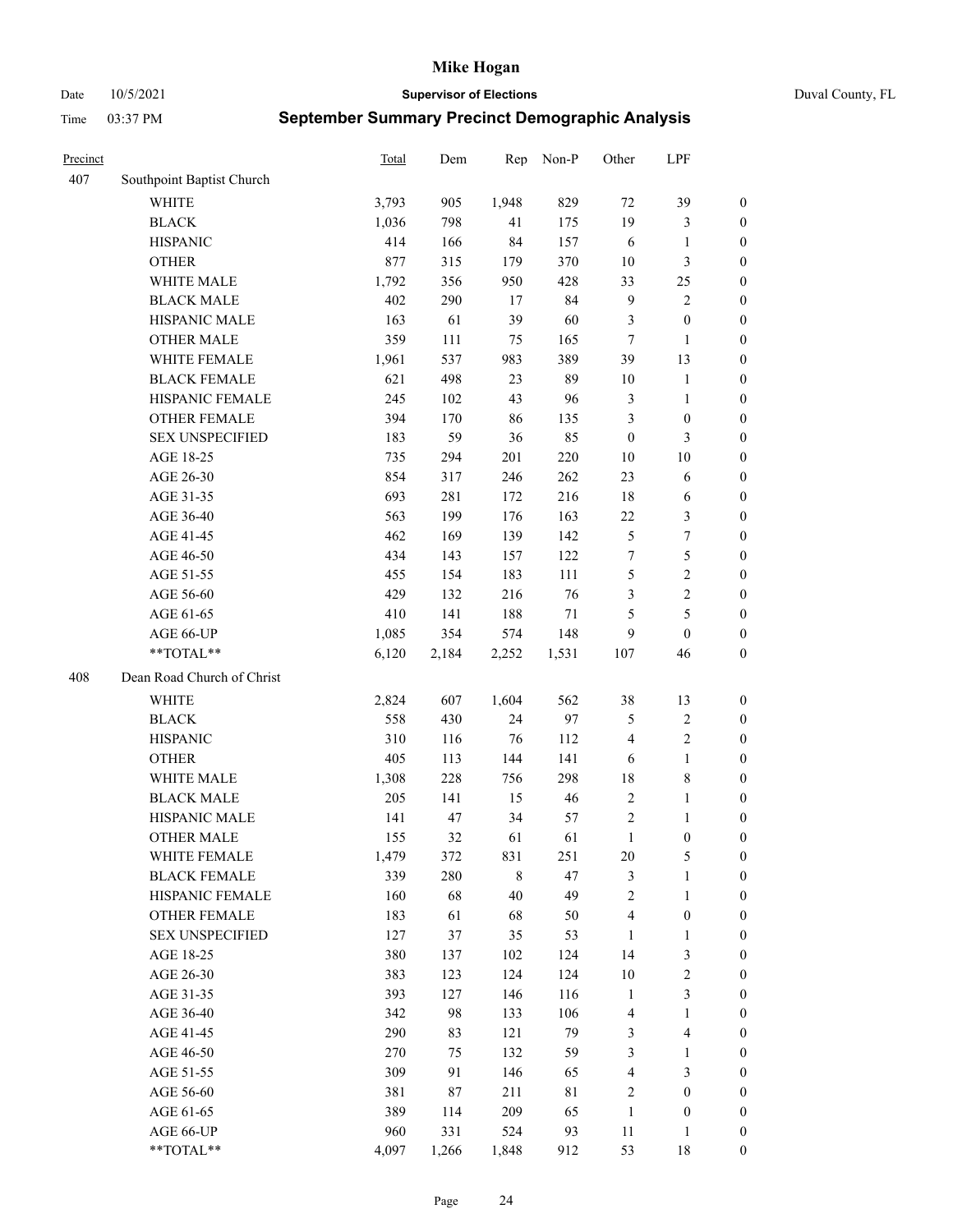#### Date 10/5/2021 **Supervisor of Elections** Duval County, FL

| Precinct |                                        | Total | Dem    |             | Rep Non-P | Other            | LPF              |                  |
|----------|----------------------------------------|-------|--------|-------------|-----------|------------------|------------------|------------------|
| 409      | Ramallah American Club of Jacksonville |       |        |             |           |                  |                  |                  |
|          | <b>WHITE</b>                           | 1,749 | 471    | 872         | 371       | 24               | 11               | 0                |
|          | <b>BLACK</b>                           | 658   | 504    | $22\,$      | 125       | 7                | $\boldsymbol{0}$ | $\boldsymbol{0}$ |
|          | <b>HISPANIC</b>                        | 286   | 115    | 55          | 108       | 6                | $\sqrt{2}$       | $\boldsymbol{0}$ |
|          | <b>OTHER</b>                           | 393   | 107    | 100         | 180       | 5                | $\mathbf{1}$     | $\boldsymbol{0}$ |
|          | WHITE MALE                             | 783   | 184    | 403         | 180       | 11               | 5                | $\boldsymbol{0}$ |
|          | <b>BLACK MALE</b>                      | 263   | 185    | 13          | 62        | 3                | $\boldsymbol{0}$ | $\boldsymbol{0}$ |
|          | HISPANIC MALE                          | 109   | 42     | 25          | 41        | $\boldsymbol{0}$ | $\mathbf{1}$     | $\boldsymbol{0}$ |
|          | <b>OTHER MALE</b>                      | 156   | 45     | 45          | 63        | $\mathbf{2}$     | $\mathbf{1}$     | $\boldsymbol{0}$ |
|          | WHITE FEMALE                           | 947   | 283    | 461         | 185       | 13               | $\mathfrak s$    | $\boldsymbol{0}$ |
|          | <b>BLACK FEMALE</b>                    | 381   | 309    | $\,$ 8 $\,$ | 60        | $\overline{4}$   | $\boldsymbol{0}$ | 0                |
|          | HISPANIC FEMALE                        | 174   | 72     | 29          | 66        | 6                | $\mathbf{1}$     | 0                |
|          | OTHER FEMALE                           | 164   | 51     | 40          | 71        | $\sqrt{2}$       | $\boldsymbol{0}$ | $\boldsymbol{0}$ |
|          | <b>SEX UNSPECIFIED</b>                 | 109   | 26     | 25          | 56        | $\mathbf{1}$     | $\mathbf{1}$     | $\boldsymbol{0}$ |
|          | AGE 18-25                              | 321   | 139    | 71          | 104       | 6                | $\mathbf{1}$     | $\boldsymbol{0}$ |
|          | AGE 26-30                              | 299   | 119    | 60          | 112       | $\sqrt{6}$       | $\sqrt{2}$       | $\boldsymbol{0}$ |
|          | AGE 31-35                              | 271   | 94     | 72          | 93        | 7                | $\mathfrak s$    | $\boldsymbol{0}$ |
|          | AGE 36-40                              | 237   | 83     | 71          | $78\,$    | 3                | $\sqrt{2}$       | $\boldsymbol{0}$ |
|          | AGE 41-45                              | 228   | 89     | 57          | 75        | 7                | $\boldsymbol{0}$ | $\boldsymbol{0}$ |
|          | AGE 46-50                              | 221   | 93     | 69          | 50        | 5                | $\overline{4}$   | 0                |
|          | AGE 51-55                              | 243   | 87     | 103         | 52        | $\mathbf{1}$     | $\boldsymbol{0}$ | 0                |
|          | AGE 56-60                              | 251   | 108    | 93          | 47        | 3                | $\boldsymbol{0}$ | 0                |
|          | AGE 61-65                              | 269   | $87\,$ | 122         | 58        | $\sqrt{2}$       | $\boldsymbol{0}$ | $\boldsymbol{0}$ |
|          | AGE 66-UP                              | 746   | 298    | 331         | 115       | $\mathbf{2}$     | $\boldsymbol{0}$ | $\boldsymbol{0}$ |
|          | **TOTAL**                              | 3,086 | 1,197  | 1,049       | 784       | 42               | 14               | $\boldsymbol{0}$ |
| 410      | St. Barnabas Anglican Church           |       |        |             |           |                  |                  |                  |
|          | <b>WHITE</b>                           | 2,458 | 590    | 1,227       | 580       | 48               | 13               | $\boldsymbol{0}$ |
|          | <b>BLACK</b>                           | 855   | 642    | 48          | 153       | 11               | $\mathbf{1}$     | $\boldsymbol{0}$ |
|          | <b>HISPANIC</b>                        | 427   | 174    | 88          | 158       | 6                | $\mathbf{1}$     | $\boldsymbol{0}$ |
|          | <b>OTHER</b>                           | 751   | 204    | 236         | 301       | 6                | $\overline{4}$   | $\overline{0}$   |
|          | WHITE MALE                             | 1,177 | 247    | 617         | 285       | 19               | $\mathbf{9}$     | $\overline{0}$   |
|          | <b>BLACK MALE</b>                      | 355   | 253    | 25          | 71        | $\mathfrak{S}$   | $\mathbf{1}$     | 0                |
|          | HISPANIC MALE                          | 197   | 66     | 45          | 82        | 3                | $\mathbf{1}$     | 0                |
|          | <b>OTHER MALE</b>                      | 310   | 78     | 105         | 124       | $\sqrt{2}$       | $\mathbf{1}$     | $\boldsymbol{0}$ |
|          | WHITE FEMALE                           | 1,235 | 330    | 590         | 282       | 29               | $\overline{4}$   | $\boldsymbol{0}$ |
|          | <b>BLACK FEMALE</b>                    | 482   | 376    | $21\,$      | 79        | 6                | $\boldsymbol{0}$ | $\boldsymbol{0}$ |
|          | HISPANIC FEMALE                        | 218   | 101    | 41          | 73        | 3                | $\boldsymbol{0}$ | $\overline{0}$   |
|          | <b>OTHER FEMALE</b>                    | 332   | 97     | 110         | 119       | 3                | $\mathfrak{Z}$   | $\overline{0}$   |
|          | <b>SEX UNSPECIFIED</b>                 | 185   | 62     | 45          | 77        | $\mathbf{1}$     | $\boldsymbol{0}$ | 0                |
|          | AGE 18-25                              | 564   | 220    | 137         | 191       | 12               | $\overline{4}$   | 0                |
|          | AGE 26-30                              | 404   | 151    | 97          | 142       | $11\,$           | $\mathfrak{Z}$   | 0                |
|          | AGE 31-35                              | 401   | 147    | 117         | 126       | $\,$ $\,$        | $\mathfrak{Z}$   | 0                |
|          | AGE 36-40                              | 393   | 144    | 117         | 122       | 8                | $\sqrt{2}$       | 0                |
|          | AGE 41-45                              | 321   | 110    | 87          | 117       | 5                | $\boldsymbol{2}$ | 0                |
|          | AGE 46-50                              | 360   | 115    | 136         | 101       | 5                | $\mathfrak{Z}$   | 0                |
|          | AGE 51-55                              | 385   | 130    | 155         | 96        | 4                | $\boldsymbol{0}$ | $\boldsymbol{0}$ |
|          | AGE 56-60                              | 415   | 132    | 183         | 94        | 6                | $\boldsymbol{0}$ | $\boldsymbol{0}$ |
|          | AGE 61-65                              | 403   | 137    | 177         | 82        | 6                | $\mathbf{1}$     | $\boldsymbol{0}$ |
|          | AGE 66-UP                              | 845   | 324    | 393         | 121       | 6                | $\mathbf{1}$     | 0                |
|          | **TOTAL**                              | 4,491 | 1,610  | 1,599       | 1,192     | 71               | 19               | $\boldsymbol{0}$ |
|          |                                        |       |        |             |           |                  |                  |                  |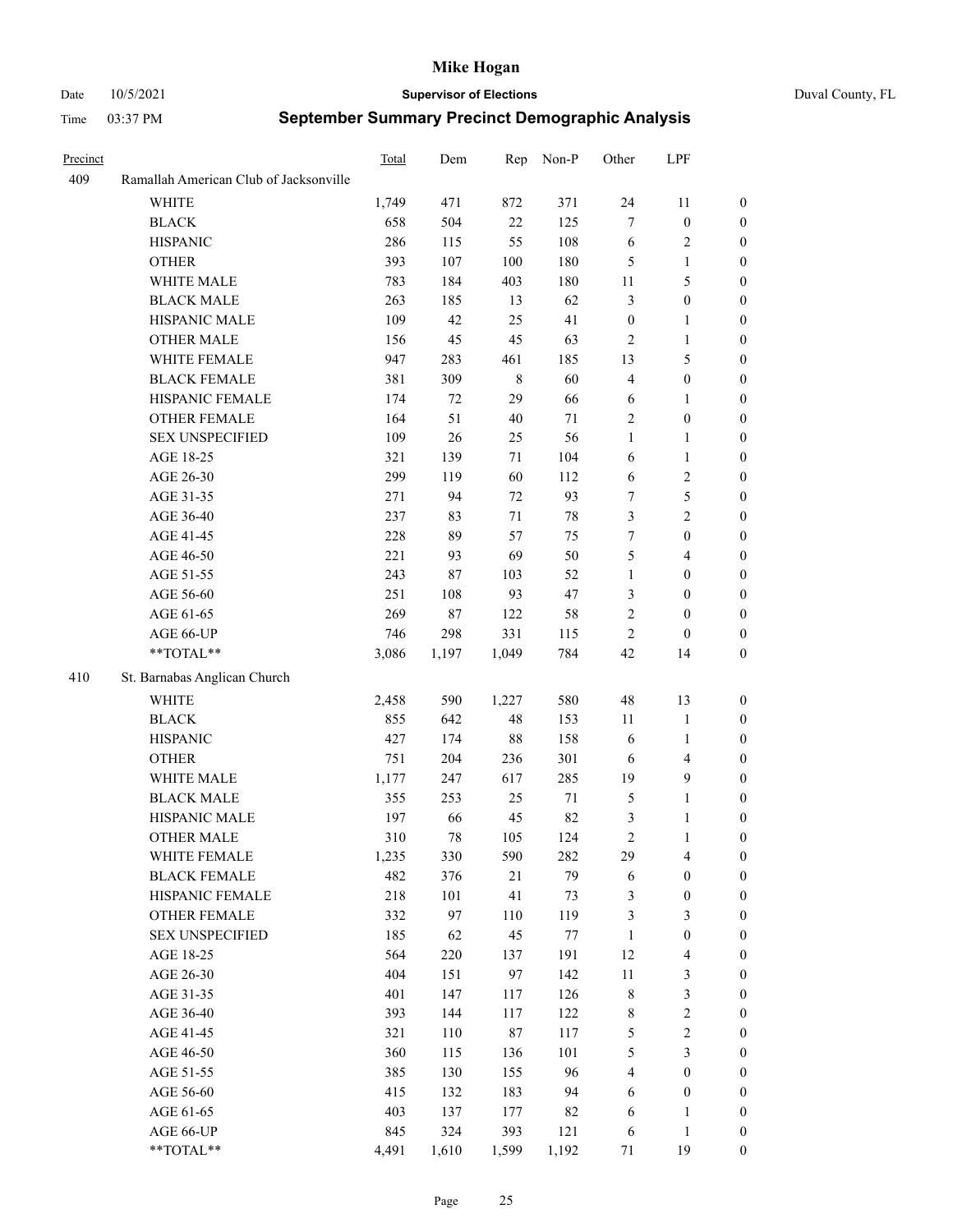Date 10/5/2021 **Supervisor of Elections** Duval County, FL

| Precinct |                             | <b>Total</b> | Dem   | Rep   | Non-P       | Other            | LPF                     |                  |
|----------|-----------------------------|--------------|-------|-------|-------------|------------------|-------------------------|------------------|
| 411      | Windy Hill Community Center |              |       |       |             |                  |                         |                  |
|          | <b>WHITE</b>                | 2,966        | 688   | 1,418 | 789         | 52               | 19                      | 0                |
|          | <b>BLACK</b>                | 735          | 536   | 35    | 154         | $10\,$           | $\boldsymbol{0}$        | $\boldsymbol{0}$ |
|          | <b>HISPANIC</b>             | 691          | 287   | 127   | 263         | 11               | 3                       | $\boldsymbol{0}$ |
|          | <b>OTHER</b>                | 662          | 213   | 164   | 272         | $10\,$           | $\mathfrak{Z}$          | $\boldsymbol{0}$ |
|          | WHITE MALE                  | 1,408        | 262   | 726   | 380         | $27\,$           | 13                      | $\boldsymbol{0}$ |
|          | <b>BLACK MALE</b>           | 265          | 165   | 23    | $72\,$      | 5                | $\boldsymbol{0}$        | $\boldsymbol{0}$ |
|          | HISPANIC MALE               | 319          | 121   | 64    | 129         | 5                | $\boldsymbol{0}$        | $\boldsymbol{0}$ |
|          | <b>OTHER MALE</b>           | 264          | 79    | 77    | 101         | $\overline{4}$   | $\mathfrak{Z}$          | $\boldsymbol{0}$ |
|          | WHITE FEMALE                | 1,512        | 418   | 671   | 392         | 25               | $\sqrt{6}$              | $\boldsymbol{0}$ |
|          | <b>BLACK FEMALE</b>         | 462          | 367   | 12    | 79          | $\overline{4}$   | $\boldsymbol{0}$        | $\boldsymbol{0}$ |
|          | HISPANIC FEMALE             | 357          | 160   | 60    | 128         | 6                | $\mathfrak{Z}$          | $\boldsymbol{0}$ |
|          | OTHER FEMALE                | 304          | 111   | 64    | 123         | 6                | $\boldsymbol{0}$        | $\boldsymbol{0}$ |
|          | <b>SEX UNSPECIFIED</b>      | 163          | 41    | 47    | 74          | $\mathbf{1}$     | $\boldsymbol{0}$        | $\boldsymbol{0}$ |
|          | AGE 18-25                   | 640          | 238   | 154   | 232         | 13               | $\mathfrak{Z}$          | $\boldsymbol{0}$ |
|          | AGE 26-30                   | 634          | 197   | 180   | 231         | $20\,$           | 6                       | $\boldsymbol{0}$ |
|          | AGE 31-35                   | 617          | 215   | 181   | 202         | 13               | 6                       | $\boldsymbol{0}$ |
|          | AGE 36-40                   | 408          | 155   | 106   | 136         | 7                | $\overline{\mathbf{4}}$ | $\boldsymbol{0}$ |
|          | AGE 41-45                   | 362          | 132   | 96    | 126         | 5                | $\mathfrak{Z}$          | $\boldsymbol{0}$ |
|          | AGE 46-50                   | 377          | 130   | 138   | 99          | $\,$ $\,$        | $\overline{2}$          | $\boldsymbol{0}$ |
|          | AGE 51-55                   | 380          | 109   | 145   | 119         | 7                | $\boldsymbol{0}$        | $\boldsymbol{0}$ |
|          | AGE 56-60                   | 466          | 161   | 181   | 119         | 5                | $\boldsymbol{0}$        | 0                |
|          | AGE 61-65                   | 377          | 120   | 167   | 86          | 3                | $\mathbf{1}$            | $\boldsymbol{0}$ |
|          | AGE 66-UP                   | 793          | 267   | 396   | 128         | $\sqrt{2}$       | $\boldsymbol{0}$        | $\boldsymbol{0}$ |
|          | **TOTAL**                   | 5,054        | 1,724 | 1,744 | 1,478       | 83               | 25                      | $\boldsymbol{0}$ |
| 412      | CrossRoad Church, UMC       |              |       |       |             |                  |                         |                  |
|          | <b>WHITE</b>                | 2,315        | 619   | 971   | 642         | 64               | 19                      | $\boldsymbol{0}$ |
|          | <b>BLACK</b>                | 627          | 447   | 24    | 147         | 7                | $\sqrt{2}$              | $\boldsymbol{0}$ |
|          | <b>HISPANIC</b>             | 330          | 102   | 85    | 140         | 3                | $\boldsymbol{0}$        | $\boldsymbol{0}$ |
|          | <b>OTHER</b>                | 441          | 161   | 78    | 187         | 13               | $\overline{c}$          | $\boldsymbol{0}$ |
|          | WHITE MALE                  | 1,099        | 245   | 469   | 340         | 31               | 14                      | $\boldsymbol{0}$ |
|          | <b>BLACK MALE</b>           | 259          | 161   | 13    | $78\,$      | 5                | $\sqrt{2}$              | $\boldsymbol{0}$ |
|          | HISPANIC MALE               | 157          | 43    | 44    | 68          | $\sqrt{2}$       | $\boldsymbol{0}$        | 0                |
|          | OTHER MALE                  | 175          | 55    | 30    | 82          | $\boldsymbol{7}$ | $\mathbf{1}$            | $\boldsymbol{0}$ |
|          | WHITE FEMALE                | 1,190        | 361   | 497   | 296         | 31               | 5                       | 0                |
|          | <b>BLACK FEMALE</b>         | 355          | 275   | 11    | 67          | 2                | $\boldsymbol{0}$        | $\boldsymbol{0}$ |
|          | HISPANIC FEMALE             | 168          | 59    | 40    | 68          | $\mathbf{1}$     | $\boldsymbol{0}$        | $\overline{0}$   |
|          | OTHER FEMALE                | 209          | 86    | 43    | 74          | 5                | $\mathbf{1}$            | $\overline{0}$   |
|          | <b>SEX UNSPECIFIED</b>      | 101          | 44    | 11    | 43          | 3                | $\boldsymbol{0}$        | 0                |
|          | AGE 18-25                   | 667          | 247   | 182   | 210         | $22\,$           | 6                       | 0                |
|          | AGE 26-30                   | 741          | 254   | 225   | 239         | 18               | $\mathfrak{S}$          | 0                |
|          | AGE 31-35                   | 447          | 150   | 127   | 155         | 12               | $\mathfrak{Z}$          | 0                |
|          | AGE 36-40                   | 319          | 112   | 87    | 113         | $\sqrt{2}$       | $\mathfrak{S}$          | 0                |
|          | AGE 41-45                   | 264          | 98    | 77    | $8\sqrt{1}$ | $\boldsymbol{7}$ | $\mathbf{1}$            | 0                |
|          | AGE 46-50                   | 252          | 104   | 65    | 73          | $\,$ 8 $\,$      | $\sqrt{2}$              | 0                |
|          | AGE 51-55                   | 251          | 95    | 92    | 58          | 5                | $\mathbf{1}$            | 0                |
|          | AGE 56-60                   | 244          | 84    | 94    | 61          | 5                | $\boldsymbol{0}$        | 0                |
|          | AGE 61-65                   | 167          | 58    | 64    | 43          | 2                | $\boldsymbol{0}$        | $\boldsymbol{0}$ |
|          | AGE 66-UP                   | 361          | 127   | 145   | 83          | 6                | $\boldsymbol{0}$        | 0                |
|          | **TOTAL**                   | 3,713        | 1,329 | 1,158 | 1,116       | 87               | 23                      | $\boldsymbol{0}$ |
|          |                             |              |       |       |             |                  |                         |                  |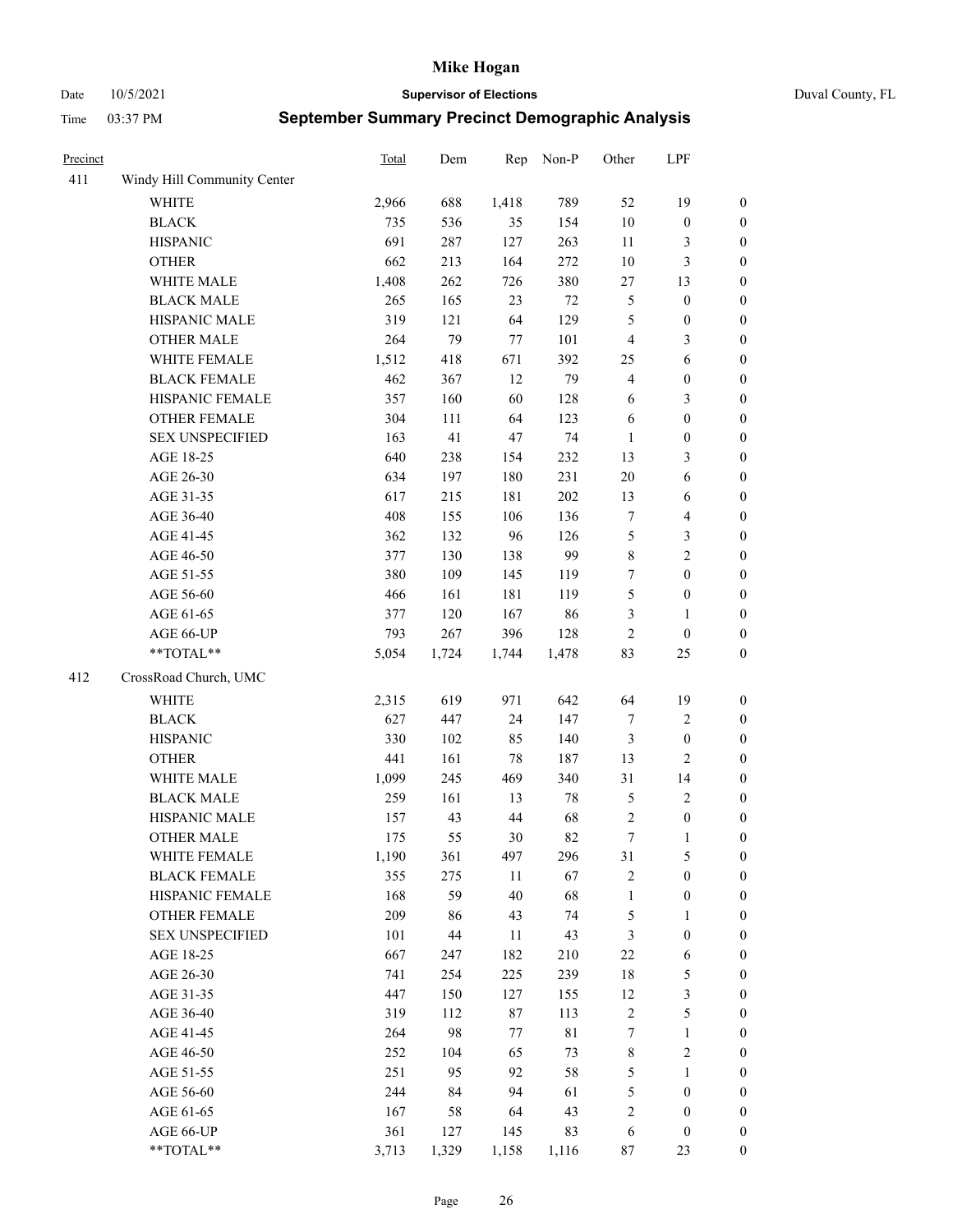Date 10/5/2021 **Supervisor of Elections** Duval County, FL

| Precinct |                                    | Total  | Dem    | Rep              | Non-P       | Other            | LPF                     |                  |
|----------|------------------------------------|--------|--------|------------------|-------------|------------------|-------------------------|------------------|
| 501      | <b>Balis Community Center</b>      |        |        |                  |             |                  |                         |                  |
|          | <b>WHITE</b>                       | 2,615  | 835    | 1,186            | 536         | 41               | 17                      | 0                |
|          | <b>BLACK</b>                       | 251    | 169    | 17               | 60          | $\overline{4}$   | $\mathbf{1}$            | 0                |
|          | <b>HISPANIC</b>                    | 131    | 45     | 39               | 44          | $\overline{c}$   | $\mathbf{1}$            | $\boldsymbol{0}$ |
|          | <b>OTHER</b>                       | 280    | 89     | 73               | 112         | 3                | 3                       | $\boldsymbol{0}$ |
|          | WHITE MALE                         | 1,219  | 349    | 574              | 267         | 16               | 13                      | $\boldsymbol{0}$ |
|          | <b>BLACK MALE</b>                  | 117    | 75     | 10               | $28\,$      | 4                | $\boldsymbol{0}$        | $\boldsymbol{0}$ |
|          | HISPANIC MALE                      | 65     | 23     | 18               | 24          | $\boldsymbol{0}$ | $\boldsymbol{0}$        | $\boldsymbol{0}$ |
|          | <b>OTHER MALE</b>                  | 113    | 29     | 35               | 47          | $\mathbf{1}$     | $\mathbf{1}$            | $\boldsymbol{0}$ |
|          | WHITE FEMALE                       | 1,364  | 480    | 598              | 257         | 25               | $\overline{\mathbf{4}}$ | $\boldsymbol{0}$ |
|          | <b>BLACK FEMALE</b>                | 131    | 92     | $\tau$           | 31          | $\boldsymbol{0}$ | $\mathbf{1}$            | 0                |
|          | HISPANIC FEMALE                    | 65     | 22     | 21               | 19          | 2                | $\mathbf{1}$            | 0                |
|          | <b>OTHER FEMALE</b>                | 121    | 48     | 31               | 41          | $\boldsymbol{0}$ | $\mathbf{1}$            | 0                |
|          | <b>SEX UNSPECIFIED</b>             | 82     | $20\,$ | 21               | 38          | $\mathbf{2}$     | $\mathbf{1}$            | $\boldsymbol{0}$ |
|          | AGE 18-25                          | 286    | 110    | 82               | 82          | 9                | $\mathfrak{Z}$          | $\boldsymbol{0}$ |
|          | AGE 26-30                          | 356    | 132    | 113              | 103         | 7                | $\mathbf{1}$            | $\boldsymbol{0}$ |
|          | AGE 31-35                          | 364    | 137    | 108              | 105         | $\,$ $\,$        | 6                       | $\boldsymbol{0}$ |
|          | AGE 36-40                          | 261    | 97     | $8\sqrt{1}$      | 77          | $\mathbf{2}$     | $\overline{\mathbf{4}}$ | $\boldsymbol{0}$ |
|          | AGE 41-45                          | 227    | 64     | 92               | 65          | $\overline{4}$   | $\sqrt{2}$              | $\boldsymbol{0}$ |
|          | AGE 46-50                          | 235    | 74     | 99               | 54          | 6                | $\overline{2}$          | $\boldsymbol{0}$ |
|          | AGE 51-55                          | 237    | 65     | 115              | 54          | $\sqrt{2}$       | $\mathbf{1}$            | $\boldsymbol{0}$ |
|          | AGE 56-60                          | 287    | 81     | 138              | 62          | 4                | $\overline{2}$          | 0                |
|          | AGE 61-65                          | 285    | 104    | 130              | 47          | 4                | $\boldsymbol{0}$        | 0                |
|          | AGE 66-UP                          | 739    | 274    | 357              | 103         | $\overline{4}$   | $\mathbf{1}$            | $\boldsymbol{0}$ |
|          | $**TOTAL**$                        | 3,277  | 1,138  | 1,315            | 752         | 50               | $22\,$                  | $\boldsymbol{0}$ |
| 502      | St. Nicholas Park Christian Church |        |        |                  |             |                  |                         |                  |
|          | <b>WHITE</b>                       | 994    | 303    | 488              | 183         | 11               | $\mathbf{9}$            | $\boldsymbol{0}$ |
|          | <b>BLACK</b>                       | 75     | 48     | $\boldsymbol{7}$ | $20\,$      | $\boldsymbol{0}$ | $\boldsymbol{0}$        | $\boldsymbol{0}$ |
|          | <b>HISPANIC</b>                    | 58     | 21     | 17               | 16          | 3                | $\mathbf{1}$            | $\boldsymbol{0}$ |
|          | <b>OTHER</b>                       | 79     | 24     | $27\,$           | 26          | $\overline{c}$   | $\boldsymbol{0}$        | $\boldsymbol{0}$ |
|          | WHITE MALE                         | 445    | 126    | 213              | 96          | $\overline{4}$   | 6                       | $\boldsymbol{0}$ |
|          | <b>BLACK MALE</b>                  | 31     | 18     | $\sqrt{2}$       | 11          | $\boldsymbol{0}$ | $\boldsymbol{0}$        | $\boldsymbol{0}$ |
|          | HISPANIC MALE                      | $22\,$ | 6      | $\,$ 8 $\,$      | 7           | 1                | $\boldsymbol{0}$        | 0                |
|          | <b>OTHER MALE</b>                  | 34     | 12     | $\,8\,$          | 12          | $\overline{c}$   | $\boldsymbol{0}$        | $\boldsymbol{0}$ |
|          | WHITE FEMALE                       | 536    | 173    | 267              | 86          | 7                | 3                       | 0                |
|          | <b>BLACK FEMALE</b>                | 44     | 30     | 5                | 9           | $\boldsymbol{0}$ | $\boldsymbol{0}$        | $\boldsymbol{0}$ |
|          | HISPANIC FEMALE                    | 35     | 14     | 9                | 9           | $\mathbf{2}$     | $\mathbf{1}$            | $\overline{0}$   |
|          | <b>OTHER FEMALE</b>                | 30     | 8      | 14               | $\,$ 8 $\,$ | $\boldsymbol{0}$ | $\boldsymbol{0}$        | $\overline{0}$   |
|          | <b>SEX UNSPECIFIED</b>             | 29     | 9      | 13               | $\tau$      | $\boldsymbol{0}$ | $\boldsymbol{0}$        | 0                |
|          | AGE 18-25                          | 100    | 33     | 36               | $28\,$      | 3                | $\boldsymbol{0}$        | $\overline{0}$   |
|          | AGE 26-30                          | 145    | 54     | 61               | 27          | $\sqrt{2}$       | $\mathbf{1}$            | 0                |
|          | AGE 31-35                          | 137    | 45     | 63               | 24          | $\sqrt{2}$       | $\mathfrak{Z}$          | 0                |
|          | AGE 36-40                          | 138    | 41     | 50               | 42          | $\sqrt{2}$       | $\mathfrak{Z}$          | 0                |
|          | AGE 41-45                          | 59     | 21     | 19               | $18\,$      | $\mathbf{1}$     | $\boldsymbol{0}$        | 0                |
|          | AGE 46-50                          | 83     | 23     | 38               | 21          | $\boldsymbol{0}$ | $\mathbf{1}$            | 0                |
|          | AGE 51-55                          | 82     | 32     | 37               | 13          | $\boldsymbol{0}$ | $\boldsymbol{0}$        | $\overline{0}$   |
|          | AGE 56-60                          | 92     | 26     | 46               | 16          | 3                | $\mathbf{1}$            | $\overline{0}$   |
|          | AGE 61-65                          | 112    | 24     | 69               | 17          | $\overline{c}$   | $\boldsymbol{0}$        | $\overline{0}$   |
|          | AGE 66-UP                          | 258    | 97     | 120              | 39          | $\mathbf{1}$     | $\mathbf{1}$            | $\boldsymbol{0}$ |
|          | **TOTAL**                          | 1,206  | 396    | 539              | 245         | 16               | 10                      | $\boldsymbol{0}$ |
|          |                                    |        |        |                  |             |                  |                         |                  |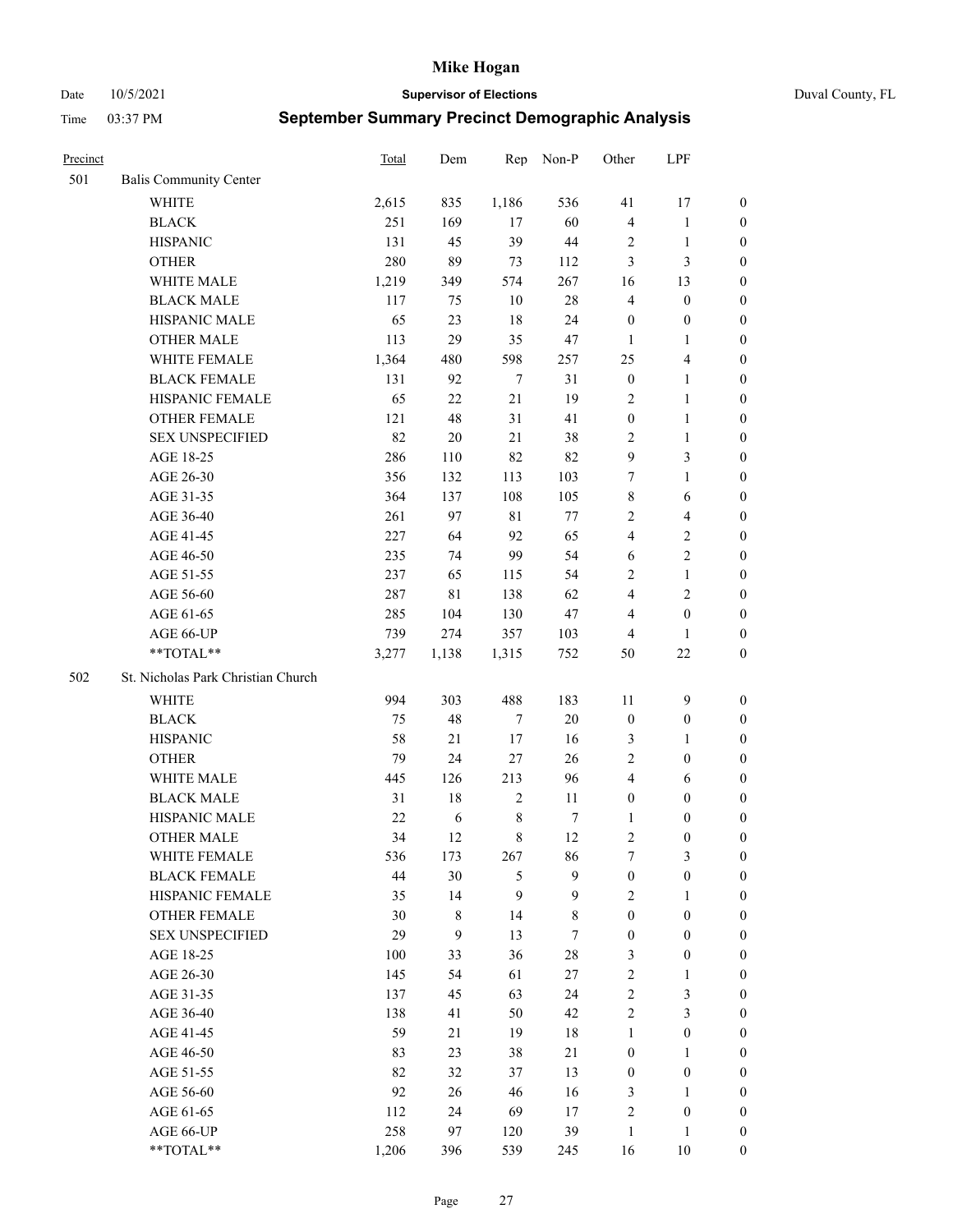Date 10/5/2021 **Supervisor of Elections** Duval County, FL

| Precinct |                                   | <b>Total</b> | Dem              | Rep            | Non-P            | Other                   | LPF                     |                  |
|----------|-----------------------------------|--------------|------------------|----------------|------------------|-------------------------|-------------------------|------------------|
| 503      | Jacksonville Community Church     |              |                  |                |                  |                         |                         |                  |
|          | <b>WHITE</b>                      | 1,202        | 347              | 504            | 315              | 25                      | 11                      | 0                |
|          | <b>BLACK</b>                      | 924          | 704              | 34             | 179              | 5                       | $\sqrt{2}$              | 0                |
|          | <b>HISPANIC</b>                   | 331          | 140              | 63             | 124              | 4                       | $\boldsymbol{0}$        | $\boldsymbol{0}$ |
|          | <b>OTHER</b>                      | 293          | 117              | 58             | 112              | 5                       | $\mathbf{1}$            | $\boldsymbol{0}$ |
|          | WHITE MALE                        | 517          | 127              | 208            | 158              | 14                      | $10\,$                  | $\boldsymbol{0}$ |
|          | <b>BLACK MALE</b>                 | 387          | 278              | 19             | 86               | 3                       | 1                       | $\boldsymbol{0}$ |
|          | HISPANIC MALE                     | 146          | 60               | 31             | 53               | $\mathfrak{2}$          | $\boldsymbol{0}$        | $\boldsymbol{0}$ |
|          | <b>OTHER MALE</b>                 | 121          | 42               | 39             | 39               | $\boldsymbol{0}$        | $\mathbf{1}$            | $\boldsymbol{0}$ |
|          | WHITE FEMALE                      | 658          | 206              | 290            | 150              | 11                      | $\mathbf{1}$            | $\boldsymbol{0}$ |
|          | <b>BLACK FEMALE</b>               | 517          | 409              | 14             | 91               | $\sqrt{2}$              | $\mathbf{1}$            | 0                |
|          | HISPANIC FEMALE                   | 179          | 79               | 32             | 66               | $\overline{c}$          | $\boldsymbol{0}$        | 0                |
|          | OTHER FEMALE                      | 112          | 57               | 14             | 37               | 4                       | $\boldsymbol{0}$        | $\boldsymbol{0}$ |
|          | <b>SEX UNSPECIFIED</b>            | 113          | 50               | 12             | 50               | $\mathbf{1}$            | $\boldsymbol{0}$        | $\boldsymbol{0}$ |
|          | AGE 18-25                         | 309          | 167              | 41             | 91               | 9                       | $\mathbf{1}$            | $\boldsymbol{0}$ |
|          | AGE 26-30                         | 325          | 138              | 52             | 127              | 6                       | $\sqrt{2}$              | $\boldsymbol{0}$ |
|          | AGE 31-35                         | 301          | 150              | 36             | 101              | 8                       | 6                       | $\boldsymbol{0}$ |
|          | AGE 36-40                         | 236          | 109              | 45             | 75               | 5                       | $\mathfrak{2}$          | $\boldsymbol{0}$ |
|          | AGE 41-45                         | 192          | 92               | 44             | 55               | $\mathbf{1}$            | $\boldsymbol{0}$        | $\boldsymbol{0}$ |
|          | AGE 46-50                         | 181          | 82               | 37             | 60               | $\mathbf{1}$            | 1                       | $\boldsymbol{0}$ |
|          | AGE 51-55                         | 204          | 104              | 40             | 59               | $\mathbf{1}$            | $\boldsymbol{0}$        |                  |
|          |                                   |              |                  |                |                  |                         |                         | 0                |
|          | AGE 56-60                         | 206          | 109              | 53             | 40               | $\overline{\mathbf{4}}$ | $\boldsymbol{0}$        | 0                |
|          | AGE 61-65                         | 204          | 109              | 63             | 30               | 2                       | $\boldsymbol{0}$        | 0                |
|          | AGE 66-UP<br>**TOTAL**            | 592          | 248              | 248            | 92               | $\mathfrak{2}$          | $\overline{2}$          | $\boldsymbol{0}$ |
|          |                                   | 2,750        | 1,308            | 659            | 730              | 39                      | 14                      | $\boldsymbol{0}$ |
| 504      | Southside United Methodist Church |              |                  |                |                  |                         |                         |                  |
|          | <b>WHITE</b>                      | 1,542        | 456              | 801            | 259              | 13                      | 13                      | $\boldsymbol{0}$ |
|          | <b>BLACK</b>                      | 63           | 48               | $\overline{4}$ | $10\,$           | $\mathbf{1}$            | $\boldsymbol{0}$        | $\boldsymbol{0}$ |
|          | <b>HISPANIC</b>                   | 47           | 14               | 17             | 16               | $\boldsymbol{0}$        | $\boldsymbol{0}$        | $\boldsymbol{0}$ |
|          | <b>OTHER</b>                      | 104          | 34               | 36             | 31               | 2                       | $\mathbf{1}$            | $\boldsymbol{0}$ |
|          | WHITE MALE                        | 719          | 185              | 388            | 135              | $\overline{c}$          | 9                       | $\overline{0}$   |
|          | <b>BLACK MALE</b>                 | 25           | 16               | $\sqrt{2}$     | $\boldsymbol{7}$ | $\boldsymbol{0}$        | $\boldsymbol{0}$        | $\boldsymbol{0}$ |
|          | HISPANIC MALE                     | 19           | $\boldsymbol{9}$ | $\overline{4}$ | 6                | $\boldsymbol{0}$        | $\boldsymbol{0}$        | 0                |
|          | OTHER MALE                        | 44           | 10               | 18             | 15               | $\boldsymbol{0}$        | $\mathbf{1}$            | $\boldsymbol{0}$ |
|          | WHITE FEMALE                      | 809          | 267              | 406            | 121              | 11                      | 4                       | 0                |
|          | <b>BLACK FEMALE</b>               | 36           | 30               | $\mathbf{2}$   | 3                | $\mathbf{1}$            | $\boldsymbol{0}$        | $\overline{0}$   |
|          | HISPANIC FEMALE                   | 25           | 5                | $11\,$         | $\boldsymbol{9}$ | $\boldsymbol{0}$        | $\boldsymbol{0}$        | $\overline{0}$   |
|          | OTHER FEMALE                      | 39           | 17               | 13             | $\tau$           | 2                       | $\boldsymbol{0}$        | $\overline{0}$   |
|          | <b>SEX UNSPECIFIED</b>            | 40           | 13               | 14             | 13               | $\boldsymbol{0}$        | $\boldsymbol{0}$        | 0                |
|          | AGE 18-25                         | 148          | 44               | 64             | 33               | 7                       | $\boldsymbol{0}$        | $\theta$         |
|          | AGE 26-30                         | 123          | 36               | 56             | 26               | $\mathbf{1}$            | $\overline{\mathbf{4}}$ | 0                |
|          | AGE 31-35                         | 169          | 56               | 62             | 47               | $\mathbf{1}$            | $\mathfrak{Z}$          | 0                |
|          | AGE 36-40                         | 183          | 65               | 75             | 38               | 2                       | $\mathfrak{Z}$          | 0                |
|          | AGE 41-45                         | 164          | 53               | 75             | 32               | 3                       | $\mathbf{1}$            | 0                |
|          | AGE 46-50                         | 151          | 38               | 79             | 33               | $\boldsymbol{0}$        | $\mathbf{1}$            | 0                |
|          | AGE 51-55                         | 145          | 36               | 85             | 21               | $\mathbf{1}$            | $\mathbf{2}$            | 0                |
|          | AGE 56-60                         | 140          | 48               | 75             | 16               | 1                       | $\boldsymbol{0}$        | $\overline{0}$   |
|          | AGE 61-65                         | 143          | 41               | 79             | 23               | $\boldsymbol{0}$        | $\boldsymbol{0}$        | $\overline{0}$   |
|          | AGE 66-UP                         | 390          | 135              | 208            | 47               | $\boldsymbol{0}$        | $\boldsymbol{0}$        | 0                |
|          | **TOTAL**                         | 1,756        | 552              | 858            | 316              | 16                      | 14                      | $\boldsymbol{0}$ |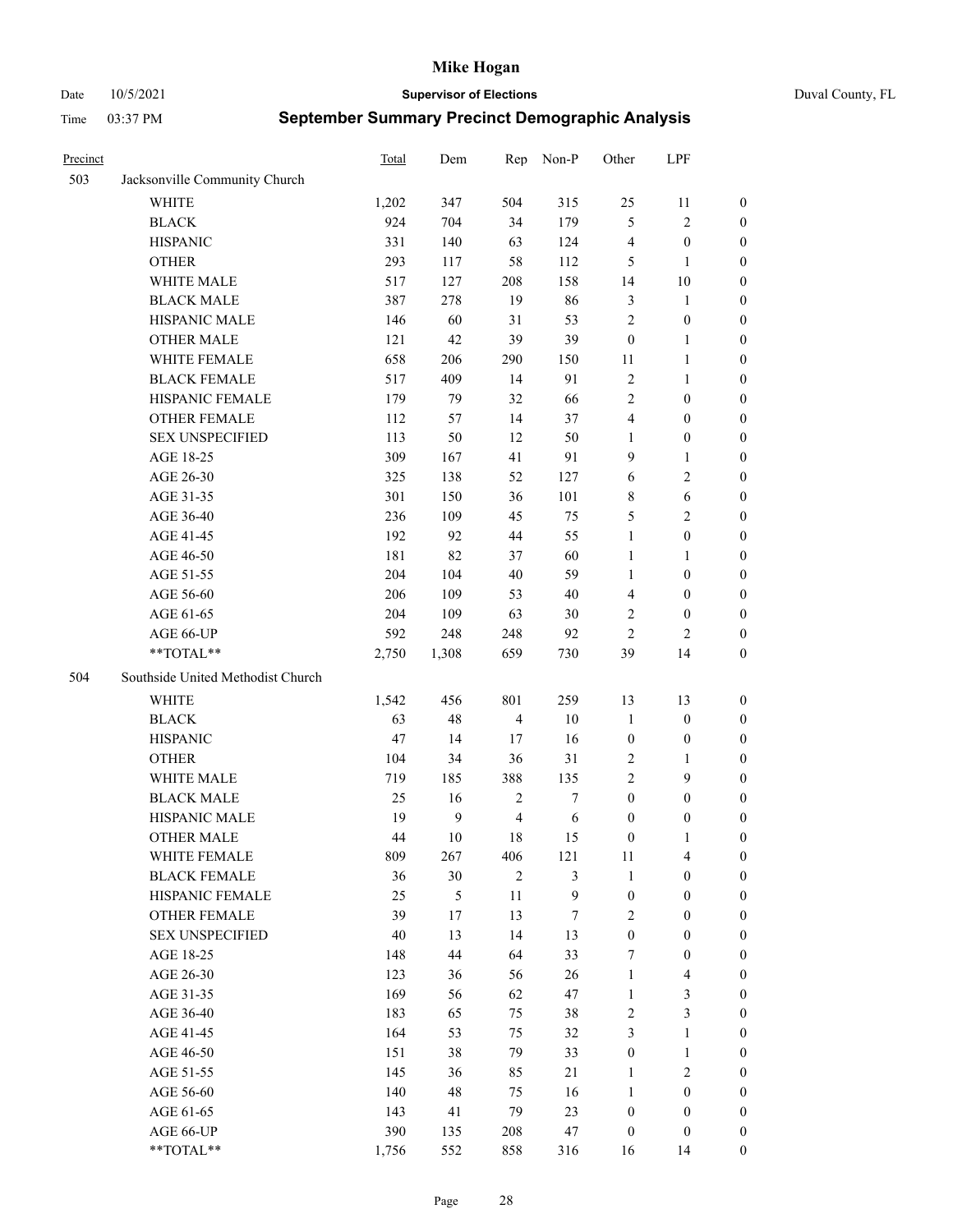Date 10/5/2021 **Supervisor of Elections** Duval County, FL

| Precinct |                                           | Total       | Dem                      | Rep              | Non-P          | Other            | LPF              |                  |
|----------|-------------------------------------------|-------------|--------------------------|------------------|----------------|------------------|------------------|------------------|
| 505      | Saint Mark's Lutheran Church - ELCA       |             |                          |                  |                |                  |                  |                  |
|          | <b>WHITE</b>                              | 2,192       | 595                      | 1,245            | 318            | 26               | 8                | 0                |
|          | <b>BLACK</b>                              | 21          | 8                        | $\overline{2}$   | 11             | $\boldsymbol{0}$ | $\boldsymbol{0}$ | $\boldsymbol{0}$ |
|          | <b>HISPANIC</b>                           | 66          | 18                       | 29               | 19             | $\boldsymbol{0}$ | $\boldsymbol{0}$ | 0                |
|          | <b>OTHER</b>                              | 137         | 48                       | 39               | 48             | 2                | $\boldsymbol{0}$ | $\boldsymbol{0}$ |
|          | WHITE MALE                                | 1,017       | 232                      | 601              | 169            | 8                | 7                | 0                |
|          | <b>BLACK MALE</b>                         | 13          | $\overline{4}$           | $\overline{2}$   | 7              | $\boldsymbol{0}$ | $\boldsymbol{0}$ | 0                |
|          | HISPANIC MALE                             | 35          | 11                       | 15               | $\mathbf{9}$   | $\boldsymbol{0}$ | $\boldsymbol{0}$ | $\boldsymbol{0}$ |
|          | <b>OTHER MALE</b>                         | 55          | 17                       | 18               | 20             | $\boldsymbol{0}$ | $\boldsymbol{0}$ | 0                |
|          | WHITE FEMALE                              | 1,152       | 358                      | 631              | 144            | 18               | $\mathbf{1}$     | 0                |
|          | <b>BLACK FEMALE</b>                       | $\,$ 8 $\,$ | $\overline{\mathcal{L}}$ | $\boldsymbol{0}$ | $\overline{4}$ | $\boldsymbol{0}$ | $\boldsymbol{0}$ | 0                |
|          | HISPANIC FEMALE                           | 29          | $\tau$                   | 13               | 9              | $\boldsymbol{0}$ | $\boldsymbol{0}$ | 0                |
|          | OTHER FEMALE                              | 63          | 26                       | 16               | 20             | 1                | $\boldsymbol{0}$ | 0                |
|          | <b>SEX UNSPECIFIED</b>                    | 44          | 10                       | 19               | 14             | 1                | $\boldsymbol{0}$ | $\boldsymbol{0}$ |
|          | AGE 18-25                                 | 236         | 62                       | 121              | 44             | 9                | $\boldsymbol{0}$ | $\boldsymbol{0}$ |
|          | AGE 26-30                                 | 152         | 31                       | $87\,$           | 31             | $\overline{c}$   | $\mathbf{1}$     | $\boldsymbol{0}$ |
|          | AGE 31-35                                 | 221         | 66                       | 108              | 43             | 3                | $\mathbf{1}$     | $\boldsymbol{0}$ |
|          | AGE 36-40                                 | 235         | 85                       | 97               | 49             | $\mathbf{1}$     | $\mathfrak{Z}$   | $\boldsymbol{0}$ |
|          | AGE 41-45                                 | 198         | 37                       | 96               | 59             | $\overline{4}$   | $\overline{c}$   | 0                |
|          | AGE 46-50                                 | 201         | 63                       | 104              | 32             | $\mathbf{1}$     | $\mathbf{1}$     | 0                |
|          | AGE 51-55                                 | 213         | 60                       | 121              | 30             | $\overline{2}$   | $\boldsymbol{0}$ | 0                |
|          | AGE 56-60                                 | 197         | 33                       | 129              | 33             | $\sqrt{2}$       | $\boldsymbol{0}$ | 0                |
|          | AGE 61-65                                 | 195         | 45                       | 125              | 23             | $\overline{c}$   | $\boldsymbol{0}$ | 0                |
|          | AGE 66-UP                                 | 568         | 187                      | 327              | 52             | $\overline{c}$   | $\boldsymbol{0}$ | 0                |
|          | **TOTAL**                                 | 2,416       | 669                      | 1,315            | 396            | 28               | 8                | $\boldsymbol{0}$ |
| 506      | St. John the Divine Greek Orthodox Church |             |                          |                  |                |                  |                  |                  |
|          | WHITE                                     | 2,120       | 641                      | 921              | 515            | 35               | $\,8\,$          | $\boldsymbol{0}$ |
|          | <b>BLACK</b>                              | 1,307       | 1,040                    | 46               | 206            | 14               | $\mathbf{1}$     | $\boldsymbol{0}$ |
|          | <b>HISPANIC</b>                           | 280         | 127                      | 55               | 96             | $\overline{c}$   | $\boldsymbol{0}$ | 0                |
|          | <b>OTHER</b>                              | 398         | 138                      | 103              | 150            | 5                | $\sqrt{2}$       | 0                |
|          | WHITE MALE                                | 979         | 250                      | 460              | 250            | 12               | $\boldsymbol{7}$ | 0                |
|          | <b>BLACK MALE</b>                         | 509         | 380                      | 21               | 102            | $\mathfrak{S}$   | $\mathbf{1}$     | 0                |
|          | HISPANIC MALE                             | 136         | 60                       | 36               | 39             | $\mathbf{1}$     | $\boldsymbol{0}$ | 0                |
|          | <b>OTHER MALE</b>                         | 133         | 37                       | 33               | 59             | 3                | 1                | 0                |
|          | WHITE FEMALE                              | 1,111       | 382                      | 450              | 256            | 22               | $\mathbf{1}$     | $\overline{0}$   |
|          | <b>BLACK FEMALE</b>                       | 768         | 640                      | $22\,$           | 97             | 9                | $\boldsymbol{0}$ | $\boldsymbol{0}$ |
|          | HISPANIC FEMALE                           | 136         | 62                       | $18\,$           | 55             | $\mathbf{1}$     | $\boldsymbol{0}$ | $\overline{0}$   |
|          | <b>OTHER FEMALE</b>                       | 179         | $70\,$                   | 53               | 53             | $\overline{c}$   | $\mathbf{1}$     | $\overline{0}$   |
|          | <b>SEX UNSPECIFIED</b>                    | 154         | 65                       | 32               | 56             | $\mathbf{1}$     | $\boldsymbol{0}$ | 0                |
|          | AGE 18-25                                 | 424         | 206                      | 76               | 127            | 13               | $\sqrt{2}$       | 0                |
|          | AGE 26-30                                 | 504         | 210                      | 90               | 190            | $\overline{9}$   | $\mathfrak s$    | 0                |
|          | AGE 31-35                                 | 434         | 215                      | 81               | 123            | 12               | $\mathfrak{Z}$   | 0                |
|          | AGE 36-40                                 | 378         | 187                      | 86               | 103            | $\sqrt{2}$       | $\boldsymbol{0}$ | 0                |
|          | AGE 41-45                                 | 299         | 141                      | 79               | 76             | 3                | $\boldsymbol{0}$ | 0                |
|          | AGE 46-50                                 | 332         | 138                      | 102              | $88\,$         | 3                | $\mathbf{1}$     | 0                |
|          | AGE 51-55                                 | 346         | 153                      | 116              | 76             | $\mathbf{1}$     | $\boldsymbol{0}$ | $\boldsymbol{0}$ |
|          | AGE 56-60                                 | 383         | 174                      | 137              | 66             | 6                | $\boldsymbol{0}$ | $\boldsymbol{0}$ |
|          | AGE 61-65                                 | 329         | 183                      | 107              | 37             | $\overline{c}$   | $\boldsymbol{0}$ | 0                |
|          | AGE 66-UP                                 | 676         | 339                      | 251              | 81             | 5                | $\boldsymbol{0}$ | 0                |
|          | **TOTAL**                                 | 4,105       | 1,946                    | 1,125            | 967            | 56               | 11               | $\boldsymbol{0}$ |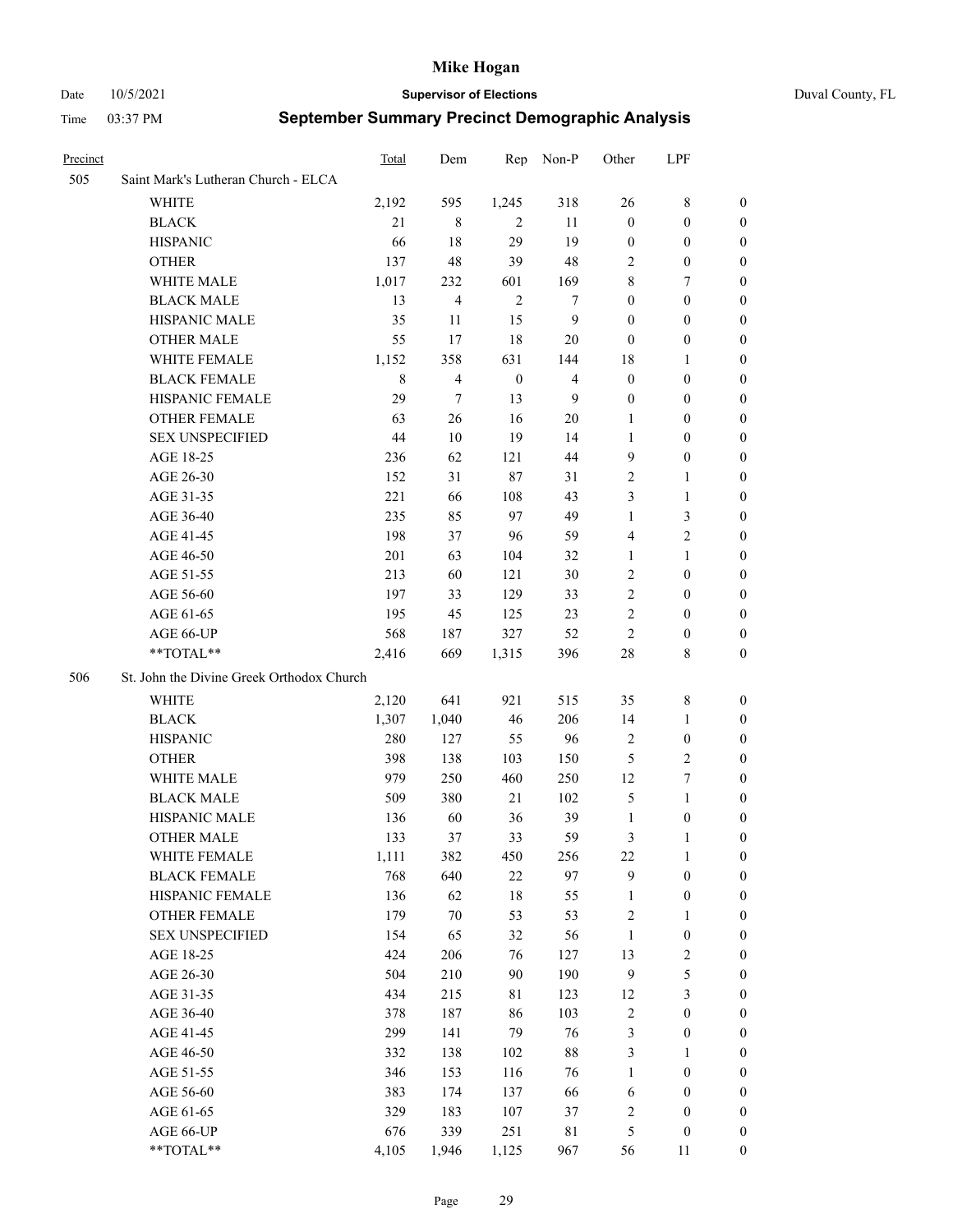Date 10/5/2021 **Supervisor of Elections** Duval County, FL

| Precinct |                                 | Total | Dem   | Rep        | Non-P   | Other            | LPF                     |                  |
|----------|---------------------------------|-------|-------|------------|---------|------------------|-------------------------|------------------|
| 507      | Hendricks Avenue Baptist Church |       |       |            |         |                  |                         |                  |
|          | <b>WHITE</b>                    | 916   | 261   | 450        | 178     | 13               | 14                      | 0                |
|          | <b>BLACK</b>                    | 707   | 589   | 21         | 90      | 6                | $\mathbf{1}$            | 0                |
|          | <b>HISPANIC</b>                 | 78    | 38    | $\tau$     | 32      | $\mathbf{1}$     | $\boldsymbol{0}$        | $\boldsymbol{0}$ |
|          | <b>OTHER</b>                    | 146   | 44    | 43         | 54      | 3                | $\sqrt{2}$              | $\boldsymbol{0}$ |
|          | WHITE MALE                      | 423   | 90    | 232        | 85      | 9                | $\tau$                  | $\boldsymbol{0}$ |
|          | <b>BLACK MALE</b>               | 304   | 237   | 15         | 48      | 3                | $\mathbf{1}$            | $\boldsymbol{0}$ |
|          | HISPANIC MALE                   | 36    | 14    | 6          | 16      | $\boldsymbol{0}$ | $\boldsymbol{0}$        | $\boldsymbol{0}$ |
|          | <b>OTHER MALE</b>               | 60    | 19    | 21         | 19      | $\mathbf{1}$     | $\boldsymbol{0}$        | $\boldsymbol{0}$ |
|          | WHITE FEMALE                    | 484   | 167   | 216        | 90      | 4                | $\tau$                  | $\boldsymbol{0}$ |
|          | <b>BLACK FEMALE</b>             | 384   | 338   | 6          | 38      | $\overline{c}$   | $\boldsymbol{0}$        | $\boldsymbol{0}$ |
|          | HISPANIC FEMALE                 | 34    | 19    | 1          | 13      | $\mathbf{1}$     | $\boldsymbol{0}$        | 0                |
|          | <b>OTHER FEMALE</b>             | 64    | 21    | 14         | 25      | $\mathbf{2}$     | $\sqrt{2}$              | $\boldsymbol{0}$ |
|          | <b>SEX UNSPECIFIED</b>          | 58    | 27    | 10         | 20      | $\mathbf{1}$     | $\boldsymbol{0}$        | $\boldsymbol{0}$ |
|          | AGE 18-25                       | 177   | 82    | 34         | 52      | 6                | $\mathfrak{Z}$          | $\boldsymbol{0}$ |
|          | AGE 26-30                       | 181   | 92    | 39         | 45      | $\overline{c}$   | $\mathfrak{Z}$          | $\boldsymbol{0}$ |
|          | AGE 31-35                       | 185   | 82    | 54         | 45      | 3                | $\mathbf{1}$            | $\boldsymbol{0}$ |
|          | AGE 36-40                       | 161   | 77    | 36         | $40\,$  | 3                | $\mathfrak s$           | $\boldsymbol{0}$ |
|          | AGE 41-45                       | 134   | 69    | 25         | 37      | $\boldsymbol{0}$ | 3                       | $\boldsymbol{0}$ |
|          | AGE 46-50                       | 120   | 46    | 56         | 16      | $\mathbf{2}$     | $\boldsymbol{0}$        | $\boldsymbol{0}$ |
|          | AGE 51-55                       | 133   | 66    | 42         | 21      | 4                | $\boldsymbol{0}$        | 0                |
|          | AGE 56-60                       | 187   | 92    | 55         | 38      | $\mathbf{1}$     | $\mathbf{1}$            | 0                |
|          | AGE 61-65                       | 184   | 98    | 57         | $28\,$  | $\mathbf{1}$     | $\boldsymbol{0}$        | 0                |
|          | AGE 66-UP                       | 385   | 228   | 123        | 32      | $\mathbf{1}$     | $\mathbf{1}$            | $\boldsymbol{0}$ |
|          | $**TOTAL**$                     | 1,847 | 932   | 521        | 354     | 23               | 17                      | $\boldsymbol{0}$ |
| 508      | San Jose Church of Christ       |       |       |            |         |                  |                         |                  |
|          | <b>WHITE</b>                    | 4,047 | 1,218 | 2,006      | 743     | 51               | 29                      | $\boldsymbol{0}$ |
|          | <b>BLACK</b>                    | 258   | 174   | 12         | $70\,$  | $\overline{c}$   | $\boldsymbol{0}$        | $\boldsymbol{0}$ |
|          | <b>HISPANIC</b>                 | 277   | 98    | 79         | 97      | 3                | $\boldsymbol{0}$        | $\boldsymbol{0}$ |
|          | <b>OTHER</b>                    | 334   | 95    | 109        | 123     | 6                | $\mathbf{1}$            | $\boldsymbol{0}$ |
|          | WHITE MALE                      | 1,885 | 498   | 978        | 363     | 25               | 21                      | $\boldsymbol{0}$ |
|          | <b>BLACK MALE</b>               | 115   | 74    | $\tau$     | 34      | $\boldsymbol{0}$ | $\boldsymbol{0}$        | $\boldsymbol{0}$ |
|          | HISPANIC MALE                   | 123   | 36    | 41         | 46      | $\boldsymbol{0}$ | $\boldsymbol{0}$        | 0                |
|          | <b>OTHER MALE</b>               | 130   | 34    | 46         | 49      | $\boldsymbol{0}$ | $\mathbf{1}$            | $\boldsymbol{0}$ |
|          | WHITE FEMALE                    | 2,127 | 710   | 1,012      | 372     | 26               | 7                       | 0                |
|          | <b>BLACK FEMALE</b>             | 140   | 98    | $\sqrt{5}$ | 35      | $\sqrt{2}$       | $\boldsymbol{0}$        | $\boldsymbol{0}$ |
|          | HISPANIC FEMALE                 | 148   | 62    | 35         | 48      | 3                | $\boldsymbol{0}$        | $\overline{0}$   |
|          | OTHER FEMALE                    | 152   | 51    | 48         | 47      | 6                | $\boldsymbol{0}$        | $\overline{0}$   |
|          | <b>SEX UNSPECIFIED</b>          | 96    | 22    | 34         | 39      | $\boldsymbol{0}$ | $\mathbf{1}$            | 0                |
|          | AGE 18-25                       | 409   | 116   | 146        | 134     | 9                | $\overline{\mathbf{4}}$ | 0                |
|          | AGE 26-30                       | 400   | 120   | 154        | 109     | 11               | $\sqrt{6}$              | 0                |
|          | AGE 31-35                       | 463   | 173   | 158        | 117     | $\overline{9}$   | 6                       | 0                |
|          | AGE 36-40                       | 386   | 127   | 139        | 115     | $\boldsymbol{2}$ | $\mathfrak{Z}$          | 0                |
|          | AGE 41-45                       | 310   | 102   | 133        | 67      | $\sqrt{6}$       | $\sqrt{2}$              | 0                |
|          | AGE 46-50                       | 359   | 109   | 142        | 97      | 7                | $\overline{\mathbf{4}}$ | 0                |
|          | AGE 51-55                       | 400   | 91    | 207        | $100\,$ | $\mathbf{1}$     | $\mathbf{1}$            | 0                |
|          | AGE 56-60                       | 408   | 126   | 207        | $70\,$  | 3                | $\sqrt{2}$              | 0                |
|          | AGE 61-65                       | 460   | 144   | 247        | 64      | 5                | $\boldsymbol{0}$        | $\boldsymbol{0}$ |
|          | AGE 66-UP                       | 1,321 | 477   | 673        | 160     | 9                | $\sqrt{2}$              | 0                |
|          | **TOTAL**                       | 4,916 | 1,585 | 2,206      | 1,033   | 62               | 30                      | $\boldsymbol{0}$ |
|          |                                 |       |       |            |         |                  |                         |                  |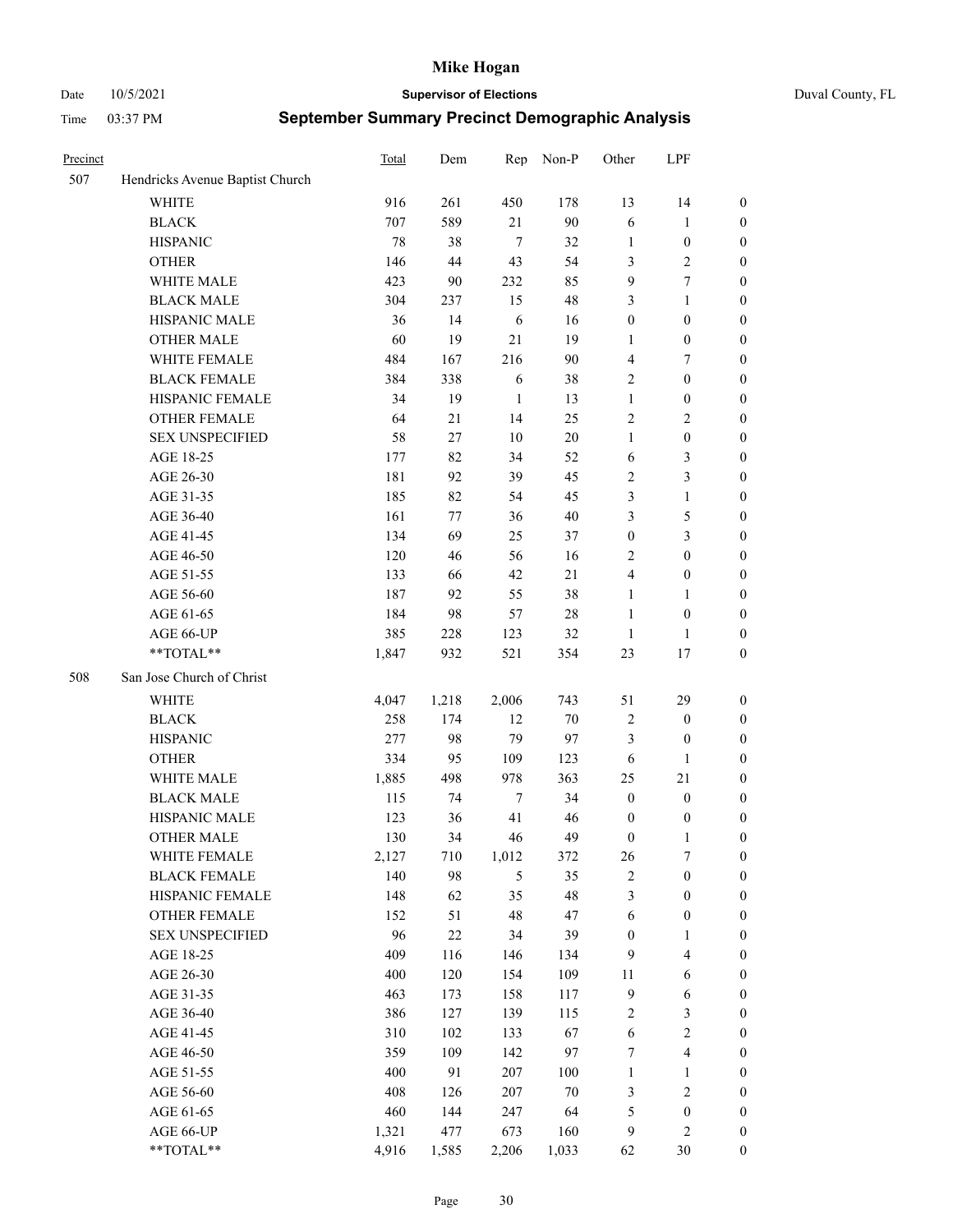Date 10/5/2021 **Supervisor of Elections** Duval County, FL

| Precinct |                                 | Total        | Dem        | Rep             | Non-P     | Other                | LPF                     |                  |
|----------|---------------------------------|--------------|------------|-----------------|-----------|----------------------|-------------------------|------------------|
| 509      | Christ the Messiah Church       |              |            |                 |           |                      |                         |                  |
|          | <b>WHITE</b>                    | 3,319        | 889        | 1,853           | 526       | 36                   | 15                      | 0                |
|          | <b>BLACK</b>                    | 356          | 251        | 20              | 81        | $\overline{4}$       | $\boldsymbol{0}$        | 0                |
|          | <b>HISPANIC</b>                 | 194          | 74         | 55              | 61        | 3                    | $\mathbf{1}$            | $\boldsymbol{0}$ |
|          | <b>OTHER</b>                    | 324          | 89         | 114             | 116       | $\overline{4}$       | $\mathbf{1}$            | $\boldsymbol{0}$ |
|          | WHITE MALE                      | 1,521        | 346        | 889             | 267       | 11                   | $\,$ 8 $\,$             | $\boldsymbol{0}$ |
|          | <b>BLACK MALE</b>               | 149          | 92         | 10              | $44\,$    | 3                    | $\boldsymbol{0}$        | $\boldsymbol{0}$ |
|          | HISPANIC MALE                   | 83           | 30         | 25              | 28        | $\boldsymbol{0}$     | $\boldsymbol{0}$        | $\boldsymbol{0}$ |
|          | <b>OTHER MALE</b>               | 135          | 29         | 57              | 48        | $\mathbf{1}$         | $\boldsymbol{0}$        | $\boldsymbol{0}$ |
|          | WHITE FEMALE                    | 1,766        | 536        | 949             | 252       | 24                   | $\mathfrak{S}$          | $\boldsymbol{0}$ |
|          | <b>BLACK FEMALE</b>             | $202\,$      | 156        | 10              | 35        | $\mathbf{1}$         | $\boldsymbol{0}$        | 0                |
|          | HISPANIC FEMALE                 | 108          | 44         | 29              | 31        | 3                    | $\mathbf{1}$            | 0                |
|          | OTHER FEMALE                    | 137          | 52         | 43              | 41        | $\mathbf{1}$         | $\boldsymbol{0}$        | $\boldsymbol{0}$ |
|          | <b>SEX UNSPECIFIED</b>          | 92           | 18         | $30\,$          | 38        | 3                    | $\mathfrak{Z}$          | $\boldsymbol{0}$ |
|          | AGE 18-25                       | 373          | 121        | 138             | 102       | 11                   | $\mathbf{1}$            | $\boldsymbol{0}$ |
|          | AGE 26-30                       | 327          | 91         | 127             | 101       | 5                    | $\mathfrak{Z}$          | $\boldsymbol{0}$ |
|          | AGE 31-35                       | 321          | 102        | 119             | 93        | 4                    | $\mathfrak{Z}$          | $\boldsymbol{0}$ |
|          | AGE 36-40                       | 304          | 92         | 117             | 86        | 4                    | $\mathfrak s$           | $\boldsymbol{0}$ |
|          | AGE 41-45                       | 289          | 87         | 115             | 82        | 3                    | $\overline{2}$          | $\boldsymbol{0}$ |
|          | AGE 46-50                       | 303          | 106        | 130             | 62        | 5                    | $\boldsymbol{0}$        | $\boldsymbol{0}$ |
|          | AGE 51-55                       | 316          | 96         | 157             | 59        | $\sqrt{2}$           | $\sqrt{2}$              | $\boldsymbol{0}$ |
|          | AGE 56-60                       | 326          | 97         | 183             | 45        | $\mathbf{1}$         | $\boldsymbol{0}$        | 0                |
|          | AGE 61-65                       | 376          | 122        | 207             | 45        | $\overline{2}$       | $\boldsymbol{0}$        | 0                |
|          | AGE 66-UP                       | 1,258        | 389        | 749             | 109       | $10\,$               | $\mathbf{1}$            | $\boldsymbol{0}$ |
|          | $**TOTAL**$                     | 4,193        | 1,303      | 2,042           | 784       | 47                   | 17                      | $\boldsymbol{0}$ |
| 510      | Wayman Chapel AME Church        |              |            |                 |           |                      |                         |                  |
|          | <b>WHITE</b>                    | 2,626        | 690        |                 | 495       | 32                   | 21                      |                  |
|          | <b>BLACK</b>                    | 414          | 292        | 1,388<br>$20\,$ | 95        |                      | $\sqrt{2}$              | $\boldsymbol{0}$ |
|          | <b>HISPANIC</b>                 | 212          | 80         | 49              | $80\,$    | 5<br>3               | $\boldsymbol{0}$        | $\boldsymbol{0}$ |
|          |                                 |              |            |                 |           |                      |                         | $\boldsymbol{0}$ |
|          | <b>OTHER</b>                    | 265          | 63         | 96              | 99        | 6                    | $\mathbf{1}$            | $\boldsymbol{0}$ |
|          | WHITE MALE<br><b>BLACK MALE</b> | 1,218<br>165 | 263<br>106 | 676<br>9        | 250<br>46 | 17<br>$\overline{4}$ | 12<br>$\boldsymbol{0}$  | $\boldsymbol{0}$ |
|          |                                 |              |            |                 |           |                      |                         | $\boldsymbol{0}$ |
|          | HISPANIC MALE                   | 106          | 36         | 26              | 42        | 2                    | $\boldsymbol{0}$        | 0                |
|          | <b>OTHER MALE</b>               | 93           | 19         | 41              | 31        | $\mathfrak{2}$       | $\boldsymbol{0}$        | $\boldsymbol{0}$ |
|          | WHITE FEMALE                    | 1,387        | 422        | 704             | 237       | 15                   | 9                       | 0                |
|          | <b>BLACK FEMALE</b>             | 246          | 183        | 11              | 49        | $\mathbf{1}$         | $\sqrt{2}$              | $\boldsymbol{0}$ |
|          | HISPANIC FEMALE                 | 102          | 41         | 23              | 37        | $\mathbf{1}$         | $\boldsymbol{0}$        | $\overline{0}$   |
|          | <b>OTHER FEMALE</b>             | 124          | 31         | 42              | 46        | 4                    | $\mathbf{1}$            | $\overline{0}$   |
|          | <b>SEX UNSPECIFIED</b>          | $76\,$       | 24         | 21              | 31        | $\boldsymbol{0}$     | $\boldsymbol{0}$        | 0                |
|          | AGE 18-25                       | 336          | 99         | 118             | 106       | $\,$ 8 $\,$          | $\mathfrak{S}$          | 0                |
|          | AGE 26-30                       | 307          | 106        | 100             | 95        | 4                    | $\sqrt{2}$              | 0                |
|          | AGE 31-35                       | 329          | 119        | 102             | 99        | 5                    | $\overline{\mathbf{4}}$ | 0                |
|          | AGE 36-40                       | 246          | 76         | 83              | $80\,$    | 4                    | $\mathfrak{Z}$          | 0                |
|          | AGE 41-45                       | 213          | 65         | 72              | 69        | 5                    | $\sqrt{2}$              | 0                |
|          | AGE 46-50                       | 235          | 64         | 92              | 74        | $\sqrt{2}$           | $\mathfrak{Z}$          | 0                |
|          | AGE 51-55                       | 245          | 83         | 99              | 56        | 4                    | $\mathfrak{Z}$          | $\boldsymbol{0}$ |
|          | AGE 56-60                       | 311          | 93         | 166             | 47        | 4                    | 1                       | $\boldsymbol{0}$ |
|          | AGE 61-65                       | 349          | 98         | 204             | 42        | 5                    | $\boldsymbol{0}$        | $\boldsymbol{0}$ |
|          | AGE 66-UP                       | 946          | 322        | 517             | 101       | 5                    | $\mathbf{1}$            | $\boldsymbol{0}$ |
|          | **TOTAL**                       | 3,517        | 1,125      | 1,553           | 769       | 46                   | 24                      | $\boldsymbol{0}$ |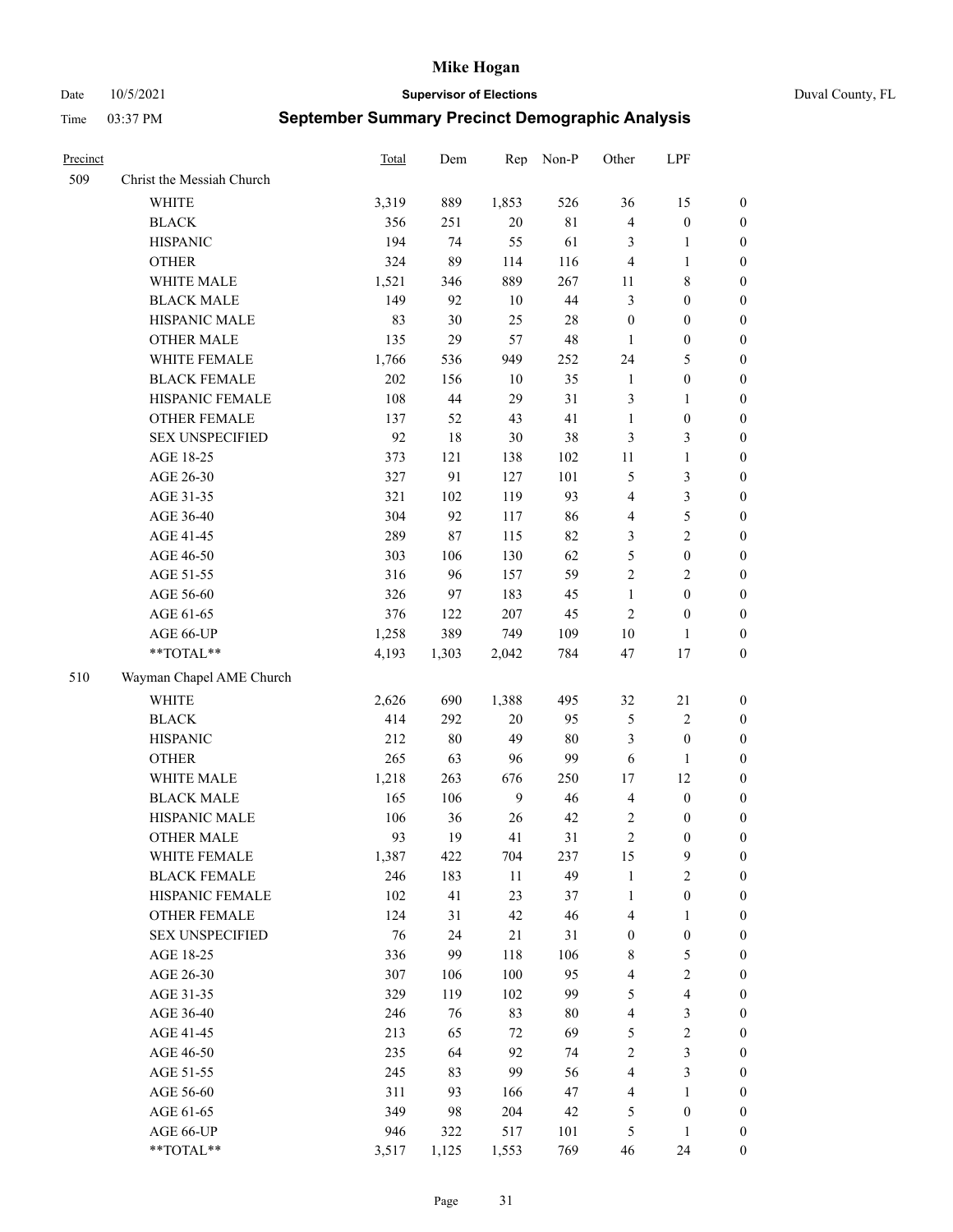Date 10/5/2021 **Supervisor of Elections** Duval County, FL

| Precinct |                              | <b>Total</b> | Dem    | Rep    | Non-P  | Other            | LPF                        |                  |
|----------|------------------------------|--------------|--------|--------|--------|------------------|----------------------------|------------------|
| 511      | Cuba Hunter Community Center |              |        |        |        |                  |                            |                  |
|          | <b>WHITE</b>                 | 1,775        | 535    | 810    | 390    | 33               | $\boldsymbol{7}$           | 0                |
|          | <b>BLACK</b>                 | 784          | 620    | 40     | 119    | 5                | $\boldsymbol{0}$           | $\boldsymbol{0}$ |
|          | <b>HISPANIC</b>              | 274          | 112    | 60     | 99     | $\mathbf{1}$     | $\overline{c}$             | $\boldsymbol{0}$ |
|          | <b>OTHER</b>                 | 353          | 99     | 107    | 141    | 5                | 1                          | $\boldsymbol{0}$ |
|          | WHITE MALE                   | 818          | 213    | 397    | 192    | 13               | $\mathfrak{Z}$             | $\boldsymbol{0}$ |
|          | <b>BLACK MALE</b>            | 350          | 261    | 22     | 65     | $\overline{c}$   | $\boldsymbol{0}$           | $\boldsymbol{0}$ |
|          | HISPANIC MALE                | 109          | 38     | 30     | 38     | $\mathbf{1}$     | $\sqrt{2}$                 | $\boldsymbol{0}$ |
|          | <b>OTHER MALE</b>            | 147          | 43     | 48     | 55     | $\mathbf{1}$     | $\boldsymbol{0}$           | $\boldsymbol{0}$ |
|          | WHITE FEMALE                 | 931          | 311    | 404    | 192    | $20\,$           | $\overline{4}$             | $\boldsymbol{0}$ |
|          | <b>BLACK FEMALE</b>          | 426          | 354    | 17     | 52     | 3                | $\boldsymbol{0}$           | $\boldsymbol{0}$ |
|          | HISPANIC FEMALE              | 156          | 71     | 28     | 57     | $\boldsymbol{0}$ | $\boldsymbol{0}$           | $\boldsymbol{0}$ |
|          | <b>OTHER FEMALE</b>          | 141          | $40\,$ | 44     | 55     | 2                | $\boldsymbol{0}$           | $\boldsymbol{0}$ |
|          | <b>SEX UNSPECIFIED</b>       | 107          | 35     | 27     | 42     | $\overline{c}$   | $\mathbf{1}$               | $\boldsymbol{0}$ |
|          | AGE 18-25                    | 290          | 130    | 54     | 96     | 9                | $\mathbf{1}$               | $\boldsymbol{0}$ |
|          | AGE 26-30                    | 267          | 109    | 51     | 97     | 9                | $\mathbf{1}$               | $\boldsymbol{0}$ |
|          | AGE 31-35                    | 293          | 110    | 82     | 97     | 4                | $\boldsymbol{0}$           | $\boldsymbol{0}$ |
|          | AGE 36-40                    | 245          | 97     | $80\,$ | 64     | $\mathbf{1}$     | $\mathfrak{Z}$             | $\boldsymbol{0}$ |
|          | AGE 41-45                    | 216          | $80\,$ | 61     | $72\,$ | $\mathbf{1}$     | $\sqrt{2}$                 | $\boldsymbol{0}$ |
|          | AGE 46-50                    | 237          | 93     | $70\,$ | 68     | 4                | $\overline{c}$             | $\boldsymbol{0}$ |
|          | AGE 51-55                    | 246          | 107    | $80\,$ | 57     | $\overline{c}$   | $\boldsymbol{0}$           | $\boldsymbol{0}$ |
|          | AGE 56-60                    | 340          | 139    | 132    | 63     | 5                | 1                          | 0                |
|          | AGE 61-65                    | 329          | 147    | 122    | 55     | 5                | $\boldsymbol{0}$           | $\boldsymbol{0}$ |
|          | AGE 66-UP                    | 723          | 354    | 285    | $80\,$ | $\overline{4}$   | $\boldsymbol{0}$           | $\boldsymbol{0}$ |
|          | **TOTAL**                    | 3,186        | 1,366  | 1,017  | 749    | 44               | 10                         | $\boldsymbol{0}$ |
| 512      | Community Hospice of NE FL   |              |        |        |        |                  |                            |                  |
|          | <b>WHITE</b>                 | 2,817        | 754    | 1,339  | 655    | 53               | 16                         | $\boldsymbol{0}$ |
|          | <b>BLACK</b>                 | 1,097        | 819    | $30\,$ | 234    | 13               | $\mathbf{1}$               | $\boldsymbol{0}$ |
|          | <b>HISPANIC</b>              | 489          | 203    | 108    | 171    | 7                | $\boldsymbol{0}$           | $\boldsymbol{0}$ |
|          | <b>OTHER</b>                 | 583          | 187    | 162    | 226    | 7                | $\mathbf{1}$               | $\boldsymbol{0}$ |
|          | WHITE MALE                   | 1,244        | 280    | 603    | 326    | 23               | 12                         | $\boldsymbol{0}$ |
|          | <b>BLACK MALE</b>            | 409          | 277    | 12     | 110    | $\mathbf{9}$     | $\mathbf{1}$               | $\boldsymbol{0}$ |
|          | HISPANIC MALE                | 212          | 83     | 55     | 71     | 3                | $\boldsymbol{0}$           | 0                |
|          | <b>OTHER MALE</b>            | 215          | 66     | 62     | 84     | 3                | $\boldsymbol{0}$           | $\boldsymbol{0}$ |
|          | WHITE FEMALE                 | 1,541        | 463    | 726    | 318    | 30               | 4                          | 0                |
|          | <b>BLACK FEMALE</b>          | 671          | 530    | 18     | 119    | 4                | $\boldsymbol{0}$           | $\boldsymbol{0}$ |
|          | HISPANIC FEMALE              | 265          | 114    | 50     | 97     | 4                | $\boldsymbol{0}$           | $\overline{0}$   |
|          | OTHER FEMALE                 | 265          | 94     | 77     | $90\,$ | 3                | $\mathbf{1}$               | $\overline{0}$   |
|          | <b>SEX UNSPECIFIED</b>       | 164          | 56     | 36     | 71     | $\mathbf{1}$     | $\boldsymbol{0}$           | 0                |
|          | AGE 18-25                    | 527          | 213    | 117    | 184    | 10               | $\mathfrak{Z}$             | 0                |
|          | AGE 26-30                    | 542          | 216    | 129    | 181    | 13               | 3                          | 0                |
|          | AGE 31-35                    | 510          | 224    | 118    | 156    | $\,$ $\,$        | $\overline{4}$             | 0                |
|          | AGE 36-40                    | 481          | 203    | 119    | 156    |                  |                            |                  |
|          | AGE 41-45                    | 379          | 148    | 100    | 123    | 2<br>6           | $\mathbf{1}$<br>$\sqrt{2}$ | 0<br>0           |
|          |                              |              |        |        |        |                  |                            |                  |
|          | AGE 46-50                    | 346          | 137    | 105    | 98     | 5                | $\mathbf{1}$               | 0                |
|          | AGE 51-55                    | 344          | 130    | 135    | 75     | 3                | $\mathbf{1}$               | 0                |
|          | AGE 56-60                    | 414          | 145    | 166    | $90\,$ | 13               | $\boldsymbol{0}$           | 0                |
|          | AGE 61-65                    | 427          | 171    | 173    | 77     | 5                | 1                          | 0                |
|          | AGE 66-UP                    | 1,016        | 376    | 477    | 146    | 15               | $\sqrt{2}$                 | 0                |
|          | **TOTAL**                    | 4,986        | 1,963  | 1,639  | 1,286  | 80               | 18                         | $\boldsymbol{0}$ |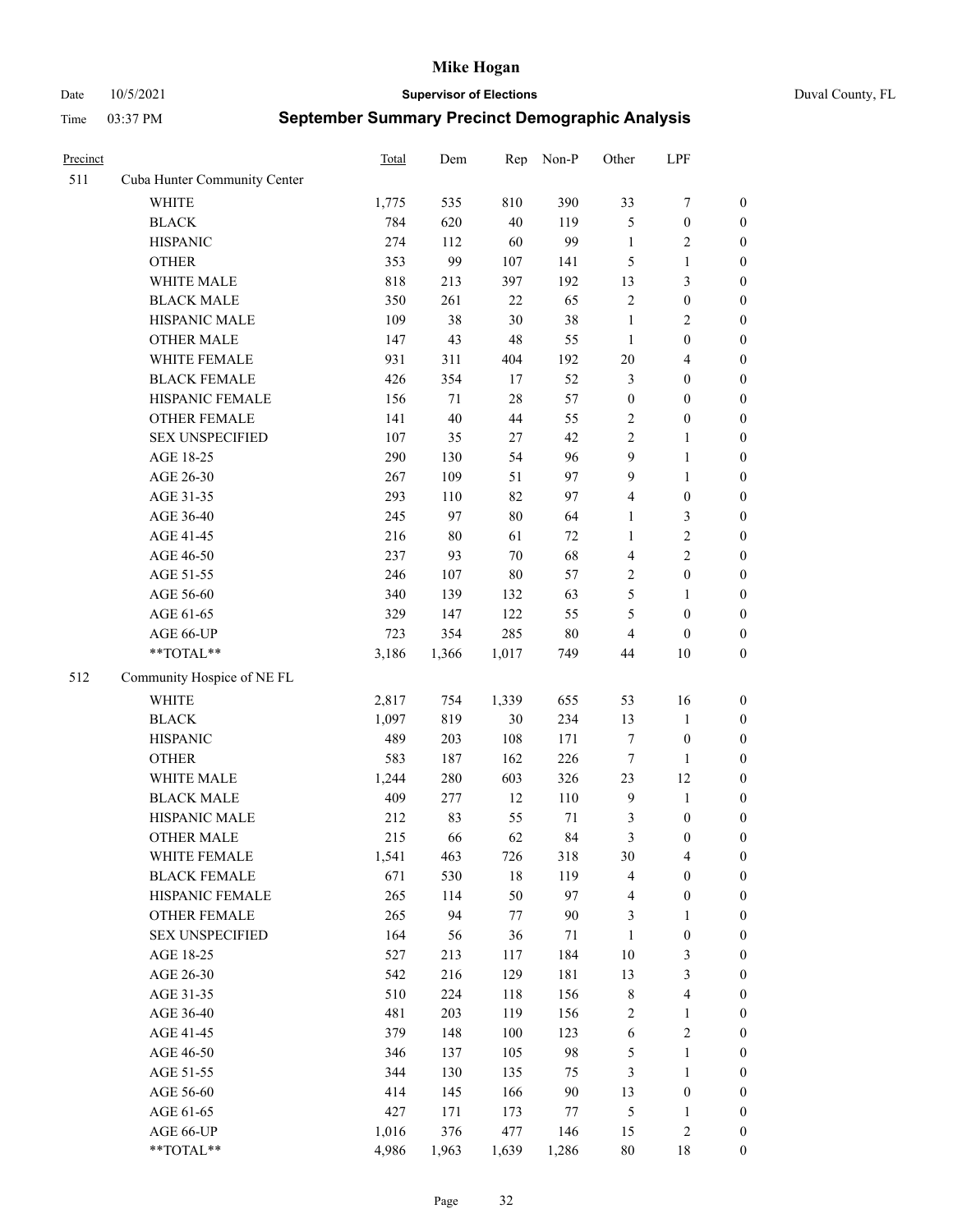Date 10/5/2021 **Supervisor of Elections** Duval County, FL

| Precinct |                          | <b>Total</b> | Dem    | Rep    | Non-P  | Other            | LPF                     |                  |
|----------|--------------------------|--------------|--------|--------|--------|------------------|-------------------------|------------------|
| 513      | Englewood Baptist Church |              |        |        |        |                  |                         |                  |
|          | <b>WHITE</b>             | 1,428        | 383    | 723    | 303    | 14               | $\mathfrak{S}$          | 0                |
|          | <b>BLACK</b>             | 514          | 405    | 24     | $80\,$ | 4                | $\mathbf{1}$            | 0                |
|          | <b>HISPANIC</b>          | 237          | 97     | 58     | 79     | 3                | $\boldsymbol{0}$        | $\boldsymbol{0}$ |
|          | <b>OTHER</b>             | 370          | 82     | 112    | 172    | 3                | $\mathbf{1}$            | $\boldsymbol{0}$ |
|          | WHITE MALE               | 656          | 147    | 343    | 159    | 4                | $\mathfrak{Z}$          | $\boldsymbol{0}$ |
|          | <b>BLACK MALE</b>        | 245          | 181    | 17     | 43     | 3                | $\mathbf{1}$            | $\boldsymbol{0}$ |
|          | HISPANIC MALE            | 113          | 41     | 32     | 38     | $\overline{c}$   | $\boldsymbol{0}$        | $\boldsymbol{0}$ |
|          | <b>OTHER MALE</b>        | 159          | 33     | 57     | 68     | $\mathbf{1}$     | $\boldsymbol{0}$        | $\boldsymbol{0}$ |
|          | WHITE FEMALE             | 743          | 229    | 365    | 137    | 10               | $\overline{2}$          | $\boldsymbol{0}$ |
|          | <b>BLACK FEMALE</b>      | 262          | 217    | $\tau$ | 37     | $\mathbf{1}$     | $\boldsymbol{0}$        | 0                |
|          | HISPANIC FEMALE          | 111          | 49     | 24     | 38     | $\boldsymbol{0}$ | $\boldsymbol{0}$        | 0                |
|          | <b>OTHER FEMALE</b>      | 139          | 35     | 39     | 63     | $\mathbf{1}$     | $\mathbf{1}$            | $\boldsymbol{0}$ |
|          | <b>SEX UNSPECIFIED</b>   | 121          | 35     | 33     | 51     | $\mathbf{2}$     | $\boldsymbol{0}$        | $\boldsymbol{0}$ |
|          | AGE 18-25                | 236          | 97     | 55     | $78\,$ | 6                | $\boldsymbol{0}$        | $\boldsymbol{0}$ |
|          | AGE 26-30                | 192          | 71     | 48     | 68     | $\overline{c}$   | $\mathfrak{Z}$          | $\boldsymbol{0}$ |
|          | AGE 31-35                | 238          | 94     | 65     | 73     | 4                | $\sqrt{2}$              | $\boldsymbol{0}$ |
|          | AGE 36-40                | 179          | 61     | 56     | 56     | 5                | $\mathbf{1}$            | $\boldsymbol{0}$ |
|          | AGE 41-45                | 190          | 60     | 70     | 60     | $\boldsymbol{0}$ | $\boldsymbol{0}$        | $\boldsymbol{0}$ |
|          | AGE 46-50                | 205          | 67     | 66     | 69     | $\mathbf{2}$     | $\mathbf{1}$            | $\boldsymbol{0}$ |
|          | AGE 51-55                | 211          | $80\,$ | 76     | 55     | $\boldsymbol{0}$ | $\boldsymbol{0}$        | $\boldsymbol{0}$ |
|          | AGE 56-60                | 250          | 107    | 96     | 45     | $\overline{c}$   | $\boldsymbol{0}$        | 0                |
|          | AGE 61-65                | 229          | 82     | 98     | 49     | $\boldsymbol{0}$ | $\boldsymbol{0}$        | 0                |
|          | AGE 66-UP                | 619          | 248    | 287    | 81     | 3                | $\boldsymbol{0}$        | $\boldsymbol{0}$ |
|          | **TOTAL**                | 2,549        | 967    | 917    | 634    | 24               | $\tau$                  | $\boldsymbol{0}$ |
| 601      | Italian American Club    |              |        |        |        |                  |                         |                  |
|          | <b>WHITE</b>             | 2,990        | 545    | 1,920  | 480    | 32               | 13                      | $\boldsymbol{0}$ |
|          | <b>BLACK</b>             | 130          | 86     | 16     | 25     | 3                | $\boldsymbol{0}$        | $\boldsymbol{0}$ |
|          | <b>HISPANIC</b>          | 126          | 27     | 65     | 31     | 3                | $\boldsymbol{0}$        | $\boldsymbol{0}$ |
|          | <b>OTHER</b>             | 209          | 41     | 100    | 60     | 5                | $\mathfrak{Z}$          | $\boldsymbol{0}$ |
|          | WHITE MALE               | 1,462        | 209    | 965    | 263    | 16               | 9                       | $\boldsymbol{0}$ |
|          | <b>BLACK MALE</b>        | 60           | 33     | $10\,$ | 14     | 3                | $\boldsymbol{0}$        | $\boldsymbol{0}$ |
|          | HISPANIC MALE            | 63           | 12     | 34     | 15     | 2                | $\boldsymbol{0}$        | 0                |
|          | <b>OTHER MALE</b>        | 73           | 15     | 36     | 18     | $\mathbf{1}$     | 3                       | $\boldsymbol{0}$ |
|          | WHITE FEMALE             | 1,500        | 332    | 938    | 211    | 16               | 3                       | 0                |
|          | <b>BLACK FEMALE</b>      | 69           | 53     | 5      | 11     | $\boldsymbol{0}$ | $\boldsymbol{0}$        | $\boldsymbol{0}$ |
|          | HISPANIC FEMALE          | 60           | 13     | 31     | 15     | 1                | $\boldsymbol{0}$        | $\overline{0}$   |
|          | OTHER FEMALE             | 109          | 23     | 55     | 27     | 4                | $\boldsymbol{0}$        | $\overline{0}$   |
|          | <b>SEX UNSPECIFIED</b>   | 59           | 9      | $27\,$ | 22     | $\boldsymbol{0}$ | $\mathbf{1}$            | 0                |
|          | AGE 18-25                | 320          | 57     | 173    | 77     | 9                | $\overline{\mathbf{4}}$ | 0                |
|          | AGE 26-30                | 191          | 36     | 104    | 48     | $\sqrt{2}$       | $\mathbf{1}$            | 0                |
|          | AGE 31-35                | 209          | 43     | 107    | 55     | 3                | $\mathbf{1}$            | 0                |
|          | AGE 36-40                | 251          | 52     | 127    | 69     | $\sqrt{2}$       | $\mathbf{1}$            | 0                |
|          | AGE 41-45                | 215          | 41     | 121    | 45     | 6                | $\sqrt{2}$              | 0                |
|          | AGE 46-50                | 233          | 41     | 140    | 47     | 3                | $\sqrt{2}$              | 0                |
|          | AGE 51-55                | 294          | 50     | 186    | 54     | $\sqrt{2}$       | $\sqrt{2}$              | $\boldsymbol{0}$ |
|          | AGE 56-60                | 372          | 61     | 254    | 51     | 5                | 1                       | $\boldsymbol{0}$ |
|          | AGE 61-65                | 335          | 63     | 227    | $44\,$ | $\mathbf{1}$     | $\boldsymbol{0}$        | $\boldsymbol{0}$ |
|          | AGE 66-UP                | 1,035        | 255    | 662    | 106    | 10               | $\mathfrak{2}$          | $\boldsymbol{0}$ |
|          | **TOTAL**                | 3,455        | 699    | 2,101  | 596    | 43               | 16                      | $\boldsymbol{0}$ |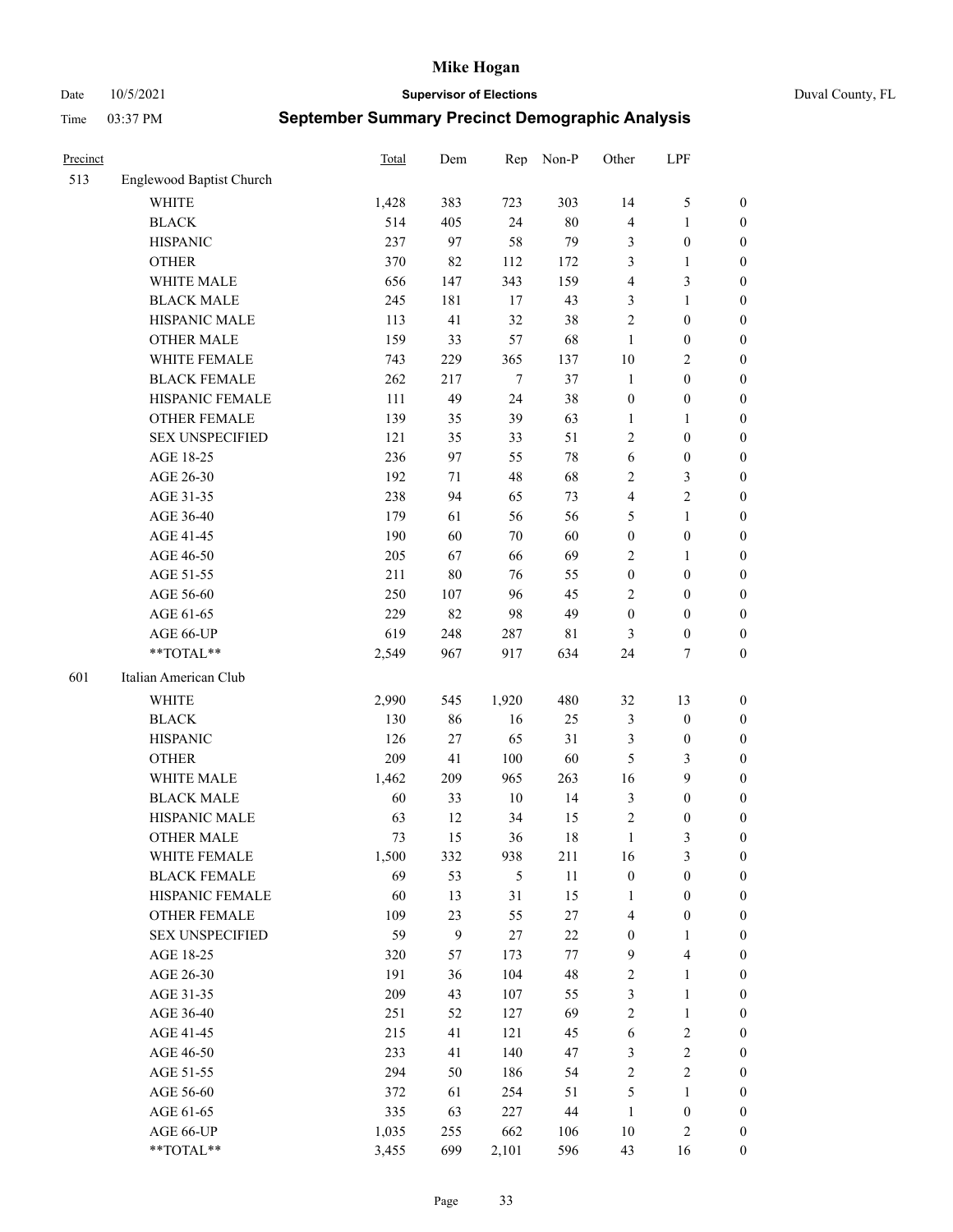Date 10/5/2021 **Supervisor of Elections** Duval County, FL

| Precinct |                           | Total | Dem    | Rep    | Non-P  | Other            | LPF                     |                  |
|----------|---------------------------|-------|--------|--------|--------|------------------|-------------------------|------------------|
| 602      | All Souls Anglican Church |       |        |        |        |                  |                         |                  |
|          | <b>WHITE</b>              | 3,288 | 706    | 1,841  | 682    | 43               | 16                      | 0                |
|          | <b>BLACK</b>              | 405   | 309    | 33     | 57     | $\sqrt{6}$       | $\boldsymbol{0}$        | $\boldsymbol{0}$ |
|          | <b>HISPANIC</b>           | 310   | 103    | 98     | 102    | 7                | $\boldsymbol{0}$        | $\boldsymbol{0}$ |
|          | <b>OTHER</b>              | 478   | 126    | 149    | 196    | 5                | $\mathfrak{2}$          | $\boldsymbol{0}$ |
|          | WHITE MALE                | 1,573 | 286    | 922    | 341    | 14               | $10\,$                  | $\boldsymbol{0}$ |
|          | <b>BLACK MALE</b>         | 196   | 138    | 21     | 32     | 5                | $\boldsymbol{0}$        | $\boldsymbol{0}$ |
|          | HISPANIC MALE             | 138   | 43     | 45     | 47     | 3                | $\boldsymbol{0}$        | $\boldsymbol{0}$ |
|          | <b>OTHER MALE</b>         | 215   | 47     | 67     | 99     | $\mathfrak{2}$   | $\boldsymbol{0}$        | $\boldsymbol{0}$ |
|          | WHITE FEMALE              | 1,690 | 412    | 904    | 340    | 28               | 6                       | $\boldsymbol{0}$ |
|          | <b>BLACK FEMALE</b>       | 205   | 169    | 11     | 24     | $\mathbf{1}$     | $\boldsymbol{0}$        | 0                |
|          | HISPANIC FEMALE           | 170   | 59     | 53     | 54     | $\overline{4}$   | $\boldsymbol{0}$        | 0                |
|          | <b>OTHER FEMALE</b>       | 197   | 66     | 62     | 65     | 3                | $\mathbf{1}$            | $\boldsymbol{0}$ |
|          | <b>SEX UNSPECIFIED</b>    | 97    | 24     | 36     | 35     | $\mathbf{1}$     | $\mathbf{1}$            | $\boldsymbol{0}$ |
|          | AGE 18-25                 | 468   | 131    | 173    | 150    | $11\,$           | $\mathfrak{Z}$          | $\boldsymbol{0}$ |
|          | AGE 26-30                 | 325   | $90\,$ | 136    | 91     | 4                | $\overline{\mathbf{4}}$ | $\boldsymbol{0}$ |
|          | AGE 31-35                 | 411   | 129    | 155    | 123    | 3                | $\mathbf{1}$            | $\boldsymbol{0}$ |
|          | AGE 36-40                 | 424   | 114    | 174    | 125    | 7                | $\overline{\mathbf{4}}$ | $\boldsymbol{0}$ |
|          | AGE 41-45                 | 335   | 101    | 121    | 102    | $11\,$           | $\boldsymbol{0}$        | $\boldsymbol{0}$ |
|          | AGE 46-50                 | 330   | 87     | 158    | $77\,$ | 5                | $\mathfrak{Z}$          | $\boldsymbol{0}$ |
|          | AGE 51-55                 | 400   | 79     | 220    | 94     | 5                | $\sqrt{2}$              | $\boldsymbol{0}$ |
|          | AGE 56-60                 | 458   | 124    | 251    | 80     | 3                | $\boldsymbol{0}$        | 0                |
|          | AGE 61-65                 | 479   | 138    | 274    | 64     | 3                | $\boldsymbol{0}$        | $\boldsymbol{0}$ |
|          | AGE 66-UP                 | 851   | 251    | 459    | 131    | 9                | $\mathbf{1}$            | $\boldsymbol{0}$ |
|          | $**TOTAL**$               | 4,481 | 1,244  | 2,121  | 1,037  | 61               | $18\,$                  | $\boldsymbol{0}$ |
| 603      | Mandarin Branch Library   |       |        |        |        |                  |                         |                  |
|          |                           |       |        |        |        |                  |                         |                  |
|          | WHITE                     | 3,301 | 863    | 1,860  | 523    | 45               | $10\,$                  | $\boldsymbol{0}$ |
|          | <b>BLACK</b>              | 118   | 77     | $10\,$ | 30     | $\mathbf{1}$     | $\boldsymbol{0}$        | $\boldsymbol{0}$ |
|          | <b>HISPANIC</b>           | 154   | 44     | 59     | 50     | $\mathbf{1}$     | $\boldsymbol{0}$        | $\boldsymbol{0}$ |
|          | <b>OTHER</b>              | 274   | 73     | 93     | 104    | $\mathfrak{2}$   | $\sqrt{2}$              | $\boldsymbol{0}$ |
|          | WHITE MALE                | 1,506 | 327    | 881    | 274    | 17               | $\boldsymbol{7}$        | $\boldsymbol{0}$ |
|          | <b>BLACK MALE</b>         | 55    | 30     | $\tau$ | $17\,$ | $\mathbf{1}$     | $\boldsymbol{0}$        | $\boldsymbol{0}$ |
|          | HISPANIC MALE             | 70    | $20\,$ | 26     | 23     | $\mathbf{1}$     | $\boldsymbol{0}$        | $\boldsymbol{0}$ |
|          | <b>OTHER MALE</b>         | 109   | 24     | 45     | 40     | $\boldsymbol{0}$ | $\boldsymbol{0}$        | $\boldsymbol{0}$ |
|          | WHITE FEMALE              | 1,773 | 529    | 968    | 245    | 28               | 3                       | 0                |
|          | <b>BLACK FEMALE</b>       | 63    | 47     | 3      | 13     | $\boldsymbol{0}$ | $\boldsymbol{0}$        | $\boldsymbol{0}$ |
|          | HISPANIC FEMALE           | 82    | 23     | 33     | 26     | $\boldsymbol{0}$ | $\boldsymbol{0}$        | $\overline{0}$   |
|          | <b>OTHER FEMALE</b>       | 126   | 39     | 36     | 48     | $\mathbf{1}$     | $\sqrt{2}$              | $\overline{0}$   |
|          | <b>SEX UNSPECIFIED</b>    | 63    | 18     | 23     | 21     | $\mathbf{1}$     | $\boldsymbol{0}$        | 0                |
|          | AGE 18-25                 | 359   | 100    | 154    | 95     | 9                | $\mathbf{1}$            | $\overline{0}$   |
|          | AGE 26-30                 | 249   | 56     | 126    | 59     | 7                | $\mathbf{1}$            | 0                |
|          | AGE 31-35                 | 259   | $70\,$ | 107    | 73     | 3                | 6                       | 0                |
|          | AGE 36-40                 | 240   | 79     | 101    | 57     | 3                | $\boldsymbol{0}$        | 0                |
|          | AGE 41-45                 | 252   | 68     | 109    | $70\,$ | $\overline{4}$   | $\mathbf{1}$            | 0                |
|          | AGE 46-50                 | 275   | 65     | 145    | 61     | $\mathbf{1}$     | $\mathfrak{Z}$          | 0                |
|          | AGE 51-55                 | 290   | 65     | 163    | 57     | 5                | $\boldsymbol{0}$        | 0                |
|          | AGE 56-60                 | 326   | 84     | 191    | 47     | 4                | $\boldsymbol{0}$        | $\boldsymbol{0}$ |
|          | AGE 61-65                 | 317   | 85     | 185    | 42     | 5                | $\boldsymbol{0}$        | $\overline{0}$   |
|          | AGE 66-UP                 | 1,280 | 385    | 741    | 146    | 8                | $\boldsymbol{0}$        | 0                |
|          | **TOTAL**                 | 3,847 | 1,057  | 2,022  | 707    | 49               | 12                      | $\boldsymbol{0}$ |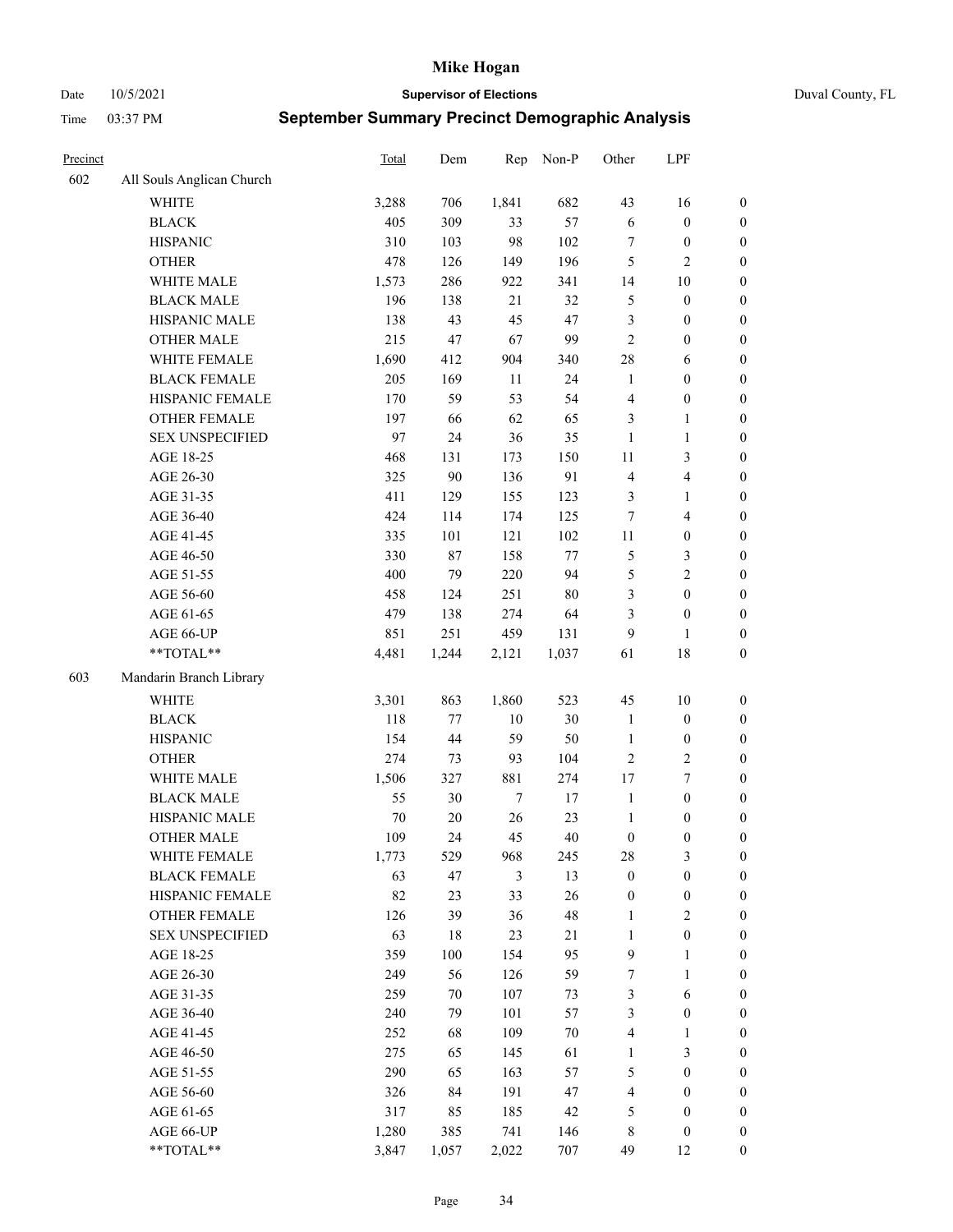Date 10/5/2021 **Supervisor of Elections** Duval County, FL

| Precinct |                                | Total  | Dem       | Rep            | Non-P                   | Other            | LPF              |                  |
|----------|--------------------------------|--------|-----------|----------------|-------------------------|------------------|------------------|------------------|
| 604      | Mandarin Presbyterian Church   |        |           |                |                         |                  |                  |                  |
|          | WHITE                          | 1,680  | 339       | 1,050          | 276                     | 10               | $\mathfrak{S}$   | 0                |
|          | <b>BLACK</b>                   | 31     | 17        | $\overline{4}$ | 9                       | 1                | $\boldsymbol{0}$ | 0                |
|          | <b>HISPANIC</b>                | 82     | 26        | 30             | 25                      | $\boldsymbol{0}$ | $\mathbf{1}$     | $\boldsymbol{0}$ |
|          | <b>OTHER</b>                   | 113    | 32        | $48\,$         | $30\,$                  | 3                | $\boldsymbol{0}$ | $\boldsymbol{0}$ |
|          | WHITE MALE                     | 811    | 132       | 519            | 150                     | 5                | 5                | $\boldsymbol{0}$ |
|          | <b>BLACK MALE</b>              | 16     | $\,$ $\,$ | 3              | 5                       | $\boldsymbol{0}$ | $\boldsymbol{0}$ | $\boldsymbol{0}$ |
|          | HISPANIC MALE                  | 36     | 11        | 13             | 11                      | $\boldsymbol{0}$ | $\mathbf{1}$     | $\boldsymbol{0}$ |
|          | <b>OTHER MALE</b>              | 49     | 11        | 25             | 11                      | $\mathfrak{2}$   | $\boldsymbol{0}$ | $\boldsymbol{0}$ |
|          | WHITE FEMALE                   | 856    | 203       | 525            | 123                     | 5                | $\boldsymbol{0}$ | $\boldsymbol{0}$ |
|          | <b>BLACK FEMALE</b>            | 14     | 8         | $\mathbf{1}$   | $\overline{\mathbf{4}}$ | $\mathbf{1}$     | $\boldsymbol{0}$ | 0                |
|          | HISPANIC FEMALE                | 45     | 15        | 16             | 14                      | $\boldsymbol{0}$ | $\boldsymbol{0}$ | 0                |
|          | <b>OTHER FEMALE</b>            | 46     | 17        | 16             | 12                      | 1                | $\boldsymbol{0}$ | 0                |
|          | <b>SEX UNSPECIFIED</b>         | 33     | 9         | 14             | $10\,$                  | $\boldsymbol{0}$ | $\boldsymbol{0}$ | $\boldsymbol{0}$ |
|          | AGE 18-25                      | 135    | 31        | 63             | 39                      | 1                | $\mathbf{1}$     | $\boldsymbol{0}$ |
|          | AGE 26-30                      | 118    | 25        | 59             | 32                      | $\overline{c}$   | $\boldsymbol{0}$ | $\boldsymbol{0}$ |
|          | AGE 31-35                      | 140    | 29        | 73             | 34                      | 4                | $\boldsymbol{0}$ | $\boldsymbol{0}$ |
|          | AGE 36-40                      | 129    | 28        | 71             | $28\,$                  | $\mathbf{1}$     | $\mathbf{1}$     | $\boldsymbol{0}$ |
|          | AGE 41-45                      | 141    | 23        | 78             | 38                      | $\mathfrak{2}$   | $\boldsymbol{0}$ | $\boldsymbol{0}$ |
|          | AGE 46-50                      | 137    | 26        | 76             | 33                      | $\boldsymbol{0}$ | $\mathfrak{2}$   | $\boldsymbol{0}$ |
|          | AGE 51-55                      | 155    | 28        | 98             | $28\,$                  | 1                | $\boldsymbol{0}$ | $\boldsymbol{0}$ |
|          | AGE 56-60                      | 173    | 34        | 111            | $28\,$                  | $\boldsymbol{0}$ | $\boldsymbol{0}$ | 0                |
|          | AGE 61-65                      | 171    | 41        | 112            | 17                      | 1                | $\boldsymbol{0}$ | 0                |
|          | AGE 66-UP                      | 607    | 149       | 391            | 63                      | $\overline{2}$   | $\overline{c}$   | 0                |
|          | **TOTAL**                      | 1,906  | 414       | 1,132          | 340                     | 14               | 6                | $\boldsymbol{0}$ |
| 605      | Episcopal Church of Our Savior |        |           |                |                         |                  |                  |                  |
|          | <b>WHITE</b>                   | 3,399  | 656       | 2,119          | 552                     | 48               | 24               | $\boldsymbol{0}$ |
|          | <b>BLACK</b>                   | 142    | 98        | 14             | 24                      | 6                | $\boldsymbol{0}$ | $\boldsymbol{0}$ |
|          | <b>HISPANIC</b>                | 144    | 29        | 76             | 36                      | $\overline{c}$   | $\mathbf{1}$     | $\boldsymbol{0}$ |
|          | <b>OTHER</b>                   | 269    | 69        | 105            | 89                      | 4                | $\sqrt{2}$       | $\boldsymbol{0}$ |
|          | WHITE MALE                     | 1,636  | 250       | 1,072          | 275                     | 24               | 15               | $\boldsymbol{0}$ |
|          | <b>BLACK MALE</b>              | $72\,$ | 44        | $11\,$         | 15                      | $\mathbf{2}$     | $\boldsymbol{0}$ | $\boldsymbol{0}$ |
|          | HISPANIC MALE                  | 59     | 14        | $30\,$         | 14                      | $\boldsymbol{0}$ | 1                | 0                |
|          | <b>OTHER MALE</b>              | 99     | 27        | 38             | 33                      | $\mathbf{1}$     | $\boldsymbol{0}$ | $\boldsymbol{0}$ |
|          | WHITE FEMALE                   | 1,728  | 400       | 1,026          | 269                     | 24               | 9                | 0                |
|          | <b>BLACK FEMALE</b>            | 67     | 52        | 3              | $\,$ 8 $\,$             | 4                | $\boldsymbol{0}$ | $\boldsymbol{0}$ |
|          | HISPANIC FEMALE                | 83     | 15        | 46             | $20\,$                  | $\sqrt{2}$       | $\boldsymbol{0}$ | $\overline{0}$   |
|          | <b>OTHER FEMALE</b>            | 125    | 33        | 58             | 31                      | $\mathbf{1}$     | $\sqrt{2}$       | $\overline{0}$   |
|          | <b>SEX UNSPECIFIED</b>         | 85     | 17        | $30\,$         | 36                      | $\sqrt{2}$       | $\boldsymbol{0}$ | 0                |
|          | AGE 18-25                      | 376    | 94        | 184            | 85                      | $11\,$           | $\sqrt{2}$       | $\overline{0}$   |
|          | AGE 26-30                      | 228    | 55        | 107            | 57                      | 4                | $\mathfrak s$    | 0                |
|          | AGE 31-35                      | 237    | 50        | 128            | 50                      | 6                | $\mathfrak{Z}$   | 0                |
|          | AGE 36-40                      | 276    | 51        | 151            | 67                      | $\overline{4}$   | $\mathfrak{Z}$   | 0                |
|          | AGE 41-45                      | 242    | 44        | 133            | 53                      | 5                | $\boldsymbol{7}$ | 0                |
|          | AGE 46-50                      | 286    | 47        | 160            | 68                      | 6                | $\mathfrak s$    | 0                |
|          | AGE 51-55                      | 345    | 55        | 222            | 61                      | 6                | $\mathbf{1}$     | $\boldsymbol{0}$ |
|          | AGE 56-60                      | 410    | 80        | 242            | 82                      | 6                | $\boldsymbol{0}$ | $\boldsymbol{0}$ |
|          | AGE 61-65                      | 411    | 109       | 253            | 46                      | 3                | $\boldsymbol{0}$ | $\boldsymbol{0}$ |
|          | AGE 66-UP                      | 1,143  | 267       | 734            | 132                     | 9                | $\mathbf{1}$     | $\boldsymbol{0}$ |
|          | **TOTAL**                      | 3,954  | 852       | 2,314          | 701                     | 60               | 27               | $\boldsymbol{0}$ |
|          |                                |        |           |                |                         |                  |                  |                  |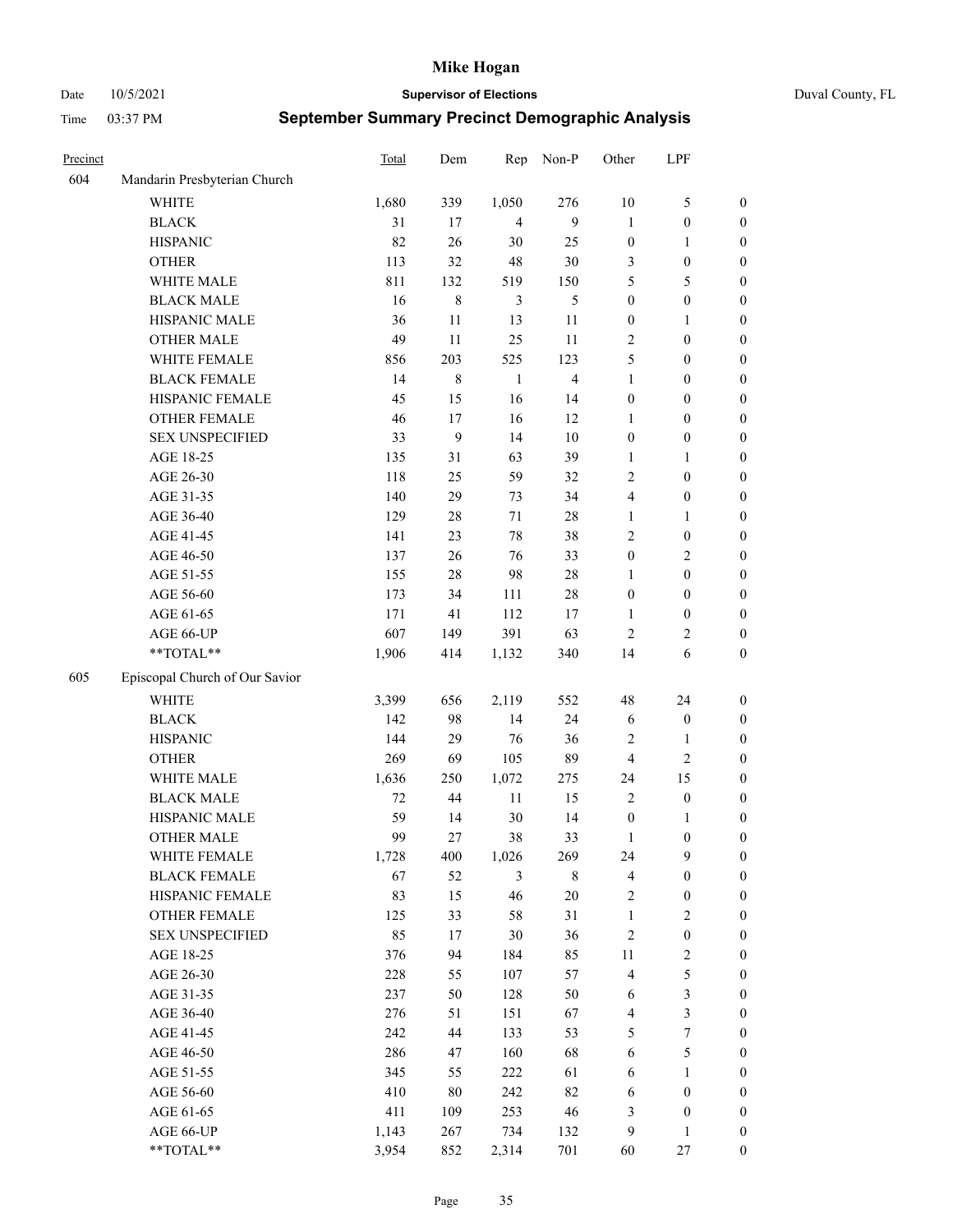Date 10/5/2021 **Supervisor of Elections** Duval County, FL

| Precinct |                                 | Total | Dem   | Rep            | Non-P  | Other            | LPF                     |                  |
|----------|---------------------------------|-------|-------|----------------|--------|------------------|-------------------------|------------------|
| 606      | South Mandarin Regional Library |       |       |                |        |                  |                         |                  |
|          | <b>WHITE</b>                    | 4,741 | 972   | 2,911          | 785    | 42               | 31                      | 0                |
|          | <b>BLACK</b>                    | 270   | 186   | 18             | 60     | 5                | $\mathbf{1}$            | $\boldsymbol{0}$ |
|          | <b>HISPANIC</b>                 | 197   | 68    | 76             | 52     | $\mathbf{1}$     | $\boldsymbol{0}$        | $\boldsymbol{0}$ |
|          | <b>OTHER</b>                    | 344   | 87    | 132            | 119    | 4                | $\mathbf{2}$            | $\boldsymbol{0}$ |
|          | WHITE MALE                      | 2,252 | 367   | 1,429          | 417    | 19               | $20\,$                  | $\boldsymbol{0}$ |
|          | <b>BLACK MALE</b>               | 130   | 80    | 14             | 33     | 3                | $\boldsymbol{0}$        | $\boldsymbol{0}$ |
|          | HISPANIC MALE                   | 86    | 26    | 36             | 23     | $\mathbf{1}$     | $\boldsymbol{0}$        | $\boldsymbol{0}$ |
|          | <b>OTHER MALE</b>               | 133   | 25    | 56             | 50     | $\overline{c}$   | $\boldsymbol{0}$        | $\boldsymbol{0}$ |
|          | WHITE FEMALE                    | 2,449 | 596   | 1,460          | 359    | 23               | 11                      | $\boldsymbol{0}$ |
|          | <b>BLACK FEMALE</b>             | 137   | 105   | $\overline{4}$ | 25     | $\sqrt{2}$       | $\mathbf{1}$            | $\boldsymbol{0}$ |
|          | HISPANIC FEMALE                 | 104   | 40    | 38             | 26     | $\boldsymbol{0}$ | $\boldsymbol{0}$        | 0                |
|          | <b>OTHER FEMALE</b>             | 159   | 53    | 56             | 46     | $\mathbf{2}$     | $\sqrt{2}$              | $\boldsymbol{0}$ |
|          | <b>SEX UNSPECIFIED</b>          | 102   | 21    | 44             | 37     | $\boldsymbol{0}$ | $\boldsymbol{0}$        | $\boldsymbol{0}$ |
|          | AGE 18-25                       | 497   | 123   | 247            | 116    | 8                | $\mathfrak{Z}$          | $\boldsymbol{0}$ |
|          | AGE 26-30                       | 379   | 88    | 173            | 102    | 9                | $\boldsymbol{7}$        | $\boldsymbol{0}$ |
|          | AGE 31-35                       | 400   | 87    | 195            | 114    | $\sqrt{2}$       | $\sqrt{2}$              | $\boldsymbol{0}$ |
|          | AGE 36-40                       | 416   | 100   | 194            | 116    | $\overline{c}$   | $\overline{\mathbf{4}}$ | $\boldsymbol{0}$ |
|          | AGE 41-45                       | 358   | 78    | 171            | 100    | 7                | $\sqrt{2}$              | $\boldsymbol{0}$ |
|          | AGE 46-50                       | 372   | 90    | 193            | 82     | $\overline{4}$   | $\mathfrak{Z}$          | $\boldsymbol{0}$ |
|          | AGE 51-55                       | 470   | 93    | 295            | 72     | 7                | $\mathfrak{Z}$          | $\boldsymbol{0}$ |
|          | AGE 56-60                       | 570   | 118   | 367            | 81     | $\overline{c}$   | $\sqrt{2}$              | 0                |
|          | AGE 61-65                       | 532   | 130   | 333            | 65     | $\mathbf{1}$     | $\mathfrak{Z}$          | $\boldsymbol{0}$ |
|          | AGE 66-UP                       | 1,558 | 406   | 969            | 168    | 10               | $\mathfrak{S}$          | $\boldsymbol{0}$ |
|          | $**TOTAL**$                     | 5,552 | 1,313 | 3,137          | 1,016  | 52               | 34                      | $\boldsymbol{0}$ |
| 607      | Mandarin Branch Library         |       |       |                |        |                  |                         |                  |
|          | WHITE                           | 1,473 | 348   | 788            | 295    | 30               | 12                      | $\boldsymbol{0}$ |
|          | <b>BLACK</b>                    | 230   | 175   | $11\,$         | 38     | 6                | $\boldsymbol{0}$        | $\boldsymbol{0}$ |
|          | <b>HISPANIC</b>                 | 166   | 60    | 53             | 52     | $\mathbf{1}$     | $\boldsymbol{0}$        | $\boldsymbol{0}$ |
|          | <b>OTHER</b>                    | 147   | 46    | $46\,$         | 47     | 5                | $\mathfrak{Z}$          | $\boldsymbol{0}$ |
|          | WHITE MALE                      | 645   | 121   | 365            | 142    | 12               | $\mathfrak{S}$          | $\boldsymbol{0}$ |
|          | <b>BLACK MALE</b>               | 87    | 70    | $\sqrt{2}$     | 13     | $\mathbf{2}$     | $\boldsymbol{0}$        | $\boldsymbol{0}$ |
|          | HISPANIC MALE                   | 66    | 18    | $27\,$         | 21     | $\boldsymbol{0}$ | $\boldsymbol{0}$        | $\boldsymbol{0}$ |
|          | <b>OTHER MALE</b>               | 59    | 19    | 18             | 19     | $\mathbf{1}$     | $\mathbf{2}$            | $\boldsymbol{0}$ |
|          | WHITE FEMALE                    | 813   | 222   | 414            | 152    | 18               | 7                       | 0                |
|          | <b>BLACK FEMALE</b>             | 137   | 101   | $\,$ 8 $\,$    | 24     | 4                | $\boldsymbol{0}$        | $\boldsymbol{0}$ |
|          | HISPANIC FEMALE                 | 95    | 41    | 25             | $28\,$ | $\mathbf{1}$     | $\boldsymbol{0}$        | $\overline{0}$   |
|          | OTHER FEMALE                    | 61    | 21    | 24             | 14     | $\overline{c}$   | $\boldsymbol{0}$        | $\overline{0}$   |
|          | <b>SEX UNSPECIFIED</b>          | 53    | 16    | 15             | 19     | 2                | $\mathbf{1}$            | 0                |
|          | AGE 18-25                       | 178   | 58    | 61             | 53     | 6                | $\boldsymbol{0}$        | 0                |
|          | AGE 26-30                       | 164   | 47    | 54             | 54     | 6                | $\mathfrak{Z}$          | 0                |
|          | AGE 31-35                       | 191   | 70    | 55             | 56     | 6                | $\overline{\mathbf{4}}$ | 0                |
|          | AGE 36-40                       | 162   | 49    | 60             | 44     | 6                | $\mathfrak{Z}$          | 0                |
|          | AGE 41-45                       | 128   | 37    | 53             | 32     | 5                | $\mathbf{1}$            | 0                |
|          | AGE 46-50                       | 120   | 43    | 44             | $28\,$ | 4                | $\mathbf{1}$            | 0                |
|          | AGE 51-55                       | 135   | 46    | 65             | 21     | $\overline{c}$   | $\mathbf{1}$            | 0                |
|          | AGE 56-60                       | 164   | 38    | $88\,$         | 36     | $\mathbf{1}$     | $\mathbf{1}$            | 0                |
|          | AGE 61-65                       | 174   | 61    | 80             | 31     | $\mathbf{1}$     | $\mathbf{1}$            | 0                |
|          | AGE 66-UP                       | 600   | 180   | 338            | 77     | 5                | $\boldsymbol{0}$        | 0                |
|          | **TOTAL**                       | 2,016 | 629   | 898            | 432    | 42               | 15                      | $\boldsymbol{0}$ |
|          |                                 |       |       |                |        |                  |                         |                  |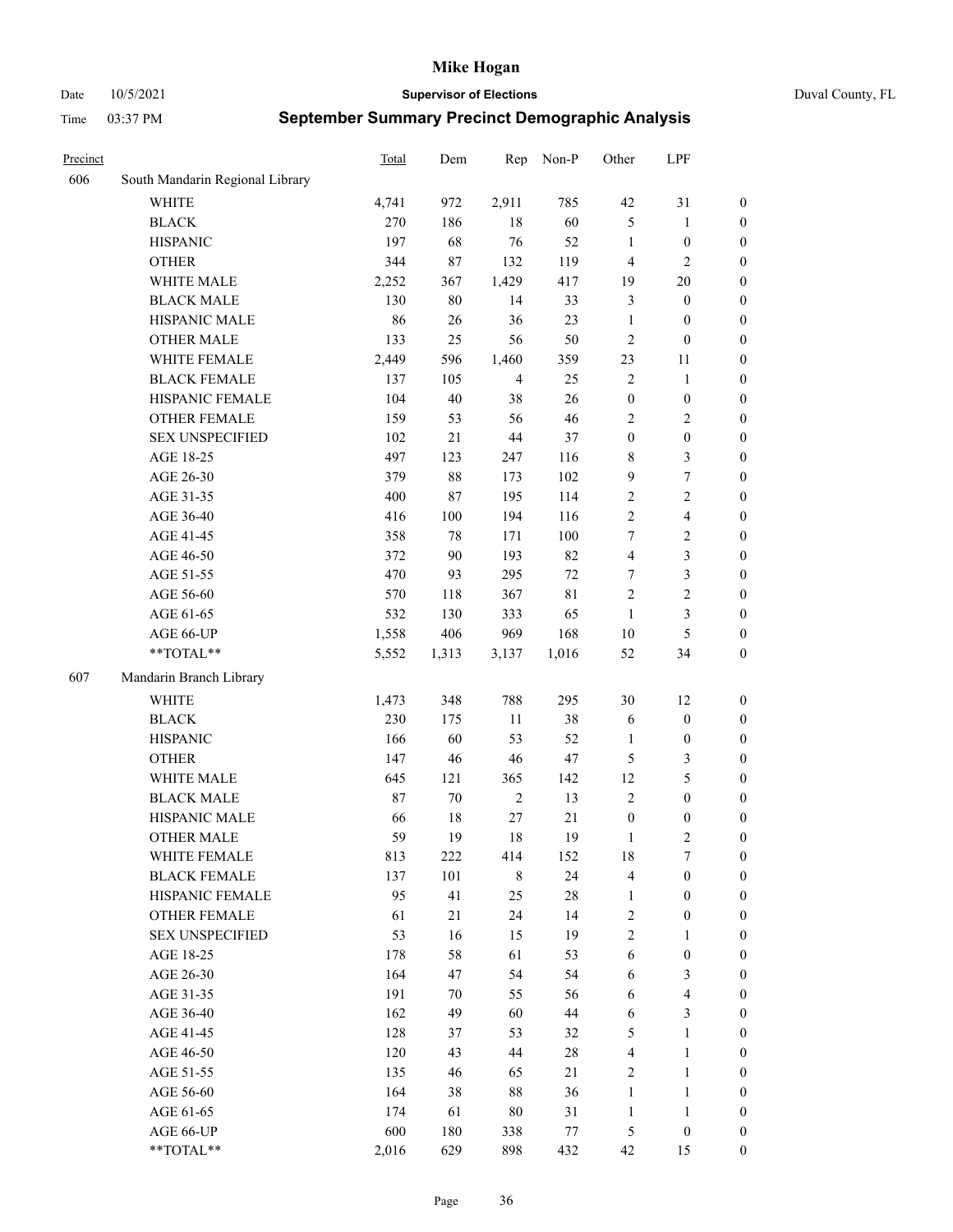Date 10/5/2021 **Supervisor of Elections** Duval County, FL

| Precinct |                                       | <b>Total</b> | Dem   | Rep         | Non-P  | Other            | LPF                     |                  |
|----------|---------------------------------------|--------------|-------|-------------|--------|------------------|-------------------------|------------------|
| 608      | Freedom Christian Fellowship          |              |       |             |        |                  |                         |                  |
|          | <b>WHITE</b>                          | 4,674        | 1,031 | 2,497       | 1,030  | 88               | $28\,$                  | 0                |
|          | <b>BLACK</b>                          | 647          | 448   | 32          | 157    | $\,$ 8 $\,$      | $\sqrt{2}$              | 0                |
|          | <b>HISPANIC</b>                       | 519          | 173   | 161         | 179    | $\mathfrak{S}$   | $\mathbf{1}$            | $\boldsymbol{0}$ |
|          | <b>OTHER</b>                          | 540          | 152   | 161         | 206    | 17               | $\overline{\mathbf{4}}$ | $\boldsymbol{0}$ |
|          | WHITE MALE                            | 2,144        | 371   | 1,187       | 523    | 44               | 19                      | $\boldsymbol{0}$ |
|          | <b>BLACK MALE</b>                     | 263          | 177   | 15          | 69     | $\overline{c}$   | $\boldsymbol{0}$        | $\boldsymbol{0}$ |
|          | HISPANIC MALE                         | 232          | 68    | 75          | 87     | $\mathbf{1}$     | $\mathbf{1}$            | $\boldsymbol{0}$ |
|          | <b>OTHER MALE</b>                     | 204          | 57    | 52          | 86     | $\tau$           | $\overline{2}$          | $\boldsymbol{0}$ |
|          | WHITE FEMALE                          | 2,494        | 649   | 1,294       | 498    | 44               | $\boldsymbol{9}$        | $\boldsymbol{0}$ |
|          | <b>BLACK FEMALE</b>                   | 373          | 264   | 16          | 85     | 6                | $\sqrt{2}$              | 0                |
|          | HISPANIC FEMALE                       | 276          | 103   | 82          | $88\,$ | 3                | $\boldsymbol{0}$        | 0                |
|          | OTHER FEMALE                          | 264          | 78    | 86          | $88\,$ | 10               | $\sqrt{2}$              | 0                |
|          | <b>SEX UNSPECIFIED</b>                | 130          | 37    | $44\,$      | 48     | $\mathbf{1}$     | $\boldsymbol{0}$        | $\boldsymbol{0}$ |
|          | AGE 18-25                             | 677          | 191   | 238         | 225    | $21\,$           | $\sqrt{2}$              | $\boldsymbol{0}$ |
|          | AGE 26-30                             | 590          | 158   | 224         | 185    | 19               | $\overline{\mathbf{4}}$ | $\boldsymbol{0}$ |
|          | AGE 31-35                             | 613          | 192   | 217         | 171    | 19               | 14                      | $\boldsymbol{0}$ |
|          | AGE 36-40                             | 526          | 144   | 217         | 153    | $\boldsymbol{7}$ | $\mathfrak{S}$          | $\boldsymbol{0}$ |
|          | AGE 41-45                             | 521          | 140   | 205         | 167    | 6                | $\mathfrak{Z}$          | $\boldsymbol{0}$ |
|          | AGE 46-50                             | 462          | 119   | 209         | 122    | $10\,$           | $\overline{2}$          | $\boldsymbol{0}$ |
|          | AGE 51-55                             | 530          | 143   | 247         | 127    | 12               | $\mathbf{1}$            | 0                |
|          | AGE 56-60                             | 550          | 138   | 293         | 115    | $\overline{4}$   | $\boldsymbol{0}$        | 0                |
|          | AGE 61-65                             | 486          | 123   | 253         | 99     | 8                | 3                       | 0                |
|          | AGE 66-UP                             | 1,425        | 456   | 748         | 208    | 12               | $\mathbf{1}$            | $\boldsymbol{0}$ |
|          | **TOTAL**                             | 6,380        | 1,804 | 2,851       | 1,572  | 118              | 35                      | $\boldsymbol{0}$ |
| 609      | <b>Burnett Park Recreation Center</b> |              |       |             |        |                  |                         |                  |
|          | <b>WHITE</b>                          | 1,462        | 375   | 711         | 327    | 33               | 16                      | $\boldsymbol{0}$ |
|          | <b>BLACK</b>                          | 235          | 177   | 11          | 44     | 3                | $\boldsymbol{0}$        | $\boldsymbol{0}$ |
|          | <b>HISPANIC</b>                       | 179          | 63    | 46          | 68     | $\mathbf{1}$     | $\mathbf{1}$            | $\boldsymbol{0}$ |
|          | <b>OTHER</b>                          | 183          | 49    | 56          | 76     | $\mathbf{1}$     | $\mathbf{1}$            | $\boldsymbol{0}$ |
|          | WHITE MALE                            | 666          | 144   | 332         | 167    | $11\,$           | 12                      | $\boldsymbol{0}$ |
|          | <b>BLACK MALE</b>                     | 97           | 66    | $\,$ 8 $\,$ | 22     | $\mathbf{1}$     | $\boldsymbol{0}$        | $\boldsymbol{0}$ |
|          | HISPANIC MALE                         | 90           | 25    | $28\,$      | 36     | $\mathbf{1}$     | $\boldsymbol{0}$        | 0                |
|          | <b>OTHER MALE</b>                     | 63           | 14    | 18          | 30     | $\boldsymbol{0}$ | $\mathbf{1}$            | 0                |
|          | WHITE FEMALE                          | 782          | 225   | 375         | 156    | 22               | 4                       | 0                |
|          | <b>BLACK FEMALE</b>                   | 137          | 110   | 3           | 22     | $\mathbf{2}$     | $\boldsymbol{0}$        | $\boldsymbol{0}$ |
|          | HISPANIC FEMALE                       | 85           | 38    | $18\,$      | $28\,$ | $\boldsymbol{0}$ | $\mathbf{1}$            | $\overline{0}$   |
|          | OTHER FEMALE                          | 89           | 30    | 26          | 33     | $\boldsymbol{0}$ | $\boldsymbol{0}$        | $\overline{0}$   |
|          | <b>SEX UNSPECIFIED</b>                | 50           | 12    | 16          | 21     | $\mathbf{1}$     | $\boldsymbol{0}$        | 0                |
|          | AGE 18-25                             | 233          | 70    | 76          | 75     | 10               | $\sqrt{2}$              | 0                |
|          | AGE 26-30                             | 204          | 64    | 61          | 69     | 5                | $\mathfrak{S}$          | 0                |
|          | AGE 31-35                             | 177          | 59    | 54          | 57     | 5                | $\overline{2}$          | 0                |
|          | AGE 36-40                             | 180          | 50    | 67          | 56     | $\mathbf{1}$     | $\sqrt{6}$              | 0                |
|          | AGE 41-45                             | 150          | 55    | 39          | 52     | $\sqrt{2}$       | $\mathfrak{2}$          | 0                |
|          | AGE 46-50                             | 143          | 41    | 65          | 33     | 3                | $\mathbf{1}$            | 0                |
|          | AGE 51-55                             | 165          | 52    | 67          | 43     | 3                | $\boldsymbol{0}$        | 0                |
|          | AGE 56-60                             | 154          | 40    | 85          | 25     | 4                | $\boldsymbol{0}$        | 0                |
|          | AGE 61-65                             | 153          | 54    | 66          | 32     | 1                | $\boldsymbol{0}$        | $\overline{0}$   |
|          | AGE 66-UP                             | 500          | 179   | 244         | 73     | $\overline{4}$   | $\boldsymbol{0}$        | 0                |
|          | **TOTAL**                             | 2,059        | 664   | 824         | 515    | 38               | 18                      | $\boldsymbol{0}$ |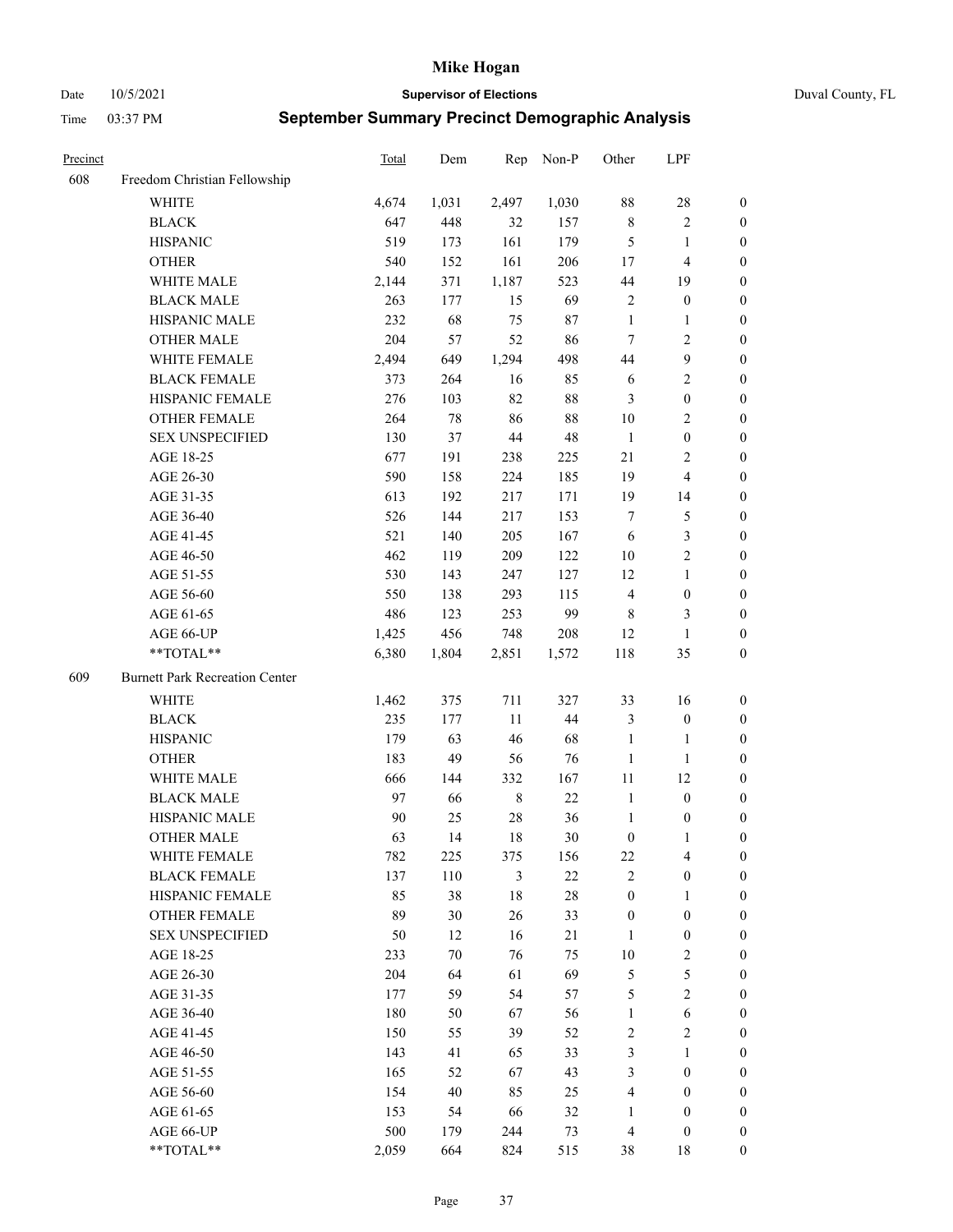Date 10/5/2021 **Supervisor of Elections** Duval County, FL

| Precinct |                        | <b>Total</b> | Dem   | Rep            | Non-P  | Other            | LPF                     |                  |
|----------|------------------------|--------------|-------|----------------|--------|------------------|-------------------------|------------------|
| 610      | St Justin Martyr       |              |       |                |        |                  |                         |                  |
|          | <b>WHITE</b>           | 4,611        | 876   | 2,731          | 911    | 65               | $28\,$                  | 0                |
|          | <b>BLACK</b>           | 278          | 201   | $18\,$         | 54     | $\mathfrak s$    | $\boldsymbol{0}$        | $\boldsymbol{0}$ |
|          | <b>HISPANIC</b>        | 278          | 89    | 103            | 78     | 5                | 3                       | $\boldsymbol{0}$ |
|          | <b>OTHER</b>           | 397          | 107   | 154            | 130    | 6                | $\boldsymbol{0}$        | $\boldsymbol{0}$ |
|          | WHITE MALE             | 2,266        | 335   | 1,408          | 473    | 30               | $20\,$                  | $\boldsymbol{0}$ |
|          | <b>BLACK MALE</b>      | 139          | 97    | 10             | 29     | 3                | $\boldsymbol{0}$        | $\boldsymbol{0}$ |
|          | HISPANIC MALE          | 130          | 32    | 57             | 37     | 2                | $\sqrt{2}$              | $\boldsymbol{0}$ |
|          | <b>OTHER MALE</b>      | 155          | 42    | 66             | 45     | $\overline{2}$   | $\boldsymbol{0}$        | $\boldsymbol{0}$ |
|          | WHITE FEMALE           | 2,295        | 531   | 1,291          | 431    | 34               | $\,$ 8 $\,$             | $\boldsymbol{0}$ |
|          | <b>BLACK FEMALE</b>    | 136          | 102   | $\,$ 8 $\,$    | 24     | 2                | $\boldsymbol{0}$        | 0                |
|          | HISPANIC FEMALE        | 147          | 57    | 45             | 41     | 3                | $\mathbf{1}$            | 0                |
|          | <b>OTHER FEMALE</b>    | 175          | 52    | 72             | 48     | 3                | $\boldsymbol{0}$        | $\boldsymbol{0}$ |
|          | <b>SEX UNSPECIFIED</b> | 121          | 25    | 49             | 45     | $\mathfrak{2}$   | $\boldsymbol{0}$        | $\boldsymbol{0}$ |
|          | AGE 18-25              | 568          | 120   | 280            | 155    | 9                | $\overline{\mathbf{4}}$ | $\boldsymbol{0}$ |
|          | AGE 26-30              | 381          | 89    | 170            | 112    | 8                | $\sqrt{2}$              | $\boldsymbol{0}$ |
|          | AGE 31-35              | 493          | 104   | 232            | 135    | 12               | $10\,$                  | $\boldsymbol{0}$ |
|          | AGE 36-40              | 447          | 98    | 196            | 141    | $\mathbf{9}$     | $\mathfrak{Z}$          | $\boldsymbol{0}$ |
|          | AGE 41-45              | 439          | 106   | 219            | 103    | 6                | $\mathfrak s$           | $\boldsymbol{0}$ |
|          | AGE 46-50              | 426          | 95    | 223            | 102    | $\overline{4}$   | $\overline{2}$          | $\boldsymbol{0}$ |
|          | AGE 51-55              | 540          | 99    | 322            | 103    | 15               | $\mathbf{1}$            | 0                |
|          | AGE 56-60              | 567          | 117   | 345            | 100    | 3                | $\sqrt{2}$              | 0                |
|          | AGE 61-65              | 539          | 121   | 328            | 86     | $\mathfrak{Z}$   | $\mathbf{1}$            | 0                |
|          | AGE 66-UP              | 1,164        | 324   | 691            | 136    | 12               | $\mathbf{1}$            | $\boldsymbol{0}$ |
|          | **TOTAL**              | 5,564        | 1,273 | 3,006          | 1,173  | $8\sqrt{1}$      | $31\,$                  | $\boldsymbol{0}$ |
| 611      | Mandarin Senior Center |              |       |                |        |                  |                         |                  |
|          | <b>WHITE</b>           | 1,873        | 481   | 972            | 389    | 19               | 12                      | $\boldsymbol{0}$ |
|          | <b>BLACK</b>           | 179          | 133   | 9              | 34     | $\boldsymbol{2}$ | $\mathbf{1}$            | $\boldsymbol{0}$ |
|          | <b>HISPANIC</b>        | 168          | 65    | 42             | 56     | 5                | $\boldsymbol{0}$        | $\boldsymbol{0}$ |
|          | <b>OTHER</b>           | 186          | 61    | 47             | $72\,$ | 4                | $\sqrt{2}$              | $\boldsymbol{0}$ |
|          | WHITE MALE             | 834          | 171   | 450            | 198    | 7                | $8\,$                   | $\boldsymbol{0}$ |
|          | <b>BLACK MALE</b>      | 78           | 55    | $\mathfrak s$  | $17\,$ | $\mathbf{1}$     | $\boldsymbol{0}$        | $\boldsymbol{0}$ |
|          | HISPANIC MALE          | 76           | 29    | 19             | $27\,$ | $\mathbf{1}$     | $\boldsymbol{0}$        | 0                |
|          | <b>OTHER MALE</b>      | 79           | 23    | 22             | 31     | $\mathbf{1}$     | $\mathbf{2}$            | $\boldsymbol{0}$ |
|          | WHITE FEMALE           | 1,027        | 308   | 515            | 188    | 12               | 4                       | 0                |
|          | <b>BLACK FEMALE</b>    | 96           | 75    | $\overline{4}$ | 15     | $\mathbf{1}$     | $\mathbf{1}$            | $\boldsymbol{0}$ |
|          | HISPANIC FEMALE        | 88           | 34    | $22\,$         | $28\,$ | 4                | $\boldsymbol{0}$        | $\overline{0}$   |
|          | OTHER FEMALE           | 80           | 31    | 19             | 27     | 3                | $\boldsymbol{0}$        | $\overline{0}$   |
|          | <b>SEX UNSPECIFIED</b> | 48           | 14    | 14             | $20\,$ | $\boldsymbol{0}$ | $\boldsymbol{0}$        | 0                |
|          | AGE 18-25              | 196          | 50    | 68             | 73     | 5                | $\boldsymbol{0}$        | 0                |
|          | AGE 26-30              | 218          | 63    | 86             | 58     | 7                | $\overline{\mathbf{4}}$ | 0                |
|          | AGE 31-35              | 204          | 72    | 73             | 55     | $\sqrt{2}$       | $\sqrt{2}$              | 0                |
|          | AGE 36-40              | 224          | 68    | 74             | 76     | 5                | $\mathbf{1}$            | 0                |
|          | AGE 41-45              | 161          | 42    | 68             | 48     | $\boldsymbol{0}$ | $\mathfrak{Z}$          | 0                |
|          | AGE 46-50              | 189          | 55    | 79             | 51     | $\overline{c}$   | $\sqrt{2}$              | 0                |
|          | AGE 51-55              | 167          | 62    | $70\,$         | 33     | $\sqrt{2}$       | $\boldsymbol{0}$        | 0                |
|          | AGE 56-60              | 224          | 57    | 124            | 38     | 3                | $\mathbf{2}$            | $\overline{0}$   |
|          | AGE 61-65              | 211          | 71    | 107            | 31     | 2                | $\boldsymbol{0}$        | $\boldsymbol{0}$ |
|          | AGE 66-UP              | 612          | 200   | 321            | $88\,$ | 2                | $\mathbf{1}$            | $\boldsymbol{0}$ |
|          | **TOTAL**              | 2,406        | 740   | 1,070          | 551    | 30               | 15                      | $\boldsymbol{0}$ |
|          |                        |              |       |                |        |                  |                         |                  |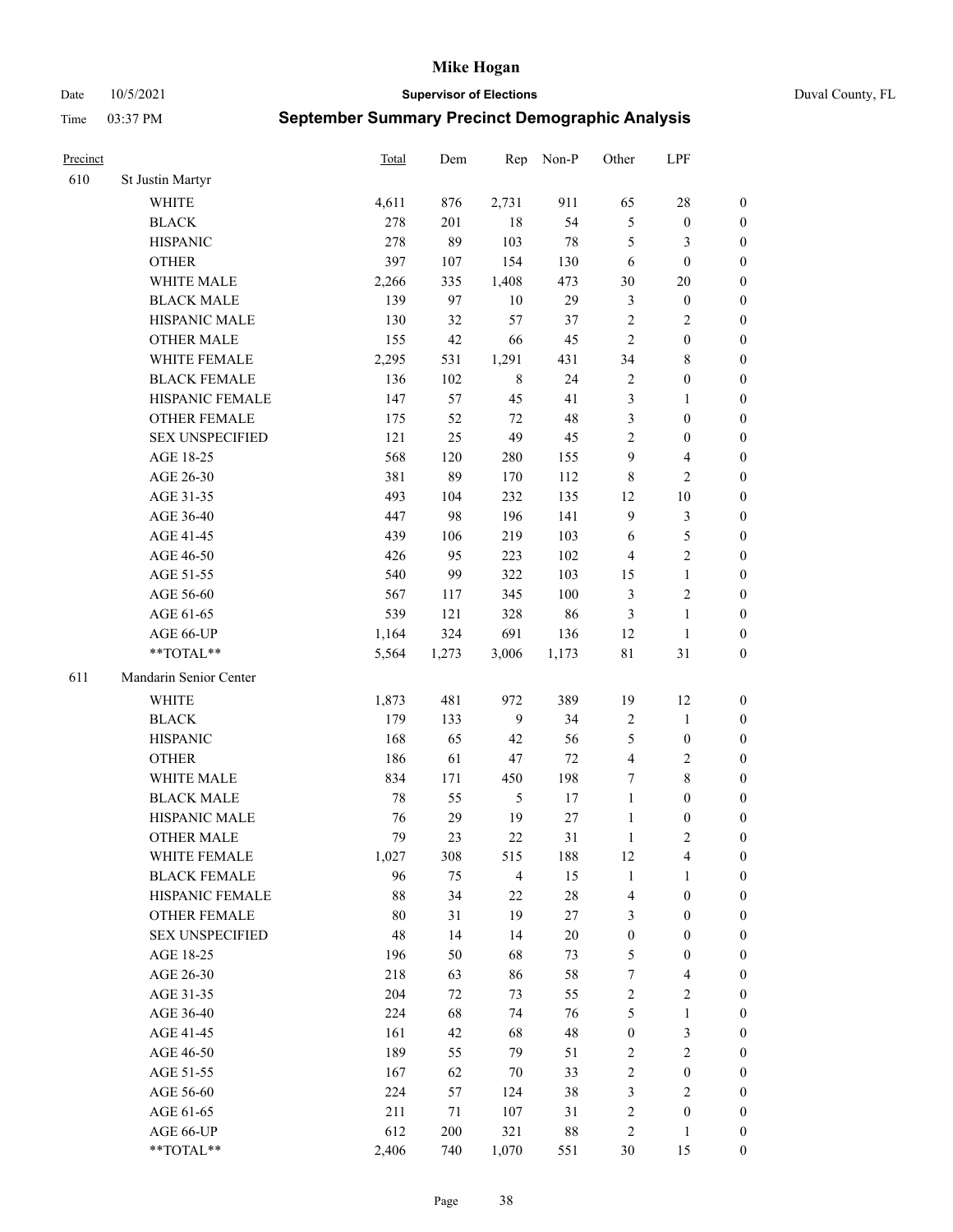Date 10/5/2021 **Supervisor of Elections** Duval County, FL

| Precinct |                           | Total | Dem   | Rep         | Non-P  | Other            | LPF              |                  |
|----------|---------------------------|-------|-------|-------------|--------|------------------|------------------|------------------|
| 612      | Mandarin Church of Christ |       |       |             |        |                  |                  |                  |
|          | <b>WHITE</b>              | 3,242 | 689   | 1,833       | 656    | 48               | 16               | 0                |
|          | <b>BLACK</b>              | 442   | 347   | 21          | 67     | $\tau$           | $\boldsymbol{0}$ | 0                |
|          | <b>HISPANIC</b>           | 304   | 97    | 100         | 99     | $\mathfrak{S}$   | 3                | $\boldsymbol{0}$ |
|          | <b>OTHER</b>              | 741   | 215   | 210         | 304    | 11               | $\mathbf{1}$     | $\boldsymbol{0}$ |
|          | WHITE MALE                | 1,554 | 289   | 903         | 333    | 19               | $10\,$           | $\boldsymbol{0}$ |
|          | <b>BLACK MALE</b>         | 212   | 152   | 11          | 43     | 6                | $\boldsymbol{0}$ | $\boldsymbol{0}$ |
|          | HISPANIC MALE             | 147   | 40    | 50          | 51     | $\mathfrak{Z}$   | $\mathfrak{Z}$   | $\boldsymbol{0}$ |
|          | <b>OTHER MALE</b>         | 299   | 73    | 93          | 130    | 3                | $\boldsymbol{0}$ | $\boldsymbol{0}$ |
|          | WHITE FEMALE              | 1,657 | 396   | 910         | 316    | 29               | 6                | $\boldsymbol{0}$ |
|          | <b>BLACK FEMALE</b>       | 227   | 192   | $10\,$      | 24     | $\mathbf{1}$     | $\boldsymbol{0}$ | 0                |
|          | HISPANIC FEMALE           | 153   | 56    | $48\,$      | 47     | $\sqrt{2}$       | $\boldsymbol{0}$ | 0                |
|          | OTHER FEMALE              | 359   | 128   | 95          | 129    | $\boldsymbol{7}$ | $\boldsymbol{0}$ | $\boldsymbol{0}$ |
|          | <b>SEX UNSPECIFIED</b>    | 121   | 22    | $44\,$      | 53     | $\mathbf{1}$     | $\mathbf{1}$     | $\boldsymbol{0}$ |
|          | AGE 18-25                 | 556   | 182   | 185         | 167    | $20\,$           | $\sqrt{2}$       | $\boldsymbol{0}$ |
|          | AGE 26-30                 | 330   | 98    | 129         | 93     | 7                | $\mathfrak{Z}$   | $\boldsymbol{0}$ |
|          | AGE 31-35                 | 354   | 110   | 130         | 104    | 4                | 6                | $\boldsymbol{0}$ |
|          | AGE 36-40                 | 416   | 104   | 178         | 125    | 6                | $\mathfrak{Z}$   | $\boldsymbol{0}$ |
|          | AGE 41-45                 | 406   | 119   | 146         | 132    | 6                | $\mathfrak{Z}$   | $\boldsymbol{0}$ |
|          | AGE 46-50                 | 433   | 114   | 196         | 117    | 6                | $\boldsymbol{0}$ | $\boldsymbol{0}$ |
|          | AGE 51-55                 | 495   | 133   | 245         | 110    | 6                | $\mathbf{1}$     | 0                |
|          | AGE 56-60                 | 486   | 119   | 258         | 105    | 3                | $\mathbf{1}$     | 0                |
|          | AGE 61-65                 | 397   | 108   | 205         | $78\,$ | 5                | $\mathbf{1}$     | 0                |
|          | AGE 66-UP                 | 856   | 261   | 492         | 95     | 8                | $\boldsymbol{0}$ | $\boldsymbol{0}$ |
|          | $**TOTAL**$               | 4,729 | 1,348 | 2,164       | 1,126  | 71               | $20\,$           | $\boldsymbol{0}$ |
| 613      | Mandarin Moose Lodge #42  |       |       |             |        |                  |                  |                  |
|          | <b>WHITE</b>              | 2,398 | 497   | 1,301       | 551    | 37               | 12               | $\boldsymbol{0}$ |
|          | <b>BLACK</b>              | 318   | 232   | 13          | 66     | 7                | $\boldsymbol{0}$ | $\boldsymbol{0}$ |
|          | <b>HISPANIC</b>           | 245   | 87    | 62          | 93     | 3                | $\boldsymbol{0}$ | $\boldsymbol{0}$ |
|          | <b>OTHER</b>              | 292   | 96    | 79          | 108    | 9                | $\boldsymbol{0}$ | $\boldsymbol{0}$ |
|          | WHITE MALE                | 1,125 | 190   | 628         | 281    | 19               | $\tau$           | $\boldsymbol{0}$ |
|          | <b>BLACK MALE</b>         | 148   | 93    | $\,$ 8 $\,$ | 41     | 6                | $\boldsymbol{0}$ | $\boldsymbol{0}$ |
|          | HISPANIC MALE             | 108   | 37    | $30\,$      | 40     | 1                | $\boldsymbol{0}$ | $\boldsymbol{0}$ |
|          | <b>OTHER MALE</b>         | 116   | 34    | 32          | 46     | 4                | $\boldsymbol{0}$ | $\boldsymbol{0}$ |
|          | WHITE FEMALE              | 1,255 | 305   | 663         | 264    | 18               | 5                | 0                |
|          | <b>BLACK FEMALE</b>       | 167   | 137   | 5           | 24     | $\mathbf{1}$     | $\boldsymbol{0}$ | $\boldsymbol{0}$ |
|          | HISPANIC FEMALE           | 132   | 49    | 30          | 51     | $\sqrt{2}$       | $\boldsymbol{0}$ | $\overline{0}$   |
|          | <b>OTHER FEMALE</b>       | 136   | 54    | 39          | 41     | $\overline{c}$   | $\boldsymbol{0}$ | $\overline{0}$   |
|          | <b>SEX UNSPECIFIED</b>    | 66    | 13    | 20          | 30     | 3                | $\boldsymbol{0}$ | 0                |
|          | AGE 18-25                 | 347   | 95    | 116         | 122    | 12               | $\sqrt{2}$       | 0                |
|          | AGE 26-30                 | 293   | 78    | 98          | 110    | 5                | $\sqrt{2}$       | 0                |
|          | AGE 31-35                 | 323   | 82    | 126         | 107    | 6                | $\overline{2}$   | 0                |
|          | AGE 36-40                 | 282   | 83    | 111         | 79     | 8                | $\mathbf{1}$     | 0                |
|          | AGE 41-45                 | 274   | 76    | 107         | 83     | 7                | $\mathbf{1}$     | 0                |
|          | AGE 46-50                 | 263   | 60    | 128         | $72\,$ | $\sqrt{2}$       | $\mathbf{1}$     | 0                |
|          | AGE 51-55                 | 274   | 64    | 132         | 71     | $\mathfrak{S}$   | $\mathfrak{2}$   | 0                |
|          | AGE 56-60                 | 283   | 83    | 151         | 42     | 7                | $\boldsymbol{0}$ | $\overline{0}$   |
|          | AGE 61-65                 | 261   | 86    | 130         | 45     | $\boldsymbol{0}$ | $\boldsymbol{0}$ | $\overline{0}$   |
|          | AGE 66-UP                 | 653   | 205   | 356         | 87     | $\overline{4}$   | $\mathbf{1}$     | $\boldsymbol{0}$ |
|          | **TOTAL**                 | 3,253 | 912   | 1,455       | 818    | 56               | 12               | $\boldsymbol{0}$ |
|          |                           |       |       |             |        |                  |                  |                  |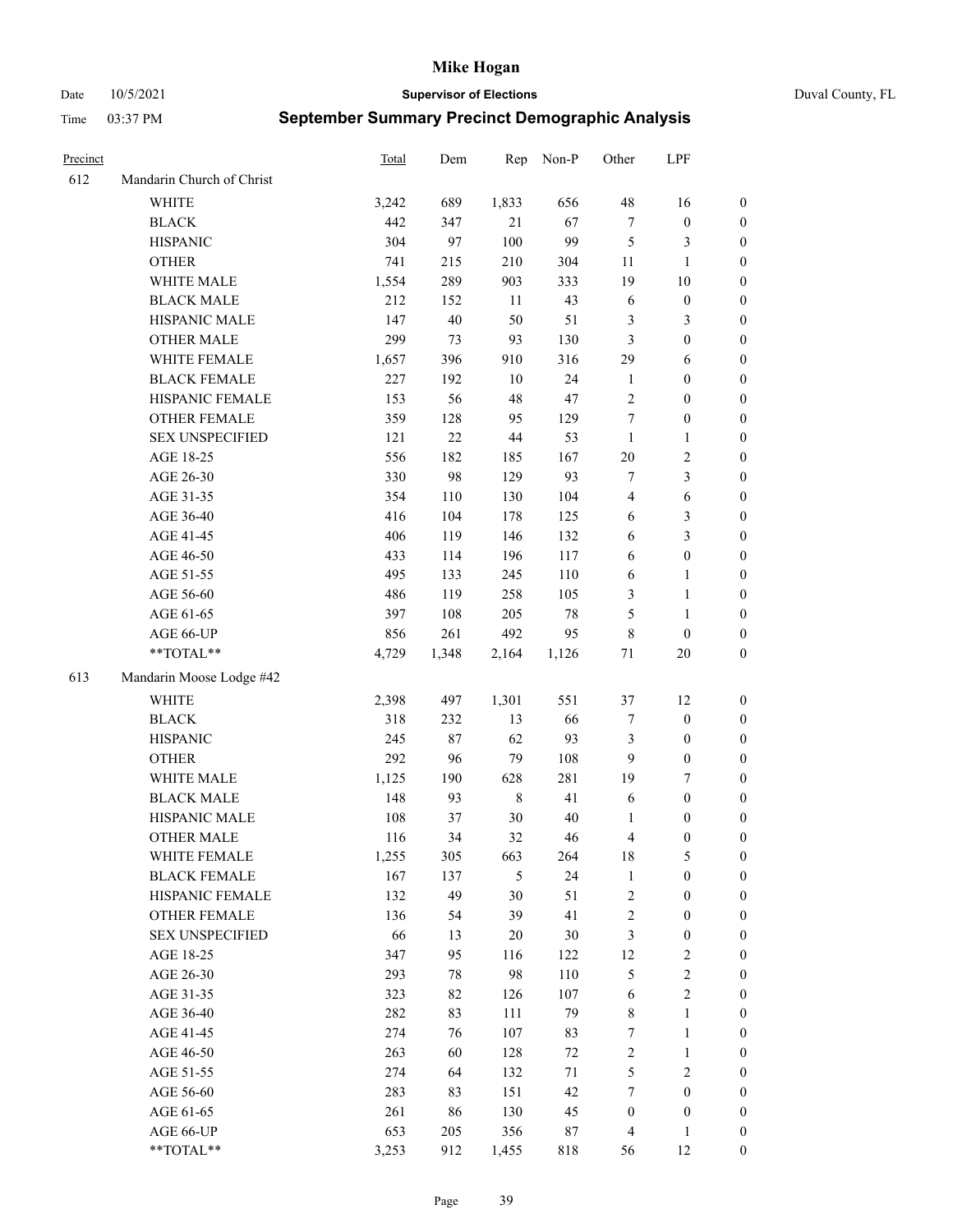Date 10/5/2021 **Supervisor of Elections** Duval County, FL

| Precinct |                                 | Total | Dem    | Rep            | Non-P                   | Other            | LPF              |                  |
|----------|---------------------------------|-------|--------|----------------|-------------------------|------------------|------------------|------------------|
| 614      | Mandarin Senior Center          |       |        |                |                         |                  |                  |                  |
|          | <b>WHITE</b>                    | 1,307 | 263    | 742            | 276                     | 17               | $\mathbf{9}$     | $\boldsymbol{0}$ |
|          | <b>BLACK</b>                    | 216   | 174    | 3              | 35                      | $\mathfrak{Z}$   | $\mathbf{1}$     | $\boldsymbol{0}$ |
|          | <b>HISPANIC</b>                 | 142   | 50     | 41             | 49                      | $\sqrt{2}$       | $\boldsymbol{0}$ | $\boldsymbol{0}$ |
|          | <b>OTHER</b>                    | 314   | 78     | 108            | 118                     | 7                | 3                | $\boldsymbol{0}$ |
|          | WHITE MALE                      | 648   | 102    | 374            | 162                     | 6                | $\overline{4}$   | $\boldsymbol{0}$ |
|          | <b>BLACK MALE</b>               | 101   | 77     | $\overline{2}$ | $20\,$                  | $\overline{c}$   | $\boldsymbol{0}$ | $\boldsymbol{0}$ |
|          | HISPANIC MALE                   | 65    | $20\,$ | 21             | 22                      | $\mathfrak{2}$   | $\boldsymbol{0}$ | $\boldsymbol{0}$ |
|          | OTHER MALE                      | 143   | 36     | 59             | 46                      | $\mathbf{2}$     | $\boldsymbol{0}$ | $\boldsymbol{0}$ |
|          | WHITE FEMALE                    | 648   | 160    | 361            | 111                     | 11               | $\mathfrak{S}$   | $\boldsymbol{0}$ |
|          | <b>BLACK FEMALE</b>             | 113   | 96     | $\mathbf{1}$   | 14                      | $\mathbf{1}$     | $\mathbf{1}$     | $\boldsymbol{0}$ |
|          | HISPANIC FEMALE                 | 75    | 30     | 19             | 26                      | $\boldsymbol{0}$ | $\boldsymbol{0}$ | 0                |
|          | <b>OTHER FEMALE</b>             | 142   | 38     | $42\,$         | 57                      | $\overline{c}$   | 3                | 0                |
|          | <b>SEX UNSPECIFIED</b>          | 44    | 6      | 15             | $20\,$                  | 3                | $\boldsymbol{0}$ | $\boldsymbol{0}$ |
|          | AGE 18-25                       | 164   | 46     | 59             | 55                      | $\mathbf{1}$     | $\mathfrak{Z}$   | $\boldsymbol{0}$ |
|          | AGE 26-30                       | 158   | 39     | 67             | 48                      | 3                | $\mathbf{1}$     | $\boldsymbol{0}$ |
|          | AGE 31-35                       | 228   | 83     | 75             | 63                      | 6                | $\mathbf{1}$     | $\boldsymbol{0}$ |
|          | AGE 36-40                       | 215   | 51     | 93             | 66                      | 4                | $\mathbf{1}$     | $\boldsymbol{0}$ |
|          | AGE 41-45                       | 208   | 45     | 94             | 63                      | 4                | $\overline{2}$   | $\boldsymbol{0}$ |
|          | AGE 46-50                       | 171   | 63     | 64             | 39                      | 3                | $\sqrt{2}$       | $\boldsymbol{0}$ |
|          | AGE 51-55                       | 174   | 47     | 93             | 32                      | $\boldsymbol{0}$ | $\sqrt{2}$       | $\boldsymbol{0}$ |
|          | AGE 56-60                       | 184   | 58     | 83             | 41                      | $\overline{c}$   | $\boldsymbol{0}$ | 0                |
|          | AGE 61-65                       | 145   | 32     | 90             | $20\,$                  | $\mathbf{2}$     | $\mathbf{1}$     | 0                |
|          | AGE 66-UP                       | 332   | 101    | 176            | 51                      | $\overline{4}$   | $\boldsymbol{0}$ | $\boldsymbol{0}$ |
|          | $**TOTAL**$                     | 1,979 | 565    | 894            | 478                     | 29               | 13               | $\boldsymbol{0}$ |
| 701      | Charlie T. Joseph Senior Center |       |        |                |                         |                  |                  |                  |
|          | <b>WHITE</b>                    | 448   | 116    | 226            | 96                      | 7                | $\mathfrak{Z}$   | $\boldsymbol{0}$ |
|          | <b>BLACK</b>                    | 667   | 552    | 24             | 84                      | 6                | $\mathbf{1}$     | $\boldsymbol{0}$ |
|          | <b>HISPANIC</b>                 | 28    | 15     | $\tau$         | $\overline{\mathbf{4}}$ | $\mathbf{1}$     | $\mathbf{1}$     | $\boldsymbol{0}$ |
|          | <b>OTHER</b>                    | 65    | 27     | 13             | 25                      | $\boldsymbol{0}$ | $\boldsymbol{0}$ | $\boldsymbol{0}$ |
|          | WHITE MALE                      | 212   | 47     | 115            | 47                      | $\sqrt{2}$       | $\mathbf{1}$     | $\boldsymbol{0}$ |
|          | <b>BLACK MALE</b>               | 263   | 212    | 14             | 34                      | $\mathbf{2}$     | $\mathbf{1}$     | $\boldsymbol{0}$ |
|          | HISPANIC MALE                   | 14    | 7      | $\overline{4}$ | $\overline{c}$          | $\boldsymbol{0}$ | 1                | 0                |
|          | <b>OTHER MALE</b>               | 20    | $\tau$ | $\overline{4}$ | 9                       | $\boldsymbol{0}$ | $\boldsymbol{0}$ | 0                |
|          | WHITE FEMALE                    | 228   | 69     | 107            | 45                      | 5                | 2                | 0                |
|          | <b>BLACK FEMALE</b>             | 393   | 332    | 9              | 49                      | 3                | $\boldsymbol{0}$ | $\boldsymbol{0}$ |
|          | HISPANIC FEMALE                 | 13    | 7      | $\mathfrak{Z}$ | $\sqrt{2}$              | 1                | $\boldsymbol{0}$ | $\overline{0}$   |
|          | OTHER FEMALE                    | 26    | 14     | 5              | 7                       | $\boldsymbol{0}$ | $\boldsymbol{0}$ | $\overline{0}$   |
|          | <b>SEX UNSPECIFIED</b>          | 39    | 15     | 9              | 14                      | $\mathbf{1}$     | $\boldsymbol{0}$ | 0                |
|          | AGE 18-25                       | 139   | 73     | $18\,$         | 43                      | 5                | $\boldsymbol{0}$ | $\theta$         |
|          | AGE 26-30                       | 89    | 52     | 11             | 25                      | $\boldsymbol{0}$ | $\mathbf{1}$     | 0                |
|          | AGE 31-35                       | 106   | 62     | $10\,$         | 31                      | 3                | $\boldsymbol{0}$ | 0                |
|          | AGE 36-40                       | 95    | 64     | 14             | 14                      | $\mathbf{1}$     | $\sqrt{2}$       | 0                |
|          | AGE 41-45                       | 81    | 49     | 14             | 16                      | $\mathbf{1}$     | $\mathbf{1}$     | 0                |
|          | AGE 46-50                       | 98    | 58     | 22             | 17                      | $\boldsymbol{0}$ | $\mathbf{1}$     | 0                |
|          | AGE 51-55                       | 114   | 67     | 36             | 11                      | $\boldsymbol{0}$ | $\boldsymbol{0}$ | 0                |
|          | AGE 56-60                       | 128   | 76     | 33             | 19                      | $\boldsymbol{0}$ | $\boldsymbol{0}$ | $\overline{0}$   |
|          | AGE 61-65                       | 125   | 79     | 35             | 11                      | $\boldsymbol{0}$ | $\boldsymbol{0}$ | $\overline{0}$   |
|          | AGE 66-UP                       | 233   | 130    | 77             | $22\,$                  | $\overline{4}$   | $\boldsymbol{0}$ | 0                |
|          | **TOTAL**                       | 1,208 | 710    | 270            | 209                     | 14               | 5                | $\boldsymbol{0}$ |
|          |                                 |       |        |                |                         |                  |                  |                  |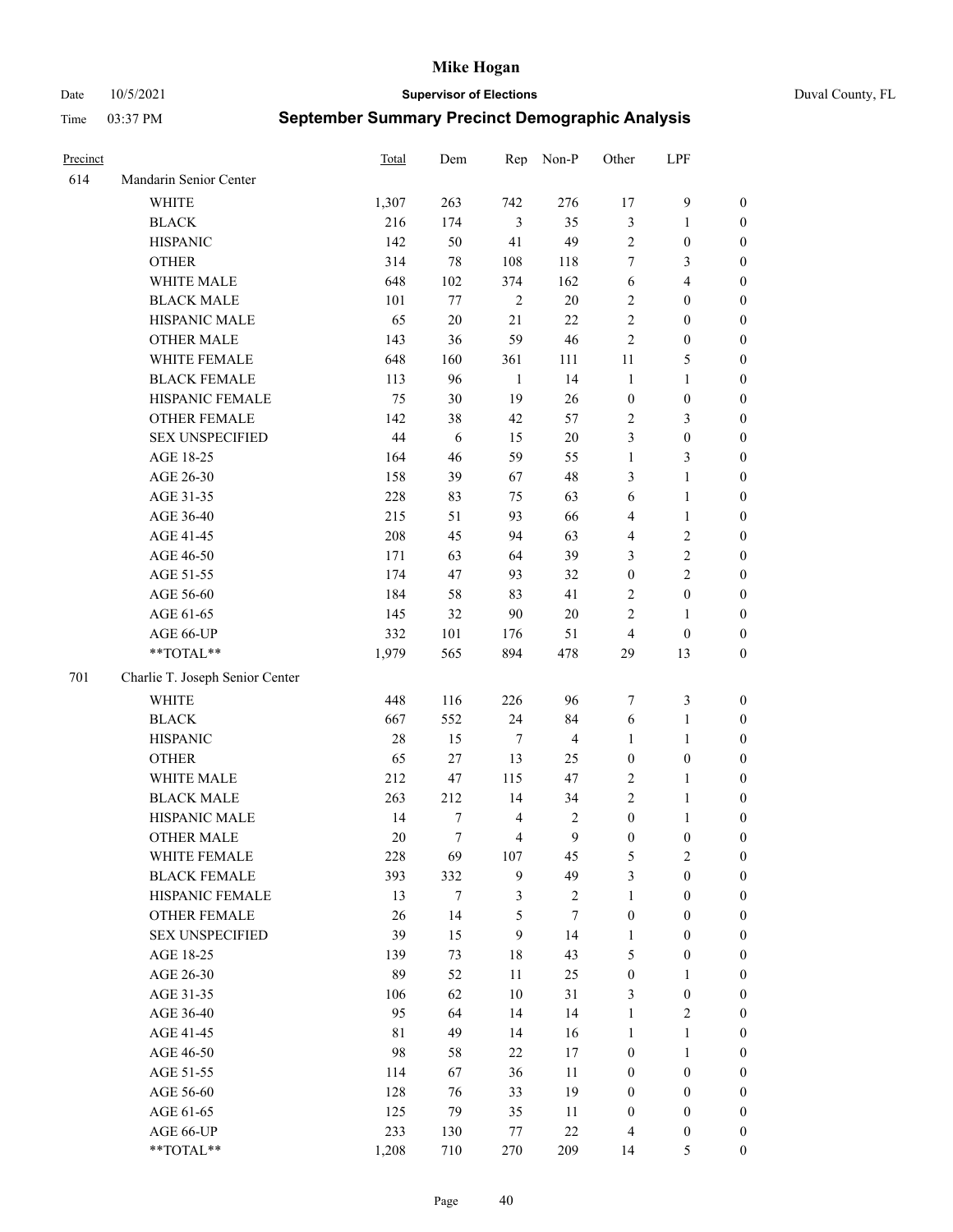Date 10/5/2021 **Supervisor of Elections** Duval County, FL

| Precinct |                                 | <b>Total</b> | Dem    | Rep            | Non-P       | Other            | LPF              |                  |
|----------|---------------------------------|--------------|--------|----------------|-------------|------------------|------------------|------------------|
| 702      | Unity Missionary Baptist Church |              |        |                |             |                  |                  |                  |
|          | <b>WHITE</b>                    | 237          | 84     | 76             | 70          | 6                | $\mathbf{1}$     | 0                |
|          | <b>BLACK</b>                    | 864          | 749    | 19             | 92          | 3                | $\mathbf{1}$     | $\boldsymbol{0}$ |
|          | <b>HISPANIC</b>                 | 29           | 11     | $\,$ 8 $\,$    | 10          | $\boldsymbol{0}$ | $\boldsymbol{0}$ | $\boldsymbol{0}$ |
|          | <b>OTHER</b>                    | 76           | 39     | 6              | 29          | 2                | $\boldsymbol{0}$ | $\boldsymbol{0}$ |
|          | WHITE MALE                      | 107          | 38     | 32             | 34          | 2                | $\mathbf{1}$     | $\boldsymbol{0}$ |
|          | <b>BLACK MALE</b>               | 336          | 279    | $\mathbf{9}$   | 47          | 1                | $\boldsymbol{0}$ | $\boldsymbol{0}$ |
|          | HISPANIC MALE                   | 14           | 3      | $\overline{4}$ | $\tau$      | $\boldsymbol{0}$ | $\boldsymbol{0}$ | $\boldsymbol{0}$ |
|          | <b>OTHER MALE</b>               | 26           | 12     | 3              | 11          | $\boldsymbol{0}$ | $\boldsymbol{0}$ | $\boldsymbol{0}$ |
|          | WHITE FEMALE                    | 125          | 46     | 41             | 34          | 4                | $\boldsymbol{0}$ | $\boldsymbol{0}$ |
|          | <b>BLACK FEMALE</b>             | 505          | 451    | $10\,$         | 41          | $\sqrt{2}$       | $\mathbf{1}$     | $\boldsymbol{0}$ |
|          | HISPANIC FEMALE                 | 14           | $\tau$ | $\overline{4}$ | 3           | $\boldsymbol{0}$ | $\boldsymbol{0}$ | $\boldsymbol{0}$ |
|          | <b>OTHER FEMALE</b>             | 30           | 19     | $\mathbf{1}$   | $\,$ 8 $\,$ | $\mathbf{2}$     | $\boldsymbol{0}$ | $\boldsymbol{0}$ |
|          | <b>SEX UNSPECIFIED</b>          | 49           | 28     | $\mathfrak{S}$ | 16          | $\boldsymbol{0}$ | $\boldsymbol{0}$ | $\boldsymbol{0}$ |
|          | AGE 18-25                       | 107          | 63     | $\overline{4}$ | 35          | 4                | $\mathbf{1}$     | $\boldsymbol{0}$ |
|          | AGE 26-30                       | 80           | 54     | 6              | 20          | $\boldsymbol{0}$ | $\boldsymbol{0}$ | $\boldsymbol{0}$ |
|          | AGE 31-35                       | 102          | 70     | $\mathbf{1}$   | 29          | $\mathbf{1}$     | $\mathbf{1}$     | $\boldsymbol{0}$ |
|          | AGE 36-40                       | 99           | 74     | 5              | 18          | $\overline{c}$   | $\boldsymbol{0}$ | $\boldsymbol{0}$ |
|          | AGE 41-45                       | 65           | 50     | 3              | 12          | $\boldsymbol{0}$ | $\boldsymbol{0}$ | $\boldsymbol{0}$ |
|          | AGE 46-50                       | 88           | 60     | 11             | 16          | $\mathbf{1}$     | $\boldsymbol{0}$ | $\boldsymbol{0}$ |
|          | AGE 51-55                       | 80           | 52     | 11             | 15          | 2                | $\boldsymbol{0}$ | $\boldsymbol{0}$ |
|          | AGE 56-60                       | 138          | 94     | 21             | 22          | 1                | $\boldsymbol{0}$ | 0                |
|          | AGE 61-65                       | 139          | 108    | 16             | 15          | $\boldsymbol{0}$ | $\boldsymbol{0}$ | 0                |
|          | AGE 66-UP                       | 308          | 258    | 31             | 19          | $\boldsymbol{0}$ | $\boldsymbol{0}$ | $\boldsymbol{0}$ |
|          | **TOTAL**                       | 1,206        | 883    | 109            | 201         | 11               | $\sqrt{2}$       | $\boldsymbol{0}$ |
| 703      | Oceanway Community Center       |              |        |                |             |                  |                  |                  |
|          | <b>WHITE</b>                    | 4,835        | 866    | 2,705          | 1,113       | 111              | $40\,$           | $\boldsymbol{0}$ |
|          | <b>BLACK</b>                    | 2,834        | 2,210  | 98             | 497         | 27               | $\sqrt{2}$       | $\boldsymbol{0}$ |
|          | <b>HISPANIC</b>                 | 536          | 190    | 120            | 215         | $\overline{9}$   | $\mathbf{2}$     | $\boldsymbol{0}$ |
|          | <b>OTHER</b>                    | 679          | 216    | 195            | 252         | 11               | $\mathfrak s$    | $\boldsymbol{0}$ |
|          | WHITE MALE                      | 2,335        | 343    | 1,333          | 581         | 52               | 26               | $\boldsymbol{0}$ |
|          | <b>BLACK MALE</b>               | 1,160        | 836    | 54             | 256         | 14               | $\boldsymbol{0}$ | $\boldsymbol{0}$ |
|          | HISPANIC MALE                   | 248          | 74     | 66             | 103         | 3                | $\overline{c}$   | $\boldsymbol{0}$ |
|          | <b>OTHER MALE</b>               | 238          | 67     | 70             | 94          | 5                | $\overline{c}$   | $\boldsymbol{0}$ |
|          | WHITE FEMALE                    | 2,440        | 516    | 1,336          | 515         | 59               | 14               | 0                |
|          | <b>BLACK FEMALE</b>             | 1,636        | 1,349  | 42             | 231         | 12               | $\sqrt{2}$       | $\boldsymbol{0}$ |
|          | HISPANIC FEMALE                 | 284          | 116    | 54             | 108         | 6                | $\boldsymbol{0}$ | $\boldsymbol{0}$ |
|          | OTHER FEMALE                    | 314          | 109    | 98             | 101         | $\overline{4}$   | $\sqrt{2}$       | $\overline{0}$   |
|          | <b>SEX UNSPECIFIED</b>          | 229          | 72     | 65             | $88\,$      | 3                | $\mathbf{1}$     | 0                |
|          | AGE 18-25                       | 1,088        | 425    | 301            | 332         | $25\,$           | $\mathfrak s$    | $\overline{0}$   |
|          | AGE 26-30                       | 916          | 333    | 231            | 318         | 21               | 13               | 0                |
|          | AGE 31-35                       | 854          | 300    | 261            | 263         | 19               | $11\,$           | 0                |
|          | AGE 36-40                       | 885          | 332    | 284            | 245         | 16               | $\,$ 8 $\,$      | 0                |
|          | AGE 41-45                       | 801          | 333    | 256            | 190         | 16               | 6                | 0                |
|          | AGE 46-50                       | 862          | 360    | 278            | 206         | 15               | 3                | 0                |
|          | AGE 51-55                       | 852          | 368    | 308            | 163         | 13               | $\boldsymbol{0}$ | 0                |
|          | AGE 56-60                       | 766          | 294    | 324            | 135         | 12               | $\mathbf{1}$     | 0                |
|          | AGE 61-65                       | 595          | 232    | 277            | 82          | 4                | $\boldsymbol{0}$ | $\boldsymbol{0}$ |
|          | AGE 66-UP                       | 1,265        | 505    | 598            | 143         | 17               | $\sqrt{2}$       | 0                |
|          | **TOTAL**                       | 8,884        | 3,482  | 3,118          | 2,077       | 158              | 49               | $\boldsymbol{0}$ |
|          |                                 |              |        |                |             |                  |                  |                  |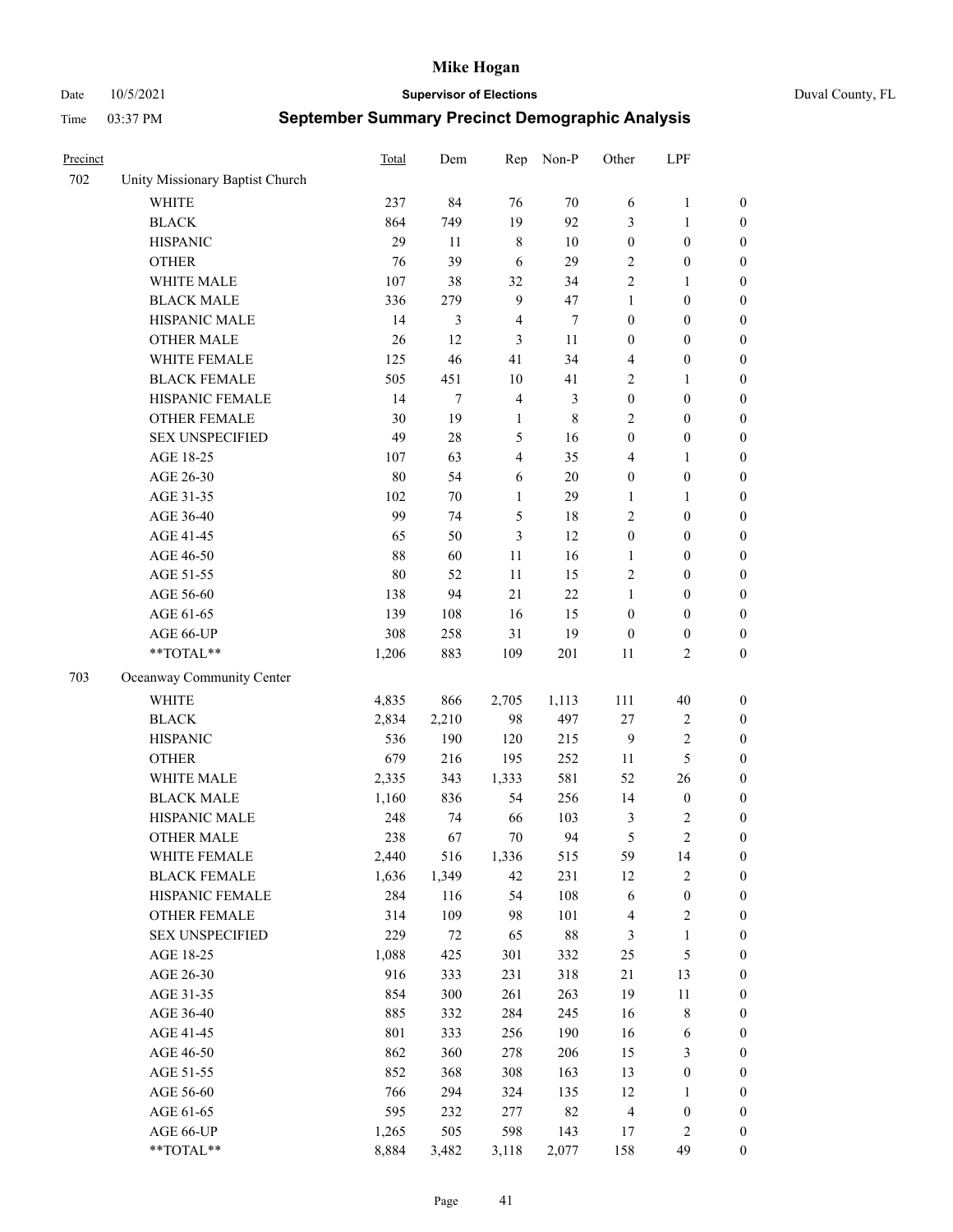Date 10/5/2021 **Supervisor of Elections** Duval County, FL

| Precinct |                                     | Total | Dem   | Rep            | Non-P       | Other            | LPF                     |                  |
|----------|-------------------------------------|-------|-------|----------------|-------------|------------------|-------------------------|------------------|
| 704      | Westside Church of Christ           |       |       |                |             |                  |                         |                  |
|          | <b>WHITE</b>                        | 1,226 | 627   | 284            | 275         | 25               | 15                      | 0                |
|          | <b>BLACK</b>                        | 1,386 | 1,118 | 59             | 191         | $18\,$           | $\boldsymbol{0}$        | 0                |
|          | <b>HISPANIC</b>                     | 108   | 54    | 16             | 36          | $\sqrt{2}$       | $\boldsymbol{0}$        | $\boldsymbol{0}$ |
|          | <b>OTHER</b>                        | 253   | 132   | 17             | 101         | $\sqrt{2}$       | $\mathbf{1}$            | $\boldsymbol{0}$ |
|          | WHITE MALE                          | 596   | 277   | 153            | 144         | 11               | 11                      | $\boldsymbol{0}$ |
|          | <b>BLACK MALE</b>                   | 589   | 452   | 33             | 93          | 11               | $\boldsymbol{0}$        | $\boldsymbol{0}$ |
|          | HISPANIC MALE                       | 54    | 26    | $\,$ 8 $\,$    | $20\,$      | $\boldsymbol{0}$ | $\boldsymbol{0}$        | $\boldsymbol{0}$ |
|          | <b>OTHER MALE</b>                   | 95    | 45    | $\mathfrak{S}$ | $44\,$      | $\mathbf{1}$     | $\boldsymbol{0}$        | $\boldsymbol{0}$ |
|          | WHITE FEMALE                        | 615   | 344   | 127            | 127         | 13               | $\overline{\mathbf{4}}$ | $\boldsymbol{0}$ |
|          | <b>BLACK FEMALE</b>                 | 770   | 646   | 26             | 91          | 7                | $\boldsymbol{0}$        | 0                |
|          | HISPANIC FEMALE                     | 51    | 26    | 8              | 15          | $\sqrt{2}$       | $\boldsymbol{0}$        | 0                |
|          | OTHER FEMALE                        | 114   | 70    | 9              | 34          | $\boldsymbol{0}$ | $\mathbf{1}$            | 0                |
|          | <b>SEX UNSPECIFIED</b>              | 89    | 45    | $\tau$         | 35          | $\overline{c}$   | $\boldsymbol{0}$        | $\boldsymbol{0}$ |
|          | AGE 18-25                           | 316   | 187   | 26             | 97          | 5                | $\mathbf{1}$            | $\boldsymbol{0}$ |
|          | AGE 26-30                           | 283   | 168   | 31             | 77          | 5                | $\sqrt{2}$              | $\boldsymbol{0}$ |
|          | AGE 31-35                           | 382   | 233   | 38             | 98          | 9                | $\overline{\mathbf{4}}$ | $\boldsymbol{0}$ |
|          | AGE 36-40                           | 343   | 216   | 38             | $8\sqrt{1}$ | $\sqrt{6}$       | $\sqrt{2}$              | $\boldsymbol{0}$ |
|          | AGE 41-45                           | 272   | 169   | 34             | 61          | 7                | $\mathbf{1}$            | $\boldsymbol{0}$ |
|          | AGE 46-50                           | 246   | 155   | 38             | 51          | $\mathbf{1}$     | $\mathbf{1}$            | $\boldsymbol{0}$ |
|          | AGE 51-55                           | 217   | 149   | 34             | 30          | 3                | $\mathbf{1}$            | 0                |
|          | AGE 56-60                           | 223   | 152   | 29             | 38          | 3                | $\mathbf{1}$            | 0                |
|          | AGE 61-65                           | 216   | 143   | 37             | 29          | 5                | $\sqrt{2}$              | 0                |
|          | AGE 66-UP                           | 475   | 359   | 71             | 41          | 3                | $\mathbf{1}$            | 0                |
|          | $**TOTAL**$                         | 2,973 | 1,931 | 376            | 603         | 47               | 16                      | $\boldsymbol{0}$ |
| 705      | Garden City United Methodist Church |       |       |                |             |                  |                         |                  |
|          | <b>WHITE</b>                        | 1,965 | 342   | 1,164          | 417         | 29               | 13                      | $\boldsymbol{0}$ |
|          | <b>BLACK</b>                        | 2,703 | 2,264 | 73             | 341         | $25\,$           | $\boldsymbol{0}$        | $\boldsymbol{0}$ |
|          | <b>HISPANIC</b>                     | 230   | 104   | 32             | $88\,$      | 5                | $\mathbf{1}$            | $\boldsymbol{0}$ |
|          | <b>OTHER</b>                        | 313   | 124   | 66             | 112         | $\,$ 8 $\,$      | $\mathfrak{Z}$          | $\boldsymbol{0}$ |
|          | WHITE MALE                          | 929   | 132   | 575            | $202\,$     | 12               | $\,$ 8 $\,$             | $\boldsymbol{0}$ |
|          | <b>BLACK MALE</b>                   | 1,092 | 868   | 39             | 172         | 13               | $\boldsymbol{0}$        | $\boldsymbol{0}$ |
|          | HISPANIC MALE                       | 89    | 38    | 13             | 35          | $\mathfrak z$    | $\boldsymbol{0}$        | 0                |
|          | <b>OTHER MALE</b>                   | 108   | 45    | 25             | 30          | 6                | $\mathbf{2}$            | 0                |
|          | WHITE FEMALE                        | 1,020 | 205   | 580            | 213         | 17               | 5                       | 0                |
|          | <b>BLACK FEMALE</b>                 | 1,578 | 1,371 | 34             | 161         | 12               | $\boldsymbol{0}$        | $\boldsymbol{0}$ |
|          | HISPANIC FEMALE                     | 135   | 63    | $17\,$         | 52          | $\sqrt{2}$       | $\mathbf{1}$            | $\boldsymbol{0}$ |
|          | <b>OTHER FEMALE</b>                 | 121   | 50    | $30\,$         | 38          | 2                | $\mathbf{1}$            | $\overline{0}$   |
|          | <b>SEX UNSPECIFIED</b>              | 139   | 62    | $22\,$         | 55          | $\boldsymbol{0}$ | $\boldsymbol{0}$        | 0                |
|          | AGE 18-25                           | 644   | 299   | 134            | 193         | 13               | $\mathfrak{S}$          | 0                |
|          | AGE 26-30                           | 479   | 216   | 99             | 155         | $\,$ 8 $\,$      | $\mathbf{1}$            | 0                |
|          | AGE 31-35                           | 535   | 276   | 114            | 133         | 8                | $\overline{\mathbf{4}}$ | 0                |
|          | AGE 36-40                           | 452   | 268   | 84             | 93          | 6                | $\mathbf{1}$            | 0                |
|          | AGE 41-45                           | 461   | 291   | 84             | 76          | 8                | $\sqrt{2}$              | 0                |
|          | AGE 46-50                           | 465   | 254   | 128            | $77\,$      | 5                | $\mathbf{1}$            | 0                |
|          | AGE 51-55                           | 481   | 266   | 145            | 65          | 4                | $\mathbf{1}$            | 0                |
|          | AGE 56-60                           | 443   | 252   | 140            | 48          | 3                | $\boldsymbol{0}$        | $\boldsymbol{0}$ |
|          | AGE 61-65                           | 405   | 224   | 132            | 42          | 5                | $\sqrt{2}$              | $\overline{0}$   |
|          | AGE 66-UP                           | 846   | 488   | 275            | 76          | 7                | $\boldsymbol{0}$        | $\boldsymbol{0}$ |
|          | **TOTAL**                           | 5,211 | 2,834 | 1,335          | 958         | 67               | 17                      | $\boldsymbol{0}$ |
|          |                                     |       |       |                |             |                  |                         |                  |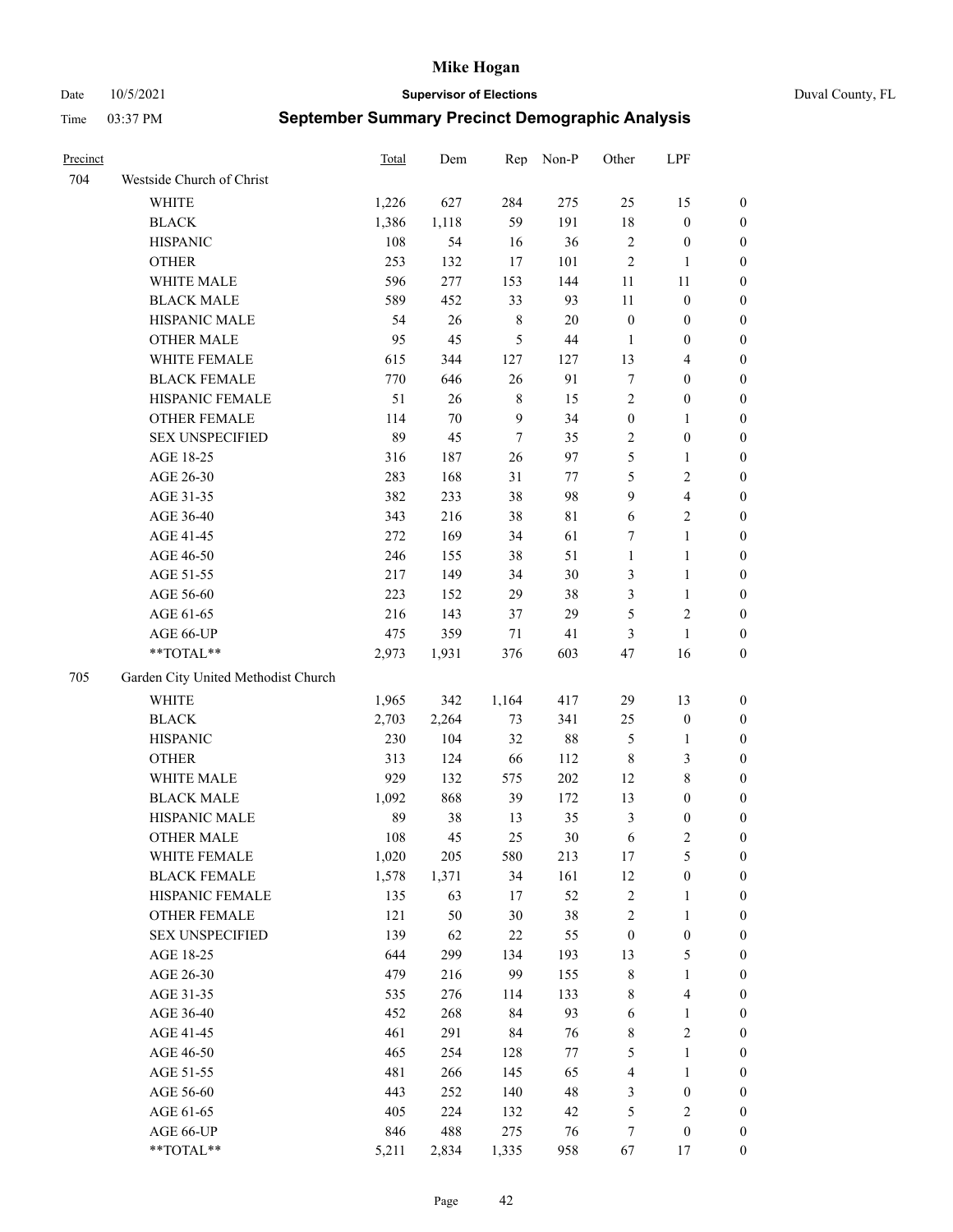Date 10/5/2021 **Supervisor of Elections** Duval County, FL

| Precinct |                             | <b>Total</b> | Dem   | Rep                     | Non-P          | Other            | LPF              |                  |
|----------|-----------------------------|--------------|-------|-------------------------|----------------|------------------|------------------|------------------|
| 706      | Long Branch Senior Center   |              |       |                         |                |                  |                  |                  |
|          | <b>WHITE</b>                | 43           | 16    | 10                      | 16             | $\mathbf{1}$     | $\boldsymbol{0}$ | $\boldsymbol{0}$ |
|          | <b>BLACK</b>                | 1,049        | 931   | 20                      | 94             | 3                | $\mathbf{1}$     | $\boldsymbol{0}$ |
|          | <b>HISPANIC</b>             | 12           | 8     | $\mathbf{1}$            | 3              | $\boldsymbol{0}$ | $\boldsymbol{0}$ | $\boldsymbol{0}$ |
|          | <b>OTHER</b>                | 66           | 28    | $\overline{2}$          | 35             | $\boldsymbol{0}$ | $\mathbf{1}$     | $\boldsymbol{0}$ |
|          | WHITE MALE                  | 17           | 3     | 6                       | $\,$ 8 $\,$    | $\boldsymbol{0}$ | $\boldsymbol{0}$ | $\boldsymbol{0}$ |
|          | <b>BLACK MALE</b>           | 406          | 360   | 11                      | 33             | 1                | $\mathbf{1}$     | $\boldsymbol{0}$ |
|          | HISPANIC MALE               | 5            | 3     | $\mathbf{1}$            | 1              | $\boldsymbol{0}$ | $\boldsymbol{0}$ | $\boldsymbol{0}$ |
|          | <b>OTHER MALE</b>           | 18           | 5     | $\mathbf{1}$            | 11             | $\boldsymbol{0}$ | $\mathbf{1}$     | $\boldsymbol{0}$ |
|          | WHITE FEMALE                | 26           | 13    | $\overline{4}$          | $\,$ 8 $\,$    | 1                | $\boldsymbol{0}$ | $\boldsymbol{0}$ |
|          | <b>BLACK FEMALE</b>         | 614          | 545   | 9                       | 58             | $\overline{c}$   | $\boldsymbol{0}$ | $\boldsymbol{0}$ |
|          | HISPANIC FEMALE             | 6            | 4     | $\boldsymbol{0}$        | $\mathfrak{2}$ | $\boldsymbol{0}$ | $\boldsymbol{0}$ | $\boldsymbol{0}$ |
|          | <b>OTHER FEMALE</b>         | 23           | 14    | $\boldsymbol{0}$        | 9              | $\boldsymbol{0}$ | $\boldsymbol{0}$ | $\boldsymbol{0}$ |
|          | <b>SEX UNSPECIFIED</b>      | 55           | 36    | $\mathbf{1}$            | 18             | $\boldsymbol{0}$ | $\boldsymbol{0}$ | $\boldsymbol{0}$ |
|          | AGE 18-25                   | 131          | 90    | $\sqrt{2}$              | 39             | $\boldsymbol{0}$ | $\boldsymbol{0}$ | $\boldsymbol{0}$ |
|          | AGE 26-30                   | 117          | 93    | $\overline{\mathbf{4}}$ | 20             | $\boldsymbol{0}$ | $\boldsymbol{0}$ | $\boldsymbol{0}$ |
|          | AGE 31-35                   | 96           | 76    | $\sqrt{2}$              | 16             | $\mathbf{1}$     | $\mathbf{1}$     | $\boldsymbol{0}$ |
|          | AGE 36-40                   | 94           | 74    | 6                       | 13             | $\mathbf{1}$     | $\boldsymbol{0}$ | $\boldsymbol{0}$ |
|          | AGE 41-45                   | 98           | 78    | 5                       | 15             | $\boldsymbol{0}$ | $\boldsymbol{0}$ | $\boldsymbol{0}$ |
|          | AGE 46-50                   | 89           | 76    | $\boldsymbol{0}$        | 12             | 1                | $\boldsymbol{0}$ | $\boldsymbol{0}$ |
|          | AGE 51-55                   | 81           | 71    | $\mathfrak{Z}$          | $\tau$         | $\boldsymbol{0}$ | $\boldsymbol{0}$ | $\boldsymbol{0}$ |
|          | AGE 56-60                   | 109          | 91    | 5                       | 12             | 1                | $\boldsymbol{0}$ | 0                |
|          | AGE 61-65                   | 109          | 103   | 1                       | 5              | $\boldsymbol{0}$ | $\boldsymbol{0}$ | 0                |
|          | AGE 66-UP                   | 246          | 231   | 5                       | 9              | $\boldsymbol{0}$ | $\mathbf{1}$     | $\boldsymbol{0}$ |
|          | $**TOTAL**$                 | 1,170        | 983   | 33                      | 148            | 4                | $\sqrt{2}$       | $\boldsymbol{0}$ |
| 707      | Joseph Lee Community Center |              |       |                         |                |                  |                  |                  |
|          | <b>WHITE</b>                | 255          | 97    | 99                      | 52             | $\overline{4}$   | $\mathfrak{Z}$   | $\boldsymbol{0}$ |
|          | <b>BLACK</b>                | 2,452        | 2,116 | 53                      | 276            | 7                | $\boldsymbol{0}$ | $\boldsymbol{0}$ |
|          | <b>HISPANIC</b>             | 43           | 22    | $\tau$                  | 14             | $\boldsymbol{0}$ | $\boldsymbol{0}$ | $\boldsymbol{0}$ |
|          | <b>OTHER</b>                | 174          | 87    | 14                      | 72             | $\boldsymbol{0}$ | $\mathbf{1}$     | $\boldsymbol{0}$ |
|          | WHITE MALE                  | 101          | 29    | 47                      | 22             | $\mathbf{1}$     | $\mathbf{2}$     | $\boldsymbol{0}$ |
|          | <b>BLACK MALE</b>           | 907          | 749   | 27                      | 129            | $\overline{c}$   | $\boldsymbol{0}$ | $\boldsymbol{0}$ |
|          | HISPANIC MALE               | 20           | 11    | 3                       | 6              | $\boldsymbol{0}$ | $\boldsymbol{0}$ | $\boldsymbol{0}$ |
|          | <b>OTHER MALE</b>           | 50           | 26    | 5                       | 19             | $\boldsymbol{0}$ | $\boldsymbol{0}$ | $\boldsymbol{0}$ |
|          | WHITE FEMALE                | 151          | 67    | 52                      | 28             | 3                | 1                | 0                |
|          | <b>BLACK FEMALE</b>         | 1,502        | 1,332 | 26                      | 139            | 5                | $\boldsymbol{0}$ | $\boldsymbol{0}$ |
|          | HISPANIC FEMALE             | 22           | 11    | $\overline{4}$          | $\tau$         | $\boldsymbol{0}$ | $\boldsymbol{0}$ | $\overline{0}$   |
|          | <b>OTHER FEMALE</b>         | 81           | 45    | $8\,$                   | 27             | $\boldsymbol{0}$ | $\mathbf{1}$     | $\overline{0}$   |
|          | <b>SEX UNSPECIFIED</b>      | 90           | 52    | $\mathbf{1}$            | 37             | $\boldsymbol{0}$ | $\boldsymbol{0}$ | 0                |
|          | AGE 18-25                   | 304          | 200   | 13                      | $90\,$         | $\mathbf{1}$     | $\boldsymbol{0}$ | $\overline{0}$   |
|          | AGE 26-30                   | 267          | 183   | $17\,$                  | 66             | $\mathbf{1}$     | $\boldsymbol{0}$ | 0                |
|          | AGE 31-35                   | 263          | 191   | $11\,$                  | 58             | $\mathbf{1}$     | $\sqrt{2}$       | 0                |
|          | AGE 36-40                   | 231          | 175   | 15                      | 39             | $\mathbf{1}$     | $\mathbf{1}$     | 0                |
|          | AGE 41-45                   | 229          | 175   | 17                      | 36             | $\mathbf{1}$     | $\boldsymbol{0}$ | 0                |
|          | AGE 46-50                   | 223          | 174   | 17                      | 30             | $\mathbf{2}$     | $\boldsymbol{0}$ | 0                |
|          | AGE 51-55                   | 205          | 162   | 17                      | 25             | $\boldsymbol{0}$ | $\mathbf{1}$     | $\boldsymbol{0}$ |
|          | AGE 56-60                   | 241          | 201   | 23                      | 16             | 1                | $\boldsymbol{0}$ | $\boldsymbol{0}$ |
|          | AGE 61-65                   | 309          | 274   | 13                      | 22             | $\boldsymbol{0}$ | $\boldsymbol{0}$ | $\boldsymbol{0}$ |
|          | AGE 66-UP                   | 652          | 587   | 30                      | 32             | 3                | $\boldsymbol{0}$ | $\boldsymbol{0}$ |
|          | **TOTAL**                   | 2,924        | 2,322 | 173                     | 414            | 11               | $\overline{4}$   | $\boldsymbol{0}$ |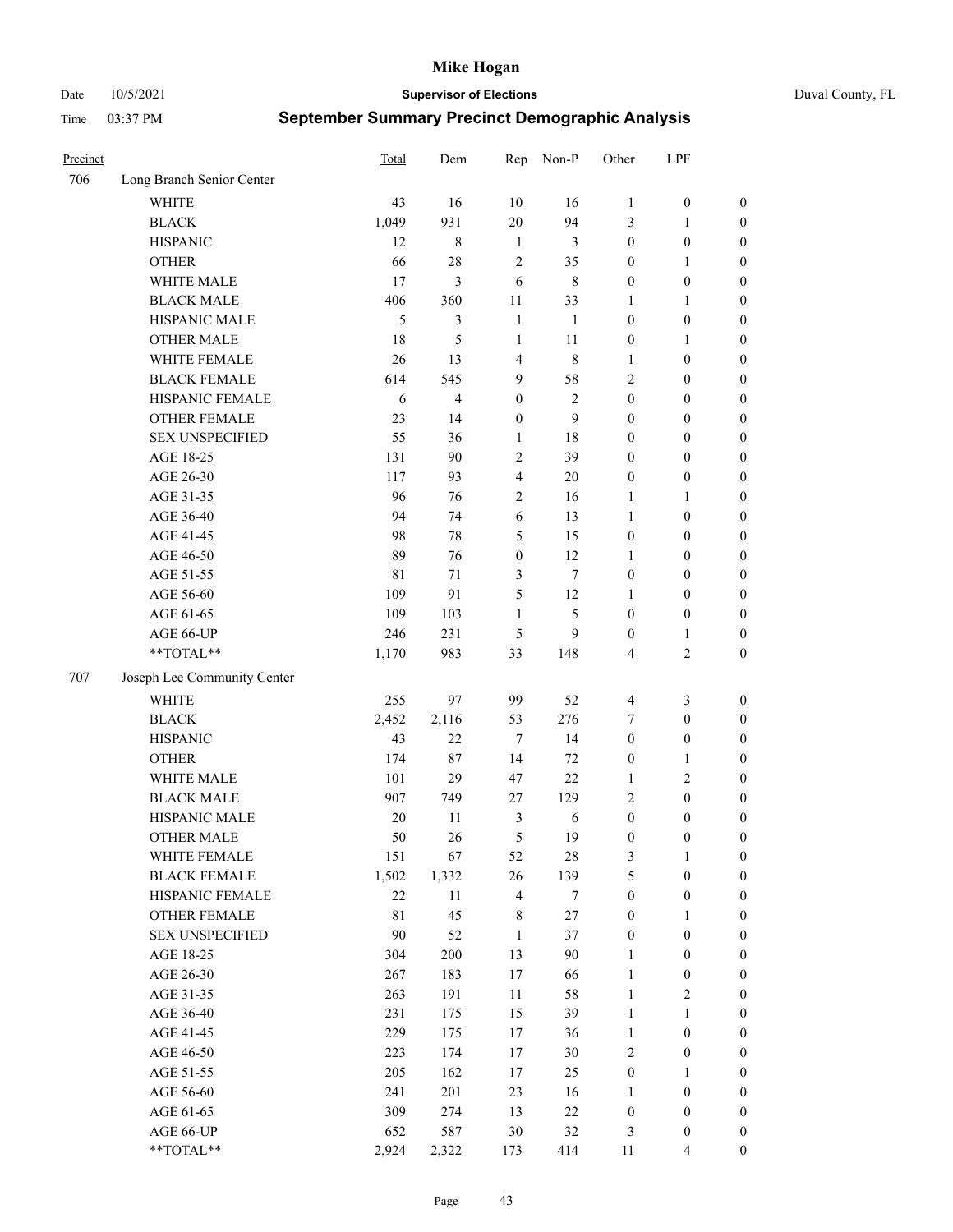Date 10/5/2021 **Supervisor of Elections** Duval County, FL

| Precinct |                                     | Total       | Dem            | Rep                  | Non-P          | Other                          | LPF                                  |                                      |
|----------|-------------------------------------|-------------|----------------|----------------------|----------------|--------------------------------|--------------------------------------|--------------------------------------|
| 708      | Brown Eastside Branch Library       |             |                |                      |                |                                |                                      |                                      |
|          | <b>WHITE</b>                        | 168         | 48             | 72                   | 47             | $\mathbf{1}$                   | $\boldsymbol{0}$                     | 0                                    |
|          | <b>BLACK</b>                        | 1,017       | 861            | 32                   | 120            | 3                              | $\mathbf{1}$                         | $\boldsymbol{0}$                     |
|          | <b>HISPANIC</b>                     | 13          | 9              | $\mathbf{2}$         | $\overline{2}$ | $\boldsymbol{0}$               | $\boldsymbol{0}$                     | $\boldsymbol{0}$                     |
|          | <b>OTHER</b>                        | 81          | 39             | 6                    | 35             | 1                              | $\boldsymbol{0}$                     | $\boldsymbol{0}$                     |
|          | WHITE MALE                          | 74          | 13             | 45                   | 16             | $\boldsymbol{0}$               | $\boldsymbol{0}$                     | $\boldsymbol{0}$                     |
|          | <b>BLACK MALE</b>                   | 416         | 341            | 17                   | 56             | $\overline{c}$                 | $\boldsymbol{0}$                     | $\boldsymbol{0}$                     |
|          | HISPANIC MALE                       | $\tau$      | 5              | $\mathbf{1}$         | $\mathbf{1}$   | $\boldsymbol{0}$               | $\boldsymbol{0}$                     | $\boldsymbol{0}$                     |
|          | <b>OTHER MALE</b>                   | 34          | 19             | $\mathfrak{2}$       | 12             | $\mathbf{1}$                   | $\boldsymbol{0}$                     | $\boldsymbol{0}$                     |
|          | WHITE FEMALE                        | 87          | 33             | 25                   | $28\,$         | $\mathbf{1}$                   | $\boldsymbol{0}$                     | $\boldsymbol{0}$                     |
|          | <b>BLACK FEMALE</b>                 | 575         | 501            | 14                   | 59             | $\mathbf{1}$                   | $\boldsymbol{0}$                     | $\boldsymbol{0}$                     |
|          | HISPANIC FEMALE                     | 6           | $\overline{4}$ | $\mathbf{1}$         | $\mathbf{1}$   | $\boldsymbol{0}$               | $\boldsymbol{0}$                     | 0                                    |
|          | OTHER FEMALE                        | 27          | 13             | 3                    | 11             | $\boldsymbol{0}$               | $\boldsymbol{0}$                     | $\boldsymbol{0}$                     |
|          | <b>SEX UNSPECIFIED</b>              | 53          | 28             | $\overline{4}$       | 20             | $\boldsymbol{0}$               | $\mathbf{1}$                         | $\boldsymbol{0}$                     |
|          | AGE 18-25                           | 148         | 92             | 7                    | 48             | $\boldsymbol{0}$               | $\mathbf{1}$                         | $\boldsymbol{0}$                     |
|          | AGE 26-30                           | 125         | 83             | 10                   | 30             | 2                              | $\boldsymbol{0}$                     | $\boldsymbol{0}$                     |
|          | AGE 31-35                           | 120         | 83             | 9                    | 28             | $\boldsymbol{0}$               | $\boldsymbol{0}$                     | $\boldsymbol{0}$                     |
|          | AGE 36-40                           | 108         | 81             | 11                   | 16             | $\boldsymbol{0}$               | $\boldsymbol{0}$                     | $\boldsymbol{0}$                     |
|          | AGE 41-45                           | 95          | 73             | 6                    | 16             | $\boldsymbol{0}$               | $\boldsymbol{0}$                     | $\boldsymbol{0}$                     |
|          | AGE 46-50                           | 106         | $88\,$         | 8                    | $\overline{9}$ | 1                              | $\boldsymbol{0}$                     | $\boldsymbol{0}$                     |
|          | AGE 51-55                           | 100         | 69             | 14                   | 17             | $\boldsymbol{0}$               | $\boldsymbol{0}$                     | $\boldsymbol{0}$                     |
|          | AGE 56-60                           | 135         | 101            | 16                   | 17             | 1                              | $\boldsymbol{0}$                     | 0                                    |
|          | AGE 61-65                           | 135         | 108            | 11                   | 15             | $\mathbf{1}$                   | $\boldsymbol{0}$                     | 0                                    |
|          | AGE 66-UP                           | 207         | 179            | 20                   | $\,$ 8 $\,$    | $\boldsymbol{0}$               | $\boldsymbol{0}$                     | $\boldsymbol{0}$                     |
|          | **TOTAL**                           | 1,279       | 957            | 112                  | 204            | 5                              | $\mathbf{1}$                         | $\boldsymbol{0}$                     |
| 709      | First Timothy Baptist Church        |             |                |                      |                |                                |                                      |                                      |
|          | WHITE                               | 247         | $71\,$         | 86                   | $80\,$         |                                | $\mathbf{1}$                         |                                      |
|          | <b>BLACK</b>                        | 3,943       | 3,375          | 116                  | 426            | 9                              |                                      | $\boldsymbol{0}$                     |
|          | <b>HISPANIC</b>                     | 144         | 69             | 18                   | 56             | 25                             | $\mathbf{1}$<br>$\boldsymbol{0}$     | $\boldsymbol{0}$                     |
|          |                                     |             |                |                      |                | $\mathbf{1}$                   |                                      | $\boldsymbol{0}$                     |
|          | <b>OTHER</b><br>WHITE MALE          | 264<br>99   | 147            | 20                   | 91             | 6                              | $\boldsymbol{0}$                     | $\boldsymbol{0}$                     |
|          | <b>BLACK MALE</b>                   |             | 18             | 44                   | 34<br>231      | 3<br>16                        | $\boldsymbol{0}$                     | $\boldsymbol{0}$                     |
|          | HISPANIC MALE                       | 1,566<br>66 | 1,263<br>35    | 56<br>$\overline{9}$ | $21\,$         |                                | $\boldsymbol{0}$                     | $\boldsymbol{0}$                     |
|          | <b>OTHER MALE</b>                   | 77          | 48             | 6                    | 21             | $\mathbf{1}$<br>$\overline{c}$ | $\boldsymbol{0}$<br>$\boldsymbol{0}$ | $\boldsymbol{0}$<br>$\boldsymbol{0}$ |
|          |                                     |             |                |                      |                |                                |                                      | 0                                    |
|          | WHITE FEMALE<br><b>BLACK FEMALE</b> | 146         | 53             | 42<br>59             | 44<br>188      | 6<br>9                         | 1                                    |                                      |
|          | HISPANIC FEMALE                     | 2,318<br>76 | 2,061<br>33    | $\boldsymbol{9}$     | 34             | $\boldsymbol{0}$               | $\mathbf{1}$<br>$\boldsymbol{0}$     | $\boldsymbol{0}$<br>$\overline{0}$   |
|          | OTHER FEMALE                        | 116         | 66             | $\boldsymbol{9}$     | 38             |                                | $\boldsymbol{0}$                     | $\overline{0}$                       |
|          | <b>SEX UNSPECIFIED</b>              | 134         | 85             | 6                    | 42             | 3<br>$\mathbf{1}$              | $\boldsymbol{0}$                     | 0                                    |
|          | AGE 18-25                           | 567         | 385            | 27                   | 145            | 9                              | $\mathbf{1}$                         | $\overline{0}$                       |
|          | AGE 26-30                           | 474         | 327            | 30                   | 115            | $\mathbf{1}$                   | $\mathbf{1}$                         | $\overline{0}$                       |
|          | AGE 31-35                           | 421         | 320            | 11                   | 84             | 6                              | $\boldsymbol{0}$                     | 0                                    |
|          | AGE 36-40                           | 365         | 287            | 16                   | 60             | 2                              | $\boldsymbol{0}$                     | 0                                    |
|          | AGE 41-45                           | 344         | 264            | 16                   | 61             | 3                              | $\boldsymbol{0}$                     | 0                                    |
|          | AGE 46-50                           | 352         | 272            | 25                   | 51             | 4                              | $\boldsymbol{0}$                     | 0                                    |
|          | AGE 51-55                           | 410         | 343            |                      |                |                                |                                      | $\boldsymbol{0}$                     |
|          | AGE 56-60                           | 414         | 341            | 25<br>32             | 36<br>36       | 6<br>5                         | $\boldsymbol{0}$<br>$\boldsymbol{0}$ | $\boldsymbol{0}$                     |
|          | AGE 61-65                           | 435         | 374            | 25                   | 32             | 4                              | $\boldsymbol{0}$                     | $\boldsymbol{0}$                     |
|          | AGE 66-UP                           | 816         | 749            | 33                   | 33             | $\mathbf{1}$                   | $\boldsymbol{0}$                     | 0                                    |
|          | **TOTAL**                           | 4,598       | 3,662          | 240                  | 653            | 41                             | $\mathbf{2}$                         | $\boldsymbol{0}$                     |
|          |                                     |             |                |                      |                |                                |                                      |                                      |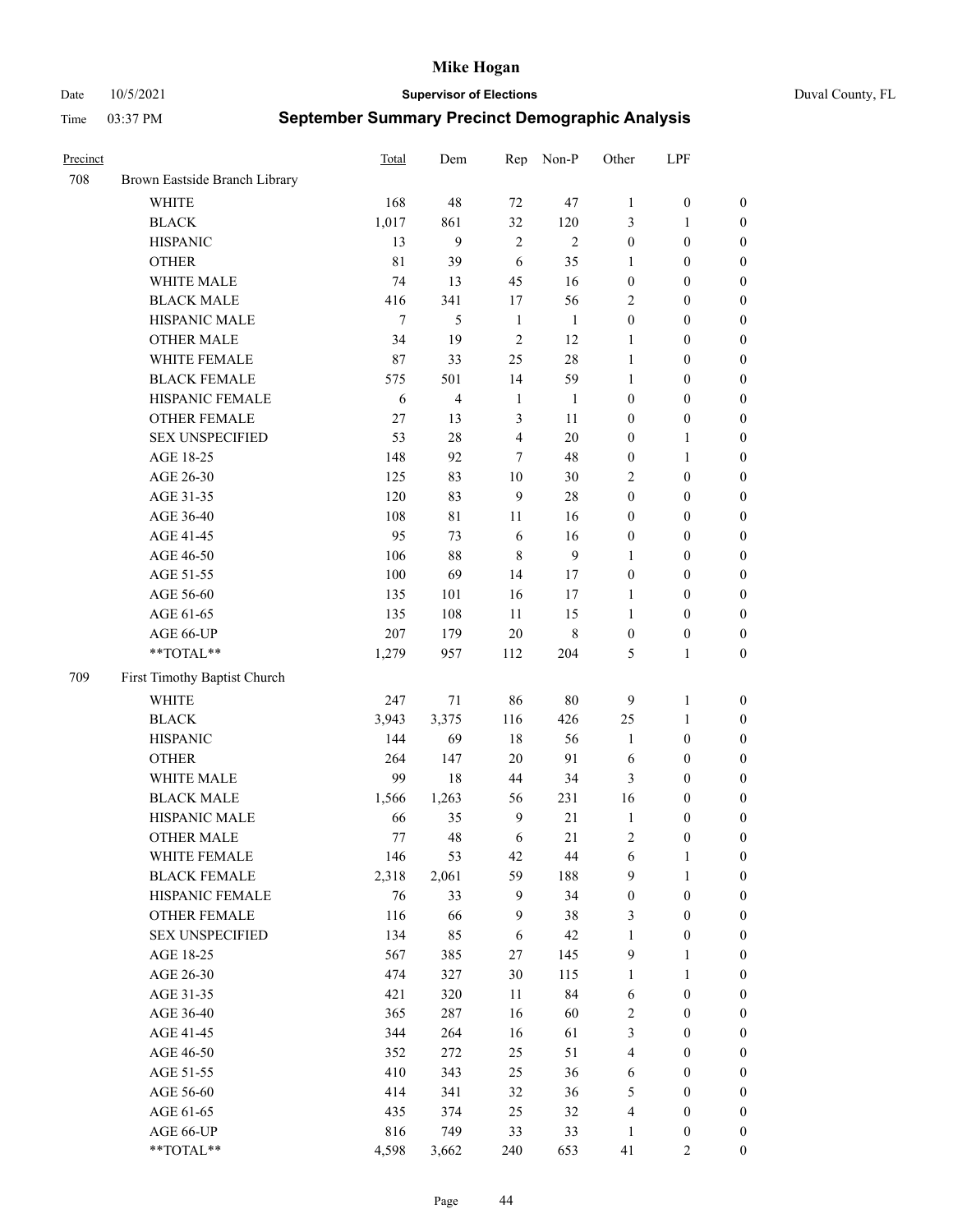Date 10/5/2021 **Supervisor of Elections** Duval County, FL

| Precinct |                                                   | <b>Total</b> | Dem    | Rep                     | Non-P          | Other            | LPF                     |                  |
|----------|---------------------------------------------------|--------------|--------|-------------------------|----------------|------------------|-------------------------|------------------|
| 710      | Highlands Regional Library                        |              |        |                         |                |                  |                         |                  |
|          | <b>WHITE</b>                                      | 395          | 85     | 193                     | 102            | 11               | $\overline{\mathbf{4}}$ | 0                |
|          | <b>BLACK</b>                                      | 3,261        | 2,793  | 73                      | 372            | 22               | $\mathbf{1}$            | 0                |
|          | <b>HISPANIC</b>                                   | 110          | 59     | 16                      | 35             | $\boldsymbol{0}$ | $\boldsymbol{0}$        | $\boldsymbol{0}$ |
|          | <b>OTHER</b>                                      | 258          | 145    | 15                      | 96             | 1                | $\mathbf{1}$            | $\boldsymbol{0}$ |
|          | WHITE MALE                                        | 207          | 40     | 100                     | 59             | 6                | $\sqrt{2}$              | $\boldsymbol{0}$ |
|          | <b>BLACK MALE</b>                                 | 1,333        | 1,084  | 43                      | 194            | 12               | $\boldsymbol{0}$        | $\boldsymbol{0}$ |
|          | HISPANIC MALE                                     | 44           | 20     | $\overline{9}$          | 15             | $\boldsymbol{0}$ | $\boldsymbol{0}$        | $\boldsymbol{0}$ |
|          | <b>OTHER MALE</b>                                 | 82           | 43     | $\overline{4}$          | 35             | $\boldsymbol{0}$ | $\boldsymbol{0}$        | $\boldsymbol{0}$ |
|          | WHITE FEMALE                                      | 182          | 43     | 92                      | $40\,$         | 5                | $\mathbf{2}$            | $\boldsymbol{0}$ |
|          | <b>BLACK FEMALE</b>                               | 1,877        | 1,674  | 28                      | 164            | 10               | $\mathbf{1}$            | $\boldsymbol{0}$ |
|          | HISPANIC FEMALE                                   | 59           | 35     | $\tau$                  | 17             | $\boldsymbol{0}$ | $\boldsymbol{0}$        | 0                |
|          | <b>OTHER FEMALE</b>                               | 119          | 77     | $\,$ 8 $\,$             | 32             | 1                | $\mathbf{1}$            | 0                |
|          | <b>SEX UNSPECIFIED</b>                            | 121          | 66     | 6                       | 49             | $\boldsymbol{0}$ | $\boldsymbol{0}$        | $\boldsymbol{0}$ |
|          | AGE 18-25                                         | 585          | 404    | 27                      | 143            | 9                | $\sqrt{2}$              | $\boldsymbol{0}$ |
|          | AGE 26-30                                         | 386          | 260    | 29                      | 91             | 4                | $\sqrt{2}$              | $\boldsymbol{0}$ |
|          | AGE 31-35                                         | 355          | 261    | 25                      | 67             | 2                | $\boldsymbol{0}$        | $\boldsymbol{0}$ |
|          | AGE 36-40                                         | 345          | 258    | 25                      | 58             | 3                | $\mathbf{1}$            | $\boldsymbol{0}$ |
|          | AGE 41-45                                         | 304          | 233    | 18                      | 49             | 4                | $\boldsymbol{0}$        | $\boldsymbol{0}$ |
|          | AGE 46-50                                         | 337          | 261    | $20\,$                  | 54             | $\mathbf{2}$     | $\boldsymbol{0}$        | $\boldsymbol{0}$ |
|          | AGE 51-55                                         | 350          | 280    | 25                      | 40             | 5                | $\boldsymbol{0}$        | $\boldsymbol{0}$ |
|          | AGE 56-60                                         | 345          | 281    | 26                      | 34             | $\overline{4}$   | $\boldsymbol{0}$        | 0                |
|          | AGE 61-65                                         | 334          | 281    | 27                      | 24             | $\mathbf{1}$     | 1                       | 0                |
|          | AGE 66-UP                                         | 683          | 563    | 75                      | 45             | $\mathbf{0}$     | $\boldsymbol{0}$        | $\boldsymbol{0}$ |
|          | $**TOTAL**$                                       | 4,024        | 3,082  | 297                     | 605            | 34               | 6                       | $\boldsymbol{0}$ |
| 711      | Robert F. Kennedy Community Center, Gymn and Park |              |        |                         |                |                  |                         |                  |
|          | WHITE                                             | 118          | 34     | 35                      | 45             | $\overline{c}$   | $\sqrt{2}$              | $\boldsymbol{0}$ |
|          | <b>BLACK</b>                                      | 911          | 779    | $18\,$                  | 106            | 8                | $\boldsymbol{0}$        | $\boldsymbol{0}$ |
|          | <b>HISPANIC</b>                                   | 16           | 8      | $\overline{2}$          | 6              | $\boldsymbol{0}$ | $\boldsymbol{0}$        | $\boldsymbol{0}$ |
|          | <b>OTHER</b>                                      | 75           | 44     | $\,$ 8 $\,$             | 22             | $\mathbf{1}$     | $\boldsymbol{0}$        | $\boldsymbol{0}$ |
|          | WHITE MALE                                        | 49           | 9      | 21                      | 16             | $\mathbf{1}$     | $\overline{2}$          | $\boldsymbol{0}$ |
|          | <b>BLACK MALE</b>                                 | 370          | 304    | $10\,$                  | 51             | 5                | $\boldsymbol{0}$        | $\boldsymbol{0}$ |
|          | HISPANIC MALE                                     | 6            | 2      | $\mathbf{1}$            | $\mathfrak{Z}$ | $\boldsymbol{0}$ | $\boldsymbol{0}$        | $\boldsymbol{0}$ |
|          | <b>OTHER MALE</b>                                 | 24           | $\tau$ | 5                       | 11             | $\mathbf{1}$     | $\boldsymbol{0}$        | $\boldsymbol{0}$ |
|          | WHITE FEMALE                                      | 66           | 23     | 13                      | 29             | 1                | $\boldsymbol{0}$        | 0                |
|          | <b>BLACK FEMALE</b>                               | 528          | 463    | $\,$ 8 $\,$             | 54             | 3                | $\boldsymbol{0}$        | $\overline{0}$   |
|          | HISPANIC FEMALE                                   | 9            | 5      | $\mathbf{1}$            | 3              | $\boldsymbol{0}$ | $\boldsymbol{0}$        | $\overline{0}$   |
|          | <b>OTHER FEMALE</b>                               | 34           | 28     | $\mathbf{1}$            | 5              | $\boldsymbol{0}$ | $\boldsymbol{0}$        | $\overline{0}$   |
|          | <b>SEX UNSPECIFIED</b>                            | 34           | 24     | 3                       | $\tau$         | $\boldsymbol{0}$ | $\boldsymbol{0}$        | $\overline{0}$   |
|          | AGE 18-25                                         | 144          | 108    | $\overline{\mathbf{4}}$ | 29             | $\overline{c}$   | $\mathbf{1}$            | $\overline{0}$   |
|          | AGE 26-30                                         | 112          | 79     | $\tau$                  | 25             | $\boldsymbol{0}$ | $\mathbf{1}$            | $\overline{0}$   |
|          | AGE 31-35                                         | 117          | 77     | $\tau$                  | 31             | $\mathbf{2}$     | $\boldsymbol{0}$        | 0                |
|          | AGE 36-40                                         | 102          | 70     | 9                       | 22             | $\mathbf{1}$     | $\boldsymbol{0}$        | 0                |
|          | AGE 41-45                                         | 90           | 65     | $\overline{4}$          | 20             | $\mathbf{1}$     | $\boldsymbol{0}$        | 0                |
|          | AGE 46-50                                         | 70           | 51     | $\overline{4}$          | 15             | $\boldsymbol{0}$ | $\boldsymbol{0}$        | $\boldsymbol{0}$ |
|          | AGE 51-55                                         | 97           | 79     | $8\,$                   | $10\,$         | $\boldsymbol{0}$ | $\boldsymbol{0}$        | $\boldsymbol{0}$ |
|          | AGE 56-60                                         | 86           | 75     | 5                       | 5              | 1                | $\boldsymbol{0}$        | $\boldsymbol{0}$ |
|          | AGE 61-65                                         | 107          | 93     | 8                       | 5              | $\mathbf{1}$     | $\boldsymbol{0}$        | $\boldsymbol{0}$ |
|          | AGE 66-UP                                         | 195          | 168    | 7                       | 17             | 3                | $\boldsymbol{0}$        | $\boldsymbol{0}$ |
|          | **TOTAL**                                         | 1,120        | 865    | 63                      | 179            | 11               | $\mathbf{2}$            | $\overline{0}$   |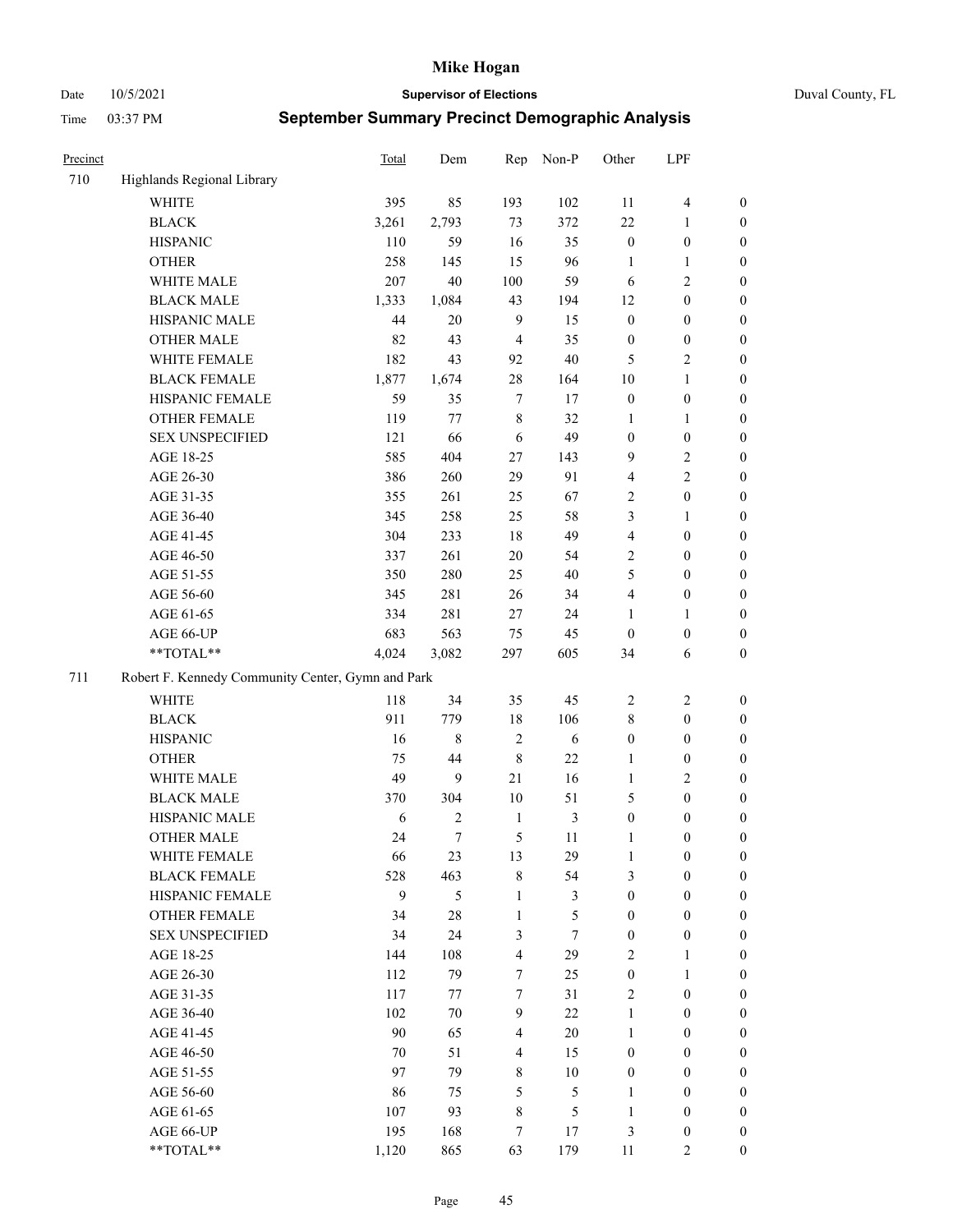Date 10/5/2021 **Supervisor of Elections** Duval County, FL

| Precinct |                                      | Total  | Dem    | Rep              | Non-P          | Other            | LPF                     |                  |
|----------|--------------------------------------|--------|--------|------------------|----------------|------------------|-------------------------|------------------|
| 712      | Mary Singleton Senior Citizen Center |        |        |                  |                |                  |                         |                  |
|          | WHITE                                | 528    | 239    | 151              | 129            | $\overline{4}$   | $\mathfrak{S}$          | 0                |
|          | <b>BLACK</b>                         | 939    | 792    | 28               | 105            | 13               | $\mathbf{1}$            | 0                |
|          | <b>HISPANIC</b>                      | 68     | 36     | 12               | 19             | $\mathbf{1}$     | $\boldsymbol{0}$        | $\boldsymbol{0}$ |
|          | <b>OTHER</b>                         | 115    | 51     | 18               | 41             | 4                | 1                       | $\boldsymbol{0}$ |
|          | WHITE MALE                           | 287    | 116    | 86               | $78\,$         | 2                | 5                       | $\boldsymbol{0}$ |
|          | <b>BLACK MALE</b>                    | 382    | 305    | 15               | 53             | $\,$ $\,$        | $\mathbf{1}$            | $\boldsymbol{0}$ |
|          | HISPANIC MALE                        | 28     | 16     | $\mathfrak{Z}$   | $\,$ 8 $\,$    | $\mathbf{1}$     | $\boldsymbol{0}$        | $\boldsymbol{0}$ |
|          | <b>OTHER MALE</b>                    | 57     | 23     | $11\,$           | 22             | $\mathbf{1}$     | $\boldsymbol{0}$        | $\boldsymbol{0}$ |
|          | WHITE FEMALE                         | 231    | 117    | 65               | 47             | 2                | $\boldsymbol{0}$        | $\boldsymbol{0}$ |
|          | <b>BLACK FEMALE</b>                  | 531    | 468    | 12               | 46             | 5                | $\boldsymbol{0}$        | 0                |
|          | HISPANIC FEMALE                      | 37     | 19     | $\boldsymbol{9}$ | $\overline{9}$ | $\boldsymbol{0}$ | $\boldsymbol{0}$        | 0                |
|          | OTHER FEMALE                         | 42     | 23     | 6                | 11             | $\mathbf{1}$     | $\mathbf{1}$            | 0                |
|          | <b>SEX UNSPECIFIED</b>               | 55     | 31     | $\sqrt{2}$       | $20\,$         | $\sqrt{2}$       | $\boldsymbol{0}$        | $\boldsymbol{0}$ |
|          | AGE 18-25                            | 138    | $88\,$ | 15               | 34             | 1                | $\boldsymbol{0}$        | $\boldsymbol{0}$ |
|          | AGE 26-30                            | 141    | 99     | 12               | 27             | $\mathbf{1}$     | $\sqrt{2}$              | $\boldsymbol{0}$ |
|          | AGE 31-35                            | 183    | 114    | 23               | 41             | 4                | $\mathbf{1}$            | $\boldsymbol{0}$ |
|          | AGE 36-40                            | 175    | 105    | 22               | 43             | 4                | $\mathbf{1}$            | $\boldsymbol{0}$ |
|          | AGE 41-45                            | 139    | 92     | 16               | 27             | $\overline{4}$   | $\boldsymbol{0}$        | $\boldsymbol{0}$ |
|          | AGE 46-50                            | 118    | 65     | 24               | 27             | 1                | $\mathbf{1}$            | $\boldsymbol{0}$ |
|          | AGE 51-55                            | 122    | $80\,$ | 19               | 21             | 1                | $\mathbf{1}$            | 0                |
|          | AGE 56-60                            | 171    | 109    | 34               | 25             | 3                | $\boldsymbol{0}$        | 0                |
|          | AGE 61-65                            | 181    | 132    | 21               | 25             | 3                | $\boldsymbol{0}$        | 0                |
|          | AGE 66-UP                            | 282    | 234    | 23               | 24             | $\boldsymbol{0}$ | $\mathbf{1}$            | 0                |
|          | **TOTAL**                            | 1,650  | 1,118  | 209              | 294            | $22\,$           | $\boldsymbol{7}$        | $\boldsymbol{0}$ |
| 713      | First Baptist Church of Jacksonville |        |        |                  |                |                  |                         |                  |
|          | <b>WHITE</b>                         | 1,787  | 561    | 736              | 433            | 45               | 12                      | $\boldsymbol{0}$ |
|          | <b>BLACK</b>                         | 1,423  | 1,083  | 86               | 222            | 28               | $\overline{\mathbf{4}}$ | $\boldsymbol{0}$ |
|          | <b>HISPANIC</b>                      | 172    | 67     | 39               | 61             | 3                | $\sqrt{2}$              | $\boldsymbol{0}$ |
|          | <b>OTHER</b>                         | 457    | 215    | 83               | 138            | 20               | $\mathbf{1}$            | $\boldsymbol{0}$ |
|          | WHITE MALE                           | 994    | 275    | 421              | 261            | 27               | $10\,$                  | $\boldsymbol{0}$ |
|          | <b>BLACK MALE</b>                    | 645    | 461    | 52               | 116            | 12               | $\overline{\mathbf{4}}$ | $\boldsymbol{0}$ |
|          | HISPANIC MALE                        | 89     | 29     | 26               | 32             | $\mathbf{1}$     | 1                       | $\boldsymbol{0}$ |
|          | <b>OTHER MALE</b>                    | 206    | 94     | 37               | 66             | 9                | $\boldsymbol{0}$        | 0                |
|          | WHITE FEMALE                         | 767    | 276    | 305              | 166            | 18               | 2                       | 0                |
|          | <b>BLACK FEMALE</b>                  | 756    | 604    | 34               | 104            | 14               | $\boldsymbol{0}$        | $\boldsymbol{0}$ |
|          | HISPANIC FEMALE                      | $80\,$ | 38     | 12               | 27             | 2                | $\mathbf{1}$            | $\overline{0}$   |
|          | OTHER FEMALE                         | 184    | 103    | 32               | 39             | 9                | $\mathbf{1}$            | $\overline{0}$   |
|          | <b>SEX UNSPECIFIED</b>               | 118    | 46     | 25               | 43             | 4                | $\boldsymbol{0}$        | 0                |
|          | AGE 18-25                            | 259    | 119    | 51               | 81             | 6                | $\sqrt{2}$              | 0                |
|          | AGE 26-30                            | 412    | 196    | 79               | 124            | 8                | $\mathfrak s$           | 0                |
|          | AGE 31-35                            | 428    | 201    | 89               | 116            | $17\,$           | $\mathfrak s$           | 0                |
|          | AGE 36-40                            | 408    | 175    | 97               | 126            | 7                | $\mathfrak{Z}$          | 0                |
|          | AGE 41-45                            | 360    | 156    | 112              | 83             | 8                | $\mathbf{1}$            | 0                |
|          | AGE 46-50                            | 369    | 144    | 119              | 91             | 15               | $\boldsymbol{0}$        | 0                |
|          | AGE 51-55                            | 313    | 139    | 102              | 59             | 11               | $\sqrt{2}$              | 0                |
|          | AGE 56-60                            | 273    | 144    | 78               | 43             | 8                | $\boldsymbol{0}$        | $\overline{0}$   |
|          | AGE 61-65                            | 279    | 161    | 58               | 54             | 5                | 1                       | $\boldsymbol{0}$ |
|          | AGE 66-UP                            | 738    | 491    | 159              | 77             | 11               | $\boldsymbol{0}$        | $\boldsymbol{0}$ |
|          | **TOTAL**                            | 3,839  | 1,926  | 944              | 854            | 96               | 19                      | $\boldsymbol{0}$ |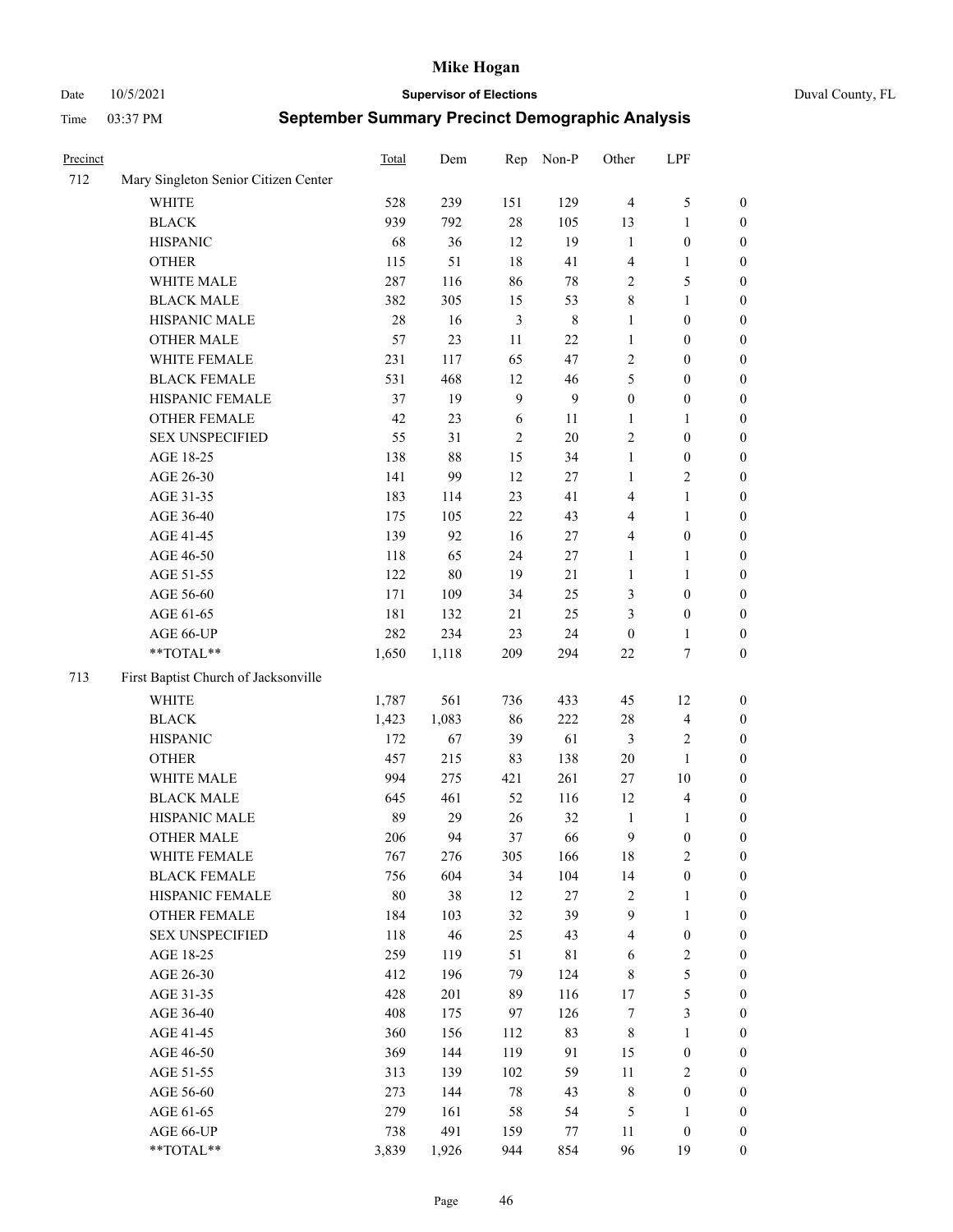Date 10/5/2021 **Supervisor of Elections** Duval County, FL

| Precinct |                                  | Total  | Dem            | Rep              | Non-P          | Other            | LPF                     |                  |
|----------|----------------------------------|--------|----------------|------------------|----------------|------------------|-------------------------|------------------|
| 714      | Grace Baptist Church             |        |                |                  |                |                  |                         |                  |
|          | <b>WHITE</b>                     | 248    | 95             | 73               | 71             | 7                | $\sqrt{2}$              | $\boldsymbol{0}$ |
|          | <b>BLACK</b>                     | 1,535  | 1,280          | 46               | 198            | 9                | $\mathbf{2}$            | $\boldsymbol{0}$ |
|          | <b>HISPANIC</b>                  | 46     | 22             | $\overline{4}$   | 16             | $\overline{4}$   | $\boldsymbol{0}$        | $\boldsymbol{0}$ |
|          | <b>OTHER</b>                     | 140    | 73             | 10               | 55             | $\overline{2}$   | $\boldsymbol{0}$        | $\boldsymbol{0}$ |
|          | WHITE MALE                       | 123    | 40             | 45               | 33             | 3                | $\sqrt{2}$              | $\boldsymbol{0}$ |
|          | <b>BLACK MALE</b>                | 628    | 492            | 24               | 104            | 6                | $\sqrt{2}$              | $\boldsymbol{0}$ |
|          | HISPANIC MALE                    | 18     | 5              | $\mathfrak{Z}$   | $\,$ 8 $\,$    | $\overline{c}$   | $\boldsymbol{0}$        | $\boldsymbol{0}$ |
|          | <b>OTHER MALE</b>                | 47     | 22             | 5                | 19             | $\mathbf{1}$     | $\boldsymbol{0}$        | $\boldsymbol{0}$ |
|          | WHITE FEMALE                     | 117    | 52             | 25               | 36             | 4                | $\boldsymbol{0}$        | $\boldsymbol{0}$ |
|          | <b>BLACK FEMALE</b>              | 872    | 765            | $22\,$           | 82             | 3                | $\boldsymbol{0}$        | $\boldsymbol{0}$ |
|          | HISPANIC FEMALE                  | $27\,$ | 16             | $\mathbf{1}$     | $\,8\,$        | $\overline{c}$   | $\boldsymbol{0}$        | 0                |
|          | OTHER FEMALE                     | 59     | 35             | $\overline{4}$   | $20\,$         | $\boldsymbol{0}$ | $\boldsymbol{0}$        | $\boldsymbol{0}$ |
|          | <b>SEX UNSPECIFIED</b>           | $78\,$ | 43             | $\overline{4}$   | 30             | $\mathbf{1}$     | $\boldsymbol{0}$        | $\boldsymbol{0}$ |
|          | AGE 18-25                        | 239    | 145            | 16               | 73             | 5                | $\boldsymbol{0}$        | $\boldsymbol{0}$ |
|          | AGE 26-30                        | 170    | 115            | 9                | 43             | 3                | $\boldsymbol{0}$        | $\boldsymbol{0}$ |
|          | AGE 31-35                        | 182    | 120            | 14               | 45             | $\sqrt{2}$       | $\mathbf{1}$            | $\boldsymbol{0}$ |
|          | AGE 36-40                        | 188    | 129            | 9                | 47             | $\overline{c}$   | $\mathbf{1}$            | $\boldsymbol{0}$ |
|          | AGE 41-45                        | 171    | 133            | 12               | 23             | 3                | $\boldsymbol{0}$        | $\boldsymbol{0}$ |
|          | AGE 46-50                        | 135    | 101            | 9                | 23             | $\overline{c}$   | $\boldsymbol{0}$        | $\boldsymbol{0}$ |
|          | AGE 51-55                        | 157    | 120            | 14               | 23             | $\boldsymbol{0}$ | $\boldsymbol{0}$        | $\boldsymbol{0}$ |
|          | AGE 56-60                        | 193    | 152            | 13               | 25             | $\mathbf{1}$     | $\sqrt{2}$              | 0                |
|          | AGE 61-65                        | 195    | 161            | 12               | 19             | 3                | $\boldsymbol{0}$        | 0                |
|          | AGE 66-UP                        | 339    | 294            | 25               | 19             | $\mathbf{1}$     | $\boldsymbol{0}$        | $\boldsymbol{0}$ |
|          | **TOTAL**                        | 1,969  | 1,470          | 133              | 340            | $22\,$           | $\overline{\mathbf{4}}$ | $\boldsymbol{0}$ |
|          |                                  |        |                |                  |                |                  |                         |                  |
| 801      | North Jacksonville Church of God |        |                |                  |                |                  |                         |                  |
|          | <b>WHITE</b>                     | 342    | 93             | 178              | 61             | 7                | $\mathfrak{Z}$          | $\boldsymbol{0}$ |
|          | <b>BLACK</b>                     | 1,766  | 1,513          | 55               | 186            | 9                | $\mathfrak{Z}$          | $\boldsymbol{0}$ |
|          | <b>HISPANIC</b>                  | 26     | 11             | $\mathfrak s$    | $10\,$         | $\boldsymbol{0}$ | $\boldsymbol{0}$        | $\boldsymbol{0}$ |
|          | <b>OTHER</b>                     | 138    | 69             | 12               | 55             | $\mathbf{1}$     | $\mathbf{1}$            | $\boldsymbol{0}$ |
|          | WHITE MALE                       | 171    | 43             | 87               | 35             | 5                | $\mathbf{1}$            | $\boldsymbol{0}$ |
|          | <b>BLACK MALE</b>                | 701    | 561            | 28               | 107            | $\overline{4}$   | $\mathbf{1}$            | $\boldsymbol{0}$ |
|          | HISPANIC MALE                    | 12     | $\overline{4}$ | 5                | $\mathfrak{Z}$ | $\boldsymbol{0}$ | $\boldsymbol{0}$        | 0                |
|          | <b>OTHER MALE</b>                | 42     | 20             | $\overline{4}$   | $17\,$         | $\boldsymbol{0}$ | $\mathbf{1}$            | 0                |
|          | WHITE FEMALE                     | 166    | 49             | 89               | 24             | 2                | 2                       | 0                |
|          | <b>BLACK FEMALE</b>              | 1,030  | 927            | 26               | $70\,$         | 5                | $\sqrt{2}$              | $\boldsymbol{0}$ |
|          | HISPANIC FEMALE                  | 13     | 6              | $\boldsymbol{0}$ | $\tau$         | $\boldsymbol{0}$ | $\boldsymbol{0}$        | $\overline{0}$   |
|          | OTHER FEMALE                     | 51     | 34             | 5                | 12             | $\boldsymbol{0}$ | $\boldsymbol{0}$        | $\overline{0}$   |
|          | <b>SEX UNSPECIFIED</b>           | 86     | 42             | 6                | 37             | $\mathbf{1}$     | $\boldsymbol{0}$        | 0                |
|          | AGE 18-25                        | 275    | 183            | 9                | 76             | 2                | $\mathfrak{S}$          | $\theta$         |
|          | AGE 26-30                        | 185    | 130            | 10               | 44             | $\mathbf{1}$     | $\boldsymbol{0}$        | 0                |
|          | AGE 31-35                        | 221    | 161            | 14               | 44             | 2                | $\boldsymbol{0}$        | 0                |
|          | AGE 36-40                        | 180    | 132            | 19               | 27             | $\sqrt{2}$       | $\boldsymbol{0}$        | 0                |
|          | AGE 41-45                        | 177    | 134            | 23               | $20\,$         | $\boldsymbol{0}$ | $\boldsymbol{0}$        | 0                |
|          | AGE 46-50                        | 153    | 113            | 16               | 19             | 5                | $\boldsymbol{0}$        | 0                |
|          | AGE 51-55                        | 172    | 122            | 27               | 19             | 2                | $\overline{2}$          | 0                |
|          | AGE 56-60                        | 193    | 144            | 25               | 24             | $\boldsymbol{0}$ | $\boldsymbol{0}$        | $\overline{0}$   |
|          | AGE 61-65                        | 238    | 194            | 23               | 19             | 2                | $\boldsymbol{0}$        | $\overline{0}$   |
|          | AGE 66-UP                        | 478    | 373            | 84               | $20\,$         | $\mathbf{1}$     | $\boldsymbol{0}$        | 0                |
|          | **TOTAL**                        | 2,272  | 1,686          | 250              | 312            | 17               | $\tau$                  | $\boldsymbol{0}$ |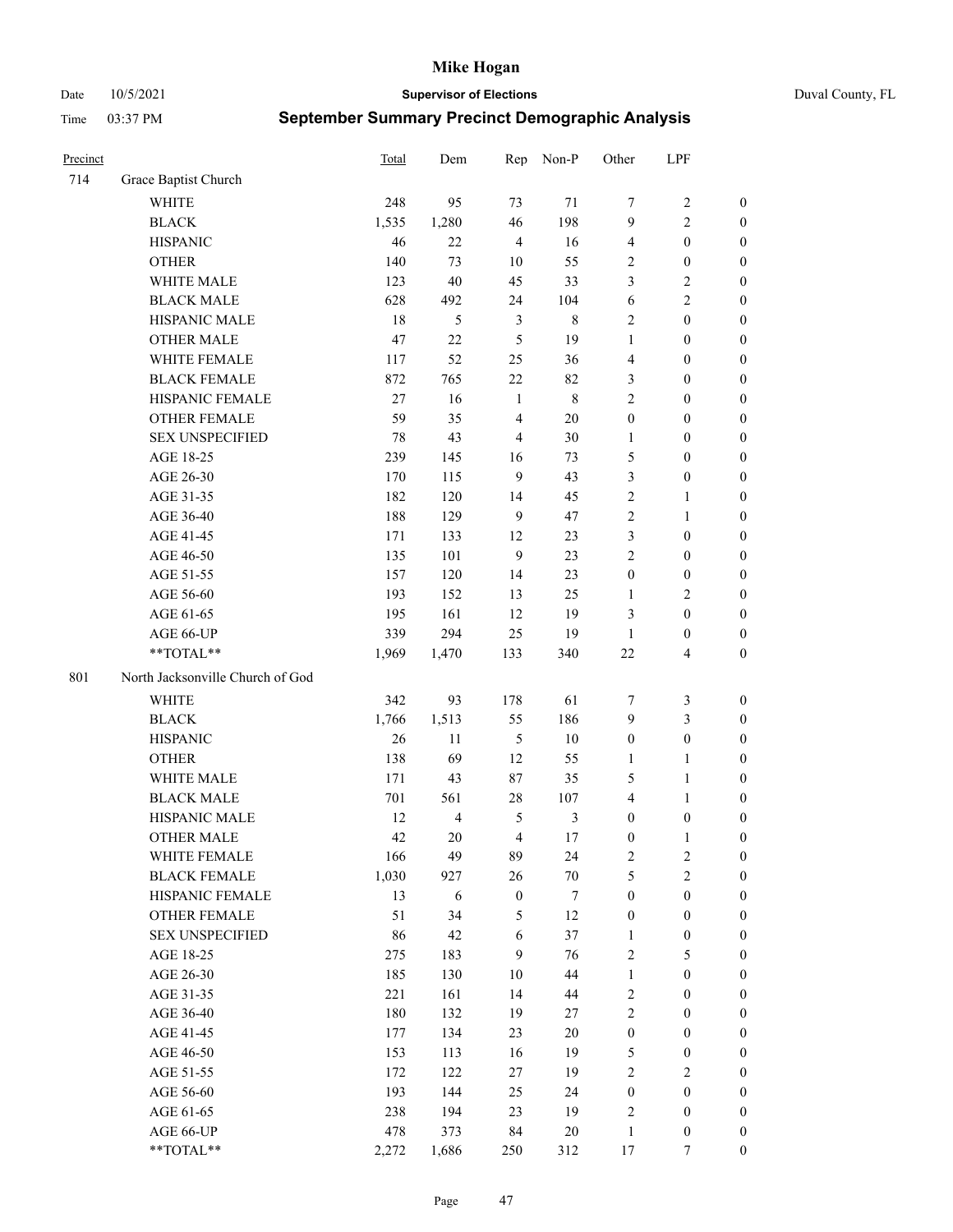Date 10/5/2021 **Supervisor of Elections** Duval County, FL

| Precinct |                                   | <b>Total</b> | Dem    | Rep            | Non-P       | Other                   | LPF              |                  |
|----------|-----------------------------------|--------------|--------|----------------|-------------|-------------------------|------------------|------------------|
| 802      | St Paul Missionary Baptist Church |              |        |                |             |                         |                  |                  |
|          | <b>WHITE</b>                      | 89           | 42     | 20             | 26          | 1                       | $\boldsymbol{0}$ | $\boldsymbol{0}$ |
|          | <b>BLACK</b>                      | 2,330        | 2,049  | 43             | 226         | 10                      | $\overline{c}$   | $\boldsymbol{0}$ |
|          | <b>HISPANIC</b>                   | 20           | 6      | 3              | 11          | $\boldsymbol{0}$        | $\boldsymbol{0}$ | $\boldsymbol{0}$ |
|          | <b>OTHER</b>                      | 114          | 61     | 5              | 46          | 2                       | $\boldsymbol{0}$ | $\boldsymbol{0}$ |
|          | WHITE MALE                        | 36           | 15     | 9              | 11          | $\mathbf{1}$            | $\boldsymbol{0}$ | $\boldsymbol{0}$ |
|          | <b>BLACK MALE</b>                 | 942          | 798    | 22             | 115         | 7                       | $\boldsymbol{0}$ | $\boldsymbol{0}$ |
|          | HISPANIC MALE                     | $\,$ 8 $\,$  | 3      | $\overline{2}$ | 3           | $\boldsymbol{0}$        | $\boldsymbol{0}$ | $\boldsymbol{0}$ |
|          | <b>OTHER MALE</b>                 | 39           | 20     | 3              | 16          | $\boldsymbol{0}$        | $\boldsymbol{0}$ | $\boldsymbol{0}$ |
|          | WHITE FEMALE                      | 52           | 26     | 11             | 15          | $\boldsymbol{0}$        | $\boldsymbol{0}$ | $\boldsymbol{0}$ |
|          | <b>BLACK FEMALE</b>               | 1,355        | 1,225  | $21\,$         | 104         | 3                       | $\sqrt{2}$       | $\boldsymbol{0}$ |
|          | HISPANIC FEMALE                   | 12           | 3      | $\mathbf{1}$   | $\,$ 8 $\,$ | $\boldsymbol{0}$        | $\boldsymbol{0}$ | $\boldsymbol{0}$ |
|          | <b>OTHER FEMALE</b>               | 45           | 27     | $\mathbf{1}$   | 15          | 2                       | $\boldsymbol{0}$ | $\boldsymbol{0}$ |
|          | <b>SEX UNSPECIFIED</b>            | 64           | 41     | $\mathbf{1}$   | 22          | $\boldsymbol{0}$        | $\boldsymbol{0}$ | $\boldsymbol{0}$ |
|          | AGE 18-25                         | 290          | 202    | 6              | 79          | 3                       | $\boldsymbol{0}$ | $\boldsymbol{0}$ |
|          | AGE 26-30                         | 182          | 123    | 5              | 52          | $\overline{c}$          | $\boldsymbol{0}$ | $\boldsymbol{0}$ |
|          | AGE 31-35                         | 176          | 140    | 10             | 26          | $\boldsymbol{0}$        | $\boldsymbol{0}$ | $\boldsymbol{0}$ |
|          | AGE 36-40                         | 189          | 158    | $\mathfrak{S}$ | 26          | $\boldsymbol{0}$        | $\boldsymbol{0}$ | $\boldsymbol{0}$ |
|          | AGE 41-45                         | 186          | 145    | $\mathbf{9}$   | 27          | 4                       | $\mathbf{1}$     | $\boldsymbol{0}$ |
|          | AGE 46-50                         | 195          | 162    | 5              | 26          | $\mathbf{2}$            | $\boldsymbol{0}$ | $\boldsymbol{0}$ |
|          | AGE 51-55                         | 196          | 178    | 6              | 12          | $\boldsymbol{0}$        | $\boldsymbol{0}$ | $\boldsymbol{0}$ |
|          | AGE 56-60                         | 211          | 182    | 5              | 24          | $\boldsymbol{0}$        | $\boldsymbol{0}$ | 0                |
|          | AGE 61-65                         | 205          | 184    | 6              | 14          | $\mathbf{1}$            | $\boldsymbol{0}$ | 0                |
|          | AGE 66-UP                         | 723          | 684    | 14             | 23          | $\mathbf{1}$            | $\mathbf{1}$     | $\boldsymbol{0}$ |
|          | **TOTAL**                         | 2,553        | 2,158  | $71\,$         | 309         | 13                      | $\sqrt{2}$       | $\boldsymbol{0}$ |
| 803      | New Life Community Church         |              |        |                |             |                         |                  |                  |
|          | <b>WHITE</b>                      | 812          | 200    | 424            | 165         | 17                      | 6                | $\boldsymbol{0}$ |
|          | <b>BLACK</b>                      | 3,491        | 3,016  | 97             | 344         | 29                      | $\mathfrak{S}$   | $\boldsymbol{0}$ |
|          | <b>HISPANIC</b>                   | 112          | 48     | 32             | 31          | $\mathbf{1}$            | $\boldsymbol{0}$ | $\boldsymbol{0}$ |
|          | <b>OTHER</b>                      | 280          | 141    | 28             | 103         | 6                       | $\sqrt{2}$       | $\boldsymbol{0}$ |
|          | WHITE MALE                        | 362          | 68     | 194            | 89          | $\tau$                  | $\overline{4}$   | $\boldsymbol{0}$ |
|          | <b>BLACK MALE</b>                 | 1,322        | 1,071  | 53             | 171         | 24                      | 3                | $\boldsymbol{0}$ |
|          | HISPANIC MALE                     | 49           | 20     | 15             | 14          | $\boldsymbol{0}$        | $\boldsymbol{0}$ | $\boldsymbol{0}$ |
|          | <b>OTHER MALE</b>                 | 87           | 46     | 13             | 25          | 2                       | $\mathbf{1}$     | $\boldsymbol{0}$ |
|          | WHITE FEMALE                      | 437          | 130    | 225            | 70          | 10                      | 2                | 0                |
|          | <b>BLACK FEMALE</b>               | 2,114        | 1,898  | 43             | 166         | 5                       | $\sqrt{2}$       | $\boldsymbol{0}$ |
|          | HISPANIC FEMALE                   | 61           | $28\,$ | 15             | 17          | $\mathbf{1}$            | $\boldsymbol{0}$ | $\overline{0}$   |
|          | <b>OTHER FEMALE</b>               | 113          | 61     | 9              | 40          | $\boldsymbol{2}$        | $\mathbf{1}$     | $\overline{0}$   |
|          | <b>SEX UNSPECIFIED</b>            | 150          | 83     | 14             | 51          | $\sqrt{2}$              | $\boldsymbol{0}$ | 0                |
|          | AGE 18-25                         | 589          | 403    | 37             | 135         | 13                      | $\mathbf{1}$     | 0                |
|          | AGE 26-30                         | 372          | 242    | 33             | 85          | 7                       | $\mathfrak{S}$   | 0                |
|          | AGE 31-35                         | 439          | 302    | 46             | 84          | 6                       | $\mathbf{1}$     | 0                |
|          | AGE 36-40                         | 409          | 296    | 32             | 74          | 4                       | $\mathfrak{Z}$   | 0                |
|          | AGE 41-45                         | 382          | 279    | 43             | 56          | $\overline{\mathbf{4}}$ | $\boldsymbol{0}$ | 0                |
|          | AGE 46-50                         | 393          | 298    | 43             | 48          | 2                       | $\sqrt{2}$       | 0                |
|          | AGE 51-55                         | 387          | 282    | 49             | 49          | 6                       | $\mathbf{1}$     | $\boldsymbol{0}$ |
|          | AGE 56-60                         | 457          | 357    | 67             | 31          | $\sqrt{2}$              | $\boldsymbol{0}$ | $\boldsymbol{0}$ |
|          | AGE 61-65                         | 379          | 278    | 65             | 34          | 2                       | $\boldsymbol{0}$ | $\boldsymbol{0}$ |
|          | AGE 66-UP                         | 888          | 668    | 166            | 47          | 7                       | $\boldsymbol{0}$ | $\boldsymbol{0}$ |
|          | **TOTAL**                         | 4,695        | 3,405  | 581            | 643         | 53                      | 13               | $\boldsymbol{0}$ |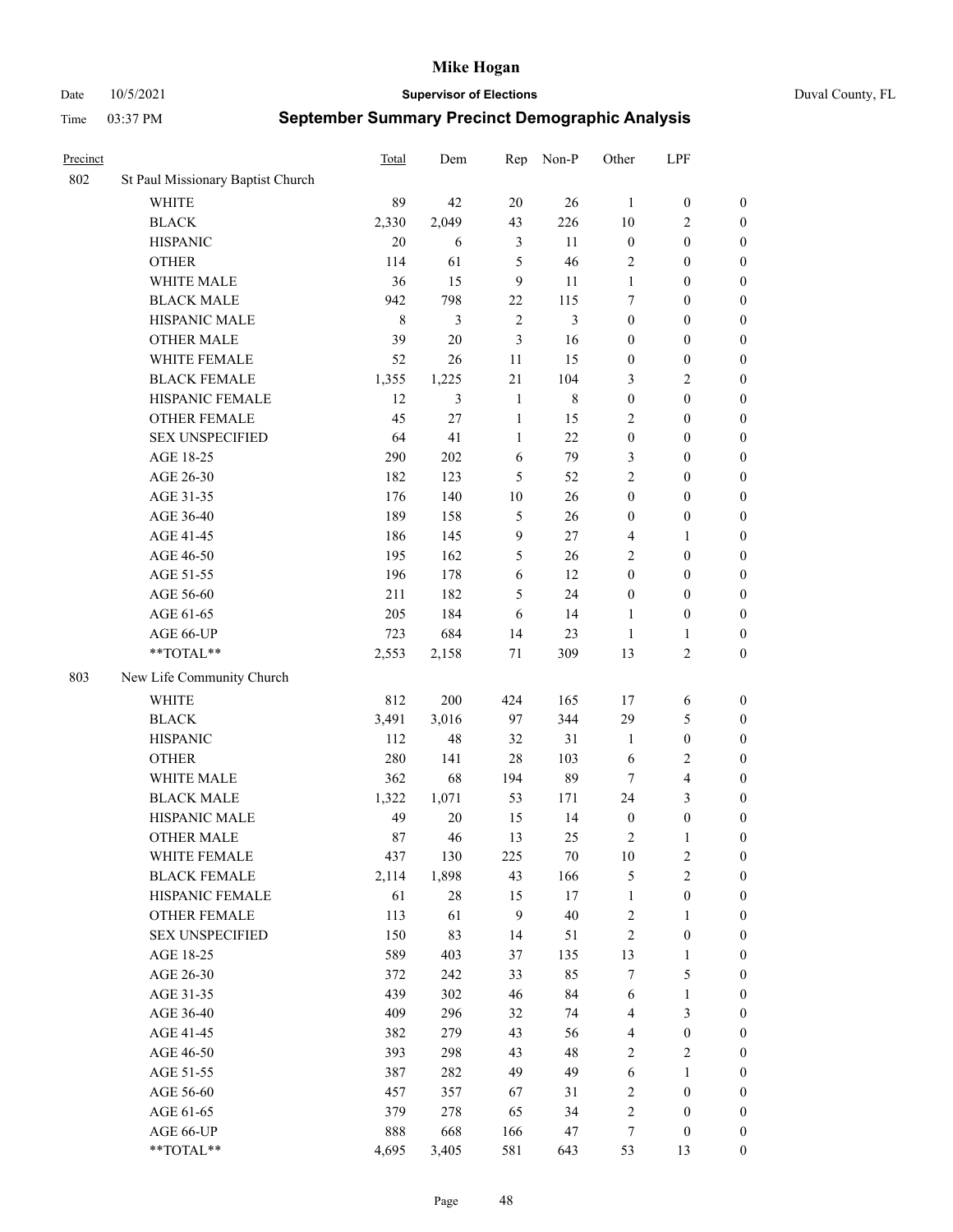Date 10/5/2021 **Supervisor of Elections** Duval County, FL

| Precinct |                         | Total | Dem    |                | Rep Non-P | Other                   | LPF              |                  |
|----------|-------------------------|-------|--------|----------------|-----------|-------------------------|------------------|------------------|
| 804      | Universal Church        |       |        |                |           |                         |                  |                  |
|          | <b>WHITE</b>            | 927   | 247    | 464            | 192       | 16                      | $\,$ 8 $\,$      | $\boldsymbol{0}$ |
|          | <b>BLACK</b>            | 1,405 | 1,160  | 42             | 192       | $11\,$                  | $\boldsymbol{0}$ | $\boldsymbol{0}$ |
|          | <b>HISPANIC</b>         | 66    | 26     | 17             | $22\,$    | $\boldsymbol{0}$        | $\mathbf{1}$     | $\boldsymbol{0}$ |
|          | <b>OTHER</b>            | 170   | 69     | 29             | $72\,$    | $\boldsymbol{0}$        | $\boldsymbol{0}$ | $\boldsymbol{0}$ |
|          | WHITE MALE              | 412   | 96     | 222            | 83        | 8                       | $\mathfrak{Z}$   | $\boldsymbol{0}$ |
|          | <b>BLACK MALE</b>       | 539   | 420    | 24             | 89        | 6                       | $\boldsymbol{0}$ | $\boldsymbol{0}$ |
|          | HISPANIC MALE           | 34    | 10     | $\,$ 8 $\,$    | 15        | $\boldsymbol{0}$        | $\mathbf{1}$     | $\boldsymbol{0}$ |
|          | <b>OTHER MALE</b>       | 55    | $22\,$ | 10             | 23        | $\boldsymbol{0}$        | $\boldsymbol{0}$ | 0                |
|          | WHITE FEMALE            | 508   | 149    | 239            | 107       | 8                       | $\mathfrak{S}$   | 0                |
|          | <b>BLACK FEMALE</b>     | 842   | 721    | 16             | 100       | 5                       | $\boldsymbol{0}$ | 0                |
|          | HISPANIC FEMALE         | 31    | 16     | $\,$ 8 $\,$    | $\tau$    | $\boldsymbol{0}$        | $\boldsymbol{0}$ | $\boldsymbol{0}$ |
|          | OTHER FEMALE            | 68    | 34     | 16             | $18\,$    | $\boldsymbol{0}$        | $\boldsymbol{0}$ | $\boldsymbol{0}$ |
|          | <b>SEX UNSPECIFIED</b>  | 79    | 34     | 9              | 36        | $\boldsymbol{0}$        | $\boldsymbol{0}$ | $\boldsymbol{0}$ |
|          | AGE 18-25               | 272   | 140    | 37             | 89        | 4                       | $\mathfrak{2}$   | $\boldsymbol{0}$ |
|          | AGE 26-30               | 244   | 137    | 39             | 63        | 4                       | $\mathbf{1}$     | $\boldsymbol{0}$ |
|          | AGE 31-35               | 241   | 145    | 36             | 55        | 3                       | $\overline{2}$   | $\boldsymbol{0}$ |
|          | AGE 36-40               | 202   | 121    | 33             | 45        | 3                       | $\boldsymbol{0}$ | $\boldsymbol{0}$ |
|          | AGE 41-45               | 166   | 87     | 33             | 40        | 5                       | $\mathbf{1}$     | 0                |
|          | AGE 46-50               | 167   | 97     | 36             | 32        | $\mathbf{1}$            | $\mathbf{1}$     | 0                |
|          | AGE 51-55               | 224   | 139    | 45             | 36        | 3                       | $\mathbf{1}$     | 0                |
|          | AGE 56-60               | 285   | 178    | 71             | 34        | $\sqrt{2}$              | $\boldsymbol{0}$ | $\boldsymbol{0}$ |
|          | AGE 61-65               | 263   | 161    | 65             | 35        | 1                       | $\mathbf{1}$     | $\boldsymbol{0}$ |
|          | AGE 66-UP               | 504   | 297    | 157            | 49        | $\mathbf{1}$            | $\boldsymbol{0}$ | $\boldsymbol{0}$ |
|          | **TOTAL**               | 2,568 | 1,502  | 552            | 478       | 27                      | 9                | $\boldsymbol{0}$ |
| 805      | Riverview Senior Center |       |        |                |           |                         |                  |                  |
|          | WHITE                   | 589   | 155    | 285            | 139       | $\tau$                  | $\mathfrak{Z}$   | $\boldsymbol{0}$ |
|          | <b>BLACK</b>            | 1,849 | 1,531  | 63             | 245       | 9                       | $\mathbf{1}$     | $\boldsymbol{0}$ |
|          | <b>HISPANIC</b>         | 55    | 21     | 12             | 19        | $\sqrt{2}$              | $\mathbf{1}$     | $\boldsymbol{0}$ |
|          | <b>OTHER</b>            | 159   | 74     | 23             | 60        | $\overline{c}$          | $\boldsymbol{0}$ | $\boldsymbol{0}$ |
|          | WHITE MALE              | 262   | 60     | 136            | 61        | 3                       | $\sqrt{2}$       | 0                |
|          | <b>BLACK MALE</b>       | 727   | 571    | 30             | 120       | 6                       | $\boldsymbol{0}$ | 0                |
|          | HISPANIC MALE           | 31    | 11     | 9              | 10        | $\mathbf{1}$            | $\boldsymbol{0}$ | 0                |
|          | <b>OTHER MALE</b>       | 57    | 27     | 10             | 19        | $\mathbf{1}$            | $\boldsymbol{0}$ | $\boldsymbol{0}$ |
|          | WHITE FEMALE            | 313   | 89     | 143            | 76        | $\overline{\mathbf{4}}$ | 1                | $\boldsymbol{0}$ |
|          | <b>BLACK FEMALE</b>     | 1,090 | 936    | 33             | 117       | 3                       | $\mathbf{1}$     | $\boldsymbol{0}$ |
|          | HISPANIC FEMALE         | 21    | $10\,$ | $\mathfrak{2}$ | $\tau$    | $\mathbf{1}$            | $\mathbf{1}$     | $\overline{0}$   |
|          | <b>OTHER FEMALE</b>     | 67    | 38     | 10             | 19        | $\boldsymbol{0}$        | $\boldsymbol{0}$ | $\theta$         |
|          | <b>SEX UNSPECIFIED</b>  | 84    | 39     | 10             | 34        | $\mathbf{1}$            | $\boldsymbol{0}$ | $\theta$         |
|          | AGE 18-25               | 346   | 208    | 31             | 100       | 6                       | $\mathbf{1}$     | $\overline{0}$   |
|          | AGE 26-30               | 246   | 134    | 31             | 77        | $\sqrt{2}$              | $\sqrt{2}$       | 0                |
|          | AGE 31-35               | 252   | 169    | 21             | 59        | 2                       | $\mathbf{1}$     | 0                |
|          | AGE 36-40               | 233   | 161    | 28             | 41        | $\mathfrak{Z}$          | $\boldsymbol{0}$ | 0                |
|          | AGE 41-45               | 206   | 144    | 20             | 39        | $\sqrt{2}$              | $\mathbf{1}$     | $\overline{0}$   |
|          | AGE 46-50               | 180   | 119    | 25             | 35        | $\mathbf{1}$            | $\boldsymbol{0}$ | $\boldsymbol{0}$ |
|          | AGE 51-55               | 210   | 148    | 32             | 30        | $\boldsymbol{0}$        | $\boldsymbol{0}$ | $\boldsymbol{0}$ |
|          | AGE 56-60               | 224   | 142    | 47             | 33        | 2                       | $\boldsymbol{0}$ | $\overline{0}$   |
|          | AGE 61-65               | 255   | 187    | 45             | 23        | $\boldsymbol{0}$        | $\boldsymbol{0}$ | $\overline{0}$   |
|          | AGE 66-UP               | 500   | 369    | 103            | 26        | $\sqrt{2}$              | $\boldsymbol{0}$ | $\overline{0}$   |
|          | **TOTAL**               | 2,652 | 1,781  | 383            | 463       | $20\,$                  | $\mathfrak{S}$   | $\boldsymbol{0}$ |
|          |                         |       |        |                |           |                         |                  |                  |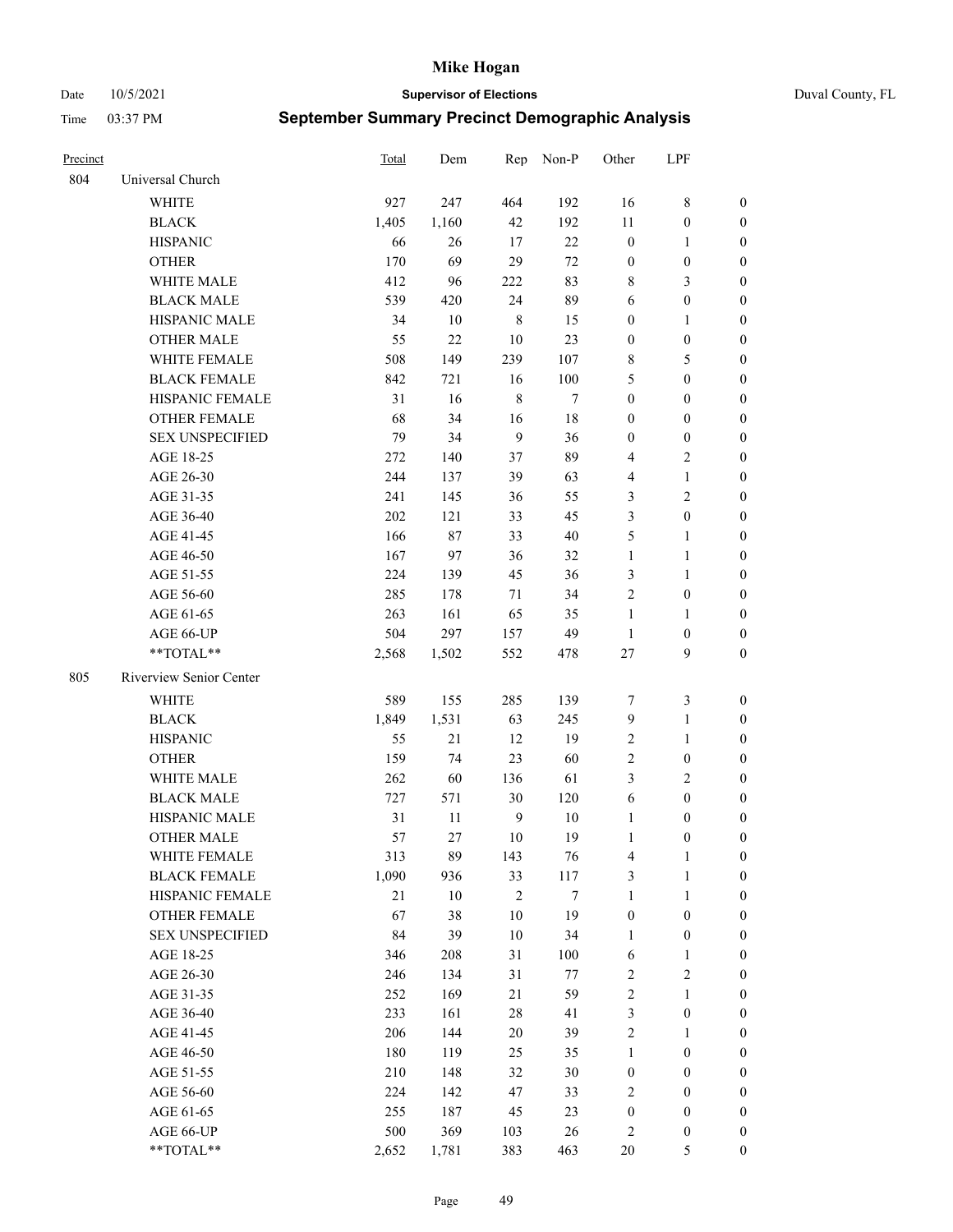Date 10/5/2021 **Supervisor of Elections** Duval County, FL

| Precinct |                                   | Total          | Dem                     | Rep              | Non-P                    | Other            | LPF              |                  |
|----------|-----------------------------------|----------------|-------------------------|------------------|--------------------------|------------------|------------------|------------------|
| 806      | Clanzel T. Brown Community Center |                |                         |                  |                          |                  |                  |                  |
|          | <b>WHITE</b>                      | 21             | 7                       | 10               | $\overline{4}$           | $\boldsymbol{0}$ | $\boldsymbol{0}$ | $\boldsymbol{0}$ |
|          | <b>BLACK</b>                      | 751            | 652                     | 19               | 75                       | 4                | $\mathbf{1}$     | $\boldsymbol{0}$ |
|          | <b>HISPANIC</b>                   | 3              | 1                       | $\mathbf{1}$     | 1                        | $\boldsymbol{0}$ | $\boldsymbol{0}$ | $\boldsymbol{0}$ |
|          | <b>OTHER</b>                      | 57             | 32                      | 3                | 22                       | $\boldsymbol{0}$ | $\boldsymbol{0}$ | $\boldsymbol{0}$ |
|          | WHITE MALE                        | 5              | $\mathfrak{2}$          | 1                | $\overline{2}$           | $\boldsymbol{0}$ | $\boldsymbol{0}$ | $\boldsymbol{0}$ |
|          | <b>BLACK MALE</b>                 | 292            | 251                     | 8                | 31                       | $\overline{c}$   | $\boldsymbol{0}$ | $\boldsymbol{0}$ |
|          | HISPANIC MALE                     | 1              | $\boldsymbol{0}$        | $\mathbf{1}$     | $\boldsymbol{0}$         | $\boldsymbol{0}$ | $\boldsymbol{0}$ | $\boldsymbol{0}$ |
|          | <b>OTHER MALE</b>                 | 18             | $10\,$                  | 3                | 5                        | $\boldsymbol{0}$ | $\boldsymbol{0}$ | $\boldsymbol{0}$ |
|          | WHITE FEMALE                      | 16             | 5                       | 9                | $\mathbf{2}$             | $\boldsymbol{0}$ | $\boldsymbol{0}$ | $\boldsymbol{0}$ |
|          | <b>BLACK FEMALE</b>               | 443            | 387                     | 11               | 42                       | $\overline{c}$   | $\mathbf{1}$     | 0                |
|          | HISPANIC FEMALE                   | $\mathfrak{2}$ | $\mathbf{1}$            | $\boldsymbol{0}$ | $\mathbf{1}$             | $\boldsymbol{0}$ | $\boldsymbol{0}$ | $\boldsymbol{0}$ |
|          | <b>OTHER FEMALE</b>               | 21             | 16                      | $\boldsymbol{0}$ | 5                        | $\boldsymbol{0}$ | $\boldsymbol{0}$ | $\boldsymbol{0}$ |
|          | <b>SEX UNSPECIFIED</b>            | 34             | 20                      | $\boldsymbol{0}$ | 14                       | $\boldsymbol{0}$ | $\boldsymbol{0}$ | $\boldsymbol{0}$ |
|          | AGE 18-25                         | 110            | 72                      | $\overline{4}$   | 32                       | $\mathbf{1}$     | $\mathbf{1}$     | $\boldsymbol{0}$ |
|          | AGE 26-30                         | 79             | 56                      | $\tau$           | 16                       | $\boldsymbol{0}$ | $\boldsymbol{0}$ | $\boldsymbol{0}$ |
|          | AGE 31-35                         | 73             | 55                      | $\overline{4}$   | 13                       | $\mathbf{1}$     | $\boldsymbol{0}$ | $\boldsymbol{0}$ |
|          | AGE 36-40                         | 59             | 45                      | $\mathbf{1}$     | 12                       | $\mathbf{1}$     | $\boldsymbol{0}$ | $\boldsymbol{0}$ |
|          | AGE 41-45                         | 71             | 58                      | $\mathfrak{Z}$   | $10\,$                   | $\boldsymbol{0}$ | $\boldsymbol{0}$ | $\boldsymbol{0}$ |
|          | AGE 46-50                         | 65             | 53                      | 3                | $\,$ 8 $\,$              | 1                | $\boldsymbol{0}$ |                  |
|          | AGE 51-55                         | 62             | 55                      | 3                | $\overline{4}$           | $\boldsymbol{0}$ | $\boldsymbol{0}$ | $\boldsymbol{0}$ |
|          | AGE 56-60                         |                |                         |                  |                          |                  |                  | 0                |
|          |                                   | 73             | 65                      | $\overline{4}$   | $\overline{\mathcal{L}}$ | $\boldsymbol{0}$ | $\boldsymbol{0}$ | $\boldsymbol{0}$ |
|          | AGE 61-65                         | 65             | 61                      | 3                | 1                        | $\boldsymbol{0}$ | $\boldsymbol{0}$ | $\boldsymbol{0}$ |
|          | AGE 66-UP<br>**TOTAL**            | 175            | 172<br>692              | 1                | $\overline{c}$           | $\boldsymbol{0}$ | $\boldsymbol{0}$ | $\boldsymbol{0}$ |
|          |                                   | 832            |                         | 33               | 102                      | 4                | $\mathbf{1}$     | $\boldsymbol{0}$ |
| 807      | Bradham Brooks Regional Library   |                |                         |                  |                          |                  |                  |                  |
|          | <b>WHITE</b>                      | 29             | $\tau$                  | 14               | 6                        | $\overline{c}$   | $\boldsymbol{0}$ | $\boldsymbol{0}$ |
|          | <b>BLACK</b>                      | 1,012          | 902                     | 25               | 82                       | $\boldsymbol{0}$ | $\mathfrak{Z}$   | $\boldsymbol{0}$ |
|          | <b>HISPANIC</b>                   | 12             | 5                       | $\mathfrak{Z}$   | $\overline{4}$           | $\boldsymbol{0}$ | $\boldsymbol{0}$ | $\boldsymbol{0}$ |
|          | <b>OTHER</b>                      | 48             | 22                      | 6                | 19                       | $\mathbf{1}$     | $\boldsymbol{0}$ | $\boldsymbol{0}$ |
|          | WHITE MALE                        | 16             | 3                       | 9                | $\mathfrak{2}$           | $\mathfrak{2}$   | $\boldsymbol{0}$ | $\boldsymbol{0}$ |
|          | <b>BLACK MALE</b>                 | 373            | 316                     | 14               | 41                       | $\boldsymbol{0}$ | $\sqrt{2}$       | $\boldsymbol{0}$ |
|          | HISPANIC MALE                     | $\mathfrak{Z}$ | 1                       | $\sqrt{2}$       | $\boldsymbol{0}$         | $\boldsymbol{0}$ | $\boldsymbol{0}$ | 0                |
|          | <b>OTHER MALE</b>                 | 12             | 7                       | $\boldsymbol{0}$ | 5                        | $\boldsymbol{0}$ | $\boldsymbol{0}$ | $\boldsymbol{0}$ |
|          | WHITE FEMALE                      | 13             | 4                       | $\mathfrak{S}$   | $\overline{\mathbf{4}}$  | $\boldsymbol{0}$ | $\boldsymbol{0}$ | $\boldsymbol{0}$ |
|          | <b>BLACK FEMALE</b>               | 625            | 574                     | $10\,$           | 40                       | $\boldsymbol{0}$ | $\mathbf{1}$     | $\overline{0}$   |
|          | HISPANIC FEMALE                   | 9              | $\overline{\mathbf{4}}$ | $\mathbf{1}$     | $\overline{\mathbf{4}}$  | $\boldsymbol{0}$ | $\boldsymbol{0}$ | $\overline{0}$   |
|          | <b>OTHER FEMALE</b>               | 16             | 9                       | $\mathfrak{Z}$   | 3                        | $\mathbf{1}$     | $\boldsymbol{0}$ | $\overline{0}$   |
|          | <b>SEX UNSPECIFIED</b>            | 34             | 18                      | $\overline{4}$   | 12                       | $\boldsymbol{0}$ | $\boldsymbol{0}$ | $\overline{0}$   |
|          | AGE 18-25                         | 90             | 64                      | $\mathfrak{Z}$   | 23                       | $\boldsymbol{0}$ | $\boldsymbol{0}$ | $\overline{0}$   |
|          | AGE 26-30                         | 68             | 50                      | $\overline{4}$   | 14                       | $\boldsymbol{0}$ | $\boldsymbol{0}$ | $\overline{0}$   |
|          | AGE 31-35                         | 80             | 61                      | $\mathfrak{Z}$   | 15                       | $\boldsymbol{0}$ | $\mathbf{1}$     | 0                |
|          | AGE 36-40                         | 68             | 48                      | $\mathfrak{S}$   | 13                       | $\mathbf{1}$     | $\mathbf{1}$     | 0                |
|          | AGE 41-45                         | 63             | 54                      | $\mathfrak{Z}$   | $\sqrt{6}$               | $\boldsymbol{0}$ | $\boldsymbol{0}$ | $\boldsymbol{0}$ |
|          | AGE 46-50                         | 77             | 63                      | $\sqrt{6}$       | $\,$ 8 $\,$              | $\boldsymbol{0}$ | $\boldsymbol{0}$ | $\boldsymbol{0}$ |
|          | AGE 51-55                         | 79             | 66                      | $\mathfrak{Z}$   | 9                        | $\mathbf{1}$     | $\boldsymbol{0}$ | $\boldsymbol{0}$ |
|          | AGE 56-60                         | 94             | 83                      | 5                | 6                        | $\boldsymbol{0}$ | $\boldsymbol{0}$ | $\boldsymbol{0}$ |
|          | AGE 61-65                         | 104            | 87                      | 6                | $10\,$                   | $\boldsymbol{0}$ | $\mathbf{1}$     | $\boldsymbol{0}$ |
|          | AGE 66-UP                         | 378            | 360                     | 10               | $\boldsymbol{7}$         | $\mathbf{1}$     | $\boldsymbol{0}$ | $\boldsymbol{0}$ |
|          | **TOTAL**                         | 1,101          | 936                     | 48               | 111                      | 3                | 3                | $\boldsymbol{0}$ |
|          |                                   |                |                         |                  |                          |                  |                  |                  |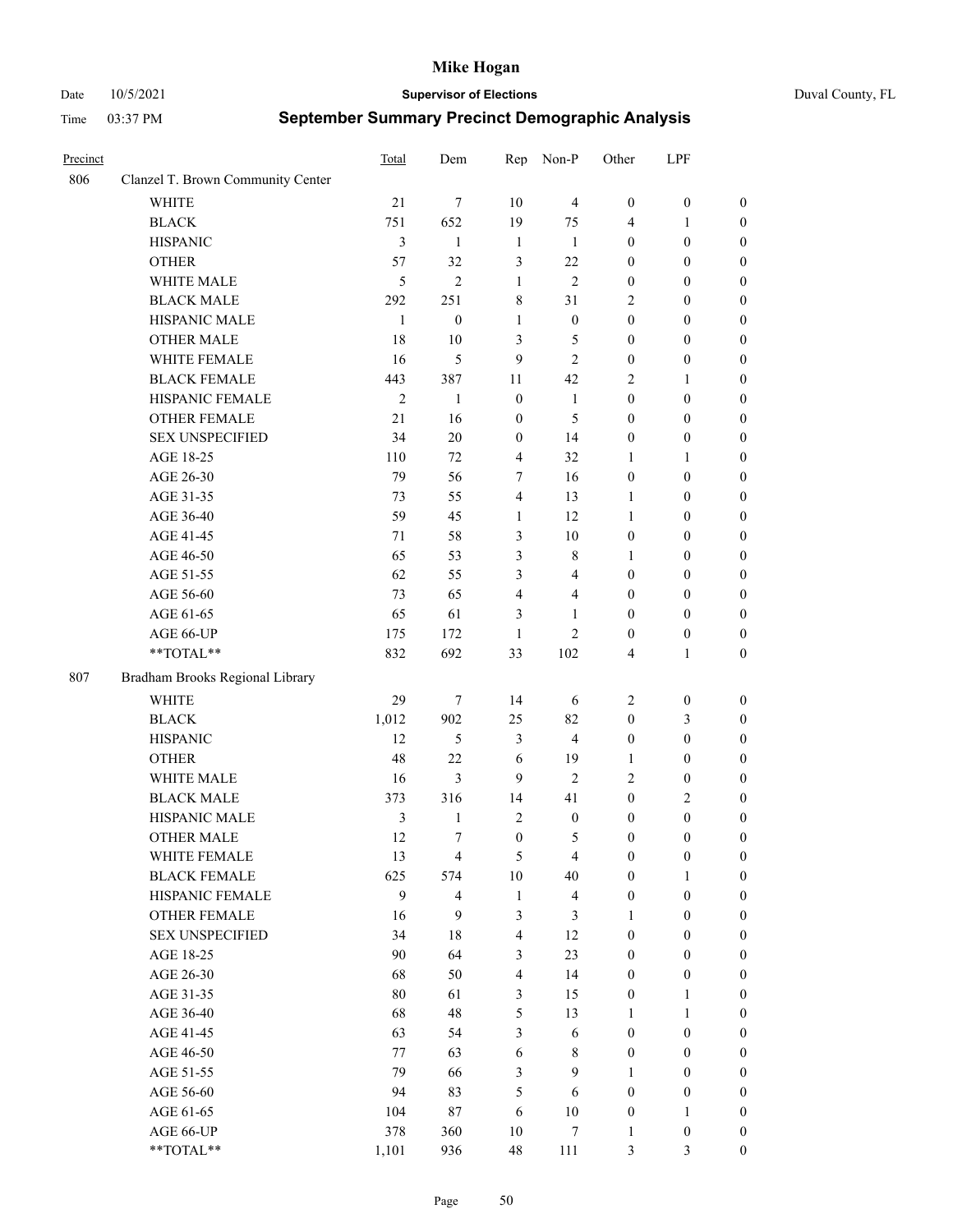Date 10/5/2021 **Supervisor of Elections** Duval County, FL

| Precinct |                                               | Total      | Dem            | Rep              | Non-P          | Other                      | LPF                                  |                  |
|----------|-----------------------------------------------|------------|----------------|------------------|----------------|----------------------------|--------------------------------------|------------------|
| 808      | Fairway Oaks                                  |            |                |                  |                |                            |                                      |                  |
|          | <b>WHITE</b>                                  | 56         | 19             | 13               | 21             | 3                          | $\boldsymbol{0}$                     | 0                |
|          | <b>BLACK</b>                                  | 1,698      | 1,462          | 43               | 188            | 5                          | $\boldsymbol{0}$                     | $\boldsymbol{0}$ |
|          | <b>HISPANIC</b>                               | 18         | 6              | $\mathbf{1}$     | 11             | $\boldsymbol{0}$           | $\boldsymbol{0}$                     | $\boldsymbol{0}$ |
|          | <b>OTHER</b>                                  | 103        | 51             | $\overline{7}$   | 44             | $\boldsymbol{0}$           | $\mathbf{1}$                         | $\boldsymbol{0}$ |
|          | WHITE MALE                                    | 19         | 6              | 6                | 5              | 2                          | $\boldsymbol{0}$                     | $\boldsymbol{0}$ |
|          | <b>BLACK MALE</b>                             | 646        | 539            | 20               | 85             | $\mathfrak{2}$             | $\boldsymbol{0}$                     | $\boldsymbol{0}$ |
|          | HISPANIC MALE                                 | 6          | $\overline{c}$ | $\boldsymbol{0}$ | $\overline{4}$ | $\boldsymbol{0}$           | $\boldsymbol{0}$                     | $\boldsymbol{0}$ |
|          | <b>OTHER MALE</b>                             | 29         | 13             | 3                | 13             | $\boldsymbol{0}$           | $\boldsymbol{0}$                     | $\boldsymbol{0}$ |
|          | WHITE FEMALE                                  | 36         | 13             | $\tau$           | 15             | 1                          | $\boldsymbol{0}$                     | $\boldsymbol{0}$ |
|          | <b>BLACK FEMALE</b>                           | 1,033      | 906            | 23               | 101            | 3                          | $\boldsymbol{0}$                     | $\boldsymbol{0}$ |
|          | HISPANIC FEMALE                               | 12         | 4              | $\mathbf{1}$     | $\tau$         | $\boldsymbol{0}$           | $\boldsymbol{0}$                     | 0                |
|          | <b>OTHER FEMALE</b>                           | 39         | 24             | $\mathfrak{Z}$   | 11             | $\boldsymbol{0}$           | $\mathbf{1}$                         | $\boldsymbol{0}$ |
|          | <b>SEX UNSPECIFIED</b>                        | 55         | 31             | $\mathbf{1}$     | 23             | $\boldsymbol{0}$           | $\boldsymbol{0}$                     | $\boldsymbol{0}$ |
|          | AGE 18-25                                     | 249        | 174            | $10\,$           | 64             | 1                          | $\boldsymbol{0}$                     | $\boldsymbol{0}$ |
|          | AGE 26-30                                     | 208        | 150            | $\tau$           | 51             | $\boldsymbol{0}$           | $\boldsymbol{0}$                     | $\boldsymbol{0}$ |
|          | AGE 31-35                                     | 231        | 178            | $\,8\,$          | 40             | 4                          | $\mathbf{1}$                         | $\boldsymbol{0}$ |
|          | AGE 36-40                                     | 179        | 137            | 6                | 35             | $\mathbf{1}$               | $\boldsymbol{0}$                     | $\boldsymbol{0}$ |
|          | AGE 41-45                                     | 122        | 100            | $\tau$           | 15             | $\boldsymbol{0}$           | $\boldsymbol{0}$                     | $\boldsymbol{0}$ |
|          | AGE 46-50                                     | 118        | 103            | $\mathfrak{Z}$   | 12             | $\boldsymbol{0}$           | $\boldsymbol{0}$                     | $\boldsymbol{0}$ |
|          | AGE 51-55                                     | 145        | 126            | 7                | 11             | 1                          | $\boldsymbol{0}$                     | $\boldsymbol{0}$ |
|          | AGE 56-60                                     | 156        | 140            | $\tau$           | 9              | $\boldsymbol{0}$           | $\boldsymbol{0}$                     | 0                |
|          | AGE 61-65                                     | 182        | 165            | $\overline{4}$   | 13             | $\boldsymbol{0}$           | $\boldsymbol{0}$                     | $\boldsymbol{0}$ |
|          | AGE 66-UP                                     | 285        | 265            | 5                | 14             | 1                          | $\boldsymbol{0}$                     | $\boldsymbol{0}$ |
|          | **TOTAL**                                     | 1,875      | 1,538          | 64               | 264            | 8                          | $\mathbf{1}$                         | $\boldsymbol{0}$ |
| 809      | Simonds-Johnson Community Center              |            |                |                  |                |                            |                                      |                  |
|          |                                               |            |                |                  |                |                            |                                      |                  |
|          | <b>WHITE</b>                                  | 85         | 30             | 24               | 28             | $\overline{2}$             | $\mathbf{1}$                         | $\boldsymbol{0}$ |
|          | <b>BLACK</b>                                  | 2,131      | 1,791          | 57               | 268            | 14                         | $\mathbf{1}$                         | $\boldsymbol{0}$ |
|          | <b>HISPANIC</b>                               | 36         | 22             | 3                | 11             | $\boldsymbol{0}$           | $\boldsymbol{0}$                     | $\boldsymbol{0}$ |
|          | <b>OTHER</b>                                  | 153        | 61             | 10               | 81             | $\mathbf{1}$               | $\boldsymbol{0}$                     | $\boldsymbol{0}$ |
|          | WHITE MALE                                    | 39         | 13             | 13               | 12             | $\mathbf{1}$               | $\boldsymbol{0}$                     | $\boldsymbol{0}$ |
|          | <b>BLACK MALE</b>                             | 847        | 683            | 26               | 133            | 5                          | $\boldsymbol{0}$                     | $\boldsymbol{0}$ |
|          | HISPANIC MALE                                 | 17         | 12             | $\boldsymbol{0}$ | 5              | $\boldsymbol{0}$           | $\boldsymbol{0}$                     | $\boldsymbol{0}$ |
|          | <b>OTHER MALE</b>                             | 45         | 16             | 6                | 23             | $\boldsymbol{0}$           | $\boldsymbol{0}$                     | $\boldsymbol{0}$ |
|          | WHITE FEMALE                                  | 44         | 17             | 11               | 14             | 1                          | 1                                    | 0                |
|          | <b>BLACK FEMALE</b>                           | 1,242      | 1,079          | 30               | 123            | 9                          | $\mathbf{1}$                         | $\boldsymbol{0}$ |
|          | HISPANIC FEMALE                               | 19         | $10\,$         | $\mathfrak{Z}$   | 6              | $\boldsymbol{0}$           | $\boldsymbol{0}$                     | $\overline{0}$   |
|          | <b>OTHER FEMALE</b><br><b>SEX UNSPECIFIED</b> | 55         | 30             | $\mathfrak{Z}$   | $22\,$         | $\boldsymbol{0}$           | $\boldsymbol{0}$                     | $\overline{0}$   |
|          |                                               | 97         | 44             | $\mathbf{2}$     | 50             | $\mathbf{1}$               | $\boldsymbol{0}$                     | $\overline{0}$   |
|          | AGE 18-25                                     | 374        | 246            | 14               | 111            | 3                          | $\boldsymbol{0}$                     | $\overline{0}$   |
|          | AGE 26-30<br>AGE 31-35                        | 237<br>279 | 158<br>209     | 15<br>$\,8\,$    | 62<br>59       | $\sqrt{2}$<br>$\sqrt{2}$   | $\boldsymbol{0}$                     | 0                |
|          |                                               |            |                |                  |                |                            | $\mathbf{1}$                         | 0                |
|          | AGE 36-40                                     | 207<br>171 | 148<br>137     | 11<br>$\tau$     | 45<br>26       | $\sqrt{2}$<br>$\mathbf{1}$ | $\mathbf{1}$<br>$\boldsymbol{0}$     | 0                |
|          | AGE 41-45                                     |            |                |                  |                |                            |                                      | 0                |
|          | AGE 46-50                                     | 175        | 138            | 9                | 24             | $\overline{4}$             | $\boldsymbol{0}$                     | 0                |
|          | AGE 51-55                                     | 161<br>203 | 130            | 13               | 17<br>$20\,$   | $\mathbf{1}$               | $\boldsymbol{0}$<br>$\boldsymbol{0}$ | $\boldsymbol{0}$ |
|          | AGE 56-60                                     |            | 177            | 6                |                | $\boldsymbol{0}$           |                                      | $\boldsymbol{0}$ |
|          | AGE 61-65<br>AGE 66-UP                        | 203        | 188            | 6<br>5           | $\,$ 8 $\,$    | 1<br>$\mathbf{1}$          | $\boldsymbol{0}$                     | $\boldsymbol{0}$ |
|          |                                               | 395        | 373            |                  | 16             |                            | $\boldsymbol{0}$                     | $\boldsymbol{0}$ |
|          | **TOTAL**                                     | 2,405      | 1,904          | 94               | 388            | 17                         | $\mathbf{2}$                         | $\boldsymbol{0}$ |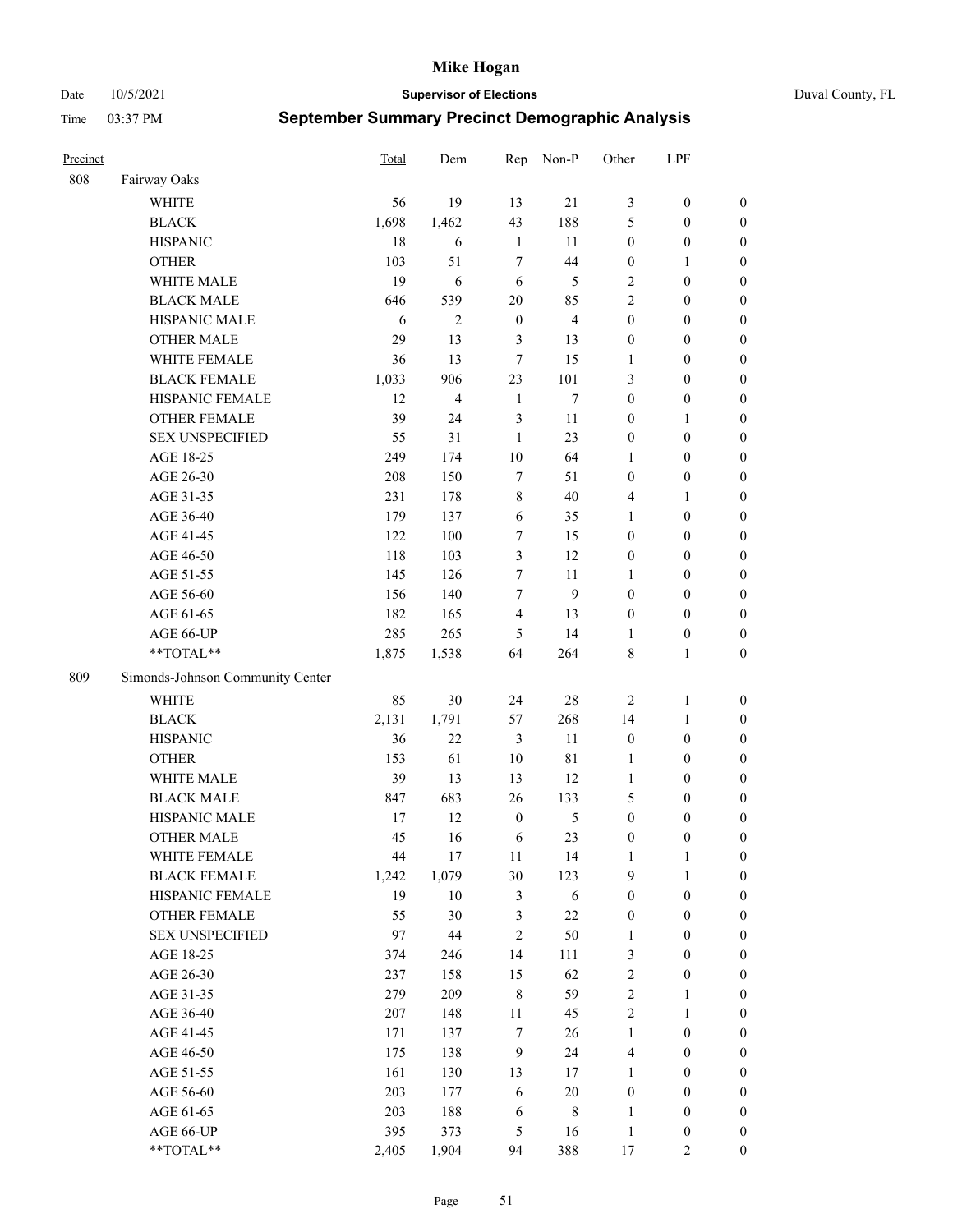Date 10/5/2021 **Supervisor of Elections** Duval County, FL

| Precinct |                                             | Total          | Dem                     | Rep              | Non-P            | Other            | LPF              |                  |
|----------|---------------------------------------------|----------------|-------------------------|------------------|------------------|------------------|------------------|------------------|
| 810      | Temple Baptist Church                       |                |                         |                  |                  |                  |                  |                  |
|          | <b>WHITE</b>                                | 1,044          | 112                     | 789              | 129              | 8                | 6                | 0                |
|          | <b>BLACK</b>                                | 119            | 99                      | $\overline{4}$   | 14               | 2                | $\boldsymbol{0}$ | $\boldsymbol{0}$ |
|          | <b>HISPANIC</b>                             | 24             | 8                       | 10               | 6                | $\boldsymbol{0}$ | $\boldsymbol{0}$ | $\boldsymbol{0}$ |
|          | <b>OTHER</b>                                | 72             | 12                      | 33               | 26               | $\boldsymbol{0}$ | $\mathbf{1}$     | $\boldsymbol{0}$ |
|          | WHITE MALE                                  | 508            | 49                      | 386              | 65               | 5                | $\mathfrak{Z}$   | $\boldsymbol{0}$ |
|          | <b>BLACK MALE</b>                           | 45             | 36                      | $\sqrt{2}$       | $\boldsymbol{7}$ | $\boldsymbol{0}$ | $\boldsymbol{0}$ | $\boldsymbol{0}$ |
|          | HISPANIC MALE                               | 11             | $\overline{\mathbf{4}}$ | 5                | $\sqrt{2}$       | $\boldsymbol{0}$ | $\boldsymbol{0}$ | $\boldsymbol{0}$ |
|          | <b>OTHER MALE</b>                           | 26             | $\mathfrak{S}$          | 11               | 9                | $\boldsymbol{0}$ | $\mathbf{1}$     | $\boldsymbol{0}$ |
|          | WHITE FEMALE                                | 521            | 62                      | 395              | 58               | 3                | $\mathfrak{Z}$   | $\boldsymbol{0}$ |
|          | <b>BLACK FEMALE</b>                         | $70\,$         | 60                      | $\sqrt{2}$       | 7                | $\mathbf{1}$     | $\boldsymbol{0}$ | $\boldsymbol{0}$ |
|          | HISPANIC FEMALE                             | 13             | $\overline{\mathbf{4}}$ | 5                | $\overline{4}$   | $\boldsymbol{0}$ | $\boldsymbol{0}$ | 0                |
|          | OTHER FEMALE                                | 30             | 5                       | 16               | 9                | $\boldsymbol{0}$ | $\boldsymbol{0}$ | $\boldsymbol{0}$ |
|          | <b>SEX UNSPECIFIED</b>                      | 35             | $\sqrt{6}$              | 14               | 14               | $\mathbf{1}$     | $\boldsymbol{0}$ | $\boldsymbol{0}$ |
|          | AGE 18-25                                   | 110            | 21                      | 62               | 26               | $\mathbf{1}$     | $\boldsymbol{0}$ | $\boldsymbol{0}$ |
|          | AGE 26-30                                   | 94             | 16                      | 52               | $21\,$           | 3                | $\sqrt{2}$       | $\boldsymbol{0}$ |
|          | AGE 31-35                                   | 89             | 19                      | 47               | 21               | $\boldsymbol{0}$ | $\sqrt{2}$       | $\boldsymbol{0}$ |
|          | AGE 36-40                                   | 93             | 11                      | 57               | 22               | 2                | $\mathbf{1}$     | $\boldsymbol{0}$ |
|          | AGE 41-45                                   | 106            | $20\,$                  | 62               | 23               | $\boldsymbol{0}$ | $\mathbf{1}$     | $\boldsymbol{0}$ |
|          | AGE 46-50                                   | $101\,$        | 25                      | 66               | $10\,$           | $\boldsymbol{0}$ | $\boldsymbol{0}$ | $\boldsymbol{0}$ |
|          | AGE 51-55                                   | 126            | 16                      | 99               | 11               | $\boldsymbol{0}$ | $\boldsymbol{0}$ | $\boldsymbol{0}$ |
|          | AGE 56-60                                   | 120            | 25                      | 80               | 13               | $\mathbf{2}$     | $\boldsymbol{0}$ | 0                |
|          | AGE 61-65                                   | 144            | 22                      | 105              | 15               | $\mathbf{1}$     | $\mathbf{1}$     | 0                |
|          | AGE 66-UP                                   | 276            | 56                      | 206              | 13               | $\mathbf{1}$     | $\boldsymbol{0}$ | $\boldsymbol{0}$ |
|          | **TOTAL**                                   | 1,259          | 231                     | 836              | 175              | 10               | $\boldsymbol{7}$ | $\boldsymbol{0}$ |
| 811      | Police Athletic League of Jacksonville, Inc |                |                         |                  |                  |                  |                  |                  |
|          | WHITE                                       | 34             | $\,$ 8 $\,$             | 13               | 13               | $\boldsymbol{0}$ | $\boldsymbol{0}$ | $\boldsymbol{0}$ |
|          | <b>BLACK</b>                                | 1,238          | 1,065                   | 34               | 129              | 10               | $\boldsymbol{0}$ | $\boldsymbol{0}$ |
|          | <b>HISPANIC</b>                             | 15             | $\overline{\mathbf{4}}$ | $\sqrt{2}$       | $\tau$           | $\mathbf{1}$     | $\mathbf{1}$     | $\boldsymbol{0}$ |
|          | <b>OTHER</b>                                | 95             | 54                      | $\mathfrak{Z}$   | 36               | $\mathbf{1}$     | $\mathbf{1}$     | $\boldsymbol{0}$ |
|          | WHITE MALE                                  | $\mathbf{9}$   | $\overline{2}$          | 5                | $\overline{2}$   | $\boldsymbol{0}$ | $\boldsymbol{0}$ | $\boldsymbol{0}$ |
|          | <b>BLACK MALE</b>                           | 509            | 414                     | 19               | 69               | 7                | $\boldsymbol{0}$ | $\boldsymbol{0}$ |
|          | HISPANIC MALE                               | $\mathfrak{S}$ | $\mathbf{2}$            | $\mathbf{1}$     | $\sqrt{2}$       | $\boldsymbol{0}$ | $\boldsymbol{0}$ | $\boldsymbol{0}$ |
|          | <b>OTHER MALE</b>                           | 37             | 19                      | $\boldsymbol{0}$ | $17\,$           | $\boldsymbol{0}$ | $\mathbf{1}$     | $\boldsymbol{0}$ |
|          | WHITE FEMALE                                | 23             | 6                       | 7                | 10               | $\boldsymbol{0}$ | $\boldsymbol{0}$ | 0                |
|          | <b>BLACK FEMALE</b>                         | 712            | 638                     | 15               | 56               | 3                | $\boldsymbol{0}$ | $\boldsymbol{0}$ |
|          | HISPANIC FEMALE                             | 9              | $\mathbf{1}$            | $\mathbf{1}$     | 5                | $\mathbf{1}$     | $\mathbf{1}$     | $\overline{0}$   |
|          | OTHER FEMALE                                | 36             | 24                      | $\sqrt{2}$       | $10\,$           | $\boldsymbol{0}$ | $\boldsymbol{0}$ | $\overline{0}$   |
|          | <b>SEX UNSPECIFIED</b>                      | 42             | 25                      | $\overline{c}$   | 14               | $\mathbf{1}$     | $\boldsymbol{0}$ | $\overline{0}$   |
|          | AGE 18-25                                   | 192            | 137                     | 5                | 46               | 3                | $\mathbf{1}$     | $\overline{0}$   |
|          | AGE 26-30                                   | 126            | 93                      | $\,$ 8 $\,$      | 23               | 2                | $\boldsymbol{0}$ | $\overline{0}$   |
|          | AGE 31-35                                   | 141            | 99                      | $11\,$           | 29               | $\overline{c}$   | $\boldsymbol{0}$ | 0                |
|          | AGE 36-40                                   | 114            | 87                      | $\mathfrak{Z}$   | 23               | $\boldsymbol{0}$ | $\mathbf{1}$     | 0                |
|          | AGE 41-45                                   | 121            | 95                      | 5                | 19               | 2                | $\boldsymbol{0}$ | 0                |
|          | AGE 46-50                                   | 109            | 93                      | $\overline{4}$   | 11               | $\mathbf{1}$     | $\boldsymbol{0}$ | 0                |
|          | AGE 51-55                                   | 96             | 85                      | 3                | $\tau$           | $\mathbf{1}$     | $\boldsymbol{0}$ | $\boldsymbol{0}$ |
|          | AGE 56-60                                   | 120            | 106                     | $\overline{4}$   | $10\,$           | $\boldsymbol{0}$ | $\boldsymbol{0}$ | $\boldsymbol{0}$ |
|          | AGE 61-65                                   | 105            | 94                      | $\overline{4}$   | 7                | $\boldsymbol{0}$ | $\boldsymbol{0}$ | $\boldsymbol{0}$ |
|          | AGE 66-UP                                   | 258            | 242                     | 5                | $10\,$           | $\mathbf{1}$     | $\boldsymbol{0}$ | $\boldsymbol{0}$ |
|          | **TOTAL**                                   | 1,382          | 1,131                   | 52               | 185              | 12               | $\mathfrak{2}$   | $\overline{0}$   |
|          |                                             |                |                         |                  |                  |                  |                  |                  |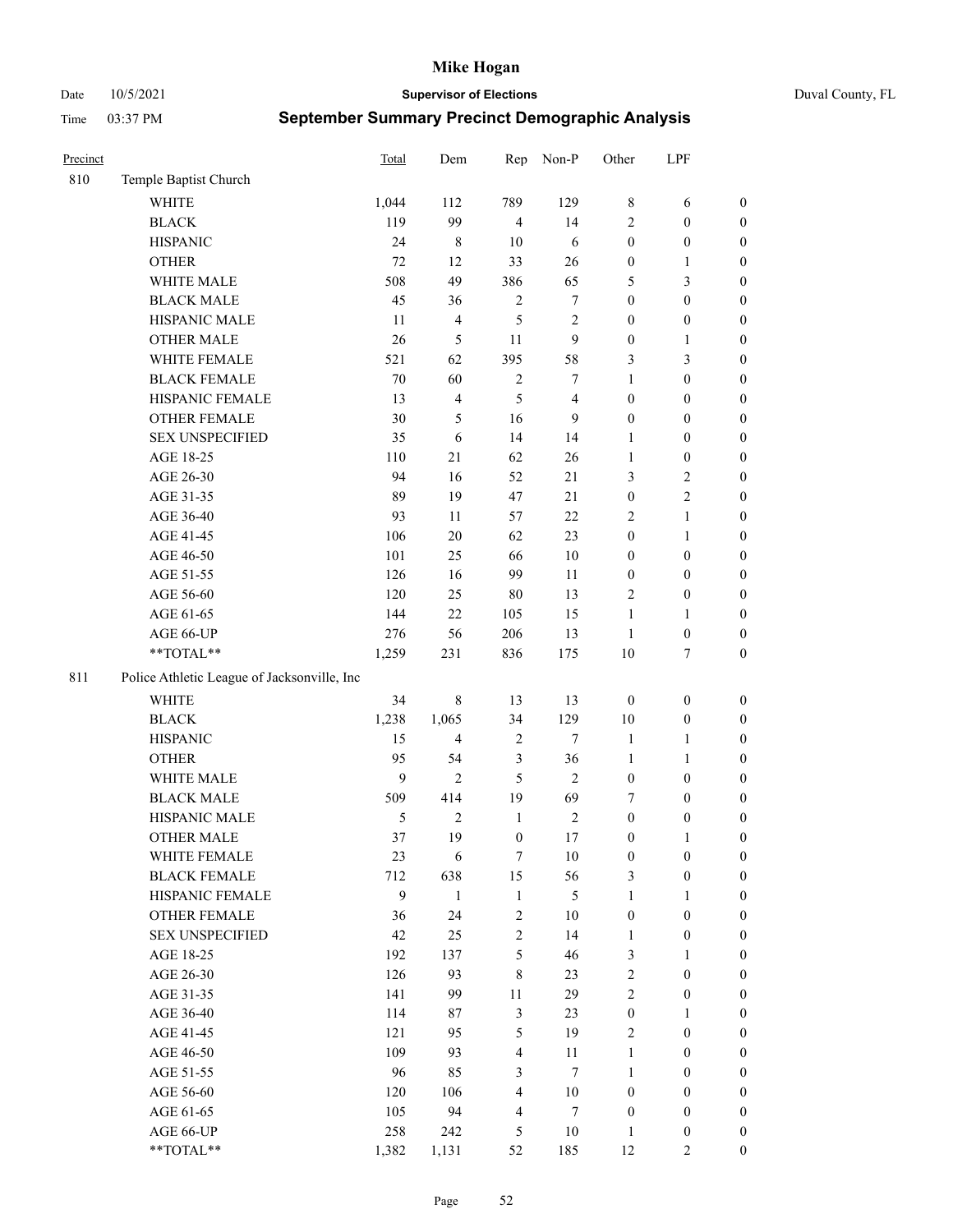Date 10/5/2021 **Supervisor of Elections** Duval County, FL

| Precinct |                                        | Total      | Dem            | Rep              | Non-P          | Other            | LPF                          |                  |
|----------|----------------------------------------|------------|----------------|------------------|----------------|------------------|------------------------------|------------------|
| 812      | <b>Emmett Reed Center</b>              |            |                |                  |                |                  |                              |                  |
|          | <b>WHITE</b>                           | 67         | 27             | 15               | 22             | $\overline{2}$   | $\mathbf{1}$                 | 0                |
|          | <b>BLACK</b>                           | 1,202      | 1,040          | 26               | 132            | 4                | $\boldsymbol{0}$             | 0                |
|          | <b>HISPANIC</b>                        | 26         | 11             | $\mathfrak{S}$   | 9              | $\mathbf{1}$     | $\boldsymbol{0}$             | $\boldsymbol{0}$ |
|          | <b>OTHER</b>                           | 82         | 41             | 5                | 35             | 1                | $\boldsymbol{0}$             | $\boldsymbol{0}$ |
|          | WHITE MALE                             | 24         | 9              | 5                | 9              | $\mathbf{1}$     | $\boldsymbol{0}$             | $\boldsymbol{0}$ |
|          | <b>BLACK MALE</b>                      | 490        | 409            | 14               | 64             | 3                | $\boldsymbol{0}$             | $\boldsymbol{0}$ |
|          | HISPANIC MALE                          | 9          | $\overline{4}$ | $\mathfrak{Z}$   | $\sqrt{2}$     | $\boldsymbol{0}$ | $\boldsymbol{0}$             | $\boldsymbol{0}$ |
|          | <b>OTHER MALE</b>                      | 25         | 11             | $\overline{4}$   | 9              | $\mathbf{1}$     | $\boldsymbol{0}$             | $\boldsymbol{0}$ |
|          | WHITE FEMALE                           | 42         | 18             | $\boldsymbol{9}$ | 13             | $\mathbf{1}$     | $\mathbf{1}$                 | $\boldsymbol{0}$ |
|          | <b>BLACK FEMALE</b>                    | 686        | 613            | 11               | 61             | $\mathbf{1}$     | $\boldsymbol{0}$             | 0                |
|          | HISPANIC FEMALE                        | 15         | 6              | $\sqrt{2}$       | 6              | $\mathbf{1}$     | $\boldsymbol{0}$             | 0                |
|          | <b>OTHER FEMALE</b>                    | 27         | 18             | $\mathbf{1}$     | 8              | $\boldsymbol{0}$ | $\boldsymbol{0}$             | 0                |
|          | <b>SEX UNSPECIFIED</b>                 | 59         | 31             | $\sqrt{2}$       | 26             | $\boldsymbol{0}$ | $\boldsymbol{0}$             | $\boldsymbol{0}$ |
|          | AGE 18-25                              | 147        | $88\,$         | 6                | 52             | 1                | $\boldsymbol{0}$             | $\boldsymbol{0}$ |
|          | AGE 26-30                              | 104        | 70             | $\overline{4}$   | $28\,$         | $\mathbf{1}$     | $\mathbf{1}$                 | $\boldsymbol{0}$ |
|          | AGE 31-35                              | 117        | 89             | $\,$ $\,$        | 19             | $\mathbf{1}$     | $\boldsymbol{0}$             | $\boldsymbol{0}$ |
|          | AGE 36-40                              | 97         | 77             | 6                | 13             | $\mathbf{1}$     | $\boldsymbol{0}$             | $\boldsymbol{0}$ |
|          | AGE 41-45                              | 104        | $80\,$         | 5                | 17             | $\mathbf{2}$     | $\boldsymbol{0}$             | $\boldsymbol{0}$ |
|          | AGE 46-50                              | 96         | 75             | $\overline{4}$   | 17             | $\boldsymbol{0}$ | $\boldsymbol{0}$             | $\boldsymbol{0}$ |
|          | AGE 51-55                              | 103        | 84             | $\overline{4}$   | 13             | $\mathbf{2}$     | $\boldsymbol{0}$             | $\boldsymbol{0}$ |
|          | AGE 56-60                              | 111        | 97             | 5                | $\overline{9}$ | $\boldsymbol{0}$ | $\boldsymbol{0}$             | 0                |
|          | AGE 61-65                              | 158        | 143            | $\overline{4}$   | 11             | $\boldsymbol{0}$ | $\boldsymbol{0}$             | 0                |
|          | AGE 66-UP                              | 340        | 316            | 5                | 19             | $\boldsymbol{0}$ | $\boldsymbol{0}$             | $\boldsymbol{0}$ |
|          | **TOTAL**                              | 1,377      | 1,119          | 51               | 198            | 8                | $\mathbf{1}$                 | $\boldsymbol{0}$ |
| 813      | Our Redeemer Lutheran Church           |            |                |                  |                |                  |                              |                  |
|          |                                        |            |                |                  |                |                  |                              |                  |
|          | <b>WHITE</b>                           | 2,275      | 397            | 1,426            | 406            | 35               | 11                           | $\boldsymbol{0}$ |
|          | <b>BLACK</b>                           | 3,731      | 3,158          | 107              | 435            | 29               | $\sqrt{2}$                   | $\boldsymbol{0}$ |
|          | <b>HISPANIC</b>                        | 163        | 67             | 41               | 52             | 2                | $\mathbf{1}$                 | $\boldsymbol{0}$ |
|          | <b>OTHER</b>                           | 354        | 154            | 64               | 132            | 3                | $\mathbf{1}$                 | $\boldsymbol{0}$ |
|          | WHITE MALE                             | 1,090      | 169            | 702              | 194            | 16               | $\mathbf{9}$                 | $\overline{0}$   |
|          | <b>BLACK MALE</b>                      | 1,590      | 1,293          | 68               | 215            | 12               | $\overline{2}$               | $\boldsymbol{0}$ |
|          | HISPANIC MALE                          | 77         | 23             | 23               | 30             | $\mathbf{1}$     | $\boldsymbol{0}$             | 0                |
|          | <b>OTHER MALE</b>                      | 131        | 48             | 23               | 59             | $\boldsymbol{0}$ | $\mathbf{1}$                 | 0                |
|          | WHITE FEMALE                           | 1,164      | 225            | 710              | 208            | 19               | 2                            | 0                |
|          | <b>BLACK FEMALE</b><br>HISPANIC FEMALE | 2,098      | 1,835          | 38               | 208            | 17               | $\boldsymbol{0}$             | $\boldsymbol{0}$ |
|          |                                        | 84         | 43             | 17               | 22             | $\mathbf{1}$     | $\mathbf{1}$                 | $\boldsymbol{0}$ |
|          | OTHER FEMALE                           | 142        | 73             | 35               | 32             | $\boldsymbol{2}$ | $\boldsymbol{0}$             | $\overline{0}$   |
|          | <b>SEX UNSPECIFIED</b>                 | 147        | 67             | $22\,$           | 57             | $\mathbf{1}$     | $\boldsymbol{0}$             | 0                |
|          | AGE 18-25                              | 781        | 460            | 108              | 198            | 13               | $\sqrt{2}$                   | 0                |
|          | AGE 26-30                              | 492<br>523 | 253            | 101              | 130<br>110     | 7                | $\mathbf{1}$                 | 0                |
|          | AGE 31-35                              |            | 290            | 111              |                | 6                | 6                            | 0                |
|          | AGE 36-40                              | 580<br>564 | 338            | 117<br>93        | 119<br>99      | 5                | $\mathbf{1}$<br>$\mathbf{1}$ | 0                |
|          | AGE 41-45                              |            | 363            |                  |                | 8                |                              | 0                |
|          | AGE 46-50                              | 653        | 412            | 146              | $88\,$         | 6                | $\mathbf{1}$                 | 0                |
|          | AGE 51-55                              | 679        | 413            | 181              | 76             | 9                | $\boldsymbol{0}$             | 0                |
|          | AGE 56-60                              | 616        | 340            | 196              | $72\,$         | 7                | $\mathbf{1}$                 | 0                |
|          | AGE 61-65                              | 590        | 338            | 179              | 66             | 5                | $\sqrt{2}$                   | 0                |
|          | AGE 66-UP                              | 1,045      | 569            | 406              | 67             | 3                | $\boldsymbol{0}$             | $\boldsymbol{0}$ |
|          | **TOTAL**                              | 6,523      | 3,776          | 1,638            | 1,025          | 69               | 15                           | $\boldsymbol{0}$ |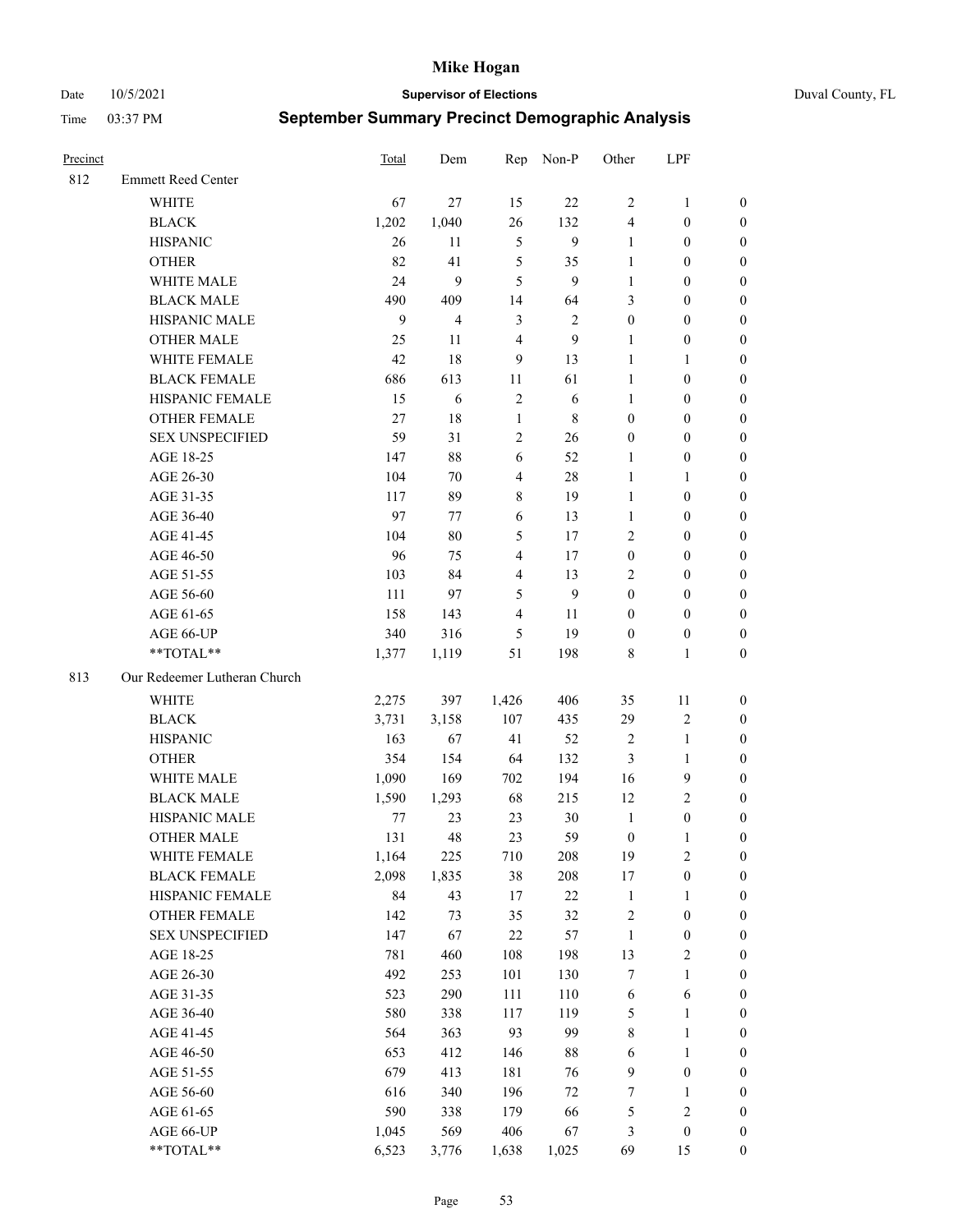Date 10/5/2021 **Supervisor of Elections** Duval County, FL

| Precinct |                                     | Total            | Dem           | Rep                     | Non-P             | Other                                | LPF                                  |                                      |
|----------|-------------------------------------|------------------|---------------|-------------------------|-------------------|--------------------------------------|--------------------------------------|--------------------------------------|
| 814      | Cisco Garden Community Center       |                  |               |                         |                   |                                      |                                      |                                      |
|          | <b>WHITE</b>                        | 2,729            | 387           | 1,950                   | 368               | 19                                   | $\mathfrak{S}$                       | $\boldsymbol{0}$                     |
|          | <b>BLACK</b>                        | 488              | 409           | 22                      | 55                | $\mathbf{2}$                         | $\boldsymbol{0}$                     | $\boldsymbol{0}$                     |
|          | <b>HISPANIC</b>                     | 65               | 23            | 24                      | 17                | $\mathbf{1}$                         | $\boldsymbol{0}$                     | $\boldsymbol{0}$                     |
|          | <b>OTHER</b>                        | 154              | 33            | 61                      | 57                | 3                                    | $\boldsymbol{0}$                     | $\boldsymbol{0}$                     |
|          | WHITE MALE                          | 1,298            | 157           | 942                     | 189               | 8                                    | $\sqrt{2}$                           | $\boldsymbol{0}$                     |
|          | <b>BLACK MALE</b>                   | 219              | 173           | 15                      | 30                | $\mathbf{1}$                         | $\boldsymbol{0}$                     | $\boldsymbol{0}$                     |
|          | HISPANIC MALE                       | 34               | 11            | 12                      | 11                | $\boldsymbol{0}$                     | $\boldsymbol{0}$                     | $\boldsymbol{0}$                     |
|          | <b>OTHER MALE</b>                   | 52               | 11            | 22                      | 17                | $\overline{c}$                       | $\boldsymbol{0}$                     | $\boldsymbol{0}$                     |
|          | WHITE FEMALE                        | 1,398            | 227           | 985                     | 172               | $11\,$                               | $\mathfrak{Z}$                       | $\boldsymbol{0}$                     |
|          | <b>BLACK FEMALE</b>                 | 265              | 232           | $\tau$                  | 25                | $\mathbf{1}$                         | $\boldsymbol{0}$                     | $\boldsymbol{0}$                     |
|          | HISPANIC FEMALE                     | 29               | 10            | 12                      | 6                 | $\mathbf{1}$                         | $\boldsymbol{0}$                     | 0                                    |
|          | <b>OTHER FEMALE</b>                 | 66               | 17            | 22                      | 26                | $\mathbf{1}$                         | $\boldsymbol{0}$                     | 0                                    |
|          | <b>SEX UNSPECIFIED</b>              | 75               | 14            | 40                      | 21                | $\boldsymbol{0}$                     | $\boldsymbol{0}$                     | $\boldsymbol{0}$                     |
|          | AGE 18-25                           | 364              | 88            | 178                     | 90                | 6                                    | $\sqrt{2}$                           | $\boldsymbol{0}$                     |
|          | AGE 26-30                           | 238              | 40            | 141                     | 55                | 2                                    | $\boldsymbol{0}$                     | $\boldsymbol{0}$                     |
|          | AGE 31-35                           | 265              | 60            | 151                     | 51                | $\sqrt{2}$                           | $\mathbf{1}$                         | $\boldsymbol{0}$                     |
|          | AGE 36-40                           | 276              | 69            | 152                     | 51                | 4                                    | $\boldsymbol{0}$                     | $\boldsymbol{0}$                     |
|          | AGE 41-45                           | 222              | 58            | 121                     | 42                | $\mathbf{1}$                         | $\boldsymbol{0}$                     | $\boldsymbol{0}$                     |
|          | AGE 46-50                           | 266              | 68            | 162                     | 35                | $\mathbf{1}$                         | $\boldsymbol{0}$                     | $\boldsymbol{0}$                     |
|          | AGE 51-55                           | 323              | 90            | 183                     | 47                | 2                                    | $\mathbf{1}$                         | $\boldsymbol{0}$                     |
|          | AGE 56-60                           | 353              | 91            | 219                     | 39                | 3                                    | $\mathbf{1}$                         | 0                                    |
|          | AGE 61-65                           | 344              | 90            | 220                     | 33                | 1                                    | $\boldsymbol{0}$                     | 0                                    |
|          | AGE 66-UP                           | 785              | 198           | 530                     | 54                | 3                                    | $\boldsymbol{0}$                     | $\boldsymbol{0}$                     |
|          | $**TOTAL**$                         | 3,436            | 852           | 2,057                   | 497               | 25                                   | $\mathfrak{S}$                       | $\boldsymbol{0}$                     |
| 815      | Graham Branch Library               |                  |               |                         |                   |                                      |                                      |                                      |
|          | WHITE                               |                  | 26            | $18\,$                  | $20\,$            |                                      |                                      |                                      |
|          | <b>BLACK</b>                        | 65<br>1,517      |               | 37                      | 171               | 1                                    | $\boldsymbol{0}$<br>$\sqrt{2}$       | $\boldsymbol{0}$                     |
|          | <b>HISPANIC</b>                     | 22               | 1,299<br>11   | $\mathfrak{Z}$          | $\,$ 8 $\,$       | 8<br>$\boldsymbol{0}$                | $\boldsymbol{0}$                     | $\boldsymbol{0}$                     |
|          |                                     |                  |               |                         |                   |                                      |                                      | $\boldsymbol{0}$                     |
|          | <b>OTHER</b><br>WHITE MALE          | 98               | 53            | $\mathfrak{S}$          | 40                | $\boldsymbol{0}$                     | $\boldsymbol{0}$                     | $\boldsymbol{0}$                     |
|          | <b>BLACK MALE</b>                   | 23<br>664        | $\tau$<br>557 | $\tau$<br>19            | $\,$ 8 $\,$<br>85 | $\mathbf{1}$<br>3                    | $\boldsymbol{0}$<br>$\boldsymbol{0}$ | $\boldsymbol{0}$                     |
|          | HISPANIC MALE                       | $\boldsymbol{9}$ | 6             | $\mathbf{1}$            | $\sqrt{2}$        | $\boldsymbol{0}$                     |                                      | $\boldsymbol{0}$                     |
|          | <b>OTHER MALE</b>                   | 28               | 15            | $\mathbf{1}$            | 12                | $\boldsymbol{0}$                     | $\boldsymbol{0}$<br>$\boldsymbol{0}$ | $\boldsymbol{0}$<br>$\boldsymbol{0}$ |
|          |                                     |                  |               |                         |                   |                                      |                                      |                                      |
|          | WHITE FEMALE<br><b>BLACK FEMALE</b> | 42<br>824        | 19            | 11<br>$18\,$            | 12                | $\boldsymbol{0}$                     | $\boldsymbol{0}$<br>$\overline{2}$   | 0<br>$\overline{0}$                  |
|          | HISPANIC FEMALE                     | 13               | 718<br>5      | $\sqrt{2}$              | 81<br>6           | 5<br>$\boldsymbol{0}$                | $\boldsymbol{0}$                     | $\overline{0}$                       |
|          | <b>OTHER FEMALE</b>                 | 46               | 28            | $\overline{\mathbf{4}}$ | 14                |                                      | $\boldsymbol{0}$                     | $\overline{0}$                       |
|          | <b>SEX UNSPECIFIED</b>              | 53               | 34            | $\boldsymbol{0}$        | 19                | $\boldsymbol{0}$<br>$\boldsymbol{0}$ | $\boldsymbol{0}$                     | $\overline{0}$                       |
|          | AGE 18-25                           | 177              | 115           | $\sqrt{2}$              | 57                | $\mathfrak{2}$                       | $\mathbf{1}$                         | $\overline{0}$                       |
|          | AGE 26-30                           | 149              | 108           | $\mathfrak{Z}$          | 37                | $\boldsymbol{0}$                     | $\mathbf{1}$                         | $\overline{0}$                       |
|          | AGE 31-35                           | 158              | 124           | $\,8\,$                 | 26                | $\boldsymbol{0}$                     | $\boldsymbol{0}$                     | 0                                    |
|          | AGE 36-40                           | 163              | 126           | 3                       | 32                | $\sqrt{2}$                           | $\boldsymbol{0}$                     | 0                                    |
|          | AGE 41-45                           | 129              | 91            | 11                      | 25                | $\mathfrak{2}$                       | $\boldsymbol{0}$                     | 0                                    |
|          | AGE 46-50                           | 128              | 105           | 9                       | 14                | $\boldsymbol{0}$                     | $\boldsymbol{0}$                     | $\boldsymbol{0}$                     |
|          | AGE 51-55                           | 133              | 114           | 7                       | 11                | $\mathbf{1}$                         | $\boldsymbol{0}$                     | $\boldsymbol{0}$                     |
|          | AGE 56-60                           | 155              | 133           | 9                       | 12                | $\mathbf{1}$                         | $\boldsymbol{0}$                     | $\boldsymbol{0}$                     |
|          | AGE 61-65                           | 172              | 159           | 6                       | 6                 | $\mathbf{1}$                         | $\boldsymbol{0}$                     | $\boldsymbol{0}$                     |
|          | AGE 66-UP                           | 338              | 314           | 5                       | 19                | $\boldsymbol{0}$                     | $\boldsymbol{0}$                     | $\boldsymbol{0}$                     |
|          | **TOTAL**                           | 1,702            | 1,389         | 63                      | 239               | 9                                    | $\mathbf{2}$                         | $\boldsymbol{0}$                     |
|          |                                     |                  |               |                         |                   |                                      |                                      |                                      |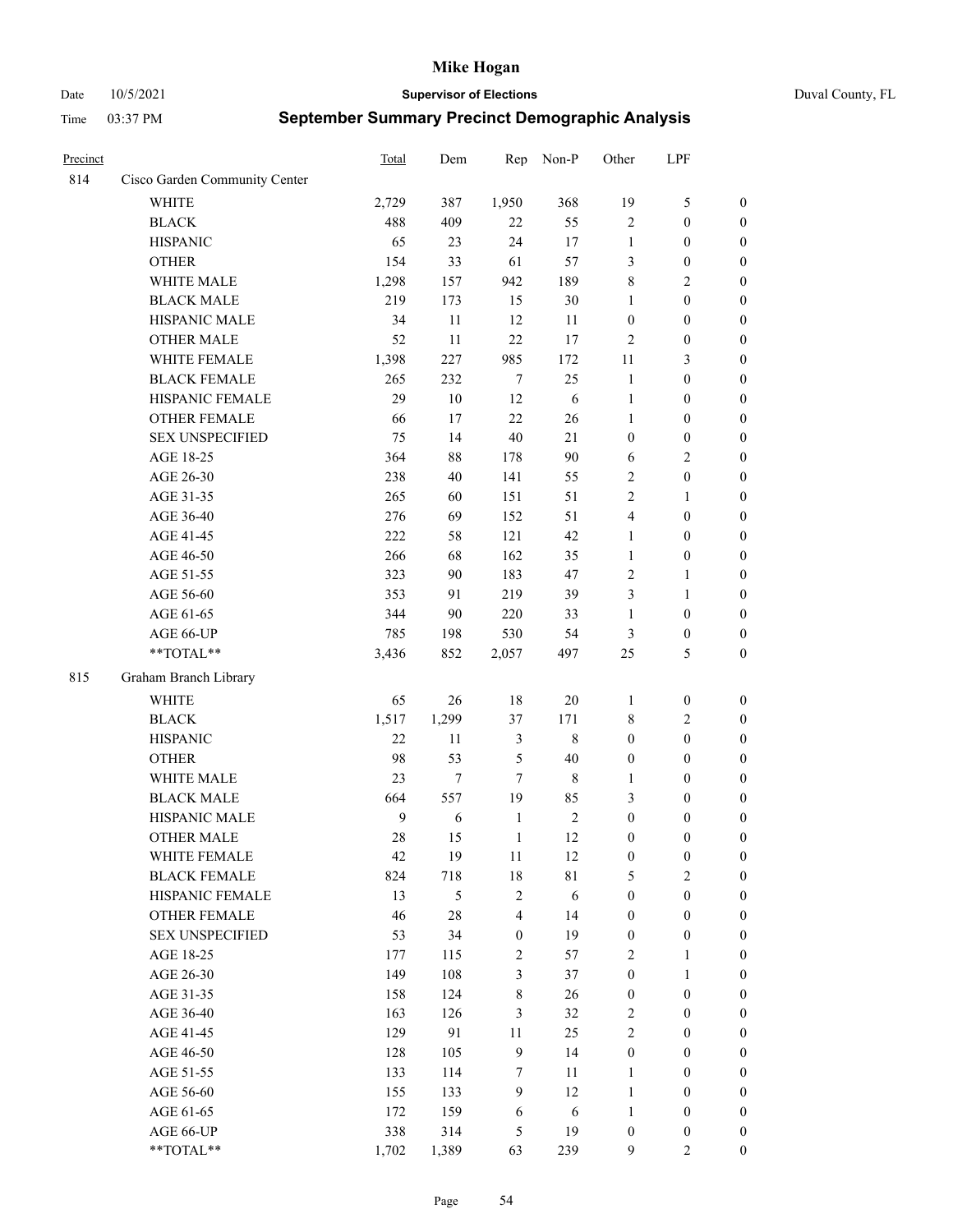Date 10/5/2021 **Supervisor of Elections** Duval County, FL

| Precinct |                                     | Total       | Dem         | Rep                     | Non-P          | Other                        | LPF                              |                                    |
|----------|-------------------------------------|-------------|-------------|-------------------------|----------------|------------------------------|----------------------------------|------------------------------------|
| 816      | Norwood Community Church            |             |             |                         |                |                              |                                  |                                    |
|          | <b>WHITE</b>                        | 111         | 34          | 39                      | 32             | 5                            | $\mathbf{1}$                     | 0                                  |
|          | <b>BLACK</b>                        | 674         | 553         | 14                      | 99             | 8                            | $\boldsymbol{0}$                 | $\boldsymbol{0}$                   |
|          | <b>HISPANIC</b>                     | 19          | 13          | $\sqrt{2}$              | $\overline{4}$ | $\boldsymbol{0}$             | $\boldsymbol{0}$                 | $\boldsymbol{0}$                   |
|          | <b>OTHER</b>                        | 64          | 29          | 3                       | 31             | 1                            | $\boldsymbol{0}$                 | $\boldsymbol{0}$                   |
|          | WHITE MALE                          | 50          | 14          | $21\,$                  | 13             | $\mathbf{1}$                 | 1                                | $\boldsymbol{0}$                   |
|          | <b>BLACK MALE</b>                   | 261         | 198         | 5                       | 52             | 6                            | $\boldsymbol{0}$                 | $\boldsymbol{0}$                   |
|          | HISPANIC MALE                       | 9           | 5           | $\mathbf{1}$            | 3              | $\boldsymbol{0}$             | $\boldsymbol{0}$                 | $\boldsymbol{0}$                   |
|          | <b>OTHER MALE</b>                   | 23          | 11          | $\mathfrak{2}$          | $10\,$         | $\boldsymbol{0}$             | $\boldsymbol{0}$                 | $\boldsymbol{0}$                   |
|          | WHITE FEMALE                        | 58          | 19          | 17                      | $18\,$         | 4                            | $\boldsymbol{0}$                 | $\boldsymbol{0}$                   |
|          | <b>BLACK FEMALE</b>                 | 397         | 342         | $\overline{9}$          | 45             | 1                            | $\boldsymbol{0}$                 | $\boldsymbol{0}$                   |
|          | HISPANIC FEMALE                     | 10          | 8           | $\mathbf{1}$            | $\mathbf{1}$   | $\boldsymbol{0}$             | $\boldsymbol{0}$                 | $\boldsymbol{0}$                   |
|          | OTHER FEMALE                        | 21          | 14          | $\boldsymbol{0}$        | $\tau$         | $\boldsymbol{0}$             | $\boldsymbol{0}$                 | $\boldsymbol{0}$                   |
|          | <b>SEX UNSPECIFIED</b>              | 39          | 18          | $\sqrt{2}$              | 17             | $\overline{2}$               | $\boldsymbol{0}$                 | $\boldsymbol{0}$                   |
|          | AGE 18-25                           | 113         | 63          | $\mathfrak{Z}$          | 45             | $\mathbf{2}$                 | $\boldsymbol{0}$                 | $\boldsymbol{0}$                   |
|          | AGE 26-30                           | 90          | 57          | 7                       | 26             | $\boldsymbol{0}$             | $\boldsymbol{0}$                 | $\boldsymbol{0}$                   |
|          | AGE 31-35                           | 84          | 61          | 3                       | 20             | $\boldsymbol{0}$             | $\boldsymbol{0}$                 | $\boldsymbol{0}$                   |
|          | AGE 36-40                           | 93          | $70\,$      | $\overline{4}$          | 17             | $\mathbf{1}$                 | $\mathbf{1}$                     | $\boldsymbol{0}$                   |
|          | AGE 41-45                           | 73          | 52          | $\mathbf{1}$            | 17             | 3                            | $\boldsymbol{0}$                 | $\boldsymbol{0}$                   |
|          | AGE 46-50                           | $78\,$      | 59          | $\overline{\mathbf{4}}$ | 12             | 3                            | $\boldsymbol{0}$                 | $\boldsymbol{0}$                   |
|          | AGE 51-55                           | 60          | 47          | 5                       | 6              | $\mathbf{2}$                 | $\boldsymbol{0}$                 | $\boldsymbol{0}$                   |
|          | AGE 56-60                           | 67          | 49          | $\,8\,$                 | 10             | $\boldsymbol{0}$             | $\boldsymbol{0}$                 | 0                                  |
|          | AGE 61-65                           | 79          | 64          | 6                       | $8\,$          | $\mathbf{1}$                 | $\boldsymbol{0}$                 | 0                                  |
|          | AGE 66-UP                           | 131         | 107         | 17                      | 5              | $\mathbf{2}$                 | $\boldsymbol{0}$                 | $\boldsymbol{0}$                   |
|          | **TOTAL**                           | 868         | 629         | 58                      | 166            | 14                           | $\mathbf{1}$                     | $\boldsymbol{0}$                   |
| 817      | Highlands Baptist Church            |             |             |                         |                |                              |                                  |                                    |
|          | <b>WHITE</b>                        |             | 326         | 716                     | 344            | 25                           | $\mathbf{9}$                     |                                    |
|          |                                     | 1,420       |             |                         |                |                              |                                  | $\boldsymbol{0}$                   |
|          | <b>BLACK</b>                        | 2,381       | 1,961       | 67                      | 332            | 16                           | $\mathfrak{S}$                   | $\boldsymbol{0}$                   |
|          | <b>HISPANIC</b>                     | 185         | $80\,$      | 31                      | $71\,$<br>122  | 2                            | $\mathbf{1}$                     | $\boldsymbol{0}$                   |
|          | <b>OTHER</b><br>WHITE MALE          | 281         | 102         | 52                      |                | 3                            | $\sqrt{2}$                       | $\boldsymbol{0}$                   |
|          |                                     | 646         | 128         | 342                     | 158            | $11\,$                       | $\boldsymbol{7}$<br>5            | $\boldsymbol{0}$                   |
|          | <b>BLACK MALE</b><br>HISPANIC MALE  | 897         | 690         | 30                      | 161            | 11                           |                                  | $\overline{0}$                     |
|          | <b>OTHER MALE</b>                   | 84<br>100   | 29<br>33    | 19<br>21                | 35<br>43       | $\mathbf{1}$<br>$\mathbf{1}$ | $\boldsymbol{0}$<br>$\mathbf{2}$ | $\boldsymbol{0}$                   |
|          |                                     |             |             |                         |                |                              |                                  | $\boldsymbol{0}$                   |
|          | WHITE FEMALE<br><b>BLACK FEMALE</b> | 756         | 195         | 364                     | 181            | 14                           | 2                                | 0                                  |
|          | HISPANIC FEMALE                     | 1,445<br>96 | 1,241<br>48 | 34<br>$11\,$            | 165<br>35      | 5<br>$\mathbf{1}$            | $\boldsymbol{0}$                 | $\boldsymbol{0}$<br>$\overline{0}$ |
|          | OTHER FEMALE                        | 120         | 52          | 22                      | 44             |                              | $\mathbf{1}$<br>$\boldsymbol{0}$ | $\overline{0}$                     |
|          | <b>SEX UNSPECIFIED</b>              | 123         | 53          | 23                      | 47             | 2<br>$\boldsymbol{0}$        | $\boldsymbol{0}$                 | 0                                  |
|          | AGE 18-25                           | 577         | 295         | 79                      | 189            | 13                           | $\mathbf{1}$                     | $\theta$                           |
|          | AGE 26-30                           | 469         | 251         | 60                      | 153            | $\mathbf{1}$                 | $\overline{\mathbf{4}}$          | 0                                  |
|          | AGE 31-35                           | 432         | 241         | 61                      | 120            | 4                            | 6                                | 0                                  |
|          | AGE 36-40                           | 379         | 223         | 60                      | 89             | 6                            | $\mathbf{1}$                     | 0                                  |
|          | AGE 41-45                           | 346         | 225         | 52                      | 67             | 2                            | $\boldsymbol{0}$                 | 0                                  |
|          |                                     |             | 183         | 68                      | 61             |                              |                                  |                                    |
|          | AGE 46-50<br>AGE 51-55              | 317<br>345  | 204         | 82                      | 52             | 4                            | $\mathbf{1}$<br>$\sqrt{2}$       | 0<br>0                             |
|          | AGE 56-60                           | 367         | 228         | 97                      | 36             | 5<br>5                       | 1                                | $\overline{0}$                     |
|          | AGE 61-65                           | 349         | 226         | 89                      | 33             | $\mathbf{1}$                 | $\boldsymbol{0}$                 | $\boldsymbol{0}$                   |
|          | AGE 66-UP                           | 686         | 393         | 218                     | 69             | 5                            | $\mathbf{1}$                     | $\boldsymbol{0}$                   |
|          | **TOTAL**                           | 4,267       | 2,469       | 866                     | 869            | 46                           | 17                               | $\boldsymbol{0}$                   |
|          |                                     |             |             |                         |                |                              |                                  |                                    |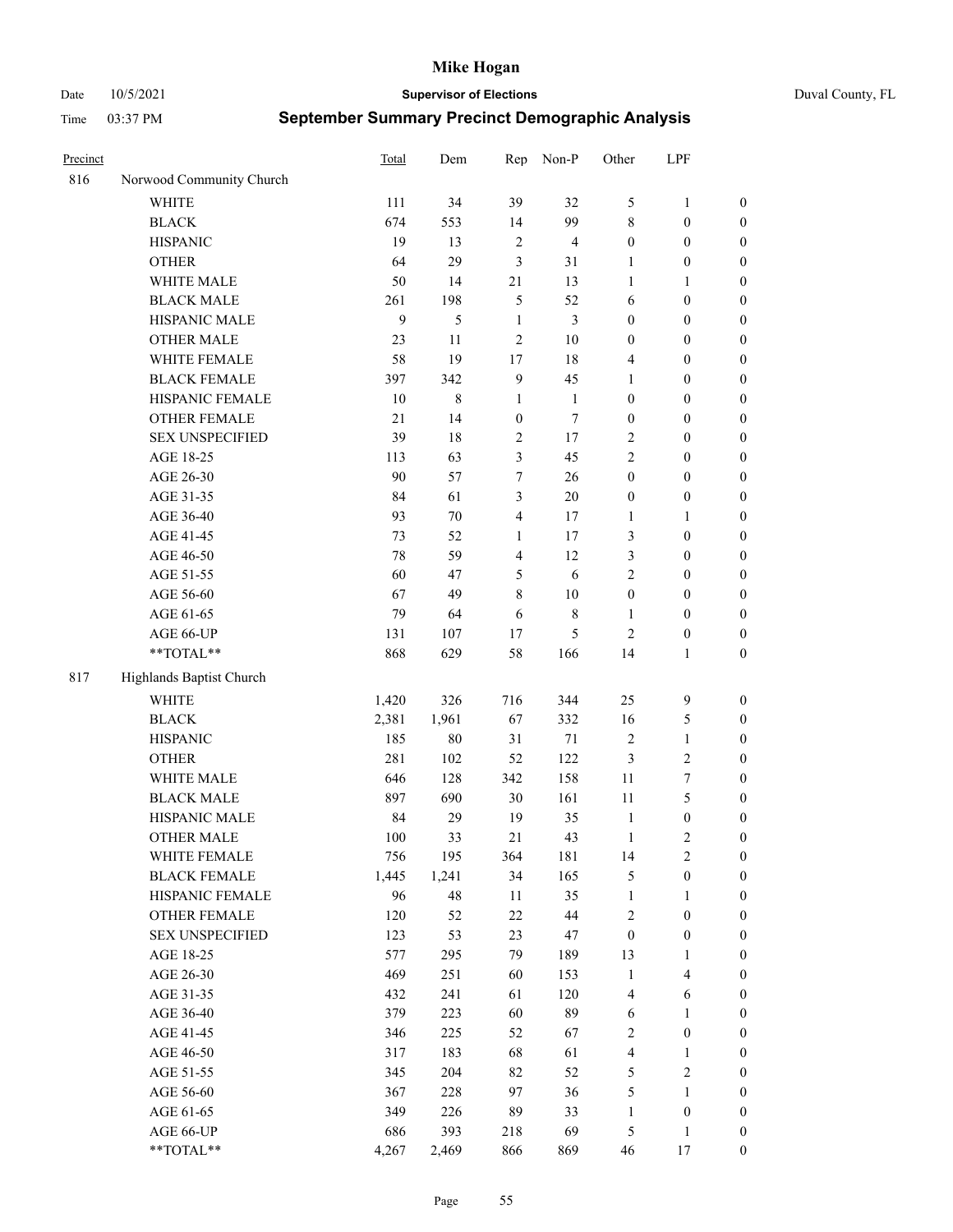Date 10/5/2021 **Supervisor of Elections** Duval County, FL

| Precinct |                                      | Total | Dem            | Rep            | Non-P            | Other            | LPF              |                  |
|----------|--------------------------------------|-------|----------------|----------------|------------------|------------------|------------------|------------------|
| 818      | Greater Harvest Christian Fellowship |       |                |                |                  |                  |                  |                  |
|          | <b>WHITE</b>                         | 298   | 75             | 160            | 57               | 5                | $\mathbf{1}$     | 0                |
|          | <b>BLACK</b>                         | 1,045 | 897            | 29             | 114              | 5                | $\boldsymbol{0}$ | 0                |
|          | <b>HISPANIC</b>                      | 25    | $\tau$         | 6              | 12               | $\boldsymbol{0}$ | $\boldsymbol{0}$ | $\boldsymbol{0}$ |
|          | <b>OTHER</b>                         | 92    | 43             | 10             | 38               | $\boldsymbol{0}$ | 1                | $\boldsymbol{0}$ |
|          | WHITE MALE                           | 132   | 17             | 79             | 32               | 4                | $\boldsymbol{0}$ | $\boldsymbol{0}$ |
|          | <b>BLACK MALE</b>                    | 422   | 350            | 19             | 49               | 4                | $\boldsymbol{0}$ | $\boldsymbol{0}$ |
|          | HISPANIC MALE                        | 11    | 3              | $\overline{4}$ | $\overline{4}$   | $\boldsymbol{0}$ | $\boldsymbol{0}$ | $\boldsymbol{0}$ |
|          | <b>OTHER MALE</b>                    | 27    | 13             | $\overline{4}$ | $\overline{9}$   | $\boldsymbol{0}$ | $\mathbf{1}$     | $\boldsymbol{0}$ |
|          | WHITE FEMALE                         | 161   | 56             | 79             | 24               | 1                | $\mathbf{1}$     | $\boldsymbol{0}$ |
|          | <b>BLACK FEMALE</b>                  | 606   | 532            | 10             | 63               | $\mathbf{1}$     | $\boldsymbol{0}$ | 0                |
|          | HISPANIC FEMALE                      | 13    | $\overline{4}$ | $\sqrt{2}$     | $\boldsymbol{7}$ | $\boldsymbol{0}$ | $\boldsymbol{0}$ | 0                |
|          | OTHER FEMALE                         | 39    | 22             | 5              | 12               | $\boldsymbol{0}$ | $\boldsymbol{0}$ | $\boldsymbol{0}$ |
|          | <b>SEX UNSPECIFIED</b>               | 49    | 25             | $\mathfrak{Z}$ | 21               | $\boldsymbol{0}$ | $\boldsymbol{0}$ | $\boldsymbol{0}$ |
|          | AGE 18-25                            | 180   | 113            | 15             | 49               | $\sqrt{2}$       | $\mathbf{1}$     | $\boldsymbol{0}$ |
|          | AGE 26-30                            | 111   | 71             | 14             | 24               | $\mathbf{1}$     | $\mathbf{1}$     | $\boldsymbol{0}$ |
|          | AGE 31-35                            | 125   | 79             | 13             | 31               | $\sqrt{2}$       | $\boldsymbol{0}$ | $\boldsymbol{0}$ |
|          | AGE 36-40                            | 126   | 89             | 13             | 24               | $\boldsymbol{0}$ | $\boldsymbol{0}$ | $\boldsymbol{0}$ |
|          | AGE 41-45                            | 161   | 124            | 12             | 25               | $\boldsymbol{0}$ | $\boldsymbol{0}$ | $\boldsymbol{0}$ |
|          | AGE 46-50                            | 130   | 97             | 15             | $17\,$           | 1                | $\boldsymbol{0}$ | $\boldsymbol{0}$ |
|          | AGE 51-55                            | 111   | 75             | 15             | 19               | $\sqrt{2}$       | $\boldsymbol{0}$ | $\boldsymbol{0}$ |
|          | AGE 56-60                            | 134   | 89             | 29             | 15               | $\mathbf{1}$     | $\boldsymbol{0}$ | 0                |
|          | AGE 61-65                            | 121   | 89             | 25             | $\tau$           | $\boldsymbol{0}$ | $\boldsymbol{0}$ | 0                |
|          | AGE 66-UP                            | 261   | 196            | 54             | $10\,$           | $\mathbf{1}$     | $\boldsymbol{0}$ | $\boldsymbol{0}$ |
|          | **TOTAL**                            | 1,460 | 1,022          | 205            | 221              | 10               | $\sqrt{2}$       | $\boldsymbol{0}$ |
| 901      | CWA AFL-CIO Local #3106              |       |                |                |                  |                  |                  |                  |
|          | <b>WHITE</b>                         | 1,576 | 675            | 458            | 392              | 30               | 21               | $\boldsymbol{0}$ |
|          | <b>BLACK</b>                         | 1,181 | 954            | 44             | 172              | $\overline{9}$   | $\sqrt{2}$       | $\boldsymbol{0}$ |
|          | <b>HISPANIC</b>                      | 127   | 57             | 24             | 42               | $\overline{c}$   | $\mathbf{2}$     | $\boldsymbol{0}$ |
|          | <b>OTHER</b>                         | 248   | 108            | 49             | 84               | 6                | $\mathbf{1}$     | $\boldsymbol{0}$ |
|          | WHITE MALE                           | 772   | 296            | 248            | 199              | 15               | 14               | $\boldsymbol{0}$ |
|          | <b>BLACK MALE</b>                    | 490   | 375            | 26             | $8\sqrt{1}$      | 6                | $\sqrt{2}$       | $\boldsymbol{0}$ |
|          | HISPANIC MALE                        | 71    | 33             | 13             | $22\,$           | $\overline{c}$   | $\mathbf{1}$     | 0                |
|          | <b>OTHER MALE</b>                    | 91    | 38             | 18             | 33               | $\mathbf{1}$     | $\mathbf{1}$     | $\boldsymbol{0}$ |
|          | WHITE FEMALE                         | 783   | 367            | 207            | 187              | 15               | 7                | 0                |
|          | <b>BLACK FEMALE</b>                  | 669   | 565            | 18             | 83               | 3                | $\boldsymbol{0}$ | $\boldsymbol{0}$ |
|          | HISPANIC FEMALE                      | 53    | 24             | 10             | $18\,$           | $\boldsymbol{0}$ | $\mathbf{1}$     | $\overline{0}$   |
|          | OTHER FEMALE                         | 101   | 51             | 19             | 27               | 4                | $\boldsymbol{0}$ | $\overline{0}$   |
|          | <b>SEX UNSPECIFIED</b>               | 102   | 45             | 16             | 40               | $\mathbf{1}$     | $\boldsymbol{0}$ | 0                |
|          | AGE 18-25                            | 301   | 156            | 37             | 97               | $\,$ 8 $\,$      | $\mathfrak{Z}$   | 0                |
|          | AGE 26-30                            | 424   | 222            | 56             | 133              | 8                | $\mathfrak{S}$   | 0                |
|          | AGE 31-35                            | 442   | 242            | 60             | 117              | 13               | $10\,$           | 0                |
|          | AGE 36-40                            | 315   | 197            | 38             | 76               | $\sqrt{2}$       | $\sqrt{2}$       | 0                |
|          | AGE 41-45                            | 263   | 150            | 48             | 57               | 5                | $\mathfrak{Z}$   | 0                |
|          | AGE 46-50                            | 235   | 126            | 46             | 57               | 5                | $\mathbf{1}$     | 0                |
|          | AGE 51-55                            | 231   | 127            | 51             | 51               | $\sqrt{2}$       | $\boldsymbol{0}$ | 0                |
|          | AGE 56-60                            | 265   | 155            | 73             | 33               | 3                | $\mathbf{1}$     | 0                |
|          | AGE 61-65                            | 251   | 155            | 70             | 25               | $\mathbf{1}$     | $\boldsymbol{0}$ | $\boldsymbol{0}$ |
|          | AGE 66-UP                            | 405   | 264            | 96             | 44               | $\boldsymbol{0}$ | $\mathbf{1}$     | $\boldsymbol{0}$ |
|          | **TOTAL**                            | 3,132 | 1,794          | 575            | 690              | 47               | 26               | $\boldsymbol{0}$ |
|          |                                      |       |                |                |                  |                  |                  |                  |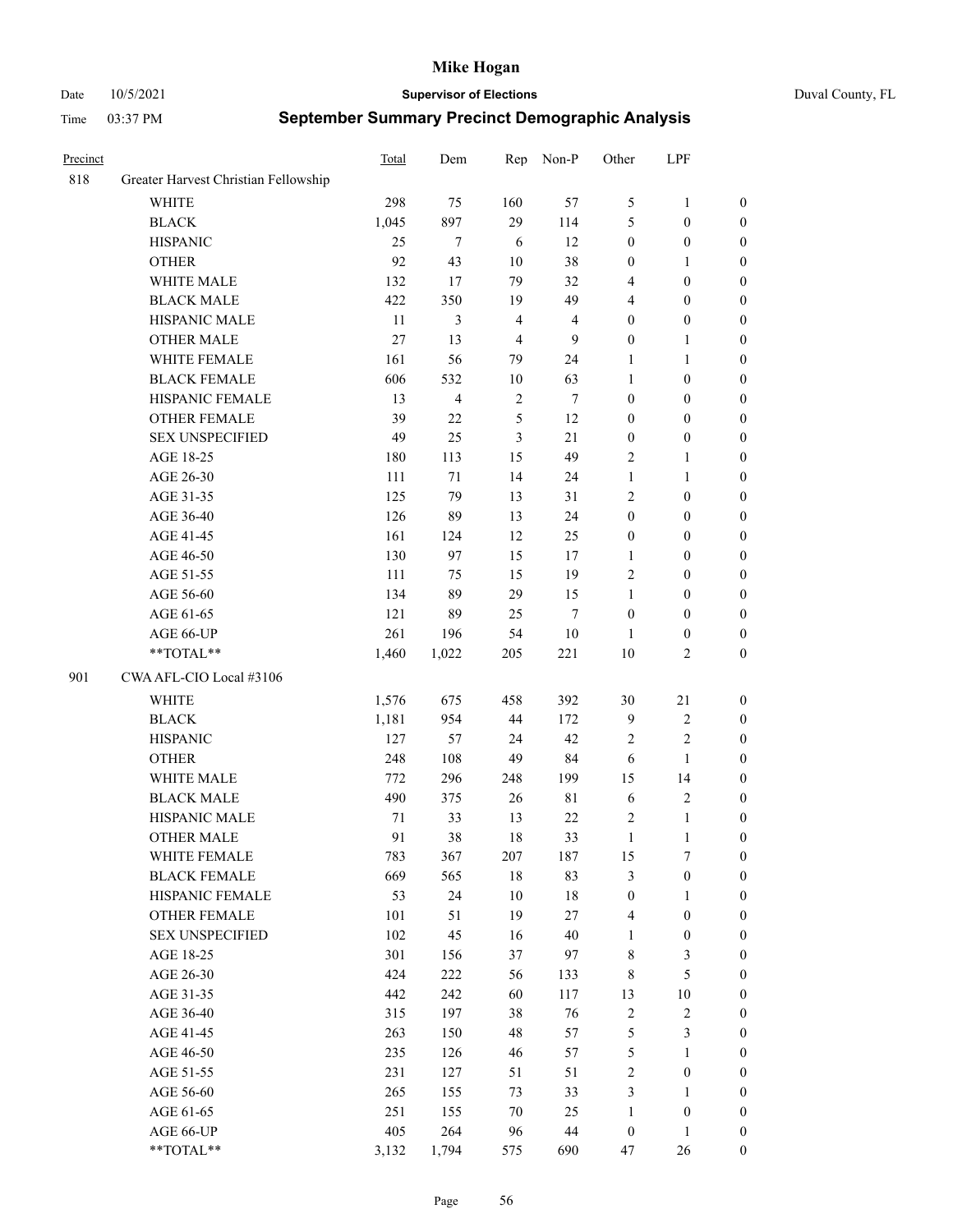Date 10/5/2021 **Supervisor of Elections** Duval County, FL

| Precinct |                                       | Total | Dem        | Rep             | Non-P          | Other               | LPF                                  |                                    |
|----------|---------------------------------------|-------|------------|-----------------|----------------|---------------------|--------------------------------------|------------------------------------|
| 902      | Schell-Sweet Resource Wellness Center |       |            |                 |                |                     |                                      |                                    |
|          | <b>WHITE</b>                          | 74    | 33         | 10              | $28\,$         | 3                   | $\boldsymbol{0}$                     | $\boldsymbol{0}$                   |
|          | <b>BLACK</b>                          | 2,491 | 2,149      | 65              | 259            | 15                  | $\mathfrak{Z}$                       | $\boldsymbol{0}$                   |
|          | <b>HISPANIC</b>                       | 19    | 12         | 3               | $\overline{4}$ | $\boldsymbol{0}$    | $\boldsymbol{0}$                     | $\boldsymbol{0}$                   |
|          | <b>OTHER</b>                          | 148   | 68         | $\,8\,$         | 69             | 3                   | $\boldsymbol{0}$                     | $\boldsymbol{0}$                   |
|          | WHITE MALE                            | 28    | 9          | 6               | 13             | $\boldsymbol{0}$    | $\boldsymbol{0}$                     | $\boldsymbol{0}$                   |
|          | <b>BLACK MALE</b>                     | 1,007 | 829        | 37              | 134            | 5                   | $\mathbf{2}$                         | $\boldsymbol{0}$                   |
|          | HISPANIC MALE                         | 9     | 6          | $\mathbf{1}$    | $\mathbf{2}$   | $\boldsymbol{0}$    | $\boldsymbol{0}$                     | $\boldsymbol{0}$                   |
|          | <b>OTHER MALE</b>                     | 49    | 28         | 3               | 17             | 1                   | $\boldsymbol{0}$                     | 0                                  |
|          | WHITE FEMALE                          | 44    | 24         | 3               | 14             | 3                   | $\boldsymbol{0}$                     | 0                                  |
|          | <b>BLACK FEMALE</b>                   | 1,434 | 1,278      | $28\,$          | 117            | 10                  | $\mathbf{1}$                         | $\boldsymbol{0}$                   |
|          | HISPANIC FEMALE                       | 9     | 6          | $\sqrt{2}$      | $\mathbf{1}$   | $\boldsymbol{0}$    | $\boldsymbol{0}$                     | $\boldsymbol{0}$                   |
|          | OTHER FEMALE                          | 54    | 27         | 3               | 22             | $\overline{c}$      | $\boldsymbol{0}$                     | $\boldsymbol{0}$                   |
|          | <b>SEX UNSPECIFIED</b>                | 98    | 55         | 3               | 40             | $\boldsymbol{0}$    | $\boldsymbol{0}$                     | $\boldsymbol{0}$                   |
|          | AGE 18-25                             | 314   | 181        | 15              | 111            | 6                   | $\mathbf{1}$                         | $\boldsymbol{0}$                   |
|          | AGE 26-30                             | 236   | 183        | 9               | 42             | $\boldsymbol{0}$    | $\sqrt{2}$                           | $\boldsymbol{0}$                   |
|          | AGE 31-35                             | 267   | 199        | $\,$ 8 $\,$     | 52             | 8                   | $\boldsymbol{0}$                     | $\boldsymbol{0}$                   |
|          | AGE 36-40                             | 212   | 167        | 7               | 36             | $\mathbf{2}$        | $\boldsymbol{0}$                     | $\boldsymbol{0}$                   |
|          | AGE 41-45                             | 185   | 147        | 6               | 30             | $\mathbf{2}$        | $\boldsymbol{0}$                     | 0                                  |
|          | AGE 46-50                             | 169   | 147        | $\overline{4}$  | 18             | $\boldsymbol{0}$    | $\boldsymbol{0}$                     | 0                                  |
|          | AGE 51-55                             | 213   | 191        | 7               | 15             | $\boldsymbol{0}$    | $\boldsymbol{0}$                     | $\boldsymbol{0}$                   |
|          | AGE 56-60                             | 250   | 224        | $10\,$          | 15             | 1                   | $\boldsymbol{0}$                     | $\boldsymbol{0}$                   |
|          | AGE 61-65                             | 221   | 200        | $7\phantom{.0}$ | 14             | $\boldsymbol{0}$    | $\boldsymbol{0}$                     | $\boldsymbol{0}$                   |
|          | AGE 66-UP                             | 665   | 623        | 13              | $27\,$         | $\overline{c}$      | $\boldsymbol{0}$                     | $\boldsymbol{0}$                   |
|          | $**TOTAL**$                           | 2,732 | 2,262      | 86              | 360            | $21\,$              | $\mathfrak{Z}$                       | $\boldsymbol{0}$                   |
| 903      | Redemption Church                     |       |            |                 |                |                     |                                      |                                    |
|          | <b>WHITE</b>                          | 1,178 | 330        | 573             | 249            | 21                  | $\mathfrak{S}$                       | $\boldsymbol{0}$                   |
|          | <b>BLACK</b>                          | 1,462 | 1,139      | 52              | 256            | 14                  | $\mathbf{1}$                         | $\boldsymbol{0}$                   |
|          | <b>HISPANIC</b>                       | 200   | 83         | 25              | 85             | 6                   | $\mathbf{1}$                         | $\boldsymbol{0}$                   |
|          | <b>OTHER</b>                          | 257   | 97         | 66              | 86             | $\tau$              | $\mathbf{1}$                         | $\boldsymbol{0}$                   |
|          | WHITE MALE                            | 532   |            | 259             | 122            | $10\,$              | $\overline{4}$                       |                                    |
|          | <b>BLACK MALE</b>                     | 575   | 137<br>430 | 27              | 114            | $\overline{4}$      | $\boldsymbol{0}$                     | 0<br>0                             |
|          | HISPANIC MALE                         | 86    | 32         | 14              | 36             | 3                   | 1                                    | 0                                  |
|          | <b>OTHER MALE</b>                     | 83    | 27         | 23              | 32             | $\mathbf{1}$        | $\boldsymbol{0}$                     | $\boldsymbol{0}$                   |
|          | WHITE FEMALE                          | 634   | 188        | 308             | 126            | 11                  | $\mathbf{1}$                         | $\boldsymbol{0}$                   |
|          | <b>BLACK FEMALE</b>                   | 845   | 677        | 24              | 133            | 10                  | $\mathbf{1}$                         | $\boldsymbol{0}$                   |
|          | HISPANIC FEMALE                       | 107   | 47         | 11              | 47             | $\sqrt{2}$          | $\boldsymbol{0}$                     | $\overline{0}$                     |
|          | <b>OTHER FEMALE</b>                   | 127   | 55         | 35              | 34             | 3                   | $\boldsymbol{0}$                     | $\theta$                           |
|          | <b>SEX UNSPECIFIED</b>                | 108   | 56         | 15              | 32             | $\overline{4}$      | $\mathbf{1}$                         | $\overline{0}$                     |
|          | AGE 18-25                             | 406   | 218        | 43              | 134            | $\mathbf{9}$        | $\sqrt{2}$                           | 0                                  |
|          | AGE 26-30                             | 325   | 162        | 52              | 102            | $\boldsymbol{7}$    | $\sqrt{2}$                           | 0                                  |
|          | AGE 31-35                             | 314   | 177        | 39              | 90             | $\,$ 8 $\,$         | $\boldsymbol{0}$                     | 0                                  |
|          | AGE 36-40                             | 263   | 134        | 49              | 72             | 5                   | $\mathfrak{Z}$                       | $\overline{0}$                     |
|          | AGE 41-45                             | 240   | 125        | 49              | 60             | 5                   | $\mathbf{1}$                         | $\overline{0}$                     |
|          |                                       | 210   |            | 47              | 43             |                     |                                      |                                    |
|          | AGE 46-50                             | 236   | 117<br>129 | 62              | 42             | 3                   | $\boldsymbol{0}$<br>$\boldsymbol{0}$ | $\boldsymbol{0}$<br>$\overline{0}$ |
|          | AGE 51-55<br>AGE 56-60                | 273   | 150        | 81              | 38             | 3<br>$\overline{4}$ | $\boldsymbol{0}$                     | $\overline{0}$                     |
|          | AGE 61-65                             | 267   | 147        | 79              | 39             | $\sqrt{2}$          | $\boldsymbol{0}$                     | $\overline{0}$                     |
|          | AGE 66-UP                             | 563   | 290        | 215             | 56             | $\sqrt{2}$          | $\boldsymbol{0}$                     | $\overline{0}$                     |
|          | **TOTAL**                             | 3,097 | 1,649      | 716             | 676            | 48                  | 8                                    | $\boldsymbol{0}$                   |
|          |                                       |       |            |                 |                |                     |                                      |                                    |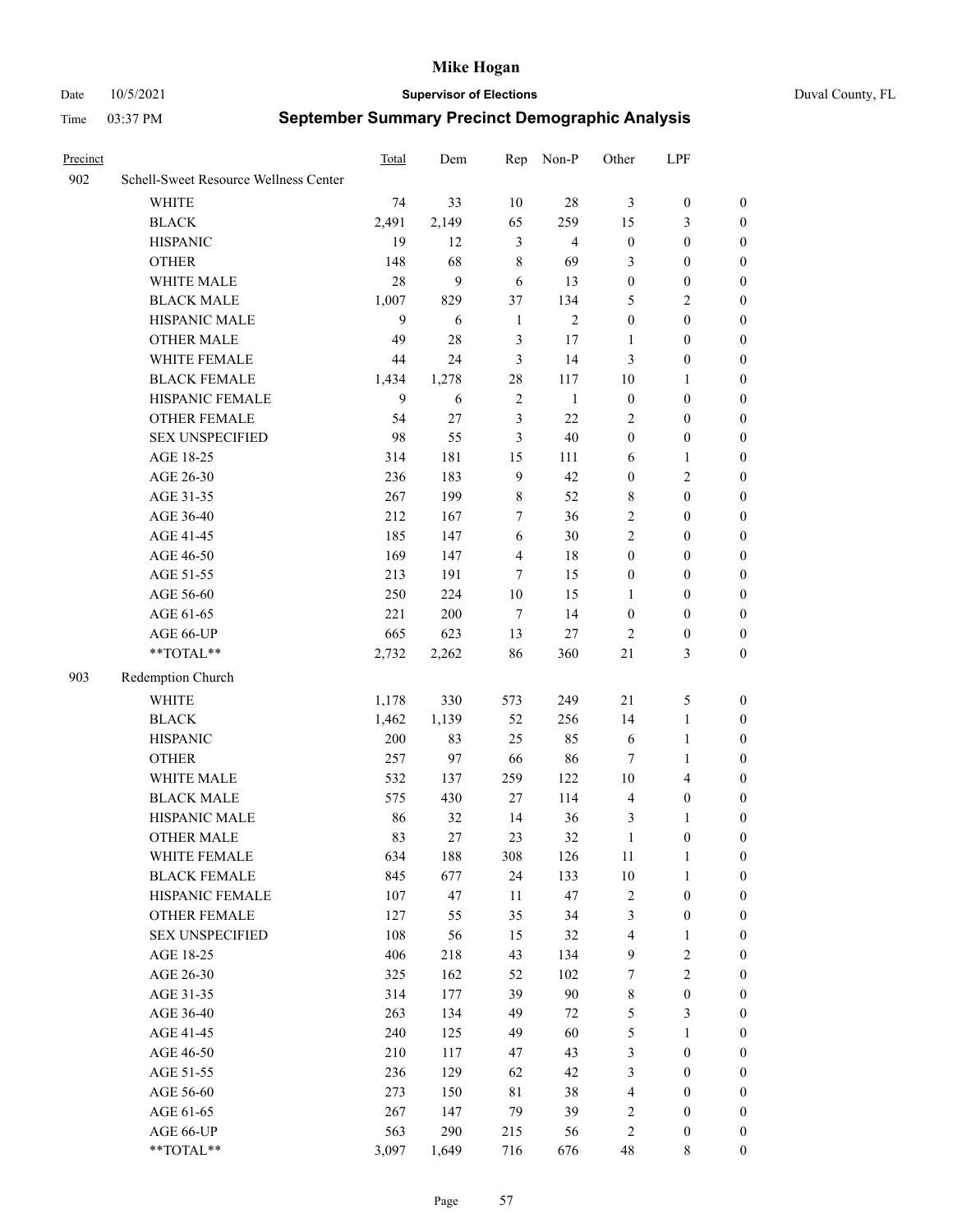Date 10/5/2021 **Supervisor of Elections** Duval County, FL

| Precinct |                                    | Total          | Dem            | Rep              | Non-P          | Other                   | LPF              |                  |
|----------|------------------------------------|----------------|----------------|------------------|----------------|-------------------------|------------------|------------------|
| 904      | Johnnie W. Walker Community Center |                |                |                  |                |                         |                  |                  |
|          | <b>WHITE</b>                       | 43             | 22             | 9                | 12             | $\mathbf{0}$            | $\boldsymbol{0}$ | 0                |
|          | <b>BLACK</b>                       | 2,337          | 2,062          | 46               | 218            | 10                      | $\mathbf{1}$     | $\boldsymbol{0}$ |
|          | <b>HISPANIC</b>                    | 12             | 7              | $\boldsymbol{0}$ | 5              | $\boldsymbol{0}$        | $\boldsymbol{0}$ | $\boldsymbol{0}$ |
|          | <b>OTHER</b>                       | 117            | 61             | 6                | 49             | $\boldsymbol{0}$        | $\mathbf{1}$     | $\boldsymbol{0}$ |
|          | WHITE MALE                         | 19             | 8              | 6                | 5              | $\boldsymbol{0}$        | $\boldsymbol{0}$ | $\boldsymbol{0}$ |
|          | <b>BLACK MALE</b>                  | 899            | 771            | 16               | 107            | 5                       | $\boldsymbol{0}$ | $\boldsymbol{0}$ |
|          | HISPANIC MALE                      | $\overline{4}$ | $\overline{2}$ | $\boldsymbol{0}$ | $\overline{c}$ | $\boldsymbol{0}$        | $\boldsymbol{0}$ | $\boldsymbol{0}$ |
|          | <b>OTHER MALE</b>                  | 32             | 18             | $\mathbf{1}$     | 13             | $\boldsymbol{0}$        | $\boldsymbol{0}$ | $\boldsymbol{0}$ |
|          | WHITE FEMALE                       | 24             | 14             | 3                | $\tau$         | $\boldsymbol{0}$        | $\boldsymbol{0}$ | $\boldsymbol{0}$ |
|          | <b>BLACK FEMALE</b>                | 1,396          | 1,260          | $27\,$           | 103            | 5                       | $\mathbf{1}$     | $\boldsymbol{0}$ |
|          | HISPANIC FEMALE                    | 7              | 5              | $\boldsymbol{0}$ | $\mathfrak{2}$ | $\boldsymbol{0}$        | $\boldsymbol{0}$ | 0                |
|          | <b>OTHER FEMALE</b>                | 49             | 31             | $\overline{4}$   | 14             | $\boldsymbol{0}$        | $\boldsymbol{0}$ | 0                |
|          | <b>SEX UNSPECIFIED</b>             | 79             | 43             | $\overline{4}$   | 31             | $\boldsymbol{0}$        | $\mathbf{1}$     | $\boldsymbol{0}$ |
|          | AGE 18-25                          | 253            | 182            | 6                | 63             | $\overline{c}$          | $\boldsymbol{0}$ | $\boldsymbol{0}$ |
|          | AGE 26-30                          | 215            | 162            | 5                | 45             | 2                       | $\mathbf{1}$     | $\boldsymbol{0}$ |
|          | AGE 31-35                          | 199            | 154            | 5                | 37             | 3                       | $\boldsymbol{0}$ | $\boldsymbol{0}$ |
|          | AGE 36-40                          | 173            | 140            | 6                | 24             | $\overline{c}$          | $\mathbf{1}$     | $\boldsymbol{0}$ |
|          | AGE 41-45                          | 165            | 137            | 5                | 23             | $\boldsymbol{0}$        | $\boldsymbol{0}$ | $\boldsymbol{0}$ |
|          | AGE 46-50                          | 189            | 153            | 7                | 29             | $\boldsymbol{0}$        | $\boldsymbol{0}$ | $\boldsymbol{0}$ |
|          | AGE 51-55                          | 191            | 170            | $\overline{4}$   | 17             | $\boldsymbol{0}$        | $\boldsymbol{0}$ | $\boldsymbol{0}$ |
|          | AGE 56-60                          | 250            | 228            | 6                | 16             | $\boldsymbol{0}$        | $\boldsymbol{0}$ | 0                |
|          | AGE 61-65                          | 215            | 200            | 7                | 8              | $\boldsymbol{0}$        | $\boldsymbol{0}$ | 0                |
|          | AGE 66-UP                          | 659            | 626            | 10               | 22             | 1                       | $\boldsymbol{0}$ | 0                |
|          | **TOTAL**                          | 2,509          | 2,152          | 61               | 284            | 10                      | $\sqrt{2}$       | $\boldsymbol{0}$ |
| 905      | Webb Wesconnett Regional Library   |                |                |                  |                |                         |                  |                  |
|          | <b>WHITE</b>                       | 719            | 168            | 353              | 180            | 11                      | $\boldsymbol{7}$ | $\boldsymbol{0}$ |
|          | <b>BLACK</b>                       | 1,272          | 1,015          | 40               | 206            | 10                      | $\mathbf{1}$     | $\boldsymbol{0}$ |
|          | <b>HISPANIC</b>                    | 187            | 71             | 42               | 72             | $\mathbf{1}$            | $\mathbf{1}$     | $\boldsymbol{0}$ |
|          | <b>OTHER</b>                       | 217            | 78             | 45               | 90             | 4                       | $\boldsymbol{0}$ | $\boldsymbol{0}$ |
|          | WHITE MALE                         | 296            | 55             | 159              | 74             | 4                       | $\overline{4}$   | $\boldsymbol{0}$ |
|          | <b>BLACK MALE</b>                  | 470            | 342            | $20\,$           | 99             | 9                       | $\boldsymbol{0}$ | $\boldsymbol{0}$ |
|          | HISPANIC MALE                      | 80             | 21             | 21               | 37             | $\boldsymbol{0}$        | 1                | $\boldsymbol{0}$ |
|          | <b>OTHER MALE</b>                  | 93             | 31             | 23               | 38             | 1                       | $\boldsymbol{0}$ | $\boldsymbol{0}$ |
|          | WHITE FEMALE                       | 410            | 110            | 188              | 102            | 7                       | 3                | 0                |
|          | <b>BLACK FEMALE</b>                | 784            | 658            | $20\,$           | 104            | $\mathbf{1}$            | $\mathbf{1}$     | $\boldsymbol{0}$ |
|          | HISPANIC FEMALE                    | 106            | 49             | 21               | 35             | $\mathbf{1}$            | $\boldsymbol{0}$ | $\overline{0}$   |
|          | OTHER FEMALE                       | 96             | 41             | $18\,$           | 34             | 3                       | $\boldsymbol{0}$ | $\overline{0}$   |
|          | <b>SEX UNSPECIFIED</b>             | 60             | 25             | 10               | 25             | $\boldsymbol{0}$        | $\boldsymbol{0}$ | 0                |
|          | AGE 18-25                          | 275            | 144            | 33               | 94             | 2                       | $\sqrt{2}$       | $\theta$         |
|          | AGE 26-30                          | 270            | 150            | 25               | $88\,$         | $\overline{\mathbf{4}}$ | $\mathfrak{Z}$   | 0                |
|          | AGE 31-35                          | 251            | 132            | 37               | $71\,$         | 9                       | $\overline{2}$   | 0                |
|          | AGE 36-40                          | 246            | 145            | 39               | 59             | 3                       | $\boldsymbol{0}$ | 0                |
|          | AGE 41-45                          | 209            | 124            | 36               | 47             | $\mathbf{1}$            | $\mathbf{1}$     | 0                |
|          | AGE 46-50                          | 184            | 108            | 37               | 38             | $\mathbf{1}$            | $\boldsymbol{0}$ | 0                |
|          | AGE 51-55                          | 218            | 124            | 54               | 38             | $\mathbf{1}$            | $\mathbf{1}$     | 0                |
|          | AGE 56-60                          | 187            | 100            | 55               | 31             | $\mathbf{1}$            | $\boldsymbol{0}$ | $\overline{0}$   |
|          | AGE 61-65                          | 162            | 92             | 38               | 30             | 2                       | $\boldsymbol{0}$ | $\overline{0}$   |
|          | AGE 66-UP                          | 393            | 213            | 126              | 52             | 2                       | $\boldsymbol{0}$ | $\boldsymbol{0}$ |
|          | **TOTAL**                          | 2,395          | 1,332          | 480              | 548            | 26                      | $\mathbf{9}$     | $\boldsymbol{0}$ |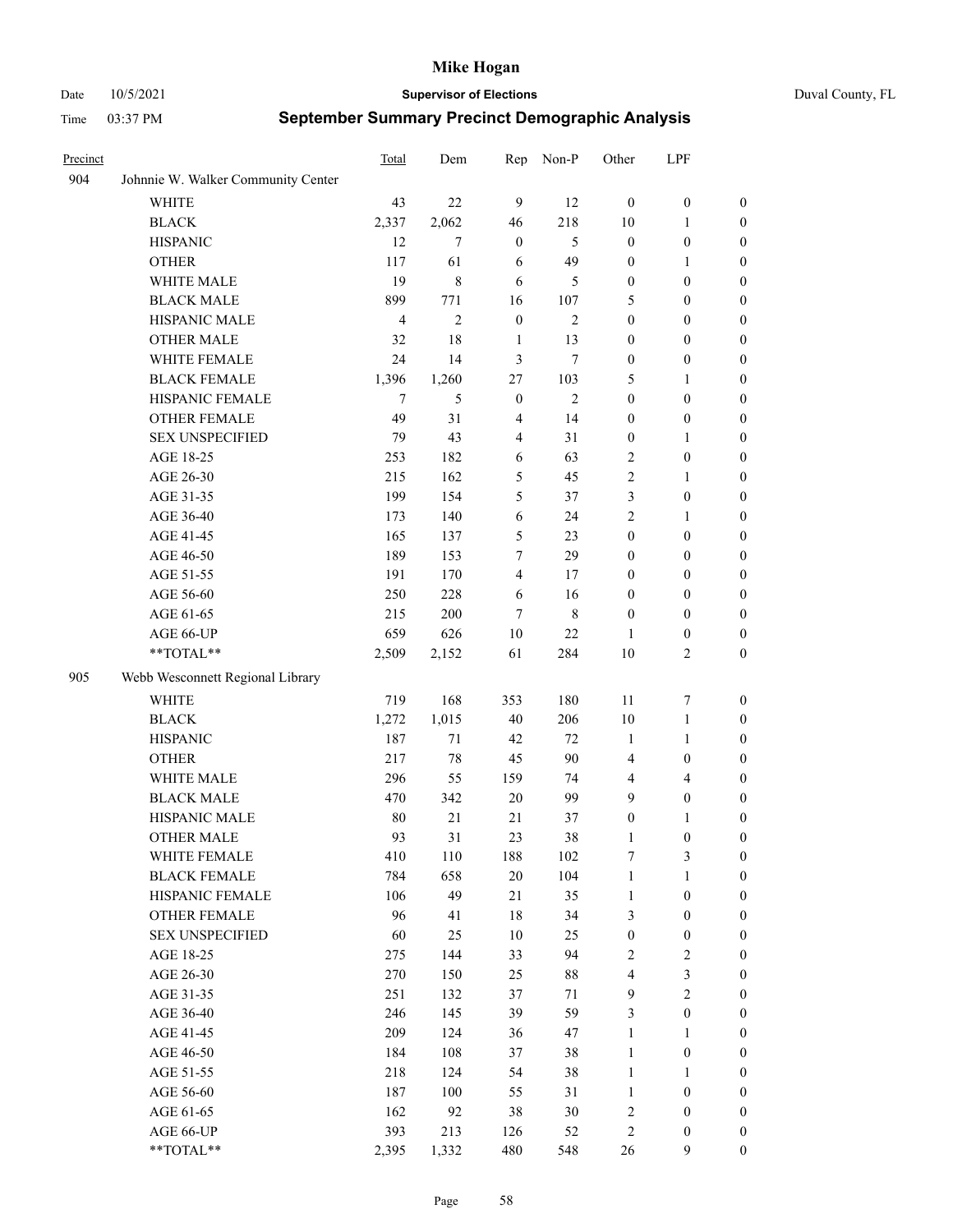#### Date 10/5/2021 **Supervisor of Elections** Duval County, FL

| Precinct |                                | Total | Dem    | Rep            | Non-P  | Other            | LPF                     |                  |
|----------|--------------------------------|-------|--------|----------------|--------|------------------|-------------------------|------------------|
| 906      | St Andrews Presbyterian Church |       |        |                |        |                  |                         |                  |
|          | <b>WHITE</b>                   | 1,011 | 247    | 508            | 225    | 20               | 11                      | 0                |
|          | <b>BLACK</b>                   | 345   | 266    | 14             | 61     | $\overline{4}$   | $\boldsymbol{0}$        | 0                |
|          | <b>HISPANIC</b>                | 88    | 30     | 19             | 38     | 1                | $\boldsymbol{0}$        | $\boldsymbol{0}$ |
|          | <b>OTHER</b>                   | 127   | 43     | 39             | 40     | 3                | $\sqrt{2}$              | $\boldsymbol{0}$ |
|          | WHITE MALE                     | 483   | 98     | 263            | 104    | 11               | $\tau$                  | $\boldsymbol{0}$ |
|          | <b>BLACK MALE</b>              | 149   | 109    | $\overline{4}$ | 35     | $\mathbf{1}$     | $\boldsymbol{0}$        | $\boldsymbol{0}$ |
|          | HISPANIC MALE                  | 41    | 15     | 10             | 16     | $\boldsymbol{0}$ | $\boldsymbol{0}$        | $\boldsymbol{0}$ |
|          | <b>OTHER MALE</b>              | 51    | 13     | 21             | 15     | $\mathbf{1}$     | $\mathbf{1}$            | $\boldsymbol{0}$ |
|          | WHITE FEMALE                   | 517   | 145    | 243            | 118    | 8                | $\mathfrak{Z}$          | $\boldsymbol{0}$ |
|          | <b>BLACK FEMALE</b>            | 193   | 156    | $10\,$         | 24     | 3                | $\boldsymbol{0}$        | 0                |
|          | HISPANIC FEMALE                | 45    | 13     | 9              | 22     | $\mathbf{1}$     | $\boldsymbol{0}$        | 0                |
|          | OTHER FEMALE                   | 57    | 21     | 16             | $18\,$ | $\mathbf{1}$     | $\mathbf{1}$            | 0                |
|          | <b>SEX UNSPECIFIED</b>         | 35    | 16     | $\overline{4}$ | 12     | $\sqrt{2}$       | $\mathbf{1}$            | $\boldsymbol{0}$ |
|          | AGE 18-25                      | 167   | 59     | 36             | 69     | 3                | $\boldsymbol{0}$        | $\boldsymbol{0}$ |
|          | AGE 26-30                      | 128   | 56     | 32             | 35     | 2                | $\mathfrak{Z}$          | $\boldsymbol{0}$ |
|          | AGE 31-35                      | 146   | 62     | 26             | 53     | 3                | $\sqrt{2}$              | $\boldsymbol{0}$ |
|          | AGE 36-40                      | 126   | 43     | 45             | 31     | 4                | $\mathfrak{Z}$          | $\boldsymbol{0}$ |
|          | AGE 41-45                      | 127   | 48     | 39             | 38     | $\mathbf{2}$     | $\boldsymbol{0}$        | $\boldsymbol{0}$ |
|          | AGE 46-50                      | 116   | 46     | 35             | 30     | 5                | $\boldsymbol{0}$        | $\boldsymbol{0}$ |
|          | AGE 51-55                      | 111   | 44     | 43             | $22\,$ | $\mathbf{1}$     | $\mathbf{1}$            | $\boldsymbol{0}$ |
|          | AGE 56-60                      | 146   | 49     | 75             | 18     | $\overline{4}$   | $\boldsymbol{0}$        | 0                |
|          | AGE 61-65                      | 155   | 56     | $71\,$         | 24     | 3                | $\mathbf{1}$            | 0                |
|          | AGE 66-UP                      | 349   | 123    | 178            | $44\,$ | $\mathbf{1}$     | $\mathfrak{Z}$          | $\boldsymbol{0}$ |
|          | $**TOTAL**$                    | 1,571 | 586    | 580            | 364    | 28               | 13                      | $\boldsymbol{0}$ |
| 907      | Wesconnett Church of Christ    |       |        |                |        |                  |                         |                  |
|          | <b>WHITE</b>                   | 922   | 214    | 500            | 191    | 13               | $\overline{\mathbf{4}}$ | $\boldsymbol{0}$ |
|          | <b>BLACK</b>                   | 785   | 624    | $27\,$         | 121    | 10               | $\mathfrak{Z}$          | $\boldsymbol{0}$ |
|          | <b>HISPANIC</b>                | 72    | 38     | $\tau$         | 27     | $\boldsymbol{0}$ | $\boldsymbol{0}$        | $\boldsymbol{0}$ |
|          | <b>OTHER</b>                   | 141   | 46     | 33             | 60     | $\mathbf{1}$     | $\mathbf{1}$            | $\boldsymbol{0}$ |
|          | WHITE MALE                     | 427   | 78     | 248            | 92     | 5                | $\overline{\mathbf{4}}$ | $\boldsymbol{0}$ |
|          | <b>BLACK MALE</b>              | 312   | 231    | 15             | 56     | 7                | 3                       | $\boldsymbol{0}$ |
|          | HISPANIC MALE                  | 30    | 18     | $\sqrt{2}$     | 10     | $\boldsymbol{0}$ | $\boldsymbol{0}$        | $\boldsymbol{0}$ |
|          | <b>OTHER MALE</b>              | 61    | 19     | 13             | 28     | 1                | $\boldsymbol{0}$        | $\boldsymbol{0}$ |
|          | WHITE FEMALE                   | 481   | 134    | 248            | 91     | 8                | $\boldsymbol{0}$        | 0                |
|          | <b>BLACK FEMALE</b>            | 460   | 382    | 11             | 64     | 3                | $\boldsymbol{0}$        | $\boldsymbol{0}$ |
|          | HISPANIC FEMALE                | 41    | $20\,$ | 5              | 16     | $\boldsymbol{0}$ | $\boldsymbol{0}$        | $\overline{0}$   |
|          | <b>OTHER FEMALE</b>            | 63    | 21     | 19             | $22\,$ | $\boldsymbol{0}$ | $\mathbf{1}$            | $\overline{0}$   |
|          | <b>SEX UNSPECIFIED</b>         | 45    | 19     | 6              | 20     | $\boldsymbol{0}$ | $\boldsymbol{0}$        | 0                |
|          | AGE 18-25                      | 212   | 111    | 35             | 59     | 5                | $\sqrt{2}$              | $\theta$         |
|          | AGE 26-30                      | 173   | 96     | $28\,$         | 46     | 3                | $\boldsymbol{0}$        | 0                |
|          | AGE 31-35                      | 222   | 129    | 34             | 54     | 3                | $\sqrt{2}$              | 0                |
|          | AGE 36-40                      | 173   | 83     | 31             | 53     | 4                | $\sqrt{2}$              | 0                |
|          | AGE 41-45                      | 145   | 84     | 25             | 33     | $\mathbf{1}$     | $\overline{2}$          | 0                |
|          | AGE 46-50                      | 140   | 72     | 40             | 27     | $\mathbf{1}$     | $\boldsymbol{0}$        | 0                |
|          | AGE 51-55                      | 152   | 72     | 48             | 31     | $\mathbf{1}$     | $\boldsymbol{0}$        | $\overline{0}$   |
|          | AGE 56-60                      | 145   | 59     | 63             | $20\,$ | 3                | $\boldsymbol{0}$        | $\overline{0}$   |
|          | AGE 61-65                      | 169   | 72     | 71             | 25     | $\mathbf{1}$     | $\boldsymbol{0}$        | $\overline{0}$   |
|          | AGE 66-UP                      | 389   | 144    | 192            | 51     | $\overline{c}$   | $\boldsymbol{0}$        | $\boldsymbol{0}$ |
|          | **TOTAL**                      | 1,920 | 922    | 567            | 399    | 24               | 8                       | $\boldsymbol{0}$ |
|          |                                |       |        |                |        |                  |                         |                  |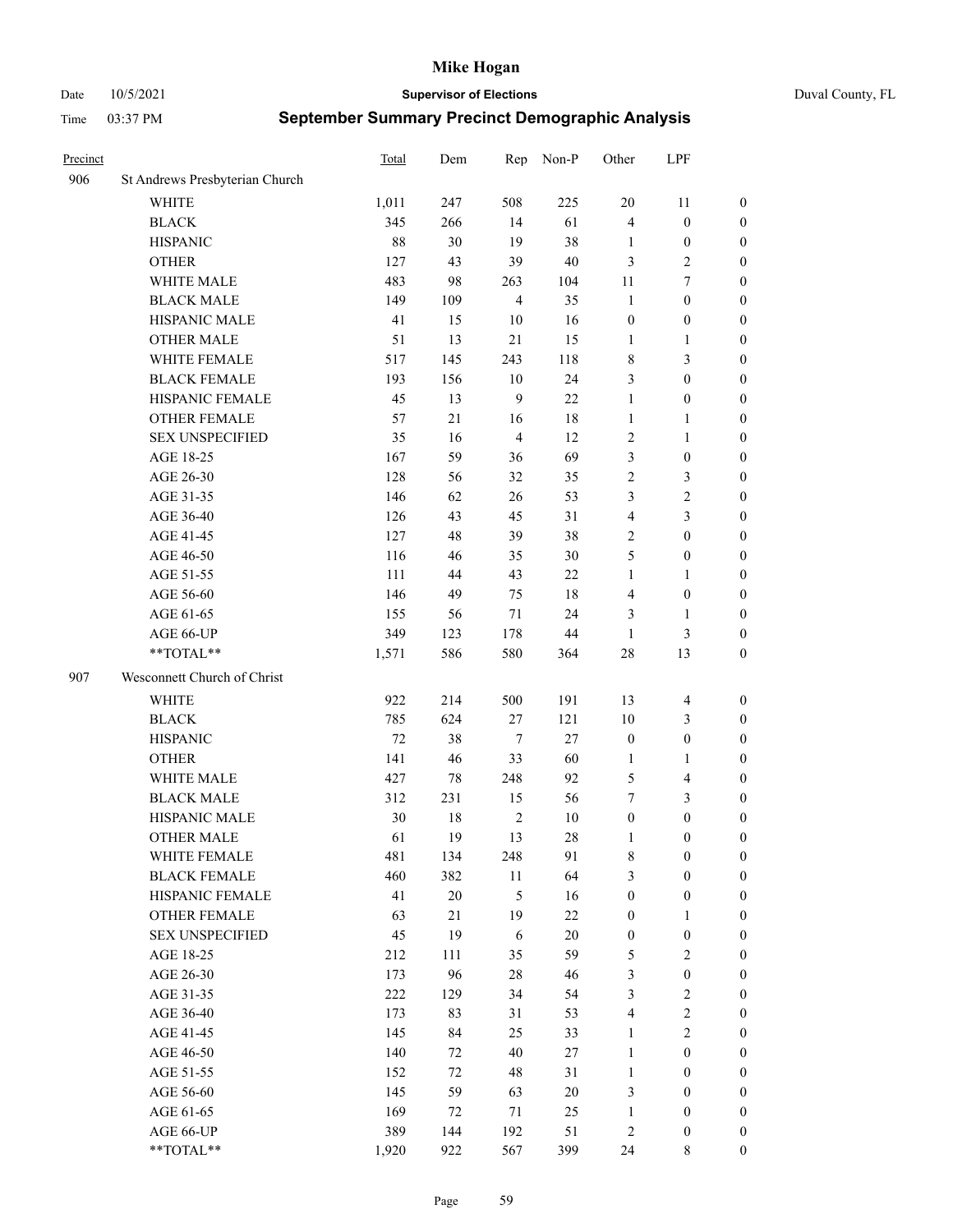Date 10/5/2021 **Supervisor of Elections** Duval County, FL

| Precinct |                                  | Total | Dem   | Rep            | Non-P         | Other            | LPF                     |                  |
|----------|----------------------------------|-------|-------|----------------|---------------|------------------|-------------------------|------------------|
| 908      | West Jacksonville Baptist Church |       |       |                |               |                  |                         |                  |
|          | <b>WHITE</b>                     | 2,118 | 681   | 891            | 482           | 44               | $20\,$                  | $\boldsymbol{0}$ |
|          | <b>BLACK</b>                     | 1,592 | 1,206 | 68             | 297           | 19               | $\sqrt{2}$              | $\boldsymbol{0}$ |
|          | <b>HISPANIC</b>                  | 187   | 81    | 31             | 66            | $\tau$           | $\sqrt{2}$              | $\boldsymbol{0}$ |
|          | <b>OTHER</b>                     | 352   | 122   | $70\,$         | 152           | $\,$ 8 $\,$      | $\boldsymbol{0}$        | $\boldsymbol{0}$ |
|          | WHITE MALE                       | 969   | 260   | 447            | 231           | 17               | 14                      | $\boldsymbol{0}$ |
|          | <b>BLACK MALE</b>                | 552   | 386   | 25             | 131           | 10               | $\boldsymbol{0}$        | $\boldsymbol{0}$ |
|          | HISPANIC MALE                    | 80    | 28    | $20\,$         | 27            | $\overline{4}$   | $\mathbf{1}$            | $\boldsymbol{0}$ |
|          | <b>OTHER MALE</b>                | 122   | 35    | 32             | 52            | 3                | $\boldsymbol{0}$        | $\boldsymbol{0}$ |
|          | WHITE FEMALE                     | 1,125 | 414   | 434            | 244           | 27               | 6                       | $\boldsymbol{0}$ |
|          | <b>BLACK FEMALE</b>              | 1,012 | 797   | 43             | 161           | $\overline{9}$   | $\sqrt{2}$              | 0                |
|          | HISPANIC FEMALE                  | 98    | 48    | 9              | 37            | 3                | $\mathbf{1}$            | 0                |
|          | <b>OTHER FEMALE</b>              | 154   | 64    | $28\,$         | 57            | 5                | $\boldsymbol{0}$        | $\boldsymbol{0}$ |
|          | <b>SEX UNSPECIFIED</b>           | 137   | 58    | 22             | 57            | $\boldsymbol{0}$ | $\boldsymbol{0}$        | $\boldsymbol{0}$ |
|          | AGE 18-25                        | 552   | 276   | 67             | 185           | $20\,$           | $\overline{4}$          | $\boldsymbol{0}$ |
|          | AGE 26-30                        | 516   | 259   | 97             | 140           | $17$             | $\mathfrak{Z}$          | $\boldsymbol{0}$ |
|          | AGE 31-35                        | 520   | 272   | 78             | 159           | $\,$ 8 $\,$      | $\mathfrak{Z}$          | $\boldsymbol{0}$ |
|          | AGE 36-40                        | 411   | 207   | 78             | 111           | $11\,$           | $\overline{4}$          | $\boldsymbol{0}$ |
|          | AGE 41-45                        | 361   | 176   | 83             | 91            | $\tau$           | $\overline{\mathbf{4}}$ | $\boldsymbol{0}$ |
|          | AGE 46-50                        | 317   | 174   | $70\,$         | 66            | 5                | $\sqrt{2}$              | $\boldsymbol{0}$ |
|          | AGE 51-55                        | 317   | 147   | 109            | 57            | $\sqrt{2}$       | $\sqrt{2}$              | $\boldsymbol{0}$ |
|          | AGE 56-60                        | 332   | 175   | 103            | 50            | $\sqrt{2}$       | $\sqrt{2}$              | 0                |
|          | AGE 61-65                        | 298   | 130   | 116            | 50            | $\overline{c}$   | $\boldsymbol{0}$        | 0                |
|          | AGE 66-UP                        | 625   | 274   | 259            | $88\,$        | $\overline{4}$   | $\boldsymbol{0}$        | $\boldsymbol{0}$ |
|          | $**TOTAL**$                      | 4,249 | 2,090 | 1,060          | 997           | 78               | 24                      | $\boldsymbol{0}$ |
| 909      | City Rescue Mission              |       |       |                |               |                  |                         |                  |
|          | <b>WHITE</b>                     | 169   | 60    | 43             | 63            | 3                | $\boldsymbol{0}$        | $\boldsymbol{0}$ |
|          | <b>BLACK</b>                     | 1,279 | 1,072 | 36             | 163           | 7                | $\mathbf{1}$            | $\boldsymbol{0}$ |
|          | <b>HISPANIC</b>                  | 37    | 21    | $\mathfrak{Z}$ | 12            | $\mathbf{1}$     | $\boldsymbol{0}$        | $\boldsymbol{0}$ |
|          | <b>OTHER</b>                     | 117   | 64    | 9              | 42            | $\overline{c}$   | $\boldsymbol{0}$        | $\boldsymbol{0}$ |
|          | WHITE MALE                       | 65    | 19    | $21\,$         | 25            | $\boldsymbol{0}$ | $\boldsymbol{0}$        | $\boldsymbol{0}$ |
|          | <b>BLACK MALE</b>                | 502   | 408   | 18             | 71            | 4                | $\mathbf{1}$            | $\boldsymbol{0}$ |
|          | HISPANIC MALE                    | 12    | 6     | $\mathbf{1}$   | $\mathfrak s$ | $\boldsymbol{0}$ | $\boldsymbol{0}$        | 0                |
|          | <b>OTHER MALE</b>                | 31    | 16    | $\overline{2}$ | 13            | $\boldsymbol{0}$ | $\boldsymbol{0}$        | $\boldsymbol{0}$ |
|          | WHITE FEMALE                     | 102   | 41    | 21             | 37            | 3                | $\boldsymbol{0}$        | 0                |
|          | <b>BLACK FEMALE</b>              | 751   | 645   | 15             | 88            | 3                | $\boldsymbol{0}$        | $\boldsymbol{0}$ |
|          | HISPANIC FEMALE                  | 23    | 15    | $\mathbf{1}$   | 6             | $\mathbf{1}$     | $\boldsymbol{0}$        | $\overline{0}$   |
|          | OTHER FEMALE                     | 56    | 36    | $\mathfrak{Z}$ | 16            | $\mathbf{1}$     | $\boldsymbol{0}$        | $\overline{0}$   |
|          | <b>SEX UNSPECIFIED</b>           | 60    | 31    | 9              | 19            | $\mathbf{1}$     | $\boldsymbol{0}$        | $\overline{0}$   |
|          | AGE 18-25                        | 202   | 115   | 14             | 71            | $\overline{c}$   | $\boldsymbol{0}$        | $\overline{0}$   |
|          | AGE 26-30                        | 171   | 115   | $\,$ 8 $\,$    | 48            | $\boldsymbol{0}$ | $\boldsymbol{0}$        | 0                |
|          | AGE 31-35                        | 184   | 130   | $10\,$         | 42            | $\mathbf{2}$     | $\boldsymbol{0}$        | 0                |
|          | AGE 36-40                        | 157   | 118   | $\tau$         | 32            | $\boldsymbol{0}$ | $\boldsymbol{0}$        | 0                |
|          | AGE 41-45                        | 116   | 86    | $\overline{9}$ | 18            | 3                | $\boldsymbol{0}$        | 0                |
|          | AGE 46-50                        | 135   | 101   | 9              | 24            | $\mathbf{1}$     | $\boldsymbol{0}$        | 0                |
|          | AGE 51-55                        | 120   | 93    | $\,$ 8 $\,$    | 17            | $\sqrt{2}$       | $\boldsymbol{0}$        | $\boldsymbol{0}$ |
|          | AGE 56-60                        | 149   | 129   | 6              | 12            | $\mathfrak{2}$   | $\boldsymbol{0}$        | $\boldsymbol{0}$ |
|          | AGE 61-65                        | 128   | 107   | 10             | 10            | $\boldsymbol{0}$ | $\mathbf{1}$            | $\overline{0}$   |
|          | AGE 66-UP                        | 240   | 223   | $10\,$         | 6             | $\mathbf{1}$     | $\boldsymbol{0}$        | $\boldsymbol{0}$ |
|          | **TOTAL**                        | 1,602 | 1,217 | 91             | 280           | 13               | $\mathbf{1}$            | $\boldsymbol{0}$ |
|          |                                  |       |       |                |               |                  |                         |                  |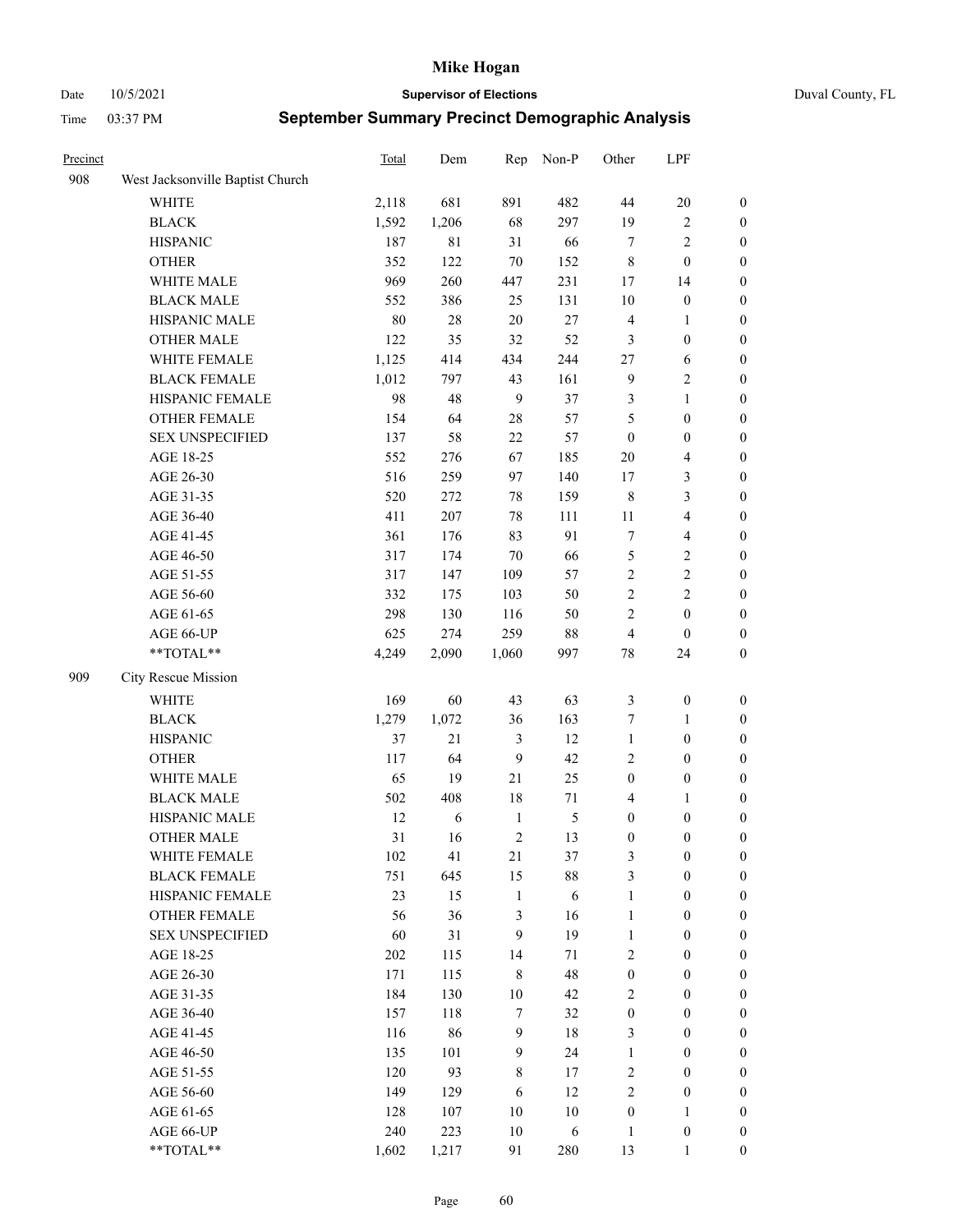Date 10/5/2021 **Supervisor of Elections** Duval County, FL

| Precinct |                                     | <b>Total</b> | Dem    | Rep            | Non-P  | Other            | LPF              |                  |
|----------|-------------------------------------|--------------|--------|----------------|--------|------------------|------------------|------------------|
| 910      | Wallace Small Senior Citizen Center |              |        |                |        |                  |                  |                  |
|          | <b>WHITE</b>                        | 277          | 91     | 117            | 62     | 5                | $\sqrt{2}$       | 0                |
|          | <b>BLACK</b>                        | 1,963        | 1,659  | 57             | 235    | 11               | $\mathbf{1}$     | 0                |
|          | <b>HISPANIC</b>                     | 36           | 18     | 6              | 12     | $\boldsymbol{0}$ | $\boldsymbol{0}$ | 0                |
|          | <b>OTHER</b>                        | 158          | 77     | 10             | $70\,$ | 1                | $\boldsymbol{0}$ | $\boldsymbol{0}$ |
|          | WHITE MALE                          | 111          | 32     | 52             | $22\,$ | 4                | $\mathbf{1}$     | $\boldsymbol{0}$ |
|          | <b>BLACK MALE</b>                   | 789          | 645    | 23             | 112    | 8                | $\mathbf{1}$     | $\boldsymbol{0}$ |
|          | HISPANIC MALE                       | 13           | $\tau$ | $\mathbf{1}$   | 5      | $\boldsymbol{0}$ | $\boldsymbol{0}$ | $\boldsymbol{0}$ |
|          | <b>OTHER MALE</b>                   | 55           | 26     | 6              | 23     | $\boldsymbol{0}$ | $\boldsymbol{0}$ | $\boldsymbol{0}$ |
|          | WHITE FEMALE                        | 163          | 59     | 65             | 37     | 1                | $\mathbf{1}$     | $\boldsymbol{0}$ |
|          | <b>BLACK FEMALE</b>                 | 1,127        | 979    | 32             | 113    | 3                | $\boldsymbol{0}$ | 0                |
|          | HISPANIC FEMALE                     | 22           | 10     | $\mathfrak{H}$ | $\tau$ | $\boldsymbol{0}$ | $\boldsymbol{0}$ | 0                |
|          | <b>OTHER FEMALE</b>                 | 67           | 39     | $\overline{4}$ | 24     | $\boldsymbol{0}$ | $\boldsymbol{0}$ | 0                |
|          | <b>SEX UNSPECIFIED</b>              | 87           | 48     | $\mathbf{2}$   | 36     | $\mathbf{1}$     | $\boldsymbol{0}$ | $\boldsymbol{0}$ |
|          | AGE 18-25                           | 305          | 209    | $18\,$         | 75     | 3                | $\boldsymbol{0}$ | $\boldsymbol{0}$ |
|          | AGE 26-30                           | 232          | 163    | 16             | 51     | $\mathbf{1}$     | $\mathbf{1}$     | $\boldsymbol{0}$ |
|          | AGE 31-35                           | 290          | 206    | 13             | 68     | 3                | $\boldsymbol{0}$ | $\boldsymbol{0}$ |
|          | AGE 36-40                           | 225          | 159    | 15             | 48     | $\mathfrak{2}$   | $\mathbf{1}$     | $\boldsymbol{0}$ |
|          | AGE 41-45                           | 176          | 138    | 9              | 27     | $\mathbf{1}$     | $\mathbf{1}$     | $\boldsymbol{0}$ |
|          | AGE 46-50                           | 190          | 147    | 16             | 23     | 4                | $\boldsymbol{0}$ | $\boldsymbol{0}$ |
|          | AGE 51-55                           | 199          | 153    | $18\,$         | $28\,$ | $\boldsymbol{0}$ | $\boldsymbol{0}$ | $\boldsymbol{0}$ |
|          | AGE 56-60                           | 225          | 172    | 25             | 26     | $\overline{2}$   | $\boldsymbol{0}$ | 0                |
|          | AGE 61-65                           | 213          | 172    | 20             | 21     | $\boldsymbol{0}$ | $\boldsymbol{0}$ | 0                |
|          | AGE 66-UP                           | 379          | 326    | 40             | 12     | $\mathbf{1}$     | $\boldsymbol{0}$ | 0                |
|          | $**TOTAL**$                         | 2,434        | 1,845  | 190            | 379    | 17               | $\mathfrak{Z}$   | $\boldsymbol{0}$ |
| 911      | Edith Brown Ford Community Center   |              |        |                |        |                  |                  |                  |
|          | <b>WHITE</b>                        | 737          | 213    | 307            | 200    | 14               | $\mathfrak{Z}$   | $\boldsymbol{0}$ |
|          | <b>BLACK</b>                        | 2,515        | 2,089  | 95             | 319    | $11\,$           | $\mathbf{1}$     | $\boldsymbol{0}$ |
|          | <b>HISPANIC</b>                     | 102          | 41     | 18             | 40     | 3                | $\boldsymbol{0}$ | $\boldsymbol{0}$ |
|          | <b>OTHER</b>                        | 248          | 107    | 38             | 101    | $\overline{c}$   | $\boldsymbol{0}$ | $\boldsymbol{0}$ |
|          | WHITE MALE                          | 345          | 82     | 158            | 96     | 8                | $\mathbf{1}$     | $\boldsymbol{0}$ |
|          | <b>BLACK MALE</b>                   | 962          | 763    | 49             | 148    | $\overline{c}$   | $\boldsymbol{0}$ | $\boldsymbol{0}$ |
|          | HISPANIC MALE                       | 45           | 17     | 12             | 15     | $\mathbf{1}$     | $\boldsymbol{0}$ | 0                |
|          | <b>OTHER MALE</b>                   | 81           | 36     | 13             | 31     | $\mathbf{1}$     | $\boldsymbol{0}$ | 0                |
|          | WHITE FEMALE                        | 375          | 128    | 140            | 100    | 5                | 2                | 0                |
|          | <b>BLACK FEMALE</b>                 | 1,480        | 1,265  | 43             | 163    | $\,$ 8 $\,$      | $\mathbf{1}$     | $\boldsymbol{0}$ |
|          | HISPANIC FEMALE                     | 56           | 23     | 6              | 25     | $\sqrt{2}$       | $\boldsymbol{0}$ | $\overline{0}$   |
|          | <b>OTHER FEMALE</b>                 | 96           | 48     | 16             | 31     | $\mathbf{1}$     | $\boldsymbol{0}$ | $\overline{0}$   |
|          | <b>SEX UNSPECIFIED</b>              | 162          | 88     | 21             | 51     | 2                | $\boldsymbol{0}$ | $\overline{0}$   |
|          | AGE 18-25                           | 457          | 261    | 34             | 156    | 6                | $\boldsymbol{0}$ | $\overline{0}$   |
|          | AGE 26-30                           | 350          | 222    | 33             | 89     | 4                | $\overline{2}$   | 0                |
|          | AGE 31-35                           | 341          | 221    | 37             | 78     | 5                | $\boldsymbol{0}$ | 0                |
|          | AGE 36-40                           | 345          | 235    | 29             | $80\,$ | $\mathbf{1}$     | $\boldsymbol{0}$ | 0                |
|          | AGE 41-45                           | 271          | 188    | 28             | 51     | $\mathbf{2}$     | $\mathbf{2}$     | 0                |
|          | AGE 46-50                           | 288          | 185    | 43             | 56     | 4                | $\boldsymbol{0}$ | 0                |
|          | AGE 51-55                           | 239          | 175    | 27             | 36     | $\mathbf{1}$     | $\boldsymbol{0}$ | $\boldsymbol{0}$ |
|          | AGE 56-60                           | 349          | 246    | 65             | 35     | 3                | $\boldsymbol{0}$ | $\boldsymbol{0}$ |
|          | AGE 61-65                           | 335          | 242    | 51             | 39     | 3                | $\boldsymbol{0}$ | $\overline{0}$   |
|          | AGE 66-UP                           | 627          | 475    | 111            | 40     | $\mathbf{1}$     | $\boldsymbol{0}$ | 0                |
|          | **TOTAL**                           | 3,602        | 2,450  | 458            | 660    | 30               | $\overline{4}$   | $\boldsymbol{0}$ |
|          |                                     |              |        |                |        |                  |                  |                  |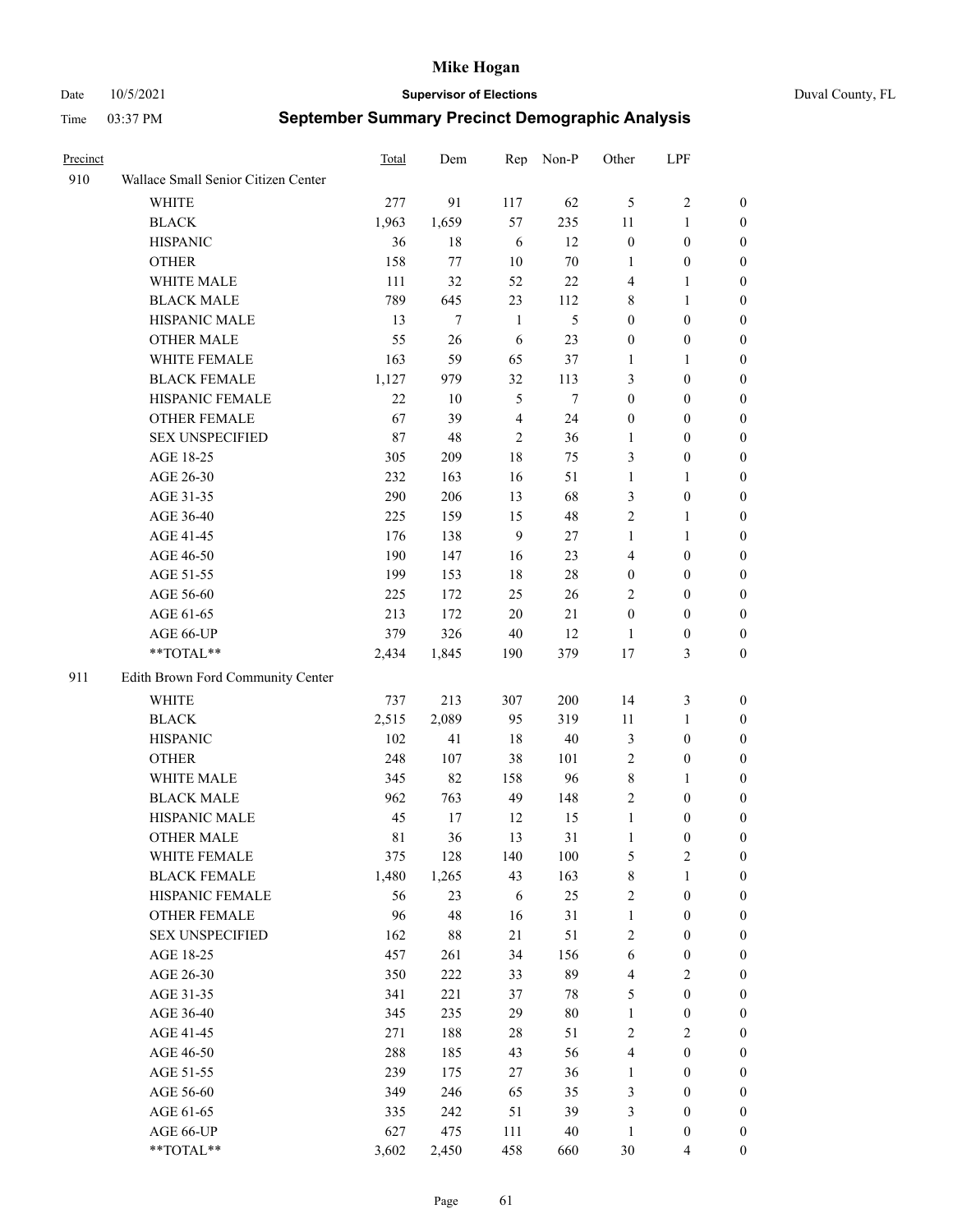Date 10/5/2021 **Supervisor of Elections** Duval County, FL

| Precinct |                             | Total | Dem          | Rep              | Non-P          | Other            | LPF                     |                  |
|----------|-----------------------------|-------|--------------|------------------|----------------|------------------|-------------------------|------------------|
| 912      | Beaver St Enterprise Center |       |              |                  |                |                  |                         |                  |
|          | <b>WHITE</b>                | 62    | 23           | 16               | 20             | 3                | $\boldsymbol{0}$        | $\boldsymbol{0}$ |
|          | <b>BLACK</b>                | 1,443 | 1,195        | 42               | 190            | 14               | $\sqrt{2}$              | $\boldsymbol{0}$ |
|          | <b>HISPANIC</b>             | 21    | $\tau$       | 5                | 9              | $\boldsymbol{0}$ | $\boldsymbol{0}$        | $\boldsymbol{0}$ |
|          | <b>OTHER</b>                | 149   | 75           | $\overline{2}$   | 69             | 2                | $\mathbf{1}$            | $\boldsymbol{0}$ |
|          | WHITE MALE                  | 20    | 9            | 6                | $\overline{4}$ | $\mathbf{1}$     | $\boldsymbol{0}$        | $\boldsymbol{0}$ |
|          | <b>BLACK MALE</b>           | 618   | 489          | 15               | 106            | 6                | $\sqrt{2}$              | $\boldsymbol{0}$ |
|          | HISPANIC MALE               | 10    | $\mathbf{2}$ | $\sqrt{2}$       | 6              | $\boldsymbol{0}$ | $\boldsymbol{0}$        | $\boldsymbol{0}$ |
|          | OTHER MALE                  | 49    | 28           | $\mathbf{1}$     | 18             | 1                | 1                       | $\boldsymbol{0}$ |
|          | WHITE FEMALE                | 40    | 14           | $\boldsymbol{9}$ | 15             | 2                | $\boldsymbol{0}$        | $\boldsymbol{0}$ |
|          | <b>BLACK FEMALE</b>         | 801   | 690          | 25               | $78\,$         | 8                | $\boldsymbol{0}$        | 0                |
|          | HISPANIC FEMALE             | 11    | 5            | $\mathfrak{Z}$   | $\mathfrak{Z}$ | $\boldsymbol{0}$ | $\boldsymbol{0}$        | $\boldsymbol{0}$ |
|          | OTHER FEMALE                | 41    | 27           | $\mathbf{1}$     | 13             | $\boldsymbol{0}$ | $\boldsymbol{0}$        | $\boldsymbol{0}$ |
|          | <b>SEX UNSPECIFIED</b>      | 85    | 36           | $\mathfrak{Z}$   | 45             | 1                | $\boldsymbol{0}$        | $\boldsymbol{0}$ |
|          | AGE 18-25                   | 312   | 201          | $\,$ $\,$        | 99             | 3                | $\mathbf{1}$            | $\boldsymbol{0}$ |
|          | AGE 26-30                   | 179   | 129          | 5                | 42             | 2                | $\mathbf{1}$            | $\boldsymbol{0}$ |
|          | AGE 31-35                   | 188   | 132          | $\,$ $\,$        | 46             | $\mathbf{1}$     | $\mathbf{1}$            | $\boldsymbol{0}$ |
|          | AGE 36-40                   | 177   | 133          | 6                | 34             | 4                | $\boldsymbol{0}$        | $\boldsymbol{0}$ |
|          | AGE 41-45                   | 109   | 85           | 5                | 18             | $\mathbf{1}$     | $\boldsymbol{0}$        | $\boldsymbol{0}$ |
|          | AGE 46-50                   | 108   | $88\,$       | $\tau$           | 12             | $\mathbf{1}$     | $\boldsymbol{0}$        | $\boldsymbol{0}$ |
|          | AGE 51-55                   | 116   | 97           | $8\,$            | 10             | $\mathbf{1}$     | $\boldsymbol{0}$        | $\boldsymbol{0}$ |
|          | AGE 56-60                   | 136   | 112          | $\,$ 8 $\,$      | 13             | 3                | $\boldsymbol{0}$        | $\boldsymbol{0}$ |
|          | AGE 61-65                   | 135   | 125          | 3                | 5              | $\mathbf{2}$     | $\boldsymbol{0}$        | $\boldsymbol{0}$ |
|          | AGE 66-UP                   | 215   | 198          | 7                | 9              | $\mathbf{1}$     | $\boldsymbol{0}$        | $\boldsymbol{0}$ |
|          | **TOTAL**                   | 1,675 | 1,300        | 65               | 288            | 19               | $\mathfrak{Z}$          | $\boldsymbol{0}$ |
| 913      | Wesconnett Assembly of God  |       |              |                  |                |                  |                         |                  |
|          | <b>WHITE</b>                | 769   | 199          | 361              | 184            | $21\,$           | $\overline{\mathbf{4}}$ | $\boldsymbol{0}$ |
|          | <b>BLACK</b>                | 1,164 | 908          | 44               | 200            | 9                | 3                       | $\boldsymbol{0}$ |
|          | <b>HISPANIC</b>             | 230   | 93           | 31               | 101            | 5                | $\boldsymbol{0}$        | $\boldsymbol{0}$ |
|          | <b>OTHER</b>                | 188   | 65           | 47               | 74             | $\mathbf{1}$     | $\mathbf{1}$            | $\boldsymbol{0}$ |
|          | WHITE MALE                  | 339   | 73           | 178              | 73             | 11               | $\overline{\mathbf{4}}$ | $\boldsymbol{0}$ |
|          | <b>BLACK MALE</b>           | 359   | 265          | $17\,$           | 73             | $\overline{4}$   | $\boldsymbol{0}$        | $\boldsymbol{0}$ |
|          | HISPANIC MALE               | 91    | 33           | 15               | 41             | 2                | $\boldsymbol{0}$        | 0                |
|          | <b>OTHER MALE</b>           | 69    | 17           | 19               | 31             | $\mathbf{1}$     | 1                       | $\boldsymbol{0}$ |
|          | WHITE FEMALE                | 421   | 124          | 179              | 108            | 10               | $\boldsymbol{0}$        | $\boldsymbol{0}$ |
|          | <b>BLACK FEMALE</b>         | 780   | 625          | 25               | 123            | 4                | $\mathfrak{Z}$          | $\boldsymbol{0}$ |
|          | HISPANIC FEMALE             | 135   | 56           | 16               | 60             | 3                | $\boldsymbol{0}$        | $\overline{0}$   |
|          | OTHER FEMALE                | 97    | 39           | 26               | 32             | $\boldsymbol{0}$ | $\boldsymbol{0}$        | $\overline{0}$   |
|          | <b>SEX UNSPECIFIED</b>      | 60    | 33           | $\,$ 8 $\,$      | 18             | $\mathbf{1}$     | $\boldsymbol{0}$        | 0                |
|          | AGE 18-25                   | 274   | 135          | 35               | 100            | 4                | $\boldsymbol{0}$        | $\theta$         |
|          | AGE 26-30                   | 294   | 151          | 46               | 91             | 4                | $\sqrt{2}$              | 0                |
|          | AGE 31-35                   | 267   | 139          | 33               | 89             | 3                | $\mathfrak{Z}$          | 0                |
|          | AGE 36-40                   | 212   | 112          | 35               | 60             | 5                | $\boldsymbol{0}$        | 0                |
|          | AGE 41-45                   | 182   | 111          | 27               | 40             | 4                | $\boldsymbol{0}$        | 0                |
|          | AGE 46-50                   | 201   | 116          | 34               | 48             | 1                | $\sqrt{2}$              | 0                |
|          | AGE 51-55                   | 195   | 109          | 49               | $30\,$         | 6                | 1                       | $\boldsymbol{0}$ |
|          | AGE 56-60                   | 180   | 104          | 45               | 29             | 2                | $\boldsymbol{0}$        | $\boldsymbol{0}$ |
|          | AGE 61-65                   | 176   | 103          | 45               | 25             | 3                | $\boldsymbol{0}$        | $\boldsymbol{0}$ |
|          | AGE 66-UP                   | 370   | 185          | 134              | 47             | 4                | $\boldsymbol{0}$        | 0                |
|          | **TOTAL**                   | 2,351 | 1,265        | 483              | 559            | 36               | 8                       | $\overline{0}$   |
|          |                             |       |              |                  |                |                  |                         |                  |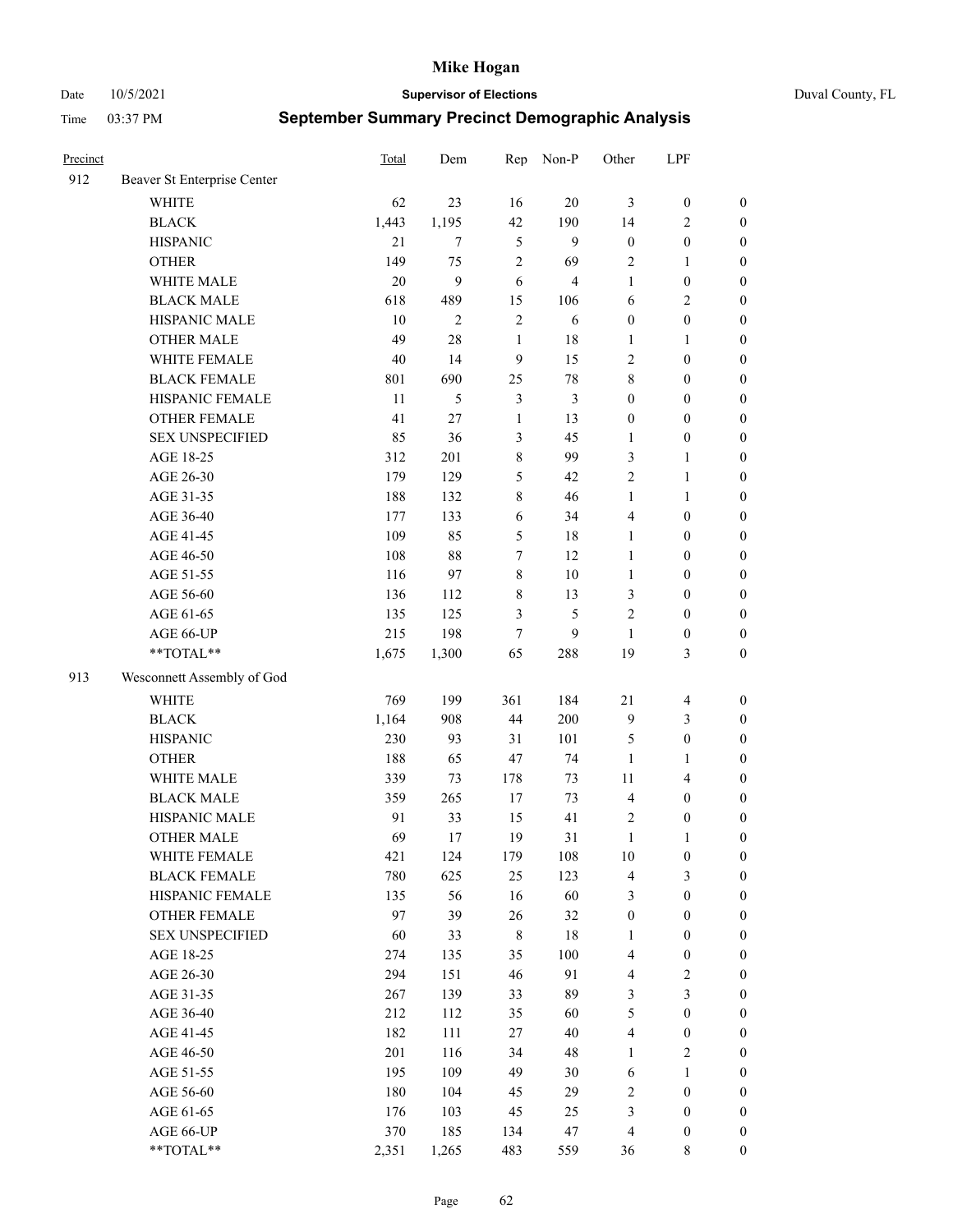#### Date 10/5/2021 **Supervisor of Elections** Duval County, FL

| Precinct |                                | <b>Total</b> | Dem   | Rep                     | Non-P        | Other            | LPF              |                  |
|----------|--------------------------------|--------------|-------|-------------------------|--------------|------------------|------------------|------------------|
| 914      | Elks Lodge #2605               |              |       |                         |              |                  |                  |                  |
|          | <b>WHITE</b>                   | 1,815        | 406   | 922                     | 441          | 32               | 14               | 0                |
|          | <b>BLACK</b>                   | 2,130        | 1,627 | 73                      | 406          | 24               | $\boldsymbol{0}$ | 0                |
|          | <b>HISPANIC</b>                | 539          | 214   | 93                      | 223          | $\tau$           | $\overline{c}$   | $\boldsymbol{0}$ |
|          | <b>OTHER</b>                   | 635          | 215   | 161                     | 244          | 14               | 1                | $\boldsymbol{0}$ |
|          | WHITE MALE                     | 873          | 151   | 481                     | 214          | 18               | 9                | $\boldsymbol{0}$ |
|          | <b>BLACK MALE</b>              | 830          | 580   | 43                      | 193          | 14               | $\boldsymbol{0}$ | $\boldsymbol{0}$ |
|          | HISPANIC MALE                  | 248          | 92    | 51                      | 100          | 5                | $\boldsymbol{0}$ | $\boldsymbol{0}$ |
|          | <b>OTHER MALE</b>              | 226          | 66    | 58                      | 94           | $\tau$           | $\mathbf{1}$     | $\boldsymbol{0}$ |
|          | WHITE FEMALE                   | 922          | 250   | 434                     | 219          | 14               | $\mathfrak s$    | $\boldsymbol{0}$ |
|          | <b>BLACK FEMALE</b>            | 1,270        | 1,022 | 30                      | 208          | $10\,$           | $\boldsymbol{0}$ | 0                |
|          | HISPANIC FEMALE                | 270          | 114   | 39                      | 115          | $\boldsymbol{0}$ | $\sqrt{2}$       | 0                |
|          | <b>OTHER FEMALE</b>            | 332          | 124   | 88                      | 114          | 6                | $\boldsymbol{0}$ | $\boldsymbol{0}$ |
|          | <b>SEX UNSPECIFIED</b>         | 148          | 63    | 25                      | 57           | 3                | $\boldsymbol{0}$ | $\boldsymbol{0}$ |
|          | AGE 18-25                      | 661          | 295   | 111                     | 235          | 19               | 1                | $\boldsymbol{0}$ |
|          | AGE 26-30                      | 597          | 259   | 119                     | 201          | 14               | $\overline{4}$   | $\boldsymbol{0}$ |
|          | AGE 31-35                      | 583          | 307   | 87                      | 177          | 9                | $\mathfrak{Z}$   | $\boldsymbol{0}$ |
|          | AGE 36-40                      | 515          | 274   | 98                      | 136          | $\boldsymbol{7}$ | $\boldsymbol{0}$ | $\boldsymbol{0}$ |
|          | AGE 41-45                      | 496          | 262   | 96                      | 128          | $\tau$           | 3                | $\boldsymbol{0}$ |
|          | AGE 46-50                      | 403          | 211   | 92                      | 95           | 5                | $\boldsymbol{0}$ | $\boldsymbol{0}$ |
|          | AGE 51-55                      | 399          | 199   | 104                     | 93           | 3                | $\boldsymbol{0}$ | $\boldsymbol{0}$ |
|          | AGE 56-60                      | 398          | 183   | 134                     | 75           | $\overline{c}$   | $\overline{4}$   | 0                |
|          | AGE 61-65                      | 347          | 161   | 115                     | 68           | $\overline{c}$   | $\mathbf{1}$     | $\boldsymbol{0}$ |
|          | AGE 66-UP                      | 720          | 311   | 293                     | 106          | 9                | $\mathbf{1}$     | $\boldsymbol{0}$ |
|          | **TOTAL**                      | 5,119        | 2,462 | 1,249                   | 1,314        | $77 \,$          | 17               | $\boldsymbol{0}$ |
| 1001     | Charles Clark Community Center |              |       |                         |              |                  |                  |                  |
|          | <b>WHITE</b>                   | 254          | 65    | 115                     | $70\,$       | $\mathbf{1}$     | $\mathfrak z$    | $\boldsymbol{0}$ |
|          | <b>BLACK</b>                   | 2,712        | 2,365 | 66                      | 259          | $21\,$           | $\mathbf{1}$     | $\boldsymbol{0}$ |
|          | <b>HISPANIC</b>                | 42           | 15    | 11                      | 16           | $\boldsymbol{0}$ | $\boldsymbol{0}$ | $\boldsymbol{0}$ |
|          | <b>OTHER</b>                   | 180          | 109   | 14                      | 54           | 2                | $\mathbf{1}$     | $\boldsymbol{0}$ |
|          | WHITE MALE                     | 129          | 30    | 61                      | 35           | $\boldsymbol{0}$ | 3                | $\boldsymbol{0}$ |
|          | <b>BLACK MALE</b>              | 1,075        | 900   | 35                      | 128          | 12               | $\boldsymbol{0}$ | $\boldsymbol{0}$ |
|          | HISPANIC MALE                  | 21           | 6     | 6                       | $\mathbf{9}$ | $\boldsymbol{0}$ | $\boldsymbol{0}$ | 0                |
|          | <b>OTHER MALE</b>              | 64           | 40    | 9                       | 14           | $\boldsymbol{0}$ | $\mathbf{1}$     | $\boldsymbol{0}$ |
|          | WHITE FEMALE                   | 119          | 32    | 51                      | 35           | $\mathbf{1}$     | 0                | 0                |
|          | <b>BLACK FEMALE</b>            | 1,584        | 1,421 | 30                      | 123          | 9                | $\mathbf{1}$     | $\boldsymbol{0}$ |
|          | HISPANIC FEMALE                | $20\,$       | 9     | $\overline{\mathbf{4}}$ | 7            | $\boldsymbol{0}$ | $\boldsymbol{0}$ | $\overline{0}$   |
|          | OTHER FEMALE                   | 71           | 47    | 4                       | 18           | 2                | $\boldsymbol{0}$ | $\overline{0}$   |
|          | <b>SEX UNSPECIFIED</b>         | 105          | 69    | 6                       | $30\,$       | $\boldsymbol{0}$ | $\boldsymbol{0}$ | 0                |
|          | AGE 18-25                      | 350          | 214   | $22\,$                  | 106          | 7                | $\mathbf{1}$     | 0                |
|          | AGE 26-30                      | 259          | 175   | $18\,$                  | 60           | 5                | $\mathbf{1}$     | 0                |
|          | AGE 31-35                      | 261          | 195   | $20\,$                  | $44\,$       | $\mathbf{1}$     | $\mathbf{1}$     | 0                |
|          | AGE 36-40                      | 226          | 172   | 18                      | 34           | 2                | $\boldsymbol{0}$ | 0                |
|          | AGE 41-45                      | 227          | 174   | 20                      | 29           | $\overline{c}$   | $\mathfrak{2}$   | 0                |
|          | AGE 46-50                      | 266          | 212   | 21                      | $30\,$       | 3                | $\boldsymbol{0}$ | 0                |
|          | AGE 51-55                      | 221          | 177   | 15                      | $27\,$       | 2                | $\boldsymbol{0}$ | 0                |
|          | AGE 56-60                      | 291          | 245   | 17                      | 29           | $\boldsymbol{0}$ | $\boldsymbol{0}$ | $\boldsymbol{0}$ |
|          | AGE 61-65                      | 261          | 221   | 20                      | 18           | 2                | $\boldsymbol{0}$ | $\boldsymbol{0}$ |
|          | AGE 66-UP                      | 826          | 769   | 35                      | $22\,$       | $\boldsymbol{0}$ | $\boldsymbol{0}$ | 0                |
|          | **TOTAL**                      | 3,188        | 2,554 | 206                     | 399          | 24               | $\mathfrak s$    | $\boldsymbol{0}$ |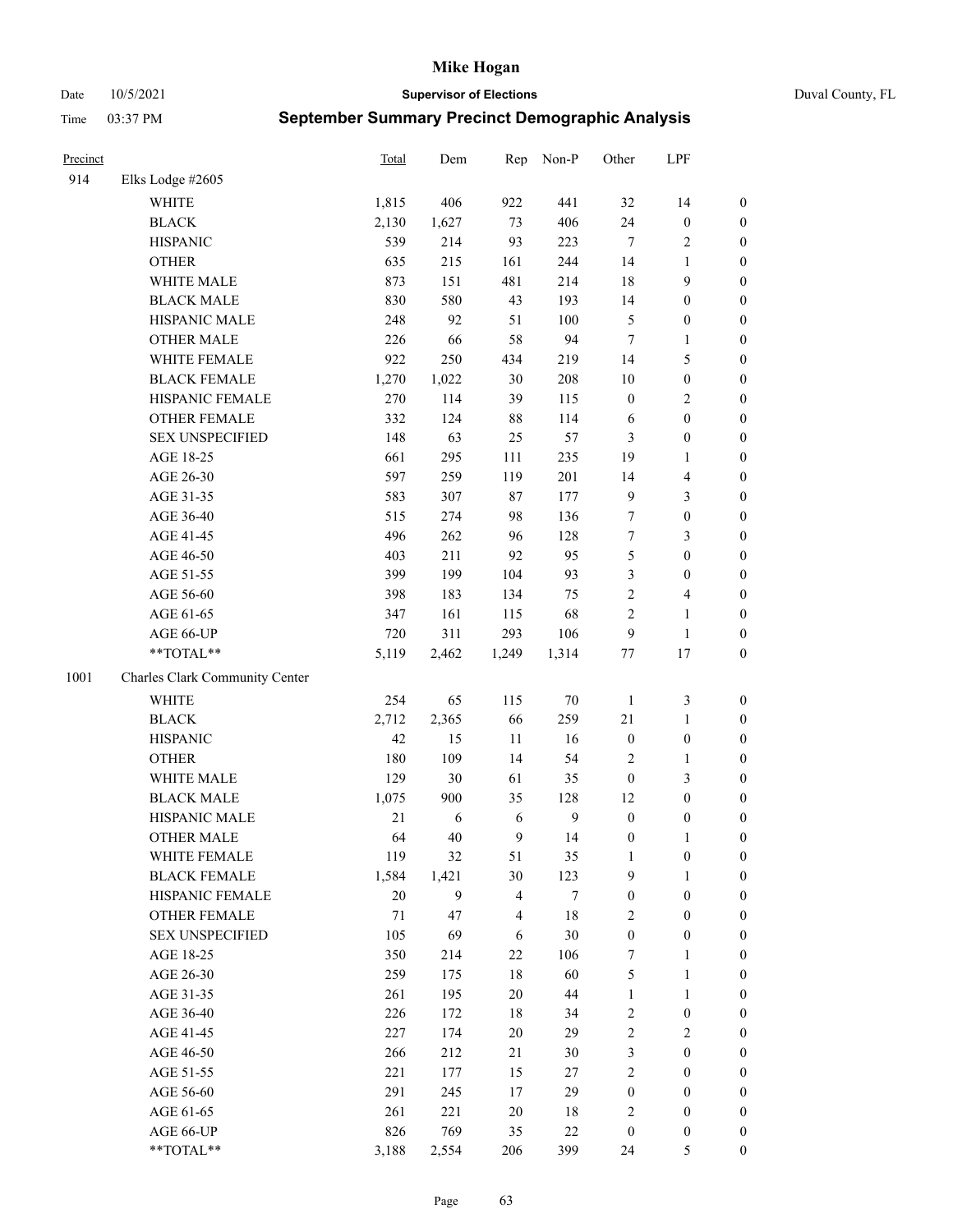Date 10/5/2021 **Supervisor of Elections** Duval County, FL

| Precinct |                                     | <b>Total</b> | Dem            | Rep              | Non-P            | Other            | LPF              |                  |
|----------|-------------------------------------|--------------|----------------|------------------|------------------|------------------|------------------|------------------|
| 1002     | Woodlawn Presbyterian Church        |              |                |                  |                  |                  |                  |                  |
|          | <b>WHITE</b>                        | 84           | 36             | 30               | 14               | $\overline{4}$   | $\boldsymbol{0}$ | $\boldsymbol{0}$ |
|          | <b>BLACK</b>                        | 3,000        | 2,614          | 72               | 300              | 13               | 1                | $\boldsymbol{0}$ |
|          | <b>HISPANIC</b>                     | 19           | 9              | $\mathbf{1}$     | 9                | $\boldsymbol{0}$ | $\boldsymbol{0}$ | $\boldsymbol{0}$ |
|          | <b>OTHER</b>                        | 186          | 93             | 6                | 85               | 2                | $\boldsymbol{0}$ | $\boldsymbol{0}$ |
|          | WHITE MALE                          | 35           | 12             | 13               | $\,8\,$          | 2                | $\boldsymbol{0}$ | $\boldsymbol{0}$ |
|          | <b>BLACK MALE</b>                   | 1,177        | 991            | 34               | 143              | 8                | 1                | $\boldsymbol{0}$ |
|          | HISPANIC MALE                       | 6            | $\overline{4}$ | $\mathbf{1}$     | $\mathbf{1}$     | $\boldsymbol{0}$ | $\boldsymbol{0}$ | $\boldsymbol{0}$ |
|          | <b>OTHER MALE</b>                   | 64           | 32             | $\overline{2}$   | 29               | 1                | $\boldsymbol{0}$ | $\boldsymbol{0}$ |
|          | WHITE FEMALE                        | 45           | 23             | 14               | 6                | 2                | $\boldsymbol{0}$ | $\boldsymbol{0}$ |
|          | <b>BLACK FEMALE</b>                 | 1,774        | 1,586          | 36               | 148              | $\overline{4}$   | $\boldsymbol{0}$ | 0                |
|          | HISPANIC FEMALE                     | 13           | 5              | $\boldsymbol{0}$ | $8\,$            | $\boldsymbol{0}$ | $\boldsymbol{0}$ | $\boldsymbol{0}$ |
|          | OTHER FEMALE                        | 69           | 39             | $\mathbf{1}$     | $28\,$           | 1                | $\boldsymbol{0}$ | $\boldsymbol{0}$ |
|          | <b>SEX UNSPECIFIED</b>              | 106          | 60             | $\,$ 8 $\,$      | 37               | 1                | $\boldsymbol{0}$ | $\boldsymbol{0}$ |
|          | AGE 18-25                           | 360          | 246            | $\tau$           | 105              | 2                | $\boldsymbol{0}$ | $\boldsymbol{0}$ |
|          | AGE 26-30                           | 269          | 187            | 10               | 71               | $\boldsymbol{0}$ | $\mathbf{1}$     | $\boldsymbol{0}$ |
|          | AGE 31-35                           | 263          | 212            | $\mathfrak{Z}$   | 45               | 3                | $\boldsymbol{0}$ | $\boldsymbol{0}$ |
|          | AGE 36-40                           | 237          | 184            | 7                | 42               | 4                | $\boldsymbol{0}$ | $\boldsymbol{0}$ |
|          | AGE 41-45                           | 235          | 186            | 15               | 34               | $\boldsymbol{0}$ | $\boldsymbol{0}$ | $\boldsymbol{0}$ |
|          | AGE 46-50                           | 245          | 209            | $\tau$           | $28\,$           | 1                | $\boldsymbol{0}$ | $\boldsymbol{0}$ |
|          | AGE 51-55                           | 228          | 198            | 9                | 18               | 3                | $\boldsymbol{0}$ | 0                |
|          | AGE 56-60                           | 293          | 256            | 13               | 21               | 3                | $\boldsymbol{0}$ | $\boldsymbol{0}$ |
|          | AGE 61-65                           | 318          | 278            | 18               | 21               | $\mathbf{1}$     | $\boldsymbol{0}$ | $\boldsymbol{0}$ |
|          | AGE 66-UP                           | 841          | 796            | $20\,$           | 23               | $\overline{2}$   | $\boldsymbol{0}$ | $\boldsymbol{0}$ |
|          | **TOTAL**                           | 3,289        | 2,752          | 109              | 408              | 19               | $\mathbf{1}$     | $\boldsymbol{0}$ |
| 1003     |                                     |              |                |                  |                  |                  |                  |                  |
|          | Zion Hope Missionary Baptist Church |              |                |                  |                  |                  |                  |                  |
|          | <b>WHITE</b>                        | 35           | 13             | 12               | 9                | $\mathbf{1}$     | $\boldsymbol{0}$ | $\boldsymbol{0}$ |
|          | <b>BLACK</b>                        | 1,839        | 1,618          | 48               | 164              | 9                | $\boldsymbol{0}$ | $\boldsymbol{0}$ |
|          | <b>HISPANIC</b>                     | 17           | $\,8\,$        | $\boldsymbol{0}$ | 9                | $\boldsymbol{0}$ | $\boldsymbol{0}$ | $\boldsymbol{0}$ |
|          | <b>OTHER</b>                        | 100          | 53             | 5                | 42               | $\boldsymbol{0}$ | $\boldsymbol{0}$ | $\boldsymbol{0}$ |
|          | WHITE MALE                          | 13           | $\overline{2}$ | $\overline{4}$   | $\tau$           | $\boldsymbol{0}$ | $\boldsymbol{0}$ | $\boldsymbol{0}$ |
|          | <b>BLACK MALE</b>                   | 670          | 566            | 21               | $78\,$           | 5                | $\boldsymbol{0}$ | $\boldsymbol{0}$ |
|          | HISPANIC MALE                       | 5            | $\mathfrak{2}$ | $\boldsymbol{0}$ | $\mathfrak{Z}$   | $\boldsymbol{0}$ | $\boldsymbol{0}$ | 0                |
|          | <b>OTHER MALE</b>                   | 38           | 23             | $\mathbf{1}$     | 14               | $\boldsymbol{0}$ | $\boldsymbol{0}$ | $\boldsymbol{0}$ |
|          | WHITE FEMALE                        | 22           | 11             | 8                | $\overline{c}$   | 1                | $\boldsymbol{0}$ | $\boldsymbol{0}$ |
|          | <b>BLACK FEMALE</b>                 | 1,125        | 1,017          | 25               | 79               | 4                | $\boldsymbol{0}$ | $\boldsymbol{0}$ |
|          | HISPANIC FEMALE                     | 9            | 6              | $\boldsymbol{0}$ | 3                | $\boldsymbol{0}$ | $\boldsymbol{0}$ | $\boldsymbol{0}$ |
|          | OTHER FEMALE                        | 35           | 16             | 3                | 16               | $\boldsymbol{0}$ | $\boldsymbol{0}$ | $\overline{0}$   |
|          | <b>SEX UNSPECIFIED</b>              | 74           | 49             | 3                | $22\,$           | $\boldsymbol{0}$ | $\boldsymbol{0}$ | $\overline{0}$   |
|          | AGE 18-25                           | 222          | 150            | $\overline{9}$   | 60               | 3                | $\boldsymbol{0}$ | $\overline{0}$   |
|          | AGE 26-30                           | 205          | 166            | $\sqrt{6}$       | 31               | $\overline{c}$   | $\boldsymbol{0}$ | 0                |
|          | AGE 31-35                           | 188          | 154            | $\sqrt{2}$       | 32               | $\boldsymbol{0}$ | $\boldsymbol{0}$ | 0                |
|          | AGE 36-40                           | 165          | 129            | 9                | 26               | $\mathbf{1}$     | $\boldsymbol{0}$ | 0                |
|          | AGE 41-45                           | 148          | 120            | 5                | 23               | $\boldsymbol{0}$ | $\boldsymbol{0}$ | 0                |
|          | AGE 46-50                           | 126          | 108            | 6                | $10\,$           | 2                | $\boldsymbol{0}$ | $\boldsymbol{0}$ |
|          | AGE 51-55                           | 136          | 116            | $\,$ 8 $\,$      | 11               | 1                | $\boldsymbol{0}$ | $\boldsymbol{0}$ |
|          | AGE 56-60                           | 164          | 149            | 6                | $\boldsymbol{9}$ | $\boldsymbol{0}$ | $\boldsymbol{0}$ | $\boldsymbol{0}$ |
|          | AGE 61-65                           | 168          | 153            | 7                | 7                | $\mathbf{1}$     | $\boldsymbol{0}$ | $\boldsymbol{0}$ |
|          | AGE 66-UP                           | 469          | 447            | 7                | 15               | $\boldsymbol{0}$ | $\boldsymbol{0}$ | 0                |
|          | **TOTAL**                           | 1,991        | 1,692          | 65               | 224              | 10               | $\boldsymbol{0}$ | $\boldsymbol{0}$ |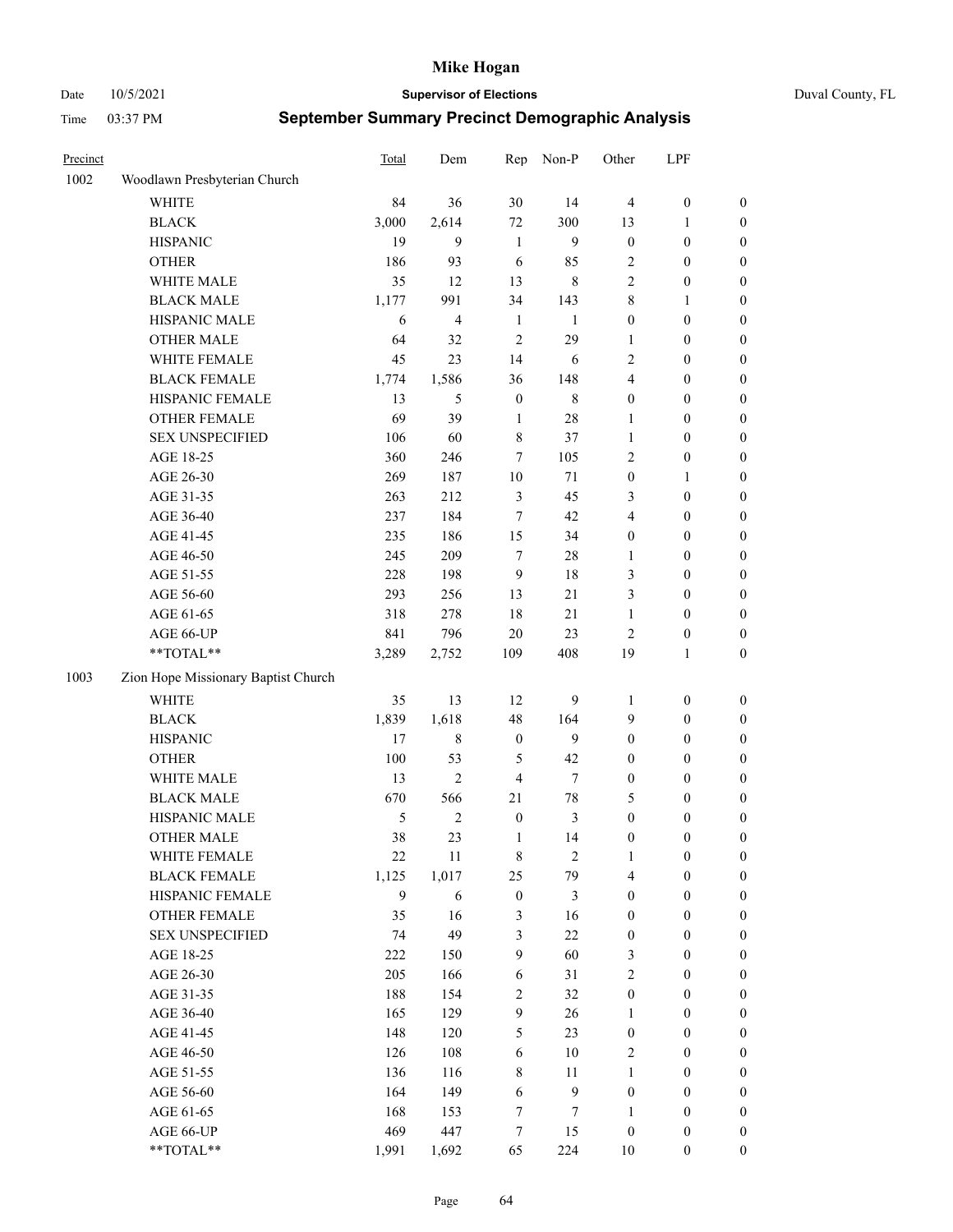Date 10/5/2021 **Supervisor of Elections** Duval County, FL

| Precinct |                          | Total       | Dem                     | Rep              | Non-P                   | Other            | LPF              |                  |
|----------|--------------------------|-------------|-------------------------|------------------|-------------------------|------------------|------------------|------------------|
| 1004     | St Paul AME Church       |             |                         |                  |                         |                  |                  |                  |
|          | <b>WHITE</b>             | 36          | 17                      | 10               | 9                       | $\boldsymbol{0}$ | $\boldsymbol{0}$ | $\boldsymbol{0}$ |
|          | <b>BLACK</b>             | 2,334       | 2,081                   | 37               | 207                     | 9                | $\boldsymbol{0}$ | $\boldsymbol{0}$ |
|          | <b>HISPANIC</b>          | 14          | 7                       | $\overline{2}$   | 5                       | $\boldsymbol{0}$ | $\boldsymbol{0}$ | $\boldsymbol{0}$ |
|          | <b>OTHER</b>             | 115         | 73                      | 9                | 33                      | $\boldsymbol{0}$ | $\boldsymbol{0}$ | $\boldsymbol{0}$ |
|          | WHITE MALE               | 13          | $\overline{\mathbf{4}}$ | 5                | $\overline{\mathbf{4}}$ | $\boldsymbol{0}$ | $\boldsymbol{0}$ | $\boldsymbol{0}$ |
|          | <b>BLACK MALE</b>        | 927         | 777                     | 22               | 124                     | 4                | $\boldsymbol{0}$ | $\boldsymbol{0}$ |
|          | HISPANIC MALE            | 6           | 3                       | $\mathbf{1}$     | $\overline{c}$          | $\boldsymbol{0}$ | $\boldsymbol{0}$ | $\boldsymbol{0}$ |
|          | <b>OTHER MALE</b>        | 30          | $20\,$                  | 3                | $\tau$                  | $\boldsymbol{0}$ | $\boldsymbol{0}$ | $\boldsymbol{0}$ |
|          | WHITE FEMALE             | 21          | 13                      | $\overline{4}$   | $\overline{\mathbf{4}}$ | $\boldsymbol{0}$ | $\boldsymbol{0}$ | $\boldsymbol{0}$ |
|          | <b>BLACK FEMALE</b>      | 1,376       | 1,278                   | 15               | $78\,$                  | 5                | $\boldsymbol{0}$ | $\boldsymbol{0}$ |
|          | HISPANIC FEMALE          | $\,$ 8 $\,$ | $\overline{4}$          | $\mathbf{1}$     | $\mathfrak{Z}$          | $\boldsymbol{0}$ | $\boldsymbol{0}$ | 0                |
|          | <b>OTHER FEMALE</b>      | 52          | 44                      | $\overline{4}$   | $\overline{4}$          | $\boldsymbol{0}$ | $\boldsymbol{0}$ | $\boldsymbol{0}$ |
|          | <b>SEX UNSPECIFIED</b>   | 66          | 35                      | 3                | $28\,$                  | $\boldsymbol{0}$ | $\boldsymbol{0}$ | $\boldsymbol{0}$ |
|          | AGE 18-25                | 246         | 165                     | $10\,$           | 68                      | 3                | $\boldsymbol{0}$ | $\boldsymbol{0}$ |
|          | AGE 26-30                | 182         | 147                     | 5                | 29                      | $\mathbf{1}$     | $\boldsymbol{0}$ | $\boldsymbol{0}$ |
|          | AGE 31-35                | 216         | 160                     | 11               | 43                      | $\overline{c}$   | $\boldsymbol{0}$ | $\boldsymbol{0}$ |
|          | AGE 36-40                | 164         | 135                     | 7                | 22                      | $\boldsymbol{0}$ | $\boldsymbol{0}$ | $\boldsymbol{0}$ |
|          | AGE 41-45                | 133         | 110                     | $\overline{4}$   | 17                      | 2                | $\boldsymbol{0}$ | $\boldsymbol{0}$ |
|          | AGE 46-50                | 153         | 137                     | $\sqrt{2}$       | 13                      | $\mathbf{1}$     | $\boldsymbol{0}$ | $\boldsymbol{0}$ |
|          | AGE 51-55                | 193         | 175                     | 5                | 13                      | $\boldsymbol{0}$ | $\boldsymbol{0}$ | $\boldsymbol{0}$ |
|          | AGE 56-60                | 211         | 192                     | 5                | 14                      | $\boldsymbol{0}$ | $\boldsymbol{0}$ | 0                |
|          | AGE 61-65                | 205         | 187                     | $\overline{4}$   | 14                      | $\boldsymbol{0}$ | $\boldsymbol{0}$ | 0                |
|          | AGE 66-UP                | 796         | 770                     | 5                | 21                      | $\boldsymbol{0}$ | $\boldsymbol{0}$ | $\boldsymbol{0}$ |
|          | **TOTAL**                | 2,499       | 2,178                   | 58               | 254                     | 9                | $\boldsymbol{0}$ | $\boldsymbol{0}$ |
| 1005     | Legends Community Center |             |                         |                  |                         |                  |                  |                  |
|          | WHITE                    | 128         | 38                      | 50               | $30\,$                  | 9                | $\mathbf{1}$     | $\boldsymbol{0}$ |
|          | <b>BLACK</b>             | 3,418       | 3,047                   | 68               | 287                     | 15               | $\mathbf{1}$     | $\boldsymbol{0}$ |
|          | <b>HISPANIC</b>          | 28          | 17                      | $\overline{4}$   | $\tau$                  | $\boldsymbol{0}$ | $\boldsymbol{0}$ | $\boldsymbol{0}$ |
|          | <b>OTHER</b>             | 163         | 94                      | 9                | 59                      | 1                | $\boldsymbol{0}$ | $\boldsymbol{0}$ |
|          | WHITE MALE               | 58          | 17                      | 23               | 15                      | 3                | $\boldsymbol{0}$ | $\boldsymbol{0}$ |
|          | <b>BLACK MALE</b>        | 1,331       | 1,136                   | 34               | 154                     | 6                | 1                | $\boldsymbol{0}$ |
|          | HISPANIC MALE            | 13          | 5                       | $\overline{4}$   | $\overline{4}$          | $\boldsymbol{0}$ | $\boldsymbol{0}$ | $\boldsymbol{0}$ |
|          | OTHER MALE               | 52          | 27                      | 3                | 22                      | $\boldsymbol{0}$ | $\boldsymbol{0}$ | $\boldsymbol{0}$ |
|          | WHITE FEMALE             | 66          | 18                      | 26               | 15                      | 6                | 1                | 0                |
|          | <b>BLACK FEMALE</b>      | 2,033       | 1,863                   | 34               | 127                     | 9                | $\boldsymbol{0}$ | $\boldsymbol{0}$ |
|          | HISPANIC FEMALE          | 13          | $11\,$                  | $\boldsymbol{0}$ | $\sqrt{2}$              | $\boldsymbol{0}$ | $\boldsymbol{0}$ | $\overline{0}$   |
|          | OTHER FEMALE             | 60          | 44                      | 4                | 12                      | $\boldsymbol{0}$ | $\boldsymbol{0}$ | $\overline{0}$   |
|          | <b>SEX UNSPECIFIED</b>   | 111         | 75                      | 3                | 32                      | $\mathbf{1}$     | $\boldsymbol{0}$ | 0                |
|          | AGE 18-25                | 379         | 274                     | 11               | 89                      | 4                | $\mathbf{1}$     | $\overline{0}$   |
|          | AGE 26-30                | 283         | 213                     | 15               | 52                      | 3                | $\boldsymbol{0}$ | 0                |
|          | AGE 31-35                | 288         | 232                     | 10               | 45                      | $\mathbf{1}$     | $\boldsymbol{0}$ | 0                |
|          | AGE 36-40                | 275         | 223                     | 13               | 37                      | 2                | $\boldsymbol{0}$ | 0                |
|          | AGE 41-45                | 250         | 206                     | 11               | 31                      | $\overline{c}$   | $\boldsymbol{0}$ | 0                |
|          | AGE 46-50                | 269         | 223                     | 13               | $30\,$                  | 3                | $\boldsymbol{0}$ | 0                |
|          | AGE 51-55                | 270         | 229                     | $\tau$           | 32                      | 2                | $\boldsymbol{0}$ | $\boldsymbol{0}$ |
|          | AGE 56-60                | 333         | 291                     | 15               | 23                      | 4                | $\boldsymbol{0}$ | $\boldsymbol{0}$ |
|          | AGE 61-65                | 328         | 295                     | 13               | $20\,$                  | $\boldsymbol{0}$ | $\boldsymbol{0}$ | $\boldsymbol{0}$ |
|          | AGE 66-UP                | 1,062       | 1,010                   | 23               | 24                      | 4                | $\mathbf{1}$     | 0                |
|          | **TOTAL**                | 3,737       | 3,196                   | 131              | 383                     | 25               | $\sqrt{2}$       | $\boldsymbol{0}$ |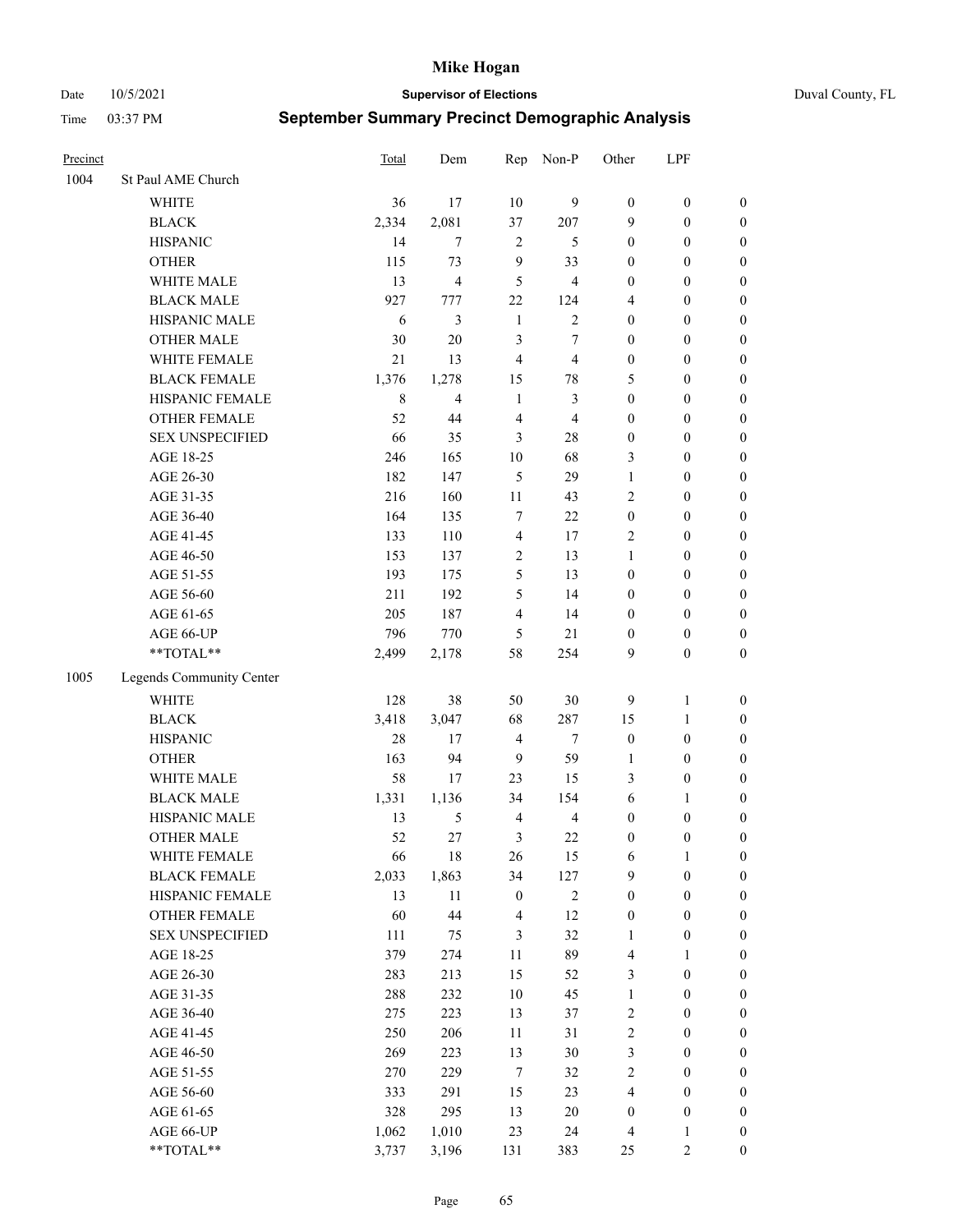Date 10/5/2021 **Supervisor of Elections** Duval County, FL

| Precinct |                                | Total  | Dem    | Rep            | Non-P          | Other            | LPF              |                  |
|----------|--------------------------------|--------|--------|----------------|----------------|------------------|------------------|------------------|
| 1006     | Church of God - N Lane Ave     |        |        |                |                |                  |                  |                  |
|          | <b>WHITE</b>                   | 1,051  | 217    | 583            | 222            | $22\,$           | $\boldsymbol{7}$ | 0                |
|          | <b>BLACK</b>                   | 817    | 664    | 30             | 120            | 3                | $\boldsymbol{0}$ | $\boldsymbol{0}$ |
|          | <b>HISPANIC</b>                | 63     | 23     | 19             | 21             | $\boldsymbol{0}$ | $\boldsymbol{0}$ | $\boldsymbol{0}$ |
|          | <b>OTHER</b>                   | 135    | 48     | 28             | 57             | $\overline{2}$   | $\boldsymbol{0}$ | $\boldsymbol{0}$ |
|          | WHITE MALE                     | 475    | 89     | 266            | 105            | 11               | $\overline{4}$   | $\boldsymbol{0}$ |
|          | <b>BLACK MALE</b>              | 351    | 270    | 19             | 61             | $\mathbf{1}$     | $\boldsymbol{0}$ | $\boldsymbol{0}$ |
|          | HISPANIC MALE                  | 29     | $10\,$ | 10             | $\overline{9}$ | $\boldsymbol{0}$ | $\boldsymbol{0}$ | $\boldsymbol{0}$ |
|          | <b>OTHER MALE</b>              | 55     | 17     | 16             | 22             | $\boldsymbol{0}$ | $\boldsymbol{0}$ | $\boldsymbol{0}$ |
|          | WHITE FEMALE                   | 558    | 126    | 307            | 111            | 11               | $\mathfrak{Z}$   | $\boldsymbol{0}$ |
|          | <b>BLACK FEMALE</b>            | 447    | 378    | 11             | 56             | $\sqrt{2}$       | $\boldsymbol{0}$ | 0                |
|          | HISPANIC FEMALE                | 33     | 13     | $\,$ 8 $\,$    | 12             | $\boldsymbol{0}$ | $\boldsymbol{0}$ | 0                |
|          | OTHER FEMALE                   | 48     | 16     | 9              | 22             | $\mathbf{1}$     | $\boldsymbol{0}$ | 0                |
|          | <b>SEX UNSPECIFIED</b>         | $70\,$ | 33     | 14             | 22             | $\mathbf{1}$     | $\boldsymbol{0}$ | $\boldsymbol{0}$ |
|          | AGE 18-25                      | 231    | 100    | 44             | $80\,$         | 7                | $\boldsymbol{0}$ | $\boldsymbol{0}$ |
|          | AGE 26-30                      | 184    | 91     | 37             | 54             | $\mathbf{1}$     | $\mathbf{1}$     | $\boldsymbol{0}$ |
|          | AGE 31-35                      | 194    | 88     | 49             | 53             | 3                | $\mathbf{1}$     | $\boldsymbol{0}$ |
|          | AGE 36-40                      | 187    | 95     | 44             | 43             | 3                | $\sqrt{2}$       | $\boldsymbol{0}$ |
|          | AGE 41-45                      | 144    | 65     | 48             | 29             | $\overline{c}$   | $\boldsymbol{0}$ | $\boldsymbol{0}$ |
|          | AGE 46-50                      | 193    | 94     | 62             | 32             | 3                | $\overline{2}$   | $\boldsymbol{0}$ |
|          | AGE 51-55                      | 180    | 82     | 66             | 30             | $\sqrt{2}$       | $\boldsymbol{0}$ | $\boldsymbol{0}$ |
|          | AGE 56-60                      | 208    | $88\,$ | 80             | 38             | $\mathbf{1}$     | $\mathbf{1}$     | 0                |
|          | AGE 61-65                      | 176    | 81     | 64             | $28\,$         | 3                | $\boldsymbol{0}$ | 0                |
|          | AGE 66-UP                      | 369    | 168    | 166            | 33             | $\sqrt{2}$       | $\boldsymbol{0}$ | 0                |
|          | **TOTAL**                      | 2,066  | 952    | 660            | 420            | $27\,$           | $\tau$           | $\boldsymbol{0}$ |
| 1007     | Evangel Temple Assembly of God |        |        |                |                |                  |                  |                  |
|          | <b>WHITE</b>                   | 917    | 239    | 459            | 201            | 15               | $\mathfrak{Z}$   | $\boldsymbol{0}$ |
|          | <b>BLACK</b>                   | 572    | 463    | 17             | 90             | $\mathbf{1}$     | $\mathbf{1}$     | $\boldsymbol{0}$ |
|          | <b>HISPANIC</b>                | 102    | 48     | 15             | 38             | $\mathbf{1}$     | $\boldsymbol{0}$ | $\boldsymbol{0}$ |
|          | <b>OTHER</b>                   | 147    | 61     | 41             | $44\,$         | $\boldsymbol{0}$ | $\mathbf{1}$     | $\boldsymbol{0}$ |
|          | WHITE MALE                     | 417    | 102    | 223            | 82             | 9                | $\mathbf{1}$     | $\boldsymbol{0}$ |
|          | <b>BLACK MALE</b>              | 216    | 154    | 13             | 47             | $\mathbf{1}$     | $\mathbf{1}$     | $\boldsymbol{0}$ |
|          | HISPANIC MALE                  | 38     | 15     | $\tau$         | 15             | 1                | $\boldsymbol{0}$ | 0                |
|          | <b>OTHER MALE</b>              | 47     | 14     | $17$           | 15             | $\boldsymbol{0}$ | $\mathbf{1}$     | 0                |
|          | WHITE FEMALE                   | 493    | 135    | 232            | 118            | 6                | 2                | 0                |
|          | <b>BLACK FEMALE</b>            | 348    | 302    | $\overline{4}$ | 42             | $\boldsymbol{0}$ | $\boldsymbol{0}$ | $\boldsymbol{0}$ |
|          | HISPANIC FEMALE                | 64     | 33     | $\,$ 8 $\,$    | 23             | $\boldsymbol{0}$ | $\boldsymbol{0}$ | $\overline{0}$   |
|          | OTHER FEMALE                   | 65     | 30     | 19             | 16             | $\boldsymbol{0}$ | $\boldsymbol{0}$ | $\overline{0}$   |
|          | <b>SEX UNSPECIFIED</b>         | 50     | 26     | 9              | 15             | $\boldsymbol{0}$ | $\boldsymbol{0}$ | 0                |
|          | AGE 18-25                      | 192    | 90     | 37             | 62             | $\mathbf{1}$     | $\sqrt{2}$       | 0                |
|          | AGE 26-30                      | 165    | 84     | 26             | 52             | $\sqrt{2}$       | $\mathbf{1}$     | 0                |
|          | AGE 31-35                      | 179    | 86     | 40             | 49             | 3                | $\mathbf{1}$     | 0                |
|          | AGE 36-40                      | 153    | 77     | 37             | 37             | $\mathbf{1}$     | $\mathbf{1}$     | 0                |
|          | AGE 41-45                      | 140    | 67     | 34             | 37             | 2                | $\boldsymbol{0}$ | 0                |
|          | AGE 46-50                      | 130    | 57     | 35             | 38             | $\boldsymbol{0}$ | $\boldsymbol{0}$ | 0                |
|          | AGE 51-55                      | 135    | 54     | 51             | 26             | $\overline{4}$   | $\boldsymbol{0}$ | 0                |
|          | AGE 56-60                      | 143    | 77     | 47             | 19             | $\boldsymbol{0}$ | $\boldsymbol{0}$ | $\overline{0}$   |
|          | AGE 61-65                      | 164    | 65     | 72             | 27             | $\boldsymbol{0}$ | $\boldsymbol{0}$ | $\overline{0}$   |
|          | AGE 66-UP                      | 337    | 154    | 153            | 26             | 4                | $\boldsymbol{0}$ | 0                |
|          | **TOTAL**                      | 1,738  | 811    | 532            | 373            | 17               | $\mathfrak{S}$   | $\boldsymbol{0}$ |
|          |                                |        |        |                |                |                  |                  |                  |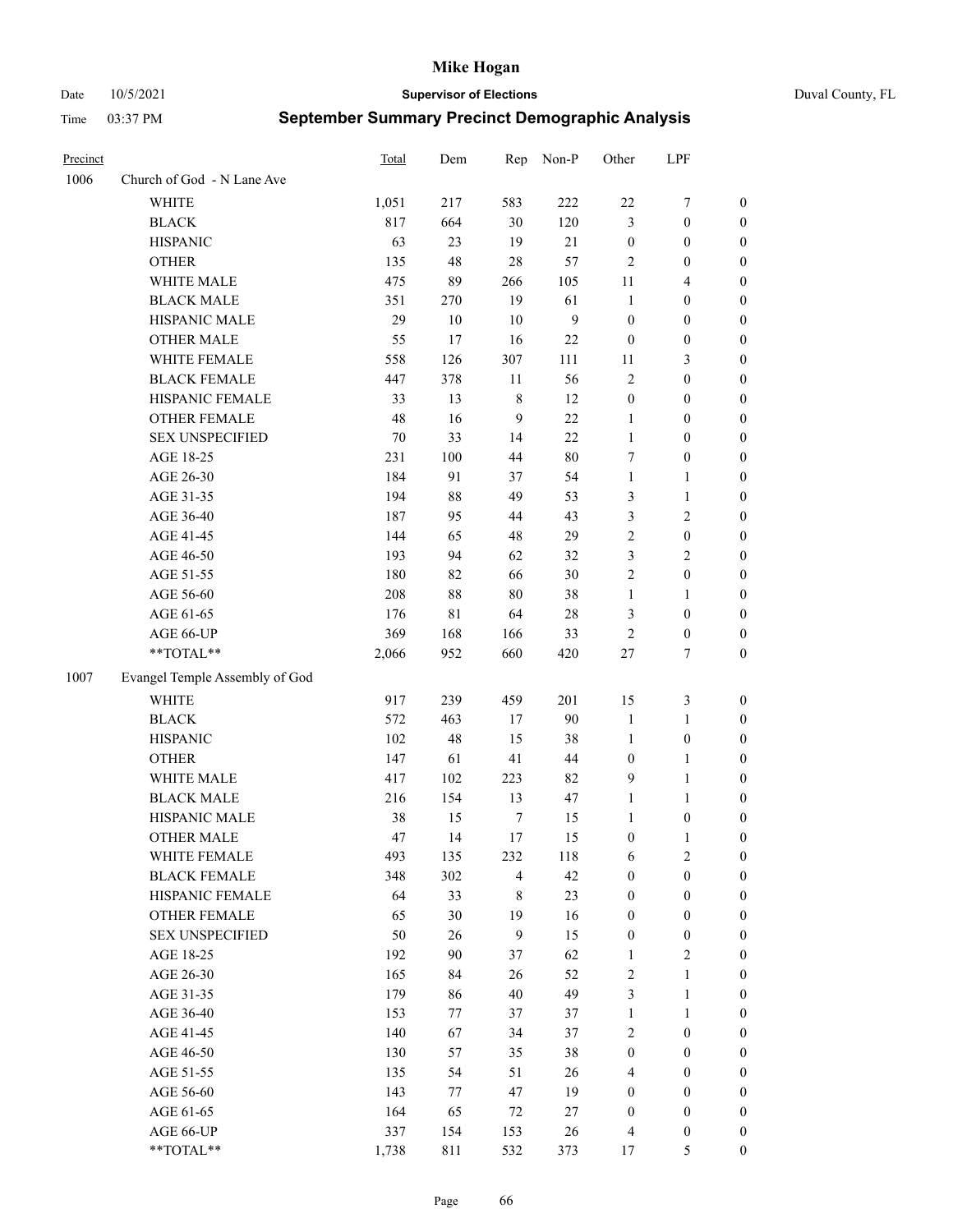Date 10/5/2021 **Supervisor of Elections** Duval County, FL

| Precinct |                                 | Total | Dem   | Rep | Non-P  | Other            | LPF              |                  |
|----------|---------------------------------|-------|-------|-----|--------|------------------|------------------|------------------|
| 1008     | Mary Lena Gibbs Center          |       |       |     |        |                  |                  |                  |
|          | <b>WHITE</b>                    | 1,198 | 264   | 641 | 263    | 20               | 10               | 0                |
|          | <b>BLACK</b>                    | 2,122 | 1,715 | 82  | 309    | 15               | $\mathbf{1}$     | 0                |
|          | <b>HISPANIC</b>                 | 229   | 94    | 40  | 92     | 3                | $\boldsymbol{0}$ | $\boldsymbol{0}$ |
|          | <b>OTHER</b>                    | 415   | 140   | 113 | 157    | 4                | 1                | $\boldsymbol{0}$ |
|          | WHITE MALE                      | 558   | 105   | 315 | 124    | 9                | 5                | $\boldsymbol{0}$ |
|          | <b>BLACK MALE</b>               | 853   | 655   | 43  | 148    | 7                | $\boldsymbol{0}$ | $\boldsymbol{0}$ |
|          | HISPANIC MALE                   | 101   | 37    | 26  | 37     | $\mathbf{1}$     | $\boldsymbol{0}$ | $\boldsymbol{0}$ |
|          | <b>OTHER MALE</b>               | 166   | 40    | 54  | 70     | 2                | $\boldsymbol{0}$ | $\boldsymbol{0}$ |
|          | WHITE FEMALE                    | 619   | 154   | 318 | 131    | $11\,$           | $\mathfrak s$    | $\boldsymbol{0}$ |
|          | <b>BLACK FEMALE</b>             | 1,229 | 1,031 | 38  | 151    | 8                | $\mathbf{1}$     | 0                |
|          | HISPANIC FEMALE                 | 121   | 55    | 13  | 51     | 2                | $\boldsymbol{0}$ | 0                |
|          | OTHER FEMALE                    | 187   | 79    | 51  | 55     | $\mathbf{1}$     | 1                | 0                |
|          | <b>SEX UNSPECIFIED</b>          | 130   | 57    | 18  | 54     | $\mathbf{1}$     | $\boldsymbol{0}$ | $\boldsymbol{0}$ |
|          | AGE 18-25                       | 517   | 259   | 66  | 184    | 7                | $\mathbf{1}$     | $\boldsymbol{0}$ |
|          | AGE 26-30                       | 392   | 213   | 61  | 109    | 6                | 3                | $\boldsymbol{0}$ |
|          | AGE 31-35                       | 403   | 201   | 76  | 116    | 6                | $\overline{4}$   | $\boldsymbol{0}$ |
|          | AGE 36-40                       | 399   | 240   | 56  | 96     | 7                | $\boldsymbol{0}$ | $\boldsymbol{0}$ |
|          | AGE 41-45                       | 312   | 180   | 57  | $70\,$ | 5                | $\boldsymbol{0}$ | $\boldsymbol{0}$ |
|          | AGE 46-50                       | 320   | 188   | 63  | 65     | $\overline{c}$   | $\mathbf{2}$     | $\boldsymbol{0}$ |
|          | AGE 51-55                       | 275   | 162   | 65  | 46     | $\overline{c}$   | $\boldsymbol{0}$ | 0                |
|          | AGE 56-60                       | 323   | 190   | 89  | 41     | $\overline{c}$   | 1                | 0                |
|          | AGE 61-65                       | 305   | 170   | 97  | 36     | $\overline{c}$   | $\boldsymbol{0}$ | 0                |
|          | AGE 66-UP                       | 718   | 410   | 246 | 58     | 3                | 1                | $\boldsymbol{0}$ |
|          | $**TOTAL**$                     | 3,964 | 2,213 | 876 | 821    | 42               | 12               | $\boldsymbol{0}$ |
| 1009     | Oak Hill Church of the Nazarene |       |       |     |        |                  |                  |                  |
|          | <b>WHITE</b>                    | 901   | 197   | 506 | 179    | 13               | 6                | $\boldsymbol{0}$ |
|          | <b>BLACK</b>                    | 1,423 | 1,132 | 50  | 216    | 24               | $\mathbf{1}$     | $\boldsymbol{0}$ |
|          | <b>HISPANIC</b>                 | 208   | 91    | 48  | 66     | $\mathbf{1}$     | $\sqrt{2}$       | $\boldsymbol{0}$ |
|          | <b>OTHER</b>                    | 291   | 101   | 77  | 108    | 3                | $\sqrt{2}$       | $\boldsymbol{0}$ |
|          | WHITE MALE                      | 407   | 78    | 248 | 71     | 5                | 5                | $\boldsymbol{0}$ |
|          | <b>BLACK MALE</b>               | 580   | 431   | 27  | 113    | 8                | $\mathbf{1}$     | $\boldsymbol{0}$ |
|          | HISPANIC MALE                   | 102   | 43    | 25  | 31     | 1                | $\sqrt{2}$       | 0                |
|          | <b>OTHER MALE</b>               | 119   | 46    | 33  | 37     | 1                | $\overline{2}$   | 0                |
|          | WHITE FEMALE                    | 486   | 115   | 256 | 106    | 8                | 1                | 0                |
|          | <b>BLACK FEMALE</b>             | 820   | 682   | 23  | 100    | 15               | $\boldsymbol{0}$ | $\overline{0}$   |
|          | HISPANIC FEMALE                 | 100   | 46    | 22  | 32     | $\boldsymbol{0}$ | $\boldsymbol{0}$ | $\overline{0}$   |
|          | OTHER FEMALE                    | 127   | 46    | 40  | 41     | $\boldsymbol{0}$ | $\boldsymbol{0}$ | $\overline{0}$   |
|          | <b>SEX UNSPECIFIED</b>          | 82    | 34    | 7   | 38     | 3                | $\boldsymbol{0}$ | 0                |
|          | AGE 18-25                       | 334   | 173   | 40  | 111    | 8                | $\sqrt{2}$       | 0                |
|          | AGE 26-30                       | 274   | 151   | 40  | 75     | 6                | $\mathbf{2}$     | 0                |
|          | AGE 31-35                       | 244   | 132   | 49  | 58     | 4                | $\mathbf{1}$     | 0                |
|          | AGE 36-40                       | 231   | 133   | 40  | 53     | 5                | $\boldsymbol{0}$ | 0                |
|          | AGE 41-45                       | 227   | 137   | 36  | 50     | 3                | $\mathbf{1}$     | 0                |
|          | AGE 46-50                       | 260   | 148   | 61  | 48     | 2                | $\mathbf{1}$     | 0                |
|          | AGE 51-55                       | 229   | 132   | 56  | 37     | 2                | $\sqrt{2}$       | 0                |
|          | AGE 56-60                       | 253   | 136   | 67  | 47     | 3                | $\boldsymbol{0}$ | $\overline{0}$   |
|          | AGE 61-65                       | 270   | 124   | 107 | 36     | 3                | $\boldsymbol{0}$ | $\overline{0}$   |
|          | AGE 66-UP                       | 501   | 255   | 185 | 54     | 5                | $\mathfrak{2}$   | 0                |
|          | **TOTAL**                       | 2,823 | 1,521 | 681 | 569    | 41               | 11               | $\boldsymbol{0}$ |
|          |                                 |       |       |     |        |                  |                  |                  |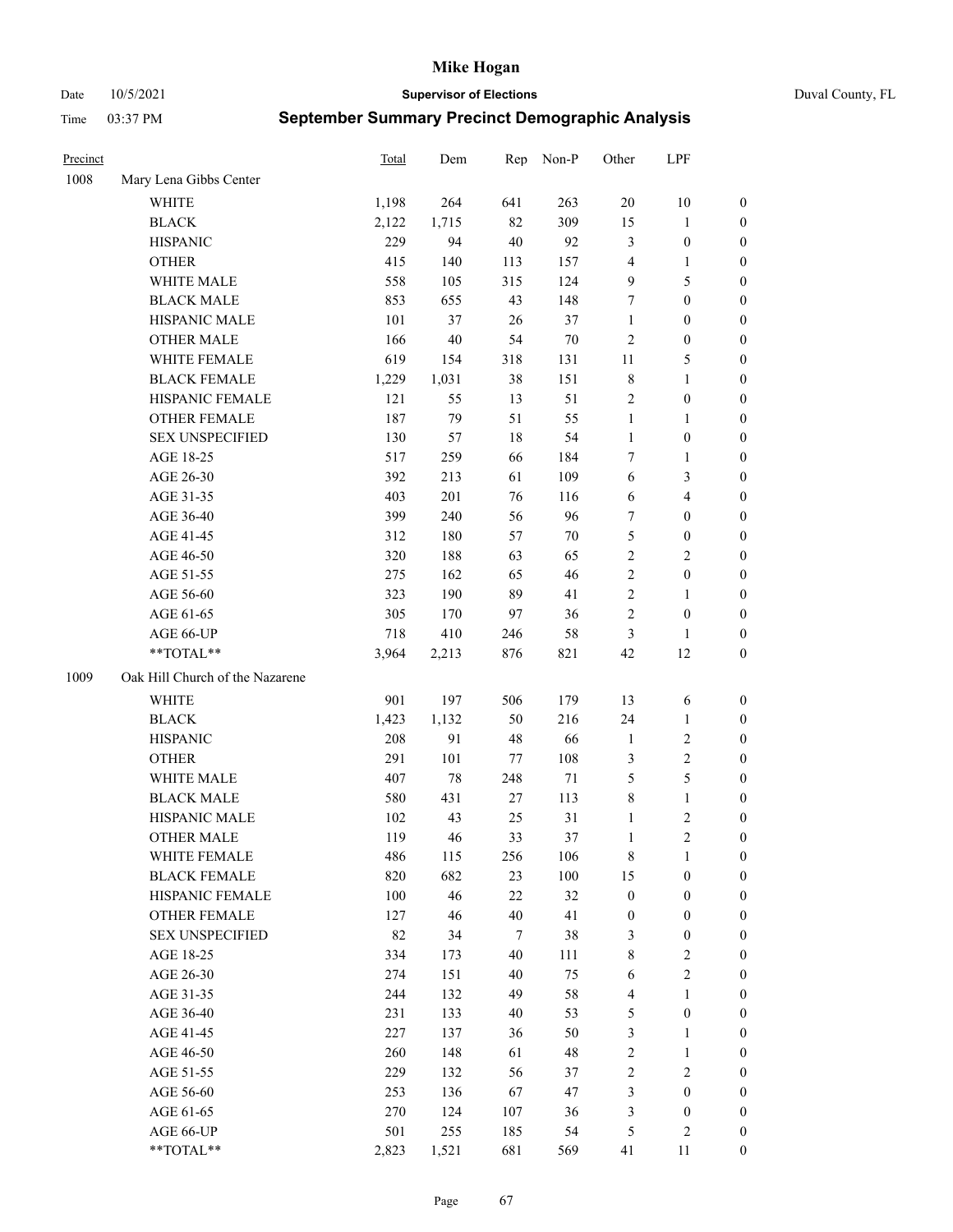Date 10/5/2021 **Supervisor of Elections** Duval County, FL

| Precinct |                             | Total  | Dem    | Rep              | Non-P            | Other            | LPF              |                  |
|----------|-----------------------------|--------|--------|------------------|------------------|------------------|------------------|------------------|
| 1010     | Sweetwater Church of Christ |        |        |                  |                  |                  |                  |                  |
|          | WHITE                       | 1,311  | 293    | 691              | 293              | 31               | $\mathfrak{Z}$   | 0                |
|          | <b>BLACK</b>                | 765    | 614    | $28\,$           | 110              | 11               | $\sqrt{2}$       | 0                |
|          | <b>HISPANIC</b>             | 156    | 73     | 28               | 51               | 3                | $\mathbf{1}$     | 0                |
|          | <b>OTHER</b>                | 206    | 71     | 55               | 76               | 4                | $\boldsymbol{0}$ | $\boldsymbol{0}$ |
|          | WHITE MALE                  | 591    | 106    | 336              | 135              | 12               | $\sqrt{2}$       | $\boldsymbol{0}$ |
|          | <b>BLACK MALE</b>           | 297    | 216    | 15               | 56               | $\,$ $\,$        | $\sqrt{2}$       | $\boldsymbol{0}$ |
|          | HISPANIC MALE               | 74     | $28\,$ | 15               | 29               | $\mathbf{1}$     | $\mathbf{1}$     | $\boldsymbol{0}$ |
|          | <b>OTHER MALE</b>           | 83     | 30     | 19               | 32               | $\mathbf{2}$     | $\boldsymbol{0}$ | $\boldsymbol{0}$ |
|          | WHITE FEMALE                | 705    | 183    | 348              | 154              | 19               | $\mathbf{1}$     | $\boldsymbol{0}$ |
|          | <b>BLACK FEMALE</b>         | 460    | 391    | 12               | 54               | 3                | $\boldsymbol{0}$ | 0                |
|          | HISPANIC FEMALE             | 77     | 41     | 13               | 21               | $\sqrt{2}$       | $\boldsymbol{0}$ | 0                |
|          | OTHER FEMALE                | 87     | 31     | 28               | 26               | $\mathfrak{2}$   | $\boldsymbol{0}$ | 0                |
|          | <b>SEX UNSPECIFIED</b>      | 64     | 25     | 16               | 23               | $\boldsymbol{0}$ | $\boldsymbol{0}$ | $\boldsymbol{0}$ |
|          | AGE 18-25                   | 297    | 126    | 52               | 106              | 13               | $\boldsymbol{0}$ | $\boldsymbol{0}$ |
|          | AGE 26-30                   | 231    | 100    | 54               | $72\,$           | 3                | $\sqrt{2}$       | $\boldsymbol{0}$ |
|          | AGE 31-35                   | 206    | $87\,$ | 36               | 75               | 6                | $\sqrt{2}$       | $\boldsymbol{0}$ |
|          | AGE 36-40                   | 201    | 95     | 50               | 54               | $\mathbf{1}$     | $\mathbf{1}$     | $\boldsymbol{0}$ |
|          | AGE 41-45                   | 195    | 94     | 52               | 46               | 3                | $\boldsymbol{0}$ | $\boldsymbol{0}$ |
|          | AGE 46-50                   | 180    | 91     | 49               | 35               | 5                | $\boldsymbol{0}$ | $\boldsymbol{0}$ |
|          | AGE 51-55                   | 198    | 96     | 71               | 23               | 8                | $\boldsymbol{0}$ | $\boldsymbol{0}$ |
|          | AGE 56-60                   | 226    | 93     | 92               | 40               | $\mathbf{1}$     | $\boldsymbol{0}$ | 0                |
|          | AGE 61-65                   | 226    | 83     | 109              | 30               | 4                | $\boldsymbol{0}$ | 0                |
|          | AGE 66-UP                   | 478    | 186    | 237              | 49               | 5                | $\mathbf{1}$     | 0                |
|          | **TOTAL**                   | 2,438  | 1,051  | 802              | 530              | 49               | 6                | $\boldsymbol{0}$ |
| 1011     | Teamsters 512               |        |        |                  |                  |                  |                  |                  |
|          | <b>WHITE</b>                | 1,051  | 195    | 622              | 219              | 7                | $\,$ 8 $\,$      | $\boldsymbol{0}$ |
|          | <b>BLACK</b>                | 441    | 344    | 15               | 77               | 4                | $\mathbf{1}$     | $\boldsymbol{0}$ |
|          | <b>HISPANIC</b>             | 78     | 34     | 20               | 23               | $\mathbf{1}$     | $\boldsymbol{0}$ | $\boldsymbol{0}$ |
|          | <b>OTHER</b>                | 82     | 17     | 35               | $28\,$           | $\mathbf{1}$     | $\mathbf{1}$     | $\boldsymbol{0}$ |
|          | WHITE MALE                  | 481    | 81     | 288              | 102              | 5                | $\mathfrak{S}$   | $\boldsymbol{0}$ |
|          | <b>BLACK MALE</b>           | 172    | 117    | 6                | 45               | 3                | $\mathbf{1}$     | $\boldsymbol{0}$ |
|          | HISPANIC MALE               | 43     | 16     | 13               | 14               | $\boldsymbol{0}$ | $\boldsymbol{0}$ | 0                |
|          | <b>OTHER MALE</b>           | 29     | 5      | 13               | 11               | $\boldsymbol{0}$ | $\boldsymbol{0}$ | 0                |
|          | WHITE FEMALE                | 554    | 109    | 329              | 111              | 2                | 3                | 0                |
|          | <b>BLACK FEMALE</b>         | 261    | 221    | 7                | 32               | $\mathbf{1}$     | $\boldsymbol{0}$ | $\overline{0}$   |
|          | HISPANIC FEMALE             | 34     | $17\,$ | $\boldsymbol{7}$ | $\boldsymbol{9}$ | $\mathbf{1}$     | $\boldsymbol{0}$ | $\overline{0}$   |
|          | OTHER FEMALE                | 38     | 9      | 17               | 11               | $\mathbf{1}$     | $\boldsymbol{0}$ | $\overline{0}$   |
|          | <b>SEX UNSPECIFIED</b>      | $40\,$ | 15     | 12               | 12               | $\boldsymbol{0}$ | $\mathbf{1}$     | 0                |
|          | AGE 18-25                   | 162    | 59     | 49               | 50               | 3                | $\mathbf{1}$     | 0                |
|          | AGE 26-30                   | 133    | 42     | 35               | 51               | 3                | $\overline{2}$   | 0                |
|          | AGE 31-35                   | 157    | 65     | 47               | 42               | $\sqrt{2}$       | $\mathbf{1}$     | 0                |
|          | AGE 36-40                   | 159    | 75     | 50               | 32               | $\mathbf{1}$     | $\mathbf{1}$     | 0                |
|          | AGE 41-45                   | 141    | 52     | 61               | 27               | $\boldsymbol{0}$ | $\mathbf{1}$     | 0                |
|          | AGE 46-50                   | 155    | 52     | $70\,$           | 30               | $\mathbf{1}$     | $\sqrt{2}$       | 0                |
|          | AGE 51-55                   | 128    | 55     | 45               | 25               | $\mathbf{1}$     | $\overline{2}$   | 0                |
|          | AGE 56-60                   | 153    | 52     | 71               | 29               | $\mathbf{1}$     | $\boldsymbol{0}$ | $\boldsymbol{0}$ |
|          | AGE 61-65                   | 134    | 42     | 67               | 24               | $\mathbf{1}$     | $\boldsymbol{0}$ | $\boldsymbol{0}$ |
|          | AGE 66-UP                   | 330    | 96     | 197              | 37               | $\boldsymbol{0}$ | $\boldsymbol{0}$ | 0                |
|          | **TOTAL**                   | 1,652  | 590    | 692              | 347              | 13               | 10               | $\boldsymbol{0}$ |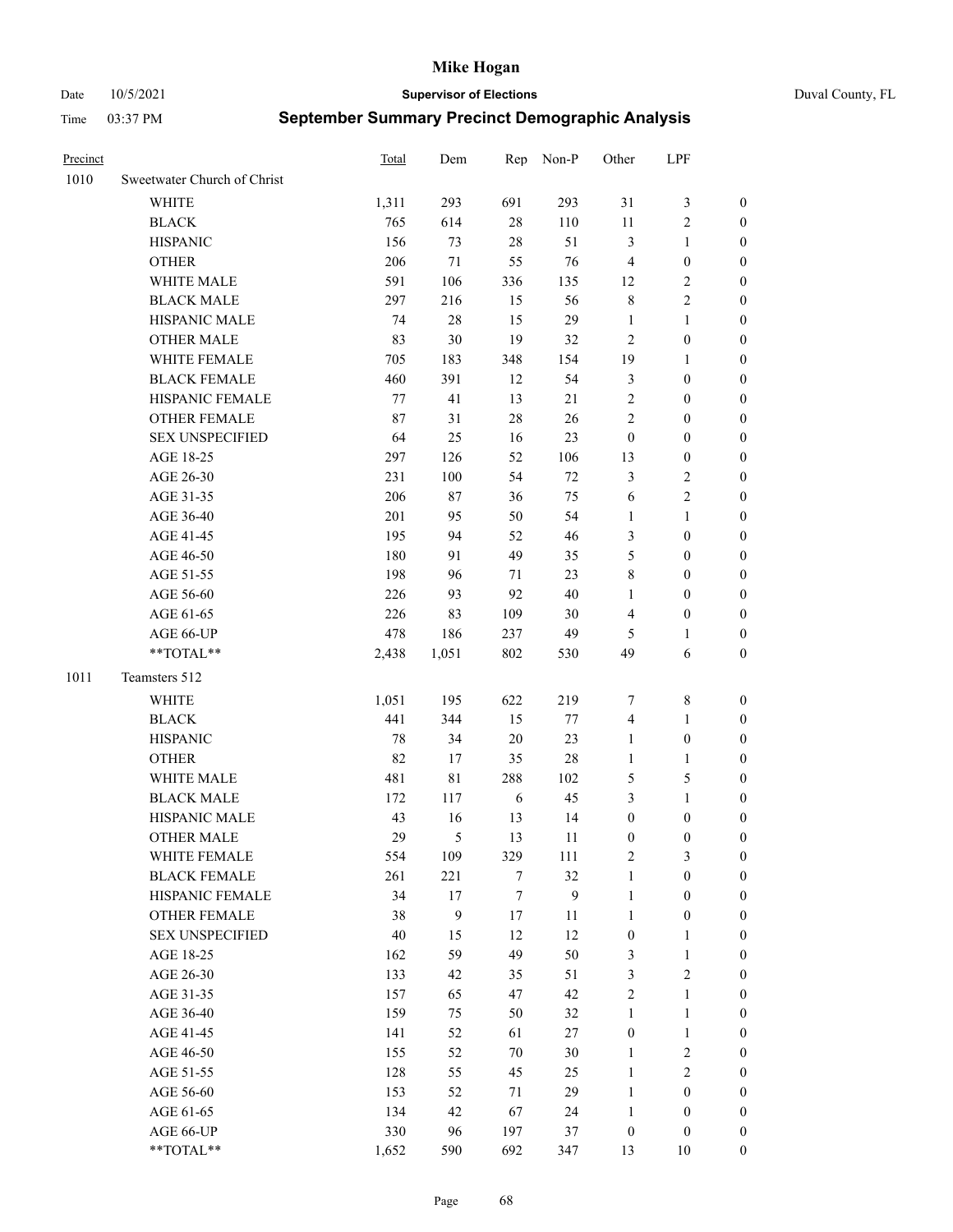Date 10/5/2021 **Supervisor of Elections** Duval County, FL

| Precinct |                                | <b>Total</b> | Dem    | Rep            | Non-P       | Other            | LPF                     |                  |
|----------|--------------------------------|--------------|--------|----------------|-------------|------------------|-------------------------|------------------|
| 1012     | <b>Gregory West Apartments</b> |              |        |                |             |                  |                         |                  |
|          | <b>WHITE</b>                   | 724          | 177    | 338            | 195         | 11               | $\mathfrak{Z}$          | 0                |
|          | <b>BLACK</b>                   | 1,797        | 1,402  | 65             | 312         | 17               | $\mathbf{1}$            | $\boldsymbol{0}$ |
|          | <b>HISPANIC</b>                | 349          | 165    | 47             | 133         | 4                | $\boldsymbol{0}$        | $\boldsymbol{0}$ |
|          | <b>OTHER</b>                   | 330          | 119    | 66             | 143         | $\overline{c}$   | $\boldsymbol{0}$        | $\boldsymbol{0}$ |
|          | WHITE MALE                     | 315          | 51     | 171            | $88\,$      | $\mathfrak{2}$   | $\mathfrak{Z}$          | $\boldsymbol{0}$ |
|          | <b>BLACK MALE</b>              | 639          | 451    | 38             | 138         | 12               | $\boldsymbol{0}$        | $\boldsymbol{0}$ |
|          | HISPANIC MALE                  | 158          | 58     | 23             | 76          | $\mathbf{1}$     | $\boldsymbol{0}$        | $\boldsymbol{0}$ |
|          | <b>OTHER MALE</b>              | 120          | 39     | 30             | 49          | $\mathfrak{2}$   | $\boldsymbol{0}$        | $\boldsymbol{0}$ |
|          | WHITE FEMALE                   | 395          | 122    | 164            | $100\,$     | $\boldsymbol{9}$ | $\boldsymbol{0}$        | $\boldsymbol{0}$ |
|          | <b>BLACK FEMALE</b>            | 1,136        | 937    | 27             | 166         | 5                | $\mathbf{1}$            | $\boldsymbol{0}$ |
|          | HISPANIC FEMALE                | 186          | 103    | 24             | 56          | 3                | $\boldsymbol{0}$        | $\boldsymbol{0}$ |
|          | <b>OTHER FEMALE</b>            | 161          | 62     | 33             | 66          | $\boldsymbol{0}$ | $\boldsymbol{0}$        | $\boldsymbol{0}$ |
|          | <b>SEX UNSPECIFIED</b>         | 90           | 40     | 6              | 44          | $\boldsymbol{0}$ | $\boldsymbol{0}$        | $\boldsymbol{0}$ |
|          | AGE 18-25                      | 443          | 239    | 29             | 169         | 6                | $\boldsymbol{0}$        | $\boldsymbol{0}$ |
|          | AGE 26-30                      | 363          | 197    | 36             | 121         | 9                | $\boldsymbol{0}$        | $\boldsymbol{0}$ |
|          | AGE 31-35                      | 373          | 231    | 42             | 94          | 4                | $\sqrt{2}$              | $\boldsymbol{0}$ |
|          | AGE 36-40                      | 321          | 204    | 32             | $8\sqrt{1}$ | 4                | $\boldsymbol{0}$        | $\boldsymbol{0}$ |
|          | AGE 41-45                      | 292          | 191    | 42             | 56          | 2                | $\mathbf{1}$            | $\boldsymbol{0}$ |
|          | AGE 46-50                      | 283          | 177    | 42             | 60          | $\overline{4}$   | $\boldsymbol{0}$        | $\boldsymbol{0}$ |
|          | AGE 51-55                      | 249          | 144    | 54             | 51          | $\boldsymbol{0}$ | $\boldsymbol{0}$        | $\boldsymbol{0}$ |
|          | AGE 56-60                      | 243          | 132    | 58             | 51          | $\mathbf{2}$     | $\boldsymbol{0}$        | $\boldsymbol{0}$ |
|          | AGE 61-65                      | 221          | 133    | 46             | 41          | $\mathbf{1}$     | $\boldsymbol{0}$        | $\boldsymbol{0}$ |
|          | AGE 66-UP                      | 412          | 215    | 135            | 59          | $\mathbf{2}$     | 1                       | $\boldsymbol{0}$ |
|          | **TOTAL**                      | 3,200        | 1,863  | 516            | 783         | 34               | $\overline{\mathbf{4}}$ | $\boldsymbol{0}$ |
| 1013     | Cedar Creek Baptist Church     |              |        |                |             |                  |                         |                  |
|          | <b>WHITE</b>                   | 766          | 177    | 444            | 126         | 12               | $\boldsymbol{7}$        | $\boldsymbol{0}$ |
|          | <b>BLACK</b>                   | 480          | 366    | $11\,$         | 96          | 7                | $\boldsymbol{0}$        | $\boldsymbol{0}$ |
|          | <b>HISPANIC</b>                | 75           | 33     | 10             | 30          | 2                | $\boldsymbol{0}$        | $\boldsymbol{0}$ |
|          | <b>OTHER</b>                   | 83           | 19     | 26             | 37          | $\boldsymbol{0}$ | $\mathbf{1}$            | $\boldsymbol{0}$ |
|          | WHITE MALE                     | 354          | 72     | 201            | $71\,$      | 4                | 6                       | $\boldsymbol{0}$ |
|          | <b>BLACK MALE</b>              | 166          | 113    | $\mathfrak{S}$ | $44\,$      | 4                | $\boldsymbol{0}$        | $\boldsymbol{0}$ |
|          | HISPANIC MALE                  | 30           | 12     | 5              | 12          | $\mathbf{1}$     | $\boldsymbol{0}$        | $\boldsymbol{0}$ |
|          | OTHER MALE                     | 32           | 5      | 9              | 18          | $\boldsymbol{0}$ | $\boldsymbol{0}$        | $\boldsymbol{0}$ |
|          | WHITE FEMALE                   | 407          | 105    | 239            | 54          | 8                | 1                       | 0                |
|          | <b>BLACK FEMALE</b>            | 302          | 243    | 6              | 50          | 3                | $\boldsymbol{0}$        | $\overline{0}$   |
|          | HISPANIC FEMALE                | 43           | $20\,$ | 5              | 17          | $\mathbf{1}$     | $\boldsymbol{0}$        | $\overline{0}$   |
|          | OTHER FEMALE                   | 26           | 6      | 10             | $10\,$      | $\boldsymbol{0}$ | $\boldsymbol{0}$        | $\overline{0}$   |
|          | <b>SEX UNSPECIFIED</b>         | 44           | 19     | 11             | 13          | $\boldsymbol{0}$ | $\mathbf{1}$            | 0                |
|          | AGE 18-25                      | 158          | 58     | 45             | 48          | 7                | $\boldsymbol{0}$        | 0                |
|          | AGE 26-30                      | 155          | 77     | 29             | $44\,$      | 4                | $\mathbf{1}$            | 0                |
|          | AGE 31-35                      | 151          | 69     | 35             | $44\,$      | $\mathbf{1}$     | $\overline{c}$          | 0                |
|          | AGE 36-40                      | 113          | 49     | 36             | 25          | 2                | $\mathbf{1}$            | 0                |
|          | AGE 41-45                      | 103          | 48     | 29             | 23          | $\overline{c}$   | $\mathbf{1}$            | 0                |
|          | AGE 46-50                      | 94           | 45     | 27             | $20\,$      | $\mathbf{1}$     | $\mathbf{1}$            | 0                |
|          | AGE 51-55                      | 117          | 53     | 40             | 21          | 2                | $\mathbf{1}$            | 0                |
|          | AGE 56-60                      | 137          | 55     | 53             | $27\,$      | $\mathbf{1}$     | $\mathbf{1}$            | 0                |
|          | AGE 61-65                      | 104          | 51     | 39             | 14          | $\boldsymbol{0}$ | $\boldsymbol{0}$        | 0                |
|          | AGE 66-UP                      | 272          | 90     | 158            | 23          | $\mathbf{1}$     | $\boldsymbol{0}$        | 0                |
|          | **TOTAL**                      | 1,404        | 595    | 491            | 289         | 21               | 8                       | $\boldsymbol{0}$ |
|          |                                |              |        |                |             |                  |                         |                  |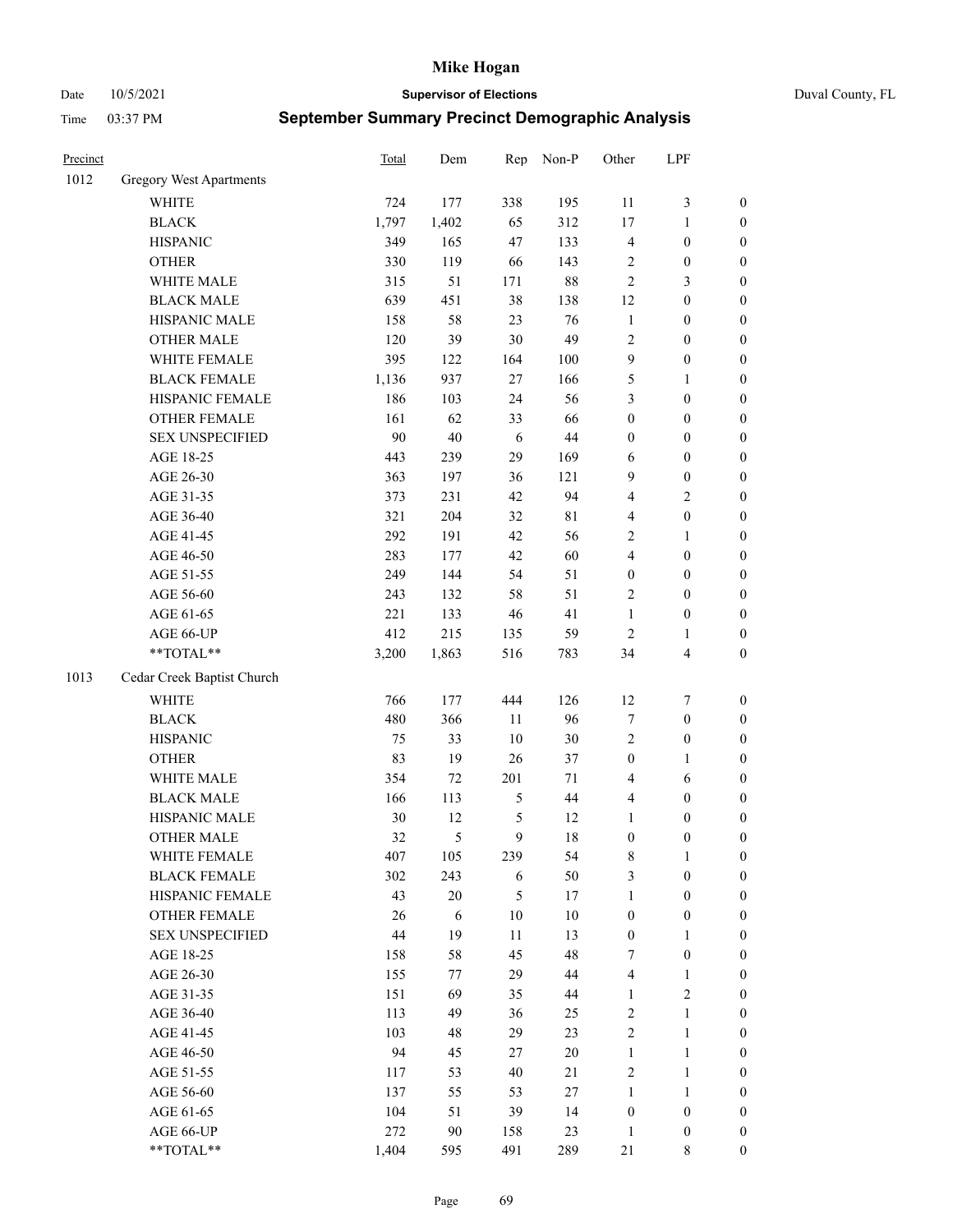Date 10/5/2021 **Supervisor of Elections** Duval County, FL

| Precinct |                             | Total | Dem   | Rep     | Non-P  | Other                   | LPF              |                  |
|----------|-----------------------------|-------|-------|---------|--------|-------------------------|------------------|------------------|
| 1014     | McGirts Creek Regional Park |       |       |         |        |                         |                  |                  |
|          | <b>WHITE</b>                | 1,254 | 300   | 633     | 291    | 19                      | 11               | 0                |
|          | <b>BLACK</b>                | 1,761 | 1,417 | 62      | 256    | 26                      | $\boldsymbol{0}$ | $\boldsymbol{0}$ |
|          | <b>HISPANIC</b>             | 254   | 105   | 44      | 103    | $\sqrt{2}$              | $\boldsymbol{0}$ | $\boldsymbol{0}$ |
|          | <b>OTHER</b>                | 360   | 121   | 114     | 119    | 4                       | $\sqrt{2}$       | $\boldsymbol{0}$ |
|          | WHITE MALE                  | 612   | 130   | 316     | 146    | 11                      | 9                | $\boldsymbol{0}$ |
|          | <b>BLACK MALE</b>           | 727   | 540   | 34      | 140    | 13                      | $\boldsymbol{0}$ | $\boldsymbol{0}$ |
|          | HISPANIC MALE               | 109   | 38    | 24      | 46     | $\mathbf{1}$            | $\boldsymbol{0}$ | $\boldsymbol{0}$ |
|          | <b>OTHER MALE</b>           | 132   | 37    | 49      | 46     | $\boldsymbol{0}$        | $\boldsymbol{0}$ | $\boldsymbol{0}$ |
|          | WHITE FEMALE                | 630   | 168   | 310     | 142    | 8                       | $\sqrt{2}$       | $\boldsymbol{0}$ |
|          | <b>BLACK FEMALE</b>         | 1,001 | 852   | 27      | 110    | 12                      | $\boldsymbol{0}$ | $\boldsymbol{0}$ |
|          | HISPANIC FEMALE             | 139   | 64    | 19      | 55     | $\mathbf{1}$            | $\boldsymbol{0}$ | $\boldsymbol{0}$ |
|          | OTHER FEMALE                | 170   | 64    | 58      | 43     | 3                       | $\sqrt{2}$       | $\boldsymbol{0}$ |
|          | <b>SEX UNSPECIFIED</b>      | 109   | 50    | 16      | 41     | $\mathbf{2}$            | $\boldsymbol{0}$ | $\boldsymbol{0}$ |
|          | AGE 18-25                   | 420   | 221   | 54      | 137    | 6                       | $\sqrt{2}$       | $\boldsymbol{0}$ |
|          | AGE 26-30                   | 352   | 166   | 62      | 111    | 8                       | 5                | $\boldsymbol{0}$ |
|          | AGE 31-35                   | 352   | 177   | 69      | 100    | 6                       | $\boldsymbol{0}$ | $\boldsymbol{0}$ |
|          | AGE 36-40                   | 296   | 162   | 52      | 77     | 5                       | $\boldsymbol{0}$ | $\boldsymbol{0}$ |
|          | AGE 41-45                   | 268   | 158   | 37      | 67     | 6                       | $\boldsymbol{0}$ | $\boldsymbol{0}$ |
|          | AGE 46-50                   | 298   | 172   | 66      | 52     | 8                       | $\boldsymbol{0}$ | $\boldsymbol{0}$ |
|          | AGE 51-55                   | 317   | 167   | 85      | 59     | $\mathbf{1}$            | $\mathfrak{S}$   | $\boldsymbol{0}$ |
|          | AGE 56-60                   | 311   | 181   | $77 \,$ | 51     | $\mathbf{2}$            | $\boldsymbol{0}$ | $\boldsymbol{0}$ |
|          | AGE 61-65                   | 294   | 174   | 82      | 36     | $\mathbf{1}$            | 1                | $\boldsymbol{0}$ |
|          | AGE 66-UP                   | 721   | 365   | 269     | 79     | 8                       | $\boldsymbol{0}$ | $\boldsymbol{0}$ |
|          | $**TOTAL**$                 | 3,629 | 1,943 | 853     | 769    | 51                      | 13               | $\boldsymbol{0}$ |
| 1015     | River City Community Church |       |       |         |        |                         |                  |                  |
|          | <b>WHITE</b>                | 1,191 | 296   | 618     | 250    | 23                      | $\overline{4}$   | $\boldsymbol{0}$ |
|          | <b>BLACK</b>                | 1,241 | 997   | 36      | 190    | 18                      | $\boldsymbol{0}$ | $\boldsymbol{0}$ |
|          | <b>HISPANIC</b>             | 219   | 96    | 38      | 80     | 4                       | $\mathbf{1}$     | $\boldsymbol{0}$ |
|          | <b>OTHER</b>                | 369   | 103   | 120     | 138    | $\tau$                  | $\mathbf{1}$     | $\boldsymbol{0}$ |
|          | WHITE MALE                  | 565   | 104   | 309     | 133    | 16                      | 3                | $\boldsymbol{0}$ |
|          | <b>BLACK MALE</b>           | 510   | 393   | $20\,$  | $88\,$ | $\boldsymbol{9}$        | $\boldsymbol{0}$ | $\boldsymbol{0}$ |
|          | HISPANIC MALE               | 94    | 33    | 23      | 36     | $\overline{\mathbf{c}}$ | $\boldsymbol{0}$ | $\boldsymbol{0}$ |
|          | <b>OTHER MALE</b>           | 146   | 34    | 57      | 52     | $\overline{c}$          | $\mathbf{1}$     | $\boldsymbol{0}$ |
|          | WHITE FEMALE                | 614   | 189   | 303     | 114    | 7                       | 1                | 0                |
|          | <b>BLACK FEMALE</b>         | 706   | 583   | 16      | 99     | 8                       | $\boldsymbol{0}$ | $\overline{0}$   |
|          | HISPANIC FEMALE             | 123   | 63    | 15      | 42     | $\overline{c}$          | 1                | $\overline{0}$   |
|          | OTHER FEMALE                | 174   | 57    | 50      | 63     | 4                       | $\boldsymbol{0}$ | $\overline{0}$   |
|          | <b>SEX UNSPECIFIED</b>      | 88    | 36    | 19      | 31     | 2                       | $\boldsymbol{0}$ | 0                |
|          | AGE 18-25                   | 374   | 167   | 66      | 129    | 10                      | $\sqrt{2}$       | 0                |
|          | AGE 26-30                   | 275   | 128   | 56      | 85     | 6                       | $\boldsymbol{0}$ | 0                |
|          | AGE 31-35                   | 286   | 159   | 44      | 74     | 8                       | $\mathbf{1}$     | 0                |
|          | AGE 36-40                   | 245   | 122   | 43      | 74     | 4                       | $\sqrt{2}$       | 0                |
|          | AGE 41-45                   | 226   | 117   | 56      | 48     | 5                       | $\boldsymbol{0}$ | 0                |
|          | AGE 46-50                   | 234   | 124   | 64      | 45     | 1                       | $\boldsymbol{0}$ | 0                |
|          | AGE 51-55                   | 249   | 133   | 56      | 56     | 4                       | $\boldsymbol{0}$ | $\overline{0}$   |
|          | AGE 56-60                   | 278   | 151   | 80      | 41     | 6                       | $\boldsymbol{0}$ | $\overline{0}$   |
|          | AGE 61-65                   | 305   | 151   | 102     | 51     | $\mathbf{1}$            | $\boldsymbol{0}$ | $\overline{0}$   |
|          | AGE 66-UP                   | 548   | 240   | 245     | 55     | 7                       | $\mathbf{1}$     | 0                |
|          | **TOTAL**                   | 3,020 | 1,492 | 812     | 658    | 52                      | 6                | $\boldsymbol{0}$ |
|          |                             |       |       |         |        |                         |                  |                  |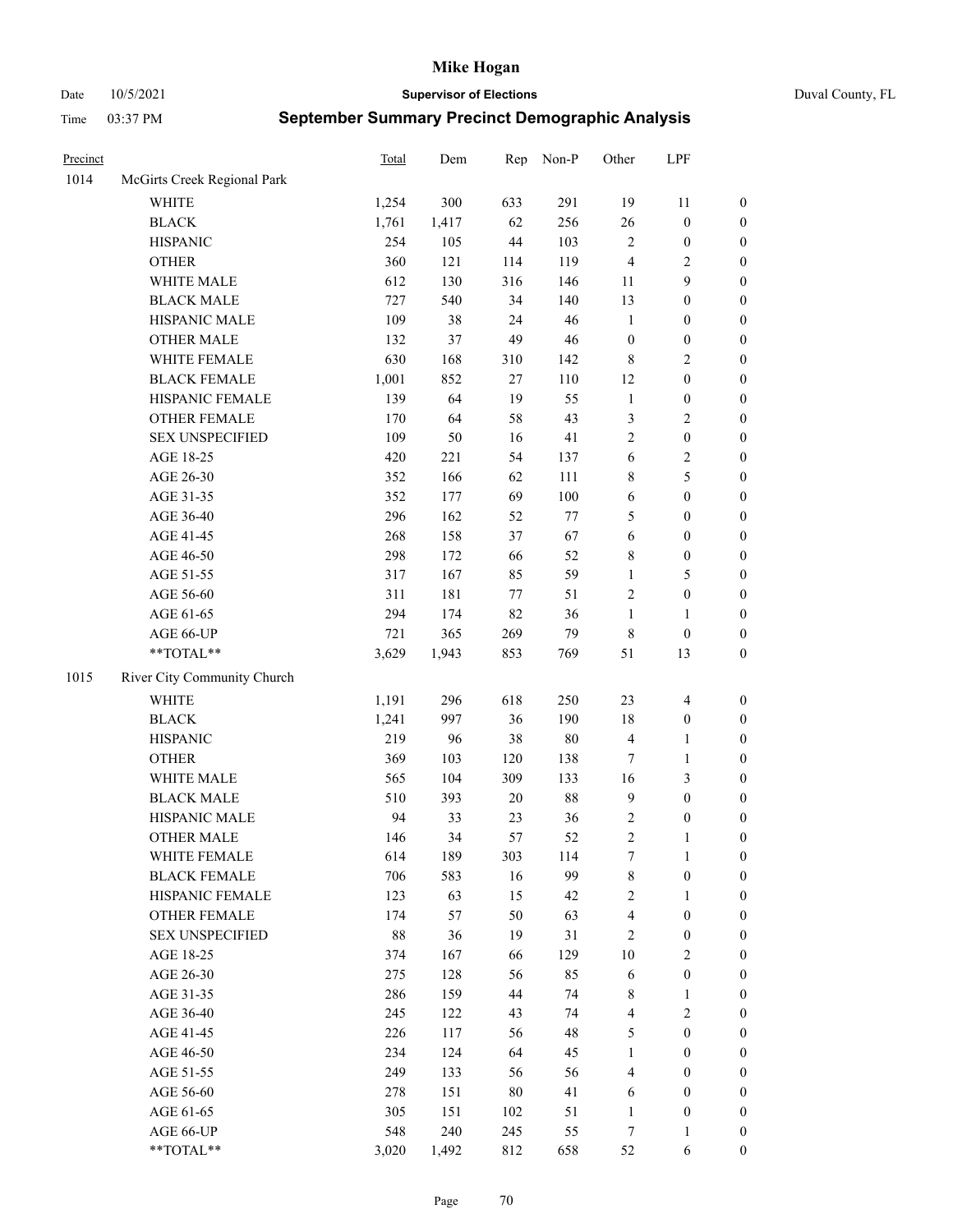Date 10/5/2021 **Supervisor of Elections** Duval County, FL

| Precinct |                         | <b>Total</b> | Dem    | Rep              | Non-P        | Other            | LPF                     |                  |
|----------|-------------------------|--------------|--------|------------------|--------------|------------------|-------------------------|------------------|
| 1016     | Argyle Church of Christ |              |        |                  |              |                  |                         |                  |
|          | <b>WHITE</b>            | 831          | 162    | 436              | 216          | $\,$ 8 $\,$      | $\mathbf{9}$            | $\boldsymbol{0}$ |
|          | <b>BLACK</b>            | 785          | 596    | 41               | 139          | 9                | $\boldsymbol{0}$        | 0                |
|          | <b>HISPANIC</b>         | 190          | 59     | 46               | 80           | 4                | $\mathbf{1}$            | $\boldsymbol{0}$ |
|          | <b>OTHER</b>            | 250          | 87     | 72               | 89           | 1                | $\mathbf{1}$            | $\boldsymbol{0}$ |
|          | WHITE MALE              | 396          | 66     | 217              | 104          | $\overline{c}$   | 7                       | $\boldsymbol{0}$ |
|          | <b>BLACK MALE</b>       | 331          | 221    | 23               | 82           | 5                | $\boldsymbol{0}$        | $\boldsymbol{0}$ |
|          | HISPANIC MALE           | 90           | 29     | $21\,$           | 36           | 3                | $\mathbf{1}$            | $\boldsymbol{0}$ |
|          | <b>OTHER MALE</b>       | 86           | 26     | $30\,$           | 30           | $\boldsymbol{0}$ | $\boldsymbol{0}$        | $\boldsymbol{0}$ |
|          | WHITE FEMALE            | 426          | 95     | 216              | 107          | 6                | $\overline{2}$          | $\boldsymbol{0}$ |
|          | <b>BLACK FEMALE</b>     | 444          | 367    | 18               | 55           | 4                | $\boldsymbol{0}$        | $\boldsymbol{0}$ |
|          | HISPANIC FEMALE         | 96           | 28     | 25               | 42           | $\mathbf{1}$     | $\boldsymbol{0}$        | 0                |
|          | OTHER FEMALE            | 125          | 47     | 35               | 43           | $\boldsymbol{0}$ | $\boldsymbol{0}$        | 0                |
|          | <b>SEX UNSPECIFIED</b>  | 62           | 25     | 10               | 25           | $\mathbf{1}$     | $\mathbf{1}$            | $\boldsymbol{0}$ |
|          | AGE 18-25               | 275          | 124    | 62               | 79           | 6                | $\overline{\mathbf{4}}$ | $\boldsymbol{0}$ |
|          | AGE 26-30               | 257          | 120    | 45               | 86           | 3                | $\mathfrak{Z}$          | $\boldsymbol{0}$ |
|          | AGE 31-35               | 201          | 94     | 31               | 75           | $\mathbf{1}$     | $\boldsymbol{0}$        | $\boldsymbol{0}$ |
|          | AGE 36-40               | 177          | 72     | 42               | 57           | 4                | $\mathbf{2}$            | $\boldsymbol{0}$ |
|          | AGE 41-45               | 157          | 75     | 38               | 43           | $\mathbf{1}$     | $\boldsymbol{0}$        | $\boldsymbol{0}$ |
|          | AGE 46-50               | 174          | 86     | 44               | $40\,$       | 3                | $\mathbf{1}$            | $\boldsymbol{0}$ |
|          | AGE 51-55               | 189          | 90     | 63               | 34           | $\mathbf{1}$     | $\mathbf{1}$            | $\boldsymbol{0}$ |
|          | AGE 56-60               | 188          | 76     | 74               | 38           | $\boldsymbol{0}$ | $\boldsymbol{0}$        | 0                |
|          | AGE 61-65               | 172          | 62     | $8\sqrt{1}$      | 27           | 2                | $\boldsymbol{0}$        | 0                |
|          | AGE 66-UP               | 266          | 105    | 115              | 45           | $\mathbf{1}$     | $\boldsymbol{0}$        | $\boldsymbol{0}$ |
|          | $**TOTAL**$             | 2,056        | 904    | 595              | 524          | $22\,$           | 11                      | $\boldsymbol{0}$ |
| 1101     | FSCJ - Deerwood Center  |              |        |                  |              |                  |                         |                  |
|          | <b>WHITE</b>            | 713          | 163    | 378              | 153          | 16               | $\mathfrak{Z}$          | $\boldsymbol{0}$ |
|          | <b>BLACK</b>            | 141          | 111    | $\boldsymbol{7}$ | $22\,$       | $\mathbf{1}$     | $\boldsymbol{0}$        | $\boldsymbol{0}$ |
|          | <b>HISPANIC</b>         | 70           | 23     | 24               | 22           | $\mathbf{1}$     | $\boldsymbol{0}$        | $\boldsymbol{0}$ |
|          | <b>OTHER</b>            | 161          | 36     | $46\,$           | 75           | 4                | $\boldsymbol{0}$        | $\boldsymbol{0}$ |
|          | WHITE MALE              | 329          | 63     | 180              | 75           | 11               | $\boldsymbol{0}$        | $\boldsymbol{0}$ |
|          | <b>BLACK MALE</b>       | 54           | 41     | $\overline{4}$   | $\mathbf{9}$ | $\boldsymbol{0}$ | $\boldsymbol{0}$        | $\boldsymbol{0}$ |
|          | HISPANIC MALE           | 34           | 11     | 11               | 11           | 1                | $\boldsymbol{0}$        | 0                |
|          | <b>OTHER MALE</b>       | 62           | 8      | 21               | 33           | $\boldsymbol{0}$ | $\boldsymbol{0}$        | 0                |
|          | WHITE FEMALE            | 375          | 99     | 193              | 75           | 5                | 3                       | 0                |
|          | <b>BLACK FEMALE</b>     | 84           | 68     | 3                | 12           | $\mathbf{1}$     | $\boldsymbol{0}$        | $\boldsymbol{0}$ |
|          | HISPANIC FEMALE         | 36           | 12     | 13               | $11\,$       | $\boldsymbol{0}$ | $\boldsymbol{0}$        | $\overline{0}$   |
|          | OTHER FEMALE            | 80           | 24     | $20\,$           | 32           | 4                | $\boldsymbol{0}$        | $\overline{0}$   |
|          | <b>SEX UNSPECIFIED</b>  | 31           | $\tau$ | 10               | 14           | $\boldsymbol{0}$ | $\boldsymbol{0}$        | 0                |
|          | AGE 18-25               | 95           | 24     | 33               | 34           | 4                | $\boldsymbol{0}$        | $\theta$         |
|          | AGE 26-30               | 85           | 32     | $28\,$           | $20\,$       | 4                | $\mathbf{1}$            | 0                |
|          | AGE 31-35               | 90           | 47     | $20\,$           | $22\,$       | $\mathbf{1}$     | $\boldsymbol{0}$        | 0                |
|          | AGE 36-40               | 85           | 35     | 26               | $22\,$       | $\sqrt{2}$       | $\boldsymbol{0}$        | 0                |
|          | AGE 41-45               | 85           | 21     | 29               | 35           | $\boldsymbol{0}$ | $\boldsymbol{0}$        | 0                |
|          | AGE 46-50               | 110          | 24     | 47               | 35           | $\overline{c}$   | $\sqrt{2}$              | 0                |
|          | AGE 51-55               | 118          | 29     | 56               | 31           | $\sqrt{2}$       | $\boldsymbol{0}$        | $\overline{0}$   |
|          | AGE 56-60               | 128          | 46     | 54               | 25           | 3                | $\boldsymbol{0}$        | $\overline{0}$   |
|          | AGE 61-65               | $8\sqrt{1}$  | 24     | 41               | 15           | $\mathbf{1}$     | $\boldsymbol{0}$        | $\overline{0}$   |
|          | AGE 66-UP               | 208          | 51     | 121              | 33           | 3                | $\boldsymbol{0}$        | 0                |
|          | **TOTAL**               | 1,085        | 333    | 455              | 272          | $22\,$           | $\mathfrak{Z}$          | $\boldsymbol{0}$ |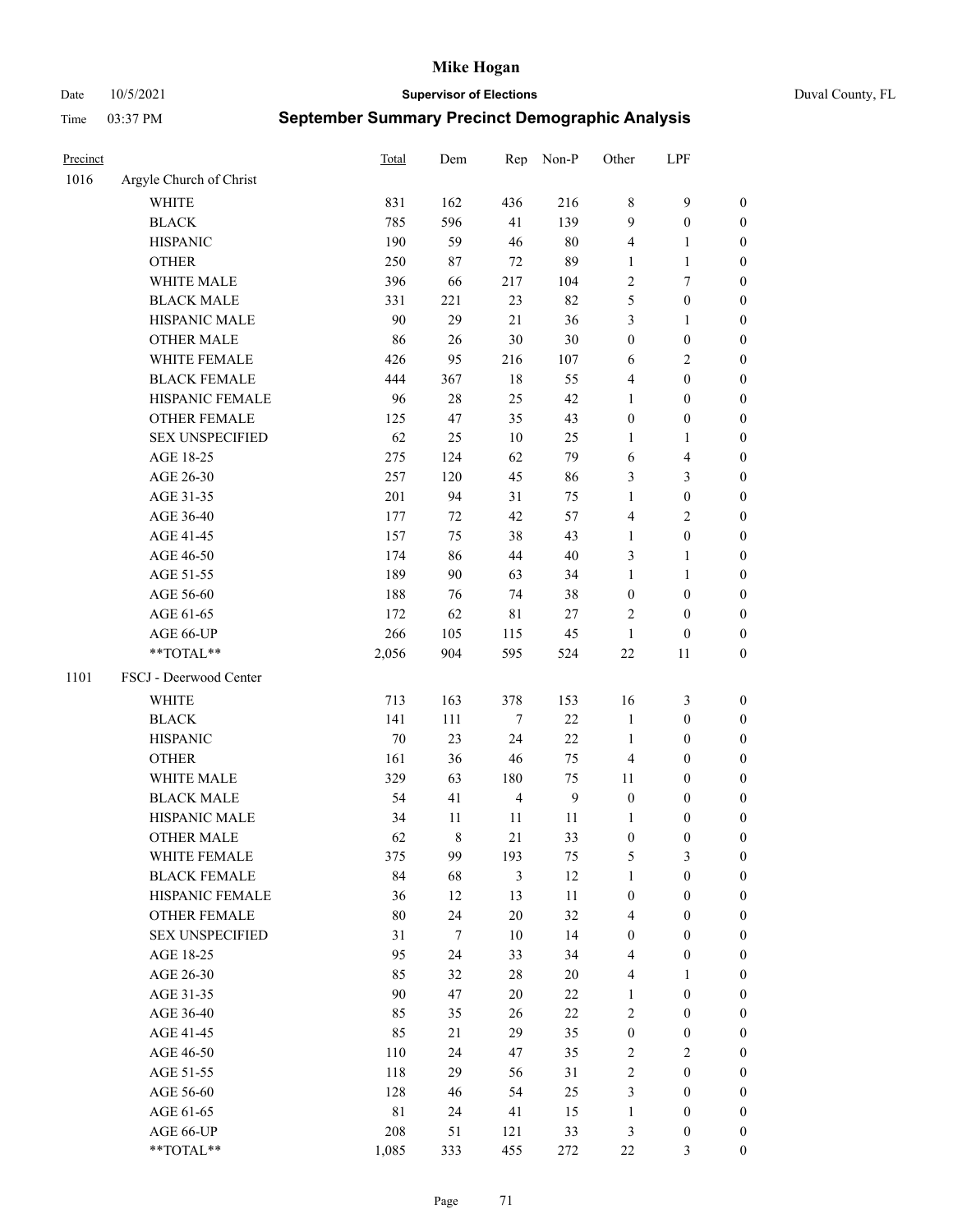Date 10/5/2021 **Supervisor of Elections** Duval County, FL

| Precinct |                                     | Total        | Dem            | Rep              | Non-P                   | Other               | LPF                              |                                      |
|----------|-------------------------------------|--------------|----------------|------------------|-------------------------|---------------------|----------------------------------|--------------------------------------|
| 1102     | Glen Kernan Golf and Country Club   |              |                |                  |                         |                     |                                  |                                      |
|          | <b>WHITE</b>                        | 381          | 65             | 239              | $70\,$                  | 6                   | $\mathbf{1}$                     | 0                                    |
|          | <b>BLACK</b>                        | 29           | 19             | 2                | $\,$ 8 $\,$             | $\boldsymbol{0}$    | $\boldsymbol{0}$                 | $\boldsymbol{0}$                     |
|          | <b>HISPANIC</b>                     | 17           | $\overline{c}$ | 10               | 5                       | $\boldsymbol{0}$    | $\boldsymbol{0}$                 | $\boldsymbol{0}$                     |
|          | <b>OTHER</b>                        | 159          | 49             | 31               | 74                      | 4                   | 1                                | $\boldsymbol{0}$                     |
|          | WHITE MALE                          | 184          | 25             | 122              | 35                      | 2                   | $\boldsymbol{0}$                 | $\boldsymbol{0}$                     |
|          | <b>BLACK MALE</b>                   | 16           | 10             | $\sqrt{2}$       | $\overline{\mathbf{4}}$ | $\boldsymbol{0}$    | $\boldsymbol{0}$                 | $\boldsymbol{0}$                     |
|          | HISPANIC MALE                       | 6            | $\mathbf{1}$   | $\mathfrak{2}$   | 3                       | $\boldsymbol{0}$    | $\boldsymbol{0}$                 | $\boldsymbol{0}$                     |
|          | <b>OTHER MALE</b>                   | 73           | 24             | 16               | 31                      | $\mathbf{1}$        | $\mathbf{1}$                     | $\boldsymbol{0}$                     |
|          | WHITE FEMALE                        | 195          | 40             | 116              | 34                      | 4                   | 1                                | $\boldsymbol{0}$                     |
|          | <b>BLACK FEMALE</b>                 | 11           | 7              | $\boldsymbol{0}$ | $\overline{4}$          | $\boldsymbol{0}$    | $\boldsymbol{0}$                 | 0                                    |
|          | HISPANIC FEMALE                     | 11           | $\mathbf{1}$   | $\,8\,$          | $\mathfrak{2}$          | $\boldsymbol{0}$    | $\boldsymbol{0}$                 | 0                                    |
|          | OTHER FEMALE                        | 66           | 22             | 12               | 31                      | $\mathbf{1}$        | $\boldsymbol{0}$                 | $\boldsymbol{0}$                     |
|          | <b>SEX UNSPECIFIED</b>              | 24           | 5              | $\overline{4}$   | 13                      | $\sqrt{2}$          | $\boldsymbol{0}$                 | $\boldsymbol{0}$                     |
|          | AGE 18-25                           | 105          | 32             | 38               | 31                      | 3                   | 1                                | $\boldsymbol{0}$                     |
|          | AGE 26-30                           | $22\,$       | 7              | 9                | $\mathfrak{S}$          | $\mathbf{1}$        | $\boldsymbol{0}$                 | $\boldsymbol{0}$                     |
|          | AGE 31-35                           | 20           | 5              | $\tau$           | 6                       | $\mathbf{1}$        | $\mathbf{1}$                     | $\boldsymbol{0}$                     |
|          | AGE 36-40                           | 37           | 12             | 14               | $10\,$                  | $\mathbf{1}$        | $\boldsymbol{0}$                 | $\boldsymbol{0}$                     |
|          | AGE 41-45                           | 43           | $\tau$         | 21               | 15                      | $\boldsymbol{0}$    | $\boldsymbol{0}$                 | $\boldsymbol{0}$                     |
|          | AGE 46-50                           | 77           | 19             | 35               | 22                      | 1                   | $\boldsymbol{0}$                 | $\boldsymbol{0}$                     |
|          | AGE 51-55                           | 68           | 13             | 37               | 18                      | $\boldsymbol{0}$    | $\boldsymbol{0}$                 | $\boldsymbol{0}$                     |
|          | AGE 56-60                           | 65           | 13             | 32               | 19                      | 1                   | $\boldsymbol{0}$                 | 0                                    |
|          | AGE 61-65                           | 42           | 5              | 24               | 12                      | $\mathbf{1}$        | $\boldsymbol{0}$                 | 0                                    |
|          | AGE 66-UP                           | 107          | 22             | 65               | 19                      | $\mathbf{1}$        | $\boldsymbol{0}$                 | $\boldsymbol{0}$                     |
|          | **TOTAL**                           | 586          | 135            | 282              | 157                     | 10                  | $\sqrt{2}$                       | $\boldsymbol{0}$                     |
| 1103     | Hampton Glen                        |              |                |                  |                         |                     |                                  |                                      |
|          | <b>WHITE</b>                        | 2,008        | 486            | 1,063            | 425                     | 25                  | $\mathbf{9}$                     | $\boldsymbol{0}$                     |
|          | <b>BLACK</b>                        | 352          | 252            | 19               | 74                      | 6                   | $\mathbf{1}$                     |                                      |
|          | <b>HISPANIC</b>                     | 220          | 94             | 59               | 62                      | 5                   | $\boldsymbol{0}$                 | $\boldsymbol{0}$<br>$\boldsymbol{0}$ |
|          | <b>OTHER</b>                        | 634          | 202            | 137              | 290                     | 4                   | $\mathbf{1}$                     | $\boldsymbol{0}$                     |
|          | WHITE MALE                          | 920          | 181            | 513              | 210                     |                     | $\mathfrak{S}$                   |                                      |
|          | <b>BLACK MALE</b>                   | 166          | 106            | 13               | 44                      | 11<br>3             | $\boldsymbol{0}$                 | $\boldsymbol{0}$<br>$\boldsymbol{0}$ |
|          | HISPANIC MALE                       |              | 43             |                  |                         |                     |                                  |                                      |
|          | OTHER MALE                          | 101<br>266   | 80             | 27<br>60         | $28\,$<br>123           | 3<br>$\overline{c}$ | $\boldsymbol{0}$<br>$\mathbf{1}$ | $\boldsymbol{0}$<br>$\boldsymbol{0}$ |
|          |                                     |              |                |                  |                         |                     |                                  | 0                                    |
|          | WHITE FEMALE<br><b>BLACK FEMALE</b> | 1,073<br>183 | 303            | 540              | 212<br>$30\,$           | 14                  | 4                                |                                      |
|          | HISPANIC FEMALE                     | 114          | 143<br>49      | 6<br>30          | 33                      | 3<br>$\sqrt{2}$     | $\mathbf{1}$<br>$\boldsymbol{0}$ | $\boldsymbol{0}$<br>$\overline{0}$   |
|          | OTHER FEMALE                        | 308          |                | $70\,$           | 130                     | $\mathbf{1}$        | $\boldsymbol{0}$                 | $\overline{0}$                       |
|          | <b>SEX UNSPECIFIED</b>              | 83           | 107<br>$22\,$  | 19               | 41                      | $\mathbf{1}$        | $\boldsymbol{0}$                 | 0                                    |
|          | AGE 18-25                           | 476          | 181            | 137              | 142                     | 14                  | $\sqrt{2}$                       | 0                                    |
|          | AGE 26-30                           | 296          | 120            | $80\,$           | 90                      | 5                   | $\mathbf{1}$                     | 0                                    |
|          | AGE 31-35                           | 248          | 96             | 83               | 67                      | $\mathbf{1}$        | $\mathbf{1}$                     | 0                                    |
|          | AGE 36-40                           | 227          |                | $70\,$           | $78\,$                  |                     |                                  |                                      |
|          | AGE 41-45                           | 226          | 77<br>83       | 76               | 62                      | 2<br>$\overline{c}$ | $\boldsymbol{0}$<br>3            | 0<br>0                               |
|          |                                     |              |                |                  |                         |                     |                                  |                                      |
|          | AGE 46-50                           | 263          | 76             | 109              | $77\,$                  | $\mathbf{1}$        | $\boldsymbol{0}$                 | 0                                    |
|          | AGE 51-55                           | 314          | 82             | 125              | 100                     | 6                   | $\mathbf{1}$                     | 0                                    |
|          | AGE 56-60                           | 328          | 89             | 155              | 83                      | $\boldsymbol{0}$    | $\mathbf{1}$                     | $\boldsymbol{0}$                     |
|          | AGE 61-65                           | 256          | 65             | 142              | 46                      | 2                   | $\mathbf{1}$                     | $\boldsymbol{0}$                     |
|          | AGE 66-UP                           | 580          | 165            | 301              | 106                     | 7                   | $\mathbf{1}$                     | $\boldsymbol{0}$                     |
|          | **TOTAL**                           | 3,214        | 1,034          | 1,278            | 851                     | $40\,$              | 11                               | $\boldsymbol{0}$                     |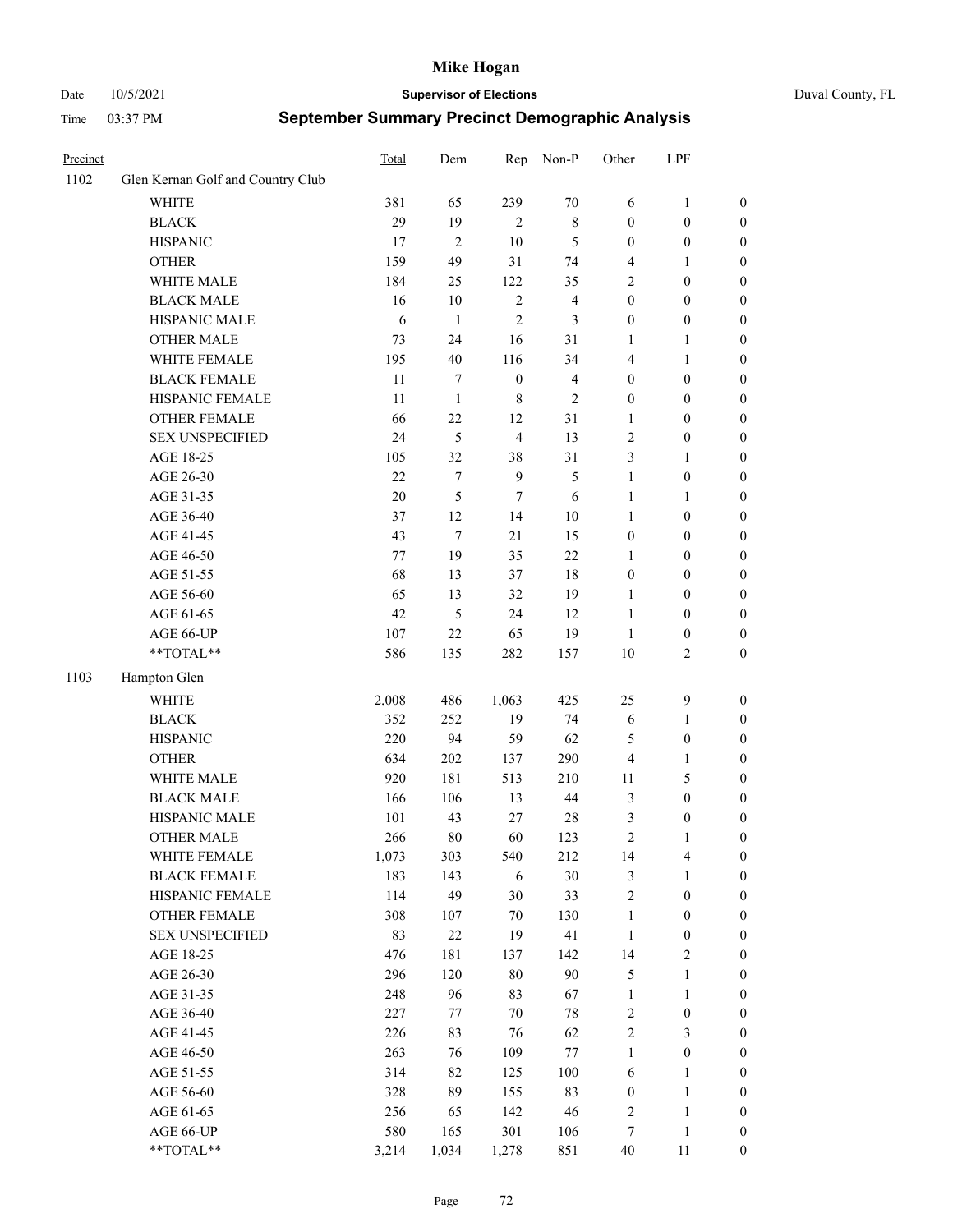Date 10/5/2021 **Supervisor of Elections** Duval County, FL

| Precinct |                            | <b>Total</b> | Dem    | Rep    | Non-P       | Other            | LPF              |                  |
|----------|----------------------------|--------------|--------|--------|-------------|------------------|------------------|------------------|
| 1104     | Julington Baptist Church   |              |        |        |             |                  |                  |                  |
|          | <b>WHITE</b>               | 3,735        | 829    | 1,915  | 895         | 78               | 18               | 0                |
|          | <b>BLACK</b>               | 978          | 733    | $40\,$ | 191         | 13               | $\mathbf{1}$     | $\boldsymbol{0}$ |
|          | <b>HISPANIC</b>            | 530          | 168    | 140    | 209         | $10\,$           | $\mathfrak{Z}$   | $\boldsymbol{0}$ |
|          | <b>OTHER</b>               | 1,041        | 325    | 271    | 428         | 12               | $\mathfrak{S}$   | $\boldsymbol{0}$ |
|          | WHITE MALE                 | 1,744        | 337    | 932    | 434         | 30               | 11               | $\boldsymbol{0}$ |
|          | <b>BLACK MALE</b>          | 428          | 293    | 21     | 105         | 8                | $\mathbf{1}$     | $\boldsymbol{0}$ |
|          | HISPANIC MALE              | 252          | 79     | 68     | 102         | $\sqrt{2}$       | $\mathbf{1}$     | $\boldsymbol{0}$ |
|          | <b>OTHER MALE</b>          | 436          | 127    | 113    | 187         | 5                | $\overline{4}$   | $\boldsymbol{0}$ |
|          | WHITE FEMALE               | 1,955        | 486    | 962    | 452         | 48               | $\boldsymbol{7}$ | $\boldsymbol{0}$ |
|          | <b>BLACK FEMALE</b>        | 536          | 432    | $18\,$ | $8\sqrt{1}$ | $\mathfrak{S}$   | $\boldsymbol{0}$ | $\boldsymbol{0}$ |
|          | HISPANIC FEMALE            | 266          | 82     | 71     | 103         | $\,$ $\,$        | $\sqrt{2}$       | $\boldsymbol{0}$ |
|          | OTHER FEMALE               | 512          | 178    | 134    | 193         | 6                | $\mathbf{1}$     | $\boldsymbol{0}$ |
|          | <b>SEX UNSPECIFIED</b>     | 155          | 41     | 47     | 66          | $\mathbf{1}$     | $\boldsymbol{0}$ | $\boldsymbol{0}$ |
|          | AGE 18-25                  | 707          | 232    | 212    | 234         | $22\,$           | $\boldsymbol{7}$ | $\boldsymbol{0}$ |
|          | AGE 26-30                  | 769          | 231    | 252    | 264         | 19               | $\mathfrak{Z}$   | $\boldsymbol{0}$ |
|          | AGE 31-35                  | 680          | 213    | 235    | 208         | 14               | $10\,$           | $\boldsymbol{0}$ |
|          | AGE 36-40                  | 599          | 220    | 178    | 191         | $\boldsymbol{7}$ | $\mathfrak{Z}$   | $\boldsymbol{0}$ |
|          | AGE 41-45                  | 581          | 191    | 178    | 206         | $\mathfrak s$    | $\mathbf{1}$     | $\boldsymbol{0}$ |
|          | AGE 46-50                  | 594          | 191    | 208    | 180         | 12               | $\mathfrak{Z}$   | $\boldsymbol{0}$ |
|          | AGE 51-55                  | 572          | 165    | 262    | 133         | 12               | $\boldsymbol{0}$ | $\boldsymbol{0}$ |
|          | AGE 56-60                  | 511          | 166    | 249    | 89          | $\tau$           | $\boldsymbol{0}$ | 0                |
|          | AGE 61-65                  | 444          | 140    | 201    | 95          | 8                | $\boldsymbol{0}$ | $\boldsymbol{0}$ |
|          | AGE 66-UP                  | 827          | 306    | 391    | 123         | 7                | $\boldsymbol{0}$ | $\boldsymbol{0}$ |
|          | **TOTAL**                  | 6,284        | 2,055  | 2,366  | 1,723       | 113              | $27\,$           | $\boldsymbol{0}$ |
| 1105     | Kernan Blvd Baptist Church |              |        |        |             |                  |                  |                  |
|          | <b>WHITE</b>               | 3,037        | 715    | 1,364  | 858         | 75               | 25               | $\boldsymbol{0}$ |
|          | <b>BLACK</b>               | 660          | 443    | 35     | 172         | 9                | $\mathbf{1}$     | $\boldsymbol{0}$ |
|          | <b>HISPANIC</b>            | 425          | 179    | 96     | 143         | 3                | $\overline{4}$   | $\boldsymbol{0}$ |
|          | <b>OTHER</b>               | 613          | 201    | 148    | 251         | 12               | $\mathbf{1}$     | $\boldsymbol{0}$ |
|          | WHITE MALE                 | 1,427        | 266    | 709    | 404         | $28\,$           | $20\,$           | $\boldsymbol{0}$ |
|          | <b>BLACK MALE</b>          | 274          | 175    | 16     | $78\,$      | $\overline{4}$   | $\mathbf{1}$     | $\boldsymbol{0}$ |
|          | HISPANIC MALE              | 194          | 64     | 52     | 73          | $\overline{c}$   | 3                | $\boldsymbol{0}$ |
|          | <b>OTHER MALE</b>          | 231          | 66     | 65     | 97          | $\overline{c}$   | $\mathbf{1}$     | $\boldsymbol{0}$ |
|          | WHITE FEMALE               | 1,552        | 436    | 632    | 435         | 44               | 5                | 0                |
|          | <b>BLACK FEMALE</b>        | 357          | 250    | 16     | 86          | 5                | $\boldsymbol{0}$ | $\boldsymbol{0}$ |
|          | HISPANIC FEMALE            | 225          | 113    | 42     | 68          | $\mathbf{1}$     | 1                | $\overline{0}$   |
|          | <b>OTHER FEMALE</b>        | 263          | 98     | 65     | 94          | 6                | $\boldsymbol{0}$ | $\overline{0}$   |
|          | <b>SEX UNSPECIFIED</b>     | 212          | $70\,$ | 46     | 89          | 7                | $\boldsymbol{0}$ | 0                |
|          | AGE 18-25                  | 1,145        | 459    | 308    | 341         | 32               | $\mathfrak{S}$   | 0                |
|          | AGE 26-30                  | 772          | 238    | 212    | 297         | 19               | $\sqrt{6}$       | 0                |
|          | AGE 31-35                  | 557          | 169    | 186    | 177         | 18               | $\boldsymbol{7}$ | 0                |
|          | AGE 36-40                  | 378          | 126    | 117    | 123         | $\overline{9}$   | $\mathfrak{Z}$   | 0                |
|          | AGE 41-45                  | 326          | 96     | 96     | 129         | 3                | $\sqrt{2}$       | 0                |
|          | AGE 46-50                  | 283          | 87     | 121    | 68          | 5                | $\sqrt{2}$       | 0                |
|          | AGE 51-55                  | 336          | 92     | 153    | 85          | 4                | $\overline{2}$   | 0                |
|          | AGE 56-60                  | 306          | 75     | 152    | $77\,$      | 1                | 1                | $\boldsymbol{0}$ |
|          | AGE 61-65                  | 227          | 69     | 99     | 54          | 5                | $\boldsymbol{0}$ | $\overline{0}$   |
|          | AGE 66-UP                  | 405          | 127    | 199    | 73          | 3                | $\mathfrak{Z}$   | 0                |
|          | **TOTAL**                  | 4,735        | 1,538  | 1,643  | 1,424       | 99               | 31               | $\boldsymbol{0}$ |
|          |                            |              |        |        |             |                  |                  |                  |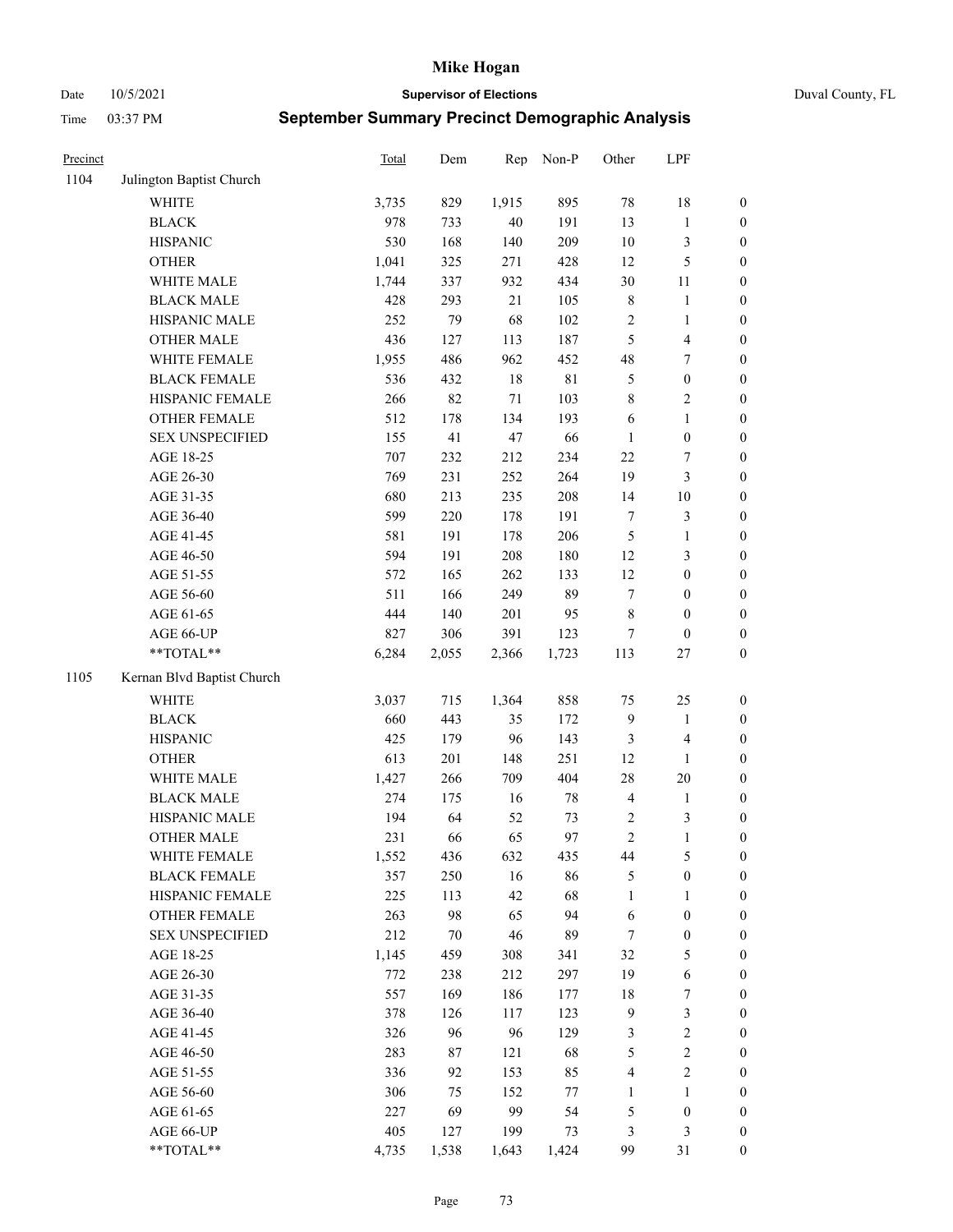Date 10/5/2021 **Supervisor of Elections** Duval County, FL

| Precinct |                        | <b>Total</b> | Dem       | Rep            | Non-P  | Other                   | LPF                     |                  |
|----------|------------------------|--------------|-----------|----------------|--------|-------------------------|-------------------------|------------------|
| 1106     | Church of Eleven 22    |              |           |                |        |                         |                         |                  |
|          | <b>WHITE</b>           | 4,428        | 1,077     | 2,316          | 941    | 71                      | 23                      | 0                |
|          | <b>BLACK</b>           | 739          | 536       | 27             | 163    | 12                      | $\mathbf{1}$            | $\boldsymbol{0}$ |
|          | <b>HISPANIC</b>        | 475          | 178       | 120            | 172    | 3                       | $\sqrt{2}$              | $\boldsymbol{0}$ |
|          | <b>OTHER</b>           | 852          | 313       | 177            | 347    | 14                      | $\mathbf{1}$            | $\boldsymbol{0}$ |
|          | WHITE MALE             | 1,937        | 393       | 1,026          | 469    | 32                      | 17                      | $\boldsymbol{0}$ |
|          | <b>BLACK MALE</b>      | 314          | 205       | 19             | 83     | 7                       | $\boldsymbol{0}$        | $\boldsymbol{0}$ |
|          | HISPANIC MALE          | 200          | 63        | 59             | 76     | $\mathbf{1}$            | $\mathbf{1}$            | $\boldsymbol{0}$ |
|          | <b>OTHER MALE</b>      | 360          | 107       | 76             | 172    | $\overline{4}$          | $\mathbf{1}$            | $\boldsymbol{0}$ |
|          | WHITE FEMALE           | 2,459        | 674       | 1,279          | 462    | 38                      | 6                       | $\boldsymbol{0}$ |
|          | <b>BLACK FEMALE</b>    | 419          | 327       | $\,$ 8 $\,$    | 79     | $\overline{\mathbf{4}}$ | $\mathbf{1}$            | $\boldsymbol{0}$ |
|          | HISPANIC FEMALE        | 271          | 113       | 60             | 95     | $\sqrt{2}$              | $\mathbf{1}$            | 0                |
|          | OTHER FEMALE           | 411          | 173       | $88\,$         | 142    | 8                       | $\boldsymbol{0}$        | $\boldsymbol{0}$ |
|          | <b>SEX UNSPECIFIED</b> | 123          | 49        | 25             | 45     | $\overline{4}$          | $\boldsymbol{0}$        | $\boldsymbol{0}$ |
|          | AGE 18-25              | 700          | 265       | 201            | 210    | 19                      | $\mathfrak{S}$          | $\boldsymbol{0}$ |
|          | AGE 26-30              | 592          | 199       | 189            | 177    | 19                      | $\,$ 8 $\,$             | $\boldsymbol{0}$ |
|          | AGE 31-35              | 522          | 175       | 169            | 160    | 12                      | 6                       | $\boldsymbol{0}$ |
|          | AGE 36-40              | 482          | 181       | 145            | 148    | $\sqrt{6}$              | $\sqrt{2}$              | $\boldsymbol{0}$ |
|          | AGE 41-45              | 459          | 149       | 170            | 137    | $\overline{2}$          | $\mathbf{1}$            | $\boldsymbol{0}$ |
|          | AGE 46-50              | 466          | 153       | 161            | 145    | 7                       | $\boldsymbol{0}$        | $\boldsymbol{0}$ |
|          | AGE 51-55              | 468          | 135       | 207            | 120    | 6                       | $\boldsymbol{0}$        | $\boldsymbol{0}$ |
|          | AGE 56-60              | 483          | 154       | 187            | 131    | 11                      | $\boldsymbol{0}$        | 0                |
|          | AGE 61-65              | 443          | 132       | 214            | 91     | 5                       | $\mathbf{1}$            | 0                |
|          | AGE 66-UP              | 1,879        | 561       | 997            | 304    | 13                      | $\overline{\mathbf{4}}$ | $\boldsymbol{0}$ |
|          | **TOTAL**              | 6,494        | 2,104     | 2,640          | 1,623  | $100\,$                 | $27\,$                  | $\boldsymbol{0}$ |
| 1107     | Deercreek Country Club |              |           |                |        |                         |                         |                  |
|          | <b>WHITE</b>           | 1,071        | 161       | 722            | 173    | 13                      | $\sqrt{2}$              | $\boldsymbol{0}$ |
|          | <b>BLACK</b>           | 90           | 60        | $\,8\,$        | $21\,$ | $\mathbf{1}$            | $\boldsymbol{0}$        | $\boldsymbol{0}$ |
|          | <b>HISPANIC</b>        | 69           | 13        | 27             | 29     | $\boldsymbol{0}$        | $\boldsymbol{0}$        | $\boldsymbol{0}$ |
|          | <b>OTHER</b>           | 432          | 133       | 102            | 187    | 8                       | $\sqrt{2}$              | $\boldsymbol{0}$ |
|          | WHITE MALE             | 525          | 71        | 349            | 97     | 6                       | $\overline{2}$          | $\boldsymbol{0}$ |
|          | <b>BLACK MALE</b>      | 42           | 24        | $\overline{4}$ | 13     | $\mathbf{1}$            | $\boldsymbol{0}$        | $\boldsymbol{0}$ |
|          | HISPANIC MALE          | 36           | $\,$ $\,$ | 14             | 14     | $\boldsymbol{0}$        | $\boldsymbol{0}$        | $\boldsymbol{0}$ |
|          | OTHER MALE             | 189          | 51        | 49             | 83     | 4                       | $\mathbf{2}$            | $\boldsymbol{0}$ |
|          | WHITE FEMALE           | 531          | 90        | 366            | 68     | 7                       | $\boldsymbol{0}$        | 0                |
|          | <b>BLACK FEMALE</b>    | 47           | 36        | $\overline{4}$ | $\tau$ | $\boldsymbol{0}$        | $\boldsymbol{0}$        | $\overline{0}$   |
|          | HISPANIC FEMALE        | 33           | 5         | 13             | 15     | $\boldsymbol{0}$        | $\boldsymbol{0}$        | $\overline{0}$   |
|          | <b>OTHER FEMALE</b>    | 211          | 73        | 48             | 86     | 4                       | $\boldsymbol{0}$        | $\overline{0}$   |
|          | <b>SEX UNSPECIFIED</b> | 48           | 9         | 12             | $27\,$ | $\boldsymbol{0}$        | $\boldsymbol{0}$        | 0                |
|          | AGE 18-25              | 195          | 59        | 69             | 57     | 9                       | $\mathbf{1}$            | 0                |
|          | AGE 26-30              | 101          | $28\,$    | 41             | $30\,$ | $\mathbf{1}$            | $\mathbf{1}$            | 0                |
|          | AGE 31-35              | 76           | 19        | 34             | 19     | 3                       | $\mathbf{1}$            | 0                |
|          | AGE 36-40              | 67           | 15        | 24             | 27     | $\mathbf{1}$            | $\boldsymbol{0}$        | 0                |
|          | AGE 41-45              | 79           | 23        | 30             | 26     | $\boldsymbol{0}$        | $\boldsymbol{0}$        | 0                |
|          | AGE 46-50              | 120          | 23        | 61             | 36     | $\boldsymbol{0}$        | $\boldsymbol{0}$        | 0                |
|          | AGE 51-55              | 150          | 30        | 63             | 56     | $\mathbf{1}$            | $\boldsymbol{0}$        | 0                |
|          | AGE 56-60              | 184          | 34        | 97             | 50     | 2                       | 1                       | 0                |
|          | AGE 61-65              | 183          | 32        | 114            | 36     | $\mathbf{1}$            | $\boldsymbol{0}$        | 0                |
|          | AGE 66-UP              | 507          | 104       | 326            | 73     | 4                       | $\boldsymbol{0}$        | 0                |
|          | **TOTAL**              | 1,662        | 367       | 859            | 410    | $22\,$                  | $\overline{4}$          | $\boldsymbol{0}$ |
|          |                        |              |           |                |        |                         |                         |                  |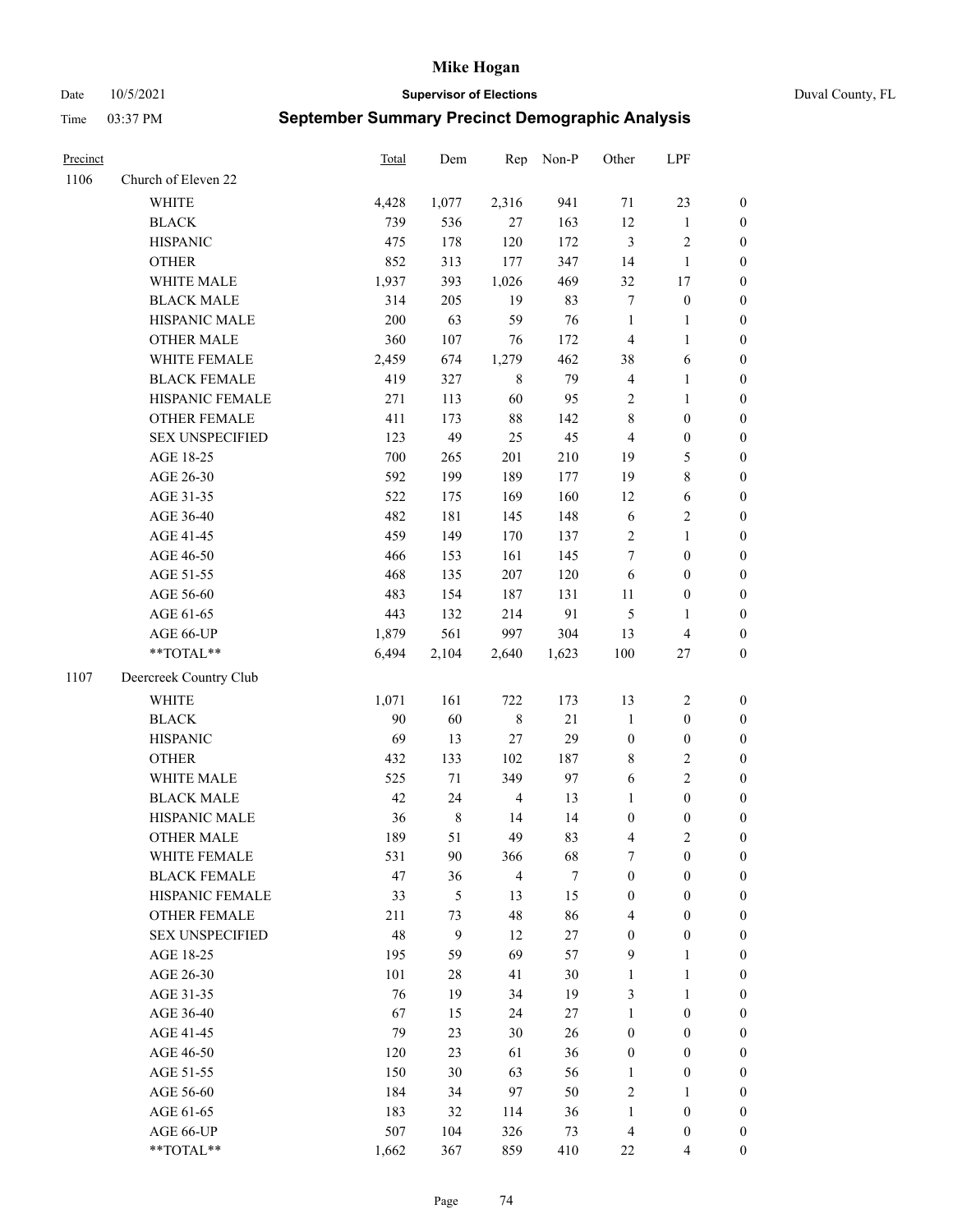Date 10/5/2021 **Supervisor of Elections** Duval County, FL

| Precinct |                        | Total | Dem            | Rep            | Non-P            | Other            | LPF              |                  |
|----------|------------------------|-------|----------------|----------------|------------------|------------------|------------------|------------------|
| 1108     | FSCJ - Deerwood Center |       |                |                |                  |                  |                  |                  |
|          | <b>WHITE</b>           | 2,104 | 588            | 940            | 520              | 45               | 11               | 0                |
|          | <b>BLACK</b>           | 716   | 523            | 27             | 152              | 13               | $\mathbf{1}$     | $\boldsymbol{0}$ |
|          | <b>HISPANIC</b>        | 310   | 112            | 89             | 100              | 8                | $\mathbf{1}$     | $\boldsymbol{0}$ |
|          | <b>OTHER</b>           | 307   | 118            | 50             | 128              | 9                | $\sqrt{2}$       | $\boldsymbol{0}$ |
|          | WHITE MALE             | 979   | 234            | 455            | 269              | 12               | 9                | $\boldsymbol{0}$ |
|          | <b>BLACK MALE</b>      | 287   | 186            | 13             | $78\,$           | 9                | $\mathbf{1}$     | $\boldsymbol{0}$ |
|          | HISPANIC MALE          | 134   | 47             | 39             | 43               | 4                | $\mathbf{1}$     | $\boldsymbol{0}$ |
|          | <b>OTHER MALE</b>      | 106   | 45             | 13             | $44\,$           | 3                | $\mathbf{1}$     | $\boldsymbol{0}$ |
|          | WHITE FEMALE           | 1,103 | 349            | 477            | 243              | 32               | $\sqrt{2}$       | $\boldsymbol{0}$ |
|          | <b>BLACK FEMALE</b>    | 420   | 330            | 14             | $72\,$           | 4                | $\boldsymbol{0}$ | $\boldsymbol{0}$ |
|          | HISPANIC FEMALE        | 173   | 63             | 50             | 56               | 4                | $\boldsymbol{0}$ | 0                |
|          | <b>OTHER FEMALE</b>    | 150   | 61             | 26             | 56               | 6                | $\mathbf{1}$     | $\boldsymbol{0}$ |
|          | <b>SEX UNSPECIFIED</b> | 85    | 26             | 19             | 39               | $\mathbf{1}$     | $\boldsymbol{0}$ | $\boldsymbol{0}$ |
|          | AGE 18-25              | 474   | 181            | 137            | 137              | 18               | $\mathbf{1}$     | $\boldsymbol{0}$ |
|          | AGE 26-30              | 460   | 207            | 90             | 146              | 14               | $\mathfrak{Z}$   | $\boldsymbol{0}$ |
|          | AGE 31-35              | 442   | 181            | 109            | 136              | 12               | $\overline{4}$   | $\boldsymbol{0}$ |
|          | AGE 36-40              | 283   | 114            | 65             | 96               | 6                | $\sqrt{2}$       | $\boldsymbol{0}$ |
|          | AGE 41-45              | 260   | 112            | 65             | 79               | $\mathbf{1}$     | 3                | $\boldsymbol{0}$ |
|          | AGE 46-50              | 242   | 83             | 87             | 63               | 7                | $\overline{c}$   | $\boldsymbol{0}$ |
|          | AGE 51-55              | 236   | 95             | 89             | 48               | 4                | $\boldsymbol{0}$ | $\boldsymbol{0}$ |
|          | AGE 56-60              | 253   | 93             | 107            | 48               | 5                | $\boldsymbol{0}$ | 0                |
|          | AGE 61-65              | 244   | 79             | 110            | 51               | 4                | $\boldsymbol{0}$ | $\boldsymbol{0}$ |
|          | AGE 66-UP              | 543   | 196            | 247            | 96               | 4                | $\boldsymbol{0}$ | $\boldsymbol{0}$ |
|          | $**TOTAL**$            | 3,437 | 1,341          | 1,106          | 900              | 75               | 15               | $\boldsymbol{0}$ |
| 1109     | Deerwood Country Club  |       |                |                |                  |                  |                  |                  |
|          | <b>WHITE</b>           | 1,719 | 294            | 1,151          | 252              | 18               | $\overline{4}$   | $\boldsymbol{0}$ |
|          | <b>BLACK</b>           | 54    | 36             | $\overline{4}$ | 11               | 3                | $\boldsymbol{0}$ | $\boldsymbol{0}$ |
|          | <b>HISPANIC</b>        | 86    | 12             | 48             | 23               | 3                | $\boldsymbol{0}$ | $\boldsymbol{0}$ |
|          | <b>OTHER</b>           | 199   | 53             | 68             | 77               | $\mathbf{1}$     | $\boldsymbol{0}$ | $\boldsymbol{0}$ |
|          | WHITE MALE             | 810   | 116            | 552            | 129              | 9                | $\overline{4}$   | $\boldsymbol{0}$ |
|          | <b>BLACK MALE</b>      | 25    | 14             | $\mathfrak{Z}$ | $\boldsymbol{7}$ | $\mathbf{1}$     | $\boldsymbol{0}$ | $\boldsymbol{0}$ |
|          | HISPANIC MALE          | 38    | $\mathfrak{S}$ | 21             | 12               | $\boldsymbol{0}$ | $\boldsymbol{0}$ | $\boldsymbol{0}$ |
|          | <b>OTHER MALE</b>      | 76    | 21             | 25             | $30\,$           | $\boldsymbol{0}$ | $\boldsymbol{0}$ | $\boldsymbol{0}$ |
|          | WHITE FEMALE           | 900   | 175            | 595            | 121              | 9                | 0                | 0                |
|          | <b>BLACK FEMALE</b>    | 27    | $21\,$         | $\mathbf{1}$   | 3                | $\overline{c}$   | $\boldsymbol{0}$ | $\overline{0}$   |
|          | HISPANIC FEMALE        | 47    | 6              | 27             | $11\,$           | 3                | $\boldsymbol{0}$ | $\overline{0}$   |
|          | <b>OTHER FEMALE</b>    | 91    | $30\,$         | 33             | $27\,$           | $\mathbf{1}$     | $\boldsymbol{0}$ | $\overline{0}$   |
|          | <b>SEX UNSPECIFIED</b> | 44    | $\tau$         | 14             | 23               | $\boldsymbol{0}$ | $\boldsymbol{0}$ | 0                |
|          | AGE 18-25              | 222   | 46             | 114            | 58               | 4                | $\boldsymbol{0}$ | $\theta$         |
|          | AGE 26-30              | 98    | 15             | 58             | 24               | $\mathbf{1}$     | $\boldsymbol{0}$ | 0                |
|          | AGE 31-35              | 118   | 24             | 69             | 23               | 2                | $\boldsymbol{0}$ | 0                |
|          | AGE 36-40              | 129   | 27             | 75             | $27\,$           | $\boldsymbol{0}$ | $\boldsymbol{0}$ | 0                |
|          | AGE 41-45              | 143   | 25             | 78             | 35               | 3                | $\mathfrak{2}$   | 0                |
|          | AGE 46-50              | 185   | 27             | 121            | 32               | 4                | $\mathbf{1}$     | 0                |
|          | AGE 51-55              | 165   | $30\,$         | 110            | 25               | $\boldsymbol{0}$ | $\boldsymbol{0}$ | 0                |
|          | AGE 56-60              | 169   | 34             | 97             | 35               | 3                | $\boldsymbol{0}$ | $\overline{0}$   |
|          | AGE 61-65              | 189   | 31             | 124            | 33               | $\mathbf{1}$     | $\boldsymbol{0}$ | 0                |
|          | AGE 66-UP              | 640   | 136            | 425            | 71               | 7                | $\mathbf{1}$     | 0                |
|          | **TOTAL**              | 2,058 | 395            | 1,271          | 363              | 25               | $\overline{4}$   | $\boldsymbol{0}$ |
|          |                        |       |                |                |                  |                  |                  |                  |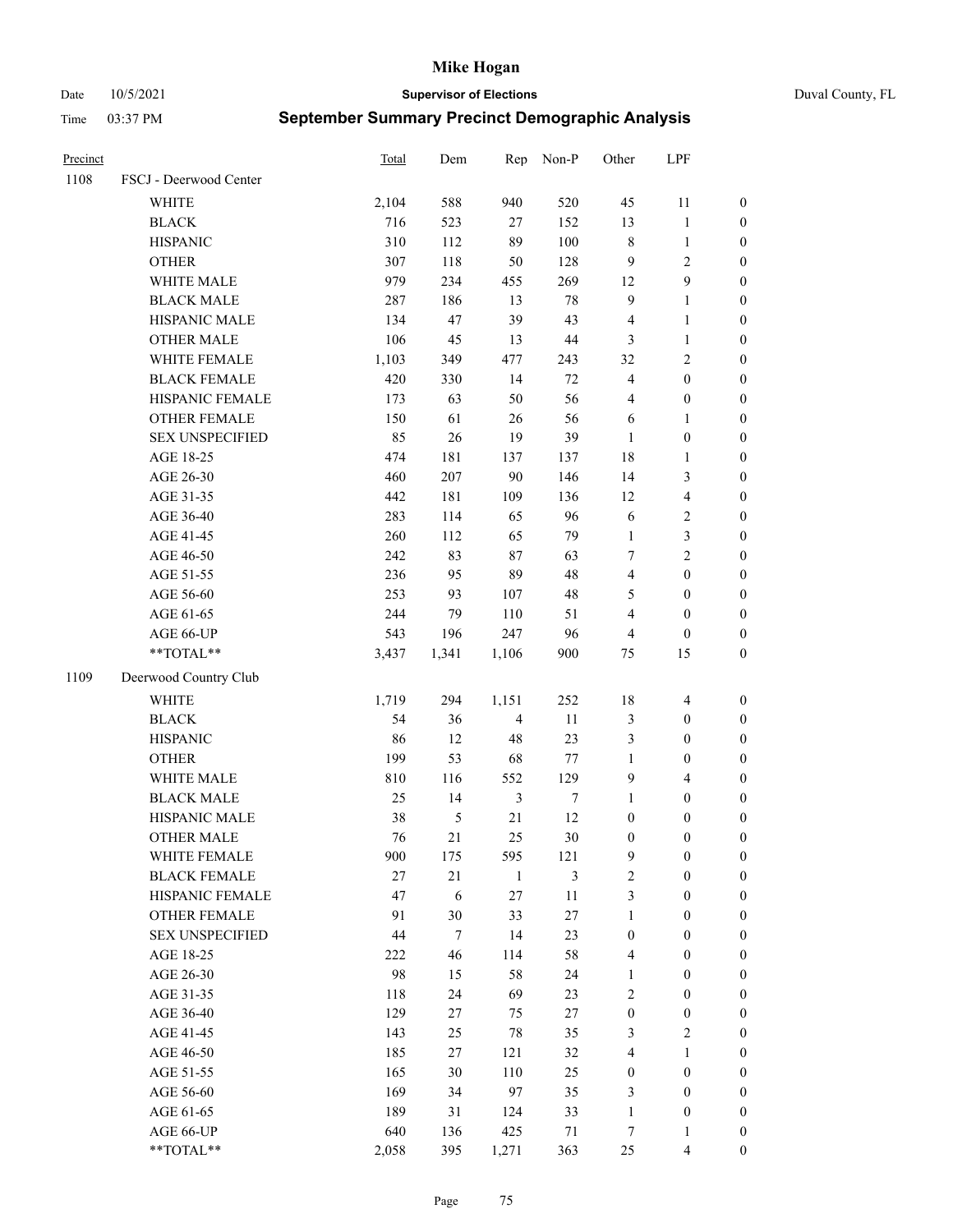Date 10/5/2021 **Supervisor of Elections** Duval County, FL

| Precinct |                                       | Total | Dem   | Rep    | Non-P | Other            | LPF              |                  |
|----------|---------------------------------------|-------|-------|--------|-------|------------------|------------------|------------------|
| 1110     | Mission Way Church                    |       |       |        |       |                  |                  |                  |
|          | WHITE                                 | 4,722 | 1,061 | 2,398  | 1,112 | 129              | $22\,$           | 0                |
|          | <b>BLACK</b>                          | 1,067 | 755   | 66     | 223   | 21               | $\sqrt{2}$       | 0                |
|          | <b>HISPANIC</b>                       | 653   | 241   | 175    | 227   | $\tau$           | $\mathfrak{Z}$   | 0                |
|          | <b>OTHER</b>                          | 759   | 225   | 219    | 302   | $10\,$           | $\mathfrak{Z}$   | $\boldsymbol{0}$ |
|          | WHITE MALE                            | 2,045 | 379   | 1,074  | 532   | 47               | 13               | $\boldsymbol{0}$ |
|          | <b>BLACK MALE</b>                     | 446   | 278   | 34     | 124   | 10               | $\boldsymbol{0}$ | $\boldsymbol{0}$ |
|          | HISPANIC MALE                         | 282   | 89    | 77     | 110   | 4                | $\sqrt{2}$       | $\boldsymbol{0}$ |
|          | <b>OTHER MALE</b>                     | 312   | 84    | 92     | 129   | 6                | $\mathbf{1}$     | $\boldsymbol{0}$ |
|          | WHITE FEMALE                          | 2,645 | 676   | 1,310  | 569   | 81               | $\mathbf{9}$     | $\boldsymbol{0}$ |
|          | <b>BLACK FEMALE</b>                   | 612   | 472   | 30     | 97    | $11\,$           | $\sqrt{2}$       | 0                |
|          | HISPANIC FEMALE                       | 367   | 151   | 98     | 114   | 3                | $\mathbf{1}$     | 0                |
|          | OTHER FEMALE                          | 361   | 117   | 106    | 133   | 3                | $\sqrt{2}$       | 0                |
|          | <b>SEX UNSPECIFIED</b>                | 131   | 36    | 37     | 56    | $\sqrt{2}$       | $\boldsymbol{0}$ | $\boldsymbol{0}$ |
|          | AGE 18-25                             | 665   | 211   | 223    | 203   | 23               | $\mathfrak{S}$   | $\boldsymbol{0}$ |
|          | AGE 26-30                             | 907   | 277   | 338    | 260   | 26               | 6                | $\boldsymbol{0}$ |
|          | AGE 31-35                             | 948   | 310   | 346    | 270   | 15               | $\boldsymbol{7}$ | $\boldsymbol{0}$ |
|          | AGE 36-40                             | 773   | 239   | 255    | 262   | 14               | $\mathfrak{Z}$   | $\boldsymbol{0}$ |
|          | AGE 41-45                             | 660   | 232   | 220    | 191   | 14               | $\mathfrak{Z}$   | $\boldsymbol{0}$ |
|          | AGE 46-50                             | 541   | 176   | 203    | 144   | 13               | $\mathfrak s$    | $\boldsymbol{0}$ |
|          | AGE 51-55                             | 563   | 172   | 255    | 127   | $\overline{9}$   | $\boldsymbol{0}$ | 0                |
|          | AGE 56-60                             | 503   | 144   | 232    | 113   | 13               | $\mathbf{1}$     | 0                |
|          | AGE 61-65                             | 480   | 145   | 257    | 75    | 3                | $\boldsymbol{0}$ | 0                |
|          | AGE 66-UP                             | 1,160 | 376   | 529    | 218   | 37               | $\boldsymbol{0}$ | $\boldsymbol{0}$ |
|          | **TOTAL**                             | 7,201 | 2,282 | 2,858  | 1,864 | 167              | $30\,$           | $\boldsymbol{0}$ |
| 1111     | Shepherd of the Woods Lutheran Church |       |       |        |       |                  |                  |                  |
|          | <b>WHITE</b>                          | 986   | 288   | 381    | 289   | $20\,$           | $\,$ 8 $\,$      | $\boldsymbol{0}$ |
|          | <b>BLACK</b>                          | 562   | 412   | 17     | 124   | 7                | $\sqrt{2}$       | $\boldsymbol{0}$ |
|          | <b>HISPANIC</b>                       | 224   | 90    | 35     | 96    | $\mathbf{1}$     | $\sqrt{2}$       | $\boldsymbol{0}$ |
|          | <b>OTHER</b>                          | 197   | 76    | 37     | 78    | 4                | $\sqrt{2}$       | $\boldsymbol{0}$ |
|          | WHITE MALE                            | 442   | 109   | 176    | 139   | $10\,$           | $\,$ 8 $\,$      | $\boldsymbol{0}$ |
|          | <b>BLACK MALE</b>                     | 208   | 128   | $11\,$ | 66    | 3                | $\boldsymbol{0}$ | 0                |
|          | HISPANIC MALE                         | 85    | 30    | 16     | 38    | $\boldsymbol{0}$ | 1                | 0                |
|          | <b>OTHER MALE</b>                     | 68    | 21    | 19     | 25    | $\sqrt{2}$       | $\mathbf{1}$     | 0                |
|          | WHITE FEMALE                          | 531   | 173   | 201    | 147   | 10               | $\boldsymbol{0}$ | 0                |
|          | <b>BLACK FEMALE</b>                   | 349   | 279   | 6      | 58    | 4                | $\sqrt{2}$       | $\overline{0}$   |
|          | HISPANIC FEMALE                       | 134   | 59    | 16     | 57    | $\mathbf{1}$     | $\mathbf{1}$     | $\overline{0}$   |
|          | OTHER FEMALE                          | 95    | 44    | 15     | 34    | 2                | $\boldsymbol{0}$ | $\overline{0}$   |
|          | <b>SEX UNSPECIFIED</b>                | 57    | 23    | 10     | 23    | $\boldsymbol{0}$ | $\mathbf{1}$     | 0                |
|          | AGE 18-25                             | 324   | 132   | 63     | 112   | 11               | 6                | 0                |
|          | AGE 26-30                             | 325   | 145   | 61     | 111   | 5                | $\mathfrak{Z}$   | 0                |
|          | AGE 31-35                             | 282   | 131   | 50     | 94    | 5                | $\sqrt{2}$       | 0                |
|          | AGE 36-40                             | 181   | 86    | 30     | 61    | 3                | $\mathbf{1}$     | 0                |
|          | AGE 41-45                             | 126   | 54    | 30     | 41    | $\boldsymbol{0}$ | $\mathbf{1}$     | 0                |
|          | AGE 46-50                             | 131   | 69    | 21     | 38    | 3                | $\boldsymbol{0}$ | 0                |
|          | AGE 51-55                             | 107   | 44    | 29     | 34    | $\boldsymbol{0}$ | $\boldsymbol{0}$ | 0                |
|          | AGE 56-60                             | 117   | 56    | 36     | 23    | $\overline{c}$   | $\boldsymbol{0}$ | 0                |
|          | AGE 61-65                             | 108   | 52    | 33     | 22    | $\mathbf{1}$     | $\boldsymbol{0}$ | 0                |
|          | AGE 66-UP                             | 268   | 97    | 117    | 51    | 2                | $\mathbf{1}$     | 0                |
|          | **TOTAL**                             | 1,969 | 866   | 470    | 587   | 32               | 14               | $\boldsymbol{0}$ |
|          |                                       |       |       |        |       |                  |                  |                  |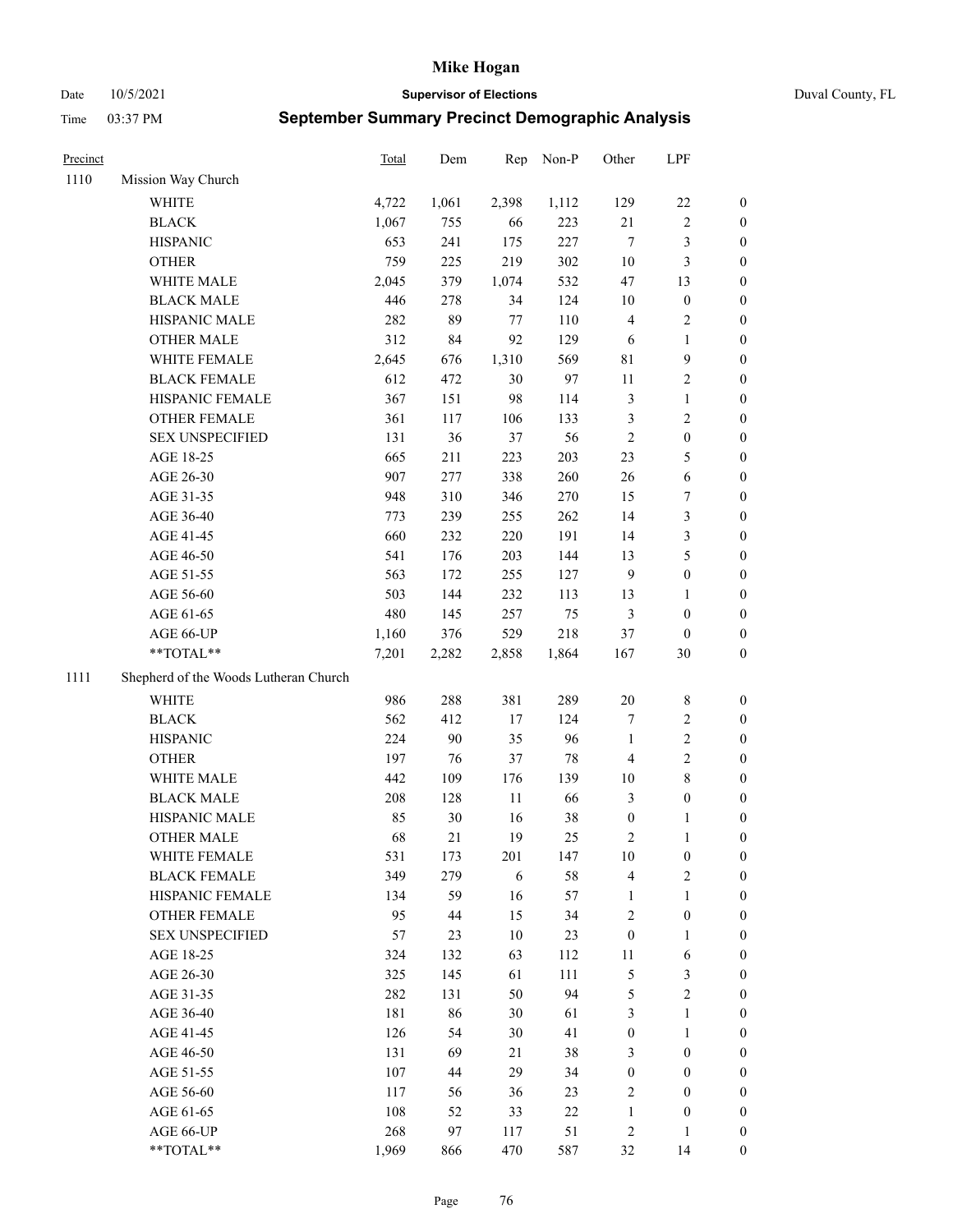Date 10/5/2021 **Supervisor of Elections** Duval County, FL

| Precinct |                            | <b>Total</b> | Dem   | Rep         | Non-P       | Other        | LPF                     |                  |
|----------|----------------------------|--------------|-------|-------------|-------------|--------------|-------------------------|------------------|
| 1112     | Southeast Regional Library |              |       |             |             |              |                         |                  |
|          | <b>WHITE</b>               | 2,539        | 567   | 1,350       | 556         | 50           | 16                      | 0                |
|          | <b>BLACK</b>               | 507          | 362   | 23          | 110         | $11\,$       | $\mathbf{1}$            | 0                |
|          | <b>HISPANIC</b>            | 254          | 76    | $8\sqrt{1}$ | $88\,$      | $\tau$       | $\sqrt{2}$              | $\boldsymbol{0}$ |
|          | <b>OTHER</b>               | 606          | 223   | 134         | 240         | 8            | $\mathbf{1}$            | $\boldsymbol{0}$ |
|          | WHITE MALE                 | 1,164        | 218   | 637         | 276         | 21           | 12                      | $\boldsymbol{0}$ |
|          | <b>BLACK MALE</b>          | 224          | 141   | 12          | 68          | 3            | $\boldsymbol{0}$        | $\boldsymbol{0}$ |
|          | HISPANIC MALE              | 103          | 25    | 36          | 39          | $\mathbf{1}$ | $\sqrt{2}$              | $\boldsymbol{0}$ |
|          | <b>OTHER MALE</b>          | 258          | 76    | 68          | 108         | 5            | $\mathbf{1}$            | $\boldsymbol{0}$ |
|          | WHITE FEMALE               | 1,356        | 346   | 704         | 275         | 28           | $\mathfrak{Z}$          | $\boldsymbol{0}$ |
|          | <b>BLACK FEMALE</b>        | 278          | 217   | $11\,$      | 41          | 8            | $\mathbf{1}$            | 0                |
|          | HISPANIC FEMALE            | 148          | 49    | 45          | $48\,$      | 6            | $\boldsymbol{0}$        | 0                |
|          | OTHER FEMALE               | 277          | 118   | 55          | 102         | $\mathbf{2}$ | $\boldsymbol{0}$        | $\boldsymbol{0}$ |
|          | <b>SEX UNSPECIFIED</b>     | 98           | 38    | 20          | 37          | $\sqrt{2}$   | $\mathbf{1}$            | $\boldsymbol{0}$ |
|          | AGE 18-25                  | 560          | 179   | 185         | 169         | $25\,$       | $\sqrt{2}$              | $\boldsymbol{0}$ |
|          | AGE 26-30                  | 472          | 169   | 150         | 137         | 13           | $\mathfrak{Z}$          | $\boldsymbol{0}$ |
|          | AGE 31-35                  | 346          | 118   | 108         | 112         | 5            | $\mathfrak{Z}$          | $\boldsymbol{0}$ |
|          | AGE 36-40                  | 314          | 110   | 109         | $87\,$      | 5            | $\mathfrak{Z}$          | $\boldsymbol{0}$ |
|          | AGE 41-45                  | 306          | 107   | 110         | 82          | 5            | $\overline{2}$          | $\boldsymbol{0}$ |
|          | AGE 46-50                  | 355          | 106   | 143         | 94          | $\,$ $\,$    | $\overline{4}$          | $\boldsymbol{0}$ |
|          | AGE 51-55                  | 335          | 87    | 151         | 91          | 6            | $\boldsymbol{0}$        | $\boldsymbol{0}$ |
|          | AGE 56-60                  | 322          | 84    | 164         | 69          | 4            | $\mathbf{1}$            | 0                |
|          | AGE 61-65                  | 303          | 92    | 150         | 57          | 3            | $\mathbf{1}$            | $\boldsymbol{0}$ |
|          | AGE 66-UP                  | 593          | 176   | 318         | 96          | $\sqrt{2}$   | $\mathbf{1}$            | $\boldsymbol{0}$ |
|          | **TOTAL**                  | 3,906        | 1,228 | 1,588       | 994         | 76           | $20\,$                  | $\boldsymbol{0}$ |
| 1113     | Deermeadows Church         |              |       |             |             |              |                         |                  |
|          | <b>WHITE</b>               | 1,876        | 558   | 734         | 508         | 58           | $18\,$                  | $\boldsymbol{0}$ |
|          | <b>BLACK</b>               | 1,168        | 849   | 42          | 256         | $20\,$       | $\mathbf{1}$            | $\boldsymbol{0}$ |
|          | <b>HISPANIC</b>            | 370          | 148   | 74          | 144         | 2            | $\sqrt{2}$              | $\boldsymbol{0}$ |
|          | <b>OTHER</b>               | 371          | 158   | 60          | 142         | 9            | $\sqrt{2}$              | $\boldsymbol{0}$ |
|          | WHITE MALE                 | 848          | 234   | 342         | 243         | $20\,$       | 9                       | $\boldsymbol{0}$ |
|          | <b>BLACK MALE</b>          | 455          | 302   | $18\,$      | 127         | 8            | $\boldsymbol{0}$        | $\boldsymbol{0}$ |
|          | HISPANIC MALE              | 172          | 67    | $40\,$      | 62          | 1            | $\sqrt{2}$              | $\boldsymbol{0}$ |
|          | OTHER MALE                 | 146          | 46    | 32          | 63          | 4            | $\mathbf{1}$            | $\boldsymbol{0}$ |
|          | WHITE FEMALE               | 1,006        | 318   | 386         | 256         | 37           | 9                       | 0                |
|          | <b>BLACK FEMALE</b>        | 702          | 536   | 24          | 129         | 12           | $\mathbf{1}$            | $\boldsymbol{0}$ |
|          | HISPANIC FEMALE            | 188          | 75    | 32          | $80\,$      | $\mathbf{1}$ | $\boldsymbol{0}$        | $\overline{0}$   |
|          | <b>OTHER FEMALE</b>        | 177          | 95    | 22          | 55          | 4            | $\mathbf{1}$            | $\overline{0}$   |
|          | <b>SEX UNSPECIFIED</b>     | 91           | 40    | 14          | 35          | 2            | $\boldsymbol{0}$        | 0                |
|          | AGE 18-25                  | 549          | 241   | 90          | 195         | 19           | $\overline{\mathbf{4}}$ | 0                |
|          | AGE 26-30                  | 677          | 308   | 114         | 224         | $22\,$       | $\mathbf{9}$            | 0                |
|          | AGE 31-35                  | 479          | 229   | 85          | 148         | 12           | $\mathfrak s$           | 0                |
|          | AGE 36-40                  | 347          | 156   | 66          | 115         | 7            | $\mathfrak{Z}$          | 0                |
|          | AGE 41-45                  | 266          | 138   | 42          | $8\sqrt{1}$ | 5            | $\boldsymbol{0}$        | 0                |
|          | AGE 46-50                  | 279          | 127   | 83          | 65          | 4            | $\boldsymbol{0}$        | 0                |
|          | AGE 51-55                  | 246          | 131   | 51          | 57          | 6            | 1                       | 0                |
|          | AGE 56-60                  | 246          | 99    | 87          | 56          | 4            | $\boldsymbol{0}$        | 0                |
|          | AGE 61-65                  | 202          | 82    | 69          | 46          | 5            | $\boldsymbol{0}$        | $\boldsymbol{0}$ |
|          | AGE 66-UP                  | 494          | 202   | 223         | 63          | 5            | $\mathbf{1}$            | 0                |
|          | **TOTAL**                  | 3,785        | 1,713 | 910         | 1,050       | 89           | 23                      | $\boldsymbol{0}$ |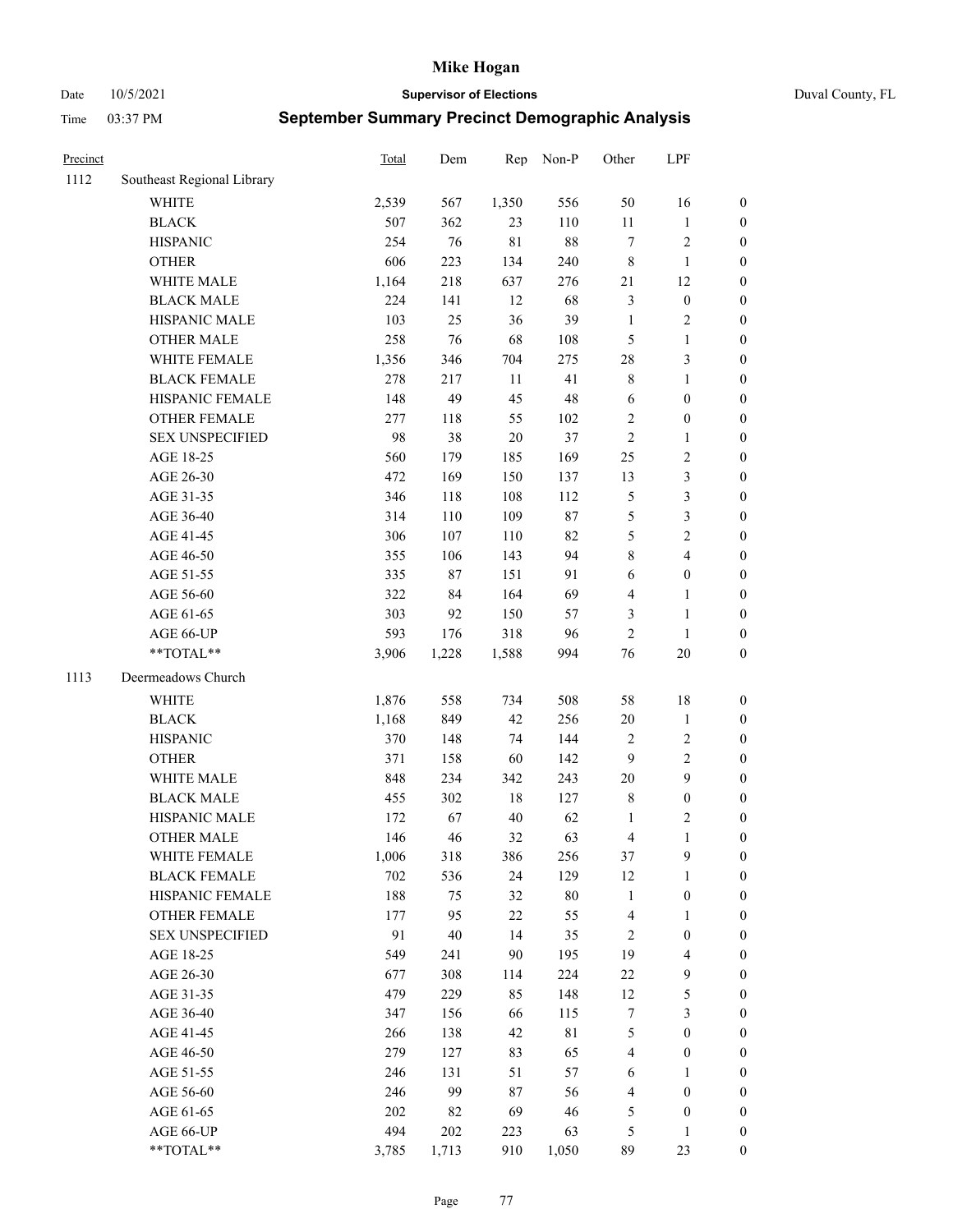Date 10/5/2021 **Supervisor of Elections** Duval County, FL

| Precinct |                           | Total | Dem    | Rep         | Non-P  | Other            | LPF              |                  |
|----------|---------------------------|-------|--------|-------------|--------|------------------|------------------|------------------|
| 1114     | The Salem Center          |       |        |             |        |                  |                  |                  |
|          | <b>WHITE</b>              | 2,332 | 677    | 1,009       | 577    | 55               | 14               | 0                |
|          | <b>BLACK</b>              | 908   | 669    | 21          | 199    | $17\,$           | $\sqrt{2}$       | $\boldsymbol{0}$ |
|          | <b>HISPANIC</b>           | 359   | 124    | 73          | 155    | 4                | $\mathfrak{Z}$   | $\boldsymbol{0}$ |
|          | <b>OTHER</b>              | 456   | 156    | 102         | 184    | 11               | $\mathfrak{Z}$   | $\boldsymbol{0}$ |
|          | WHITE MALE                | 1,018 | 258    | 457         | 270    | 22               | 11               | $\boldsymbol{0}$ |
|          | <b>BLACK MALE</b>         | 349   | 240    | 7           | 97     | $\overline{4}$   | $\mathbf{1}$     | $\boldsymbol{0}$ |
|          | HISPANIC MALE             | 174   | 48     | 49          | 74     | 2                | $\mathbf{1}$     | $\boldsymbol{0}$ |
|          | <b>OTHER MALE</b>         | 179   | 50     | 48          | 75     | $\overline{4}$   | $\sqrt{2}$       | $\boldsymbol{0}$ |
|          | WHITE FEMALE              | 1,291 | 407    | 549         | 300    | 32               | 3                | $\boldsymbol{0}$ |
|          | <b>BLACK FEMALE</b>       | 542   | 418    | 13          | 97     | 13               | $\mathbf{1}$     | 0                |
|          | HISPANIC FEMALE           | 181   | 73     | 24          | 80     | $\overline{c}$   | $\sqrt{2}$       | 0                |
|          | OTHER FEMALE              | 216   | 90     | 43          | 75     | $\boldsymbol{7}$ | $\mathbf{1}$     | $\boldsymbol{0}$ |
|          | <b>SEX UNSPECIFIED</b>    | 105   | 42     | 15          | 47     | $\mathbf{1}$     | $\boldsymbol{0}$ | $\boldsymbol{0}$ |
|          | AGE 18-25                 | 630   | 240    | 164         | 200    | $22\,$           | $\overline{4}$   | $\boldsymbol{0}$ |
|          | AGE 26-30                 | 825   | 332    | 204         | 264    | 21               | $\overline{4}$   | $\boldsymbol{0}$ |
|          | AGE 31-35                 | 533   | 224    | 125         | 168    | $11\,$           | $\mathfrak{S}$   | $\boldsymbol{0}$ |
|          | AGE 36-40                 | 342   | 161    | $8\sqrt{1}$ | 93     | 5                | $\sqrt{2}$       | $\boldsymbol{0}$ |
|          | AGE 41-45                 | 266   | 98     | 65          | 95     | 6                | $\sqrt{2}$       | $\boldsymbol{0}$ |
|          | AGE 46-50                 | 249   | 97     | 60          | 85     | 5                | $\overline{c}$   | $\boldsymbol{0}$ |
|          | AGE 51-55                 | 227   | 103    | 71          | 46     | 6                | $\mathbf{1}$     | $\boldsymbol{0}$ |
|          | AGE 56-60                 | 225   | 86     | 92          | 44     | 3                | $\boldsymbol{0}$ | 0                |
|          | AGE 61-65                 | 192   | 70     | 78          | $40\,$ | 4                | $\boldsymbol{0}$ | 0                |
|          | AGE 66-UP                 | 566   | 215    | 265         | $80\,$ | 4                | $\mathbf{2}$     | $\boldsymbol{0}$ |
|          | $**TOTAL**$               | 4,055 | 1,626  | 1,205       | 1,115  | $87\,$           | $22\,$           | $\boldsymbol{0}$ |
| 1115     | Bartram Springs Clubhouse |       |        |             |        |                  |                  |                  |
|          | <b>WHITE</b>              | 2,708 | 565    | 1,440       | 643    | 42               | 18               | $\boldsymbol{0}$ |
|          | <b>BLACK</b>              | 690   | 509    | 39          | 134    | 8                | $\boldsymbol{0}$ | $\boldsymbol{0}$ |
|          | <b>HISPANIC</b>           | 347   | 115    | 83          | 141    | 6                | $\sqrt{2}$       | $\boldsymbol{0}$ |
|          | <b>OTHER</b>              | 588   | 192    | 178         | 208    | 8                | $\sqrt{2}$       | $\boldsymbol{0}$ |
|          | WHITE MALE                | 1,270 | 209    | 708         | 319    | 22               | 12               | $\boldsymbol{0}$ |
|          | <b>BLACK MALE</b>         | 296   | 201    | 23          | 67     | 5                | $\boldsymbol{0}$ | $\boldsymbol{0}$ |
|          | HISPANIC MALE             | 166   | 48     | 43          | 71     | 2                | $\sqrt{2}$       | 0                |
|          | <b>OTHER MALE</b>         | 238   | $70\,$ | 80          | 85     | $\overline{c}$   | $\mathbf{1}$     | $\boldsymbol{0}$ |
|          | WHITE FEMALE              | 1,416 | 352    | 721         | 317    | 20               | 6                | 0                |
|          | <b>BLACK FEMALE</b>       | 388   | 302    | 16          | 67     | 3                | $\boldsymbol{0}$ | $\boldsymbol{0}$ |
|          | HISPANIC FEMALE           | 176   | 64     | 39          | 69     | 4                | $\boldsymbol{0}$ | $\overline{0}$   |
|          | OTHER FEMALE              | 288   | 103    | 86          | 93     | 5                | $\mathbf{1}$     | $\overline{0}$   |
|          | <b>SEX UNSPECIFIED</b>    | 95    | 32     | 24          | 38     | $\mathbf{1}$     | $\boldsymbol{0}$ | 0                |
|          | AGE 18-25                 | 494   | 175    | 145         | 158    | 14               | $\sqrt{2}$       | 0                |
|          | AGE 26-30                 | 403   | 138    | 137         | 115    | $10\,$           | 3                | 0                |
|          | AGE 31-35                 | 430   | 126    | 148         | 146    | 5                | 5                | 0                |
|          | AGE 36-40                 | 483   | 139    | 187         | 150    | 5                | $\sqrt{2}$       | 0                |
|          | AGE 41-45                 | 465   | 145    | 169         | 141    | 6                | $\overline{4}$   | 0                |
|          | AGE 46-50                 | 466   | 147    | 194         | 116    | 6                | $\mathfrak{Z}$   | 0                |
|          | AGE 51-55                 | 417   | 117    | 197         | 99     | 3                | $\mathbf{1}$     | $\boldsymbol{0}$ |
|          | AGE 56-60                 | 377   | 114    | 183         | 73     | 5                | $\sqrt{2}$       | $\boldsymbol{0}$ |
|          | AGE 61-65                 | 268   | 100    | 130         | 34     | 4                | $\boldsymbol{0}$ | $\boldsymbol{0}$ |
|          | AGE 66-UP                 | 530   | 180    | 250         | 94     | 6                | $\boldsymbol{0}$ | $\boldsymbol{0}$ |
|          | **TOTAL**                 | 4,333 | 1,381  | 1,740       | 1,126  | 64               | 22               | $\boldsymbol{0}$ |
|          |                           |       |        |             |        |                  |                  |                  |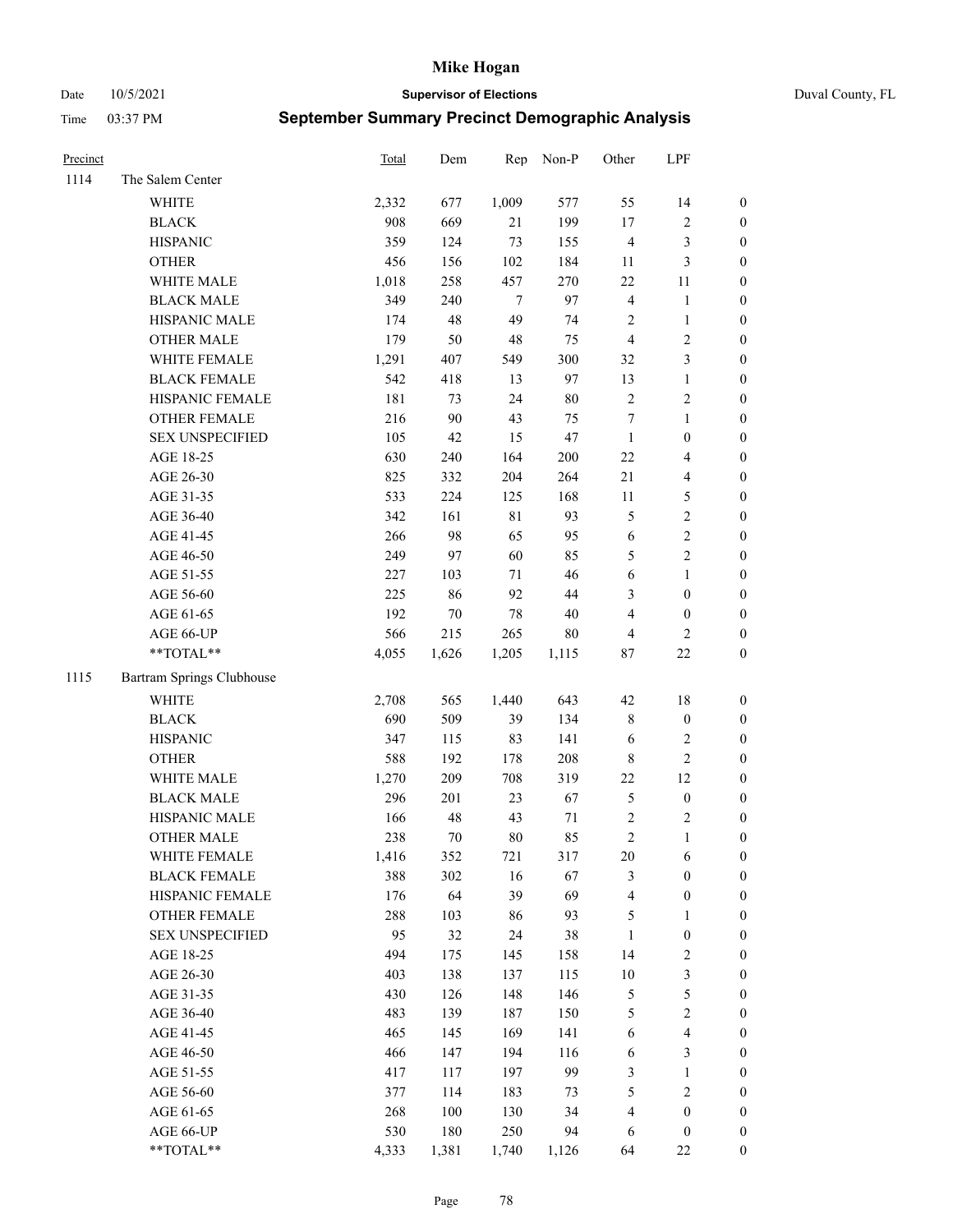# Date 10/5/2021 **Supervisor of Elections** Duval County, FL

| Precinct |                                                            | Total | Dem        | Rep              | Non-P  | Other            | LPF              |                  |
|----------|------------------------------------------------------------|-------|------------|------------------|--------|------------------|------------------|------------------|
| 1116     | First Baptist Church of Jacksonville at Nocatee            |       |            |                  |        |                  |                  |                  |
|          | <b>WHITE</b>                                               | 1,802 | 392        | 997              | 371    | 38               | $\overline{4}$   | $\boldsymbol{0}$ |
|          | <b>BLACK</b>                                               | 78    | 52         | 7                | 16     | 3                | $\boldsymbol{0}$ | $\boldsymbol{0}$ |
|          | <b>HISPANIC</b>                                            | 90    | 30         | 39               | 21     | $\boldsymbol{0}$ | $\boldsymbol{0}$ | $\boldsymbol{0}$ |
|          | <b>OTHER</b>                                               | 106   | 29         | 35               | 41     | $\boldsymbol{0}$ | $\mathbf{1}$     | $\boldsymbol{0}$ |
|          | WHITE MALE                                                 | 861   | 146        | 498              | 194    | 21               | $\sqrt{2}$       | $\boldsymbol{0}$ |
|          | <b>BLACK MALE</b>                                          | 40    | 25         | $\mathfrak{Z}$   | 10     | $\overline{c}$   | $\boldsymbol{0}$ | $\boldsymbol{0}$ |
|          | HISPANIC MALE                                              | 40    | 12         | 17               | 11     | $\boldsymbol{0}$ | $\boldsymbol{0}$ | $\boldsymbol{0}$ |
|          | <b>OTHER MALE</b>                                          | 44    | 13         | 13               | 17     | $\boldsymbol{0}$ | 1                | 0                |
|          | WHITE FEMALE                                               | 934   | 246        | 494              | 175    | 17               | $\sqrt{2}$       | 0                |
|          | <b>BLACK FEMALE</b>                                        | 38    | $27\,$     | $\overline{4}$   | 6      | $\mathbf{1}$     | $\boldsymbol{0}$ | $\boldsymbol{0}$ |
|          | HISPANIC FEMALE                                            | 49    | 18         | $22\,$           | 9      | $\boldsymbol{0}$ | $\boldsymbol{0}$ | $\boldsymbol{0}$ |
|          | OTHER FEMALE                                               | 48    | 14         | 18               | 16     | 0                | $\boldsymbol{0}$ | $\boldsymbol{0}$ |
|          | <b>SEX UNSPECIFIED</b>                                     | 22    | $\sqrt{2}$ | $\boldsymbol{9}$ | 11     | $\boldsymbol{0}$ | $\boldsymbol{0}$ | $\boldsymbol{0}$ |
|          | AGE 18-25                                                  | 126   | 41         | 49               | 30     | 5                | $\mathbf{1}$     | $\boldsymbol{0}$ |
|          | AGE 26-30                                                  | 89    | 20         | 36               | $31\,$ | 1                | $\mathbf{1}$     | $\boldsymbol{0}$ |
|          | AGE 31-35                                                  | 127   | 29         | 55               | 42     | $\mathbf{1}$     | $\boldsymbol{0}$ | $\boldsymbol{0}$ |
|          | AGE 36-40                                                  | 137   | 34         | 61               | 39     | $\mathbf{1}$     | $\sqrt{2}$       | $\boldsymbol{0}$ |
|          | AGE 41-45                                                  | 126   | 31         | 56               | 38     | $\mathbf{1}$     | $\boldsymbol{0}$ | 0                |
|          | AGE 46-50                                                  | 113   | $27\,$     | 51               | 32     | 3                | $\boldsymbol{0}$ | 0                |
|          | AGE 51-55                                                  | 180   | 39         | 89               | 47     | 5                | $\boldsymbol{0}$ | $\boldsymbol{0}$ |
|          | AGE 56-60                                                  | 211   | 46         | 117              | 41     | 6                | 1                | $\boldsymbol{0}$ |
|          | AGE 61-65                                                  | 250   | 62         | 144              | 42     | 2                | $\boldsymbol{0}$ | $\boldsymbol{0}$ |
|          | AGE 66-UP                                                  | 717   | 174        | 420              | 107    | 16               | $\boldsymbol{0}$ | 0                |
|          | $\mathrm{*}\mathrm{*} \mathrm{TOTAL} \mathrm{*}\mathrm{*}$ | 2,076 | 503        | 1,078            | 449    | 41               | 5                | $\boldsymbol{0}$ |
| 1201     | Church of God Marietta                                     |       |            |                  |        |                  |                  |                  |
|          | WHITE                                                      | 2,191 | 367        | 1,435            | 364    | 19               | 6                | $\boldsymbol{0}$ |
|          | <b>BLACK</b>                                               | 381   | 300        | 25               | 51     | 2                | 3                | $\boldsymbol{0}$ |
|          | <b>HISPANIC</b>                                            | 124   | 54         | $40\,$           | 29     | $\mathbf{1}$     | $\boldsymbol{0}$ | $\boldsymbol{0}$ |
|          | <b>OTHER</b>                                               | 189   | 47         | 79               | 61     | $\overline{c}$   | $\boldsymbol{0}$ | $\boldsymbol{0}$ |
|          | WHITE MALE                                                 | 991   | 148        | 665              | 165    | 10               | 3                | 0                |
|          | <b>BLACK MALE</b>                                          | 174   | 124        | $18\,$           | $30\,$ | $\mathbf{1}$     | $\mathbf{1}$     | 0                |
|          | HISPANIC MALE                                              | 56    | 26         | 18               | 12     | $\boldsymbol{0}$ | $\boldsymbol{0}$ | 0                |
|          | <b>OTHER MALE</b>                                          | 73    | 19         | 35               | 19     | 0                | $\boldsymbol{0}$ | $\boldsymbol{0}$ |
|          | WHITE FEMALE                                               | 1,178 | 215        | 758              | 193    | 9                | $\mathfrak{Z}$   | $\boldsymbol{0}$ |
|          | <b>BLACK FEMALE</b>                                        | 199   | 170        | $\tau$           | 19     | $\mathbf{1}$     | $\sqrt{2}$       | $\overline{0}$   |
|          | HISPANIC FEMALE                                            | 65    | 26         | 22               | 16     | $\mathbf{1}$     | $\boldsymbol{0}$ | $\overline{0}$   |
|          | OTHER FEMALE                                               | 76    | 23         | 30               | $21\,$ | $\mathbf{2}$     | $\boldsymbol{0}$ | $\theta$         |
|          | <b>SEX UNSPECIFIED</b>                                     | 73    | 17         | 26               | 30     | $\boldsymbol{0}$ | $\boldsymbol{0}$ | 0                |
|          | AGE 18-25                                                  | 252   | 68         | 103              | 73     | 7                | $\mathbf{1}$     | 0                |
|          | AGE 26-30                                                  | 221   | 40         | 111              | 68     | 2                | $\boldsymbol{0}$ | 0                |
|          | AGE 31-35                                                  | 226   | 59         | 98               | 64     | 4                | 1                | 0                |
|          | AGE 36-40                                                  | 218   | 51         | 114              | 50     | 1                | $\sqrt{2}$       | 0                |
|          | AGE 41-45                                                  | 197   | 62         | 88               | 46     | $\boldsymbol{0}$ | $\mathbf{1}$     | $\overline{0}$   |
|          | AGE 46-50                                                  | 183   | 59         | 85               | 34     | 4                | $\mathbf{1}$     | $\boldsymbol{0}$ |
|          | AGE 51-55                                                  | 240   | 61         | 139              | 37     | 2                | $\mathbf{1}$     | $\overline{0}$   |
|          | AGE 56-60                                                  | 272   | 68         | 166              | 36     | $\overline{c}$   | $\boldsymbol{0}$ | 0                |
|          | AGE 61-65                                                  | 300   | 90         | 174              | 35     | $\mathbf{1}$     | $\boldsymbol{0}$ | $\overline{0}$   |
|          | AGE 66-UP                                                  | 776   | 210        | 501              | 62     | $\mathbf{1}$     | $\mathbf{2}$     | $\boldsymbol{0}$ |
|          | **TOTAL**                                                  | 2,885 | 768        | 1,579            | 505    | 24               | $\mathbf{9}$     | $\boldsymbol{0}$ |
|          |                                                            |       |            |                  |        |                  |                  |                  |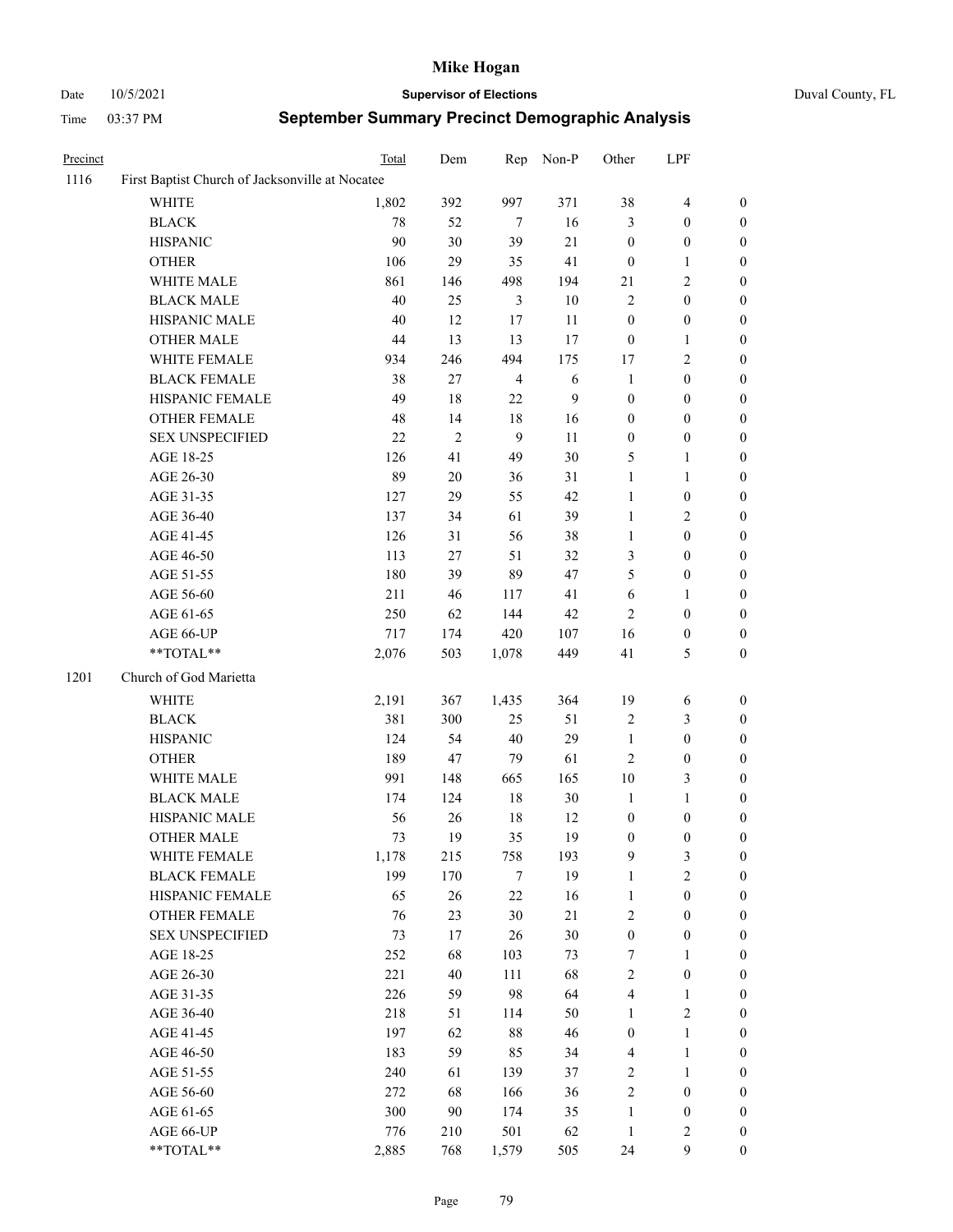Date 10/5/2021 **Supervisor of Elections** Duval County, FL

| Precinct |                                | Total       | Dem          | Rep              | Non-P                   | Other                 | LPF                              |                  |
|----------|--------------------------------|-------------|--------------|------------------|-------------------------|-----------------------|----------------------------------|------------------|
| 1202     | Hillcrest at Crystal Springs   |             |              |                  |                         |                       |                                  |                  |
|          | <b>WHITE</b>                   | 1,591       | 236          | 1,119            | 211                     | 16                    | $\mathbf{9}$                     | 0                |
|          | <b>BLACK</b>                   | 581         | 456          | $27\,$           | 92                      | 6                     | $\boldsymbol{0}$                 | $\boldsymbol{0}$ |
|          | <b>HISPANIC</b>                | 78          | 30           | 26               | 21                      | $\mathbf{1}$          | $\boldsymbol{0}$                 | $\boldsymbol{0}$ |
|          | <b>OTHER</b>                   | 176         | 48           | $71\,$           | 56                      | 1                     | $\boldsymbol{0}$                 | $\boldsymbol{0}$ |
|          | WHITE MALE                     | 764         | 104          | 542              | 106                     | 8                     | $\overline{4}$                   | $\boldsymbol{0}$ |
|          | <b>BLACK MALE</b>              | 266         | 199          | 17               | 48                      | $\overline{c}$        | $\boldsymbol{0}$                 | $\boldsymbol{0}$ |
|          | HISPANIC MALE                  | 39          | 16           | 12               | 11                      | $\boldsymbol{0}$      | $\boldsymbol{0}$                 | $\boldsymbol{0}$ |
|          | <b>OTHER MALE</b>              | 58          | 12           | 29               | 16                      | $\mathbf{1}$          | $\boldsymbol{0}$                 | $\boldsymbol{0}$ |
|          | WHITE FEMALE                   | $800\,$     | 128          | 562              | 97                      | 8                     | $\mathfrak{S}$                   | $\boldsymbol{0}$ |
|          | <b>BLACK FEMALE</b>            | 306         | 251          | $\overline{9}$   | 42                      | 4                     | $\boldsymbol{0}$                 | $\boldsymbol{0}$ |
|          | HISPANIC FEMALE                | 37          | 12           | 14               | $10\,$                  | $\mathbf{1}$          | $\boldsymbol{0}$                 | 0                |
|          | OTHER FEMALE                   | $8\sqrt{1}$ | 31           | 30               | $20\,$                  | $\boldsymbol{0}$      | $\boldsymbol{0}$                 | 0                |
|          | <b>SEX UNSPECIFIED</b>         | 75          | 17           | 28               | 30                      | $\boldsymbol{0}$      | $\boldsymbol{0}$                 | $\boldsymbol{0}$ |
|          | AGE 18-25                      | 259         | 79           | 107              | 66                      | 5                     | $\sqrt{2}$                       | $\boldsymbol{0}$ |
|          | AGE 26-30                      | 208         | 61           | 89               | 51                      | 7                     | $\boldsymbol{0}$                 | $\boldsymbol{0}$ |
|          | AGE 31-35                      | 164         | 52           | 66               | 45                      | $\boldsymbol{0}$      | $\mathbf{1}$                     | $\boldsymbol{0}$ |
|          | AGE 36-40                      | 184         | 58           | 94               | 30                      | $\boldsymbol{0}$      | $\sqrt{2}$                       | $\boldsymbol{0}$ |
|          | AGE 41-45                      | 166         | 48           | 87               | $28\,$                  | $\sqrt{2}$            | $\mathbf{1}$                     | $\boldsymbol{0}$ |
|          | AGE 46-50                      | 166         | 44           | 86               | 32                      | 3                     | $\mathbf{1}$                     | $\boldsymbol{0}$ |
|          | AGE 51-55                      | 228         | 79           | 113              | 31                      | 3                     | $\sqrt{2}$                       | $\boldsymbol{0}$ |
|          | AGE 56-60                      | 285         | 96           | 152              | 35                      | $\sqrt{2}$            | $\boldsymbol{0}$                 | 0                |
|          | AGE 61-65                      | 246         | 81           | 151              | 13                      | $\mathbf{1}$          | $\boldsymbol{0}$                 | 0                |
|          | AGE 66-UP                      | 520         | 172          | 298              | 49                      | $\mathbf{1}$          | $\boldsymbol{0}$                 | $\boldsymbol{0}$ |
|          | **TOTAL**                      | 2,426       | 770          | 1,243            | 380                     | 24                    | 9                                | $\boldsymbol{0}$ |
| 1203     | Leroy D. Clemons Senior Center |             |              |                  |                         |                       |                                  |                  |
|          | <b>WHITE</b>                   | 1,146       | 159          | 772              | 195                     | $10\,$                | $10\,$                           | $\boldsymbol{0}$ |
|          | <b>BLACK</b>                   | 124         | 97           | 5                | $22\,$                  | $\boldsymbol{0}$      | $\boldsymbol{0}$                 | $\boldsymbol{0}$ |
|          | <b>HISPANIC</b>                | 37          | 8            | 17               | 12                      | $\boldsymbol{0}$      | $\boldsymbol{0}$                 | $\boldsymbol{0}$ |
|          | <b>OTHER</b>                   | 59          | 9            | 24               | 24                      | 1                     | $\mathbf{1}$                     | $\boldsymbol{0}$ |
|          | WHITE MALE                     | 534         | 64           | 369              | 91                      | 6                     | $\overline{4}$                   | $\boldsymbol{0}$ |
|          | <b>BLACK MALE</b>              | 55          | 41           | $\overline{4}$   | $10\,$                  | $\boldsymbol{0}$      | $\boldsymbol{0}$                 | $\boldsymbol{0}$ |
|          | HISPANIC MALE                  | $20\,$      | 3            | 10               | 7                       | $\boldsymbol{0}$      | $\boldsymbol{0}$                 | $\boldsymbol{0}$ |
|          | <b>OTHER MALE</b>              | 24          | 3            | 11               | 9                       | $\mathbf{1}$          | $\boldsymbol{0}$                 | $\boldsymbol{0}$ |
|          | WHITE FEMALE                   | 598         | 92           | 395              | 101                     | 4                     | 6                                | 0                |
|          | <b>BLACK FEMALE</b>            | 66          | 55           | $\mathbf{1}$     | $10\,$                  | $\boldsymbol{0}$      | $\boldsymbol{0}$                 | $\overline{0}$   |
|          | HISPANIC FEMALE                | 16          | 5            | $\boldsymbol{7}$ | $\overline{\mathbf{4}}$ | $\boldsymbol{0}$      | $\boldsymbol{0}$                 | $\overline{0}$   |
|          | OTHER FEMALE                   | 19          | 5            | $\,$ 8 $\,$      | 6                       | $\boldsymbol{0}$      | $\boldsymbol{0}$                 | $\overline{0}$   |
|          | <b>SEX UNSPECIFIED</b>         | 34          | 5            | 13               | 15                      | $\boldsymbol{0}$      | $\mathbf{1}$                     | 0                |
|          | AGE 18-25                      | 116         | 20           | 60               | 34                      | $\boldsymbol{0}$      | $\sqrt{2}$                       | 0                |
|          | AGE 26-30                      | 122         | 25           | 66               | $28\,$                  | $\boldsymbol{0}$      | $\mathfrak{Z}$                   | 0                |
|          | AGE 31-35                      | 119         | 21           | 65               | 30                      | 3                     | $\boldsymbol{0}$                 | 0                |
|          | AGE 36-40                      | 125         | $20\,$       |                  | 33                      | $\overline{4}$        | $\mathfrak{Z}$                   |                  |
|          | AGE 41-45                      | 90          | $\tau$       | 65<br>57         | 26                      | $\boldsymbol{0}$      | $\boldsymbol{0}$                 | 0<br>0           |
|          |                                |             |              |                  |                         |                       |                                  |                  |
|          | AGE 46-50                      | 95          | 12           | 62               | 20                      | $\boldsymbol{0}$      | $\mathbf{1}$                     | 0                |
|          | AGE 51-55                      | 119<br>146  | 27<br>$28\,$ | 69<br>98         | 22<br>19                | $\boldsymbol{0}$      | $\mathbf{1}$                     | 0<br>0           |
|          | AGE 56-60<br>AGE 61-65         |             | 30           | 98               | $22\,$                  | 1                     | $\boldsymbol{0}$                 | $\overline{0}$   |
|          | AGE 66-UP                      | 154<br>280  | 83           | 178              | 19                      | 3<br>$\boldsymbol{0}$ | $\mathbf{1}$<br>$\boldsymbol{0}$ | 0                |
|          | **TOTAL**                      |             |              |                  |                         |                       |                                  | $\boldsymbol{0}$ |
|          |                                | 1,366       | 273          | 818              | 253                     | 11                    | 11                               |                  |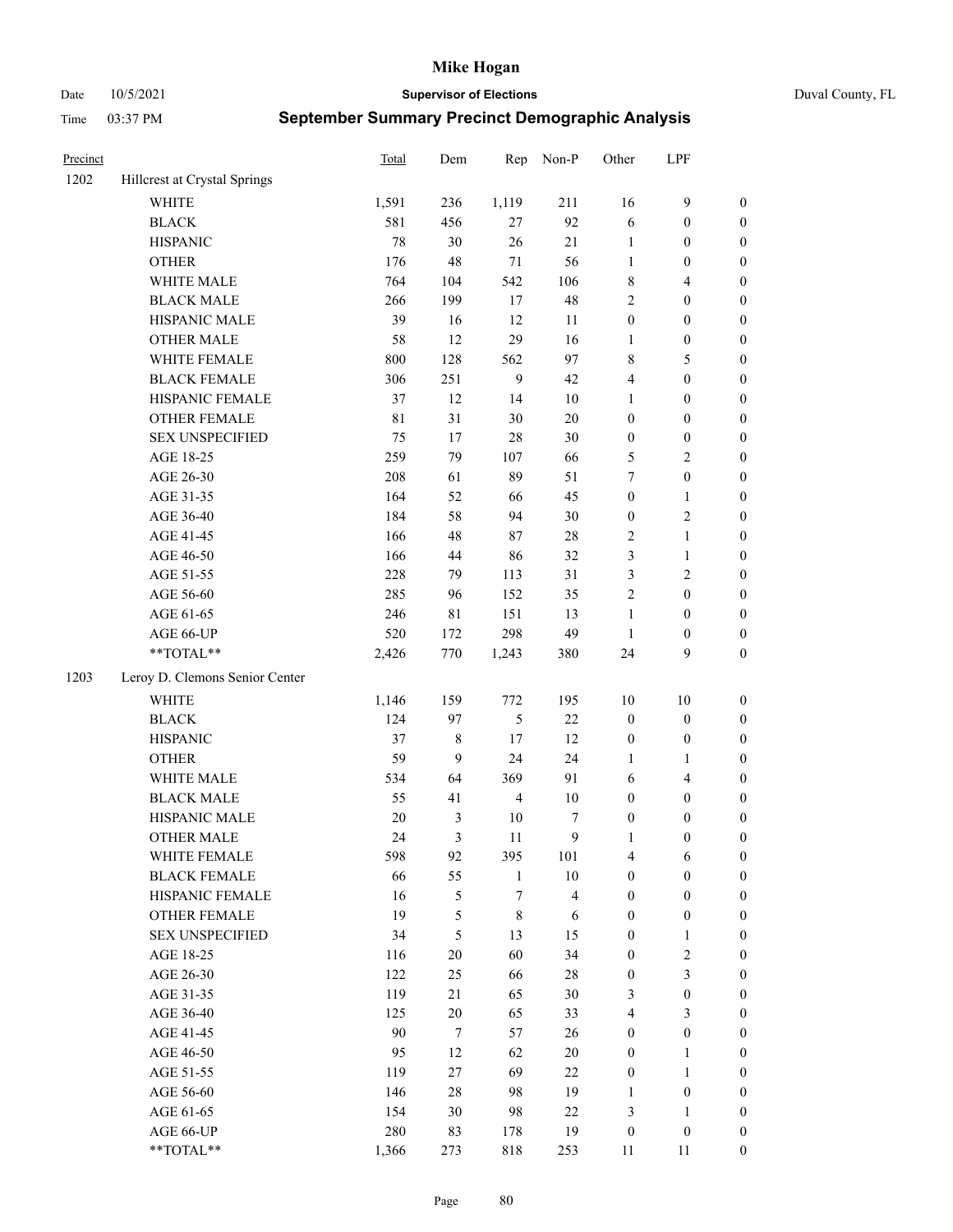Date 10/5/2021 **Supervisor of Elections** Duval County, FL

| Precinct |                                                           | Total | Dem    | Rep         | Non-P  | Other            | LPF                     |                  |
|----------|-----------------------------------------------------------|-------|--------|-------------|--------|------------------|-------------------------|------------------|
| 1204     | Maxville Community Center                                 |       |        |             |        |                  |                         |                  |
|          | <b>WHITE</b>                                              | 1,639 | 228    | 1,120       | 268    | 16               | $\boldsymbol{7}$        | 0                |
|          | <b>BLACK</b>                                              | 436   | 340    | 16          | 76     | 4                | $\boldsymbol{0}$        | $\boldsymbol{0}$ |
|          | <b>HISPANIC</b>                                           | 95    | 29     | 34          | 32     | $\boldsymbol{0}$ | $\boldsymbol{0}$        | $\boldsymbol{0}$ |
|          | <b>OTHER</b>                                              | 119   | 28     | 45          | $44\,$ | $\boldsymbol{0}$ | $\sqrt{2}$              | $\boldsymbol{0}$ |
|          | WHITE MALE                                                | 767   | 81     | 546         | 131    | 4                | $\mathfrak{S}$          | $\boldsymbol{0}$ |
|          | <b>BLACK MALE</b>                                         | 186   | 140    | $\,8\,$     | 34     | 4                | $\boldsymbol{0}$        | $\boldsymbol{0}$ |
|          | HISPANIC MALE                                             | 46    | 11     | 20          | 15     | $\boldsymbol{0}$ | $\boldsymbol{0}$        | $\boldsymbol{0}$ |
|          | <b>OTHER MALE</b>                                         | 50    | 11     | 19          | 18     | $\boldsymbol{0}$ | $\sqrt{2}$              | $\boldsymbol{0}$ |
|          | WHITE FEMALE                                              | 848   | 144    | 554         | 136    | 12               | $\overline{2}$          | $\boldsymbol{0}$ |
|          | <b>BLACK FEMALE</b>                                       | 242   | 192    | $\,$ 8 $\,$ | 42     | $\boldsymbol{0}$ | $\boldsymbol{0}$        | 0                |
|          | HISPANIC FEMALE                                           | 48    | $17\,$ | 14          | 17     | $\boldsymbol{0}$ | $\boldsymbol{0}$        | 0                |
|          | OTHER FEMALE                                              | 42    | 14     | 14          | 14     | $\boldsymbol{0}$ | $\boldsymbol{0}$        | $\boldsymbol{0}$ |
|          | <b>SEX UNSPECIFIED</b>                                    | 60    | 15     | 32          | 13     | $\boldsymbol{0}$ | $\boldsymbol{0}$        | $\boldsymbol{0}$ |
|          | AGE 18-25                                                 | 266   | 63     | 131         | 68     | 4                | $\boldsymbol{0}$        | $\boldsymbol{0}$ |
|          | AGE 26-30                                                 | 198   | 44     | 100         | 50     | $\mathbf{1}$     | $\mathfrak{Z}$          | $\boldsymbol{0}$ |
|          | AGE 31-35                                                 | 219   | 55     | 91          | 69     | 3                | $\mathbf{1}$            | $\boldsymbol{0}$ |
|          | AGE 36-40                                                 | 205   | 76     | 84          | $40\,$ | $\mathfrak{2}$   | $\mathfrak{Z}$          | $\boldsymbol{0}$ |
|          | AGE 41-45                                                 | 189   | 60     | 75          | 51     | $\mathbf{1}$     | $\sqrt{2}$              | $\boldsymbol{0}$ |
|          | AGE 46-50                                                 | 190   | 53     | 103         | 31     | 3                | $\boldsymbol{0}$        | $\boldsymbol{0}$ |
|          | AGE 51-55                                                 | 192   | 49     | 112         | 29     | $\sqrt{2}$       | $\boldsymbol{0}$        | $\boldsymbol{0}$ |
|          | AGE 56-60                                                 | 236   | 64     | 145         | 25     | $\overline{c}$   | $\boldsymbol{0}$        | 0                |
|          | AGE 61-65                                                 | 193   | 54     | 115         | 24     | $\boldsymbol{0}$ | $\boldsymbol{0}$        | 0                |
|          | AGE 66-UP                                                 | 401   | 107    | 259         | 33     | $\overline{c}$   | $\boldsymbol{0}$        | $\boldsymbol{0}$ |
|          | $\mathrm{*}\mathrm{*}\mathrm{TOTAL} \mathrm{*}\mathrm{*}$ | 2,289 | 625    | 1,215       | 420    | $20\,$           | 9                       | $\boldsymbol{0}$ |
| 1205     | Midnight Cry Ministries                                   |       |        |             |        |                  |                         |                  |
|          | <b>WHITE</b>                                              | 2,122 | 402    | 1,226       | 449    | 30               | 15                      | $\boldsymbol{0}$ |
|          | <b>BLACK</b>                                              | 1,594 | 1,276  | 59          | 244    | 15               | $\boldsymbol{0}$        | $\boldsymbol{0}$ |
|          | <b>HISPANIC</b>                                           | 312   | 116    | 63          | 130    | 2                | $\mathbf{1}$            | $\boldsymbol{0}$ |
|          | <b>OTHER</b>                                              | 388   | 102    | 122         | 154    | $\,$ 8 $\,$      | $\sqrt{2}$              | $\boldsymbol{0}$ |
|          | WHITE MALE                                                | 983   | 161    | 580         | 217    | 15               | $10\,$                  | $\boldsymbol{0}$ |
|          | <b>BLACK MALE</b>                                         | 672   | 510    | 31          | 124    | 7                | $\boldsymbol{0}$        | $\boldsymbol{0}$ |
|          | HISPANIC MALE                                             | 125   | 52     | $27\,$      | 46     | $\boldsymbol{0}$ | $\boldsymbol{0}$        | 0                |
|          | <b>OTHER MALE</b>                                         | 145   | 32     | 60          | 49     | 3                | $\mathbf{1}$            | $\boldsymbol{0}$ |
|          | WHITE FEMALE                                              | 1,110 | 235    | 632         | 223    | 15               | 5                       | 0                |
|          | <b>BLACK FEMALE</b>                                       | 892   | 745    | $27\,$      | 112    | 8                | $\boldsymbol{0}$        | $\boldsymbol{0}$ |
|          | HISPANIC FEMALE                                           | 181   | 63     | 35          | $80\,$ | $\sqrt{2}$       | $\mathbf{1}$            | $\overline{0}$   |
|          | OTHER FEMALE                                              | 170   | 52     | 49          | 64     | 4                | $\mathbf{1}$            | $\overline{0}$   |
|          | <b>SEX UNSPECIFIED</b>                                    | 137   | 46     | 29          | 61     | $\mathbf{1}$     | $\boldsymbol{0}$        | 0                |
|          | AGE 18-25                                                 | 599   | 250    | 140         | 195    | $11\,$           | $\mathfrak{Z}$          | 0                |
|          | AGE 26-30                                                 | 393   | 138    | 105         | 138    | $11\,$           | $\mathbf{1}$            | 0                |
|          | AGE 31-35                                                 | 399   | 159    | 119         | 114    | 6                | $\mathbf{1}$            | 0                |
|          | AGE 36-40                                                 | 387   | 176    | 85          | 117    | 5                | $\overline{\mathbf{4}}$ | 0                |
|          | AGE 41-45                                                 | 346   | 182    | 86          | 73     | 5                | $\boldsymbol{0}$        | 0                |
|          | AGE 46-50                                                 | 407   | 189    | 120         | $90\,$ | 6                | $\sqrt{2}$              | 0                |
|          | AGE 51-55                                                 | 377   | 171    | 129         | 72     | 3                | $\sqrt{2}$              | $\overline{0}$   |
|          | AGE 56-60                                                 | 437   | 196    | 176         | 59     | 3                | $\mathfrak{Z}$          | $\boldsymbol{0}$ |
|          | AGE 61-65                                                 | 338   | 141    | 149         | 45     | 3                | $\boldsymbol{0}$        | $\boldsymbol{0}$ |
|          | AGE 66-UP                                                 | 733   | 294    | 361         | 74     | 2                | $\sqrt{2}$              | $\boldsymbol{0}$ |
|          | **TOTAL**                                                 | 4,416 | 1,896  | 1,470       | 977    | 55               | 18                      | $\boldsymbol{0}$ |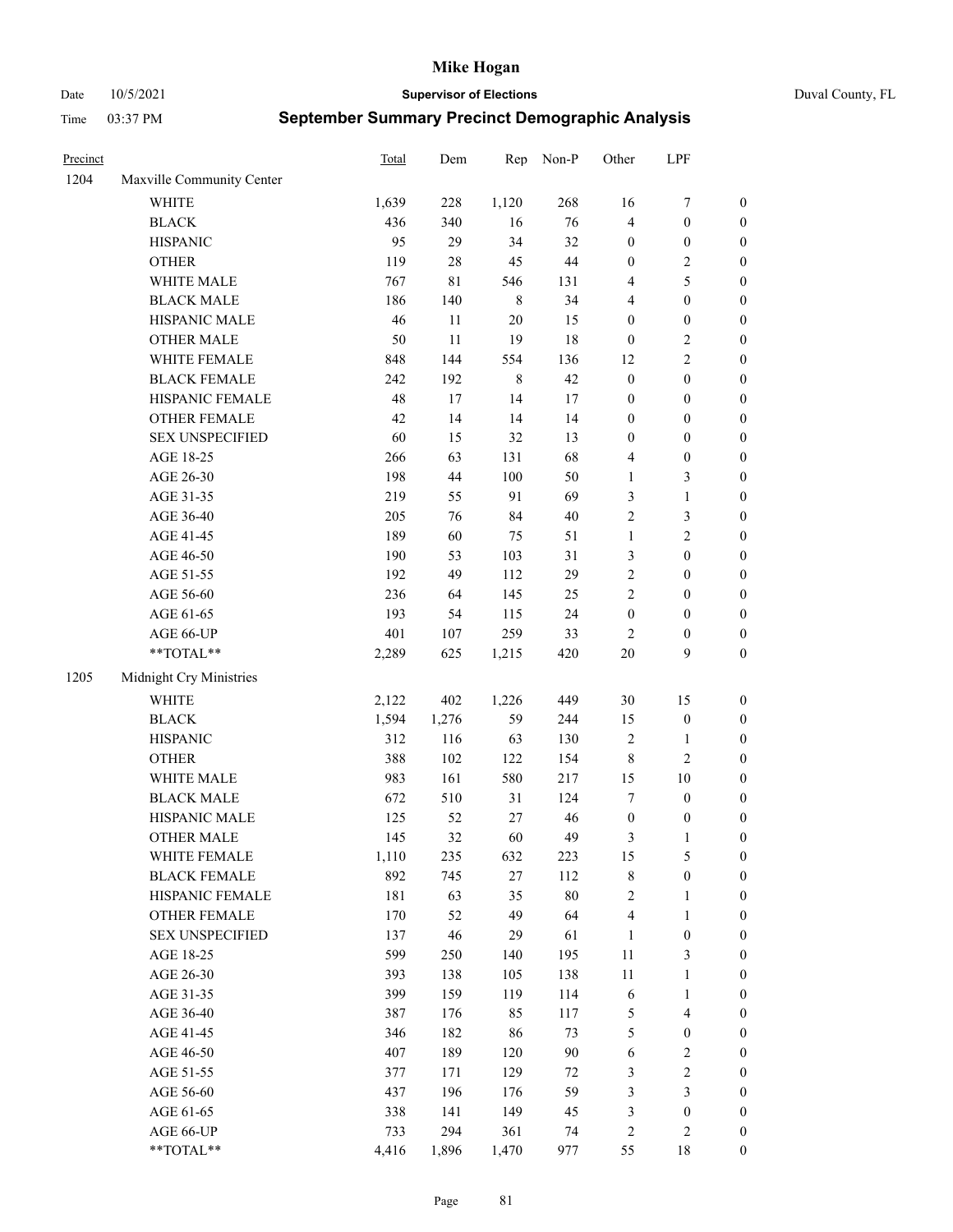Date 10/5/2021 **Supervisor of Elections** Duval County, FL

| Precinct |                             | <b>Total</b>  | Dem          | Rep                     | Non-P          | Other            | LPF              |                  |
|----------|-----------------------------|---------------|--------------|-------------------------|----------------|------------------|------------------|------------------|
| 1206     | Promise Land Baptist Church |               |              |                         |                |                  |                  |                  |
|          | <b>WHITE</b>                | 1,968         | 255          | 1,423                   | 269            | 15               | 6                | 0                |
|          | <b>BLACK</b>                | 1,290         | 1,004        | 55                      | 212            | 16               | $\mathfrak{Z}$   | $\boldsymbol{0}$ |
|          | <b>HISPANIC</b>             | 91            | 40           | 30                      | 20             | $\mathbf{1}$     | $\boldsymbol{0}$ | $\boldsymbol{0}$ |
|          | <b>OTHER</b>                | 301           | 101          | 101                     | 91             | 8                | $\boldsymbol{0}$ | $\boldsymbol{0}$ |
|          | WHITE MALE                  | 926           | 88           | 707                     | 119            | 7                | 5                | $\boldsymbol{0}$ |
|          | <b>BLACK MALE</b>           | 586           | 424          | 36                      | 117            | 7                | $\sqrt{2}$       | $\boldsymbol{0}$ |
|          | HISPANIC MALE               | 37            | 17           | 14                      | 6              | $\boldsymbol{0}$ | $\boldsymbol{0}$ | $\boldsymbol{0}$ |
|          | <b>OTHER MALE</b>           | 101           | 34           | 34                      | $30\,$         | 3                | $\boldsymbol{0}$ | $\boldsymbol{0}$ |
|          | WHITE FEMALE                | 1,014         | 163          | 697                     | 145            | $\,$ $\,$        | $\mathbf{1}$     | $\boldsymbol{0}$ |
|          | <b>BLACK FEMALE</b>         | 675           | 560          | 17                      | $88\,$         | 9                | $\mathbf{1}$     | 0                |
|          | HISPANIC FEMALE             | 52            | 22           | 16                      | 13             | $\mathbf{1}$     | $\boldsymbol{0}$ | 0                |
|          | OTHER FEMALE                | 149           | 56           | 52                      | 38             | 3                | $\boldsymbol{0}$ | $\boldsymbol{0}$ |
|          | <b>SEX UNSPECIFIED</b>      | 110           | 36           | 36                      | 36             | 2                | $\boldsymbol{0}$ | $\boldsymbol{0}$ |
|          | AGE 18-25                   | 444           | 149          | 147                     | 138            | 9                | $\mathbf{1}$     | $\boldsymbol{0}$ |
|          | AGE 26-30                   | 269           | 95           | 98                      | $71\,$         | 3                | $\sqrt{2}$       | $\boldsymbol{0}$ |
|          | AGE 31-35                   | 281           | 97           | 106                     | $70\,$         | 5                | $\mathfrak{Z}$   | $\boldsymbol{0}$ |
|          | AGE 36-40                   | 277           | 98           | 125                     | 52             | $\overline{c}$   | $\boldsymbol{0}$ | $\boldsymbol{0}$ |
|          | AGE 41-45                   | 302           | 137          | 110                     | 50             | 3                | $\overline{2}$   | $\boldsymbol{0}$ |
|          | AGE 46-50                   | 317           | 135          | 123                     | 58             | $\mathbf{1}$     | $\boldsymbol{0}$ | $\boldsymbol{0}$ |
|          | AGE 51-55                   | 339           | 156          | 149                     | 32             | $\mathbf{1}$     | 1                | $\boldsymbol{0}$ |
|          | AGE 56-60                   | 409           | 152          | 213                     | 42             | 2                | $\boldsymbol{0}$ | 0                |
|          | AGE 61-65                   | 322           | 124          | 153                     | 43             | $\mathbf{2}$     | $\boldsymbol{0}$ | 0                |
|          | AGE 66-UP                   | 690           | 257          | 385                     | 36             | 12               | $\boldsymbol{0}$ | $\boldsymbol{0}$ |
|          | **TOTAL**                   | 3,650         | 1,400        | 1,609                   | 592            | $40\,$           | $\boldsymbol{9}$ | $\boldsymbol{0}$ |
| 1207     | Baldwin Town Hall           |               |              |                         |                |                  |                  |                  |
|          | <b>WHITE</b>                | 666           | 118          | 411                     | 123            | 12               | $\sqrt{2}$       | $\boldsymbol{0}$ |
|          | <b>BLACK</b>                | 241           | 218          | 7                       | 16             | $\boldsymbol{0}$ | $\boldsymbol{0}$ | $\boldsymbol{0}$ |
|          | <b>HISPANIC</b>             | 11            | 3            | 6                       | $\sqrt{2}$     | $\boldsymbol{0}$ | $\boldsymbol{0}$ | $\boldsymbol{0}$ |
|          | <b>OTHER</b>                | 33            | $\,$ $\,$    | 14                      | $10\,$         | $\mathbf{1}$     | $\boldsymbol{0}$ | $\boldsymbol{0}$ |
|          | WHITE MALE                  | 296           | 52           | 182                     | 54             | 8                | $\boldsymbol{0}$ | $\boldsymbol{0}$ |
|          | <b>BLACK MALE</b>           | 84            | 74           | $\overline{4}$          | 6              | $\boldsymbol{0}$ | $\boldsymbol{0}$ | $\boldsymbol{0}$ |
|          | HISPANIC MALE               | $\mathfrak s$ | 2            | $\overline{c}$          | 1              | $\boldsymbol{0}$ | $\boldsymbol{0}$ | $\boldsymbol{0}$ |
|          | OTHER MALE                  | 13            | 6            | $\overline{4}$          | $\mathfrak{Z}$ | $\boldsymbol{0}$ | $\boldsymbol{0}$ | $\boldsymbol{0}$ |
|          | WHITE FEMALE                | 362           | 65           | 226                     | 65             | 4                | 2                | 0                |
|          | <b>BLACK FEMALE</b>         | 150           | 139          | 3                       | $8\,$          | $\boldsymbol{0}$ | $\boldsymbol{0}$ | $\overline{0}$   |
|          | HISPANIC FEMALE             | 6             | $\mathbf{1}$ | $\overline{\mathbf{4}}$ | $\mathbf{1}$   | $\boldsymbol{0}$ | $\boldsymbol{0}$ | $\overline{0}$   |
|          | OTHER FEMALE                | 10            | 1            | 7                       | $\mathbf{1}$   | $\mathbf{1}$     | $\boldsymbol{0}$ | $\overline{0}$   |
|          | <b>SEX UNSPECIFIED</b>      | 25            | $\tau$       | 6                       | 12             | $\boldsymbol{0}$ | $\boldsymbol{0}$ | $\overline{0}$   |
|          | AGE 18-25                   | 91            | 33           | 34                      | 22             | 2                | $\boldsymbol{0}$ | $\theta$         |
|          | AGE 26-30                   | 78            | 21           | 39                      | 16             | $\overline{c}$   | $\boldsymbol{0}$ | $\overline{0}$   |
|          | AGE 31-35                   | 74            | 23           | 32                      | 18             | $\boldsymbol{0}$ | 1                | 0                |
|          | AGE 36-40                   | 85            | 25           | 44                      | 15             | $\mathbf{1}$     | $\boldsymbol{0}$ | 0                |
|          | AGE 41-45                   | 58            | 18           | 28                      | $\mathbf{9}$   | 3                | $\boldsymbol{0}$ | 0                |
|          | AGE 46-50                   | 63            | 23           | 30                      | 8              | $\mathbf{1}$     | $\mathbf{1}$     | 0                |
|          | AGE 51-55                   | 80            | 23           | 45                      | 11             | $\mathbf{1}$     | $\boldsymbol{0}$ | $\overline{0}$   |
|          | AGE 56-60                   | 85            | 32           | 33                      | 18             | 2                | $\boldsymbol{0}$ | $\overline{0}$   |
|          | AGE 61-65                   | 88            | 32           | 45                      | 11             | $\boldsymbol{0}$ | $\boldsymbol{0}$ | $\overline{0}$   |
|          | AGE 66-UP                   | 249           | 117          | 108                     | 23             | $\mathbf{1}$     | $\boldsymbol{0}$ | 0                |
|          | **TOTAL**                   | 951           | 347          | 438                     | 151            | 13               | $\mathbf{2}$     | $\overline{0}$   |
|          |                             |               |              |                         |                |                  |                  |                  |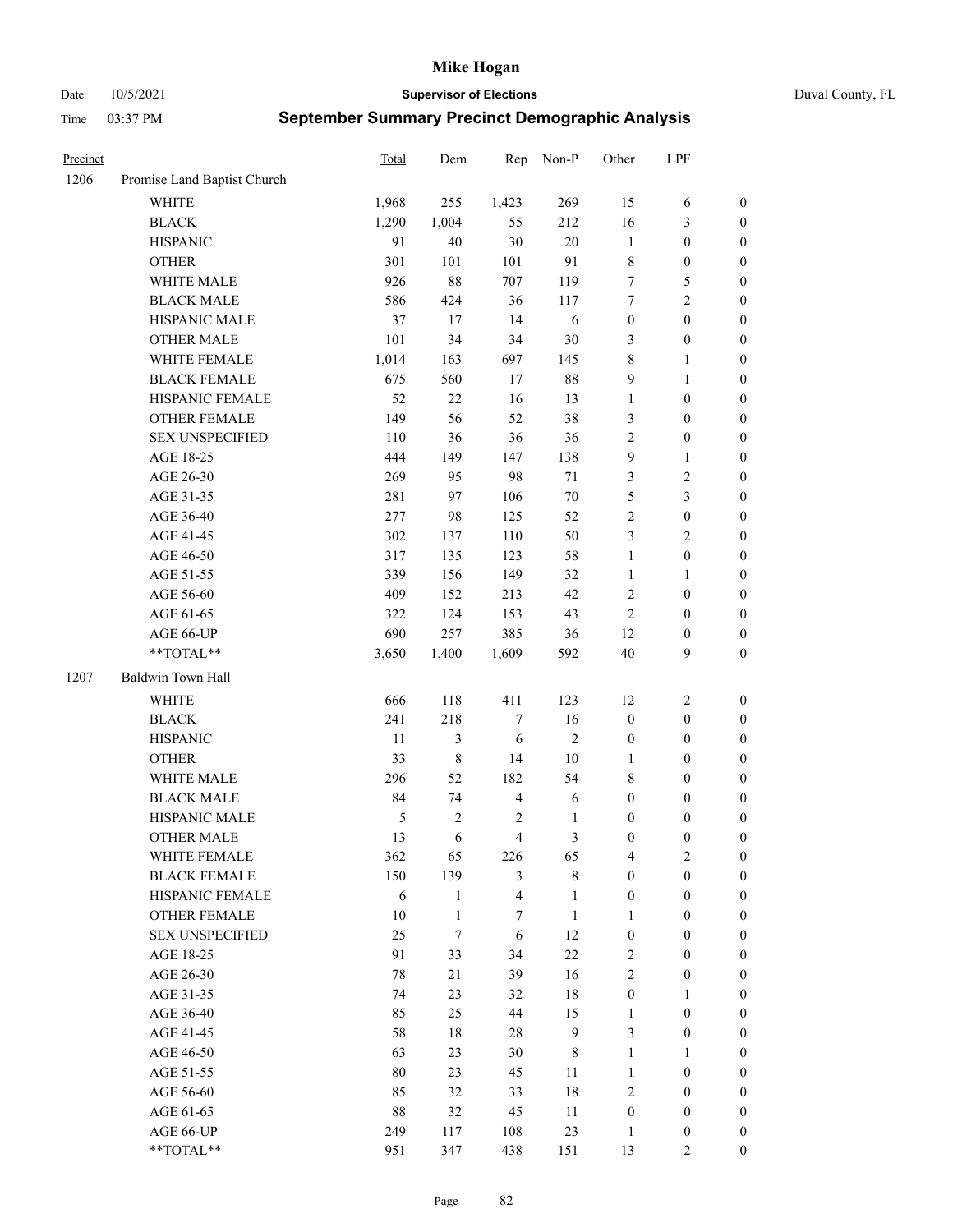Date 10/5/2021 **Supervisor of Elections** Duval County, FL

| Precinct |                           | Total | Dem    | Rep    | Non-P  | Other            | LPF              |                  |
|----------|---------------------------|-------|--------|--------|--------|------------------|------------------|------------------|
| 1208     | Harvest Ministries        |       |        |        |        |                  |                  |                  |
|          | WHITE                     | 1,845 | 372    | 1,069  | 368    | $28\,$           | $8\,$            | 0                |
|          | <b>BLACK</b>              | 1,404 | 1,090  | 48     | 245    | $20\,$           | $\mathbf{1}$     | $\boldsymbol{0}$ |
|          | <b>HISPANIC</b>           | 243   | 98     | 48     | 94     | 3                | $\boldsymbol{0}$ | $\boldsymbol{0}$ |
|          | <b>OTHER</b>              | 447   | 130    | 142    | 168    | 5                | $\sqrt{2}$       | $\boldsymbol{0}$ |
|          | WHITE MALE                | 848   | 142    | 519    | 174    | 7                | 6                | $\boldsymbol{0}$ |
|          | <b>BLACK MALE</b>         | 502   | 349    | 30     | 111    | 11               | 1                | $\boldsymbol{0}$ |
|          | HISPANIC MALE             | 118   | 49     | 29     | 39     | $\mathbf{1}$     | $\boldsymbol{0}$ | $\boldsymbol{0}$ |
|          | <b>OTHER MALE</b>         | 161   | 44     | 55     | 61     | $\mathbf{1}$     | $\boldsymbol{0}$ | $\boldsymbol{0}$ |
|          | WHITE FEMALE              | 981   | 229    | 542    | 188    | $20\,$           | $\sqrt{2}$       | $\boldsymbol{0}$ |
|          | <b>BLACK FEMALE</b>       | 885   | 726    | 17     | 133    | $\overline{9}$   | $\boldsymbol{0}$ | $\boldsymbol{0}$ |
|          | HISPANIC FEMALE           | 122   | 47     | 18     | 55     | $\sqrt{2}$       | $\boldsymbol{0}$ | 0                |
|          | OTHER FEMALE              | 219   | 67     | $70\,$ | $78\,$ | $\sqrt{2}$       | $\sqrt{2}$       | $\boldsymbol{0}$ |
|          | <b>SEX UNSPECIFIED</b>    | 102   | 37     | 27     | 35     | 3                | $\boldsymbol{0}$ | $\boldsymbol{0}$ |
|          | AGE 18-25                 | 443   | 187    | 92     | 150    | 14               | $\boldsymbol{0}$ | $\boldsymbol{0}$ |
|          | AGE 26-30                 | 351   | 146    | 83     | 110    | 9                | $\mathfrak{Z}$   | $\boldsymbol{0}$ |
|          | AGE 31-35                 | 410   | 194    | 94     | 115    | 4                | $\mathfrak{Z}$   | $\boldsymbol{0}$ |
|          | AGE 36-40                 | 352   | 148    | 91     | 106    | 5                | $\sqrt{2}$       | $\boldsymbol{0}$ |
|          | AGE 41-45                 | 301   | 137    | 83     | 75     | $\sqrt{6}$       | $\boldsymbol{0}$ | $\boldsymbol{0}$ |
|          | AGE 46-50                 | 335   | 155    | 110    | 60     | 9                | $\mathbf{1}$     | $\boldsymbol{0}$ |
|          | AGE 51-55                 | 328   | 147    | 112    | 65     | 3                | $\mathbf{1}$     | 0                |
|          | AGE 56-60                 | 350   | 145    | 151    | 53     | $\boldsymbol{0}$ | $\mathbf{1}$     | 0                |
|          | AGE 61-65                 | 366   | 162    | 153    | 48     | 3                | $\boldsymbol{0}$ | 0                |
|          | AGE 66-UP                 | 703   | 269    | 338    | 93     | 3                | $\boldsymbol{0}$ | $\boldsymbol{0}$ |
|          | **TOTAL**                 | 3,939 | 1,690  | 1,307  | 875    | 56               | 11               | $\boldsymbol{0}$ |
| 1209     | Whitehouse Baptist Church |       |        |        |        |                  |                  |                  |
|          | <b>WHITE</b>              | 2,709 | 414    | 1,827  | 424    | 31               | 13               | $\boldsymbol{0}$ |
|          | <b>BLACK</b>              | 503   | 389    | 26     | 84     | 4                | $\boldsymbol{0}$ | $\boldsymbol{0}$ |
|          | <b>HISPANIC</b>           | 107   | 34     | 37     | 35     | $\boldsymbol{0}$ | $\mathbf{1}$     | $\boldsymbol{0}$ |
|          | <b>OTHER</b>              | 192   | 41     | 79     | 64     | $\tau$           | $\mathbf{1}$     | $\boldsymbol{0}$ |
|          | WHITE MALE                | 1,291 | 175    | 891    | 202    | 18               | $\mathfrak{S}$   | $\boldsymbol{0}$ |
|          | <b>BLACK MALE</b>         | 209   | 150    | $20\,$ | 39     | $\boldsymbol{0}$ | $\boldsymbol{0}$ | $\boldsymbol{0}$ |
|          | HISPANIC MALE             | 63    | $18\,$ | 24     | 21     | $\boldsymbol{0}$ | $\boldsymbol{0}$ | $\boldsymbol{0}$ |
|          | <b>OTHER MALE</b>         | 62    | 11     | 30     | 19     | 2                | $\boldsymbol{0}$ | $\boldsymbol{0}$ |
|          | WHITE FEMALE              | 1,388 | 236    | 921    | 211    | 13               | 7                | 0                |
|          | <b>BLACK FEMALE</b>       | 285   | 234    | 6      | 41     | 4                | $\boldsymbol{0}$ | $\boldsymbol{0}$ |
|          | HISPANIC FEMALE           | 41    | 14     | 13     | 13     | $\boldsymbol{0}$ | $\mathbf{1}$     | $\overline{0}$   |
|          | OTHER FEMALE              | 75    | 15     | 36     | 21     | 3                | $\boldsymbol{0}$ | 0                |
|          | <b>SEX UNSPECIFIED</b>    | 97    | 25     | 28     | 40     | 2                | $\sqrt{2}$       | 0                |
|          | AGE 18-25                 | 373   | $88\,$ | 171    | 98     | 13               | $\mathfrak{Z}$   | 0                |
|          | AGE 26-30                 | 254   | 62     | 128    | 58     | 4                | $\sqrt{2}$       | 0                |
|          | AGE 31-35                 | 293   | 60     | 151    | $70\,$ | 9                | $\mathfrak{Z}$   | 0                |
|          | AGE 36-40                 | 290   | 70     | 137    | 79     | 4                | $\boldsymbol{0}$ | 0                |
|          | AGE 41-45                 | 292   | 78     | 151    | 58     | 2                | $\mathfrak{Z}$   | 0                |
|          | AGE 46-50                 | 300   | 64     | 181    | 49     | 5                | $\mathbf{1}$     | 0                |
|          | AGE 51-55                 | 347   | 104    | 192    | 50     | $\mathbf{1}$     | $\boldsymbol{0}$ | 0                |
|          | AGE 56-60                 | 357   | $88\,$ | 215    | 53     | $\mathbf{1}$     | $\boldsymbol{0}$ | 0                |
|          | AGE 61-65                 | 317   | 84     | 194    | 36     | $\mathbf{1}$     | $\sqrt{2}$       | 0                |
|          | AGE 66-UP                 | 688   | 180    | 449    | 56     | 2                | $\mathbf{1}$     | $\boldsymbol{0}$ |
|          | **TOTAL**                 | 3,511 | 878    | 1,969  | 607    | 42               | 15               | $\boldsymbol{0}$ |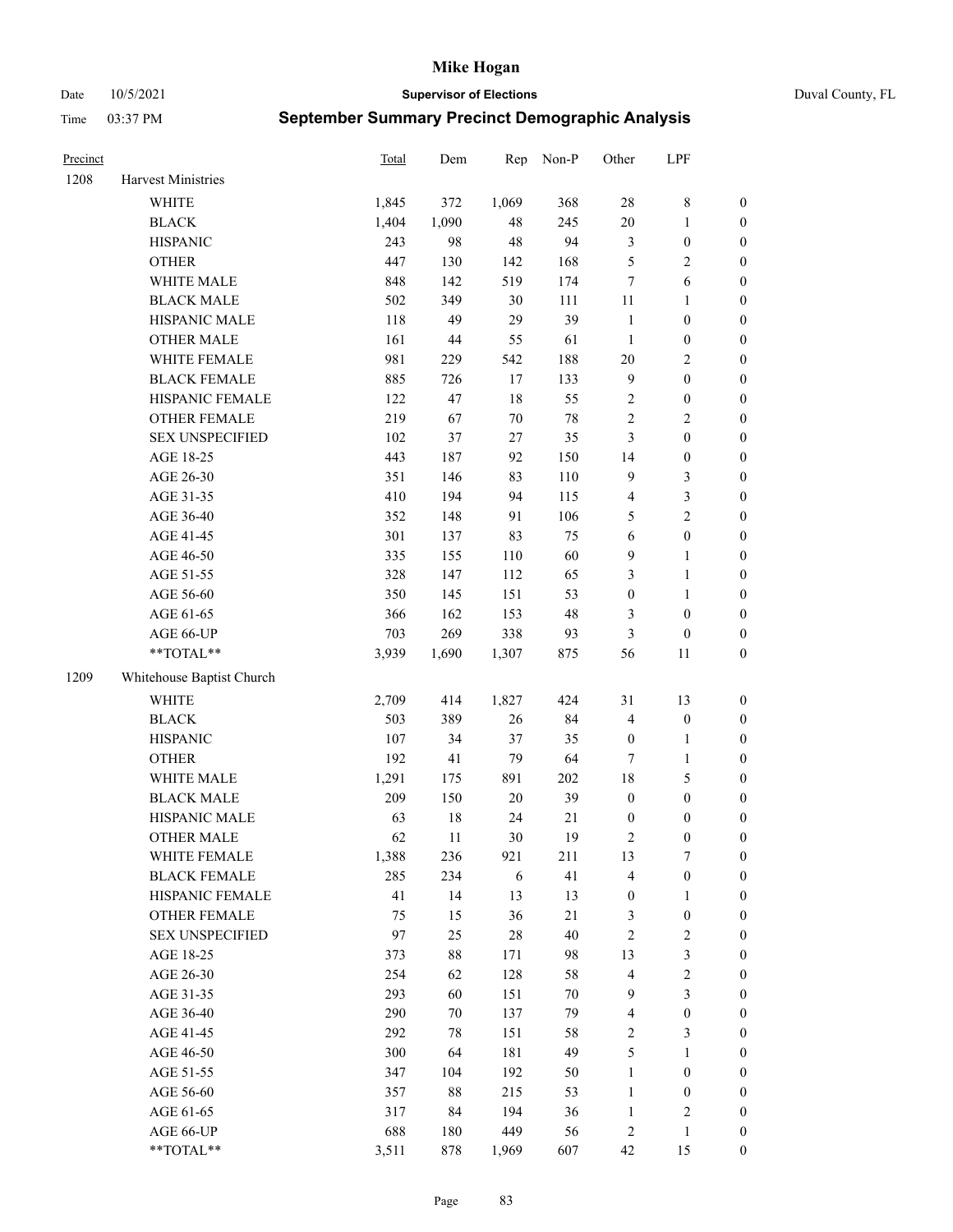Date 10/5/2021 **Supervisor of Elections** Duval County, FL

| Precinct |                             | Total  | Dem         | Rep         | Non-P  | Other          | LPF                     |                  |
|----------|-----------------------------|--------|-------------|-------------|--------|----------------|-------------------------|------------------|
| 1210     | Shindler Dr Baptist Church  |        |             |             |        |                |                         |                  |
|          | WHITE                       | 1,732  | 317         | 1,003       | 374    | 25             | 13                      | 0                |
|          | <b>BLACK</b>                | 740    | 560         | 44          | 128    | $\,$ 8 $\,$    | $\boldsymbol{0}$        | $\boldsymbol{0}$ |
|          | <b>HISPANIC</b>             | 255    | 99          | 53          | 97     | 4              | $\sqrt{2}$              | $\boldsymbol{0}$ |
|          | <b>OTHER</b>                | 246    | 84          | 78          | $78\,$ | 5              | 1                       | $\boldsymbol{0}$ |
|          | WHITE MALE                  | 814    | 113         | 501         | 181    | 10             | 9                       | $\boldsymbol{0}$ |
|          | <b>BLACK MALE</b>           | 324    | 223         | 25          | 69     | 7              | $\boldsymbol{0}$        | $\boldsymbol{0}$ |
|          | HISPANIC MALE               | 122    | 46          | 29          | $44\,$ | $\overline{c}$ | $\mathbf{1}$            | $\boldsymbol{0}$ |
|          | <b>OTHER MALE</b>           | $87\,$ | 24          | 35          | 27     | $\mathbf{1}$   | $\boldsymbol{0}$        | $\boldsymbol{0}$ |
|          | WHITE FEMALE                | 895    | 200         | 489         | 187    | 15             | $\overline{\mathbf{4}}$ | $\boldsymbol{0}$ |
|          | <b>BLACK FEMALE</b>         | 402    | 327         | 18          | 56     | $\mathbf{1}$   | $\boldsymbol{0}$        | $\boldsymbol{0}$ |
|          | HISPANIC FEMALE             | 128    | 50          | 23          | 52     | $\sqrt{2}$     | $\mathbf{1}$            | 0                |
|          | OTHER FEMALE                | 128    | 48          | 39          | 39     | $\overline{c}$ | $\boldsymbol{0}$        | $\boldsymbol{0}$ |
|          | <b>SEX UNSPECIFIED</b>      | 73     | 29          | 19          | $22\,$ | $\sqrt{2}$     | $\mathbf{1}$            | $\boldsymbol{0}$ |
|          | AGE 18-25                   | 336    | 123         | 95          | 105    | $11\,$         | $\sqrt{2}$              | $\boldsymbol{0}$ |
|          | AGE 26-30                   | 298    | 95          | 100         | 93     | 7              | $\mathfrak{Z}$          | $\boldsymbol{0}$ |
|          | AGE 31-35                   | 264    | 101         | 87          | 68     | 4              | $\overline{\mathbf{4}}$ | $\boldsymbol{0}$ |
|          | AGE 36-40                   | 257    | 98          | 77          | 74     | 5              | $\mathfrak{Z}$          | $\boldsymbol{0}$ |
|          | AGE 41-45                   | 213    | 71          | $8\sqrt{1}$ | 59     | $\mathbf{1}$   | $\mathbf{1}$            | $\boldsymbol{0}$ |
|          | AGE 46-50                   | 235    | $8\sqrt{1}$ | 97          | 53     | 4              | $\boldsymbol{0}$        | $\boldsymbol{0}$ |
|          | AGE 51-55                   | 295    | 107         | 128         | 57     | $\sqrt{2}$     | $\mathbf{1}$            | $\boldsymbol{0}$ |
|          | AGE 56-60                   | 292    | 103         | 133         | 54     | $\sqrt{2}$     | $\boldsymbol{0}$        | 0                |
|          | AGE 61-65                   | 252    | 94          | 109         | 46     | $\mathbf{1}$   | $\overline{2}$          | 0                |
|          | AGE 66-UP                   | 531    | 187         | 271         | 68     | 5              | $\boldsymbol{0}$        | $\boldsymbol{0}$ |
|          | **TOTAL**                   | 2,973  | 1,060       | 1,178       | 677    | 42             | 16                      | $\boldsymbol{0}$ |
| 1211     | Christian Family Fellowship |        |             |             |        |                |                         |                  |
|          | WHITE                       | 2,649  | 482         | 1,535       | 566    | 56             | $10\,$                  | $\boldsymbol{0}$ |
|          | <b>BLACK</b>                | 2,380  | 1,811       | 93          | 445    | 28             | $\mathfrak{Z}$          | $\boldsymbol{0}$ |
|          | <b>HISPANIC</b>             | 608    | 219         | 157         | 223    | 8              | $\mathbf{1}$            | $\boldsymbol{0}$ |
|          | <b>OTHER</b>                | 722    | 226         | 202         | 277    | 15             | $\sqrt{2}$              | $\boldsymbol{0}$ |
|          | WHITE MALE                  | 1,245  | 173         | 759         | 280    | 26             | $\boldsymbol{7}$        | $\boldsymbol{0}$ |
|          | <b>BLACK MALE</b>           | 1,018  | 711         | 51          | 238    | 17             | $\mathbf{1}$            | $\boldsymbol{0}$ |
|          | HISPANIC MALE               | 289    | 86          | 89          | 111    | $\sqrt{2}$     | $\mathbf{1}$            | $\boldsymbol{0}$ |
|          | <b>OTHER MALE</b>           | 282    | 77          | 90          | 110    | 3              | $\overline{c}$          | $\boldsymbol{0}$ |
|          | WHITE FEMALE                | 1,380  | 306         | 759         | 282    | 30             | 3                       | 0                |
|          | <b>BLACK FEMALE</b>         | 1,332  | 1,078       | 41          | 200    | 11             | $\sqrt{2}$              | $\boldsymbol{0}$ |
|          | HISPANIC FEMALE             | 312    | 131         | 65          | 110    | 6              | $\boldsymbol{0}$        | $\overline{0}$   |
|          | OTHER FEMALE                | 362    | 119         | 97          | 135    | $11\,$         | $\boldsymbol{0}$        | $\overline{0}$   |
|          | <b>SEX UNSPECIFIED</b>      | 139    | 57          | 36          | 45     | $\mathbf{1}$   | $\boldsymbol{0}$        | 0                |
|          | AGE 18-25                   | 791    | 336         | 171         | 264    | 18             | $\sqrt{2}$              | 0                |
|          | AGE 26-30                   | 649    | 235         | 167         | 221    | $22\,$         | $\overline{\mathbf{4}}$ | 0                |
|          | AGE 31-35                   | 646    | 279         | 162         | 189    | 14             | $\sqrt{2}$              | 0                |
|          | AGE 36-40                   | 594    | 269         | 147         | 163    | 11             | $\overline{\mathbf{4}}$ | 0                |
|          | AGE 41-45                   | 575    | 246         | 151         | 167    | $\overline{9}$ | $\sqrt{2}$              | 0                |
|          | AGE 46-50                   | 588    | 283         | 188         | 110    | 6              | $\mathbf{1}$            | 0                |
|          | AGE 51-55                   | 598    | 297         | 200         | 91     | 9              | $\mathbf{1}$            | 0                |
|          | AGE 56-60                   | 576    | 260         | 206         | 106    | 4              | $\boldsymbol{0}$        | 0                |
|          | AGE 61-65                   | 504    | 216         | 206         | 79     | 3              | $\boldsymbol{0}$        | $\overline{0}$   |
|          | AGE 66-UP                   | 838    | 317         | 389         | 121    | 11             | $\boldsymbol{0}$        | 0                |
|          | **TOTAL**                   | 6,359  | 2,738       | 1,987       | 1,511  | 107            | 16                      | $\boldsymbol{0}$ |
|          |                             |        |             |             |        |                |                         |                  |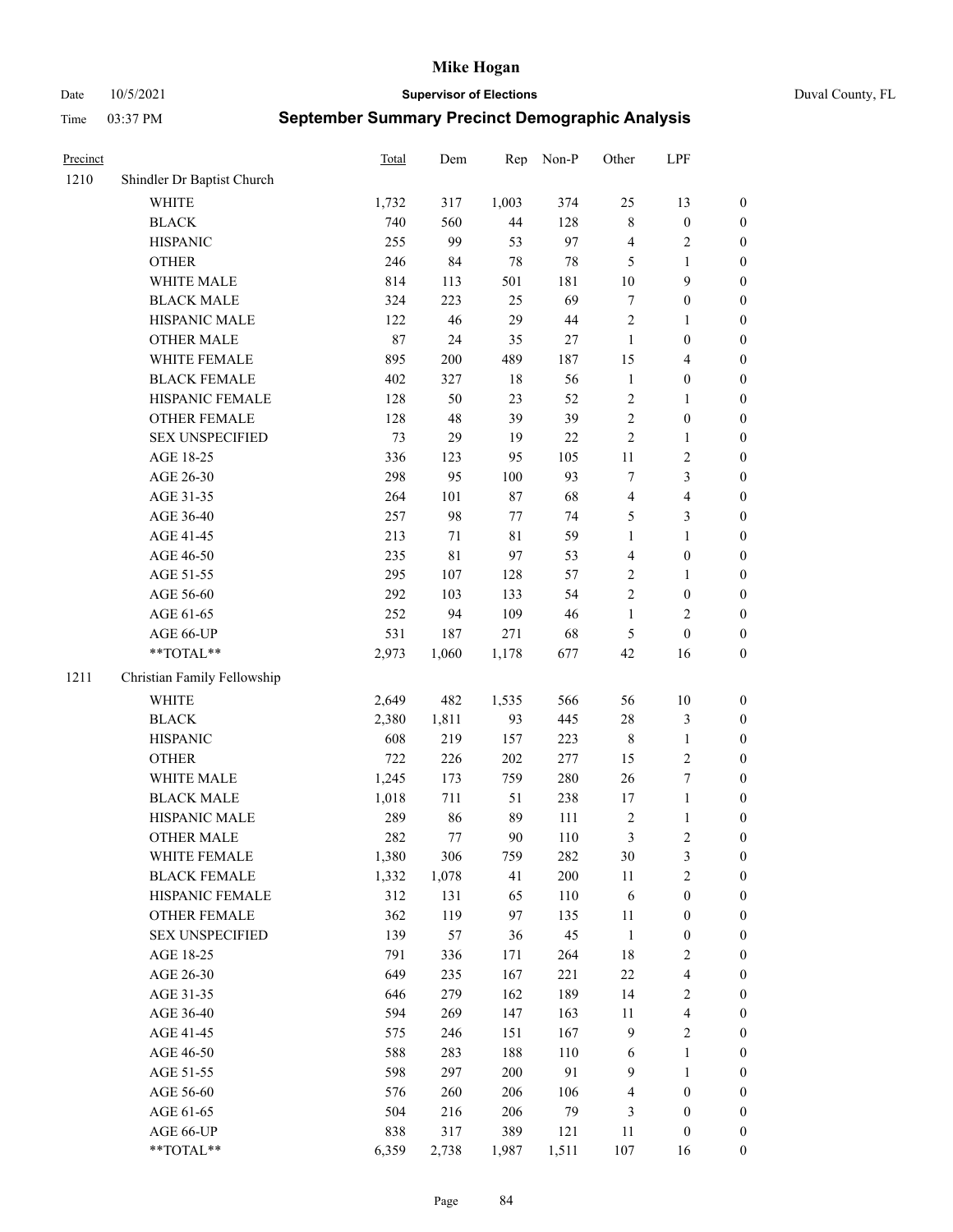Date 10/5/2021 **Supervisor of Elections** Duval County, FL

| Precinct |                                               | <b>Total</b> | Dem        | Rep       | Non-P       | Other            | LPF                                  |                  |
|----------|-----------------------------------------------|--------------|------------|-----------|-------------|------------------|--------------------------------------|------------------|
| 1212     | West Regional Library                         |              |            |           |             |                  |                                      |                  |
|          | <b>WHITE</b>                                  | 2,863        | 444        | 1,844     | 527         | 39               | $\mathbf{9}$                         | 0                |
|          | <b>BLACK</b>                                  | 2,929        | 2,337      | 108       | 443         | $40\,$           | $\mathbf{1}$                         | $\boldsymbol{0}$ |
|          | <b>HISPANIC</b>                               | 434          | 165        | 102       | 161         | 5                | $\mathbf{1}$                         | $\boldsymbol{0}$ |
|          | <b>OTHER</b>                                  | 580          | 204        | 157       | 210         | 9                | $\boldsymbol{0}$                     | $\boldsymbol{0}$ |
|          | WHITE MALE                                    | 1,352        | 170        | 897       | 255         | 22               | $8\,$                                | $\boldsymbol{0}$ |
|          | <b>BLACK MALE</b>                             | 1,272        | 964        | 57        | 229         | 21               | $\mathbf{1}$                         | $\boldsymbol{0}$ |
|          | HISPANIC MALE                                 | 212          | $70\,$     | 59        | 77          | 5                | $\mathbf{1}$                         | $\boldsymbol{0}$ |
|          | <b>OTHER MALE</b>                             | 212          | $70\,$     | 61        | 76          | 5                | $\boldsymbol{0}$                     | $\boldsymbol{0}$ |
|          | WHITE FEMALE                                  | 1,472        | 268        | 924       | 262         | 17               | $\mathbf{1}$                         | $\boldsymbol{0}$ |
|          | <b>BLACK FEMALE</b>                           | 1,602        | 1,331      | 48        | 204         | 19               | $\boldsymbol{0}$                     | $\boldsymbol{0}$ |
|          | HISPANIC FEMALE                               | 213          | 92         | 40        | $8\sqrt{1}$ | $\boldsymbol{0}$ | $\boldsymbol{0}$                     | 0                |
|          | OTHER FEMALE                                  | 279          | 106        | 83        | $87\,$      | 3                | $\boldsymbol{0}$                     | $\boldsymbol{0}$ |
|          | <b>SEX UNSPECIFIED</b>                        | 192          | 79         | 42        | $70\,$      | $\mathbf{1}$     | $\boldsymbol{0}$                     | $\boldsymbol{0}$ |
|          | AGE 18-25                                     | 819          | 396        | 163       | 237         | $22\,$           | 1                                    | $\boldsymbol{0}$ |
|          | AGE 26-30                                     | 551          | 226        | 145       | 169         | 10               | $\mathbf{1}$                         | $\boldsymbol{0}$ |
|          | AGE 31-35                                     | 628          | 264        | 197       | 158         | $\,$ $\,$        | $\mathbf{1}$                         | $\boldsymbol{0}$ |
|          | AGE 36-40                                     | 710          | 342        | 207       | 150         | 9                | $\sqrt{2}$                           | $\boldsymbol{0}$ |
|          | AGE 41-45                                     | 716          | 363        | 215       | 126         | $10\,$           | $\sqrt{2}$                           | $\boldsymbol{0}$ |
|          | AGE 46-50                                     | 678          | 338        | 198       | 128         | 12               | $\sqrt{2}$                           | $\boldsymbol{0}$ |
|          | AGE 51-55                                     | 641          | 337        | 190       | 104         | $\overline{9}$   | $\mathbf{1}$                         | $\boldsymbol{0}$ |
|          | AGE 56-60                                     | 640          | 298        | 252       | 85          | 5                | $\boldsymbol{0}$                     | 0                |
|          | AGE 61-65                                     | 495          | 236        | 198       | 59          | $\mathbf{1}$     | $\mathbf{1}$                         | 0                |
|          | AGE 66-UP                                     | 928          | 350        | 446       | 125         | 7                | $\boldsymbol{0}$                     | $\boldsymbol{0}$ |
|          | **TOTAL**                                     | 6,806        | 3,150      | 2,211     | 1,341       | 93               | 11                                   | $\boldsymbol{0}$ |
| 1213     | New Hope Baptist Temple                       |              |            |           |             |                  |                                      |                  |
|          | <b>WHITE</b>                                  | 2,466        | 452        | 1,408     | 558         | 35               | 13                                   | $\boldsymbol{0}$ |
|          | <b>BLACK</b>                                  | 1,876        | 1,466      | 72        | 316         | $21\,$           | $\mathbf{1}$                         | $\boldsymbol{0}$ |
|          | <b>HISPANIC</b>                               | 434          | 167        | 59        | 201         | 7                | $\boldsymbol{0}$                     | $\boldsymbol{0}$ |
|          | <b>OTHER</b>                                  | 393          | 134        | 107       | 147         | 5                | $\boldsymbol{0}$                     | $\boldsymbol{0}$ |
|          | WHITE MALE                                    | 1,158        | 165        | 718       | 252         | 15               | $\,$ 8 $\,$                          | $\boldsymbol{0}$ |
|          | <b>BLACK MALE</b>                             | 699          | 509        | 33        | 142         | 14               | $\mathbf{1}$                         | $\boldsymbol{0}$ |
|          | HISPANIC MALE                                 | 197          | 67         | 28        | 98          | 4                | $\boldsymbol{0}$                     | $\boldsymbol{0}$ |
|          | <b>OTHER MALE</b>                             | 140          | 51         | 38        | 49          | 2                | $\boldsymbol{0}$                     | $\boldsymbol{0}$ |
|          | WHITE FEMALE                                  |              |            |           |             |                  | 5                                    | 0                |
|          | <b>BLACK FEMALE</b>                           | 1,272        | 278        | 667<br>38 | 302<br>169  | 20<br>7          |                                      | $\boldsymbol{0}$ |
|          | HISPANIC FEMALE                               | 1,149<br>227 | 935<br>97  | 31        | 96          | 3                | $\boldsymbol{0}$<br>$\boldsymbol{0}$ | $\overline{0}$   |
|          |                                               | 186          |            | 55        | 64          | 3                | $\boldsymbol{0}$                     | $\overline{0}$   |
|          | <b>OTHER FEMALE</b><br><b>SEX UNSPECIFIED</b> | 141          | 64<br>53   | 38        | 50          | $\boldsymbol{0}$ | $\boldsymbol{0}$                     | 0                |
|          | AGE 18-25                                     | 620          | 269        | 125       | 214         | 10               | $\sqrt{2}$                           | 0                |
|          | AGE 26-30                                     | 519          | 211        |           |             |                  | $\overline{\mathbf{4}}$              | 0                |
|          |                                               | 546          | 222        | 110       | 185<br>183  | 9                | $\sqrt{2}$                           | 0                |
|          | AGE 31-35                                     |              |            | 126       |             | 13               |                                      |                  |
|          | AGE 36-40                                     | 441<br>411   | 197<br>202 | 107<br>92 | 132<br>108  | 5                | $\boldsymbol{0}$                     | 0                |
|          | AGE 41-45                                     |              |            |           |             | 8                | $\mathbf{1}$                         | 0                |
|          | AGE 46-50                                     | 406          | 175        | 134       | 91          | 4                | $\sqrt{2}$                           | 0                |
|          | AGE 51-55                                     | 495          | 229        | 162       | 96          | 7                | $\mathbf{1}$                         | 0                |
|          | AGE 56-60                                     | 444          | 191        | 179       | 71          | 2                | $\mathbf{1}$                         | 0                |
|          | AGE 61-65                                     | 451          | 198        | 196       | 52          | 4                | $\mathbf{1}$                         | $\overline{0}$   |
|          | AGE 66-UP                                     | 836          | 325        | 415       | 90          | 6                | $\boldsymbol{0}$                     | 0                |
|          | **TOTAL**                                     | 5,169        | 2,219      | 1,646     | 1,222       | 68               | 14                                   | $\boldsymbol{0}$ |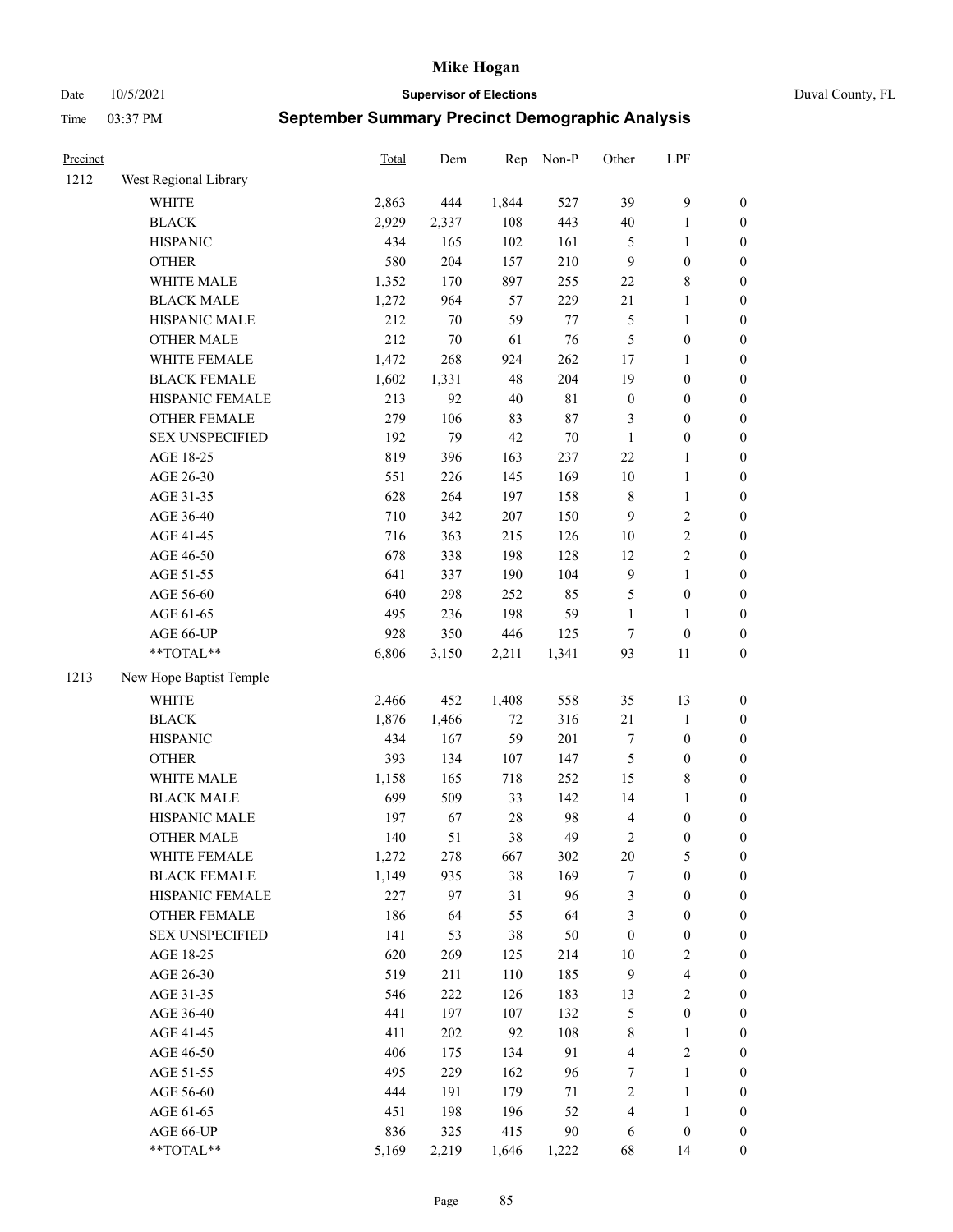Date 10/5/2021 **Supervisor of Elections** Duval County, FL

| Precinct |                              | <b>Total</b> | Dem            | Rep            | Non-P          | Other            | LPF              |                  |
|----------|------------------------------|--------------|----------------|----------------|----------------|------------------|------------------|------------------|
| 1301     | Bennie Furlong Senior Center |              |                |                |                |                  |                  |                  |
|          | <b>WHITE</b>                 | 3,001        | 741            | 1,609          | 581            | 55               | 15               | 0                |
|          | <b>BLACK</b>                 | 36           | $27\,$         | 3              | 6              | $\boldsymbol{0}$ | $\boldsymbol{0}$ | 0                |
|          | <b>HISPANIC</b>              | 61           | 21             | 19             | $20\,$         | $\mathbf{1}$     | $\boldsymbol{0}$ | $\boldsymbol{0}$ |
|          | <b>OTHER</b>                 | 175          | 51             | 46             | 69             | 6                | 3                | $\boldsymbol{0}$ |
|          | WHITE MALE                   | 1,483        | 309            | 830            | 307            | 25               | 12               | $\boldsymbol{0}$ |
|          | <b>BLACK MALE</b>            | 16           | 12             | $\mathbf{1}$   | $\mathfrak{Z}$ | $\boldsymbol{0}$ | $\boldsymbol{0}$ | $\boldsymbol{0}$ |
|          | HISPANIC MALE                | 26           | $\mathfrak s$  | $\,$ 8 $\,$    | 13             | $\boldsymbol{0}$ | $\boldsymbol{0}$ | $\boldsymbol{0}$ |
|          | <b>OTHER MALE</b>            | 68           | 17             | 22             | 26             | $\mathbf{2}$     | $\mathbf{1}$     | $\boldsymbol{0}$ |
|          | WHITE FEMALE                 | 1,491        | 424            | 766            | 268            | 30               | $\mathfrak{Z}$   | $\boldsymbol{0}$ |
|          | <b>BLACK FEMALE</b>          | 18           | 14             | $\sqrt{2}$     | $\sqrt{2}$     | $\boldsymbol{0}$ | $\boldsymbol{0}$ | 0                |
|          | HISPANIC FEMALE              | 34           | 16             | 11             | 6              | 1                | $\boldsymbol{0}$ | 0                |
|          | <b>OTHER FEMALE</b>          | 72           | 26             | $20\,$         | 22             | 2                | $\sqrt{2}$       | $\boldsymbol{0}$ |
|          | <b>SEX UNSPECIFIED</b>       | 65           | 17             | 17             | 29             | $\overline{c}$   | $\boldsymbol{0}$ | $\boldsymbol{0}$ |
|          | AGE 18-25                    | 279          | 68             | 124            | 73             | $11\,$           | $\mathfrak{Z}$   | $\boldsymbol{0}$ |
|          | AGE 26-30                    | 225          | 43             | 107            | 66             | 3                | 6                | $\boldsymbol{0}$ |
|          | AGE 31-35                    | 274          | 69             | 110            | $8\sqrt{1}$    | 12               | $\sqrt{2}$       | $\boldsymbol{0}$ |
|          | AGE 36-40                    | 209          | 52             | 97             | 58             | $\mathbf{1}$     | $\mathbf{1}$     | $\boldsymbol{0}$ |
|          | AGE 41-45                    | 229          | 62             | 98             | 63             | 5                | $\mathbf{1}$     | $\boldsymbol{0}$ |
|          | AGE 46-50                    | 243          | 60             | 115            | 60             | 7                | $\mathbf{1}$     | $\boldsymbol{0}$ |
|          | AGE 51-55                    | 282          | 48             | 180            | 49             | 5                | $\boldsymbol{0}$ | 0                |
|          | AGE 56-60                    | 328          | 78             | 181            | 59             | 7                | $\mathfrak{Z}$   | 0                |
|          | AGE 61-65                    | 382          | 85             | 232            | 62             | 3                | $\boldsymbol{0}$ | $\boldsymbol{0}$ |
|          | AGE 66-UP                    | 822          | 275            | 433            | 105            | 8                | $\mathbf{1}$     | $\boldsymbol{0}$ |
|          | **TOTAL**                    | 3,273        | 840            | 1,677          | 676            | 62               | 18               | $\boldsymbol{0}$ |
| 1302     | Bethlehem Lutheran Church    |              |                |                |                |                  |                  |                  |
|          | <b>WHITE</b>                 | 2,890        | 641            | 1,655          | 550            | 23               | $21\,$           | $\boldsymbol{0}$ |
|          | <b>BLACK</b>                 | 22           | 15             | $\overline{4}$ | $\sqrt{2}$     | $\mathbf{1}$     | $\boldsymbol{0}$ | $\boldsymbol{0}$ |
|          | <b>HISPANIC</b>              | 60           | 16             | 23             | 16             | 3                | $\mathfrak{2}$   | $\boldsymbol{0}$ |
|          | <b>OTHER</b>                 | 161          | 41             | 65             | 49             | 6                | $\boldsymbol{0}$ | $\boldsymbol{0}$ |
|          | WHITE MALE                   | 1,434        | 261            | 848            | 295            | $11\,$           | 19               | $\boldsymbol{0}$ |
|          | <b>BLACK MALE</b>            | 12           | $\,$ 8 $\,$    | $\sqrt{2}$     | $\mathbf{1}$   | $\mathbf{1}$     | $\boldsymbol{0}$ | $\boldsymbol{0}$ |
|          | HISPANIC MALE                | 18           | $\mathfrak{S}$ | $\sqrt{6}$     | 6              | $\boldsymbol{0}$ | 1                | 0                |
|          | <b>OTHER MALE</b>            | 68           | 17             | 28             | 19             | 4                | $\boldsymbol{0}$ | $\boldsymbol{0}$ |
|          | WHITE FEMALE                 | 1,424        | 375            | 786            | 249            | 12               | $\overline{c}$   | 0                |
|          | <b>BLACK FEMALE</b>          | 9            | 7              | $\mathbf{1}$   | 1              | $\boldsymbol{0}$ | $\boldsymbol{0}$ | $\overline{0}$   |
|          | HISPANIC FEMALE              | 42           | $11\,$         | 17             | $10\,$         | 3                | 1                | $\overline{0}$   |
|          | <b>OTHER FEMALE</b>          | 58           | 15             | 29             | 13             | 1                | $\boldsymbol{0}$ | 0                |
|          | <b>SEX UNSPECIFIED</b>       | 68           | 14             | 30             | 23             | $\mathbf{1}$     | $\boldsymbol{0}$ | 0                |
|          | AGE 18-25                    | 284          | 65             | 148            | 60             | 8                | $\mathfrak{Z}$   | 0                |
|          | AGE 26-30                    | 279          | 58             | 146            | 67             | 5                | 3                | 0                |
|          | AGE 31-35                    | 325          | 64             | 158            | 99             | 3                | $\mathbf{1}$     | 0                |
|          | AGE 36-40                    | 319          | 61             | 175            | 74             | 4                | $\mathfrak s$    | 0                |
|          | AGE 41-45                    | 273          | 68             | 128            | 75             | $\boldsymbol{0}$ | $\sqrt{2}$       | 0                |
|          | AGE 46-50                    | 236          | 52             | 124            | 57             | $\mathbf{1}$     | $\sqrt{2}$       | 0                |
|          | AGE 51-55                    | 232          | 45             | 145            | 39             | $\mathbf{1}$     | $\mathfrak{2}$   | 0                |
|          | AGE 56-60                    | 267          | 51             | 181            | 30             | 4                | 1                | $\overline{0}$   |
|          | AGE 61-65                    | 309          | 82             | 185            | 38             | 3                | $\mathbf{1}$     | $\overline{0}$   |
|          | AGE 66-UP                    | 609          | 167            | 357            | 78             | 4                | $\mathfrak{Z}$   | 0                |
|          | **TOTAL**                    | 3,133        | 713            | 1,747          | 617            | 33               | 23               | $\boldsymbol{0}$ |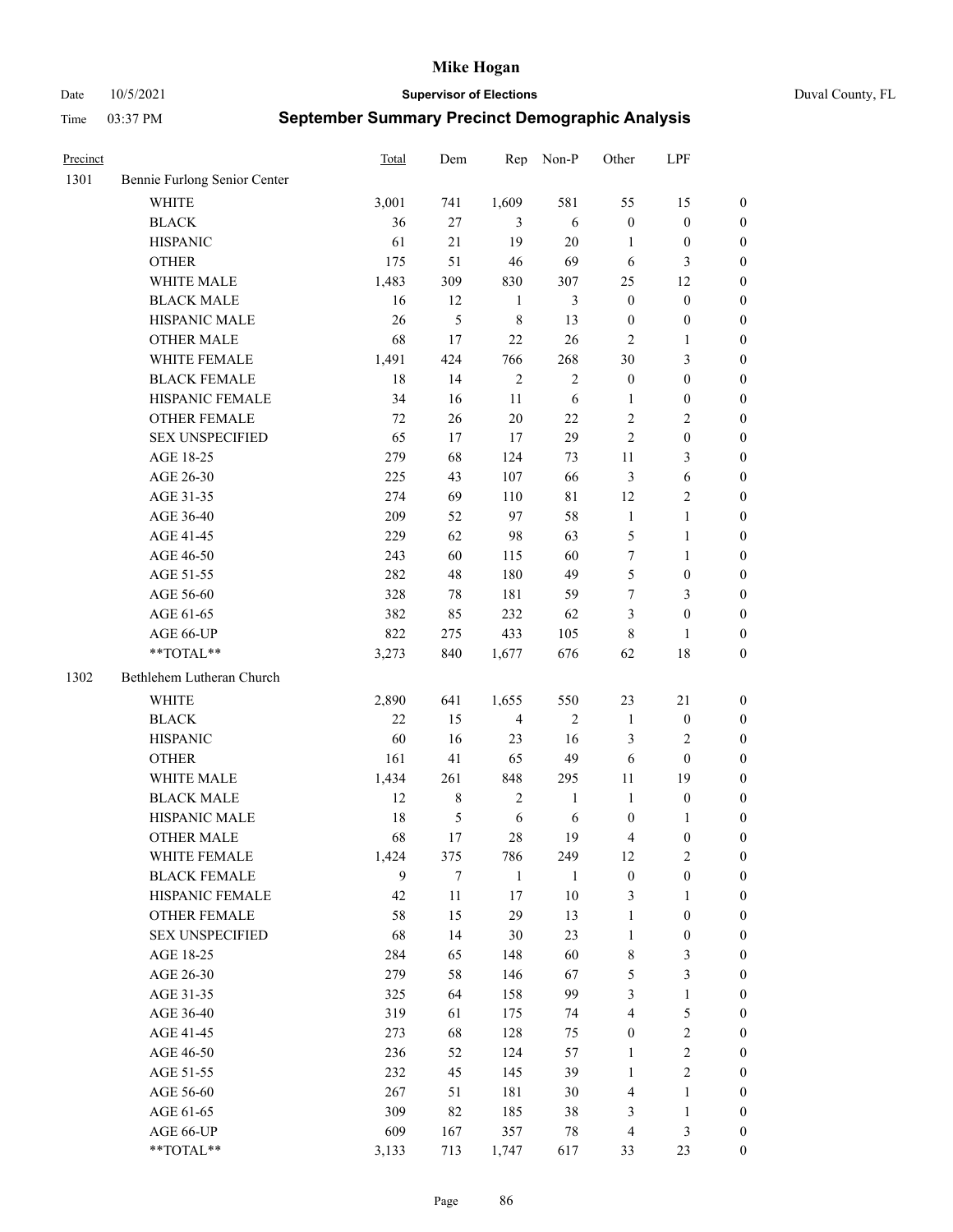Date 10/5/2021 **Supervisor of Elections** Duval County, FL

| Precinct |                              | <b>Total</b> | Dem            | Rep            | Non-P  | Other            | LPF              |                  |
|----------|------------------------------|--------------|----------------|----------------|--------|------------------|------------------|------------------|
| 1303     | American Legion Post 129     |              |                |                |        |                  |                  |                  |
|          | <b>WHITE</b>                 | 2,492        | 586            | 1,310          | 541    | 45               | 10               | 0                |
|          | <b>BLACK</b>                 | 111          | 86             | 3              | 21     | $\mathbf{1}$     | $\boldsymbol{0}$ | 0                |
|          | <b>HISPANIC</b>              | 75           | 23             | 28             | 24     | $\boldsymbol{0}$ | $\boldsymbol{0}$ | $\boldsymbol{0}$ |
|          | <b>OTHER</b>                 | 166          | 33             | 71             | 56     | 5                | 1                | $\boldsymbol{0}$ |
|          | WHITE MALE                   | 1,209        | 236            | 669            | 277    | $22\,$           | $\mathfrak s$    | $\boldsymbol{0}$ |
|          | <b>BLACK MALE</b>            | 50           | 34             | $\mathbf{1}$   | 14     | $\mathbf{1}$     | $\boldsymbol{0}$ | $\boldsymbol{0}$ |
|          | HISPANIC MALE                | 27           | $\mathfrak{Z}$ | 11             | 13     | $\boldsymbol{0}$ | $\boldsymbol{0}$ | $\boldsymbol{0}$ |
|          | <b>OTHER MALE</b>            | 61           | 11             | 27             | 22     | $\mathbf{1}$     | $\boldsymbol{0}$ | $\boldsymbol{0}$ |
|          | WHITE FEMALE                 | 1,265        | 349            | 629            | 259    | 23               | $\mathfrak s$    | $\boldsymbol{0}$ |
|          | <b>BLACK FEMALE</b>          | 60           | 51             | $\sqrt{2}$     | $\tau$ | $\boldsymbol{0}$ | $\boldsymbol{0}$ | $\boldsymbol{0}$ |
|          | HISPANIC FEMALE              | 47           | $20\,$         | 16             | 11     | $\boldsymbol{0}$ | $\boldsymbol{0}$ | 0                |
|          | <b>OTHER FEMALE</b>          | 62           | 14             | 29             | 16     | 3                | $\boldsymbol{0}$ | $\boldsymbol{0}$ |
|          | <b>SEX UNSPECIFIED</b>       | 63           | $10\,$         | 28             | 23     | $\mathbf{1}$     | $\mathbf{1}$     | $\boldsymbol{0}$ |
|          | AGE 18-25                    | 265          | $71\,$         | 113            | 74     | 5                | $\sqrt{2}$       | $\boldsymbol{0}$ |
|          | AGE 26-30                    | 309          | $72\,$         | 143            | $88\,$ | 4                | $\sqrt{2}$       | $\boldsymbol{0}$ |
|          | AGE 31-35                    | 265          | 64             | 112            | $80\,$ | 6                | 3                | $\boldsymbol{0}$ |
|          | AGE 36-40                    | 231          | 62             | $87\,$         | 72     | $\boldsymbol{7}$ | 3                | $\boldsymbol{0}$ |
|          | AGE 41-45                    | 204          | 46             | 97             | 57     | 4                | $\boldsymbol{0}$ | $\boldsymbol{0}$ |
|          | AGE 46-50                    | 196          | 43             | 101            | 46     | 6                | $\boldsymbol{0}$ | $\boldsymbol{0}$ |
|          | AGE 51-55                    | 210          | 43             | 120            | 42     | 4                | 1                | $\boldsymbol{0}$ |
|          | AGE 56-60                    | 259          | 60             | 142            | 54     | 3                | $\boldsymbol{0}$ | 0                |
|          | AGE 61-65                    | 271          | 85             | 139            | 41     | 6                | $\boldsymbol{0}$ | 0                |
|          | AGE 66-UP                    | 634          | 182            | 358            | $88\,$ | 6                | $\boldsymbol{0}$ | $\boldsymbol{0}$ |
|          | $**TOTAL**$                  | 2,844        | 728            | 1,412          | 642    | 51               | 11               | $\boldsymbol{0}$ |
| 1304     | Jacksonville Beach City Hall |              |                |                |        |                  |                  |                  |
|          | <b>WHITE</b>                 | 2,604        | 688            | 1,192          | 653    | 53               | 18               | $\boldsymbol{0}$ |
|          | <b>BLACK</b>                 | 249          | 184            | 13             | 50     | $\mathbf{1}$     | $\mathbf{1}$     | $\boldsymbol{0}$ |
|          | <b>HISPANIC</b>              | 110          | $40\,$         | 38             | $27\,$ | 4                | $\mathbf{1}$     | $\boldsymbol{0}$ |
|          | <b>OTHER</b>                 | 187          | 46             | 49             | 83     | $\,$ 8 $\,$      | $\mathbf{1}$     | $\boldsymbol{0}$ |
|          | WHITE MALE                   | 1,274        | 265            | 604            | 368    | 26               | 11               | $\boldsymbol{0}$ |
|          | <b>BLACK MALE</b>            | 89           | 60             | $\overline{4}$ | 24     | $\boldsymbol{0}$ | $\mathbf{1}$     | $\boldsymbol{0}$ |
|          | HISPANIC MALE                | 55           | 16             | 24             | 15     | 0                | $\boldsymbol{0}$ | 0                |
|          | <b>OTHER MALE</b>            | 73           | 17             | 18             | 33     | 4                | $\mathbf{1}$     | $\boldsymbol{0}$ |
|          | WHITE FEMALE                 | 1,302        | 416            | 573            | 280    | 27               | 6                | 0                |
|          | <b>BLACK FEMALE</b>          | 155          | 119            | 9              | 26     | $\mathbf{1}$     | $\boldsymbol{0}$ | $\overline{0}$   |
|          | HISPANIC FEMALE              | 52           | $22\,$         | 14             | $11\,$ | 4                | $\mathbf{1}$     | $\overline{0}$   |
|          | OTHER FEMALE                 | 83           | 26             | $22\,$         | 32     | 3                | $\boldsymbol{0}$ | $\overline{0}$   |
|          | <b>SEX UNSPECIFIED</b>       | 66           | 17             | 24             | 23     | $\mathbf{1}$     | $\mathbf{1}$     | 0                |
|          | AGE 18-25                    | 274          | 96             | 88             | $80\,$ | $10\,$           | $\boldsymbol{0}$ | 0                |
|          | AGE 26-30                    | 434          | 127            | 161            | 132    | 9                | $\mathfrak s$    | 0                |
|          | AGE 31-35                    | 350          | $100\,$        | 120            | 113    | 11               | 6                | 0                |
|          | AGE 36-40                    | 287          | 74             | 102            | 105    | 4                | $\sqrt{2}$       | 0                |
|          | AGE 41-45                    | 208          | 62             | 72             | 67     | 5                | $\sqrt{2}$       | 0                |
|          | AGE 46-50                    | 202          | 52             | $90\,$         | 55     | 4                | $\mathbf{1}$     | 0                |
|          | AGE 51-55                    | 245          | 66             | 110            | 66     | 2                | $\mathbf{1}$     | 0                |
|          | AGE 56-60                    | 269          | 68             | 136            | 56     | 7                | $\sqrt{2}$       | 0                |
|          | AGE 61-65                    | 215          | 74             | 102            | 36     | 3                | $\boldsymbol{0}$ | $\overline{0}$   |
|          | AGE 66-UP                    | 666          | 239            | 311            | 103    | 11               | $\mathfrak{2}$   | 0                |
|          | **TOTAL**                    | 3,150        | 958            | 1,292          | 813    | 66               | 21               | $\boldsymbol{0}$ |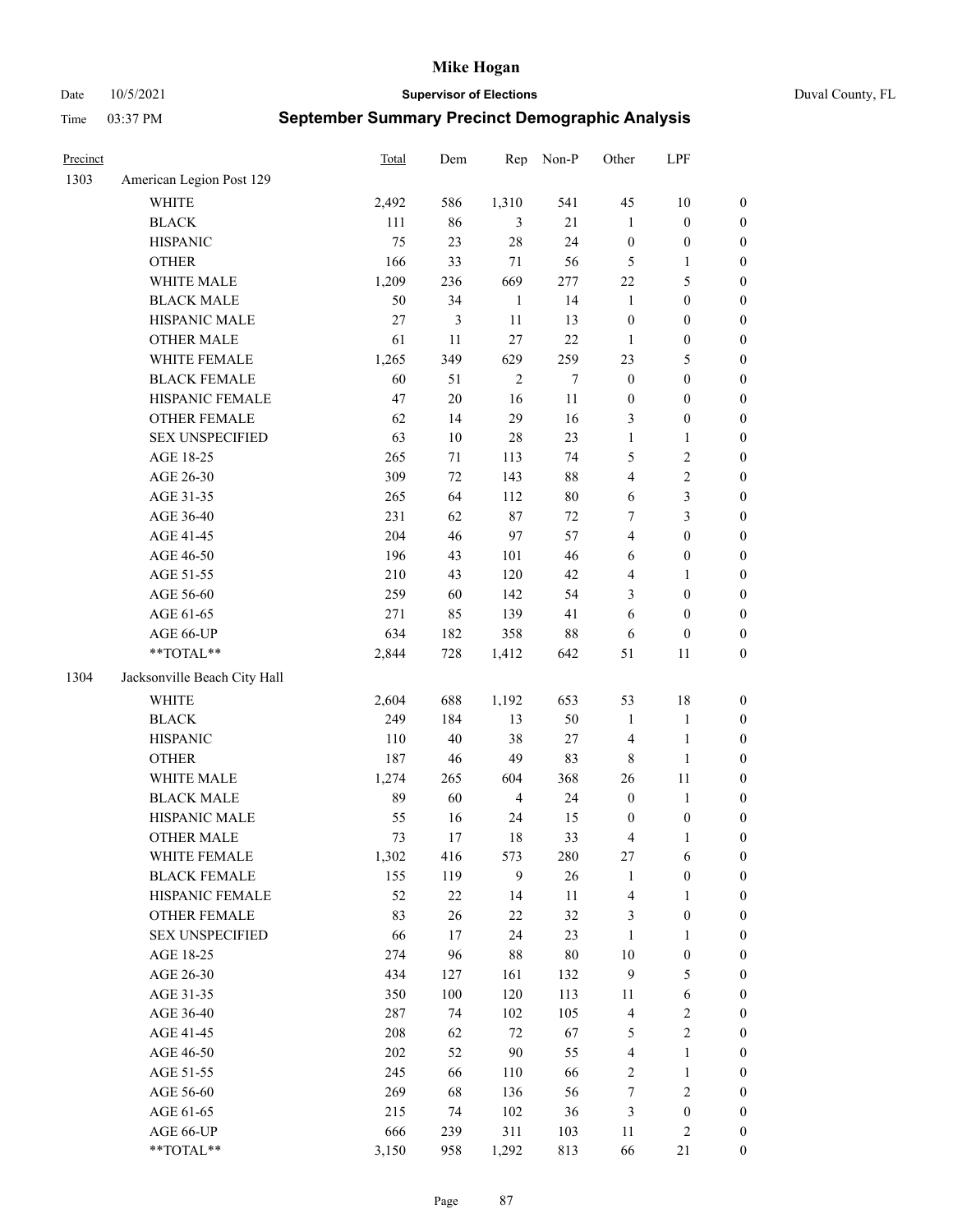Date 10/5/2021 **Supervisor of Elections** Duval County, FL

| Precinct |                          | Total       | Dem    | Rep            | Non-P          | Other                   | LPF              |                  |
|----------|--------------------------|-------------|--------|----------------|----------------|-------------------------|------------------|------------------|
| 1305     | Beaches Regional Library |             |        |                |                |                         |                  |                  |
|          | <b>WHITE</b>             | 2,618       | 723    | 1,318          | 525            | 39                      | 13               | 0                |
|          | <b>BLACK</b>             | 20          | 11     | 3              | $\overline{4}$ | $\mathfrak{2}$          | $\boldsymbol{0}$ | $\boldsymbol{0}$ |
|          | <b>HISPANIC</b>          | 65          | 26     | 22             | 15             | $\mathbf{1}$            | $\mathbf{1}$     | $\boldsymbol{0}$ |
|          | <b>OTHER</b>             | 122         | 36     | 44             | 38             | $\mathfrak{2}$          | $\mathfrak{2}$   | $\boldsymbol{0}$ |
|          | WHITE MALE               | 1,225       | 257    | 663            | 276            | 19                      | $10\,$           | $\boldsymbol{0}$ |
|          | <b>BLACK MALE</b>        | 12          | 6      | $\sqrt{2}$     | $\sqrt{2}$     | 2                       | $\boldsymbol{0}$ | $\boldsymbol{0}$ |
|          | HISPANIC MALE            | 23          | 8      | $\,8\,$        | 6              | $\mathbf{1}$            | $\boldsymbol{0}$ | $\boldsymbol{0}$ |
|          | OTHER MALE               | 45          | 11     | 17             | 14             | $\mathfrak{2}$          | $\mathbf{1}$     | $\boldsymbol{0}$ |
|          | WHITE FEMALE             | 1,365       | 458    | 641            | 244            | 19                      | $\mathfrak{Z}$   | $\boldsymbol{0}$ |
|          | <b>BLACK FEMALE</b>      | $\,$ 8 $\,$ | 5      | $\mathbf{1}$   | $\sqrt{2}$     | $\boldsymbol{0}$        | $\boldsymbol{0}$ | 0                |
|          | HISPANIC FEMALE          | 39          | 17     | 12             | $\mathbf{9}$   | $\boldsymbol{0}$        | $\mathbf{1}$     | 0                |
|          | <b>OTHER FEMALE</b>      | 53          | $20\,$ | 18             | 14             | $\boldsymbol{0}$        | $\mathbf{1}$     | $\boldsymbol{0}$ |
|          | <b>SEX UNSPECIFIED</b>   | 55          | 14     | 25             | 15             | $\mathbf{1}$            | $\boldsymbol{0}$ | $\boldsymbol{0}$ |
|          | AGE 18-25                | 255         | $78\,$ | 100            | 65             | 9                       | $\mathfrak{Z}$   | $\boldsymbol{0}$ |
|          | AGE 26-30                | 252         | 74     | 99             | 71             | 5                       | $\mathfrak{Z}$   | $\boldsymbol{0}$ |
|          | AGE 31-35                | 239         | 62     | 105            | 66             | 4                       | $\sqrt{2}$       | $\boldsymbol{0}$ |
|          | AGE 36-40                | 250         | 63     | 109            | 74             | 4                       | $\boldsymbol{0}$ | $\boldsymbol{0}$ |
|          | AGE 41-45                | 174         | 53     | 68             | 47             | 3                       | $\mathfrak{Z}$   | $\boldsymbol{0}$ |
|          | AGE 46-50                | 237         | 59     | 121            | 52             | 3                       | $\sqrt{2}$       | $\boldsymbol{0}$ |
|          | AGE 51-55                | 230         | 50     | 122            | 50             | 6                       | $\sqrt{2}$       | $\boldsymbol{0}$ |
|          | AGE 56-60                | 245         | 58     | 147            | 32             | 8                       | $\boldsymbol{0}$ | 0                |
|          | AGE 61-65                | 278         | 64     | 158            | 55             | $\boldsymbol{0}$        | $\mathbf{1}$     | 0                |
|          | AGE 66-UP                | 665         | 235    | 358            | 70             | $\overline{2}$          | $\boldsymbol{0}$ | $\boldsymbol{0}$ |
|          | **TOTAL**                | 2,825       | 796    | 1,387          | 582            | 44                      | 16               | $\boldsymbol{0}$ |
| 1306     | Atlantic Beach City Hall |             |        |                |                |                         |                  |                  |
|          | WHITE                    | 2,236       | 714    | 1,003          | 479            | 33                      | $\boldsymbol{7}$ | $\boldsymbol{0}$ |
|          | <b>BLACK</b>             | 89          | 67     | 5              | 17             | $\boldsymbol{0}$        | $\boldsymbol{0}$ | $\boldsymbol{0}$ |
|          | <b>HISPANIC</b>          | 44          | 22     | 10             | 11             | $\mathbf{1}$            | $\boldsymbol{0}$ | $\boldsymbol{0}$ |
|          | <b>OTHER</b>             | 155         | 40     | 51             | 60             | $\mathbf{2}$            | $\sqrt{2}$       | $\boldsymbol{0}$ |
|          | WHITE MALE               | 1,058       | 278    | 506            | 254            | 15                      | $\mathfrak{S}$   | $\boldsymbol{0}$ |
|          | <b>BLACK MALE</b>        | 47          | 33     | $\mathfrak{Z}$ | 11             | $\boldsymbol{0}$        | $\boldsymbol{0}$ | $\boldsymbol{0}$ |
|          | HISPANIC MALE            | $21\,$      | $10\,$ | 6              | $\mathfrak{S}$ | $\boldsymbol{0}$        | $\boldsymbol{0}$ | $\boldsymbol{0}$ |
|          | OTHER MALE               | 51          | 9      | 18             | 24             | $\boldsymbol{0}$        | $\boldsymbol{0}$ | $\boldsymbol{0}$ |
|          | WHITE FEMALE             | 1,158       | 428    | 490            | 220            | 18                      | 2                | 0                |
|          | <b>BLACK FEMALE</b>      | 42          | 34     | $\overline{c}$ | 6              | $\boldsymbol{0}$        | $\boldsymbol{0}$ | $\boldsymbol{0}$ |
|          | HISPANIC FEMALE          | 22          | 12     | $\overline{4}$ | $\mathfrak s$  | $\mathbf{1}$            | $\boldsymbol{0}$ | $\overline{0}$   |
|          | <b>OTHER FEMALE</b>      | 70          | 25     | 26             | 17             | $\mathbf{1}$            | $\mathbf{1}$     | $\overline{0}$   |
|          | <b>SEX UNSPECIFIED</b>   | 55          | 14     | 14             | 25             | $\mathbf{1}$            | $\mathbf{1}$     | 0                |
|          | AGE 18-25                | 191         | 60     | 72             | 55             | 4                       | $\boldsymbol{0}$ | 0                |
|          | AGE 26-30                | 210         | 71     | 73             | 59             | $\tau$                  | $\boldsymbol{0}$ | 0                |
|          | AGE 31-35                | 231         | 82     | 76             | 63             | $\mathbf{9}$            | $\mathbf{1}$     | 0                |
|          | AGE 36-40                | 211         | 68     | 66             | $70\,$         | 5                       | $\sqrt{2}$       | 0                |
|          | AGE 41-45                | 191         | 60     | 77             | 49             | 3                       | $\overline{2}$   | 0                |
|          | AGE 46-50                | 193         | 53     | 86             | 51             | 2                       | $\mathbf{1}$     | 0                |
|          | AGE 51-55                | 189         | 58     | 88             | 38             | $\overline{\mathbf{4}}$ | $\mathbf{1}$     | 0                |
|          | AGE 56-60                | 232         | 56     | 124            | 52             | $\boldsymbol{0}$        | $\boldsymbol{0}$ | $\overline{0}$   |
|          | AGE 61-65                | 247         | 90     | 120            | 36             | 1                       | $\boldsymbol{0}$ | $\overline{0}$   |
|          | AGE 66-UP                | 629         | 245    | 287            | 94             | $\mathbf{1}$            | $\mathfrak{2}$   | 0                |
|          | **TOTAL**                | 2,524       | 843    | 1,069          | 567            | 36                      | $\mathbf{9}$     | $\boldsymbol{0}$ |
|          |                          |             |        |                |                |                         |                  |                  |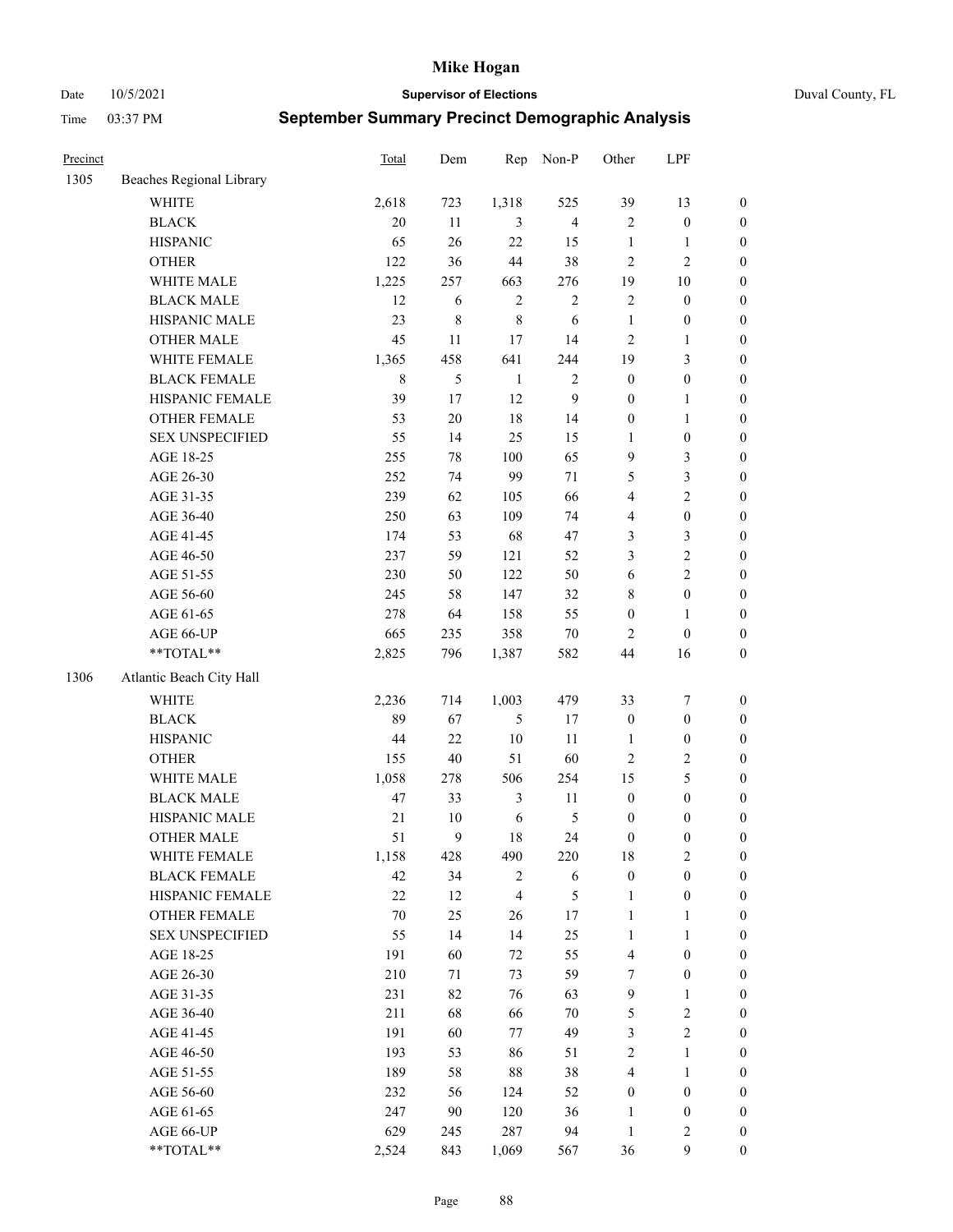Date 10/5/2021 **Supervisor of Elections** Duval County, FL

| Precinct |                               | <b>Total</b> | Dem     | Rep            | Non-P                   | Other            | LPF              |                  |
|----------|-------------------------------|--------------|---------|----------------|-------------------------|------------------|------------------|------------------|
| 1307     | Adele Grage Cultural Center   |              |         |                |                         |                  |                  |                  |
|          | <b>WHITE</b>                  | 2,690        | 762     | 1,390          | 491                     | 34               | 13               | 0                |
|          | <b>BLACK</b>                  | 19           | 11      | 3              | $\overline{\mathbf{4}}$ | $\boldsymbol{0}$ | $\mathbf{1}$     | 0                |
|          | <b>HISPANIC</b>               | 44           | 17      | 21             | 6                       | $\boldsymbol{0}$ | $\boldsymbol{0}$ | $\boldsymbol{0}$ |
|          | <b>OTHER</b>                  | 144          | 31      | 59             | 48                      | 6                | $\boldsymbol{0}$ | $\boldsymbol{0}$ |
|          | WHITE MALE                    | 1,234        | 277     | 679            | 249                     | 19               | 10               | $\boldsymbol{0}$ |
|          | <b>BLACK MALE</b>             | 10           | 5       | $\mathbf{1}$   | 3                       | $\boldsymbol{0}$ | 1                | $\boldsymbol{0}$ |
|          | HISPANIC MALE                 | 20           | 6       | 10             | $\overline{4}$          | $\boldsymbol{0}$ | $\boldsymbol{0}$ | $\boldsymbol{0}$ |
|          | <b>OTHER MALE</b>             | 55           | 10      | 28             | 16                      | $\mathbf{1}$     | $\boldsymbol{0}$ | $\boldsymbol{0}$ |
|          | WHITE FEMALE                  | 1,441        | 480     | 703            | 240                     | 15               | $\mathfrak{Z}$   | $\boldsymbol{0}$ |
|          | <b>BLACK FEMALE</b>           | 9            | 6       | $\sqrt{2}$     | $\mathbf{1}$            | $\boldsymbol{0}$ | $\boldsymbol{0}$ | $\boldsymbol{0}$ |
|          | HISPANIC FEMALE               | 22           | 11      | 9              | $\sqrt{2}$              | $\boldsymbol{0}$ | $\boldsymbol{0}$ | $\boldsymbol{0}$ |
|          | <b>OTHER FEMALE</b>           | 59           | 16      | 22             | 17                      | 4                | $\boldsymbol{0}$ | $\boldsymbol{0}$ |
|          | <b>SEX UNSPECIFIED</b>        | 47           | 10      | 19             | 17                      | $\mathbf{1}$     | $\boldsymbol{0}$ | $\boldsymbol{0}$ |
|          | AGE 18-25                     | 200          | 60      | 90             | 43                      | 5                | $\sqrt{2}$       | $\boldsymbol{0}$ |
|          | AGE 26-30                     | 113          | 37      | 42             | 29                      | 5                | $\boldsymbol{0}$ | $\boldsymbol{0}$ |
|          | AGE 31-35                     | 116          | 32      | 44             | 37                      | 3                | $\boldsymbol{0}$ | $\boldsymbol{0}$ |
|          | AGE 36-40                     | 127          | 29      | 52             | 42                      | $\overline{c}$   | $\sqrt{2}$       | $\boldsymbol{0}$ |
|          | AGE 41-45                     | 124          | 30      | 58             | 35                      | $\boldsymbol{0}$ | $\mathbf{1}$     | $\boldsymbol{0}$ |
|          | AGE 46-50                     | 129          | $40\,$  | 51             | 33                      | $\mathbf{1}$     | $\overline{4}$   | $\boldsymbol{0}$ |
|          | AGE 51-55                     | 220          | 48      | 126            | 42                      | 3                | $\mathbf{1}$     | $\boldsymbol{0}$ |
|          | AGE 56-60                     | 260          | 54      | 155            | 49                      | $\mathbf{1}$     | $\mathbf{1}$     | 0                |
|          | AGE 61-65                     | 288          | 91      | 146            | 43                      | 6                | $\sqrt{2}$       | 0                |
|          | AGE 66-UP                     | 1,320        | 400     | 709            | 196                     | 14               | $\mathbf{1}$     | $\boldsymbol{0}$ |
|          | **TOTAL**                     | 2,897        | 821     | 1,473          | 549                     | $40\,$           | 14               | $\boldsymbol{0}$ |
| 1308     | Community Presbyterian Church |              |         |                |                         |                  |                  |                  |
|          | <b>WHITE</b>                  | 2,543        | 692     | 1,256          | 546                     | 35               | 14               | $\boldsymbol{0}$ |
|          | <b>BLACK</b>                  | 346          | 279     | 12             | 54                      | $\boldsymbol{0}$ | $\mathbf{1}$     | $\boldsymbol{0}$ |
|          | <b>HISPANIC</b>               | 66           | 26      | 21             | 19                      | $\boldsymbol{0}$ | $\boldsymbol{0}$ | $\boldsymbol{0}$ |
|          | <b>OTHER</b>                  | 154          | 57      | 47             | 46                      | 4                | $\boldsymbol{0}$ | $\boldsymbol{0}$ |
|          | WHITE MALE                    | 1,198        | 273     | 626            | 277                     | 13               | 9                | $\boldsymbol{0}$ |
|          | <b>BLACK MALE</b>             | 141          | 103     | $\,$ 8 $\,$    | 30                      | $\boldsymbol{0}$ | $\boldsymbol{0}$ | $\boldsymbol{0}$ |
|          | HISPANIC MALE                 | 26           | $\,8\,$ | $\,$ 8 $\,$    | $10\,$                  | $\boldsymbol{0}$ | $\boldsymbol{0}$ | $\boldsymbol{0}$ |
|          | <b>OTHER MALE</b>             | 52           | 16      | 19             | 14                      | 3                | $\boldsymbol{0}$ | $\boldsymbol{0}$ |
|          | WHITE FEMALE                  | 1,327        | 413     | 624            | 264                     | 21               | 5                | 0                |
|          | <b>BLACK FEMALE</b>           | 199          | 171     | $\overline{4}$ | 23                      | $\boldsymbol{0}$ | $\mathbf{1}$     | $\overline{0}$   |
|          | HISPANIC FEMALE               | 39           | $17\,$  | 13             | 9                       | $\boldsymbol{0}$ | $\boldsymbol{0}$ | $\overline{0}$   |
|          | <b>OTHER FEMALE</b>           | 60           | 26      | 18             | 15                      | 1                | $\boldsymbol{0}$ | $\overline{0}$   |
|          | <b>SEX UNSPECIFIED</b>        | 67           | 27      | 16             | 23                      | $\mathbf{1}$     | $\boldsymbol{0}$ | 0                |
|          | AGE 18-25                     | 324          | 110     | 118            | 87                      | 9                | $\boldsymbol{0}$ | 0                |
|          | AGE 26-30                     | 186          | 67      | 61             | 52                      | 4                | $\mathbf{2}$     | 0                |
|          | AGE 31-35                     | 223          | 82      | 73             | 63                      | 4                | $\mathbf{1}$     | 0                |
|          | AGE 36-40                     | 248          | 71      | 95             | 76                      | 2                | $\overline{4}$   | 0                |
|          | AGE 41-45                     | 230          | 67      | 93             | 67                      | $\mathbf{1}$     | $\sqrt{2}$       | 0                |
|          | AGE 46-50                     | 235          | 80      | 97             | 56                      | $\boldsymbol{0}$ | $\sqrt{2}$       | 0                |
|          | AGE 51-55                     | 253          | 67      | 121            | 57                      | 5                | 3                | $\overline{0}$   |
|          | AGE 56-60                     | 368          | 114     | 185            | 62                      | 6                | 1                | $\boldsymbol{0}$ |
|          | AGE 61-65                     | 309          | 105     | 155            | 47                      | 2                | $\boldsymbol{0}$ | $\boldsymbol{0}$ |
|          | AGE 66-UP                     | 733          | 291     | 338            | 98                      | 6                | $\boldsymbol{0}$ | 0                |
|          | **TOTAL**                     | 3,109        | 1,054   | 1,336          | 665                     | 39               | 15               | $\boldsymbol{0}$ |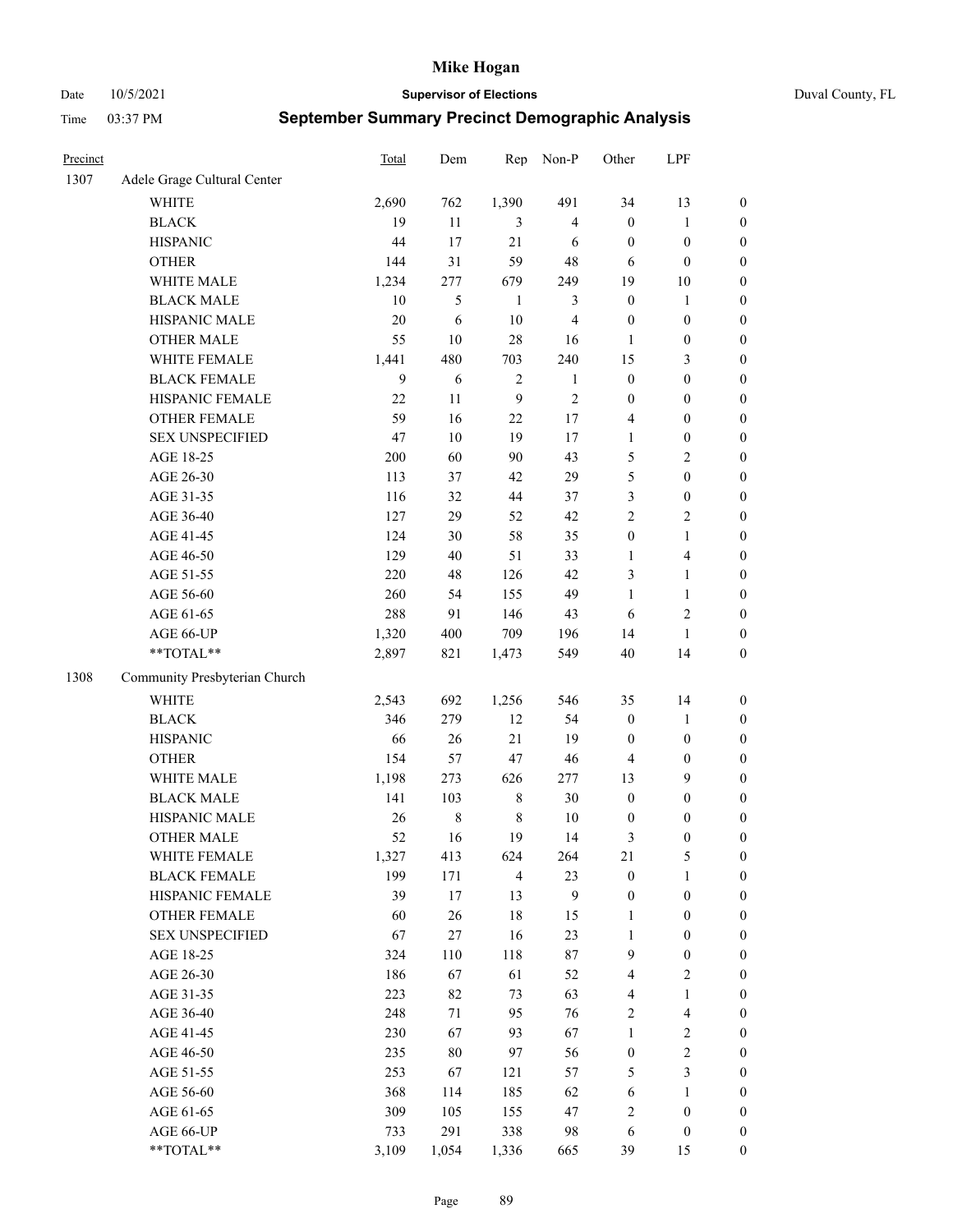Date 10/5/2021 **Supervisor of Elections** Duval County, FL

| Precinct |                                       | Total | Dem           | Rep            | Non-P          | Other            | LPF                     |                  |
|----------|---------------------------------------|-------|---------------|----------------|----------------|------------------|-------------------------|------------------|
| 1309     | Christ United Methodist Church        |       |               |                |                |                  |                         |                  |
|          | <b>WHITE</b>                          | 2,747 | 681           | 1,404          | 601            | 45               | 16                      | 0                |
|          | <b>BLACK</b>                          | 37    | 16            | 8              | 10             | 3                | $\boldsymbol{0}$        | 0                |
|          | <b>HISPANIC</b>                       | 56    | 17            | 23             | 14             | $\mathbf{1}$     | $\mathbf{1}$            | 0                |
|          | <b>OTHER</b>                          | 149   | 32            | 44             | 65             | 3                | 5                       | $\boldsymbol{0}$ |
|          | WHITE MALE                            | 1,313 | 239           | 720            | 320            | 24               | 10                      | $\boldsymbol{0}$ |
|          | <b>BLACK MALE</b>                     | 20    | 11            | $\sqrt{2}$     | 5              | $\mathbf{2}$     | $\boldsymbol{0}$        | 0                |
|          | HISPANIC MALE                         | 26    | 5             | 11             | $\overline{9}$ | $\mathbf{1}$     | $\boldsymbol{0}$        | $\boldsymbol{0}$ |
|          | <b>OTHER MALE</b>                     | 55    | 11            | 15             | 25             | $\mathfrak{2}$   | $\overline{2}$          | $\boldsymbol{0}$ |
|          | WHITE FEMALE                          | 1,402 | 439           | 667            | 269            | 21               | 6                       | 0                |
|          | <b>BLACK FEMALE</b>                   | 17    | $\mathfrak s$ | 6              | 5              | $\mathbf{1}$     | $\boldsymbol{0}$        | 0                |
|          | HISPANIC FEMALE                       | 29    | 12            | 11             | 5              | $\boldsymbol{0}$ | $\mathbf{1}$            | 0                |
|          | OTHER FEMALE                          | 63    | 16            | 23             | 21             | $\boldsymbol{0}$ | $\mathfrak{Z}$          | 0                |
|          | <b>SEX UNSPECIFIED</b>                | 63    | $\,$ 8 $\,$   | 24             | $30\,$         | $\mathbf{1}$     | $\boldsymbol{0}$        | $\boldsymbol{0}$ |
|          | AGE 18-25                             | 270   | 56            | 114            | $87\,$         | 9                | $\overline{\mathbf{4}}$ | $\boldsymbol{0}$ |
|          | AGE 26-30                             | 254   | 65            | 104            | $80\,$         | 5                | $\boldsymbol{0}$        | $\boldsymbol{0}$ |
|          | AGE 31-35                             | 268   | 61            | 119            | 76             | 10               | $\sqrt{2}$              | $\boldsymbol{0}$ |
|          | AGE 36-40                             | 310   | 73            | 135            | 91             | 5                | $\sqrt{6}$              | $\boldsymbol{0}$ |
|          | AGE 41-45                             | 260   | 63            | 116            | 74             | 5                | $\sqrt{2}$              | $\boldsymbol{0}$ |
|          | AGE 46-50                             | 239   | 49            | 114            | 70             | 3                | $\mathfrak{Z}$          | $\boldsymbol{0}$ |
|          | AGE 51-55                             | 247   | 57            | 135            | 53             | $\boldsymbol{0}$ | $\sqrt{2}$              | 0                |
|          | AGE 56-60                             | 240   | 51            | 132            | 48             | 7                | $\overline{2}$          | 0                |
|          | AGE 61-65                             | 276   | 62            | 166            | 45             | 3                | $\boldsymbol{0}$        | 0                |
|          | AGE 66-UP                             | 625   | 209           | 344            | 66             | 5                | $\mathbf{1}$            | 0                |
|          | **TOTAL**                             | 2,989 | 746           | 1,479          | 690            | 52               | $22\,$                  | $\boldsymbol{0}$ |
| 1310     | First Christian Church of the Beaches |       |               |                |                |                  |                         |                  |
|          | <b>WHITE</b>                          | 2,778 | 683           | 1,391          | 641            | 48               | 15                      | $\boldsymbol{0}$ |
|          | <b>BLACK</b>                          | 40    | 24            | $\tau$         | $\,$ 8 $\,$    | $\mathbf{1}$     | $\boldsymbol{0}$        | $\boldsymbol{0}$ |
|          | <b>HISPANIC</b>                       | 97    | 26            | 42             | 24             | 5                | $\boldsymbol{0}$        | 0                |
|          | <b>OTHER</b>                          | 174   | 40            | 57             | 72             | $\mathfrak{2}$   | $\mathfrak{Z}$          | $\boldsymbol{0}$ |
|          | WHITE MALE                            | 1,371 | 289           | 686            | 356            | 27               | 13                      | $\boldsymbol{0}$ |
|          | <b>BLACK MALE</b>                     | 23    | 12            | $\overline{4}$ | 6              | $\mathbf{1}$     | $\boldsymbol{0}$        | 0                |
|          | HISPANIC MALE                         | 48    | $\mathbf{9}$  | 26             | 11             | $\overline{c}$   | $\boldsymbol{0}$        | 0                |
|          | <b>OTHER MALE</b>                     | 64    | 13            | 19             | 29             | $\overline{c}$   | 1                       | 0                |
|          | WHITE FEMALE                          | 1,385 | 390           | 692            | 280            | 21               | 2                       | 0                |
|          | <b>BLACK FEMALE</b>                   | 16    | 11            | 3              | $\overline{2}$ | $\boldsymbol{0}$ | $\boldsymbol{0}$        | $\overline{0}$   |
|          | HISPANIC FEMALE                       | 49    | 17            | 16             | 13             | 3                | $\boldsymbol{0}$        | $\overline{0}$   |
|          | <b>OTHER FEMALE</b>                   | 73    | $20\,$        | 30             | $22\,$         | $\boldsymbol{0}$ | $\mathbf{1}$            | $\overline{0}$   |
|          | <b>SEX UNSPECIFIED</b>                | 60    | 12            | 21             | 26             | $\boldsymbol{0}$ | $\mathbf{1}$            | 0                |
|          | AGE 18-25                             | 261   | 67            | 97             | 83             | 12               | $\sqrt{2}$              | 0                |
|          | AGE 26-30                             | 320   | 72            | 130            | 109            | 6                | $\mathfrak{Z}$          | 0                |
|          | AGE 31-35                             | 322   | $78\,$        | 135            | 105            | 3                | $\mathbf{1}$            | 0                |
|          | AGE 36-40                             | 255   | 76            | 94             | 76             | 6                | $\mathfrak{Z}$          | 0                |
|          | AGE 41-45                             | 231   | 61            | 96             | 65             | 5                | $\overline{\mathbf{4}}$ | 0                |
|          | AGE 46-50                             | 218   | 59            | 105            | 47             | 5                | $\sqrt{2}$              | 0                |
|          | AGE 51-55                             | 258   | 56            | 142            | 57             | 3                | $\boldsymbol{0}$        | $\overline{0}$   |
|          | AGE 56-60                             | 312   | 68            | 180            | 56             | 5                | 3                       | $\overline{0}$   |
|          | AGE 61-65                             | 270   | 58            | 150            | 58             | 4                | $\boldsymbol{0}$        | $\overline{0}$   |
|          | AGE 66-UP                             | 642   | 178           | 368            | 89             | 7                | $\boldsymbol{0}$        | 0                |
|          | **TOTAL**                             | 3,089 | 773           | 1,497          | 745            | 56               | 18                      | $\boldsymbol{0}$ |
|          |                                       |       |               |                |                |                  |                         |                  |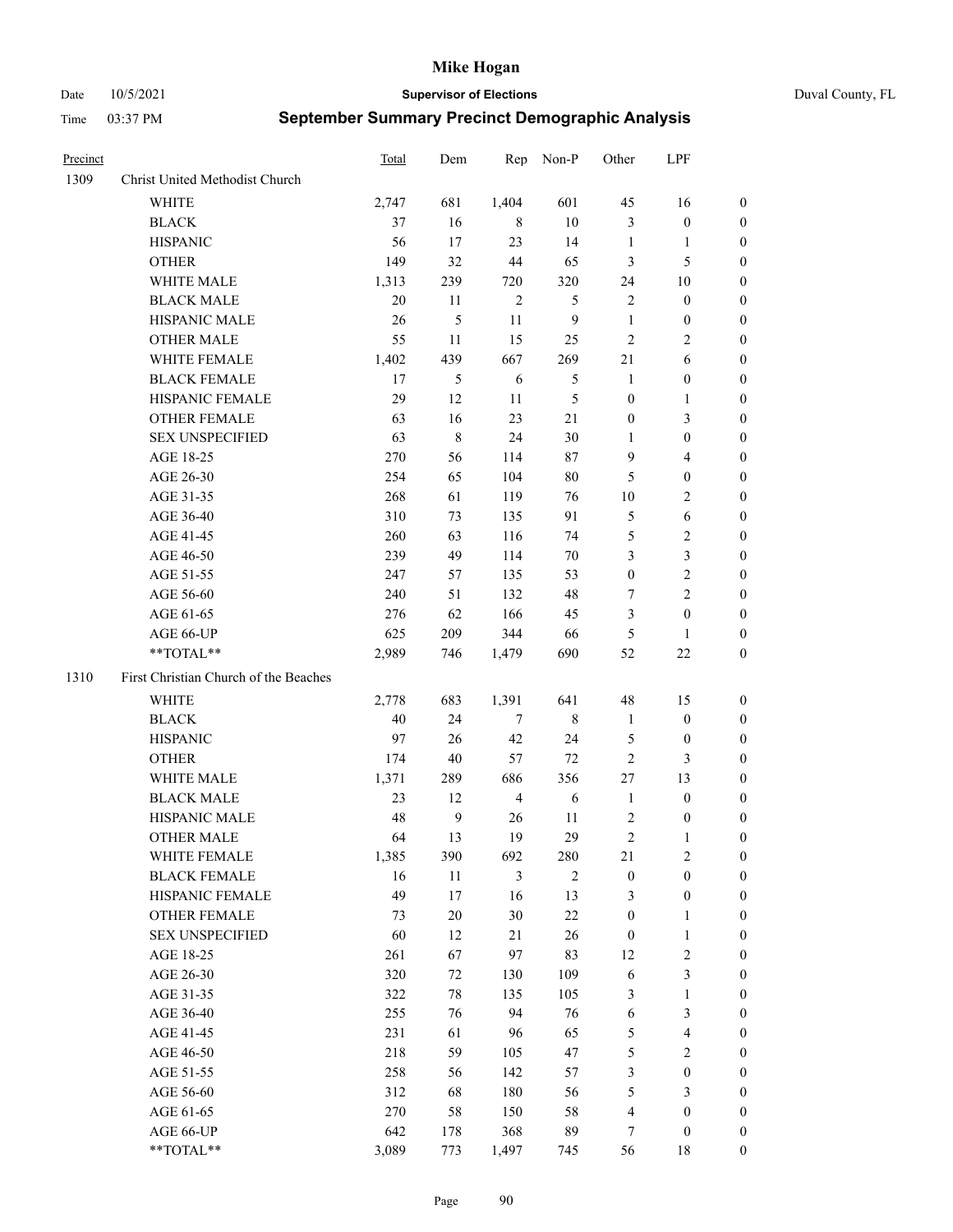Date 10/5/2021 **Supervisor of Elections** Duval County, FL

| Precinct |                            | <b>Total</b> | Dem       | Rep            | Non-P            | Other            | LPF              |                  |
|----------|----------------------------|--------------|-----------|----------------|------------------|------------------|------------------|------------------|
| 1311     | Hampton Inn                |              |           |                |                  |                  |                  |                  |
|          | <b>WHITE</b>               | 3,321        | 746       | 1,761          | 730              | 66               | 18               | 0                |
|          | <b>BLACK</b>               | 64           | 45        | 6              | 11               | $\mathbf{1}$     | $\mathbf{1}$     | 0                |
|          | <b>HISPANIC</b>            | 79           | 28        | 29             | 20               | $\mathbf{2}$     | $\boldsymbol{0}$ | $\boldsymbol{0}$ |
|          | <b>OTHER</b>               | 231          | 60        | 107            | 62               | $\mathbf{1}$     | 1                | $\boldsymbol{0}$ |
|          | WHITE MALE                 | 1,526        | 261       | 862            | 367              | $27\,$           | 9                | $\boldsymbol{0}$ |
|          | <b>BLACK MALE</b>          | 38           | 26        | $\overline{4}$ | $\boldsymbol{7}$ | $\mathbf{1}$     | $\boldsymbol{0}$ | $\boldsymbol{0}$ |
|          | HISPANIC MALE              | 21           | $\,$ $\,$ | $\,$ 8 $\,$    | 5                | $\boldsymbol{0}$ | $\boldsymbol{0}$ | $\boldsymbol{0}$ |
|          | <b>OTHER MALE</b>          | 89           | 21        | 44             | 23               | $\boldsymbol{0}$ | $\mathbf{1}$     | $\boldsymbol{0}$ |
|          | WHITE FEMALE               | 1,766        | 478       | 891            | 349              | 39               | $\mathbf{9}$     | $\boldsymbol{0}$ |
|          | <b>BLACK FEMALE</b>        | 26           | 19        | $\sqrt{2}$     | $\overline{4}$   | $\boldsymbol{0}$ | $\mathbf{1}$     | 0                |
|          | HISPANIC FEMALE            | 55           | $20\,$    | 20             | 13               | $\mathbf{2}$     | $\boldsymbol{0}$ | 0                |
|          | <b>OTHER FEMALE</b>        | 107          | 32        | 51             | 23               | 1                | $\boldsymbol{0}$ | $\boldsymbol{0}$ |
|          | <b>SEX UNSPECIFIED</b>     | 67           | 14        | 21             | 32               | $\boldsymbol{0}$ | $\boldsymbol{0}$ | $\boldsymbol{0}$ |
|          | AGE 18-25                  | 304          | 63        | 142            | $87\,$           | 11               | $\mathbf{1}$     | $\boldsymbol{0}$ |
|          | AGE 26-30                  | 335          | 80        | 151            | 90               | 9                | $\mathfrak{S}$   | $\boldsymbol{0}$ |
|          | AGE 31-35                  | 355          | 64        | 168            | 118              | 4                | $\mathbf{1}$     | $\boldsymbol{0}$ |
|          | AGE 36-40                  | 321          | 73        | 143            | 94               | 8                | 3                | $\boldsymbol{0}$ |
|          | AGE 41-45                  | 294          | 73        | 132            | 84               | 4                | $\mathbf{1}$     | $\boldsymbol{0}$ |
|          | AGE 46-50                  | 239          | 35        | 144            | 53               | 4                | $\mathfrak{Z}$   | $\boldsymbol{0}$ |
|          | AGE 51-55                  | 314          | 53        | 185            | 66               | 6                | $\overline{4}$   | 0                |
|          | AGE 56-60                  | 345          | 79        | 195            | 61               | 9                | $\mathbf{1}$     | 0                |
|          | AGE 61-65                  | 313          | 92        | 173            | $42\,$           | 5                | $\mathbf{1}$     | 0                |
|          | AGE 66-UP                  | 875          | 267       | 470            | 128              | 10               | $\boldsymbol{0}$ | $\boldsymbol{0}$ |
|          | **TOTAL**                  | 3,695        | 879       | 1,903          | 823              | $70\,$           | $20\,$           | $\boldsymbol{0}$ |
| 1312     | Oceanside Church of Christ |              |           |                |                  |                  |                  |                  |
|          | <b>WHITE</b>               | 1,878        | 505       | 804            | 524              | 34               | 11               | $\boldsymbol{0}$ |
|          | <b>BLACK</b>               | 320          | 237       | 17             | 62               | 4                | $\boldsymbol{0}$ | $\boldsymbol{0}$ |
|          | <b>HISPANIC</b>            | 136          | 59        | 33             | 41               | 3                | $\boldsymbol{0}$ | $\boldsymbol{0}$ |
|          | <b>OTHER</b>               | 172          | 54        | 47             | 67               | 3                | $\mathbf{1}$     | $\boldsymbol{0}$ |
|          | WHITE MALE                 | 887          | 167       | 418            | 284              | 12               | 6                | $\boldsymbol{0}$ |
|          | <b>BLACK MALE</b>          | 139          | 93        | 11             | 33               | $\overline{2}$   | $\boldsymbol{0}$ | $\boldsymbol{0}$ |
|          | HISPANIC MALE              | 63           | 22        | 17             | 24               | $\boldsymbol{0}$ | $\boldsymbol{0}$ | $\boldsymbol{0}$ |
|          | <b>OTHER MALE</b>          | 64           | 18        | 14             | 32               | $\boldsymbol{0}$ | $\boldsymbol{0}$ | $\boldsymbol{0}$ |
|          | WHITE FEMALE               | 974          | 331       | 379            | 237              | 22               | 5                | 0                |
|          | <b>BLACK FEMALE</b>        | 173          | 140       | 5              | 26               | $\sqrt{2}$       | $\boldsymbol{0}$ | $\overline{0}$   |
|          | HISPANIC FEMALE            | $72\,$       | 37        | 15             | 17               | 3                | $\boldsymbol{0}$ | $\overline{0}$   |
|          | <b>OTHER FEMALE</b>        | 76           | 27        | 24             | 23               | $\mathbf{1}$     | $\mathbf{1}$     | $\overline{0}$   |
|          | <b>SEX UNSPECIFIED</b>     | 58           | $20\,$    | 18             | 18               | 2                | $\boldsymbol{0}$ | 0                |
|          | AGE 18-25                  | 276          | 86        | 83             | 94               | $10\,$           | $\mathfrak{Z}$   | 0                |
|          | AGE 26-30                  | 307          | 94        | 101            | 104              | 5                | $\mathfrak{Z}$   | 0                |
|          | AGE 31-35                  | 275          | 82        | $88\,$         | 97               | 6                | $\sqrt{2}$       | 0                |
|          | AGE 36-40                  | 268          | 100       | 73             | 84               | 8                | $\mathfrak{Z}$   | 0                |
|          | AGE 41-45                  | 207          | 76        | 53             | 76               | $\overline{c}$   | $\boldsymbol{0}$ | 0                |
|          | AGE 46-50                  | 213          | 60        | 80             | 68               | 5                | $\boldsymbol{0}$ | 0                |
|          | AGE 51-55                  | 202          | 55        | 103            | 44               | $\boldsymbol{0}$ | $\boldsymbol{0}$ | 0                |
|          | AGE 56-60                  | 210          | 64        | 98             | 45               | 2                | 1                | 0                |
|          | AGE 61-65                  | 207          | 79        | 98             | 28               | 2                | $\boldsymbol{0}$ | 0                |
|          | AGE 66-UP                  | 341          | 159       | 124            | 54               | 4                | $\boldsymbol{0}$ | 0                |
|          | **TOTAL**                  | 2,506        | 855       | 901            | 694              | 44               | 12               | $\boldsymbol{0}$ |
|          |                            |              |           |                |                  |                  |                  |                  |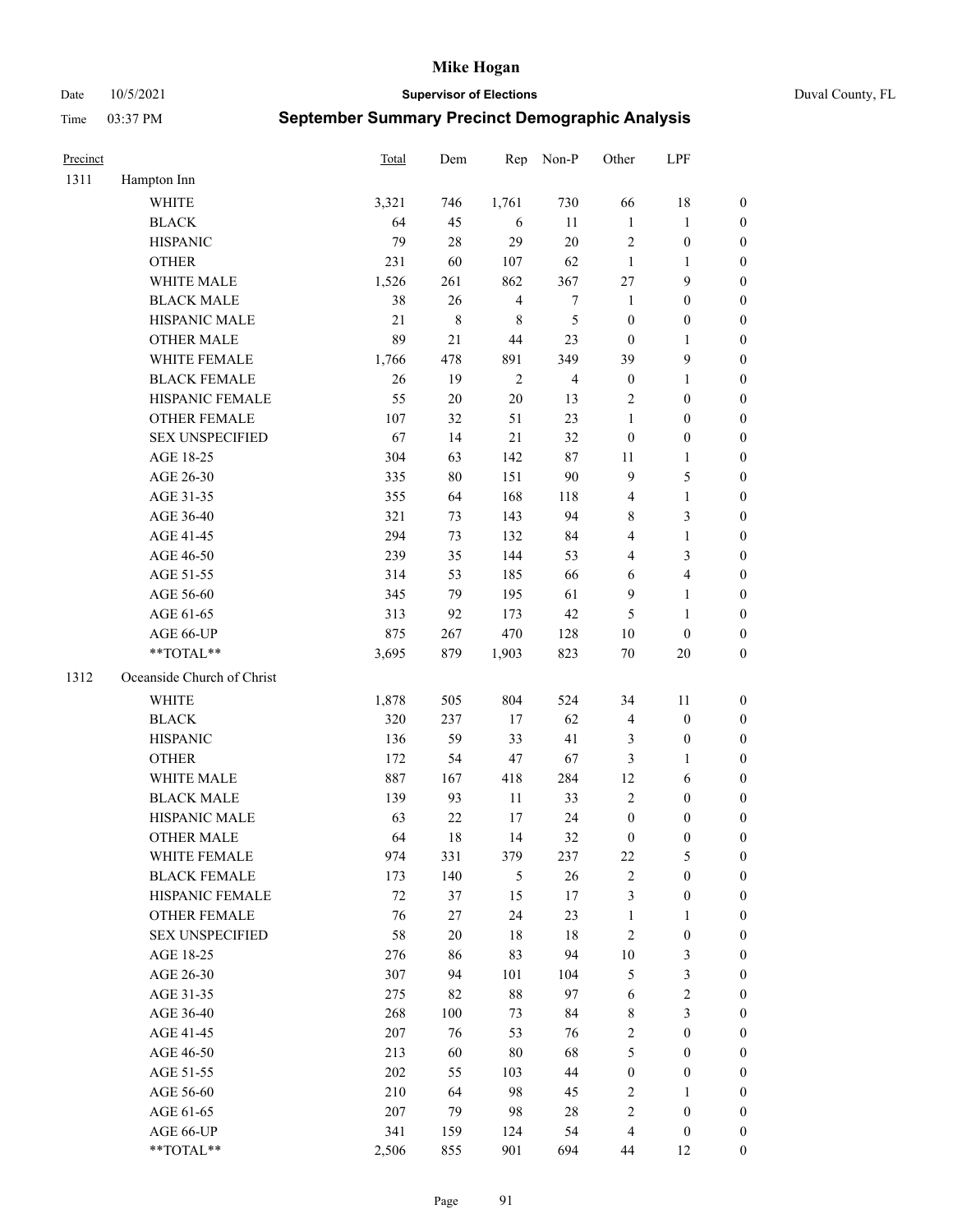Date 10/5/2021 **Supervisor of Elections** Duval County, FL

| Precinct |                          | <b>Total</b> | Dem         | Rep            | Non-P  | Other            | LPF              |                  |
|----------|--------------------------|--------------|-------------|----------------|--------|------------------|------------------|------------------|
| 1313     | Rivertown Church         |              |             |                |        |                  |                  |                  |
|          | <b>WHITE</b>             | 3,674        | 623         | 2,265          | 735    | 41               | 10               | 0                |
|          | <b>BLACK</b>             | 184          | 128         | 11             | 45     | $\boldsymbol{0}$ | $\boldsymbol{0}$ | $\boldsymbol{0}$ |
|          | <b>HISPANIC</b>          | 167          | 62          | 47             | 55     | 3                | $\boldsymbol{0}$ | $\boldsymbol{0}$ |
|          | <b>OTHER</b>             | 293          | 62          | 109            | 114    | 7                | 1                | $\boldsymbol{0}$ |
|          | WHITE MALE               | 1,814        | 237         | 1,158          | 399    | 15               | $\mathfrak s$    | $\boldsymbol{0}$ |
|          | <b>BLACK MALE</b>        | 65           | 40          | 7              | 18     | $\boldsymbol{0}$ | $\boldsymbol{0}$ | $\boldsymbol{0}$ |
|          | HISPANIC MALE            | 76           | 23          | 23             | $28\,$ | 2                | $\boldsymbol{0}$ | $\boldsymbol{0}$ |
|          | <b>OTHER MALE</b>        | 101          | 23          | 35             | 43     | $\boldsymbol{0}$ | $\boldsymbol{0}$ | $\boldsymbol{0}$ |
|          | WHITE FEMALE             | 1,830        | 382         | 1,088          | 329    | 26               | $\mathfrak s$    | $\boldsymbol{0}$ |
|          | <b>BLACK FEMALE</b>      | 119          | $88\,$      | $\overline{4}$ | 27     | $\boldsymbol{0}$ | $\boldsymbol{0}$ | $\boldsymbol{0}$ |
|          | HISPANIC FEMALE          | 88           | 37          | 23             | 27     | 1                | $\boldsymbol{0}$ | 0                |
|          | OTHER FEMALE             | 141          | $28\,$      | 59             | 47     | 6                | $\mathbf{1}$     | $\boldsymbol{0}$ |
|          | <b>SEX UNSPECIFIED</b>   | 84           | 17          | 35             | 31     | $\mathbf{1}$     | $\boldsymbol{0}$ | $\boldsymbol{0}$ |
|          | AGE 18-25                | 412          | 102         | 172            | 132    | 5                | 1                | $\boldsymbol{0}$ |
|          | AGE 26-30                | 311          | 74          | 138            | 90     | 5                | $\overline{4}$   | $\boldsymbol{0}$ |
|          | AGE 31-35                | 309          | $77\,$      | 137            | 91     | 4                | $\boldsymbol{0}$ | $\boldsymbol{0}$ |
|          | AGE 36-40                | 384          | 82          | 189            | 101    | 9                | $\mathfrak{Z}$   | $\boldsymbol{0}$ |
|          | AGE 41-45                | 361          | $8\sqrt{1}$ | 166            | 109    | 5                | $\boldsymbol{0}$ | $\boldsymbol{0}$ |
|          | AGE 46-50                | 347          | 53          | 211            | $77\,$ | 6                | $\boldsymbol{0}$ | $\boldsymbol{0}$ |
|          | AGE 51-55                | 343          | 61          | 206            | 71     | 4                | 1                | $\boldsymbol{0}$ |
|          | AGE 56-60                | 429          | 67          | 282            | 75     | 4                | $\mathbf{1}$     | 0                |
|          | AGE 61-65                | 363          | 55          | 236            | 67     | 4                | $\mathbf{1}$     | 0                |
|          | AGE 66-UP                | 1,059        | 223         | 695            | 136    | 5                | $\boldsymbol{0}$ | $\boldsymbol{0}$ |
|          | $**TOTAL**$              | 4,318        | 875         | 2,432          | 949    | 51               | 11               | $\boldsymbol{0}$ |
| 1314     | Mayport Community Center |              |             |                |        |                  |                  |                  |
|          | <b>WHITE</b>             | 732          | 130         | 394            | 182    | 18               | $\,$ 8 $\,$      | $\boldsymbol{0}$ |
|          | <b>BLACK</b>             | 150          | 93          | 9              | 39     | 9                | $\boldsymbol{0}$ | $\boldsymbol{0}$ |
|          | <b>HISPANIC</b>          | 84           | 26          | 29             | 25     | $\boldsymbol{0}$ | $\overline{4}$   | $\boldsymbol{0}$ |
|          | <b>OTHER</b>             | 121          | $27\,$      | 49             | $40\,$ | 5                | $\boldsymbol{0}$ | $\boldsymbol{0}$ |
|          | WHITE MALE               | 368          | 48          | 218            | $88\,$ | 9                | 5                | $\boldsymbol{0}$ |
|          | <b>BLACK MALE</b>        | 67           | 33          | $\mathfrak{H}$ | 23     | $\sqrt{6}$       | $\boldsymbol{0}$ | $\boldsymbol{0}$ |
|          | HISPANIC MALE            | 40           | 12          | 13             | 12     | $\boldsymbol{0}$ | $\mathfrak{Z}$   | $\boldsymbol{0}$ |
|          | <b>OTHER MALE</b>        | 46           | $\tau$      | 21             | 14     | 4                | $\boldsymbol{0}$ | $\boldsymbol{0}$ |
|          | WHITE FEMALE             | 348          | 79          | 167            | 90     | 9                | 3                | 0                |
|          | <b>BLACK FEMALE</b>      | $80\,$       | 58          | $\overline{4}$ | 15     | 3                | $\boldsymbol{0}$ | $\overline{0}$   |
|          | HISPANIC FEMALE          | 42           | 13          | 15             | 13     | $\boldsymbol{0}$ | 1                | 0                |
|          | <b>OTHER FEMALE</b>      | 58           | 14          | 21             | 23     | $\boldsymbol{0}$ | $\boldsymbol{0}$ | 0                |
|          | <b>SEX UNSPECIFIED</b>   | 38           | 12          | 17             | 8      | $\mathbf{1}$     | $\boldsymbol{0}$ | 0                |
|          | AGE 18-25                | 148          | 44          | 55             | 41     | 4                | $\overline{4}$   | 0                |
|          | AGE 26-30                | 115          | 25          | 36             | 52     | $\mathbf{1}$     | $\mathbf{1}$     | 0                |
|          | AGE 31-35                | 149          | 39          | 51             | 49     | 6                | $\overline{4}$   | 0                |
|          | AGE 36-40                | 171          | 46          | 72             | 46     | 5                | $\sqrt{2}$       | 0                |
|          | AGE 41-45                | 135          | 33          | 65             | 31     | 5                | $\mathbf{1}$     | 0                |
|          | AGE 46-50                | 104          | 27          | 54             | 21     | 2                | $\boldsymbol{0}$ | 0                |
|          | AGE 51-55                | 64           | $\tau$      | 39             | 13     | 5                | $\boldsymbol{0}$ | 0                |
|          | AGE 56-60                | 64           | 16          | 35             | 12     | $\mathbf{1}$     | $\boldsymbol{0}$ | 0                |
|          | AGE 61-65                | 43           | $\tau$      | 27             | 8      | $\mathbf{1}$     | $\boldsymbol{0}$ | 0                |
|          | AGE 66-UP                | 94           | 32          | 47             | 13     | 2                | $\boldsymbol{0}$ | 0                |
|          | **TOTAL**                | 1,087        | 276         | 481            | 286    | 32               | 12               | $\boldsymbol{0}$ |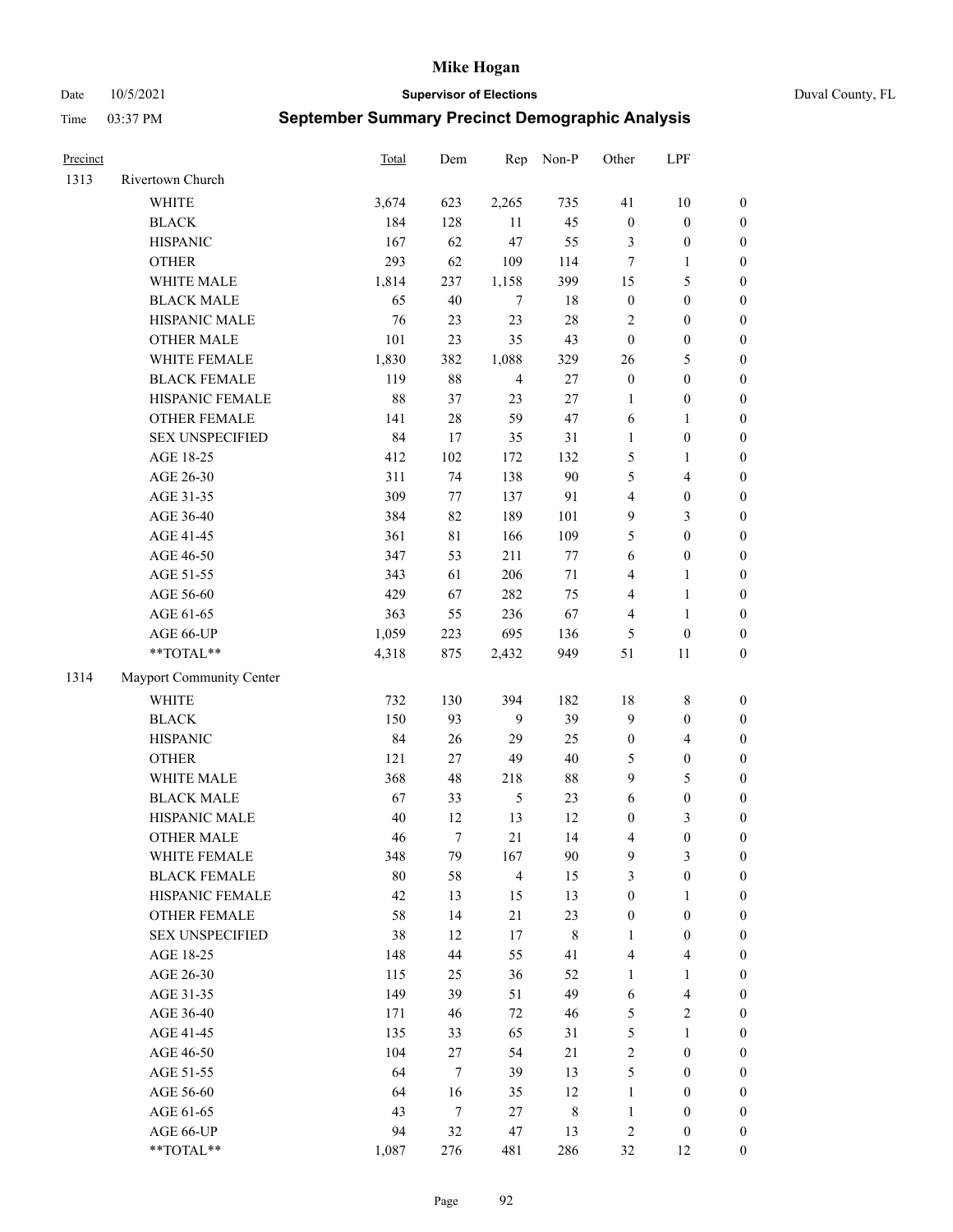Date 10/5/2021 **Supervisor of Elections** Duval County, FL

| Precinct |                                                           | Total | Dem    | Rep    | Non-P  | Other                   | LPF              |                  |
|----------|-----------------------------------------------------------|-------|--------|--------|--------|-------------------------|------------------|------------------|
| 1315     | USO Center of Jacksonville                                |       |        |        |        |                         |                  |                  |
|          | <b>WHITE</b>                                              | 4,306 | 1,043  | 1,983  | 1,165  | 90                      | 25               | 0                |
|          | <b>BLACK</b>                                              | 774   | 529    | 54     | 175    | 13                      | $\mathfrak{Z}$   | $\boldsymbol{0}$ |
|          | <b>HISPANIC</b>                                           | 421   | 152    | 108    | 149    | 8                       | $\overline{4}$   | $\boldsymbol{0}$ |
|          | <b>OTHER</b>                                              | 575   | 146    | 182    | 237    | 7                       | 3                | $\boldsymbol{0}$ |
|          | WHITE MALE                                                | 2,053 | 401    | 1,005  | 582    | 47                      | 18               | $\boldsymbol{0}$ |
|          | <b>BLACK MALE</b>                                         | 355   | 211    | 32     | 105    | 5                       | $\sqrt{2}$       | $\boldsymbol{0}$ |
|          | HISPANIC MALE                                             | 194   | 55     | 57     | 75     | 5                       | $\sqrt{2}$       | $\boldsymbol{0}$ |
|          | <b>OTHER MALE</b>                                         | 225   | 47     | $80\,$ | 94     | $\mathbf{1}$            | $\mathfrak{Z}$   | $\boldsymbol{0}$ |
|          | WHITE FEMALE                                              | 2,206 | 626    | 961    | 570    | 42                      | $\boldsymbol{7}$ | $\boldsymbol{0}$ |
|          | <b>BLACK FEMALE</b>                                       | 404   | 305    | $22\,$ | 69     | 8                       | $\boldsymbol{0}$ | 0                |
|          | HISPANIC FEMALE                                           | 217   | 93     | 48     | $71\,$ | 3                       | $\sqrt{2}$       | 0                |
|          | OTHER FEMALE                                              | 253   | 76     | 83     | 91     | 3                       | $\boldsymbol{0}$ | $\boldsymbol{0}$ |
|          | <b>SEX UNSPECIFIED</b>                                    | 169   | 56     | 39     | 69     | 4                       | $\mathbf{1}$     | $\boldsymbol{0}$ |
|          | AGE 18-25                                                 | 662   | 215    | 181    | 242    | $20\,$                  | $\overline{4}$   | $\boldsymbol{0}$ |
|          | AGE 26-30                                                 | 699   | 195    | 214    | 258    | $20\,$                  | 12               | $\boldsymbol{0}$ |
|          | AGE 31-35                                                 | 642   | 192    | 216    | 218    | $11\,$                  | $\mathfrak s$    | $\boldsymbol{0}$ |
|          | AGE 36-40                                                 | 579   | 184    | 177    | 204    | 9                       | 5                | $\boldsymbol{0}$ |
|          | AGE 41-45                                                 | 492   | 132    | 175    | 174    | $\mathbf{9}$            | $\sqrt{2}$       | $\boldsymbol{0}$ |
|          | AGE 46-50                                                 | 464   | 134    | 183    | 136    | $\,$ $\,$               | $\mathfrak{Z}$   | $\boldsymbol{0}$ |
|          | AGE 51-55                                                 | 460   | 125    | 213    | 113    | 8                       | $\mathbf{1}$     | $\boldsymbol{0}$ |
|          | AGE 56-60                                                 | 530   | 162    | 251    | 111    | 6                       | $\boldsymbol{0}$ | 0                |
|          | AGE 61-65                                                 | 497   | 171    | 206    | 105    | 13                      | $\overline{c}$   | 0                |
|          | AGE 66-UP                                                 | 1,051 | 360    | 511    | 165    | 14                      | $\mathbf{1}$     | $\boldsymbol{0}$ |
|          | $**TOTAL**$                                               | 6,076 | 1,870  | 2,327  | 1,726  | 118                     | 35               | $\boldsymbol{0}$ |
| 1401     | Church at Argyle                                          |       |        |        |        |                         |                  |                  |
|          | <b>WHITE</b>                                              | 1,501 | 328    | 796    | 330    | 36                      | 11               | $\boldsymbol{0}$ |
|          | <b>BLACK</b>                                              | 829   | 631    | 41     | 139    | 18                      | $\boldsymbol{0}$ | $\boldsymbol{0}$ |
|          | <b>HISPANIC</b>                                           | 264   | 115    | 53     | 91     | 4                       | $\mathbf{1}$     | $\boldsymbol{0}$ |
|          | <b>OTHER</b>                                              | 282   | 91     | 83     | 99     | $\boldsymbol{7}$        | $\sqrt{2}$       | $\boldsymbol{0}$ |
|          | WHITE MALE                                                | 676   | 116    | 377    | 163    | 13                      | $\boldsymbol{7}$ | $\boldsymbol{0}$ |
|          | <b>BLACK MALE</b>                                         | 308   | 210    | 24     | 66     | 8                       | $\boldsymbol{0}$ | $\boldsymbol{0}$ |
|          | HISPANIC MALE                                             | 112   | 46     | 25     | 39     | 2                       | $\boldsymbol{0}$ | $\boldsymbol{0}$ |
|          | <b>OTHER MALE</b>                                         | 103   | 25     | 40     | 33     | $\overline{\mathbf{4}}$ | $\mathbf{1}$     | $\boldsymbol{0}$ |
|          | WHITE FEMALE                                              | 814   | 211    | 412    | 164    | 23                      | 4                | 0                |
|          | <b>BLACK FEMALE</b>                                       | 513   | 415    | 16     | 72     | 10                      | $\boldsymbol{0}$ | $\overline{0}$   |
|          | HISPANIC FEMALE                                           | 148   | 67     | $28\,$ | 51     | $\overline{c}$          | $\boldsymbol{0}$ | $\overline{0}$   |
|          | <b>OTHER FEMALE</b>                                       | 148   | 59     | 37     | 49     | 2                       | $\mathbf{1}$     | $\overline{0}$   |
|          | <b>SEX UNSPECIFIED</b>                                    | 54    | 16     | 14     | $22\,$ | $\mathbf{1}$            | $\mathbf{1}$     | 0                |
|          | AGE 18-25                                                 | 292   | 112    | 67     | 96     | 16                      | $\mathbf{1}$     | 0                |
|          | AGE 26-30                                                 | 323   | 144    | 70     | 96     | $10\,$                  | 3                | 0                |
|          | AGE 31-35                                                 | 313   | 130    | 74     | 102    | 4                       | $\mathfrak{Z}$   | 0                |
|          | AGE 36-40                                                 | 274   | 124    | 78     | 61     | 8                       | $\mathfrak{Z}$   | 0                |
|          | AGE 41-45                                                 | 221   | $80\,$ | 65     | 68     | 7                       | $\mathbf{1}$     | 0                |
|          | AGE 46-50                                                 | 234   | 96     | 80     | 52     | 4                       | $\sqrt{2}$       | 0                |
|          | AGE 51-55                                                 | 235   | 107    | 92     | 33     | 3                       | $\boldsymbol{0}$ | 0                |
|          | AGE 56-60                                                 | 241   | 102    | 102    | 37     | $\boldsymbol{0}$        | $\boldsymbol{0}$ | $\overline{0}$   |
|          | AGE 61-65                                                 | 248   | 95     | 106    | 44     | 3                       | $\boldsymbol{0}$ | $\overline{0}$   |
|          | AGE 66-UP                                                 | 495   | 175    | 239    | 70     | 10                      | $\mathbf{1}$     | 0                |
|          | $\mathrm{*}\mathrm{*}\mathrm{TOTAL} \mathrm{*}\mathrm{*}$ | 2,876 | 1,165  | 973    | 659    | 65                      | 14               | $\boldsymbol{0}$ |
|          |                                                           |       |        |        |        |                         |                  |                  |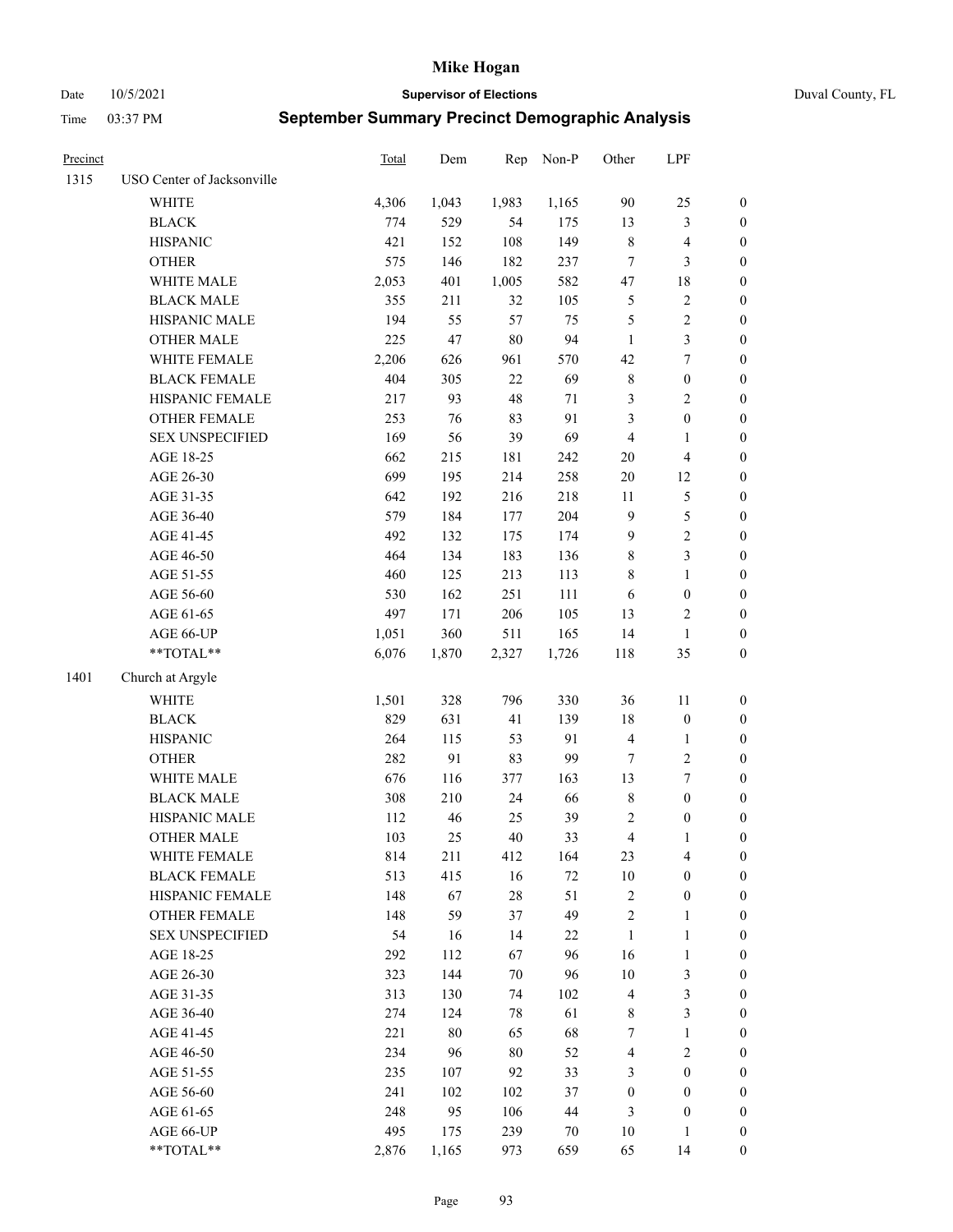Date 10/5/2021 **Supervisor of Elections** Duval County, FL

| Precinct |                              | Total   | Dem     | Rep    | Non-P | Other            | LPF              |                  |
|----------|------------------------------|---------|---------|--------|-------|------------------|------------------|------------------|
| 1402     | Kirkwood Presbyterian Church |         |         |        |       |                  |                  |                  |
|          | <b>WHITE</b>                 | 1,423   | 229     | 887    | 278   | $21\,$           | $\,$ 8 $\,$      | 0                |
|          | <b>BLACK</b>                 | 803     | 612     | 42     | 139   | $\,$ $\,$        | $\sqrt{2}$       | $\boldsymbol{0}$ |
|          | <b>HISPANIC</b>              | 265     | 102     | $77\,$ | 82    | 3                | $\mathbf{1}$     | $\boldsymbol{0}$ |
|          | <b>OTHER</b>                 | 413     | 100     | 145    | 160   | 8                | $\boldsymbol{0}$ | $\boldsymbol{0}$ |
|          | WHITE MALE                   | 701     | 96      | 447    | 145   | 6                | $\boldsymbol{7}$ | $\boldsymbol{0}$ |
|          | <b>BLACK MALE</b>            | 349     | 253     | 24     | 67    | 3                | $\sqrt{2}$       | $\boldsymbol{0}$ |
|          | HISPANIC MALE                | 121     | 43      | 39     | 36    | $\overline{c}$   | $\mathbf{1}$     | $\boldsymbol{0}$ |
|          | <b>OTHER MALE</b>            | 156     | 39      | 58     | 55    | 4                | $\boldsymbol{0}$ | $\boldsymbol{0}$ |
|          | WHITE FEMALE                 | 707     | 132     | 431    | 128   | 15               | 1                | $\boldsymbol{0}$ |
|          | <b>BLACK FEMALE</b>          | 444     | 352     | 17     | 70    | 5                | $\boldsymbol{0}$ | $\boldsymbol{0}$ |
|          | HISPANIC FEMALE              | 144     | 59      | 38     | 46    | $\mathbf{1}$     | $\boldsymbol{0}$ | $\boldsymbol{0}$ |
|          | OTHER FEMALE                 | 205     | 52      | 79     | 70    | 4                | $\boldsymbol{0}$ | $\boldsymbol{0}$ |
|          | <b>SEX UNSPECIFIED</b>       | $77 \,$ | 17      | 18     | 42    | $\boldsymbol{0}$ | $\boldsymbol{0}$ | $\boldsymbol{0}$ |
|          | AGE 18-25                    | 262     | 98      | 59     | 102   | $\mathbf{1}$     | $\sqrt{2}$       | $\boldsymbol{0}$ |
|          | AGE 26-30                    | 248     | 85      | 68     | 90    | 3                | $\sqrt{2}$       | $\boldsymbol{0}$ |
|          | AGE 31-35                    | 256     | 86      | 87     | 80    | 1                | $\sqrt{2}$       | $\boldsymbol{0}$ |
|          | AGE 36-40                    | 247     | 110     | 61     | 64    | 9                | 3                | $\boldsymbol{0}$ |
|          | AGE 41-45                    | 231     | 96      | $71\,$ | 59    | 4                | $\mathbf{1}$     | $\boldsymbol{0}$ |
|          | AGE 46-50                    | 220     | 76      | 94     | 47    | 3                | $\boldsymbol{0}$ | $\boldsymbol{0}$ |
|          | AGE 51-55                    | 253     | 92      | 112    | 45    | 4                | $\boldsymbol{0}$ | $\boldsymbol{0}$ |
|          | AGE 56-60                    | 311     | 102     | 149    | 55    | 5                | $\boldsymbol{0}$ | 0                |
|          | AGE 61-65                    | 290     | 97      | 145    | 41    | $\boldsymbol{7}$ | $\boldsymbol{0}$ | $\boldsymbol{0}$ |
|          | AGE 66-UP                    | 586     | 201     | 305    | 76    | 3                | $\mathbf{1}$     | $\boldsymbol{0}$ |
|          | $**TOTAL**$                  | 2,904   | 1,043   | 1,151  | 659   | 40               | 11               | $\boldsymbol{0}$ |
|          |                              |         |         |        |       |                  |                  |                  |
| 1403     | Argyle Branch Library        |         |         |        |       |                  |                  |                  |
|          | <b>WHITE</b>                 | 1,372   | 262     | 750    | 326   | 28               | 6                | $\boldsymbol{0}$ |
|          | <b>BLACK</b>                 | 751     | 574     | 21     | 143   | 12               | $\mathbf{1}$     | $\boldsymbol{0}$ |
|          | <b>HISPANIC</b>              | 297     | 107     | 80     | 107   | 3                | $\boldsymbol{0}$ | $\boldsymbol{0}$ |
|          | <b>OTHER</b>                 | 286     | 90      | 98     | 92    | 6                | $\boldsymbol{0}$ | $\boldsymbol{0}$ |
|          | WHITE MALE                   | 640     | $107\,$ | 362    | 153   | 12               | 6                | $\boldsymbol{0}$ |
|          | <b>BLACK MALE</b>            | 323     | 233     | $10\,$ | 69    | 10               | $\mathbf{1}$     | $\boldsymbol{0}$ |
|          | HISPANIC MALE                | 138     | 42      | 44     | 51    | $\mathbf{1}$     | $\boldsymbol{0}$ | 0                |
|          | <b>OTHER MALE</b>            | 115     | 29      | 44     | 41    | $\mathbf{1}$     | $\boldsymbol{0}$ | $\boldsymbol{0}$ |
|          | WHITE FEMALE                 | 719     | 154     | 380    | 170   | 15               | 0                | 0                |
|          | <b>BLACK FEMALE</b>          | 413     | 330     | $10\,$ | 71    | 2                | $\boldsymbol{0}$ | $\overline{0}$   |
|          | HISPANIC FEMALE              | 154     | 62      | 36     | 54    | $\overline{c}$   | $\boldsymbol{0}$ | $\overline{0}$   |
|          | OTHER FEMALE                 | 140     | 47      | 50     | 38    | 5                | $\boldsymbol{0}$ | $\overline{0}$   |
|          | <b>SEX UNSPECIFIED</b>       | 64      | 29      | 13     | 21    | $\mathbf{1}$     | $\boldsymbol{0}$ | 0                |
|          | AGE 18-25                    | 291     | 108     | 66     | 107   | 10               | $\boldsymbol{0}$ | 0                |
|          | AGE 26-30                    | 245     | 89      | 73     | 79    | 4                | $\boldsymbol{0}$ | 0                |
|          | AGE 31-35                    | 302     | 99      | 85     | 110   | 8                | $\boldsymbol{0}$ | 0                |
|          | AGE 36-40                    | 266     | 113     | 66     | 80    | 4                | $\mathfrak{Z}$   | 0                |
|          | AGE 41-45                    | 246     | 107     | 57     | 74    | 7                | $\mathbf{1}$     | 0                |
|          | AGE 46-50                    | 226     | 93      | 80     | 47    | 5                | $\mathbf{1}$     | 0                |
|          | AGE 51-55                    | 210     | 81      | 81     | 45    | 3                | $\boldsymbol{0}$ | 0                |
|          | AGE 56-60                    | 240     | 79      | 128    | 30    | $\overline{c}$   | 1                | 0                |
|          | AGE 61-65                    | 225     | 89      | 99     | 33    | 3                | $\mathbf{1}$     | 0                |
|          | AGE 66-UP                    | 455     | 175     | 214    | 63    | 3                | $\boldsymbol{0}$ | 0                |
|          | **TOTAL**                    | 2,706   | 1,033   | 949    | 668   | 49               | 7                | $\boldsymbol{0}$ |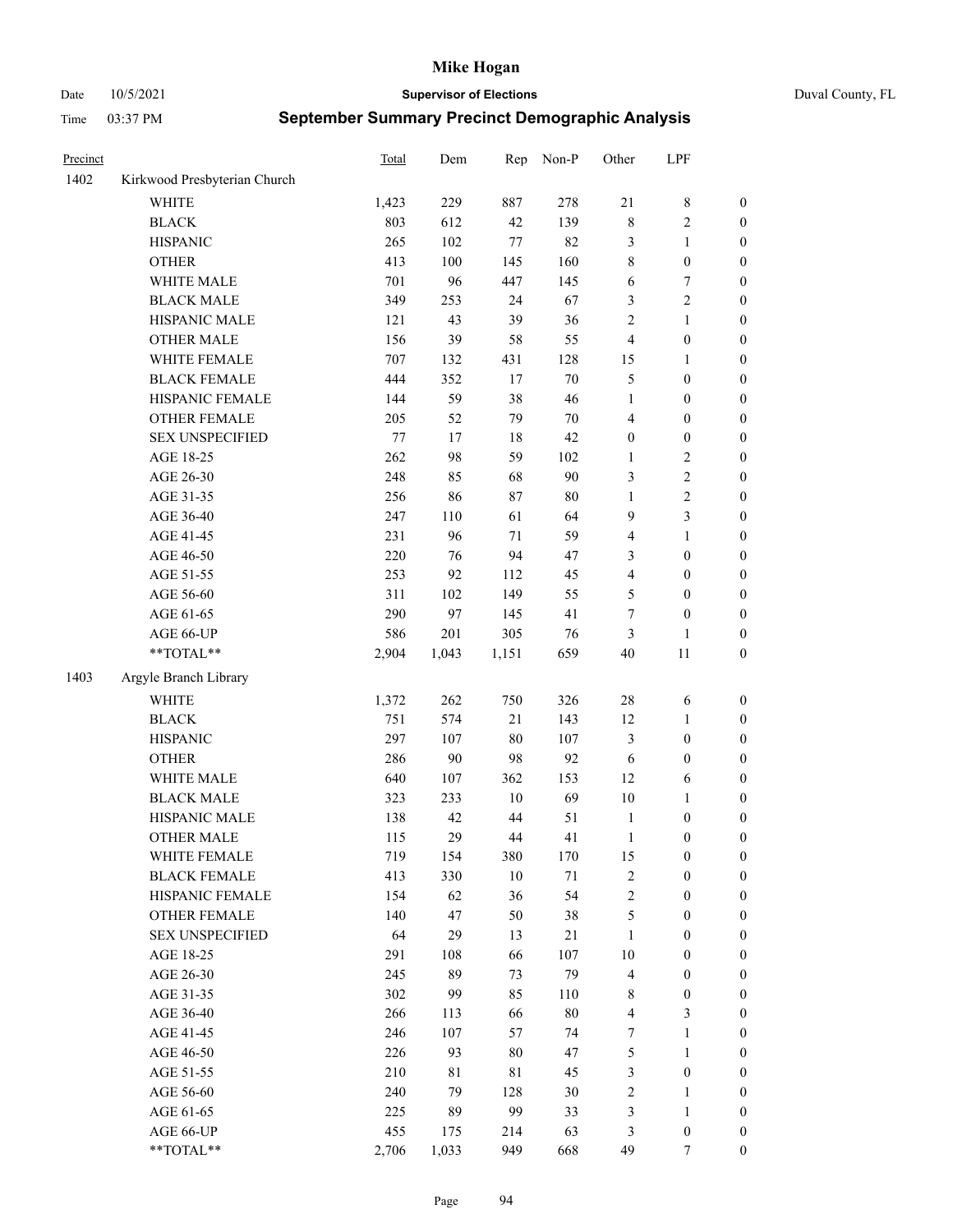Date 10/5/2021 **Supervisor of Elections** Duval County, FL

| Precinct |                            | <b>Total</b> | Dem    | Rep            | Non-P          | Other                   | LPF              |                  |
|----------|----------------------------|--------------|--------|----------------|----------------|-------------------------|------------------|------------------|
| 1404     | Grace Church of Avondale   |              |        |                |                |                         |                  |                  |
|          | <b>WHITE</b>               | 3,847        | 1,603  | 1,462          | 702            | 51                      | 29               | 0                |
|          | <b>BLACK</b>               | 86           | 64     | 5              | 15             | $\mathbf{1}$            | $\mathbf{1}$     | 0                |
|          | <b>HISPANIC</b>            | 153          | 75     | 31             | 41             | 5                       | $\mathbf{1}$     | $\boldsymbol{0}$ |
|          | <b>OTHER</b>               | 250          | 101    | 53             | 91             | $\overline{c}$          | $\mathfrak{Z}$   | $\boldsymbol{0}$ |
|          | WHITE MALE                 | 1,806        | 645    | 730            | 388            | 25                      | 18               | $\boldsymbol{0}$ |
|          | <b>BLACK MALE</b>          | 50           | 33     | $\mathfrak{Z}$ | 12             | $\mathbf{1}$            | 1                | $\boldsymbol{0}$ |
|          | HISPANIC MALE              | $70\,$       | 34     | 16             | 17             | 2                       | $\mathbf{1}$     | $\boldsymbol{0}$ |
|          | <b>OTHER MALE</b>          | 101          | 39     | 19             | 41             | $\boldsymbol{0}$        | $\mathfrak{2}$   | $\boldsymbol{0}$ |
|          | WHITE FEMALE               | 2,015        | 950    | 722            | 307            | 25                      | 11               | $\boldsymbol{0}$ |
|          | <b>BLACK FEMALE</b>        | 34           | 29     | $\sqrt{2}$     | $\mathfrak{Z}$ | $\boldsymbol{0}$        | $\boldsymbol{0}$ | $\boldsymbol{0}$ |
|          | HISPANIC FEMALE            | $8\sqrt{1}$  | 40     | 15             | 23             | 3                       | $\boldsymbol{0}$ | 0                |
|          | OTHER FEMALE               | 101          | 47     | 23             | 29             | $\overline{2}$          | $\boldsymbol{0}$ | $\boldsymbol{0}$ |
|          | <b>SEX UNSPECIFIED</b>     | 78           | 26     | 21             | 29             | $\mathbf{1}$            | $\mathbf{1}$     | $\boldsymbol{0}$ |
|          | AGE 18-25                  | 331          | 139    | 104            | $78\,$         | 7                       | $\mathfrak{Z}$   | $\boldsymbol{0}$ |
|          | AGE 26-30                  | 433          | 182    | 138            | 100            | 8                       | $\mathfrak s$    | $\boldsymbol{0}$ |
|          | AGE 31-35                  | 496          | 212    | 148            | 126            | 6                       | $\overline{4}$   | $\boldsymbol{0}$ |
|          | AGE 36-40                  | 462          | 204    | 118            | 132            | $\boldsymbol{7}$        | $\mathbf{1}$     | $\boldsymbol{0}$ |
|          | AGE 41-45                  | 377          | 162    | 102            | 95             | $\tau$                  | $11\,$           | $\boldsymbol{0}$ |
|          | AGE 46-50                  | 328          | 140    | 121            | 59             | $\overline{\mathbf{4}}$ | $\overline{4}$   | $\boldsymbol{0}$ |
|          | AGE 51-55                  | 358          | 120    | 144            | 89             | 5                       | $\boldsymbol{0}$ | $\boldsymbol{0}$ |
|          | AGE 56-60                  | 376          | 146    | 166            | 57             | 5                       | $\sqrt{2}$       | 0                |
|          | AGE 61-65                  | 334          | 160    | 128            | 39             | 5                       | $\sqrt{2}$       | $\boldsymbol{0}$ |
|          | AGE 66-UP                  | 841          | 378    | 382            | 74             | 5                       | $\overline{c}$   | $\boldsymbol{0}$ |
|          | $**TOTAL**$                | 4,336        | 1,843  | 1,551          | 849            | 59                      | 34               | $\boldsymbol{0}$ |
| 1405     | Murray Hill Baptist Church |              |        |                |                |                         |                  |                  |
|          |                            |              |        |                |                |                         |                  |                  |
|          | <b>WHITE</b>               | 1,839        | 790    | 637            | 363            | 29                      | 20               | $\boldsymbol{0}$ |
|          | <b>BLACK</b>               | 180          | 135    | $11\,$         | 34             | $\boldsymbol{0}$        | $\boldsymbol{0}$ | $\boldsymbol{0}$ |
|          | <b>HISPANIC</b>            | 102          | 50     | 24             | 25             | 2                       | $\mathbf{1}$     | $\boldsymbol{0}$ |
|          | <b>OTHER</b>               | 142          | 64     | 33             | 41             | $\overline{c}$          | $\overline{2}$   | $\boldsymbol{0}$ |
|          | WHITE MALE                 | 841          | 324    | 302            | 191            | 14                      | 10               | $\boldsymbol{0}$ |
|          | <b>BLACK MALE</b>          | 78           | 53     | $\sqrt{6}$     | 19             | $\boldsymbol{0}$        | $\boldsymbol{0}$ | $\boldsymbol{0}$ |
|          | HISPANIC MALE              | 44           | $20\,$ | 14             | $10\,$         | $\boldsymbol{0}$        | $\boldsymbol{0}$ | 0                |
|          | <b>OTHER MALE</b>          | 56           | 21     | 14             | $20\,$         | $\boldsymbol{0}$        | $\mathbf{1}$     | $\boldsymbol{0}$ |
|          | WHITE FEMALE               | 977          | 461    | 326            | 166            | 15                      | 9                | 0                |
|          | <b>BLACK FEMALE</b>        | 97           | 77     | 5              | 15             | $\boldsymbol{0}$        | $\boldsymbol{0}$ | $\boldsymbol{0}$ |
|          | HISPANIC FEMALE            | 56           | 29     | $10\,$         | 14             | 2                       | 1                | $\overline{0}$   |
|          | <b>OTHER FEMALE</b>        | 54           | 30     | 14             | 8              | 2                       | $\boldsymbol{0}$ | 0                |
|          | <b>SEX UNSPECIFIED</b>     | 60           | 24     | 14             | $20\,$         | $\boldsymbol{0}$        | $\mathfrak{2}$   | 0                |
|          | AGE 18-25                  | 145          | 67     | 30             | 42             | 4                       | $\sqrt{2}$       | 0                |
|          | AGE 26-30                  | 270          | 126    | 60             | $72\,$         | 9                       | 3                | 0                |
|          | AGE 31-35                  | 322          | 168    | 72             | 65             | 6                       | $11\,$           | 0                |
|          | AGE 36-40                  | 226          | 126    | 47             | 51             | 2                       | $\boldsymbol{0}$ | 0                |
|          | AGE 41-45                  | 189          | 95     | 44             | 48             | $\mathbf{1}$            | $\mathbf{1}$     | 0                |
|          | AGE 46-50                  | 141          | 57     | 42             | 35             | 4                       | $\mathfrak{Z}$   | 0                |
|          | AGE 51-55                  | 144          | 58     | 52             | 32             | $\boldsymbol{0}$        | $\sqrt{2}$       | 0                |
|          | AGE 56-60                  | 142          | 57     | 59             | 23             | 3                       | $\boldsymbol{0}$ | 0                |
|          | AGE 61-65                  | 177          | 71     | 73             | 32             | $\mathbf{1}$            | $\boldsymbol{0}$ | 0                |
|          | AGE 66-UP                  | 507          | 214    | 226            | 63             | 3                       | $\mathbf{1}$     | 0                |
|          | **TOTAL**                  | 2,263        | 1,039  | 705            | 463            | 33                      | 23               | $\boldsymbol{0}$ |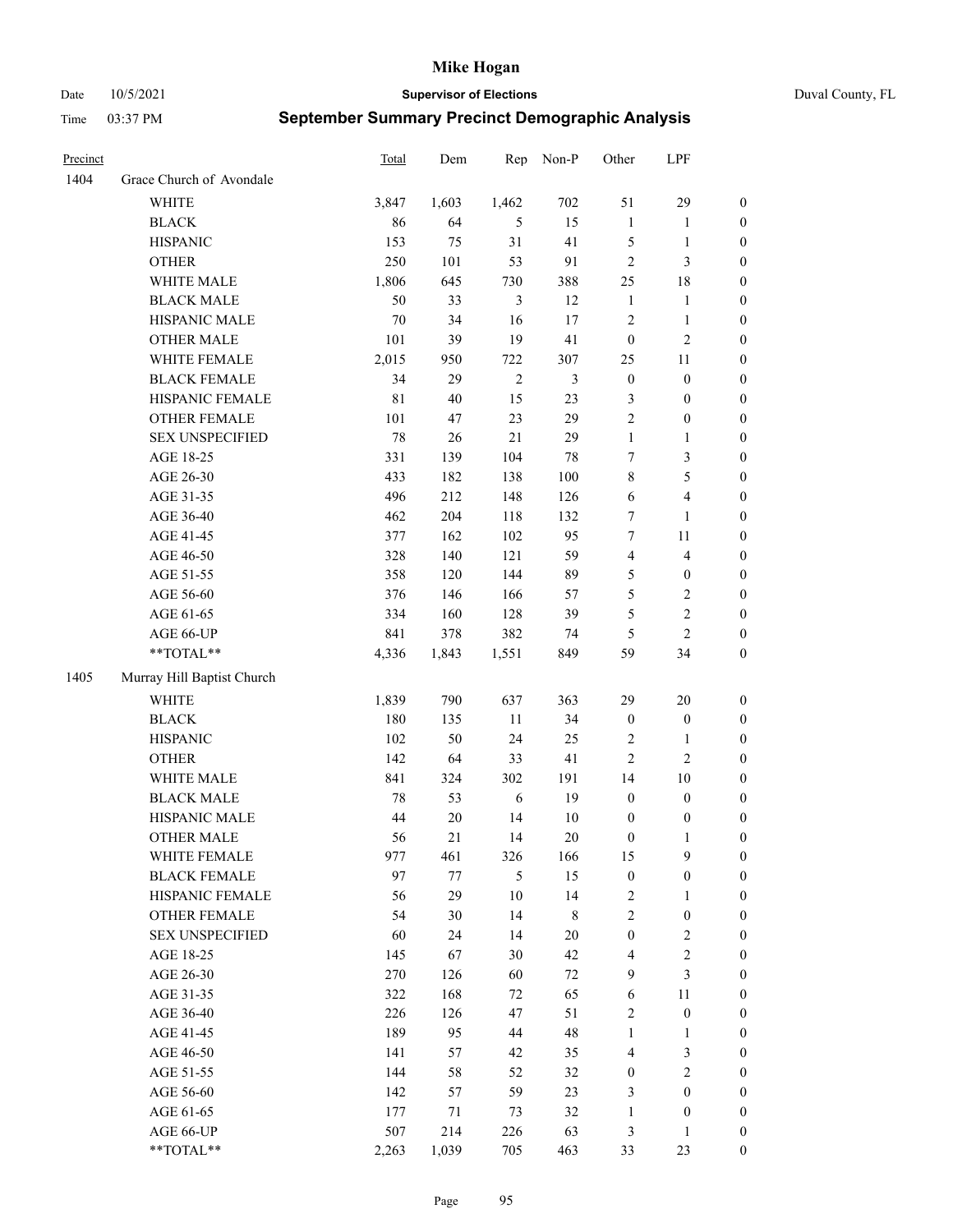#### Date 10/5/2021 **Supervisor of Elections** Duval County, FL

| Precinct |                                           | Total       | Dem    | Rep            | Non-P  | Other            | LPF                     |                  |
|----------|-------------------------------------------|-------------|--------|----------------|--------|------------------|-------------------------|------------------|
| 1406     | Hillcrest Baptist                         |             |        |                |        |                  |                         |                  |
|          | <b>WHITE</b>                              | 1,008       | 206    | 583            | 199    | 11               | $\mathbf{9}$            | 0                |
|          | <b>BLACK</b>                              | 342         | 275    | 14             | 46     | 5                | $\sqrt{2}$              | $\boldsymbol{0}$ |
|          | <b>HISPANIC</b>                           | 145         | 56     | 37             | 49     | 2                | $\mathbf{1}$            | $\boldsymbol{0}$ |
|          | <b>OTHER</b>                              | 178         | 35     | 49             | 85     | 7                | $\sqrt{2}$              | $\boldsymbol{0}$ |
|          | WHITE MALE                                | 460         | 76     | 279            | 95     | 4                | 6                       | $\boldsymbol{0}$ |
|          | <b>BLACK MALE</b>                         | 141         | 104    | 10             | 21     | 4                | $\sqrt{2}$              | $\boldsymbol{0}$ |
|          | HISPANIC MALE                             | 59          | $18\,$ | 16             | 24     | $\boldsymbol{0}$ | $\mathbf{1}$            | $\boldsymbol{0}$ |
|          | <b>OTHER MALE</b>                         | 77          | 15     | 25             | 34     | $\mathbf{1}$     | $\sqrt{2}$              | $\boldsymbol{0}$ |
|          | WHITE FEMALE                              | 534         | 126    | 295            | 103    | 7                | $\mathfrak{Z}$          | $\boldsymbol{0}$ |
|          | <b>BLACK FEMALE</b>                       | 196         | 168    | $\overline{4}$ | 23     | $\mathbf{1}$     | $\boldsymbol{0}$        | $\boldsymbol{0}$ |
|          | HISPANIC FEMALE                           | $8\sqrt{1}$ | 34     | 20             | 25     | $\overline{c}$   | $\boldsymbol{0}$        | $\boldsymbol{0}$ |
|          | <b>OTHER FEMALE</b>                       | 85          | 19     | 21             | 39     | 6                | $\boldsymbol{0}$        | $\boldsymbol{0}$ |
|          | <b>SEX UNSPECIFIED</b>                    | 40          | 12     | 13             | 15     | $\boldsymbol{0}$ | $\boldsymbol{0}$        | $\boldsymbol{0}$ |
|          | AGE 18-25                                 | 148         | 49     | 41             | 52     | 5                | 1                       | $\boldsymbol{0}$ |
|          | AGE 26-30                                 | 133         | 40     | 37             | 46     | 5                | $\mathfrak{S}$          | $\boldsymbol{0}$ |
|          | AGE 31-35                                 | 169         | 66     | 47             | 49     | 3                | $\overline{\mathbf{4}}$ | $\boldsymbol{0}$ |
|          | AGE 36-40                                 | 139         | 47     | 43             | 46     | $\mathbf{1}$     | $\sqrt{2}$              | $\boldsymbol{0}$ |
|          | AGE 41-45                                 | 114         | 43     | 37             | 30     | $\overline{4}$   | $\boldsymbol{0}$        | $\boldsymbol{0}$ |
|          | AGE 46-50                                 | 124         | 36     | 52             | 32     | 4                | $\boldsymbol{0}$        | $\boldsymbol{0}$ |
|          | AGE 51-55                                 | 140         | 50     | 64             | 25     | 1                | $\boldsymbol{0}$        | $\boldsymbol{0}$ |
|          | AGE 56-60                                 | 170         | 45     | 92             | 32     | $\boldsymbol{0}$ | $\mathbf{1}$            | 0                |
|          | AGE 61-65                                 | 165         | 63     | 83             | 17     | $\mathbf{1}$     | $\mathbf{1}$            | 0                |
|          | AGE 66-UP                                 | 371         | 133    | 187            | 50     | $\mathbf{1}$     | $\boldsymbol{0}$        | $\boldsymbol{0}$ |
|          | **TOTAL**                                 | 1,673       | 572    | 683            | 379    | $25\,$           | 14                      | $\boldsymbol{0}$ |
| 1407     | Jacksonville Association of Fire Fighters |             |        |                |        |                  |                         |                  |
|          | WHITE                                     | 1,097       | 542    | 254            | 260    | $27\,$           | 14                      | $\boldsymbol{0}$ |
|          | <b>BLACK</b>                              | 251         | 188    | 12             | 47     | 3                | $\mathbf{1}$            | $\boldsymbol{0}$ |
|          | <b>HISPANIC</b>                           | $71\,$      | 37     | 12             | 18     | 4                | $\boldsymbol{0}$        | $\boldsymbol{0}$ |
|          | <b>OTHER</b>                              | 132         | 51     | 23             | 54     | 3                | $\mathbf{1}$            | $\boldsymbol{0}$ |
|          | WHITE MALE                                | 545         | 243    | 130            | 143    | 17               | 12                      | $\boldsymbol{0}$ |
|          | <b>BLACK MALE</b>                         | 105         | 74     | $\mathfrak{S}$ | 24     | $\mathbf{1}$     | $\mathbf{1}$            | $\boldsymbol{0}$ |
|          | HISPANIC MALE                             | 27          | $10\,$ | 5              | 11     | $\mathbf{1}$     | $\boldsymbol{0}$        | 0                |
|          | OTHER MALE                                | 57          | 23     | 9              | 23     | $\mathbf{1}$     | $\mathbf{1}$            | $\boldsymbol{0}$ |
|          | WHITE FEMALE                              | 537         | 290    | 122            | 113    | 10               | 2                       | 0                |
|          | <b>BLACK FEMALE</b>                       | 144         | 114    | 6              | $22\,$ | 2                | $\boldsymbol{0}$        | $\overline{0}$   |
|          | HISPANIC FEMALE                           | 43          | 26     | 7              | 7      | 3                | $\boldsymbol{0}$        | $\overline{0}$   |
|          | OTHER FEMALE                              | 52          | $22\,$ | $10\,$         | 19     | $\mathbf{1}$     | $\boldsymbol{0}$        | $\overline{0}$   |
|          | <b>SEX UNSPECIFIED</b>                    | 41          | 16     | 7              | 17     | $\mathbf{1}$     | $\boldsymbol{0}$        | 0                |
|          | AGE 18-25                                 | 152         | 89     | 16             | $40\,$ | 6                | $\mathbf{1}$            | 0                |
|          | AGE 26-30                                 | 269         | 152    | 48             | 62     | 6                | $\mathbf{1}$            | 0                |
|          | AGE 31-35                                 | 289         | 135    | 50             | 89     | $\mathbf{9}$     | 6                       | 0                |
|          | AGE 36-40                                 | 167         | 79     | 30             | 49     | 5                | $\overline{\mathbf{4}}$ | 0                |
|          | AGE 41-45                                 | 120         | 51     | 18             | 47     | 3                | $\mathbf{1}$            | 0                |
|          | AGE 46-50                                 | 115         | 65     | 22             | 23     | 3                | $\sqrt{2}$              | 0                |
|          | AGE 51-55                                 | 93          | 46     | 25             | 18     | 3                | $\mathbf{1}$            | 0                |
|          | AGE 56-60                                 | 81          | 41     | 23             | 17     | $\boldsymbol{0}$ | $\boldsymbol{0}$        | $\overline{0}$   |
|          | AGE 61-65                                 | 89          | 58     | 16             | 14     | 1                | $\boldsymbol{0}$        | $\overline{0}$   |
|          | AGE 66-UP                                 | 176         | 102    | 53             | $20\,$ | $\mathbf{1}$     | $\boldsymbol{0}$        | 0                |
|          | **TOTAL**                                 | 1,551       | 818    | 301            | 379    | 37               | 16                      | $\boldsymbol{0}$ |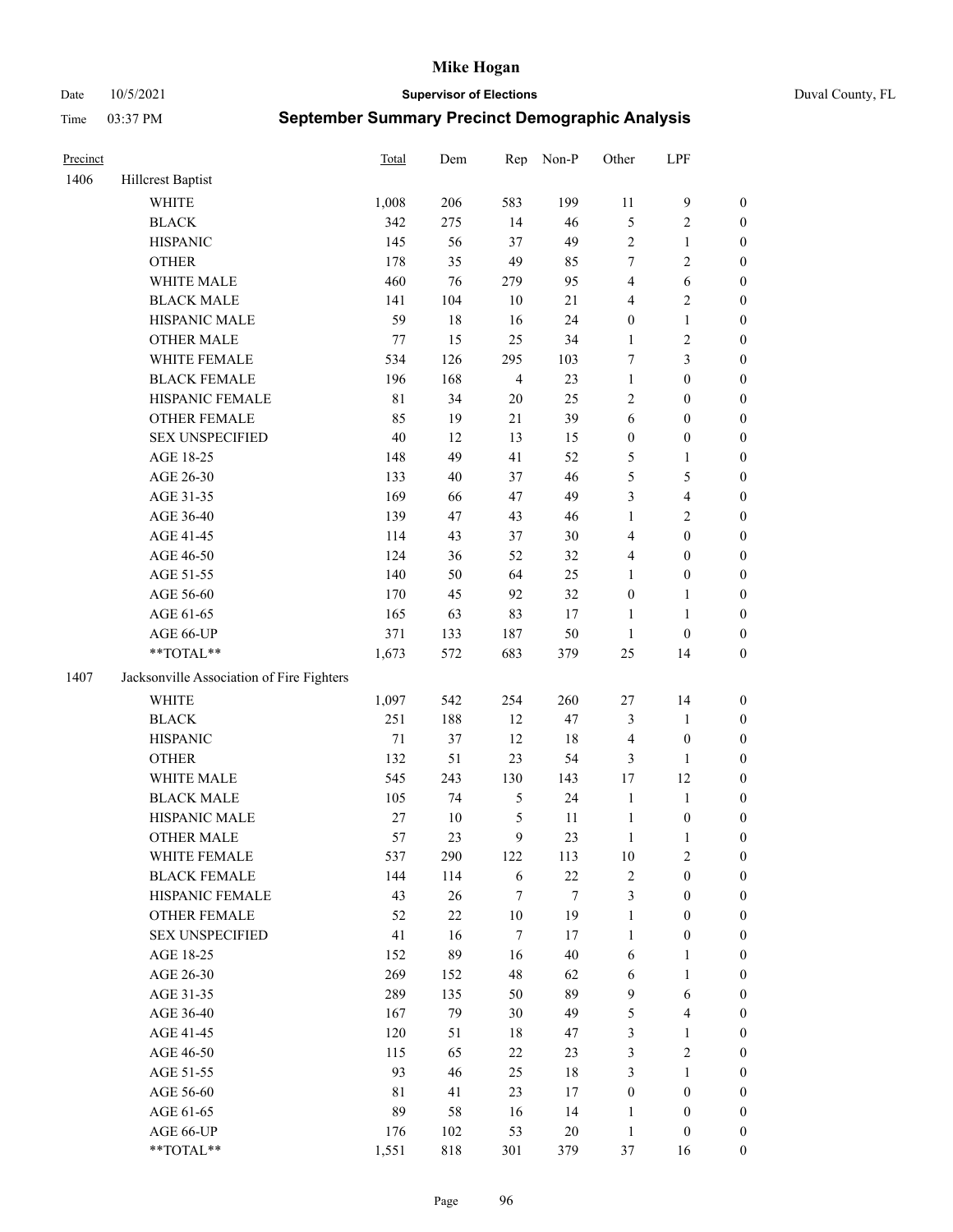Date 10/5/2021 **Supervisor of Elections** Duval County, FL

| Precinct |                               | Total | Dem         | Rep    | Non-P  | Other                   | LPF                     |                  |
|----------|-------------------------------|-------|-------------|--------|--------|-------------------------|-------------------------|------------------|
| 1408     | St. Johns Presbyterian Church |       |             |        |        |                         |                         |                  |
|          | WHITE                         | 2,942 | 903         | 1,413  | 567    | $44\,$                  | 15                      | 0                |
|          | <b>BLACK</b>                  | 217   | 154         | 25     | 36     | $\overline{c}$          | $\boldsymbol{0}$        | 0                |
|          | <b>HISPANIC</b>               | 121   | 51          | 31     | 35     | 4                       | $\boldsymbol{0}$        | $\boldsymbol{0}$ |
|          | <b>OTHER</b>                  | 212   | 68          | 62     | 73     | 8                       | 1                       | $\boldsymbol{0}$ |
|          | WHITE MALE                    | 1,378 | 358         | 693    | 298    | 19                      | $10\,$                  | $\boldsymbol{0}$ |
|          | <b>BLACK MALE</b>             | 101   | 64          | 14     | 22     | $\mathbf{1}$            | $\boldsymbol{0}$        | $\boldsymbol{0}$ |
|          | HISPANIC MALE                 | 60    | 25          | 16     | 19     | $\boldsymbol{0}$        | $\boldsymbol{0}$        | $\boldsymbol{0}$ |
|          | <b>OTHER MALE</b>             | 83    | $28\,$      | $27\,$ | 27     | $\boldsymbol{0}$        | $\mathbf{1}$            | $\boldsymbol{0}$ |
|          | WHITE FEMALE                  | 1,529 | 537         | 701    | 261    | 25                      | $\mathfrak{S}$          | $\boldsymbol{0}$ |
|          | <b>BLACK FEMALE</b>           | 114   | $88\,$      | 11     | 14     | $\mathbf{1}$            | $\boldsymbol{0}$        | 0                |
|          | HISPANIC FEMALE               | 58    | 25          | 14     | 15     | $\overline{\mathbf{4}}$ | $\boldsymbol{0}$        | 0                |
|          | OTHER FEMALE                  | 85    | $28\,$      | 25     | 25     | 7                       | $\boldsymbol{0}$        | $\boldsymbol{0}$ |
|          | <b>SEX UNSPECIFIED</b>        | 84    | 23          | 30     | 30     | $\mathbf{1}$            | $\boldsymbol{0}$        | $\boldsymbol{0}$ |
|          | AGE 18-25                     | 249   | $8\sqrt{1}$ | 74     | $77\,$ | 14                      | $\mathfrak{Z}$          | $\boldsymbol{0}$ |
|          | AGE 26-30                     | 336   | 122         | 116    | 90     | 8                       | $\boldsymbol{0}$        | $\boldsymbol{0}$ |
|          | AGE 31-35                     | 367   | 135         | 129    | 91     | 8                       | $\overline{\mathbf{4}}$ | $\boldsymbol{0}$ |
|          | AGE 36-40                     | 335   | 126         | 108    | 94     | 5                       | $\sqrt{2}$              | $\boldsymbol{0}$ |
|          | AGE 41-45                     | 255   | 91          | 86     | $72\,$ | $\overline{4}$          | $\overline{2}$          | $\boldsymbol{0}$ |
|          | AGE 46-50                     | 236   | 67          | 110    | 54     | 4                       | $\mathbf{1}$            | $\boldsymbol{0}$ |
|          | AGE 51-55                     | 248   | 70          | 121    | 52     | $\overline{\mathbf{4}}$ | $\mathbf{1}$            | 0                |
|          | AGE 56-60                     | 286   | 93          | 143    | 48     | $\sqrt{2}$              | $\boldsymbol{0}$        | 0                |
|          | AGE 61-65                     | 365   | 109         | 210    | $40\,$ | 5                       | $\mathbf{1}$            | 0                |
|          | AGE 66-UP                     | 815   | 282         | 434    | 93     | $\overline{4}$          | $\sqrt{2}$              | $\boldsymbol{0}$ |
|          | **TOTAL**                     | 3,492 | 1,176       | 1,531  | 711    | 58                      | 16                      | $\boldsymbol{0}$ |
| 1409     | St. Peter's Episcopal Church  |       |             |        |        |                         |                         |                  |
|          | <b>WHITE</b>                  | 3,148 | 681         | 1,721  | 668    | 68                      | $10\,$                  | $\boldsymbol{0}$ |
|          | <b>BLACK</b>                  | 1,293 | 961         | 53     | 263    | 15                      | $\mathbf{1}$            | $\boldsymbol{0}$ |
|          | <b>HISPANIC</b>               | 449   | 179         | 95     | 164    | $\,$ $\,$               | $\mathfrak{Z}$          | $\boldsymbol{0}$ |
|          | <b>OTHER</b>                  | 531   | 136         | 166    | 216    | 11                      | $\sqrt{2}$              | $\boldsymbol{0}$ |
|          | WHITE MALE                    | 1,536 | 279         | 870    | 351    | 28                      | $8\,$                   | $\boldsymbol{0}$ |
|          | <b>BLACK MALE</b>             | 570   | 386         | 26     | 149    | $\overline{9}$          | $\boldsymbol{0}$        | $\boldsymbol{0}$ |
|          | HISPANIC MALE                 | 217   | 71          | 54     | $88\,$ | $\mathfrak{Z}$          | 1                       | $\boldsymbol{0}$ |
|          | <b>OTHER MALE</b>             | 205   | 49          | 75     | 76     | 5                       | $\boldsymbol{0}$        | $\boldsymbol{0}$ |
|          | WHITE FEMALE                  | 1,568 | 397         | 826    | 306    | 37                      | 2                       | 0                |
|          | <b>BLACK FEMALE</b>           | 701   | 559         | 25     | 110    | 6                       | $\mathbf{1}$            | $\boldsymbol{0}$ |
|          | HISPANIC FEMALE               | 220   | 102         | 39     | 73     | 5                       | $\mathbf{1}$            | $\boldsymbol{0}$ |
|          | OTHER FEMALE                  | 235   | 67          | $72\,$ | 91     | 4                       | $\mathbf{1}$            | $\overline{0}$   |
|          | <b>SEX UNSPECIFIED</b>        | 169   | 47          | 48     | 67     | 5                       | $\sqrt{2}$              | 0                |
|          | AGE 18-25                     | 644   | 238         | 155    | 229    | 19                      | $\mathfrak{Z}$          | $\theta$         |
|          | AGE 26-30                     | 562   | 182         | 161    | 202    | 13                      | $\overline{\mathbf{4}}$ | 0                |
|          | AGE 31-35                     | 520   | 196         | 150    | 159    | 14                      | 1                       | 0                |
|          | AGE 36-40                     | 446   | 167         | 146    | 117    | 10                      | 6                       | 0                |
|          | AGE 41-45                     | 433   | 156         | 139    | 128    | 10                      | $\boldsymbol{0}$        | 0                |
|          | AGE 46-50                     | 384   | 142         | 146    | $90\,$ | 6                       | $\boldsymbol{0}$        | 0                |
|          | AGE 51-55                     | 441   | 155         | 168    | 111    | 7                       | $\boldsymbol{0}$        | $\boldsymbol{0}$ |
|          | AGE 56-60                     | 496   | 196         | 212    | 82     | 5                       | $\mathbf{1}$            | $\boldsymbol{0}$ |
|          | AGE 61-65                     | 466   | 163         | 225    | 72     | 6                       | $\boldsymbol{0}$        | $\boldsymbol{0}$ |
|          | AGE 66-UP                     | 1,029 | 362         | 533    | 121    | 12                      | $\mathbf{1}$            | $\boldsymbol{0}$ |
|          | **TOTAL**                     | 5,421 | 1,957       | 2,035  | 1,311  | 102                     | 16                      | $\boldsymbol{0}$ |
|          |                               |       |             |        |        |                         |                         |                  |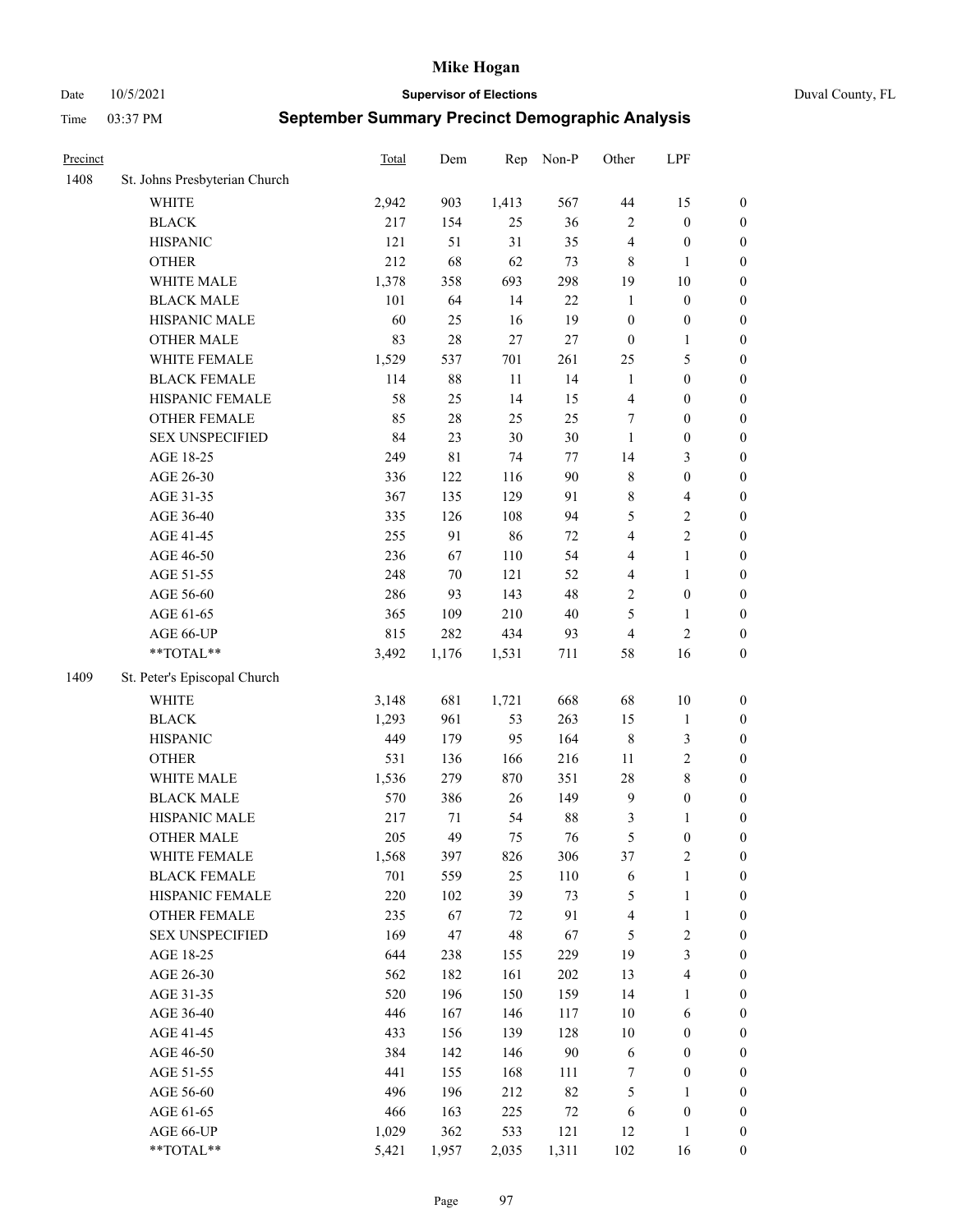Date 10/5/2021 **Supervisor of Elections** Duval County, FL

| Precinct |                                | Total | Dem    | Rep            | Non-P  | Other            | LPF                     |                  |
|----------|--------------------------------|-------|--------|----------------|--------|------------------|-------------------------|------------------|
| 1410     | Fleet Reserve                  |       |        |                |        |                  |                         |                  |
|          | WHITE                          | 2,440 | 509    | 1,327          | 540    | 49               | 15                      | 0                |
|          | <b>BLACK</b>                   | 1,568 | 1,200  | 62             | 284    | 19               | $\mathfrak{Z}$          | 0                |
|          | <b>HISPANIC</b>                | 414   | 157    | $8\sqrt{1}$    | 166    | $\boldsymbol{7}$ | $\mathfrak{Z}$          | $\boldsymbol{0}$ |
|          | <b>OTHER</b>                   | 500   | 174    | 119            | 198    | 5                | $\overline{\mathbf{4}}$ | $\boldsymbol{0}$ |
|          | WHITE MALE                     | 1,100 | 176    | 632            | 256    | 28               | $8\,$                   | $\boldsymbol{0}$ |
|          | <b>BLACK MALE</b>              | 608   | 425    | 43             | 131    | 8                | 1                       | $\boldsymbol{0}$ |
|          | HISPANIC MALE                  | 185   | 64     | 39             | $80\,$ | 2                | $\boldsymbol{0}$        | $\boldsymbol{0}$ |
|          | <b>OTHER MALE</b>              | 196   | 61     | 49             | 83     | $\overline{2}$   | $\mathbf{1}$            | $\boldsymbol{0}$ |
|          | WHITE FEMALE                   | 1,312 | 325    | 684            | 275    | 21               | $\boldsymbol{7}$        | $\boldsymbol{0}$ |
|          | <b>BLACK FEMALE</b>            | 924   | 747    | 17             | 147    | $11\,$           | $\boldsymbol{2}$        | 0                |
|          | HISPANIC FEMALE                | 220   | 92     | 36             | 85     | 4                | $\mathfrak{Z}$          | 0                |
|          | OTHER FEMALE                   | 232   | 96     | 52             | 83     | $\boldsymbol{0}$ | $\mathbf{1}$            | 0                |
|          | <b>SEX UNSPECIFIED</b>         | 145   | 54     | 37             | 48     | $\overline{4}$   | $\sqrt{2}$              | $\boldsymbol{0}$ |
|          | AGE 18-25                      | 579   | 245    | 113            | 203    | 16               | $\sqrt{2}$              | $\boldsymbol{0}$ |
|          | AGE 26-30                      | 459   | 185    | 89             | 169    | 13               | $\mathfrak{Z}$          | $\boldsymbol{0}$ |
|          | AGE 31-35                      | 480   | 208    | 112            | 148    | 6                | $\sqrt{6}$              | $\boldsymbol{0}$ |
|          | AGE 36-40                      | 405   | 179    | 92             | 124    | 7                | $\mathfrak{Z}$          | $\boldsymbol{0}$ |
|          | AGE 41-45                      | 374   | 156    | 110            | 98     | $\sqrt{6}$       | $\overline{\mathbf{4}}$ | $\boldsymbol{0}$ |
|          | AGE 46-50                      | 410   | 177    | 124            | 101    | $\sqrt{6}$       | $\sqrt{2}$              | 0                |
|          | AGE 51-55                      | 438   | 160    | 175            | 94     | 7                | $\sqrt{2}$              | 0                |
|          | AGE 56-60                      | 450   | 189    | 184            | $72\,$ | $\overline{4}$   | $\mathbf{1}$            | 0                |
|          | AGE 61-65                      | 411   | 179    | 174            | 51     | 6                | $\mathbf{1}$            | 0                |
|          | AGE 66-UP                      | 916   | 362    | 416            | 128    | 9                | $\mathbf{1}$            | 0                |
|          | **TOTAL**                      | 4,922 | 2,040  | 1,589          | 1,188  | 80               | $25\,$                  | $\boldsymbol{0}$ |
| 1411     | Ortega United Methodist Church |       |        |                |        |                  |                         |                  |
|          | <b>WHITE</b>                   | 4,994 | 1,023  | 3,257          | 634    | 58               | $22\,$                  | $\boldsymbol{0}$ |
|          | <b>BLACK</b>                   | 140   | 107    | $\mathfrak s$  | 26     | $\sqrt{2}$       | $\boldsymbol{0}$        | $\boldsymbol{0}$ |
|          | <b>HISPANIC</b>                | 101   | $26\,$ | 48             | $22\,$ | 4                | $\mathbf{1}$            | $\boldsymbol{0}$ |
|          | <b>OTHER</b>                   | 209   | 48     | 85             | 68     | $\tau$           | $\mathbf{1}$            | $\boldsymbol{0}$ |
|          | WHITE MALE                     | 2,315 | 398    | 1,554          | 323    | 29               | $11\,$                  | $\boldsymbol{0}$ |
|          | <b>BLACK MALE</b>              | 61    | 45     | 3              | 12     | $\mathbf{1}$     | $\boldsymbol{0}$        | $\boldsymbol{0}$ |
|          | HISPANIC MALE                  | 50    | 14     | 23             | $10\,$ | 3                | $\boldsymbol{0}$        | 0                |
|          | <b>OTHER MALE</b>              | 72    | 13     | 32             | 24     | 3                | $\boldsymbol{0}$        | 0                |
|          | WHITE FEMALE                   | 2,631 | 616    | 1,675          | 300    | 29               | 11                      | 0                |
|          | <b>BLACK FEMALE</b>            | 77    | 60     | $\overline{c}$ | 14     | $\mathbf{1}$     | $\boldsymbol{0}$        | $\boldsymbol{0}$ |
|          | HISPANIC FEMALE                | 51    | 12     | 25             | 12     | $\mathbf{1}$     | $\mathbf{1}$            | $\boldsymbol{0}$ |
|          | OTHER FEMALE                   | 86    | 27     | 38             | $18\,$ | $\sqrt{2}$       | $\mathbf{1}$            | $\overline{0}$   |
|          | <b>SEX UNSPECIFIED</b>         | 101   | 19     | 43             | 37     | $\overline{c}$   | $\boldsymbol{0}$        | 0                |
|          | AGE 18-25                      | 546   | 117    | 287            | 124    | 14               | $\overline{\mathbf{4}}$ | 0                |
|          | AGE 26-30                      | 393   | 86     | 216            | 86     | $\overline{4}$   | $\mathbf{1}$            | 0                |
|          | AGE 31-35                      | 482   | 108    | 275            | 85     | 11               | $\mathfrak{Z}$          | 0                |
|          | AGE 36-40                      | 404   | 95     | 206            | 89     | 7                | $\boldsymbol{7}$        | 0                |
|          | AGE 41-45                      | 379   | 89     | 216            | 66     | 5                | $\mathfrak{Z}$          | 0                |
|          | AGE 46-50                      | 410   | 89     | 231            | 87     | 3                | $\boldsymbol{0}$        | 0                |
|          | AGE 51-55                      | 457   | 97     | 286            | 64     | 7                | 3                       | $\boldsymbol{0}$ |
|          | AGE 56-60                      | 432   | 85     | 316            | 26     | 3                | $\sqrt{2}$              | $\overline{0}$   |
|          | AGE 61-65                      | 515   | 116    | 354            | 41     | 4                | $\boldsymbol{0}$        | $\overline{0}$   |
|          | AGE 66-UP                      | 1,426 | 322    | 1,008          | 82     | 13               | $\mathbf{1}$            | $\boldsymbol{0}$ |
|          | **TOTAL**                      | 5,444 | 1,204  | 3,395          | 750    | 71               | 24                      | $\boldsymbol{0}$ |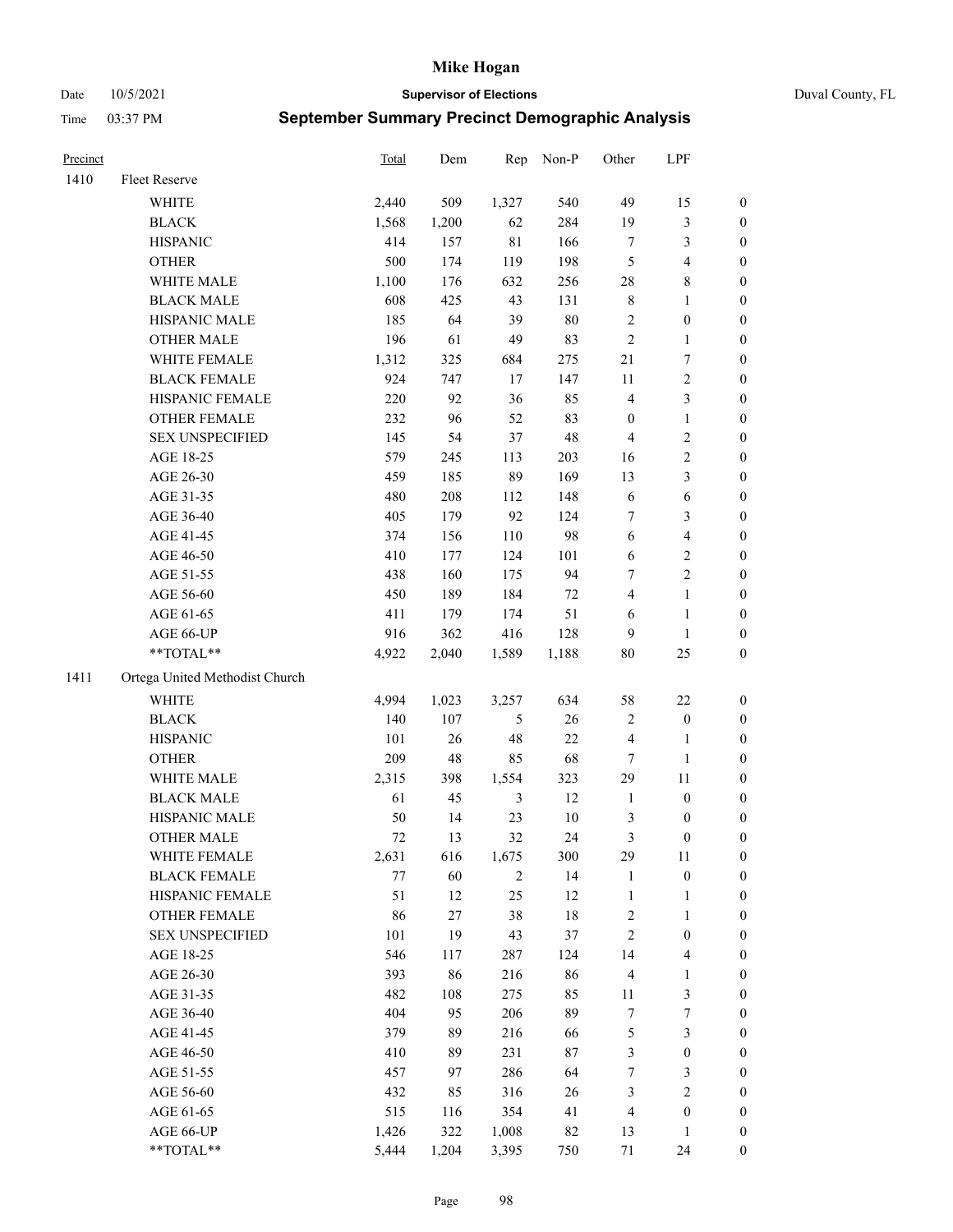#### Date 10/5/2021 **Supervisor of Elections** Duval County, FL

| Precinct |                                    | <b>Total</b> | Dem   | Rep            | Non-P       | Other            | LPF                     |                  |
|----------|------------------------------------|--------------|-------|----------------|-------------|------------------|-------------------------|------------------|
| 1412     | Saint Catherine's Episcopal Church |              |       |                |             |                  |                         |                  |
|          | <b>WHITE</b>                       | 1,853        | 553   | 865            | 381         | 39               | 15                      | 0                |
|          | <b>BLACK</b>                       | 568          | 445   | 12             | 106         | 5                | $\boldsymbol{0}$        | 0                |
|          | <b>HISPANIC</b>                    | 162          | 76    | 31             | 49          | 4                | $\sqrt{2}$              | $\boldsymbol{0}$ |
|          | <b>OTHER</b>                       | 206          | 63    | 45             | $90\,$      | 7                | $\mathbf{1}$            | $\boldsymbol{0}$ |
|          | WHITE MALE                         | 849          | 228   | 418            | 171         | 18               | 14                      | $\boldsymbol{0}$ |
|          | <b>BLACK MALE</b>                  | 189          | 144   | 5              | 37          | 3                | $\boldsymbol{0}$        | $\boldsymbol{0}$ |
|          | HISPANIC MALE                      | 75           | 35    | 18             | 19          | $\overline{c}$   | $\mathbf{1}$            | $\boldsymbol{0}$ |
|          | <b>OTHER MALE</b>                  | 64           | 21    | 16             | 24          | $\mathbf{2}$     | $\mathbf{1}$            | $\boldsymbol{0}$ |
|          | WHITE FEMALE                       | 980          | 318   | 437            | 204         | $20\,$           | 1                       | $\boldsymbol{0}$ |
|          | <b>BLACK FEMALE</b>                | 368          | 296   | 6              | 64          | $\sqrt{2}$       | $\boldsymbol{0}$        | 0                |
|          | HISPANIC FEMALE                    | 84           | 41    | 13             | 27          | $\sqrt{2}$       | $\mathbf{1}$            | 0                |
|          | <b>OTHER FEMALE</b>                | 90           | 31    | 22             | 32          | 5                | $\boldsymbol{0}$        | $\boldsymbol{0}$ |
|          | <b>SEX UNSPECIFIED</b>             | 90           | 23    | 18             | 48          | $\mathbf{1}$     | $\boldsymbol{0}$        | $\boldsymbol{0}$ |
|          | AGE 18-25                          | 258          | 109   | 50             | 85          | $11\,$           | $\mathfrak{Z}$          | $\boldsymbol{0}$ |
|          | AGE 26-30                          | 294          | 134   | 67             | 75          | 13               | $\mathfrak{S}$          | $\boldsymbol{0}$ |
|          | AGE 31-35                          | 323          | 134   | $77 \,$        | 98          | 11               | $\mathfrak{Z}$          | $\boldsymbol{0}$ |
|          | AGE 36-40                          | 281          | 119   | 72             | $8\sqrt{1}$ | 5                | $\overline{\mathbf{4}}$ | $\boldsymbol{0}$ |
|          | AGE 41-45                          | 221          | 85    | 73             | 59          | $\overline{4}$   | $\boldsymbol{0}$        | $\boldsymbol{0}$ |
|          | AGE 46-50                          | 203          | 74    | 69             | 55          | 5                | $\boldsymbol{0}$        | $\boldsymbol{0}$ |
|          | AGE 51-55                          | 193          | 85    | 79             | 29          | $\boldsymbol{0}$ | $\boldsymbol{0}$        | $\boldsymbol{0}$ |
|          | AGE 56-60                          | 285          | 107   | 121            | 55          | $\boldsymbol{0}$ | $\sqrt{2}$              | 0                |
|          | AGE 61-65                          | 242          | 97    | 112            | $28\,$      | 4                | $\mathbf{1}$            | $\boldsymbol{0}$ |
|          | AGE 66-UP                          | 489          | 193   | 233            | 61          | $\overline{2}$   | $\boldsymbol{0}$        | $\boldsymbol{0}$ |
|          | **TOTAL**                          | 2,789        | 1,137 | 953            | 626         | 55               | $18\,$                  | $\boldsymbol{0}$ |
| 1413     | Trinity Lutheran Church - ELCA     |              |       |                |             |                  |                         |                  |
|          | <b>WHITE</b>                       | 3,216        | 1,432 | 1,074          | 625         | 59               | 26                      | $\boldsymbol{0}$ |
|          | <b>BLACK</b>                       | 227          | 164   | 12             | 47          | 4                | $\boldsymbol{0}$        | $\boldsymbol{0}$ |
|          | <b>HISPANIC</b>                    | 139          | 79    | 17             | 42          | $\mathbf{1}$     | $\boldsymbol{0}$        | $\boldsymbol{0}$ |
|          | <b>OTHER</b>                       | 259          | 113   | 44             | 92          | $10\,$           | $\boldsymbol{0}$        | $\boldsymbol{0}$ |
|          | WHITE MALE                         | 1,512        | 586   | 548            | 333         | 25               | $20\,$                  | $\boldsymbol{0}$ |
|          | <b>BLACK MALE</b>                  | 112          | 82    | $\mathfrak{S}$ | 23          | $\overline{2}$   | $\boldsymbol{0}$        | $\boldsymbol{0}$ |
|          | HISPANIC MALE                      | 71           | 40    | $\,$ 8 $\,$    | 23          | $\boldsymbol{0}$ | $\boldsymbol{0}$        | $\boldsymbol{0}$ |
|          | OTHER MALE                         | 104          | 37    | 18             | 45          | 4                | $\boldsymbol{0}$        | $\boldsymbol{0}$ |
|          | WHITE FEMALE                       | 1,674        | 837   | 510            | 287         | 34               | 6                       | 0                |
|          | <b>BLACK FEMALE</b>                | 112          | 81    | 7              | 22          | 2                | $\boldsymbol{0}$        | $\boldsymbol{0}$ |
|          | HISPANIC FEMALE                    | 64           | 37    | $\,$ $\,$      | 18          | $\mathbf{1}$     | $\boldsymbol{0}$        | $\overline{0}$   |
|          | OTHER FEMALE                       | 100          | 49    | $17$           | 30          | 4                | $\boldsymbol{0}$        | $\overline{0}$   |
|          | <b>SEX UNSPECIFIED</b>             | 92           | 39    | 26             | 25          | 2                | $\boldsymbol{0}$        | 0                |
|          | AGE 18-25                          | 272          | 152   | 48             | 62          | 9                | $\mathbf{1}$            | 0                |
|          | AGE 26-30                          | 507          | 250   | 93             | 143         | 14               | $\boldsymbol{7}$        | 0                |
|          | AGE 31-35                          | 583          | 291   | 133            | 141         | 16               | $\sqrt{2}$              | 0                |
|          | AGE 36-40                          | 433          | 179   | 118            | 113         | 12               | 11                      | 0                |
|          | AGE 41-45                          | 276          | 133   | 61             | 75          | $\overline{4}$   | $\mathfrak{Z}$          | 0                |
|          | AGE 46-50                          | 254          | 114   | 80             | 57          | 2                | $\mathbf{1}$            | 0                |
|          | AGE 51-55                          | 276          | 103   | 104            | 63          | 5                | $\mathbf{1}$            | 0                |
|          | AGE 56-60                          | 232          | 106   | 95             | $27\,$      | 4                | $\boldsymbol{0}$        | $\boldsymbol{0}$ |
|          | AGE 61-65                          | 282          | 142   | 100            | 36          | 4                | $\boldsymbol{0}$        | $\overline{0}$   |
|          | AGE 66-UP                          | 726          | 318   | 315            | 89          | 4                | $\boldsymbol{0}$        | 0                |
|          | **TOTAL**                          | 3,841        | 1,788 | 1,147          | 806         | 74               | 26                      | $\boldsymbol{0}$ |
|          |                                    |              |       |                |             |                  |                         |                  |